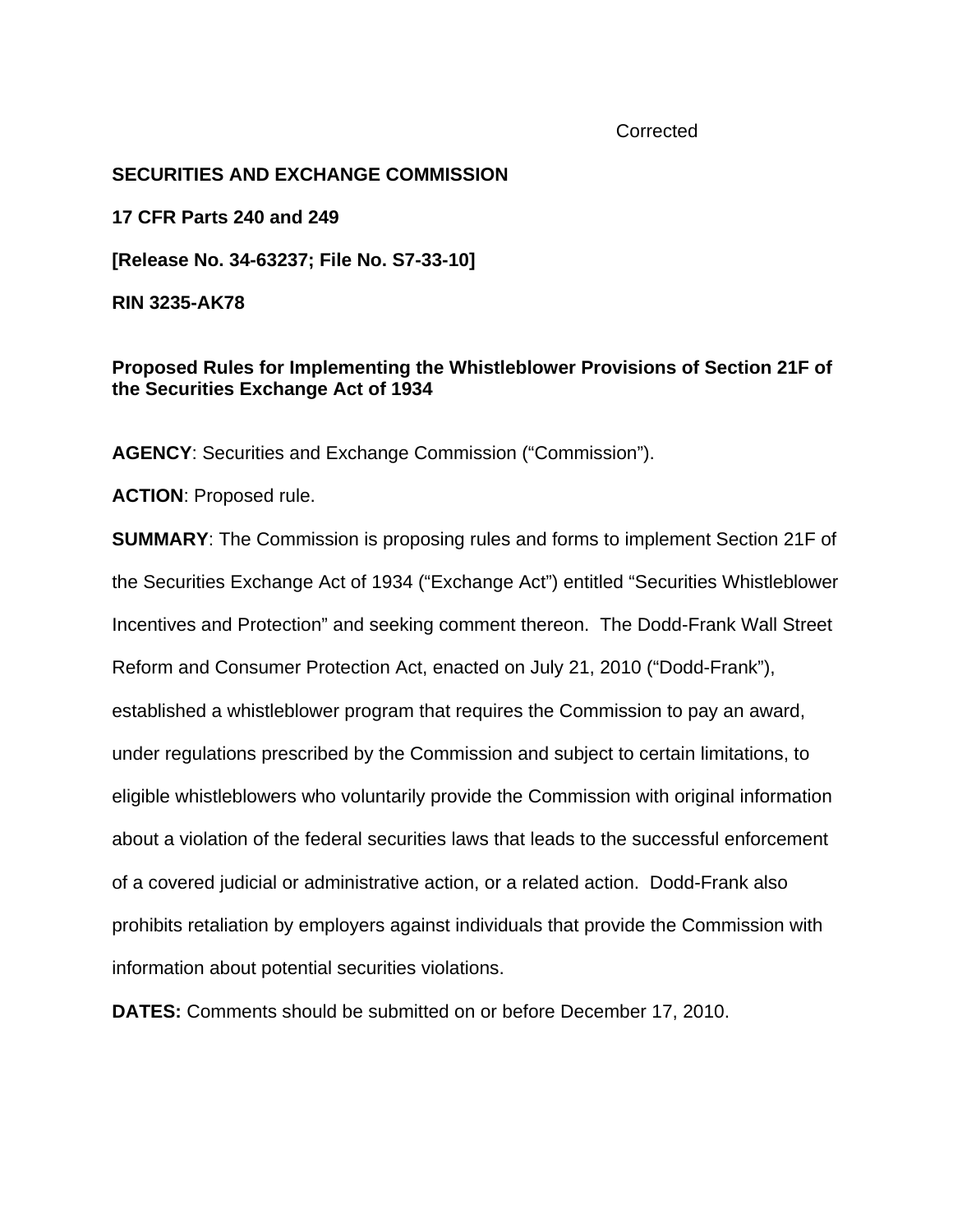## **ADDRESSES:** Comments may be submitted by any of the following methods:

## Electronic comments:

• Use the Commission's Internet comment form

## (http://www.sec.gov/rules/proposed); or

- Send an e-mail to rule-comments@sec.gov. Please include File Number S7-33-10 on the subject line; or
- Use the Federal eRulemaking Portal (http://www.regulations.gov). Follow the instructions for submitting comments.

## Paper comments:

• Send paper comments in triplicate to Elizabeth M. Murphy, Secretary, Securities and Exchange Commission, 100 F Street, NE, Washington, DC 20549-1090.

All submissions should refer to File Number S7-33-10. This file number should be included on the subject line if e-mail is used. To help us process and review your comments more efficiently, please use only one method. The Commission will post all comments on the Commission's internet website

(http://www.sec.gov/rules/proposed.shtml). Comments are also available for website viewing and printing in the Commission's Public Reference Room, 100 F Street, NE, Washington, DC 20549, on official business days between the hours of 10:00 am and 3:00 pm. All comments received will be posted without change; we do not edit personal identifying information from submissions. You should submit only information that you wish to make available publicly.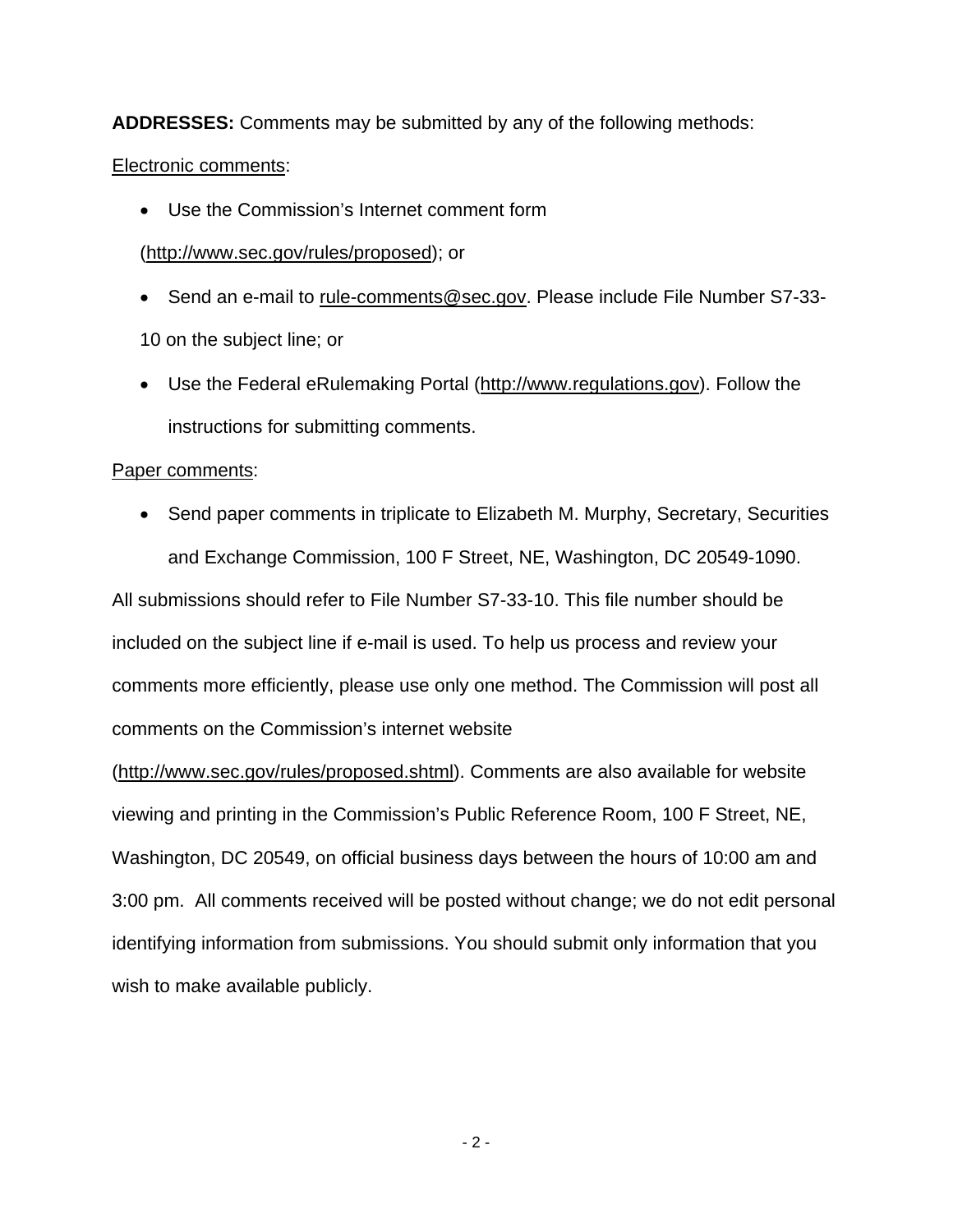**FOR FURTHER INFORMATION CONTACT:** In the Division of Enforcement: Sarit Klein (202) 551-4577. In the Office of the General Counsel: Brian A. Ochs (202) 551- 5067, Securities and Exchange Commission, 100 F Street NE, Washington, DC 20549.

## **SUPPLEMENTARY INFORMATION:**

## **I. Background**

Section 922 of Dodd-Frank added new Section 21F to the Exchange Act, entitled "Securities Whistleblower Incentives and Protection."1 Section 21F directs that the Commission pay awards, subject to certain limitations and conditions, to whistleblowers who voluntarily provide the Commission with original information about a violation of the securities laws that leads to a successful enforcement of an action brought by the Commission that results in monetary sanctions exceeding \$1,000,000, and of certain related actions.

We are proposing Regulation 21F to implement Section 21F of the Exchange Act. As described in detail below, the rules contained in proposed Regulation 21F define certain terms critical to the operation of the Whistleblower Program, outline the procedures for applying for awards and the Commission's procedures for making decisions on claims, and generally explain the scope of the whistleblower program to the public and to potential whistleblowers. In this proposal, we have taken several steps to address Congress's suggestion that the Commission's whistleblower rules be clearly defined and user-friendly.<sup>2</sup> First, to the extent possible, we have tried to adopt a plain English approach in writing the rules contained in Regulation 21F. Second, Regulation

<sup>1</sup> Pub. L. No. 111-203, § 922(a), 124 Stat 1841 (2010).

See Dodd Frank §922(d)(1), which specifies that a study of the whistleblower program by the Inspector General of the Commission shall consider whether the final rules and regulations have made the program "clearly defined and user-friendly."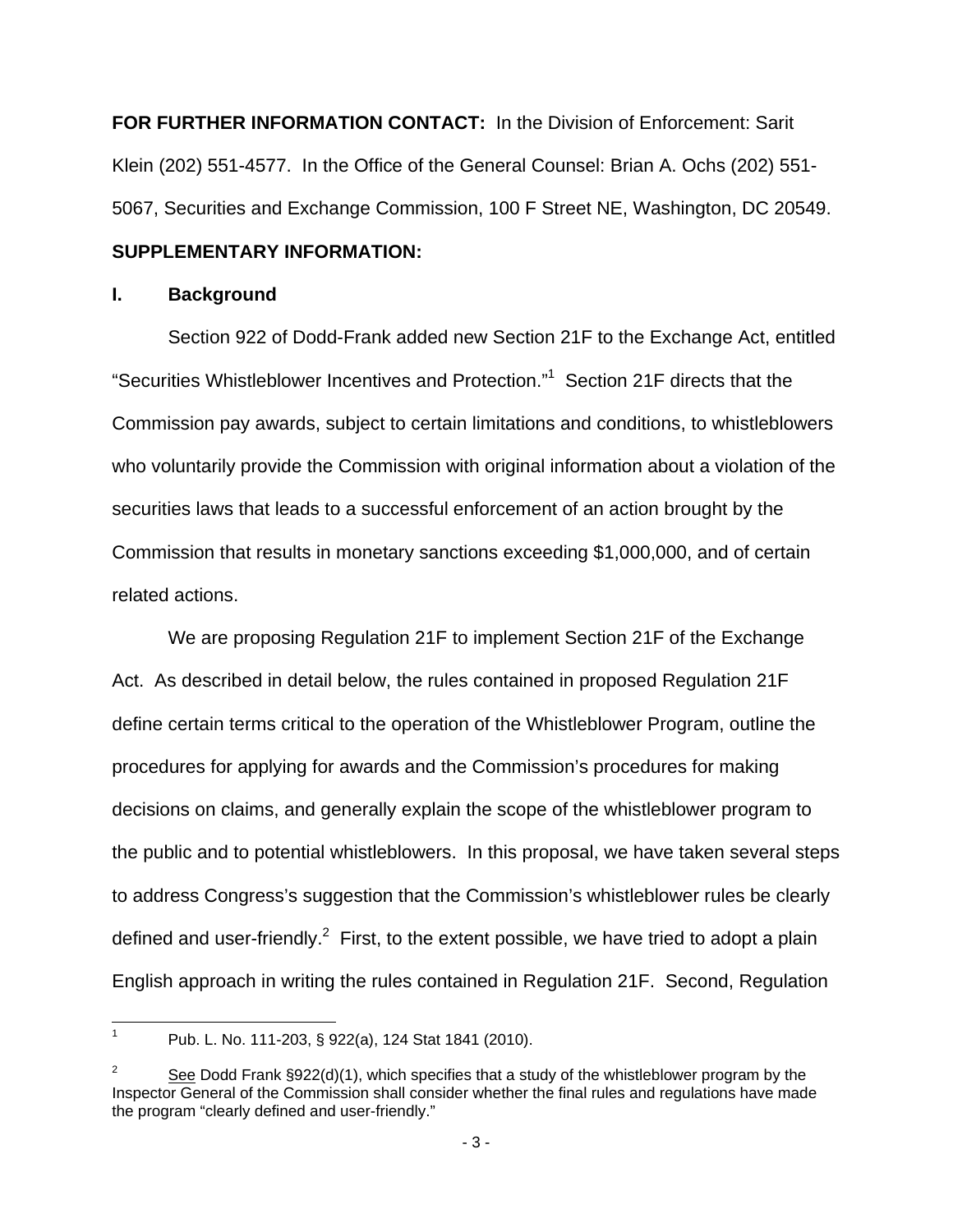21F as proposed would provide a complete and self-contained set of rules relating to the whistleblower program. This means that in some places, we have proposed rules within the Regulation that largely restate key provisions of the statute. Although we recognize that this approach leads to some duplication between the statue and the rules, we believe that overall it will assist potential whistleblowers and add clarity, by providing in one place all the relevant provisions applicable to whistleblower claims.

In fashioning these proposed rules, the Commission has considered and weighed a number of potentially competing interests that are presented in implementing the statute. Among them was the potential for the monetary incentives provided to whistleblowers by Section 21F of the Exchange Act to reduce the effectiveness of a company's existing compliance, legal, audit and similar internal processes for investigating and responding to potential violations of the federal securities laws. With this possible tension in mind, we have included provisions in the proposed rules intended not to discourage whistleblowers who work for companies that have robust compliance programs to first report the violation to appropriate company personnel, while at the same time preserving the whistleblower's status as an original source of the information and eligibility for an award. At the same time, the proposed rules would not prohibit a whistleblower in a compliance function from reporting information to the Commission where the company did not provide the information to the Commission within a reasonable time or acted in bad faith.

Another important policy issue raised by the statute is the potential for the monetary incentives provided by Section 21F to invite submissions from attorneys, independent auditors, and compliance personnel who may attempt to use information

- 4 -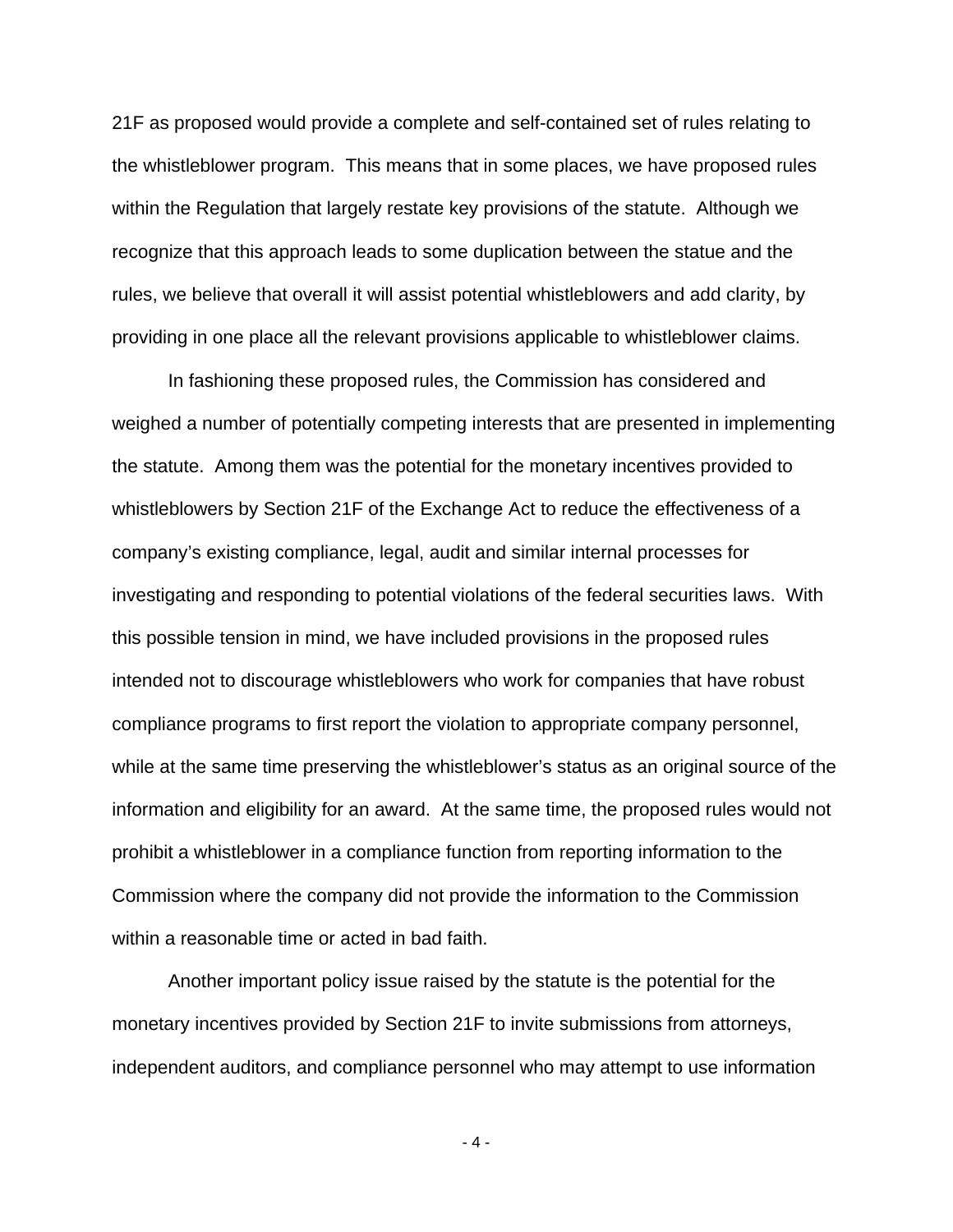they obtain through their positions to make whistleblower claims. This exclusion focuses on those groups with established professional obligations that play a critical role in achieving compliance with the federal securities laws. Our proposed rules include certain exclusions for these professionals and others under the definition of "independent knowledge," and we seek comment on whether the proposed exclusions are appropriate and whether they should be extended to other types of privileged communications or other types of professionals who frequently have access to confidential client information.

Finally, we have attempted to maximize the submission of high-quality tips and to enhance the utility of the information reported to the Commission. More frequent reporting of high-quality information promotes greater deterrence by enhancing the efficiency and effectiveness of the Commission's enforcement program. To achieve this goal, the proposed rules would impose certain procedural requirements designed to deter false submissions, including a requirement that the information be submitted under penalty of perjury, and requiring an anonymous whistleblower to be represented by counsel who must certify to the Commission that he or she has verified the whistleblower's identity.

#### **II. Description of the Proposed Rules**

#### A. Proposed Rule 21F-1 – General

Proposed Rule 21F-1 provides a general, plain English description of Section 21F of the Exchange Act. It sets forth the purposes of the rules and states that the Commission's Whistleblower Office administers the whistleblower program. In addition, the proposed rule states that, unless expressly provided for in the rules, no person is

- 5 -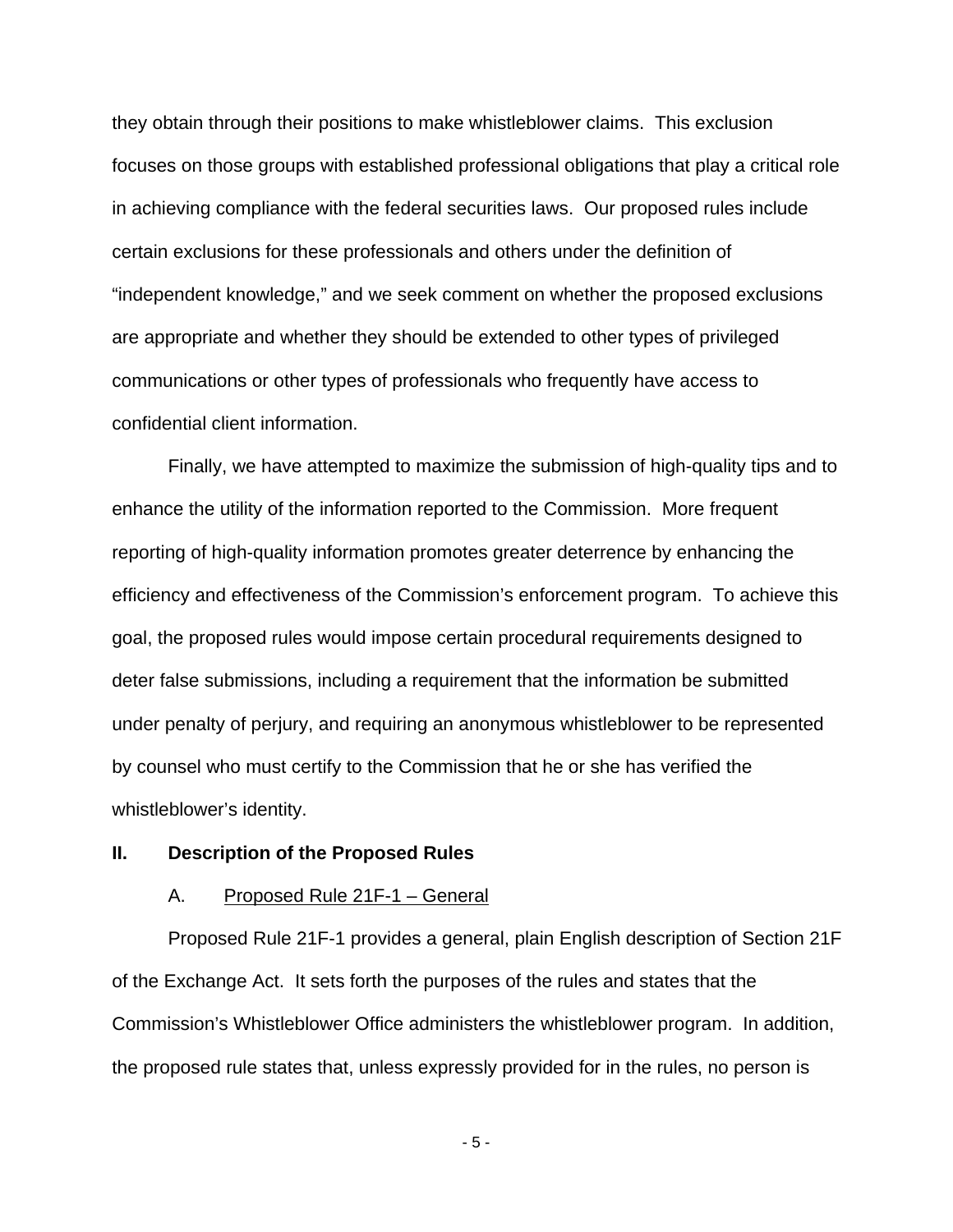authorized to make any offer or promise, or otherwise to bind the Commission with respect to the payment of an award or the amount thereof.

#### B. Proposed Rule 21F-2 – Definition of a Whistleblower

The term "whistleblower" is defined in Section 21F(a)(6) of the Exchange Act.<sup>3</sup> Consistent with this language, Proposed Rule 21F-2(a) would define a whistleblower as an individual who, alone or jointly with others, provides information to the Commission relating to a potential violation of the securities laws. A whistleblower must be a natural person; a company or another entity is not eligible to receive a whistleblower award. This definition tracks the statutory definition of a "whistleblower," except that the proposed rule uses the term "potential violation." Because the statute requires the Commission to afford confidential treatment to information "which could reasonably be expected to reveal the identity of a whistleblower,"<sup>4</sup> it is important to be able to determine whether a person is a "whistleblower" at the time he or she submits information to the Commission. If the term "whistleblower" were defined to include only individuals who provide the Commission with information about actual, proven securities violations, then either the Commission would be required to determine at the time information is submitted whether the alleged conduct constitutes a violation of the securities laws, or the status of the person as a "whistleblower" would be unknown. We do not believe that this is the intended result.

 $\overline{a}$ 

<sup>3 15</sup> U.S.C. 78u-6(a)(6).

<sup>4</sup> 4 15 U.S.C. 78u-6(h)(2).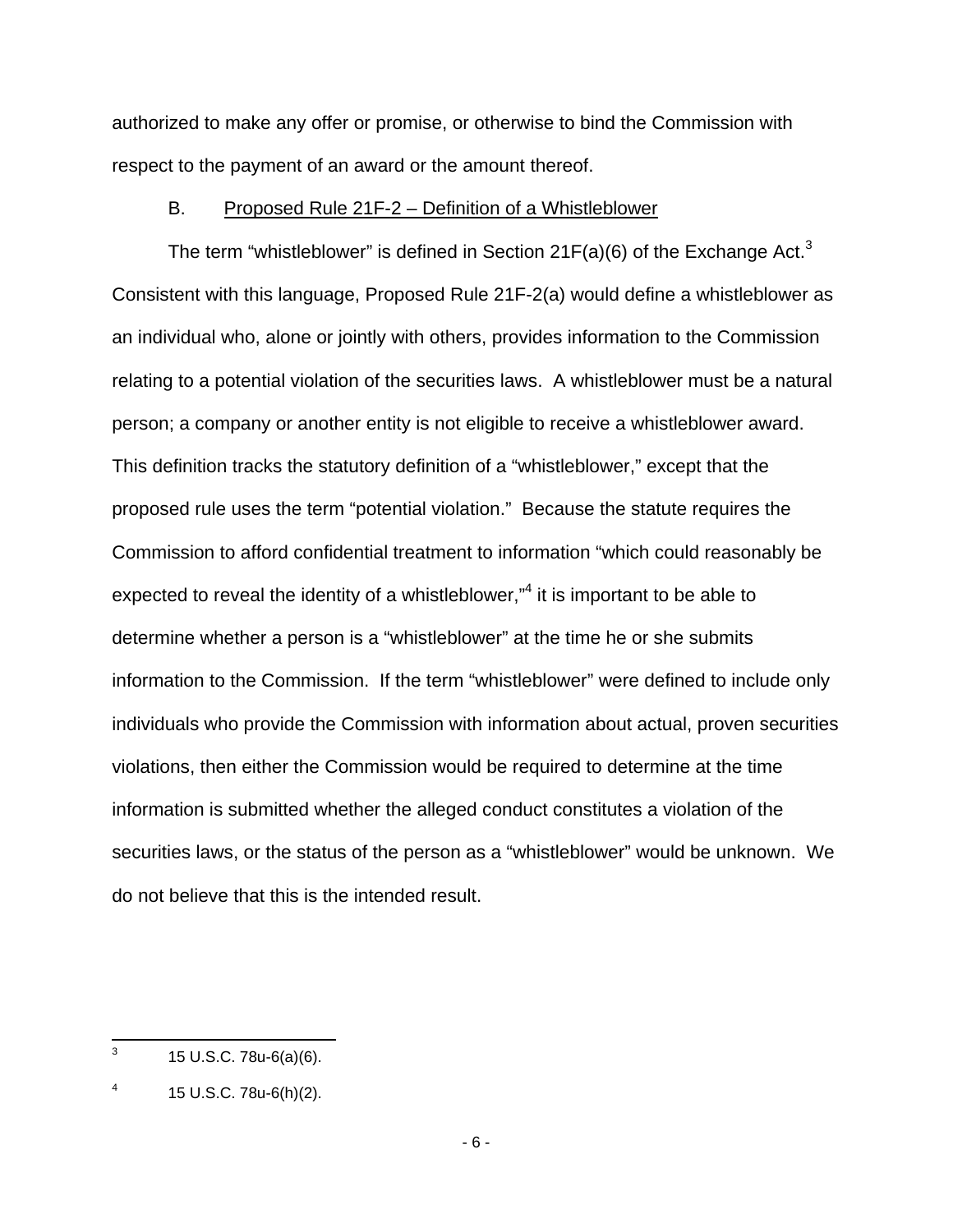In addition, use of the term "potential violation" makes clear that the whistleblower anti-retaliation protections set forth in Section 21F(h)(1) of the Exchange Act do not depend on an ultimate adjudication, finding or conclusion that conduct identified by the whistleblower constituted a violation of the securities laws. As noted in the Senate Report accompanying the legislation, "[t]he Whistleblower Program aims to motivate those with inside knowledge to come forward and assist the Government:"<sup>5</sup> affording broad anti-retaliation protections to whistleblowers furthers this legislative purpose.

Paragraph (b) of Proposed Rule 21F-2 would further make clear that the antiretaliation protections set forth in Section 21F(h)(1) of the Exchange Act apply irrespective of whether a whistleblower satisfies all the procedures and conditions to qualify for an award under the Commission's whistleblower program. We believe the statute extends the protections against employment retaliation in Section 21F(h)(1) to any individual who provides information to the Commission about potential violations of the securities laws regardless of whether the whistleblower fails to satisfy all of the requirements for award consideration set forth in the Commission's rules.

Proposed Rule 21F-2(c) makes clear, however, that, in order to be eligible to be considered for an award, a whistleblower must submit original information to the Commission in accordance with all the procedures and conditions described in Proposed Rules 21F-4, 21F-8, and 21F-9.

S. Rep. No. 111-176 at 110 (2010).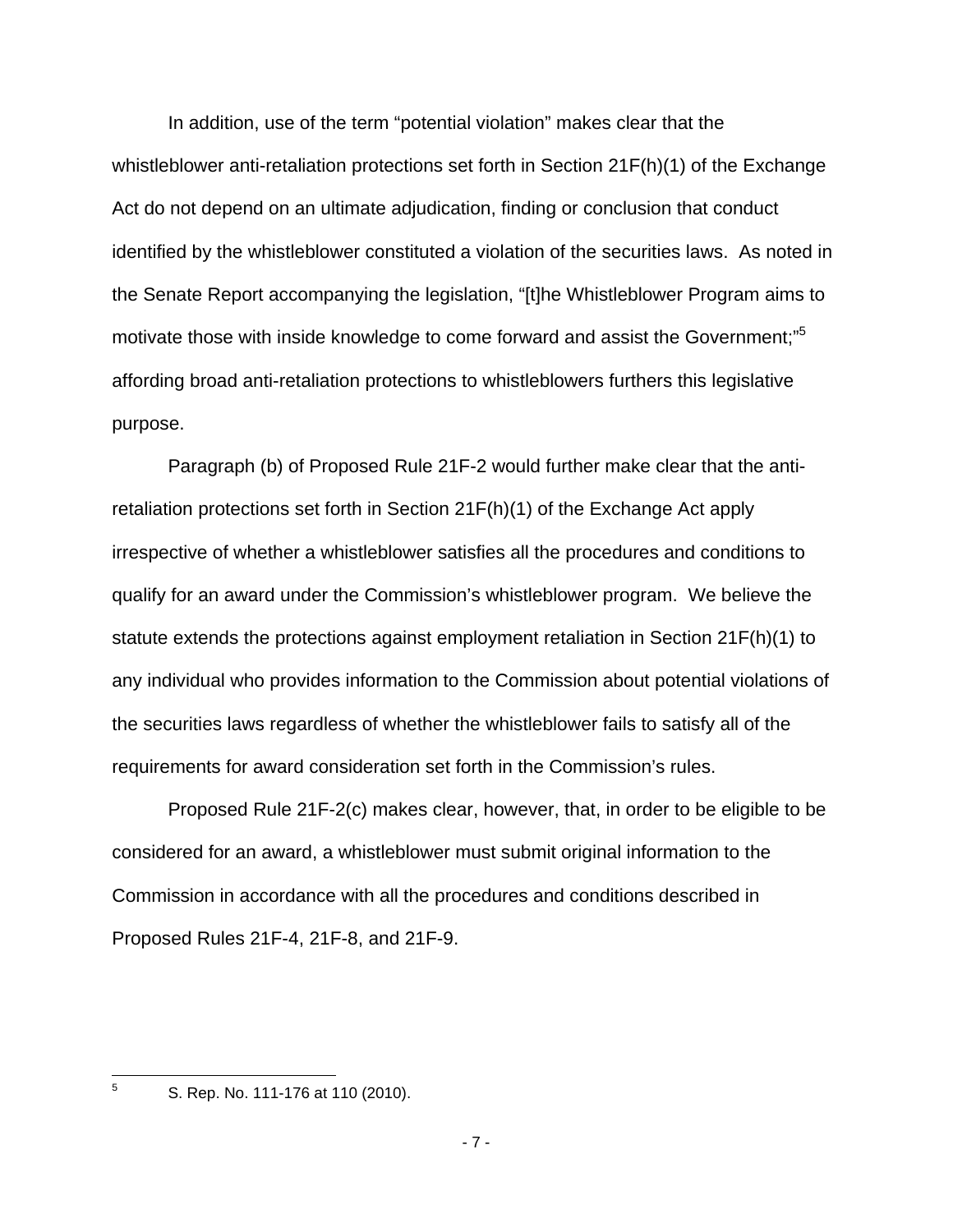## **Request for Comment:**

1. In other provisions of these Proposed Rules - e.g., Proposed Rule 21F-15 - we propose that whistleblowers not be paid awards based on monetary sanctions arising from their own misconduct, based on the notion that the statue is not intended to reward persons for blowing the whistle on their own misconduct. Consistent with this approach, should we define the term "whistleblower" to expressly state that it is an individual who provides information about potential violations of the securities laws "by another person"?

## C. Proposed Rule 21F-3 - Payment of Award

Proposed Rule 21F-3 summarizes the general requirements for the payment of awards set forth in Section 21 $F(b)(1)$  of the Exchange Act.<sup>6</sup> As set forth in the statute, paragraph (a) states that, subject to the eligibility requirements in the Regulations, the Commission will pay an award or awards to one or more whistleblowers who voluntarily provide the Commission with original information that leads to the successful enforcement by the Commission of a federal court or administrative action in which the Commission obtains monetary sanctions totaling more than \$1,000,000. Paragraph (b) of this proposed rule describes the circumstances under which the Commission will also pay an award to the whistleblower based upon monetary sanctions that are collected from a "related action." Payment based on the "related action" will occur if the whistleblower's original information led the Commission to obtain monetary sanctions totaling more than \$1,000,000, the related action is based upon the same original information that led to the successful enforcement of the Commission action, and the

 $\overline{a}$  6 15 U.S.C. 78u-6(b)(1).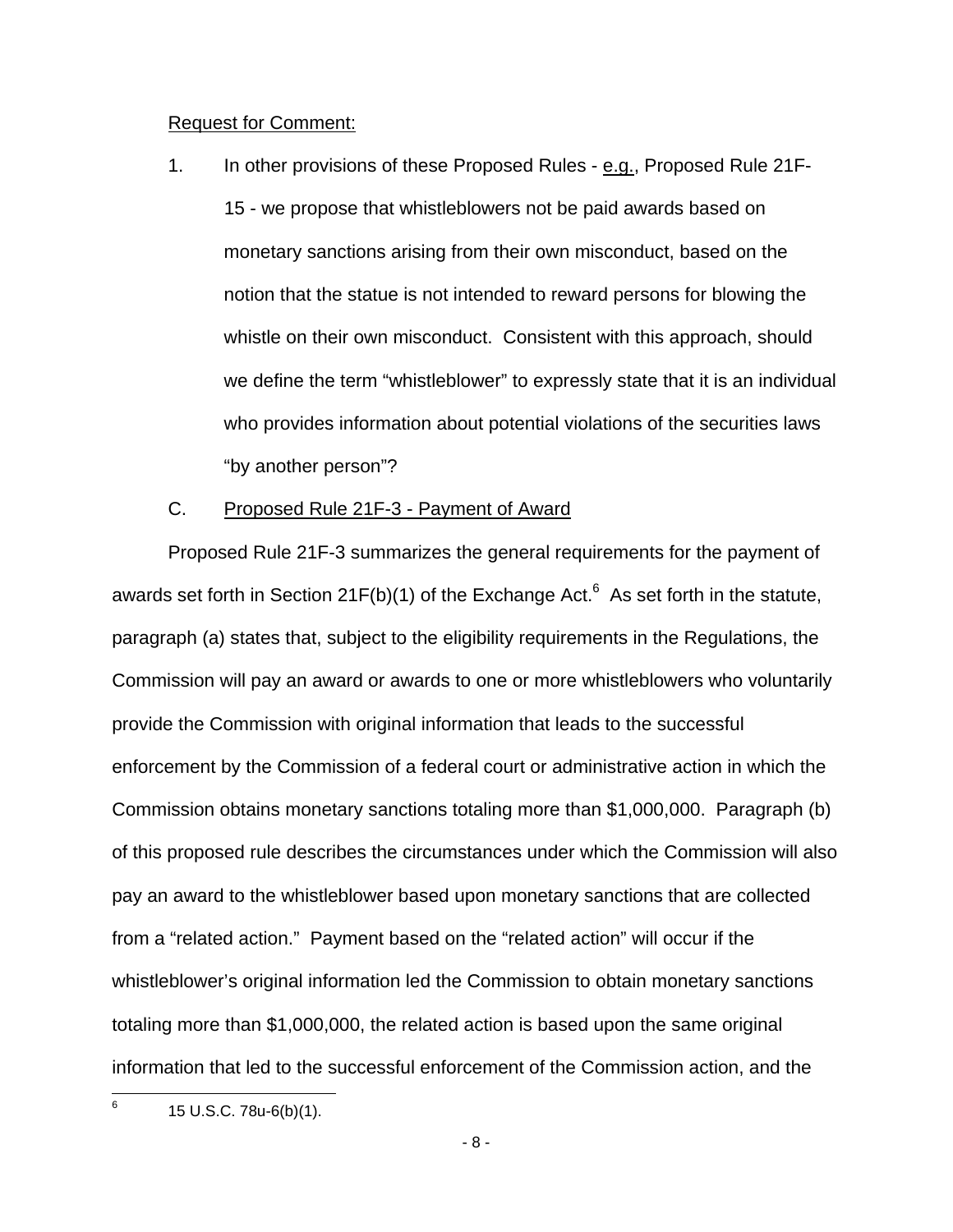related action is brought by the Attorney General of the United States, an appropriate regulatory agency, a self-regulatory organization, or a state attorney general in a criminal case.

Paragraph (c) of Proposed Rule 21F-3 explains that the Commission must determine whether the original information that the whistleblower gave to the Commission also led to the successful enforcement of a related action using the same criteria used to evaluate awards for Commission actions. To help make this determination, the Commission may seek confirmation of the relevant facts regarding the whistleblower's assistance from the authority that brought the related action. However, the proposed rule states that the Commission will deny an award to a whistleblower if the Commission determines that the criteria for an award are not satisfied or if the Commission is unable to obtain sufficient and reliable information about the related action.

Paragraph (d) provides that the Commission will not make an award in a related action if an award already has been granted to the whistleblower by the Commodity Futures Trading Commission ("CFTC") for that same action pursuant to its whistleblower award program under section 23 of the Commodity Exchange Act.<sup>7</sup> Rule 21F-3(d) also provides that, if the CFTC has previously denied an award in a related action, the whistleblower will be collaterally estopped from relitigating any issues before the Commission that were necessary to the CFTC's denial.

This provision serves two purposes. First, it would ensure that a whistleblower will not obtain a double recovery on the same related action. For example, if the CFTC makes an award of 10 percent to 30 percent on a criminal action brought by the U.S.

 7 7 U.S.C. 26.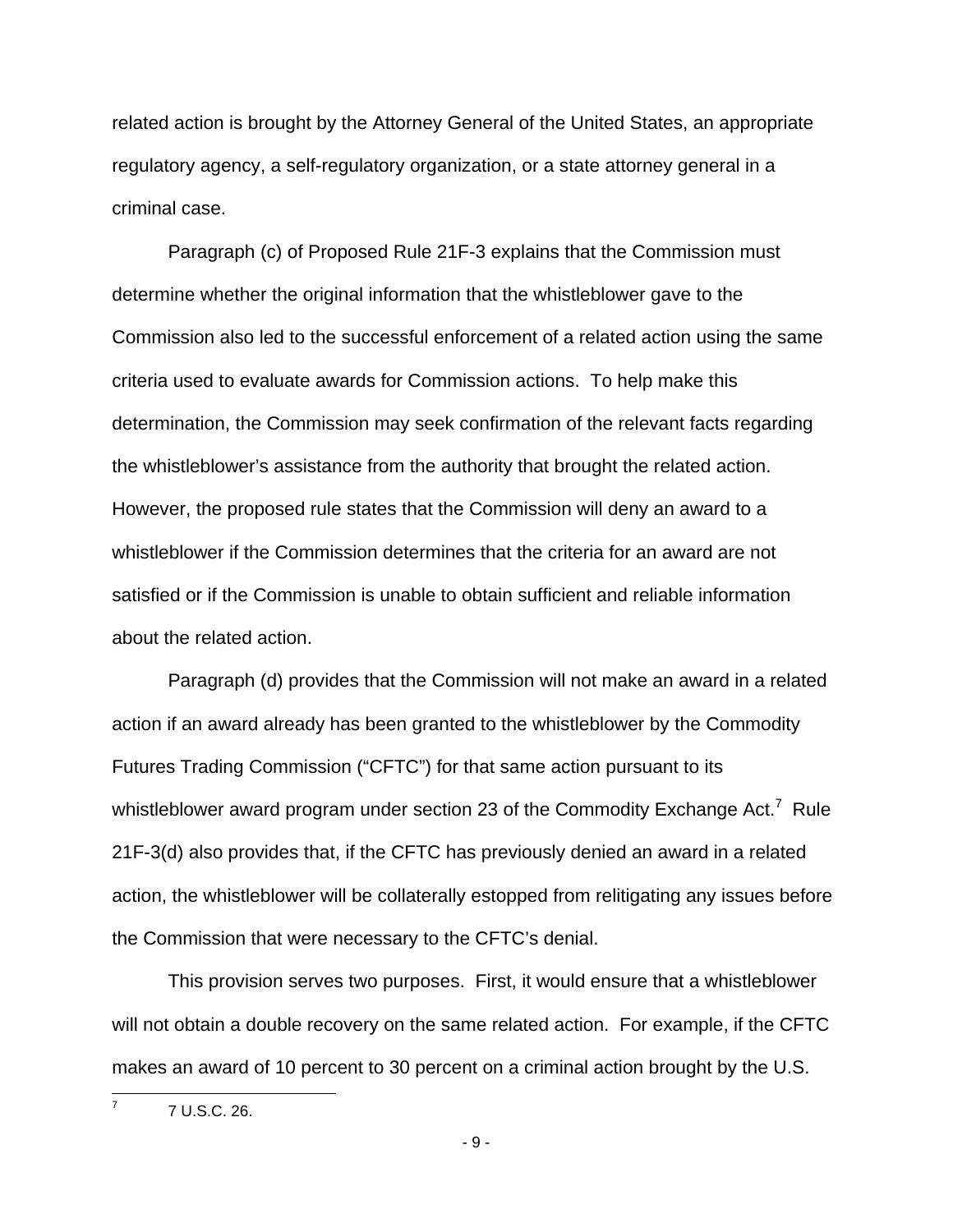Department of Justice, the whistleblower would be precluded from obtaining a second recovery of 10 percent to 30 percent from the SEC on the same action. Any other reading of the interplay of the SEC and CFTC whistleblower award provisions – which were both established by Dodd-Frank and which are substantially identical in their substantive terms – would produce the highly anomalous result of allowing the whistleblower to effectively receive a 20 percent minimum to 60 percent maximum recovery on the same related action. The SEC and CFTC whistleblower provisions, however, embody a clear Congressional determination that a whistleblower award on a successful action should lie within the 10 percent to 30 percent range.

opportunity.<sup>8</sup> Second, this provision would ensure that once the CFTC decides an issue of fact or law necessary to its determination to deny a whistleblower an award on a related action, the whistleblower will be precluded from relitigating the same issue before the Commission. For example, if the CFTC determines that the whistleblower's information did not lead to the successful enforcement of a related action, the whistleblower may not attempt to circumvent this adverse determination by relitigating the same issue before the Commission. The application of collateral estoppel principles in these circumstances would promote the orderly and consistent resolution of a whistleblower's claims, and would ensure that the subset of whistleblowers who can pursue both SEC and CFTC award claims on a related action are not unfairly afforded "two bites at the apple" relative to the majority of whistleblowers who would not have this dual

See Restatement Second of Judgments, Sec. 29 cmt. b (explaining that "[a] party who has had a full and fair opportunity to litigate an issue has been accorded the elements of due process" and "there is no good reason for refusing to treat the issue as settled so far as he is concerned" in subsequent actions). 8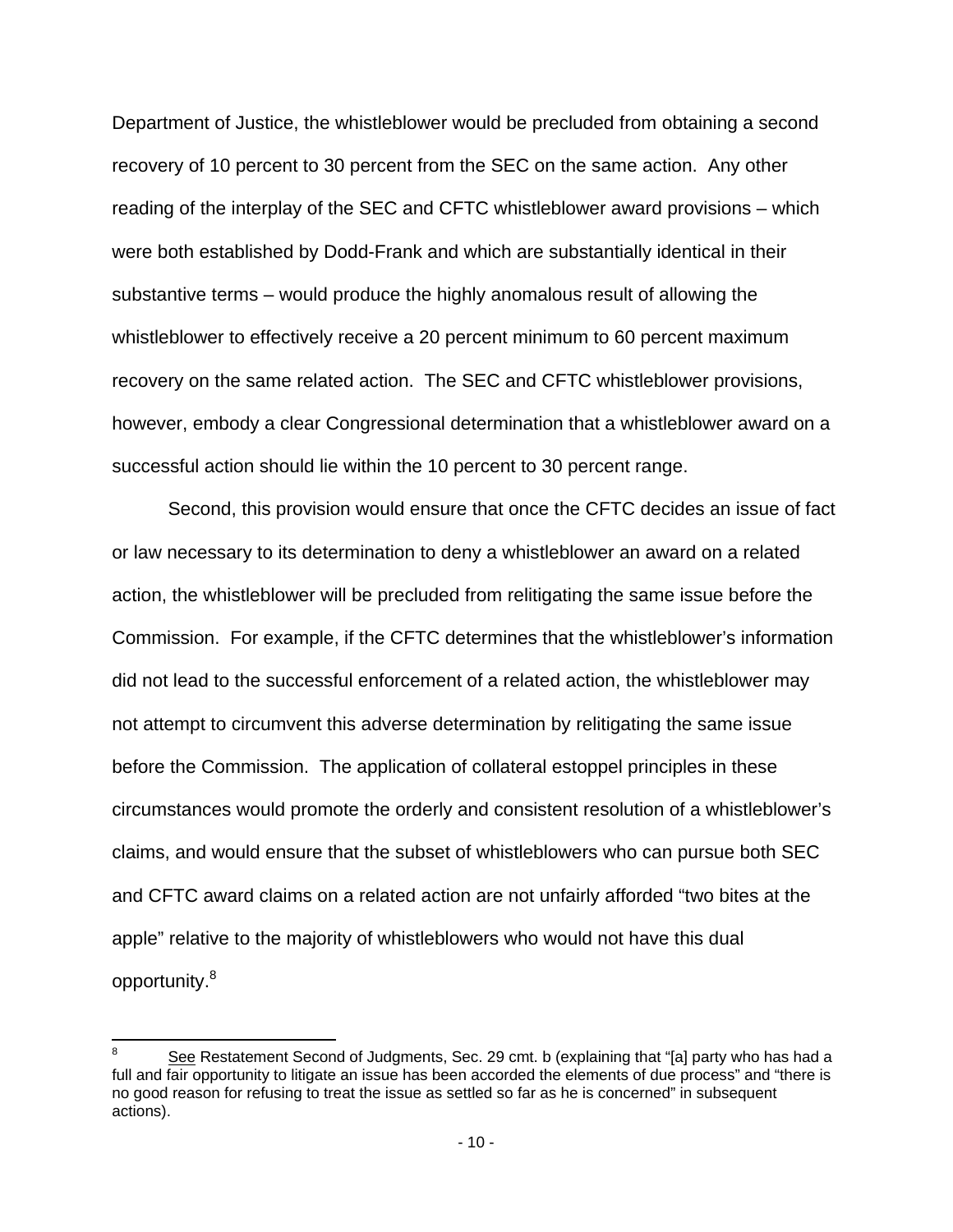#### D. Proposed Rule 21F- 4 – Other Definitions

Although the statute defines several relevant terms, Proposed Rule 21F-4 would define some additional terms that are important to understanding the scope of the whistleblower award program, in order to provide greater clarity and certainty about the operation and scope of the program.

#### *Proposed Rule 21F-4(a) – Voluntary submission of information.*

Under Section 21F(b)(1) of the Exchange Act,  $9$  whistleblowers are eligible for awards only when they provide original information to the Commission "voluntarily." Proposed Rule 21F-4(a)(1) would define a submission as voluntary if a whistleblower provides the Commission with information before receiving any formal or informal request, inquiry, or demand from the Commission, Congress, any other federal, state or local authority, any self-regulatory organization, or the Public Company Accounting Oversight Board about a matter to which the information in the whistleblower's submission is relevant.

The first step in most Commission enforcement investigations is the opening of an informal inquiry. At this stage, because the staff has not yet been granted the authority to issue subpoenas, information is frequently requested from companies and members of the public on a "voluntary" basis in the sense that there is generally no legal requirement that the recipient of the request provide the information or even respond to the request. After a formal investigation is opened and the staff obtains subpoena authority, the staff retains discretion to seek documents or other information without legal compulsion, and often does so.

 9 15 U.S.C. 78u-6(b)(1).

 $\overline{a}$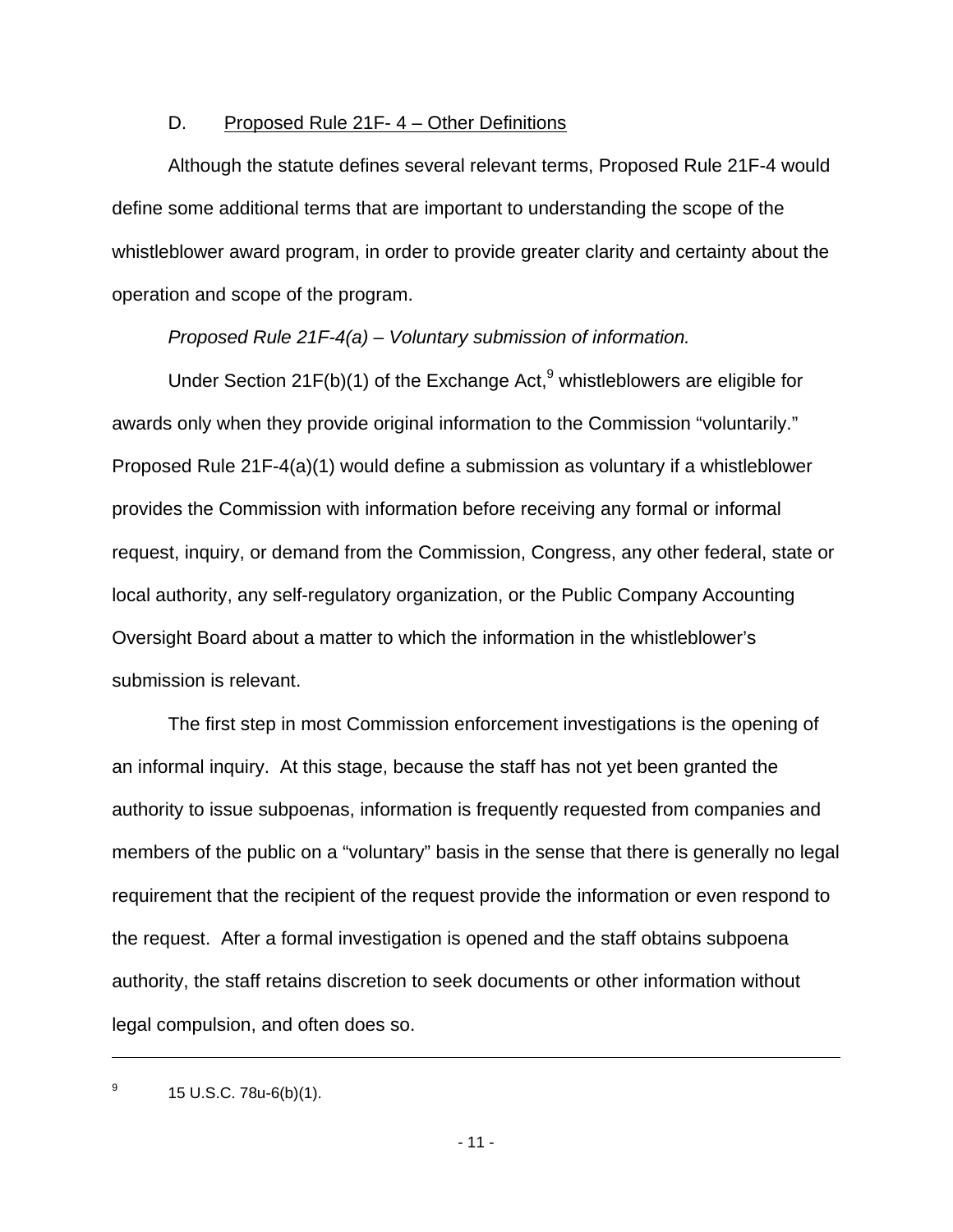following a Commission action to enforce a subpoena) or by other applicable law.<sup>10</sup> proposed rule about a matter to which the whistleblower's information is relevant.<sup>11</sup> Proposed Rule 21F-4(a)(1) would make clear that, in order to have acted "voluntarily" under the statute, a whistleblower must do more than merely provide the Commission with information that is not compelled by subpoena (or by a court order Rather, the whistleblower or his representative (such as an attorney) must come forward with the information before receiving any formal or informal request, inquiry, or demand from the Commission staff or from any other authority described in the

A request, inquiry, or demand that is directed to an employer is also considered to be directed to employees who possess the documents or other information that is within the scope of the request to the employer. Accordingly, a subsequent whistleblower submission from any such employee will not be considered "voluntary" for purposes of the rule, and the employee will not be eligible for award consideration,

 $\overline{a}$ Various books and records provisions of the federal securities laws and rules generally require regulated entities to furnish records to the Commission upon request. See, e.g., Section 17(a) and Rule 17a-4(j) under the Exchange Act (15 U.S.C. 78q(a) and 17 CFR 240.17a-4(j)).

<sup>21</sup>F.  $11$  The list of authorities set forth in the proposed rule does not include an employer's personnel (such as legal counsel, compliance, or audit staff) conducting an internal investigation, compliance review, audit, or similar function. Thus, Proposed Rule 21F-4(a)(1) would credit a whistleblower with "voluntarily" providing information if the individual were to approach the Commission staff after being questioned about possible violations by such persons, unless, as noted, the individual's information is within the scope of a request, inquiry, or demand directed to the employer by one of the designated authorities . The objective of this approach is to implement Section 21F in a way that encourages and permits persons with knowledge of securities violations to come forward to the Commission, other responsible Government authorities, and other bodies of an official nature. We have included other provisions in these proposed rules that are intended to facilitate the operation of company compliance processes, audits, and internal investigations. See Proposed Rules 21F-4(b)(4) and (b)(7). Further, because there is no assurance that an employer will ultimately disclose to the Commission potential violations uncovered in the course of an internal investigation or similar process, a rule that precluded employees with knowledge of unlawful conduct from coming forward as whistleblowers merely because they were questioned about the conduct by company personnel could undermine the purposes of Section 21F. - 12 -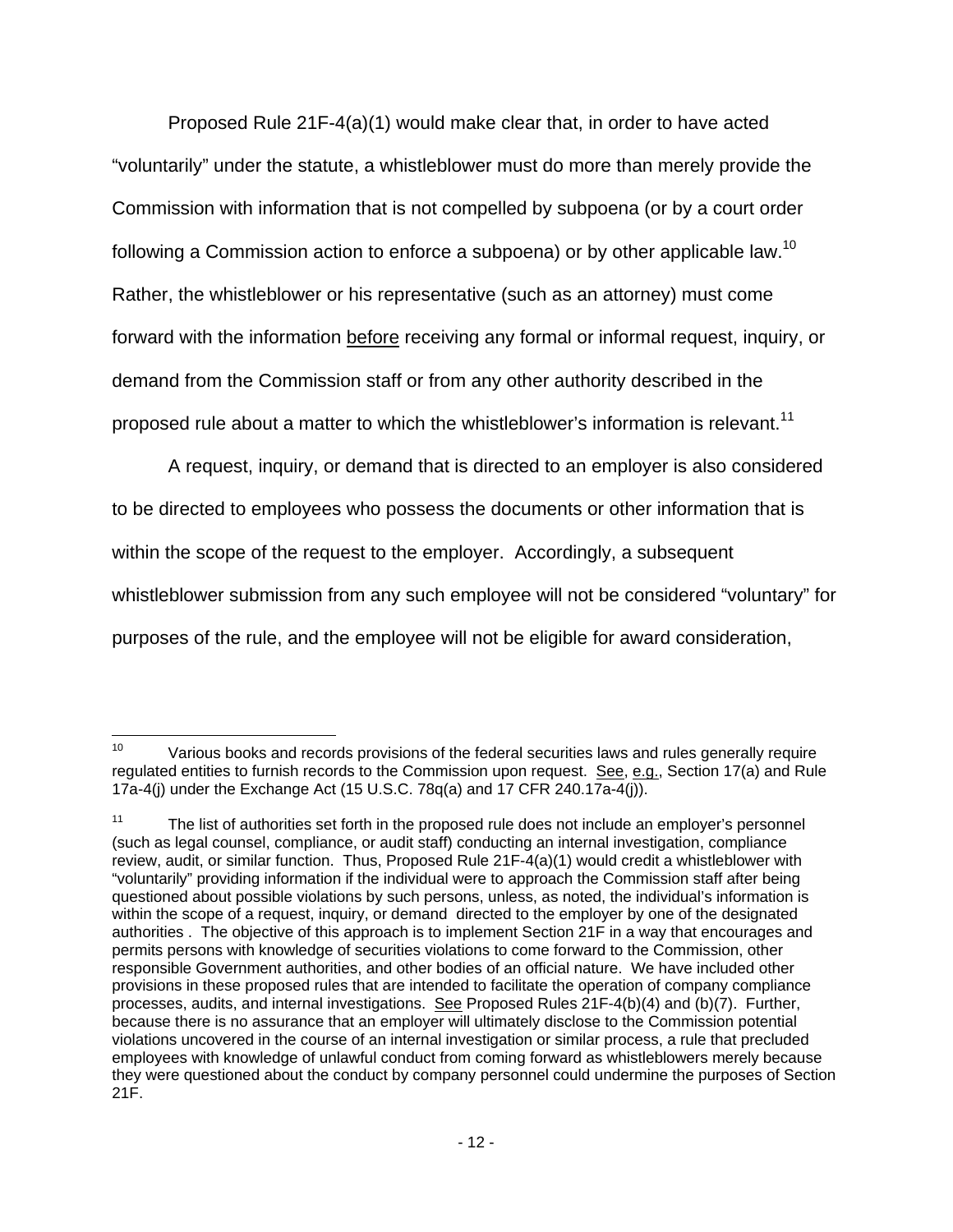requesting authority in a timely manner.<sup>12</sup> unless the employer fails to provide the employee's documents or information to the

before filing suit.<sup>14</sup> This approach is consistent with the statutory purpose of creating a strong incentive for whistleblowers to come forward early with information about possible violations of the securities laws rather than wait until Government or other official investigators "come knocking on the door."13 This approach is also consistent with the approach federal courts have taken in determining whether a private plaintiff, suing on behalf of the Government under the qui tam provisions of the False Claims Act, "voluntarily" provided information about the false or fraudulent claims to the Government

1 Production of documents or information in a timely manner turns on the production schedule required, or otherwise agreed to, by the requesting authority. Further, employees will not be permitted to thwart the aim of Section 21F by causing an employer to fail to respond to a request in a timely manner, and then claiming that their whistleblower submission was therefore made "voluntarily" within the meaning of the proposed rule.

See S. Rep. No. 111-176 at 110 (2010) ("The Whistleblower Program aims to motivate those with inside knowledge to come forward and assist the Government to identify and prosecute persons who have violated securities laws ….").

 $14$ See United States ex rel. Barth v. Ridgedale Electric, Inc., 44 F.3d 699 (8<sup>th</sup> Cir. 1994); United States ex rel. Paranich v. Sorgnard, 396 F.3d 326 (3d Cir. 2005); United States ex rel. Fine v. Chevron, USA, Inc., 72 F.3d 740 (9th Cir. 1995), cert. denied, 517 U.S.1233 (1996) (rejecting argument that provision of information to the Government is always voluntary unless compelled by subpoena) . The qui tam provisions of the False Claims Act include a "public disclosure bar," which, as recently amended, requires a court to dismiss a private action or claim if substantially the same allegations or transactions as alleged in the action or claim were publicly disclosed in certain fora, unless the Government opposes dismissal or the plaintiff is an "original source" of the information. 31 U.S.C. 3730(e)(4). An "original source" is further defined, in part, with reference to whether the plaintiff "voluntarily" disclosed the information to the Government before filing suit. Id. Because the qui tam provisions of the False Claims Act have played a significant role in the development of whistleblower law generally, and because some of the terminology used by Congress in Section 21F has antecedents in the False Claims Act, precedent under the False Claims Act can provide helpful guidance in the interpretation of Section 21F of the Exchange Act. At the same time, because the False Claims Act and Section 21F serve different purposes are structured differently, and the two statutes may use the same words in different contexts, we do not view False Claims Act precedent as necessarily controlling or authoritative in all circumstances for purposes of Section 21F.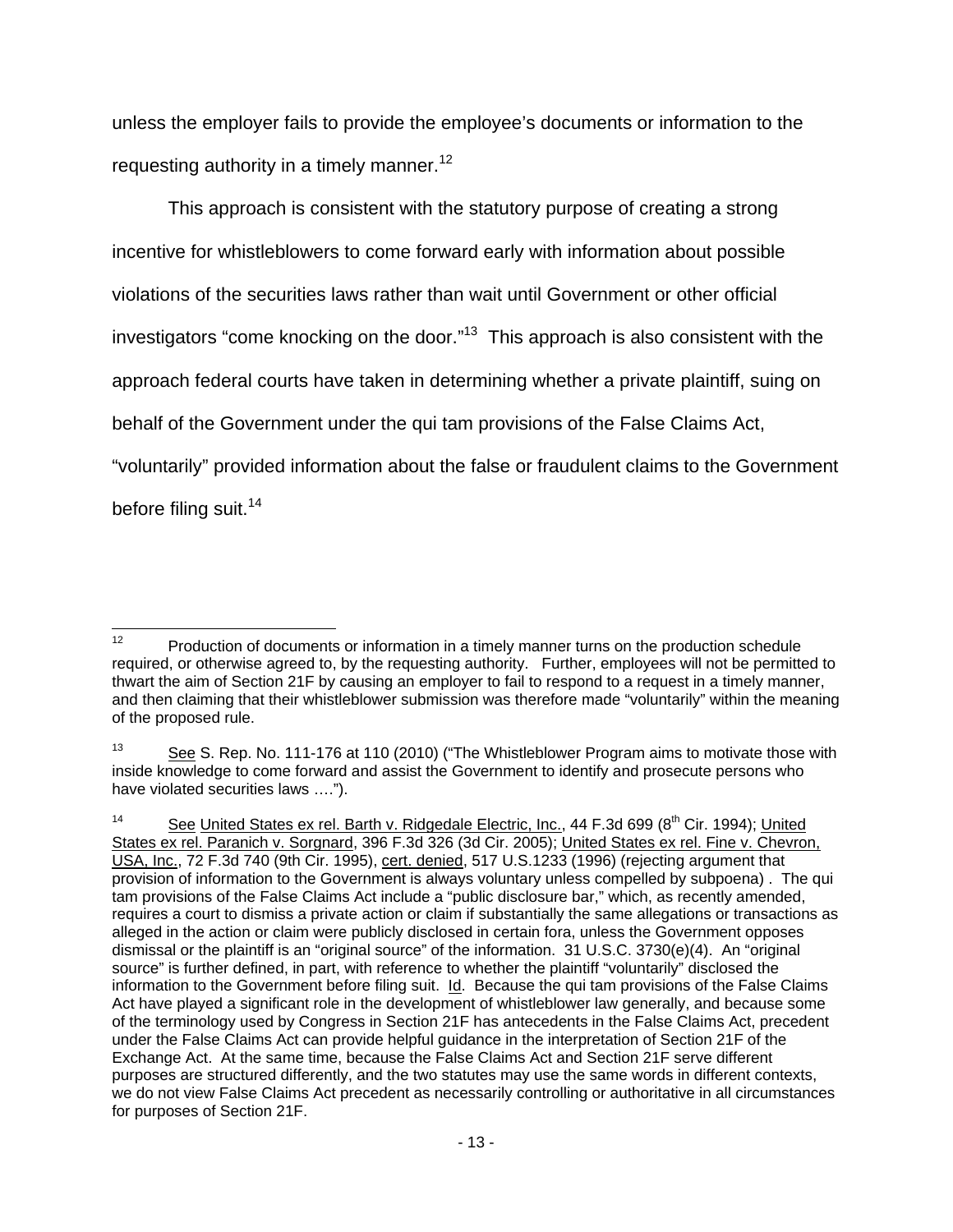Disclosure to the Government should also not be considered voluntary if the individual has a clear duty to report violations of the type at issue.<sup>15</sup> Thus, for example, Section 21 $F(c)(2)$  of the statute<sup>16</sup> prohibits awards to members, officers, or employees of an appropriate regulatory agency, the Department of Justice, a self-regulatory organization, the Public Company Accounting Oversight Board, a law enforcement organization, or to persons who obtain their information as a result of an audit of financial statements and who would be subject to the requirements of Section 10A of the Exchange Act. The Commission anticipates that there may be other similarlysituated persons who are under a pre-existing legal duty to report information about violations to the Commission or to any of the other authorities described in subsection  $(a)(1)$  of the proposed rule. Proposed Rule 21F-4 $(a)(2)$  provides that submissions from such individuals will not be considered voluntary for purposes of Section 21F. For example, a Government contracting officer would not be considered for a whistleblower award if the officer discovered and reported fraud on a Government contract that was material to the contractor's earnings.<sup>17</sup> Depending on the particular regulations or other authorities that governed, a city officer or employee with responsibility for the city's pension fund might have a pre-existing legal duty to report fraud in connection with the fund's management or financial reporting to appropriate city authorities. Proposed Rule

<sup>15</sup> See United States ex rel. Biddle v. Board of Trustees of The Leland Stanford, Jr. University, 161 F.3d 533 (9<sup>th</sup> Cir. 1998), cert. denied, 526 U.S. 1066 (1999) (government employee whose duties required that he report knowledge of contract fraud to superiors could not "voluntarily" supply information to government for purposes of False Claims Act because employee was obligated to alert superiors to contractor wrongdoing); United States ex rel. Schwedt v. Planning Research Corp., 39 F. Supp. 2d 28 (D.D.C. 1999) (same).

 $16$  15 U.S.C. 78u-6(c)(2).

<sup>17</sup> See Biddle, 161 F.3d 533; Schwedt, 39 F. Supp. 2d 28.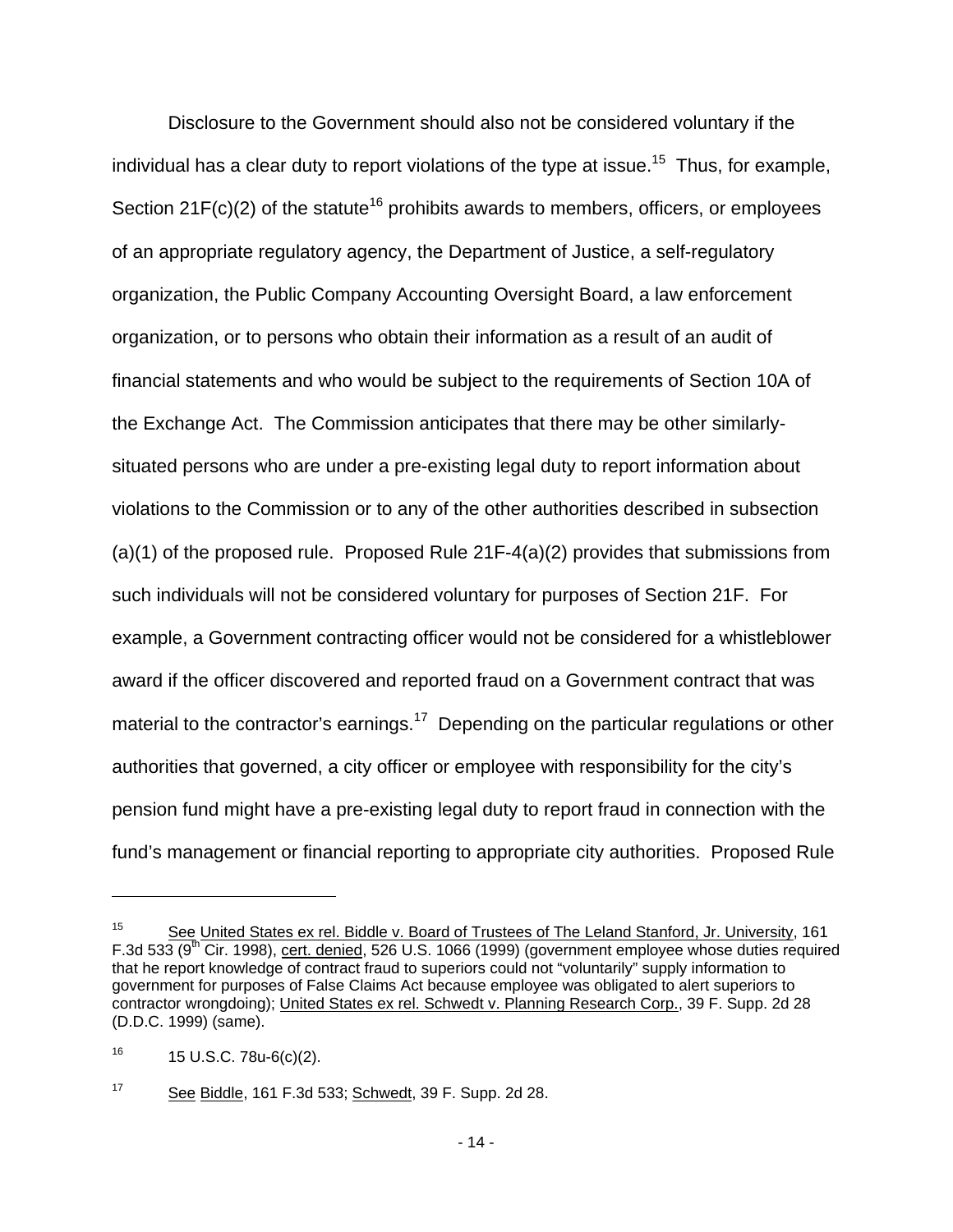21F-4(a)(2) also includes a similar exclusion for information that the whistleblower is contractually obligated to report to the Commission or to other authorities. This exclusion is intended to preclude awards to persons who provide information pursuant to preexisting agreements that obligate them to assist Commission staff or other investigative authorities.

#### Request for Comment:

- 2. Does Proposed Rule 21F-4(a)(1) appropriately define the circumstances when a whistleblower should be considered to have acted "voluntarily" in providing information about securities law violations to the Commission? Are there other circumstances not clearly included that should be in the rule?
- 3. Should the Commission exclude from the definition of "voluntarily" situations where the information was received from a whistleblower after he received a request, inquiry, or demand from a foreign regulatory authority, law enforcement organization or self-regulatory organization? Similarly, should the Commission exclude from the definition of "voluntarily" situations where the information was received from a whistleblower where the individual was under a pre-existing legal duty to report the information to a foreign regulatory authority, law enforcement organization or self-regulatory organization?
- 4. Is it appropriate for the proposed rule to consider a request or inquiry directed to an employer to be directed at individual employees who possess the documents or other information that is within the scope of the

- 15 -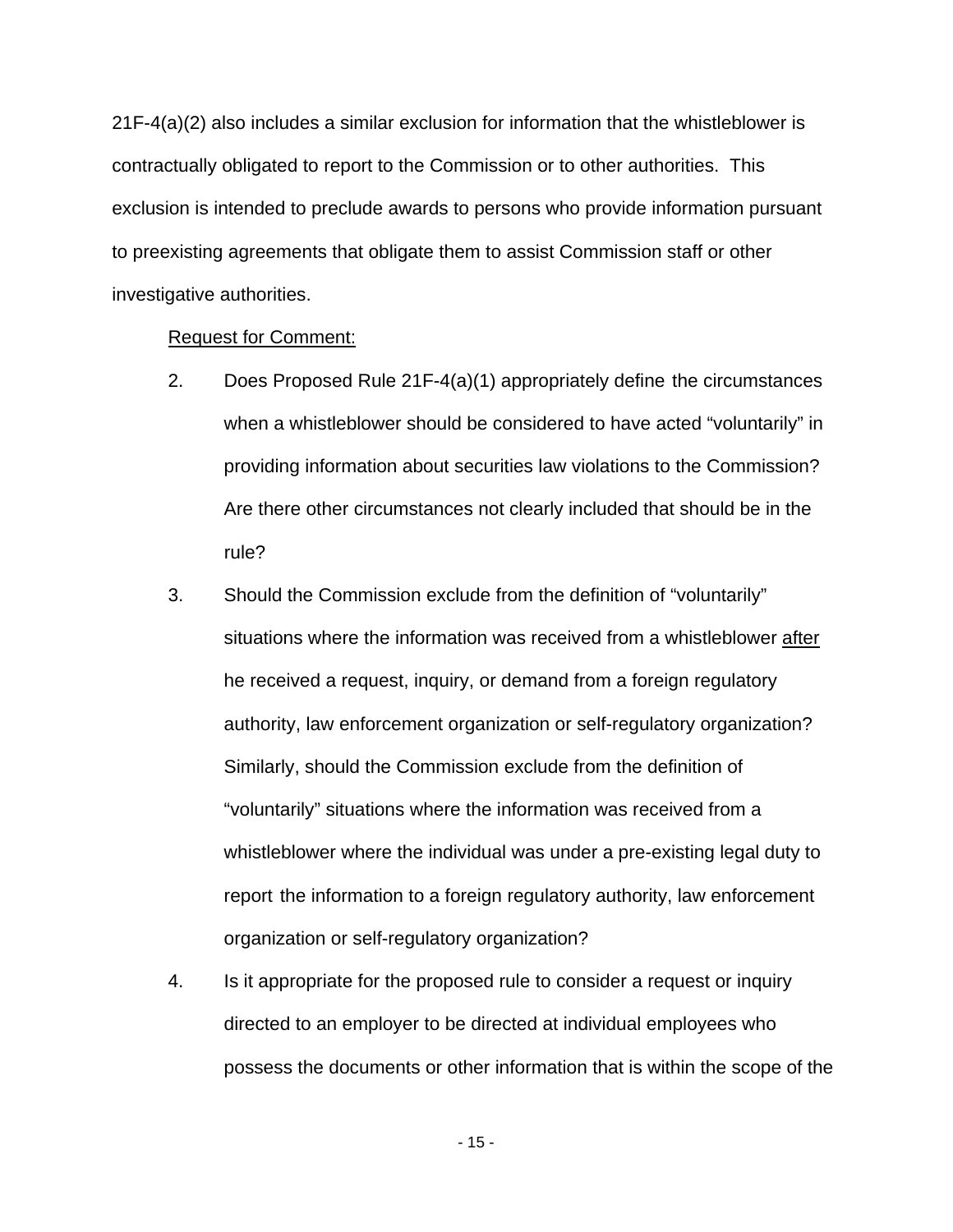request? Should the class of persons who are covered by this rule be narrowed or expanded? Will the carve-out that permits such an employee to become a whistleblower if the employer fails to disclose the information the employee provided in a timely manner promote compliance with the law and the effective operation of Section 21F?

- 5. The standard described in Proposed Rule 21F-4(a)(1) would credit an individual with acting "voluntarily" in certain circumstances where the individual was aware of fraudulent conduct for an extended period of time, but chose not to come forward as a whistleblower until after he became aware of a governmental investigation or examination (such as by observing document requests being served on his employer or colleagues, but before he received an inquiry, request, or demand himself, assuming that he was not within the scope of an inquiry directed to his employer). Is this an appropriate result, and, if not, how should the proposed rule be modified to account for it?
- 6. Is the exclusion set forth in Proposed Rule  $21F-4(a)(2)$  for information provided pursuant to a pre-existing legal or contractual duty to report violations appropriate? Should specific circumstances where there are pre-existing duties to report violations to investigating authorities be set forth in the rule, and if so, what are they? For example, should the rule preclude submissions from all Government employees?

- 16 -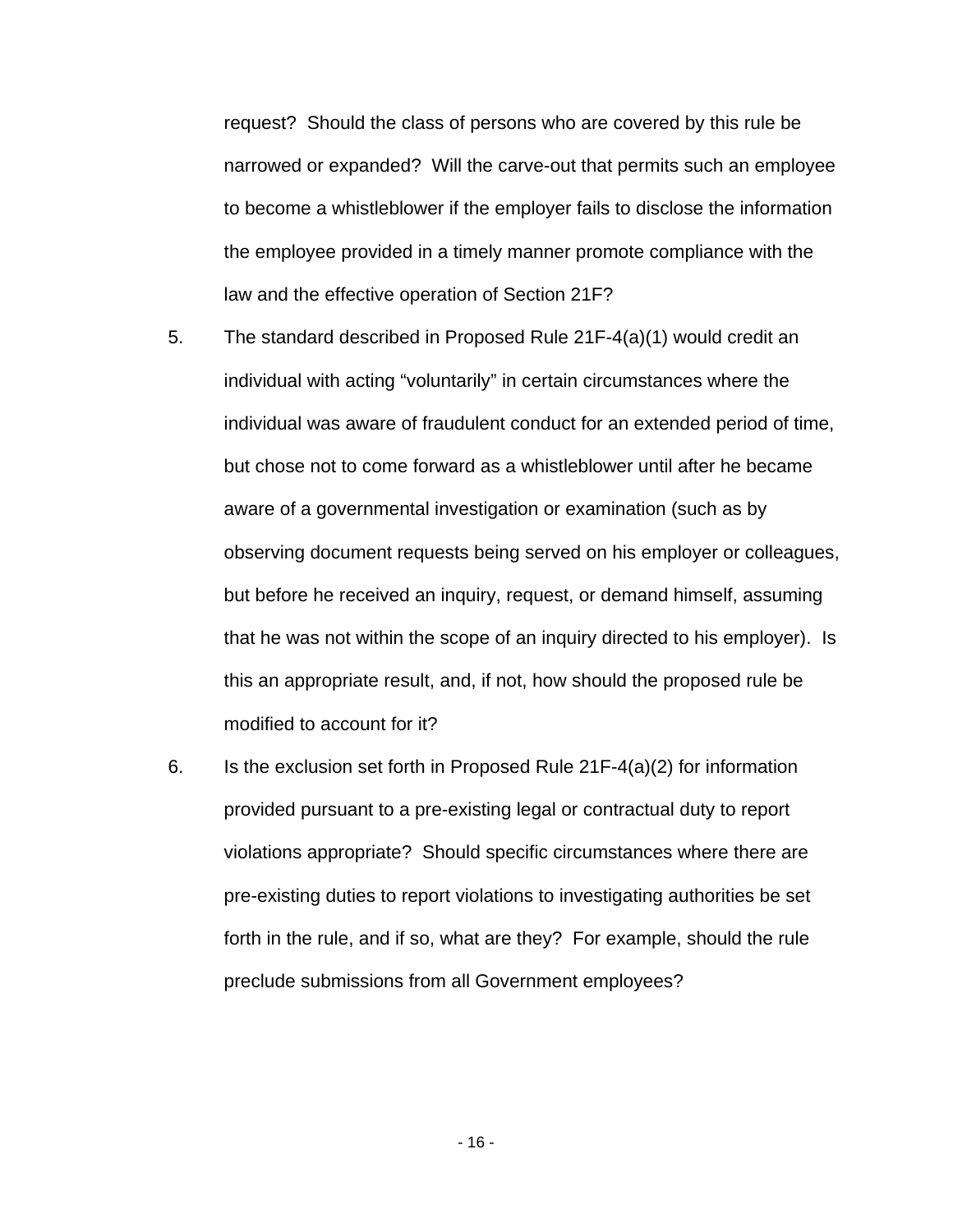## *Proposed Rule 21F-4(b) – Original Information.*

Paragraph (1) of Proposed Rule 21F-4(b) begins with the definition of "original information" set forth in Section 21F(a)(3) of the Exchange Act.<sup>18</sup> "Original information" means information that is derived from the whistleblower's independent knowledge or analysis; is not already known to the Commission from any other source, unless the whistleblower is the original source of the information; and is not exclusively derived from an allegation made in a judicial or administrative hearing,  $19$  in a governmental report, hearing, audit, or investigation, or from the news media, unless the whistleblower is a source of the information. Paragraph (1) also requires that "original information" be provided to the Commission for the first time after July 21, 2010 (the date of enactment of Dodd-Frank). Although Dodd-Frank authorizes the Commission to pay whistleblower awards on the basis of original information that is submitted in writing prior to the effective date of final rules implementing Section 21F (assuming that all of the other requirements for an award are met), Dodd-Frank does not authorize the Commission to apply Section 21F retroactively to pay awards based upon information submitted before the effective date of the statute. $20$ 

Paragraphs (2) through (7) of Proposed Rule 21F-4(b) define some of the constituent terms in the definition of "original information," so as to further describe when a whistleblower provides "original information."

<sup>1</sup> 18 15 U.S.C. 78u-6(a)(3).

<sup>19</sup> We would interpret the term "judicial or administrative hearing" as used in Section 21F(a)(3) to include hearings in arbitration proceedings.

<sup>20</sup> Section 924(b) of Dodd-Frank directs that "Information provided to the Commission in writing by a whistleblower shall not lose the status of original information … solely because the whistleblower provided the information prior to the effective date of the regulations, if the information is provided by the whistleblower after the effective date of this subtitle."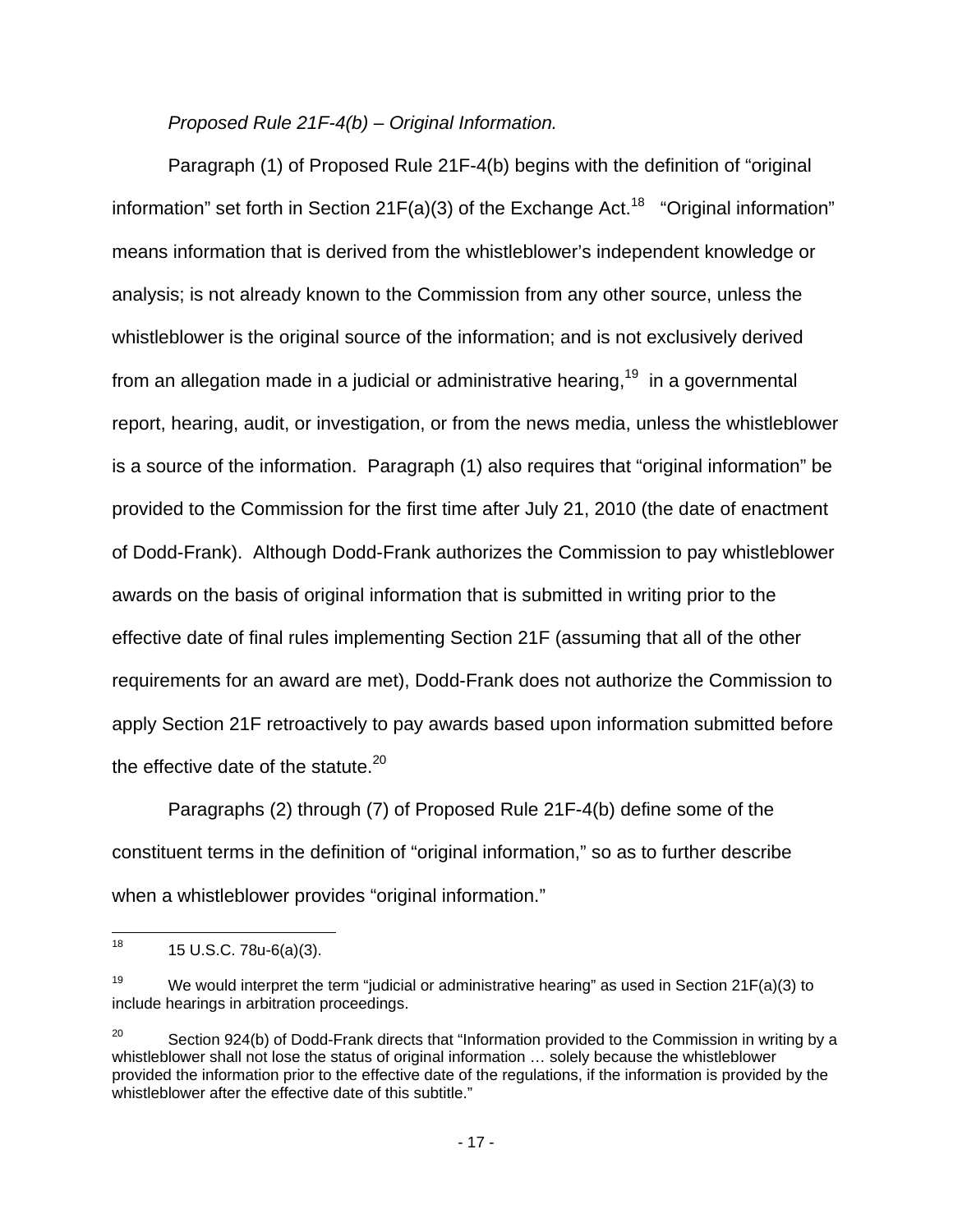Paragraph (2) of Proposed Rule 21F-4(b) defines "independent knowledge" as factual information in the whistleblower's possession that is not obtained from publicly available sources. Publicly available sources may include both sources that are widely disseminated (such as corporate press releases and filings, media reports, and information on the internet), and sources that, though not widely disseminated, are generally available to the public (such as court filings and documents obtained through Freedom of Information Act requests). Importantly, the proposed definition of "independent knowledge" does not require that a whistleblower have direct, first-hand knowledge of potential violations. Instead, knowledge may be obtained from any of the whistleblower's experiences, observations, or communications (subject to the exclusion for knowledge obtained from public sources). Thus, for example, under Proposed Rule 21F-4(b)(2), a whistleblower would have "independent knowledge" of information even if that knowledge derives from facts or other information that has been conveyed to the whistleblower by third parties.  $21$ 

The Commission preliminarily believes that defining "independent knowledge" in this manner best effectuates the purposes of Section 21F. An individual may learn

<sup>1</sup>  21 Until this year, the "public disclosure bar" provisions of the False Claims Act defined an "original source" of information, in part, as "an individual who [had] direct and independent knowledge of the allegations of the information on which the allegations [were] based…." 31 U.S.C. 3130(e)(4) (prior to 2010 amendments). Courts interpreting these terms generally defined "direct knowledge" to mean firsthand knowledge from the relator's own work and experience, with no intervening agency. E.g., United States ex rel. Fried v. West Independent School District, 527 F.3d 439 (5<sup>th</sup> Cir. 2008); United States ex rel. Paranich v. Sorgnard, 396 F.3d 326 (3d Cir. 2005). See generally John T. Boese, Civil False Claims and Qui Tam Actions § 4.02[D][2] (citing cases). Earlier this year, Congress amended the "public disclosure bar" to, among other things, remove the requirement that a relator have "direct and independent knowledge" of information, replacing that standard with one that instead requires only "knowledge that is independent and materially adds to the publicly-disclosed allegations or transactions…" 31 U.S.C. 3130(e)(4), Pub. L. No. 111-148 §10104(h)(2), 124 Stat. 901 (Mar. 23, 2010). Many practitioners have observed that, with this amendment, the False Claims Act now permits qui tam actions based upon "second-hand knowledge." E.g., Robert T. Rhoad and Matthew T. Fornataro, Whistling While They Work: Limiting Exposure in the Face of PPACA's Invitation to Employee Whistleblower Lawsuits, 22 Health Lawyer 19 (Aug. 2010).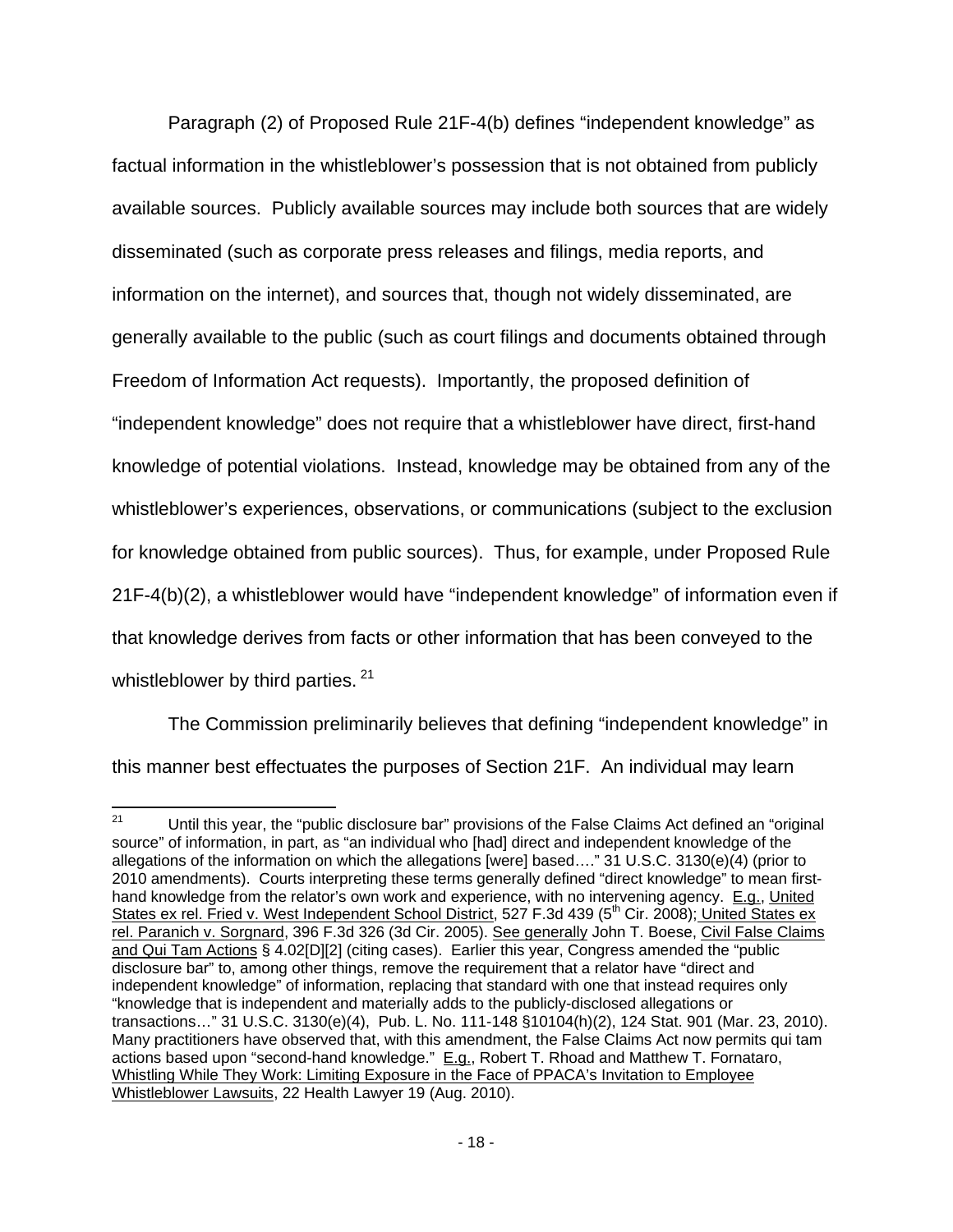about potential violations of the securities laws without being personally involved in the conduct. If an individual voluntarily comes forward with such information, and the information leads the Commission to a successful enforcement action (as defined in Proposed Rule 21F-4(c)), that individual should be eligible to receive a whistleblower award.

Under Section 21F(a)(3)(A) of the Exchange Act,<sup>22</sup> the original information provided by a whistleblower can include information that is derived from independent knowledge and also from independent "analysis." Proposed Rule 21F-4(b)(3) would define "independent analysis" to mean the whistleblower's own analysis, whether done alone or in combination with others. The proposed rule thus recognizes that analysis – which may include academic or professional studies – can be the product of collaboration among two or more individuals. "Analysis" would mean the whistleblower's examination and evaluation of information that may be generally available, but which reveals information that is not generally known or available to the public. This definition recognizes that there are circumstances where individuals can review publicly available information, and, through their additional evaluation and analysis, provide vital assistance to the Commission staff in understanding complex schemes and identifying securities violations.

Proposed Rule 21F-4(b)(4) provides that information will not be considered to derive from an individual's "independent knowledge" or "independent analysis" in seven circumstances. The first two exclusions apply to attorneys and to persons such as accountants and experts when they assist attorneys on client matters, because of the prominent role that attorneys play in all aspects of practice before the Commission and

 22 15 U.S.C. 78u-6(a)(3)(A).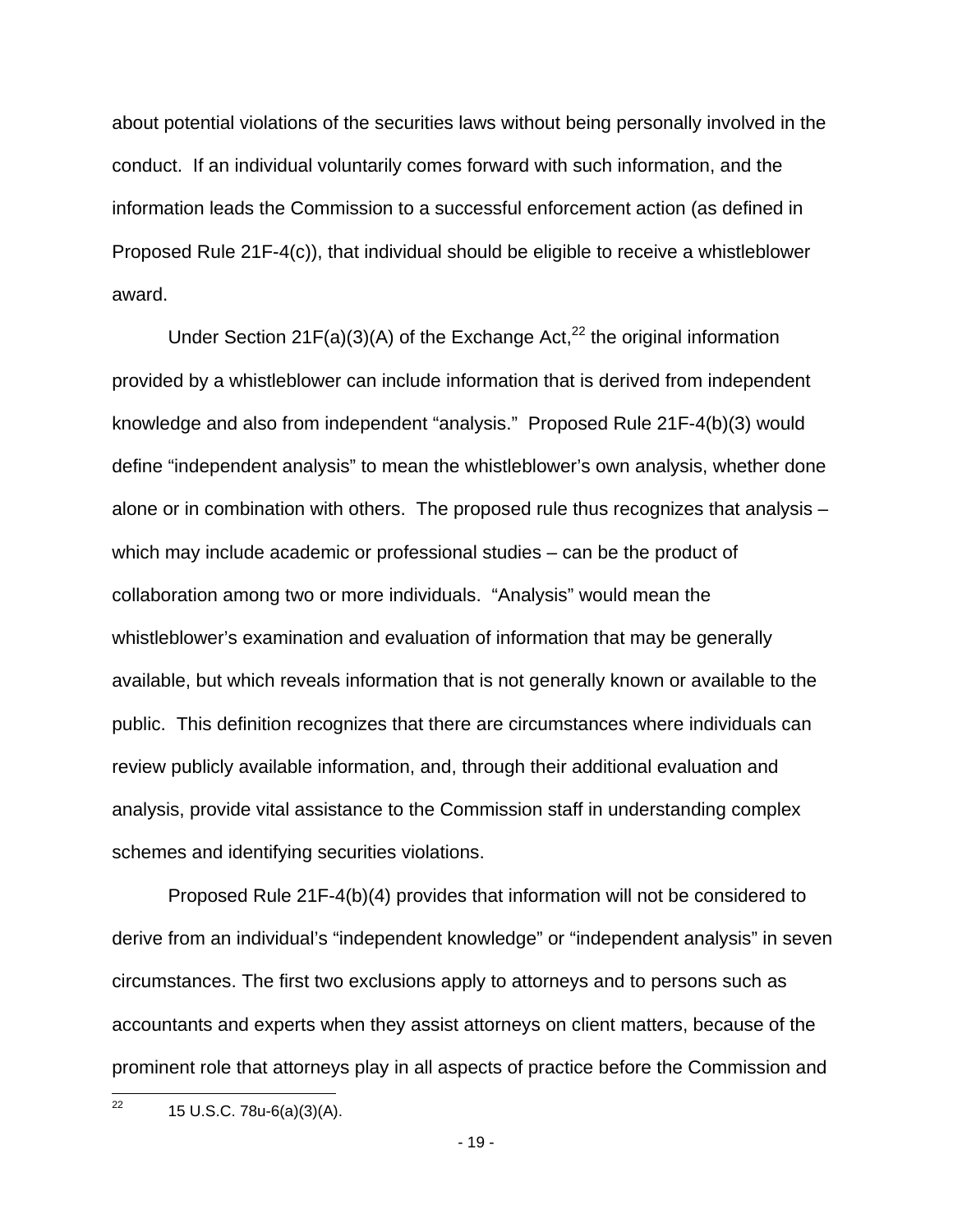the special duties they owe to clients. The first proposed exclusion is for information that was obtained through a communication that is subject to the attorney-client privilege.<sup>23</sup> Compliance with the federal securities laws is promoted when individuals, corporate officers, and others consult with counsel about potential violations, and the attorney-client privilege furthers such consultation. This important benefit could be undermined if the whistleblower award program created monetary incentives for counsel to disclose information about potential securities violations that they learned of through privileged communications.

The exception for information obtained through privileged attorney-client communications would not apply in circumstances where the attorney is permitted to disclose the substance of a communication that would otherwise be privileged. This would include, for example, circumstances where the privilege has been waived, or where disclosure of confidential information to the Commission without the client's consent is permitted pursuant to either 17 CFR §205.3(d)(2) or the applicable state bar ethical rules. $24$ 

This exclusion is not intended to preclude an individual who has independent knowledge of facts indicating potential securities violations from becoming a whistleblower if that individual chooses to consult with an attorney. Facts in the possession of such an individual do not become privileged simply because he or she consulted with an attorney. Rather, this exclusion from independent knowledge or analysis only means that an attorney cannot make a whistleblower submission on his or

1

24 See Model Rules of Professional Conduct 1.6(b), 1.13(c).

See Proposed Rule 21F-4(b)(4)(i).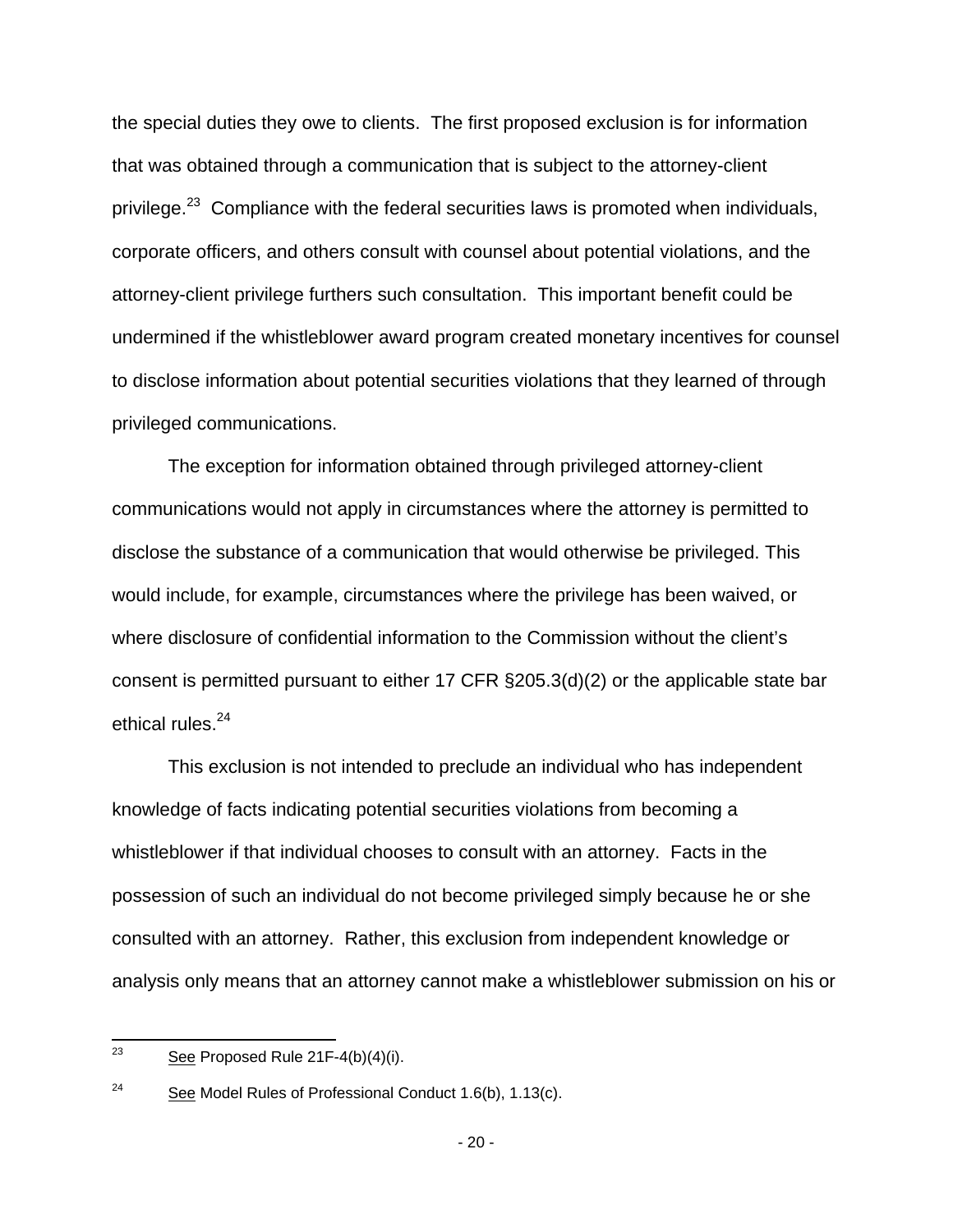her own behalf that is based upon information the attorney obtained through a privileged communication with a client.

 The second exclusion applies when a would-be whistleblower obtains information as a result of the legal representation of a client on whose behalf the whistleblower's services, or the services of the whistleblower's employer or firm, have been retained, and the person seeks to make a whistleblower submission for his or her own benefit. The second exclusion would, for example, preclude an attorney from using information obtained in connection with the attorney's representation of a client to make a whistleblower submission for the attorney's own benefit. This exclusion would not be limited to information obtained through privileged communications, but would instead extend to any information obtained by the attorney in the course and as a result of representation of the client. For example, under the proposed rule, an attorney who obtained evidence of securities violations through document discovery from an opposing party in litigation could not use that information to make a whistleblower submission on his or her own behalf. However, the attorney could use the information to make a submission on behalf of the client in whose litigation the discovery was obtained. The Commission believes that this limitation is generally consistent with attorneys' ethical obligations, $^{25}$  and is a reasonable measure to prevent creating financial incentives for attorneys to take undue advantage of clients. The language of the exclusion is also intended to apply to other members or employees of a firm in which the attorney works, as well as to other persons who are retained, or whose

<sup>1</sup>  25 See Model Rule of Professional Conduct 1.6, comment 3 ("The confidentiality rule … applies not only to matters communicated in confidence by the client but also to all information relating to the representation, whatever its source. A lawyer may not disclose such information except as authorized or required by the Rules of Professional Conduct or other law.).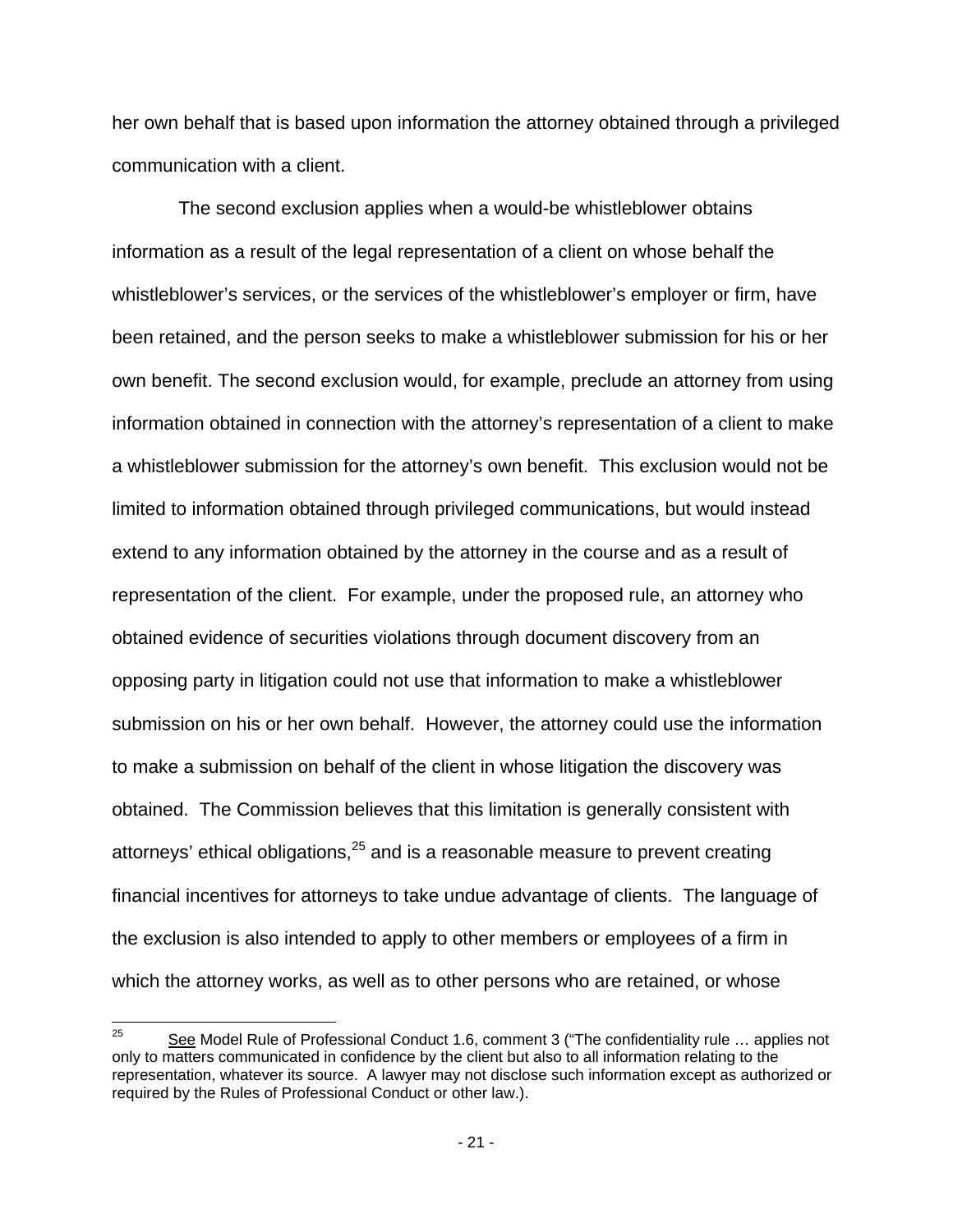company or firm is retained, to perform services in relation to, or to assist, an attorney's representation of a client (e.g., accountants and experts). As with the previous exclusion, this exclusion would not apply where the attorney is permitted to make a disclosure pursuant to 17 CFR §205.3(d)(2), the applicable state bar ethical rules, or otherwise.

The third proposed exclusion applies to persons who obtain information through the performance of an engagement required under the securities laws by an independent public accountant, if that information relates to a violation by the engagement client or the client's directors, officers or other employees.<sup>26</sup> Section 21F(c)(2)(C) of the Exchange Act excludes from award eligibility "any person who obtained the information provided to the Commission through an audit of a company's financial statements, and making a whistleblower submission would be contrary to the requirements of Section 10A of the Exchange Act."<sup>27</sup> Section 10A requires registered public accounting firms with respect to an audit of the issuer to include audit procedures to detect illegal acts.  $28$  It also prescribes requirements for the auditor if the auditor detects or otherwise becomes aware of information indicating an illegal act, which in certain circumstances can include reporting directly to the Commission. In addition to these requirements, there are other Commission-required engagements by an independent public accountant, such as audits of broker-dealers<sup>29</sup> and custody exams

1

- 22 -

Proposed Rule 21F-4(b)(4)(iii).

<sup>27</sup> 27 15 U.S.C. 78u-6(c)(2)(C).

<sup>28</sup> See 15 U.S.C. 78j-1.

<sup>29</sup> See 17 CFR 240.17a-5(h)(2).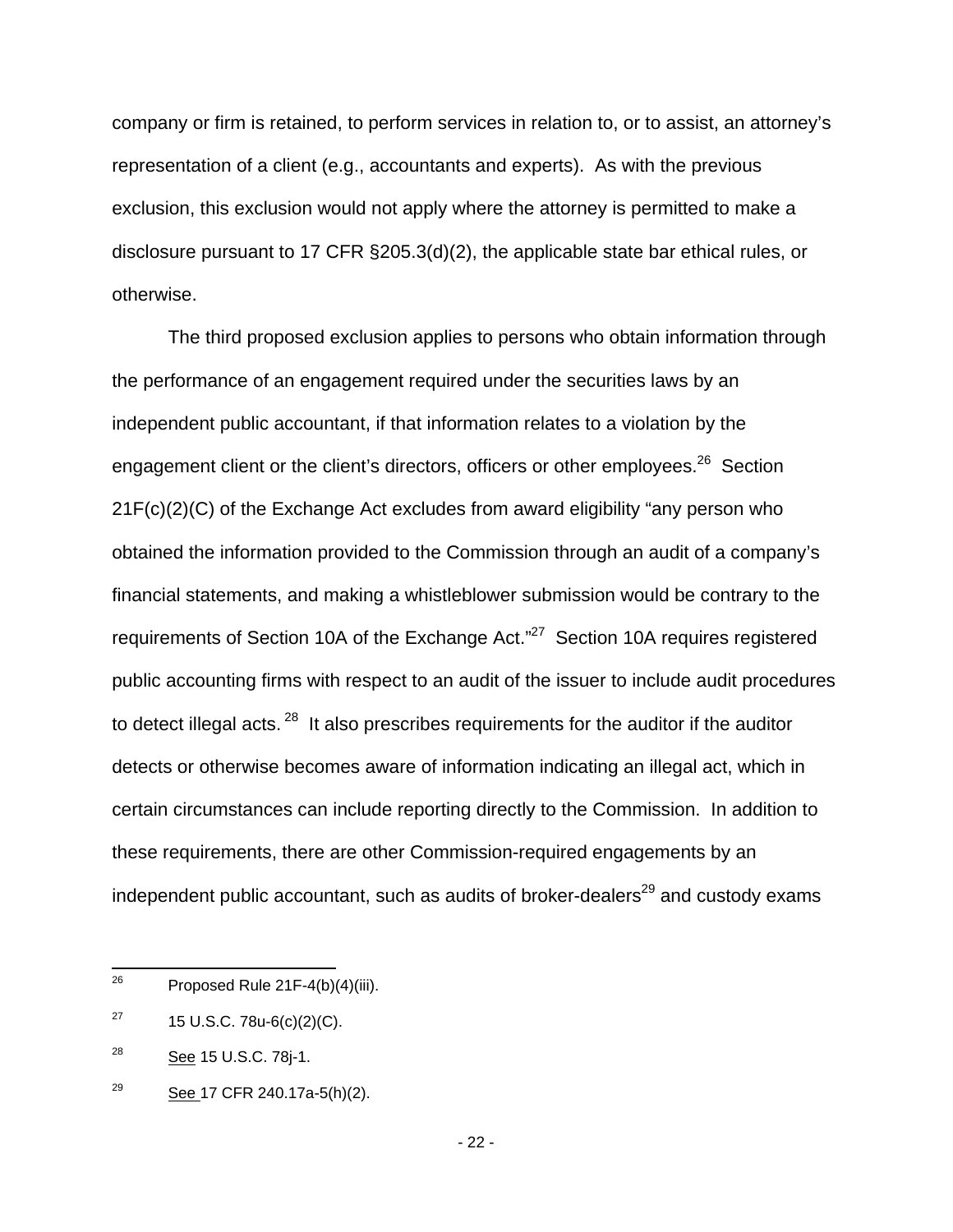of investment advisers.<sup>30</sup> that require the external accountant to report instances of noncompliance. Professional standards for independent public accountants also prescribe responsibilities when a possible illegal act is detected.<sup>31</sup>

In light of these pre-existing requirements, and consistent with the role of an independent public accountant, we are proposing to exclude from the definitions of "independent knowledge and "independent analysis" any would-be whistleblowers whose information was gained through the performance of an engagement required under the securities laws by an independent public accountant.<sup>32</sup> This proposed exclusion applies to the employees of the independent public accountant and would not apply to the client's employees who perform an accounting function, even if they were interacting with the company's outside auditor. This proposed exclusion only would apply if the information relates to a violation by the engagement client or the client's directors, officers or other employees. It would not exclude information with respect to the independent public accountant's performance of the engagement itself, such as a violation of the accountant's requirements with respect to the engagement.

The fourth proposed exclusion applies when a person with legal, compliance, audit, supervisory, or governance responsibilities for an entity receives information about potential violations, and the information was communicated to the person with the

<sup>1</sup> See 17 CFR 275.206(4)-2(a)(3)(ii)(C).

<sup>31</sup> See AU Section 317, Illegal Acts by Clients.

<sup>32</sup> This would include reviews performed by an independent public accountant of interim financial statements included in quarterly reports on Form 10-Q (17 CFR 249.308(a)) pursuant to Rule 10-01(d) of Regulation S-X (17 CFR 210.10-01(d)). The Commission anticipates this exclusion would also apply to information gained through another engagement by the independent public accountant for the same client, given that the independent public accountant would generally already have an obligation to consider the information gained in the separate engagement in connection with the Commission-required engagement.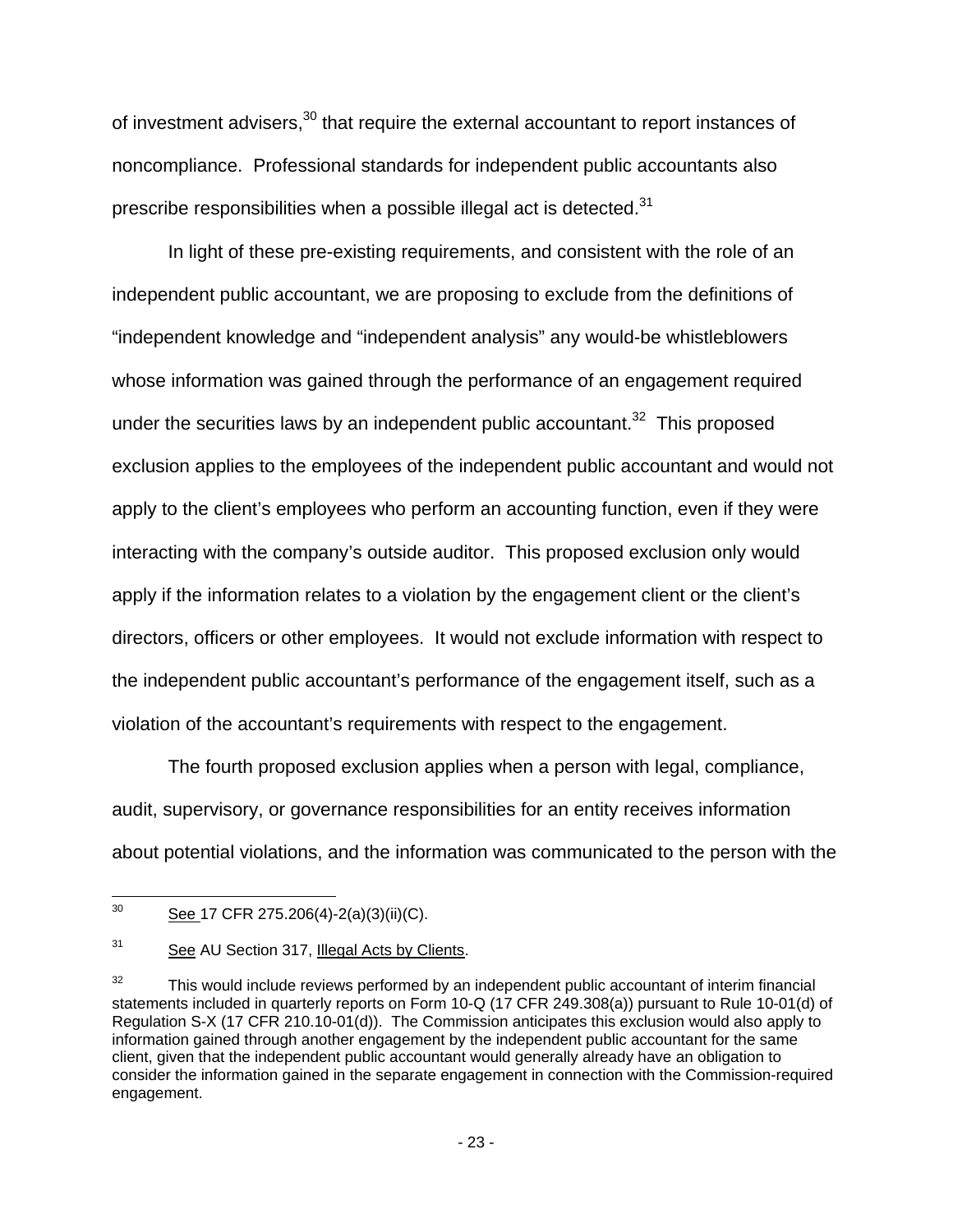reasonable expectation that the person would take appropriate steps to cause the entity to respond to the violation. $33$  The fifth proposed exclusion is closely related, and applies any other time that information is obtained from or through an entity's legal, compliance, audit, or similar functions or processes for identifying, reporting, and addressing potential non-compliance with applicable law. $34$  However, each of these two exclusions ceases to be applicable, with the result that an individual may be deemed to have "independent knowledge," and therefore may become a whistleblower, if the entity does not disclose the information to the Commission within a reasonable time or if the entity proceeds in bad faith.

Compliance with the federal securities laws is promoted when companies implement effective legal, audit, compliance, and similar functions. The rationale for these proposed exclusions is the concern that Section 21F not be implemented in a way that would create incentives for persons who obtain information through such functions, as well as other responsible persons who are informed of wrongdoing, to circumvent or undermine the proper operation of the entity's internal processes for responding to violations of law. Accordingly, the proposed rule would limit the circumstances in which such persons may use that knowledge to become whistleblowers. This would include officers, directors, employees, and consultants who learn of potential violations as part

<sup>33</sup> Proposed Rule 21F-4(b)(4)(iv). Under the federal Whistleblower Protection Act, 5 U.S.C. 2302(b)(8), a disclosure to a supervisor who is in a position to remedy the wrongdoing, is treated as a protected disclosure for purposes of the federal Whistleblower Protection Act, 5 U.S.C. 2302(b)(8). E.g., Reid v. Merit Systems Protection Board, 508 F.3d 674 (Fed. Cir. 2007); Hooven-Lewis v. Caldera, 249 F.3d 259 (4<sup>th</sup> Cir. 2001). Borrowing and building upon this concept, the proposed rule would preclude such supervisors and similarly-situated others from seeking whistleblower awards based upon information they obtain when persons with knowledge of potential wrongdoing come to them in an effort to redress the violations.

<sup>34</sup> Persons excluded under this provision would include those retained to assist in such processes; e.g., forensic accountants retained by outside counsel responsible for conducting an internal investigation.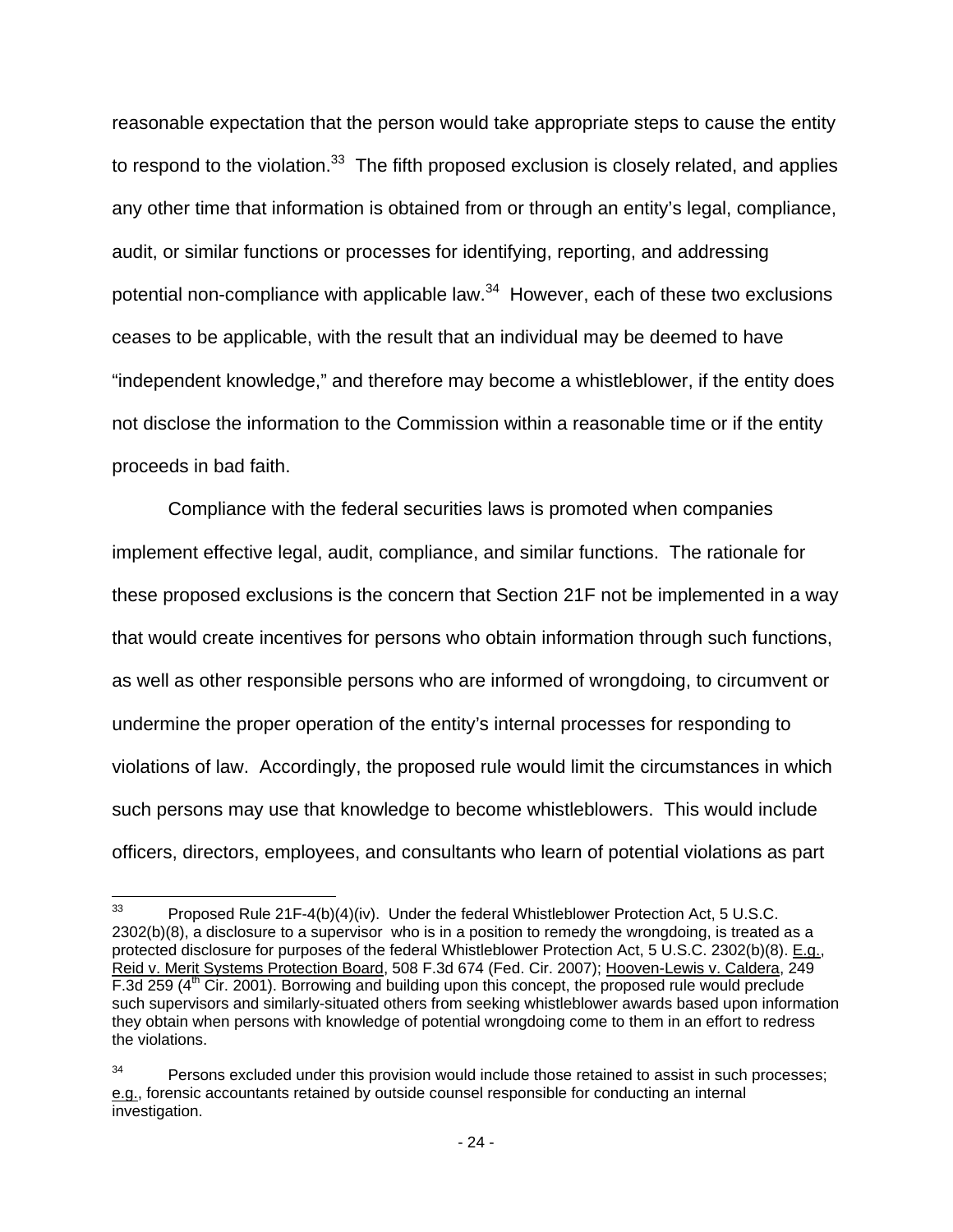proceeds in bad faith). $^{35}$ of their corporate responsibilities in the expectation that they will take steps to address the violations, as well as persons who gain knowledge about misconduct otherwise from or through the various processes that companies employ to identify problems and advance compliance with legal standards. The latter group would include not only persons directly responsible for compliance-related processes, but other persons as well. For example, an employee who learns about potential violations only because a compliance officer questions him about the conduct, and not from any other source, would not be considered to have "independent knowledge" for purposes of the proposed rule, and therefore could not become a whistleblower (unless, as is explained below, the company does not disclose the conduct to the Commission within a reasonable time or

 Internal compliance and similar functions, when effective, can constrain the opportunities for unlawful activity. In some cases, an entity's compliance program will fail to lead the entity to respond appropriately to violations. Under the proposed rule, if the entity did not disclose the information to the Commission within a reasonable time or proceeded in bad faith, these exclusions would no longer apply, thereby making an individual who knows this undisclosed information eligible to become a whistleblower by providing "independent knowledge" of the violations.

This approach is intended to strike a balance between two competing goals. On the one hand, it is designed to facilitate the operation of effective internal compliance

 35 This proposed exclusion would not, however, apply to individuals with knowledge of potential violations who report their knowledge to supervisors, compliance or legal personnel. In fact, as is further explained below, such individuals would be given a 90-day grace period after reporting their information internally to make a whistleblower submission to the Commission and have their submission deemed effective as of the date of their internal report.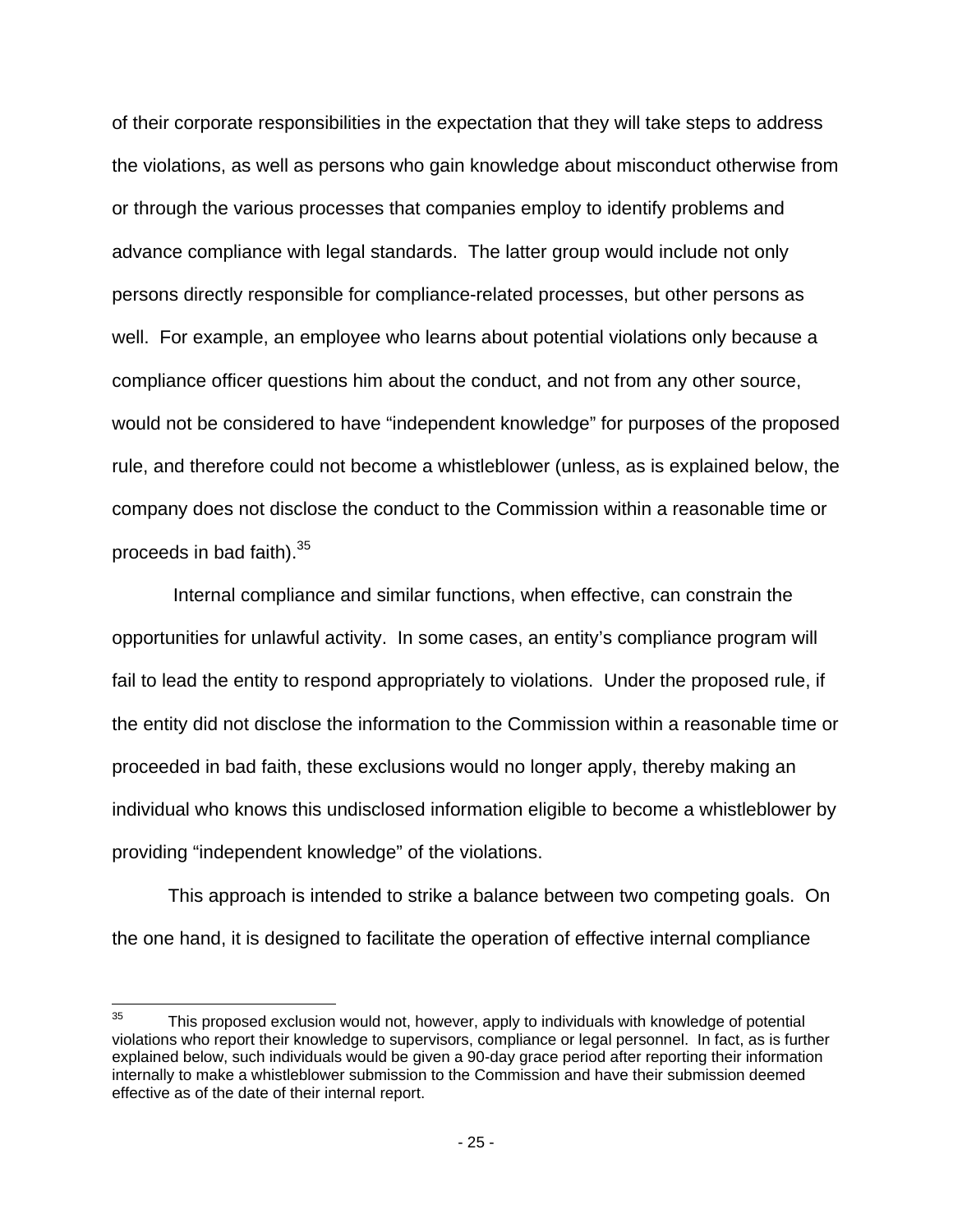the information to the Commission within a reasonable time. $36$ programs by not creating incentives for company personnel to seek a personal financial benefit by "front running" internal investigations and similar processes that are important components of effective company compliance programs. On the other hand, it would permit such persons to act as whistleblowers in circumstances where the company knows about material misconduct but has not taken appropriate steps to respond. Accordingly, in determining whether these persons would be considered to have provided "independent knowledge" and would be eligible for whistleblower awards, the proposed rule focuses on whether the entity proceeded in bad faith or did not disclose

In determining whether an entity acted in bad faith, the Commission will, among other things, consider whether the entity or any personnel who were responsible for responding to allegations of misconduct took affirmative steps to hinder the preservation of evidence or a timely and appropriate investigation. For example, an effort by company officials to destroy documents or to interfere with witnesses would constitute bad faith conduct. Similarly, if a company engaged in a sham investigation of allegations, then the company's response would constitute bad faith.

The determination of what is a "reasonable time" in this context will necessarily be a flexible concept that will depend on all of the facts and circumstances of the particular case. In some cases – for example, an ongoing fraud that poses substantial risk of harm to investors  $-$  a "reasonable time" for disclosing violations to the Commission may be almost immediate. Nonetheless, given the competing concerns just described, the Commission preliminarily believes that the proposed rule should not

 36 This provision does not impose new reporting requirements in addition to those already existing under the federal securities laws.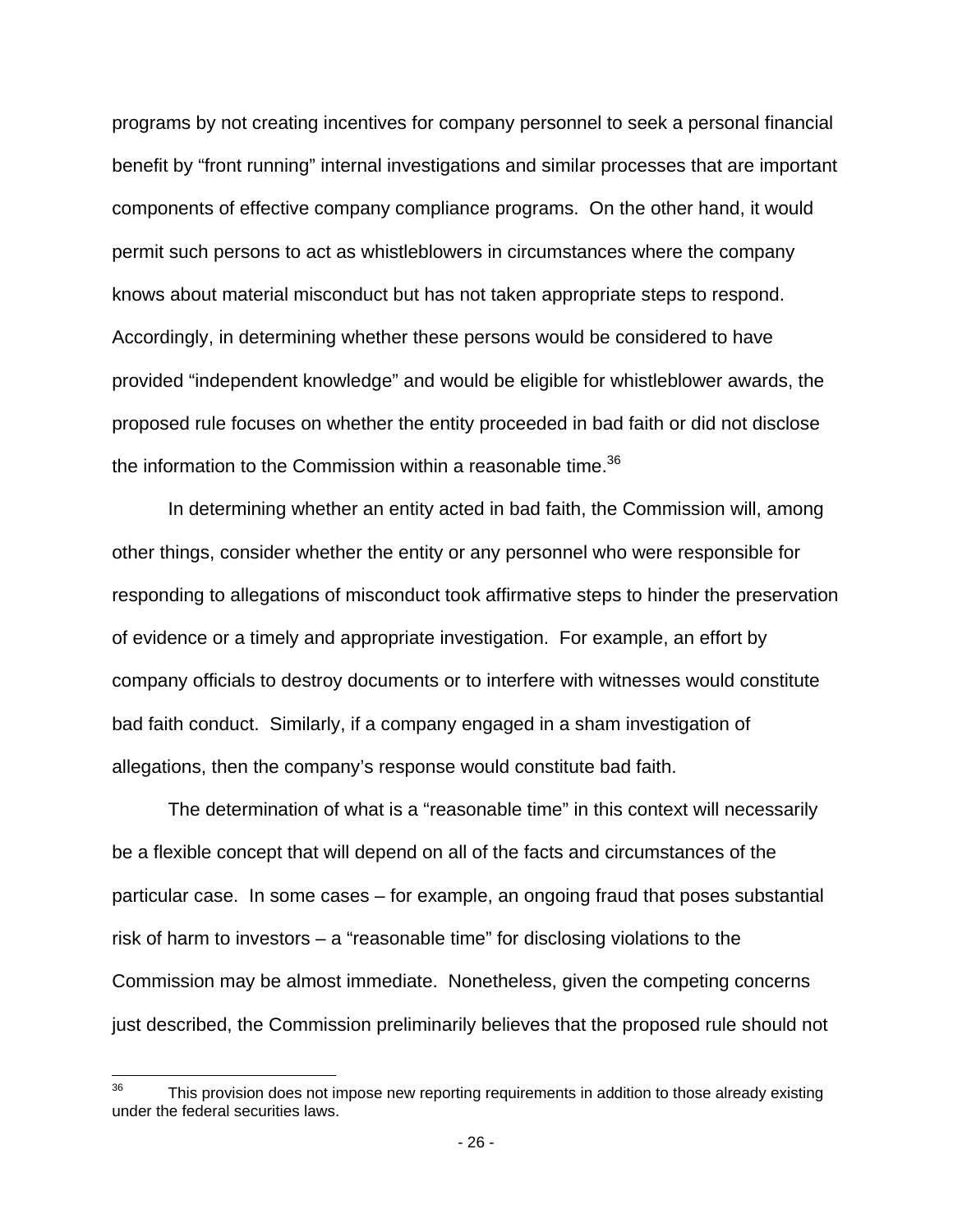define one fixed period that would represent a "reasonable time" in all cases. We anticipate that in evaluating any whistleblower submissions by personnel covered by these exclusions, we will review all of the circumstances of the case after the fact in order to determine whether the company disclosed the misconduct to the Commission within a reasonable time or proceeded in bad faith.

Further, if we determine that the whistleblower played a role in causing the company not to disclose the violations, or to delay in disclosing them, we will take this fact into consideration in our determination of whether to consider the whistleblower eligible for an award. A whistleblower will not be permitted to claim that the company did not disclose information to the Commission in a reasonable time if the whistleblower bears some responsibility for that failure.

The following chart illustrates the fourth and fifth exclusions from "independent knowledge:"

| <b>Source of Employee's Knowledge</b>                                                                                                                                                                                | Does it Qualify as "Independent<br>Knowledge"?                                                                                                                                                                                                                                                      |
|----------------------------------------------------------------------------------------------------------------------------------------------------------------------------------------------------------------------|-----------------------------------------------------------------------------------------------------------------------------------------------------------------------------------------------------------------------------------------------------------------------------------------------------|
| Employee receives information because<br>he/she is reasonably expected to take<br>appropriate steps to respond to the<br>violation because of his/her legal,<br>compliance, audit or supervisory<br>responsibilities | Employee will not be deemed to have<br>independent knowledge of the information<br>unless (1) the entity did not disclose the<br>violation to the Commission within a<br>reasonable period of time, or (2) acts in<br>bad faith                                                                     |
| Employee learns of information through<br>company's legal, compliance, audit or<br>similar functions or processes for<br>identifying or addressing potential non-<br>compliance with laws                            | Same as above                                                                                                                                                                                                                                                                                       |
| Employee otherwise lawfully learns of<br>information through his/her work-related<br>functions                                                                                                                       | Employee will generally be deemed to<br>have independent knowledge of the<br>information [Note: if employee elects to<br>report internally first, he/she will receive<br>the benefit of a "90-day look-back" for<br>subsequent submission of information to<br>SEC (See Proposed Rule 21F-4(b)(7))] |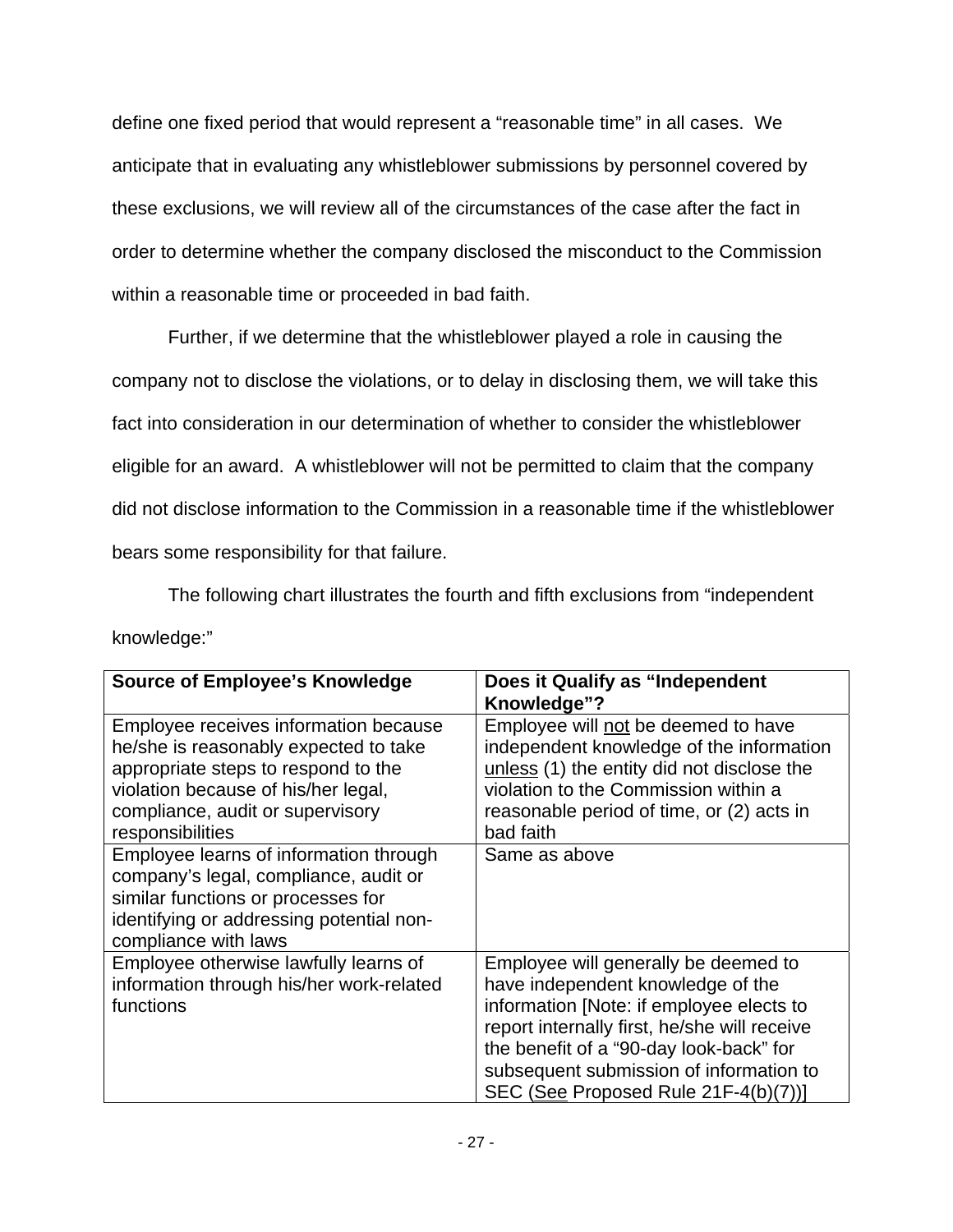The sixth exclusion from "independent knowledge" is for information that was obtained by a means or in a manner that violates applicable federal or state criminal law. The policy rationale for this proposed exclusion is that a whistleblower should not be rewarded for violating a federal or state criminal law. While Congress clearly intended through Section 21F to provide greater incentives for whistleblowers to come forward with information about wrongdoing, we think it is questionable that Congress intended to encourage whistleblower assistance to a law enforcement authority where the assistance itself is undertaken in violation of federal or state criminal law.

Finally. in order to prevent evasion of the rules, the seventh proposed exclusion would apply to anyone who obtained their information from persons subject to the first six exclusions.

#### **Request for Comment:**

- 7. Is it appropriate to include knowledge that is not direct, first-hand knowledge, but is instead learned from others, as "independent knowledge," subject only to an exclusion for knowledge learned from publicly-available sources?
- 8. Is there a different or more specific definition of "analysis" that would better effectuate the purposes of Section 21F?
- 9. Is it appropriate to exclude from the definition of "independent knowledge" or "independent analysis" information that is obtained through a communication that is protected by the attorney-client privilege? Are there other ways these rules should address privileged communications? For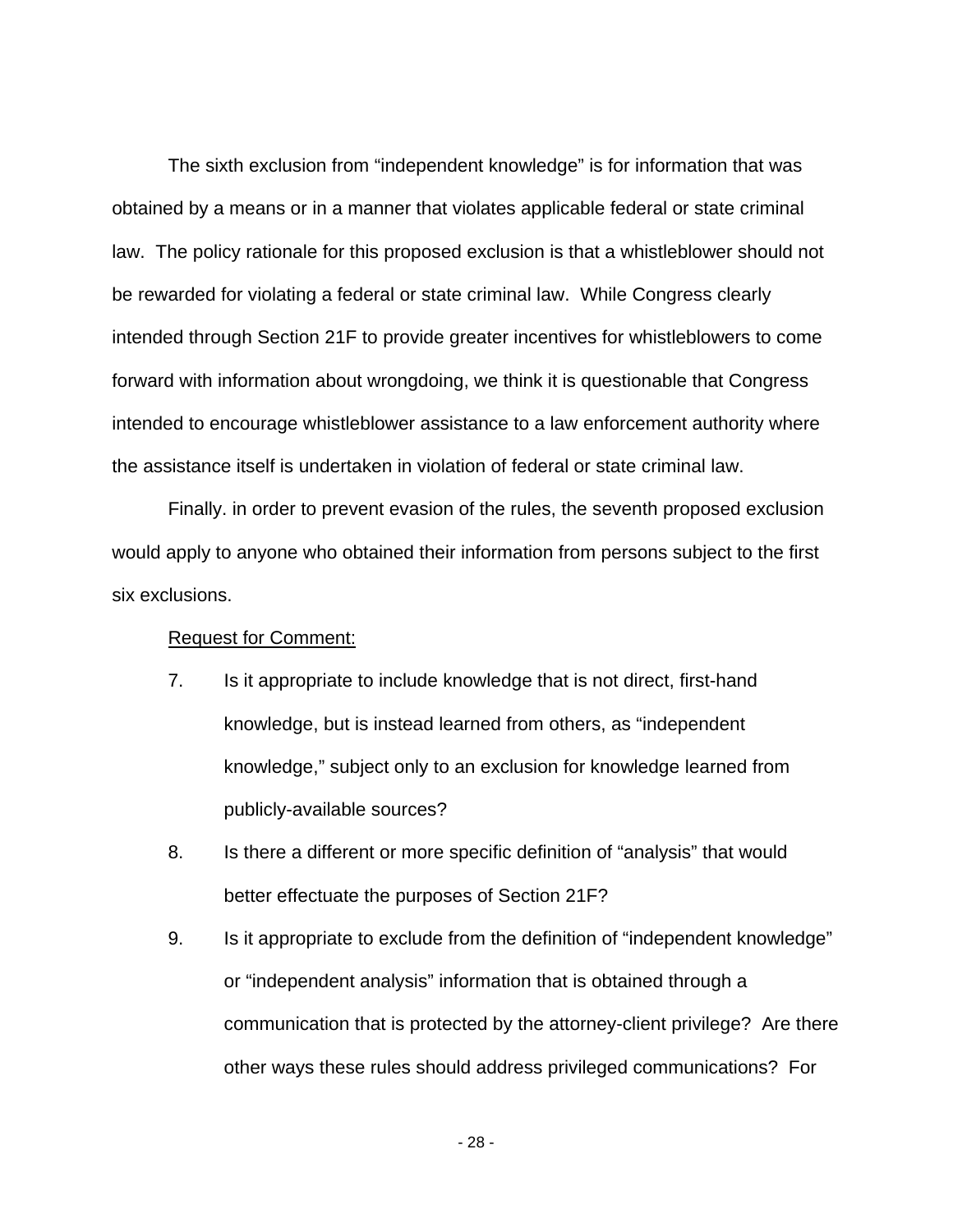example, should other specific privileges be identified (spousal privilege, physician-patient privilege, clergy-congregant privilege, or others)? Should the exclusion apply broadly to information that is obtained through communications that are subject to any common law evidentiary privileges recognized under the laws of any state?

- 10. Is it appropriate to exclude from the definition of independent knowledge" or "independent analysis" information that is obtained through the performance of an engagement required under the securities laws by an independent public accountant, if that information relates to a violation by the engagement client or the client's directors, officers or other employees? Are there other ways that our rules should address the roles of accountants and auditors?
- 11. Should the exclusion for "independent knowledge" or "independent analysis" go beyond attorneys and auditors, and include other professionals who may obtain information about potential securities violations in the course of their work for clients? If so, are there appropriate ways to limit the nature or extent of the exclusion so that any recognition of relationships of professional trust does not undermine the purposes of Section 21F?
- 12. Apart from persons who obtain information through privileged communications, and professionals who have access to client information, are there still other categories of persons who should not be considered for whistleblower awards based upon their professional duties or the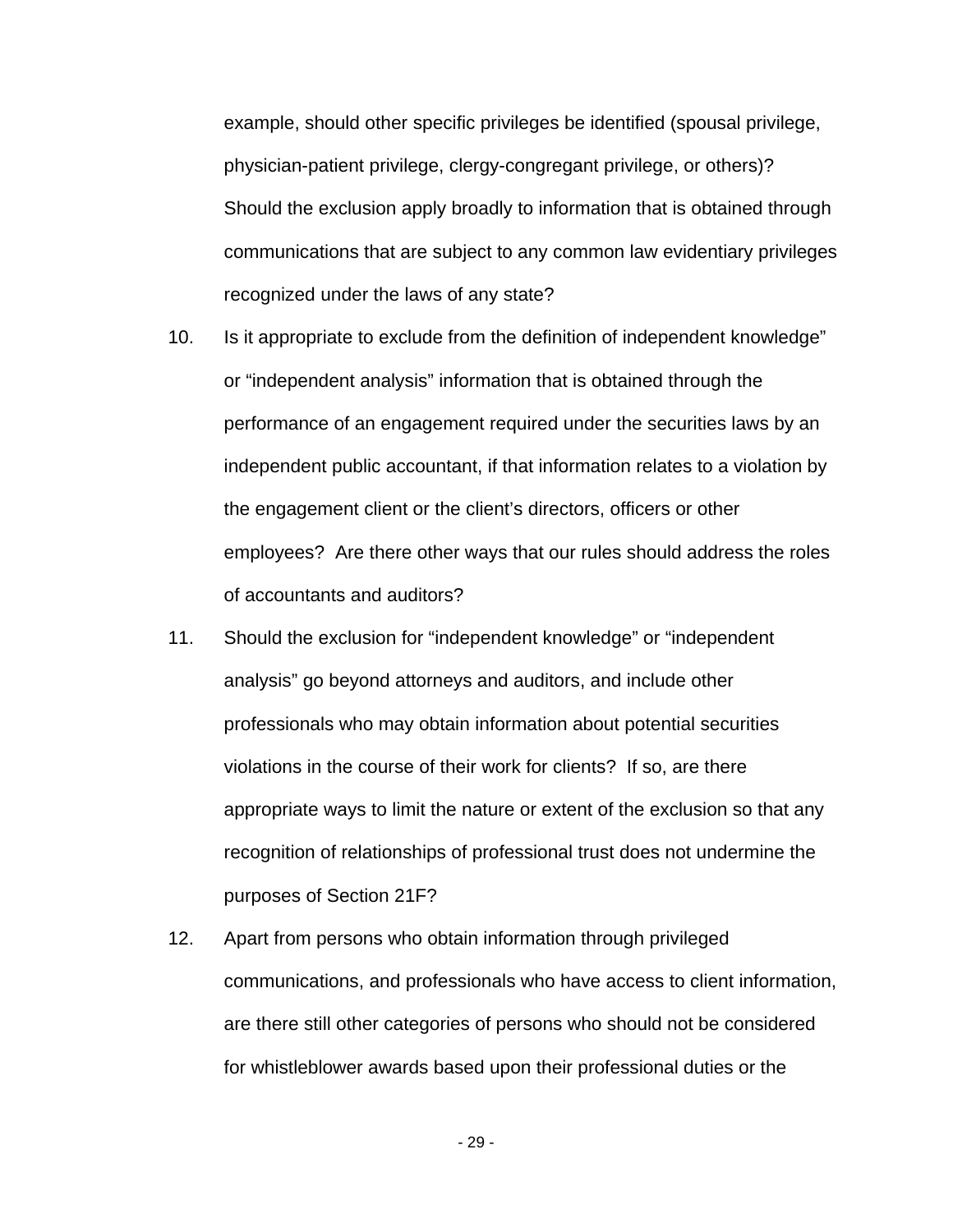manner in which they may acquire information about potential securities violations? If such exclusions are appropriate, what limits, if any, should be placed on them in order not to undermine the purposes of Section 21F? Is the exclusion for knowledge obtained through violations of criminal law appropriate?

- 13. Do the proposed exclusions for information obtained by a person with legal, compliance, audit, supervisory, or governance responsibilities for an entity under an expectation that the person would cause the entity to take steps to respond to the violation, and for information otherwise obtained from or through an entity's legal, compliance, audit, or similar functions strike the proper balance? Will the carve-out for situations where the entity does not disclose the information within a reasonable time promote effective self- policing functions and compliance with the law without undermining the operation of Section 21F? Should a "reasonable time" be defined in the rule and, if so, what period should be specified  $(e.g.,$  three months, six months, one year)? Does this provide sufficient incentives for people to continue to utilize internal compliance processes? Are there alternative or additional provisions the Commission should consider that would promote effective self-policing and self-reporting while still being consistent with the goals and text of Section 21F?
- 14. Is the proposed exclusion for information obtained by a violation of federal or state criminal law appropriate? Should the exclusion extend to violations of the criminal laws of foreign countries? What would be the

- 30 -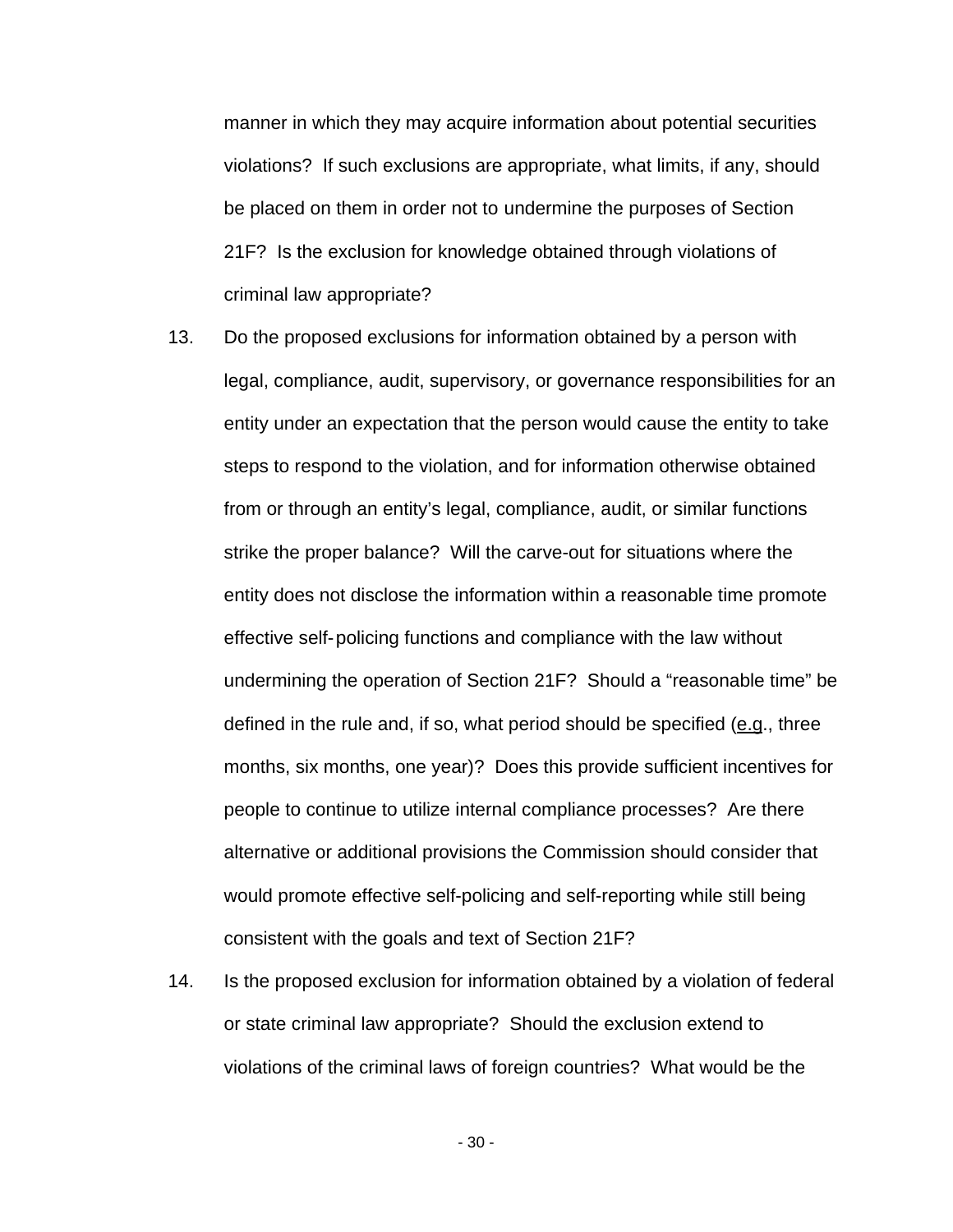policy reasons for either extending the exclusion to violations of foreign criminal law or not? Are there any other types of criminal violations that should be included? If so, on what basis?

15. How should our rules treat information that may be provided to us in violation of judicial or administrative orders such as protective orders in private litigation? Should we exclude from whistleblower awards persons who provide information in violation of such orders? What would be the policy reason for this proposed exclusion?

Under the statutory definition of "original information," a whistleblower who provides information that the Commission already knows from another source has not provided original information, unless the whistleblower is the "original source" of that information. Paragraphs (5) and (6) of Proposed Rule 21F-4(b) describe how the Commission proposes to interpret and apply the term "original source" as used in the definition of "original information." Under the proposed rule, a whistleblower is an "original source" of the same information that the Commission obtains from another source if the other source obtained the information from the whistleblower or his representative. The whistleblower bears the burden of establishing that he is the original source of information.

In Commission investigations, one way that this situation may arise is if the staff receives a referral from another authority such as the Department of Justice, a selfregulatory organization, or another organization that is identified in the proposed rule. In these circumstances, the proposed rule would credit the whistleblower with being the "original source" of information on which the referral was based as long as the

- 31 -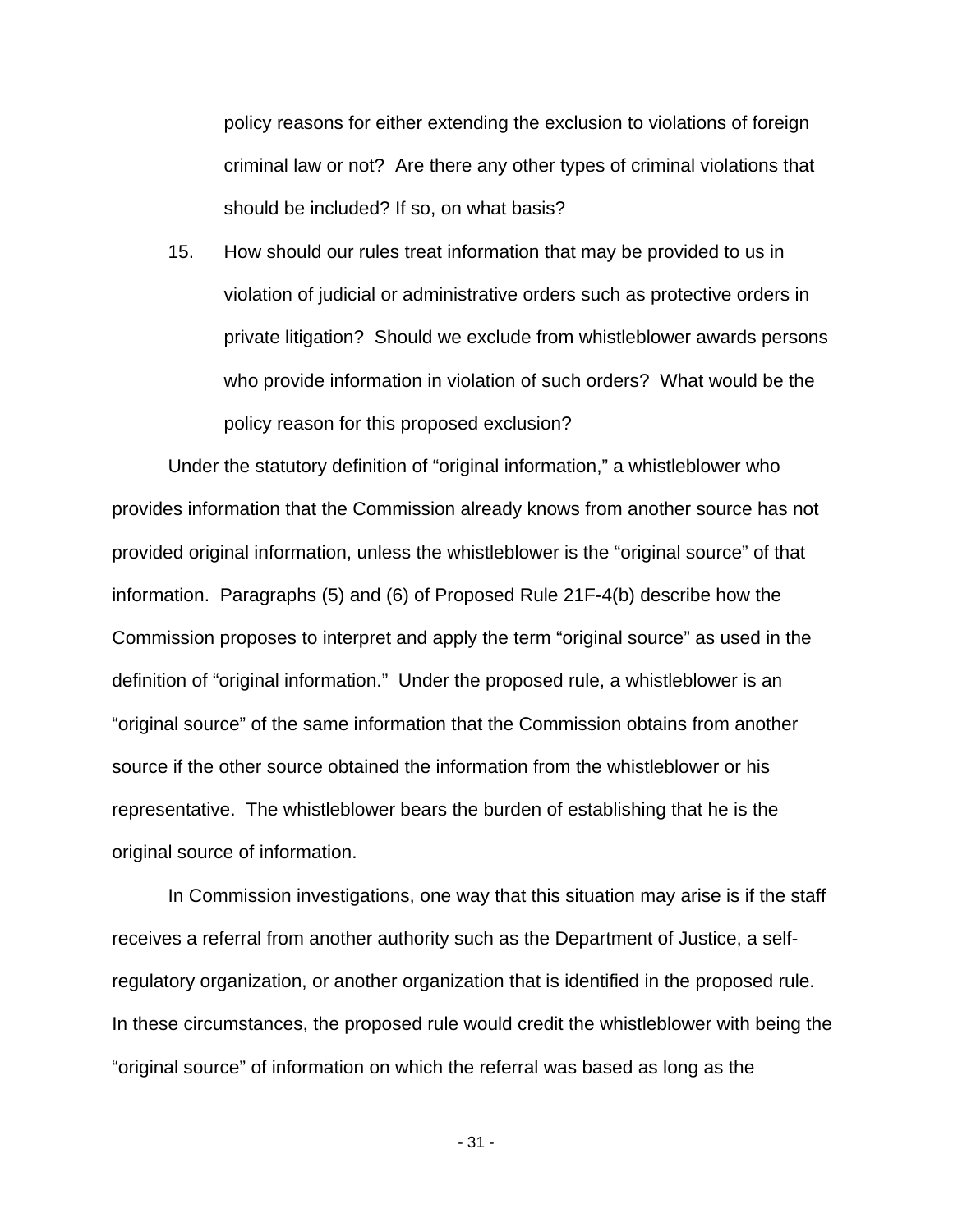whistleblower "voluntarily" provided the information to the other authority within the meaning of these rules; i.e., the whistleblower or his representative must have come forward and given the other authority the information before receiving any request, inquiry, or demand to which the information was relevant. If a whistleblower claims to be the original source of information provided to the Commission by one of these authorities or another entity such as the whistleblower's employer, the Commission may seek assistance and confirmation from the other authority or entity in determining whether the whistleblower is the original source of the information.

Paragraph (6) of Proposed Rule 21F-4(b) addresses circumstances where the Commission already possesses some information about a matter at the time that a whistleblower provides additional information about the same matter. The whistleblower will be considered the "original source" of any information that is derived from his independent knowledge or independent analysis and that materially adds to the information that the Commission already possesses. The standard is modeled after the definition of "original source" that Congress included in the False Claims Act through amendments earlier this year.<sup>37</sup>

As is described elsewhere in these proposed rules, a whistleblower will need to submit his information as well as a Form WB-DEC in order to start the process and establish the whistleblower's eligibility for award consideration.<sup>38</sup> A whistleblower who provides information to another authority first will need to follow these same procedures and submit the necessary forms to the Commission in order to perfect his status as a whistleblower under the Commission's whistleblower program. However, under

<sup>37</sup> 37 31 U.S.C. 3730(e)(4)(B), Pub. L. No. 111-148 §10104(h)(2), 124 Stat. 901 (Mar. 23. 2010).

 $38$  See Proposed Rule 21F-9.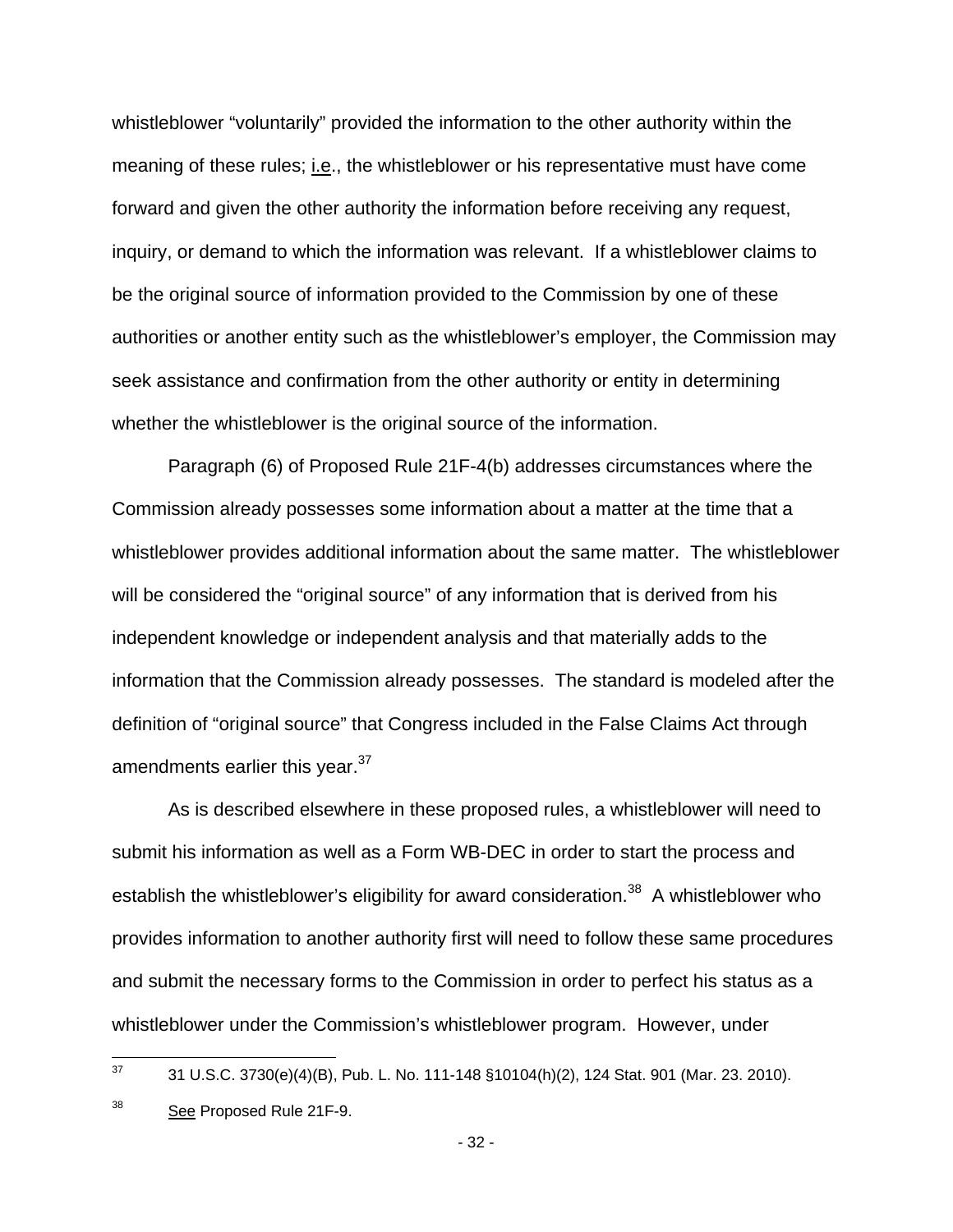paragraph (7) of Proposed Rule 21F-4(b), as long as the whistleblower submits the necessary forms to the Commission within 90 days after he provided the same information to the other authority, the Commission will consider the whistleblower's submission to be effective as of that earlier date. As noted above, the whistleblower must establish that he is the original source of the information provided to the other authority as well as the date of his submission, but the Commission may seek confirmation from the other authority in making this determination. The objective of this procedure is to provide further incentive for persons with knowledge of securities violations to come forward (consistent with the purposes of Section 21F) by assuring potential whistleblowers that they can provide information to appropriate Government or regulatory authorities, and their "place in line" will be protected in the event that other whistleblowers later provide the same information directly to the Commission.

For similar reasons, proposed rule 21F-4(b)(7) extends the same protection to whistleblowers who provide information about potential violations to the persons specified in Rules 21F-4(b)(4)(iv) and (v) (i.e., personnel involved in compliance or similar functions, or who are informed about potential violations with the expectation that they will take steps to address them), and who, within 90 days, submit the necessary whistleblower forms to the Commission. Compliance with the federal securities laws is promoted when companies have effective programs for identifying, correcting, and selfreporting unlawful conduct by company officers or employees. The objective of this provision is to support, not undermine, the effective functioning of company compliance and related systems by allowing employees to take their concerns about potential violations to appropriate company officials first while still preserving their rights under

- 33 -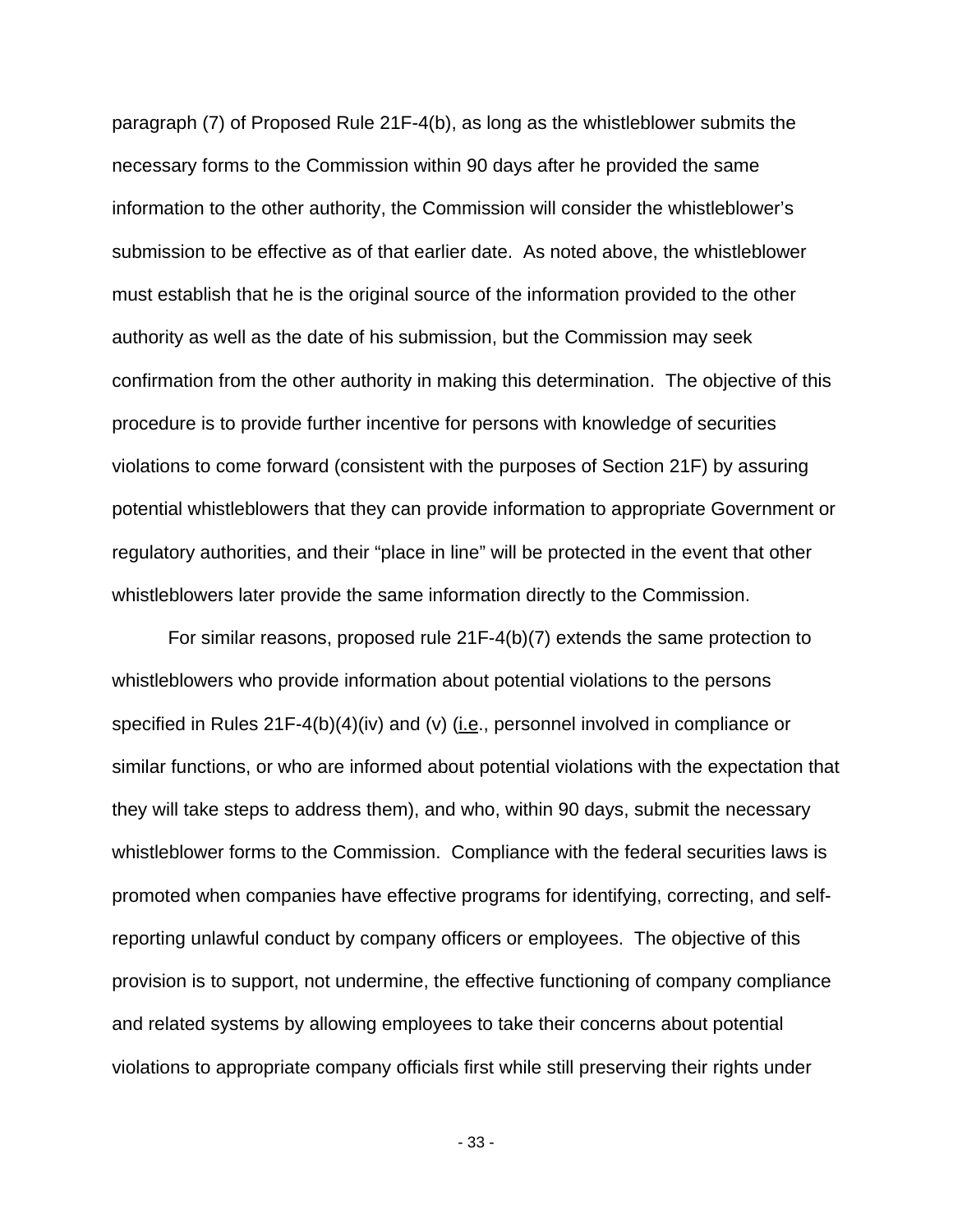the Commission's whistleblower program. This objective is also important because internal compliance and reporting systems are essential sources of information for companies about misconduct that may not be securities-related (e.g., employment discrimination or harassment complaints), as well as for securities-related complaints. The Commission does not intend for its rules to undermine effective company processes for receiving reports on potential violations that may be outside of the Commission's enforcement interest, but are nonetheless important for companies to address.

Given the policy interest in fostering robust corporate compliance programs, we considered the possible approach of requiring potential whistleblowers to utilize inhouse complaint and reporting procedures, thereby giving employers an opportunity to address misconduct, before they make a whistleblower submission to the Commission. Among our concerns was the fact that, while many employers have compliance processes that are well-documented, thorough, and robust, and offer whistleblowers appropriate assurances of confidentiality, others lack such established procedures and protections.

We emphasize, however, that our proposal not to require a whistleblower to utilize internal compliance processes does not mean that our receipt of a whistleblower complaint will lead to internal processes being bypassed. We expect that in appropriate cases, consistent with the public interest and our obligation to preserve the confidentiality of a whistleblower, our staff will, upon receiving a whistleblower complaint, contact a company, describe the nature of the allegations, and give the company an opportunity to investigate the matter and report back. The company's

- 34 -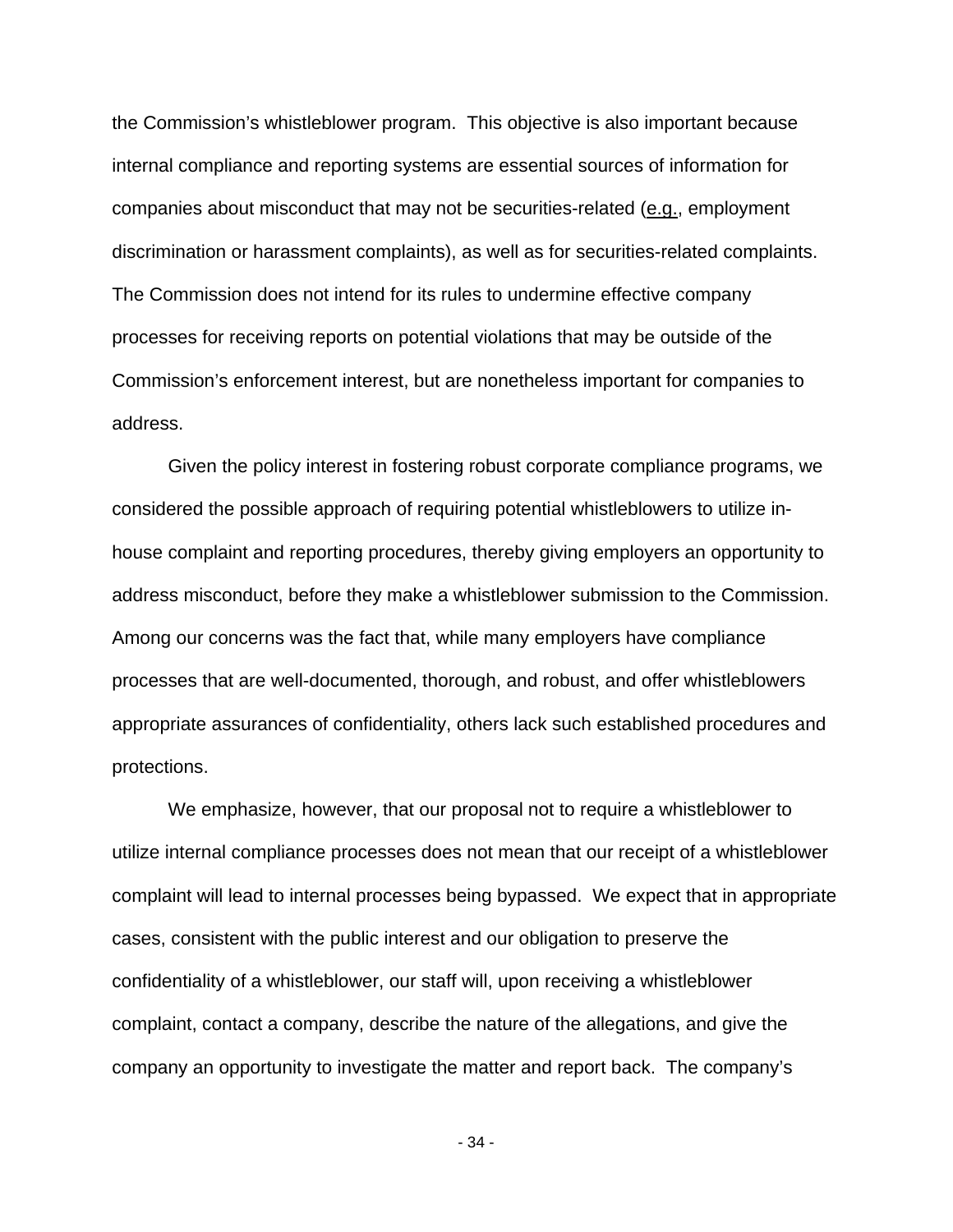actions in these circumstances will be considered in accordance with the Commission's Report of Investigation Pursuant to Section 21(a) of the Securities Exchange Act of 1934 and Commission Statement on the Relationship of Cooperation to Agency Enforcement Decisions.39 This has been the approach of the Enforcement staff in the past, and the Commission expects that it will continue in the future. Thus, in this respect, we do not expect our receipt of whistleblower complaints to minimize the importance of effective company processes for addressing allegations of wrongful conduct.<sup>40</sup>

The Commission's primary goal, consistent with the congressional intent behind Section 21F, is to encourage the submission of high-quality information to facilitate the effectiveness and efficiency of the Commission's enforcement program. At the same time, we also want to implement Section 21F in a way that encourages strong company compliance programs. Therefore, we request comment on all aspects of the intersection between Section 21F and established internal systems for the receipt, handling, and response to complaints about potential violations of law. We particularly seek recommendations on structures, processes, and incentives that we should consider implementing in order to strike the right balance between the Commission's need for a strong and effective whistleblower awards program, and the importance of preserving robust corporate structures for self-policing and self-reporting.

<sup>1</sup> Exchange Act Release No. 44969 (October 23, 2001).

<sup>40</sup> See Rule 21F-6. In addition, as discussed below, in order to encourage whistleblowers to utilize internal reporting processes, we expect to give credit in the calculation of award amounts to whistleblowers who utilize established internal procedures for the receipt and consideration of complaints about misconduct.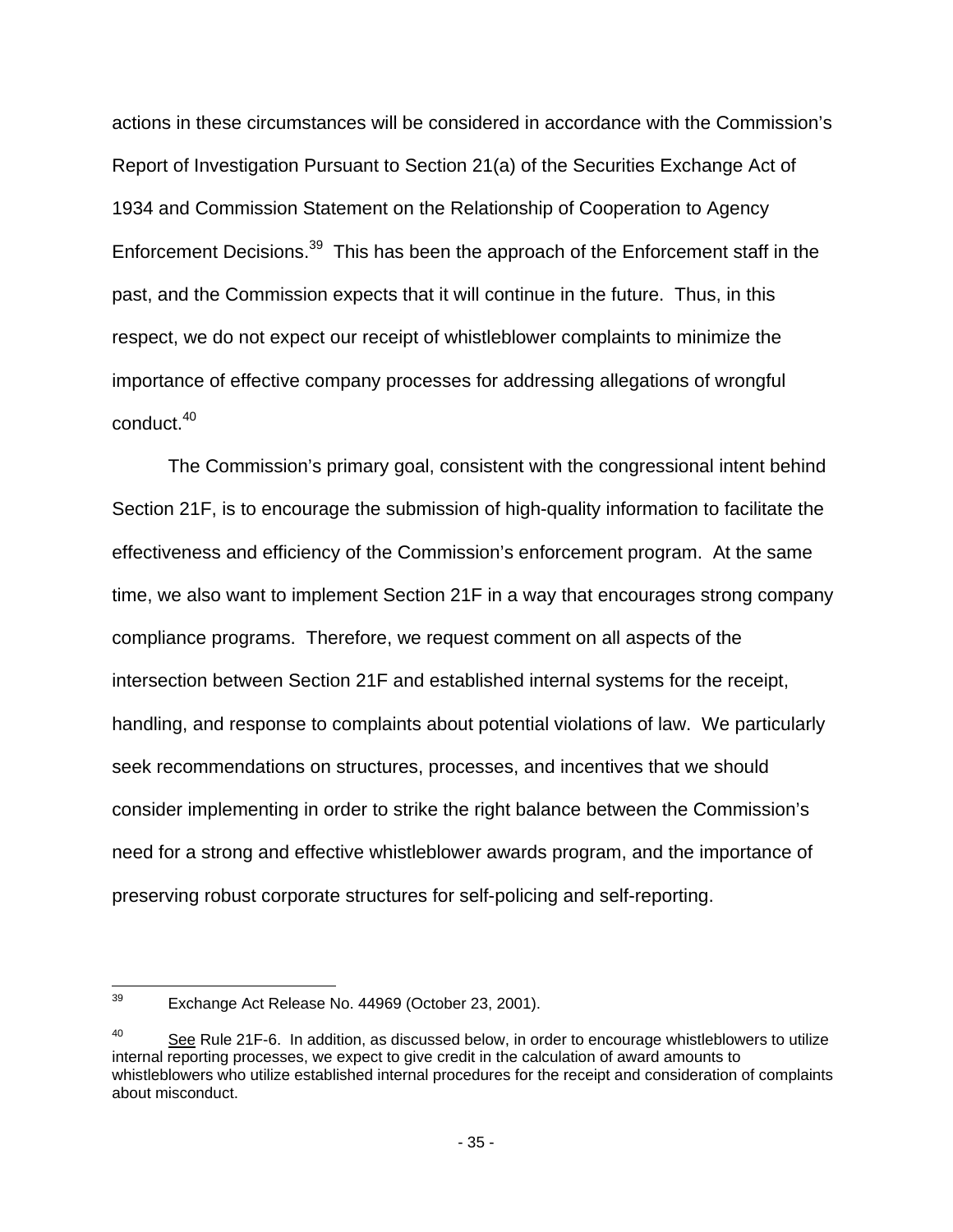Request for comment. The Commission requests comment on all aspects of the definition of "original source" set forth in Proposed Rule 21F-4(b)(4) and (5).

- 16. Is the provision that would credit individuals with providing original information to the Commission as of the date of their submission to another Governmental or regulatory authority, or to company legal, compliance, or audit personnel, appropriate? In particular, does the provision regarding the providing of information to a company's legal, compliance, or audit personnel appropriately accommodate the internal compliance process?
- 17. Is the 90-day deadline for submitting Forms TCR and WB-DEC to the Commission (after initially providing information about violations or potential violations to another authority or the employer's legal, compliance, or audit personnel) the appropriate timeframe? Should a longer time period apply in instances where a whistleblower believes that the company has or will proceed in bad faith? Would a 90-day deadline for submitting the TCR and WB-DEC also be appropriate in circumstances where an individual provides information to an SEC staff member? Would a shorter time frame be appropriate? Should there be different time frames for disclosures to other authorities and disclosures to an. employer's legal, compliance or audit personnel?
- 18. Should the Commission consider other ways to promote continued robust corporate compliance processes consistent with the requirements of Section 21F? If so, what alternative requirements should be adopted?

- 36 -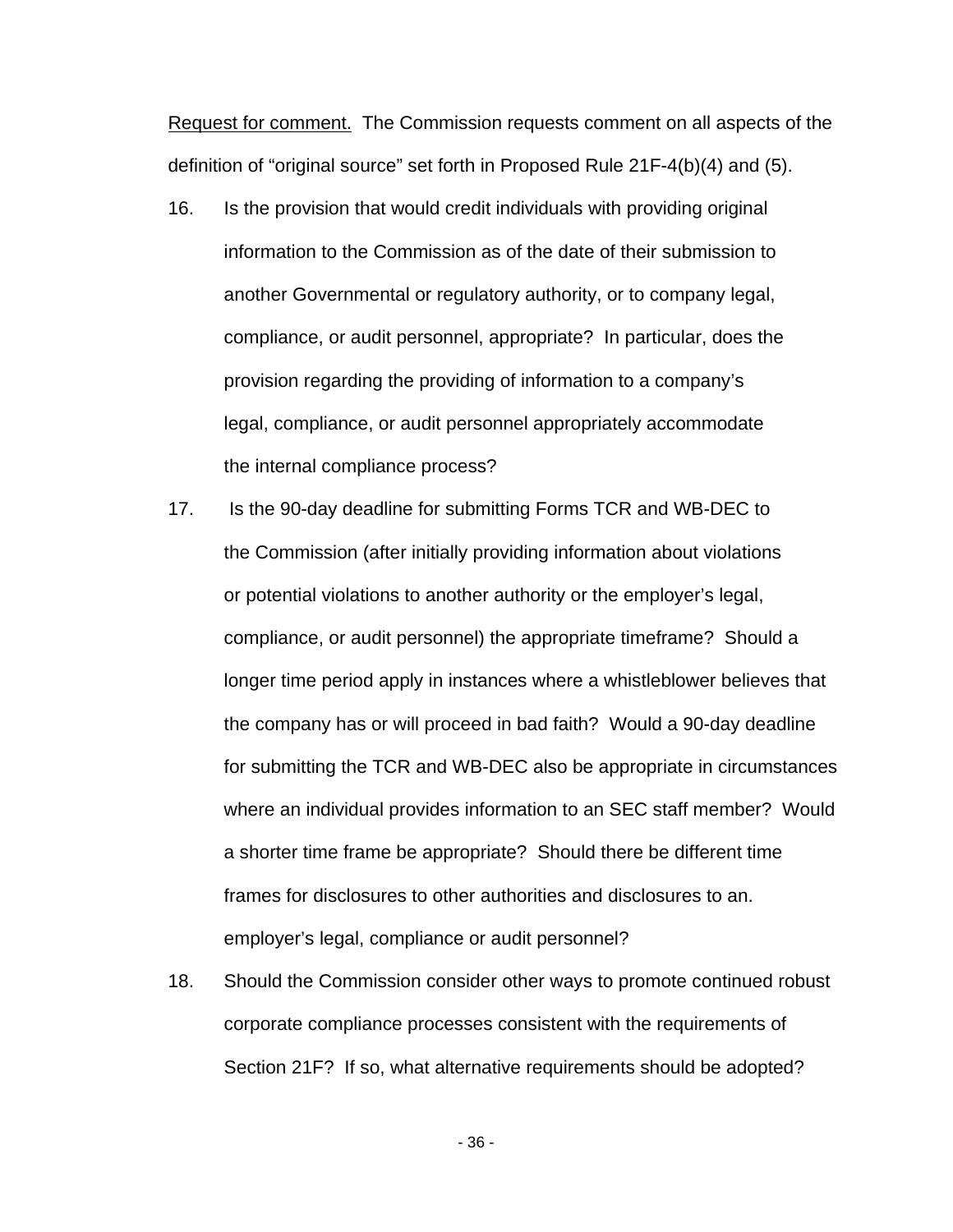Should the Commission consider a rule that, in some fashion, would require whistleblowers to utilize employer-sponsored complaint and reporting procedures? What would be the appropriate contours of such a rule, and how could it be implemented without undermining the purposes of Section 21F? Are there other incentives or processes the Commission could adopt that would promote the purposes of Section 21F while still preserving a critical role for corporate self-policing and self-reporting?

19. Would the proposed rules frustrate internal compliance structures and systems that many companies have established in response to Section 10A(m) of the Exchange Act, as added by Section 301 of the Sarbanes-Oxley Act of 2002, and related exchange listing standards? If so, consistent with Section 21F, how can the potential negative impact on compliance programs be minimized?

*Proposed Rule 21F-4(c) – Information that Leads to Successful Enforcement.* 

Under Section 21F, a whistleblower's eligibility for an award depends in part on whether the whistleblower's original information "led to the successful enforcement" of the Commission's action or a related action. Proposed Rule 21F-4(c) defines when original information "led to successful enforcement."

The Commission's enforcement practice generally proceeds in several stages. First, the staff opens an investigation based upon some indication of potential violations of the federal securities laws. Second, the staff conducts its investigation to gather additional facts in order to determine whether there is sufficient basis to recommend enforcement action. If so, the staff may recommend, and the Commission may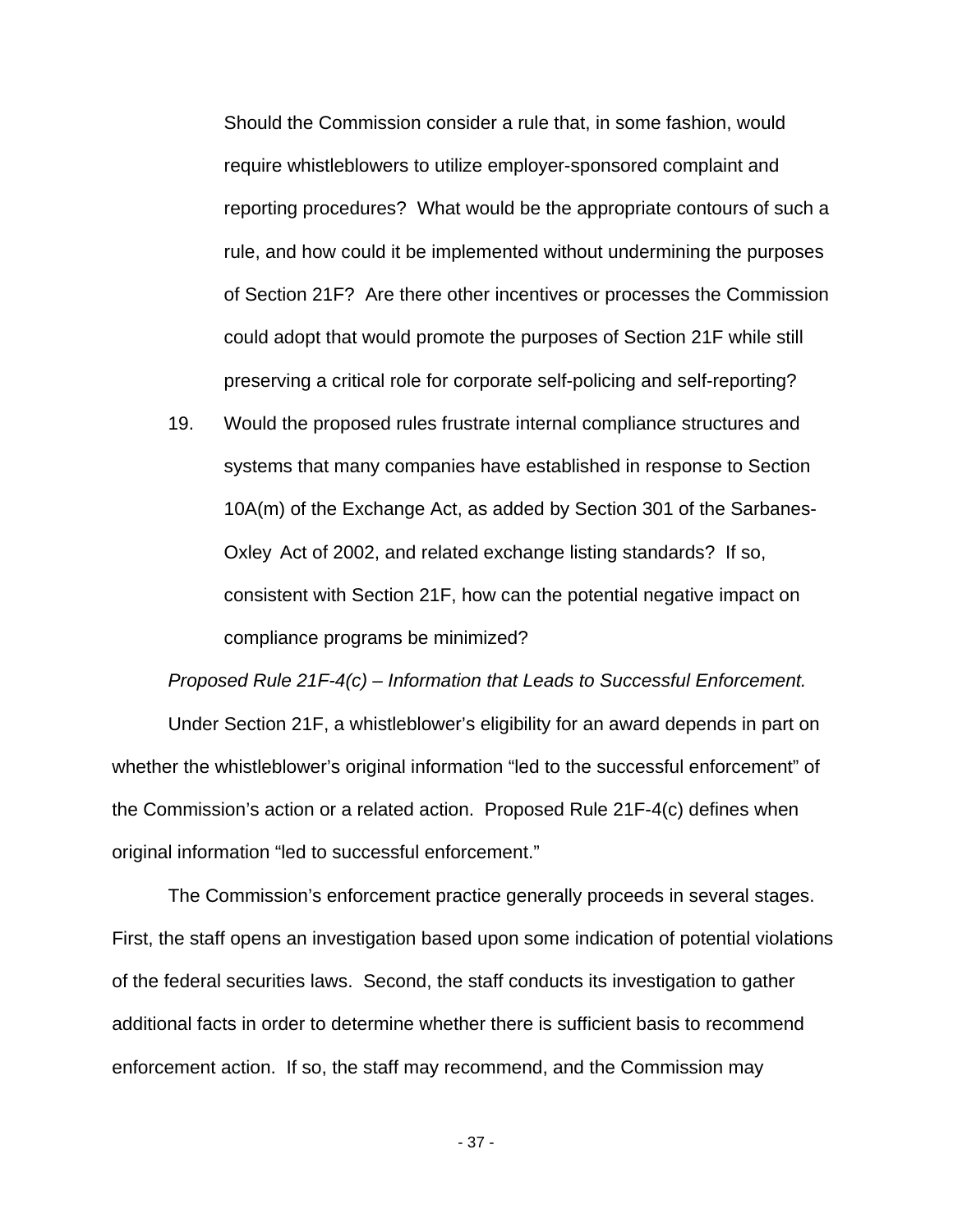authorize, the filing of an action. The definition in Proposed Rule 21F-4(c) would consider the significance of the whistleblower's information to both the decision to open an investigation and the success of any resulting enforcement action. The proposed rule would distinguish between situations where the whistleblower's information causes the staff to begin an investigation, and situations where the whistleblower provides information about conduct that is already under investigation. In the latter case, awards would be limited to the rare circumstances where the whistleblower provided essential information that the staff would not have otherwise obtained in the normal course of the investigation. Paragraphs (1) and (2) of Proposed Rule 21F-4(c) reflect these considerations.

Paragraph (1) of Proposed Rule 21F-4(c) applies to situations where the staff is not already reviewing the conduct in question, and establishes a two-part test for determining whether original information voluntarily provided by a whistleblower led to successful enforcement of a Commission action. First, the information must have caused the staff to commence an examination, open an investigation, reopen an investigation that had been closed, or to inquire concerning new and different conduct as part of an open examination or investigation.<sup>41</sup> This does not necessarily contemplate that the whistleblower's information will be the only information that the staff obtains before deciding to proceed. However, the proposed rule would apply when the whistleblower gave the staff information about conduct that the staff is not already

 $\overline{a}$ 

 41 The proposed rule includes examinations within its scope in recognition of the fact that, in some cases involving regulated entities, tips about potentially unlawful conduct are directed in the first instance to staff of the Commission's Office of Compliance Inspections and Examinations, and after some additional consideration by examination staff may then lead to an investigation.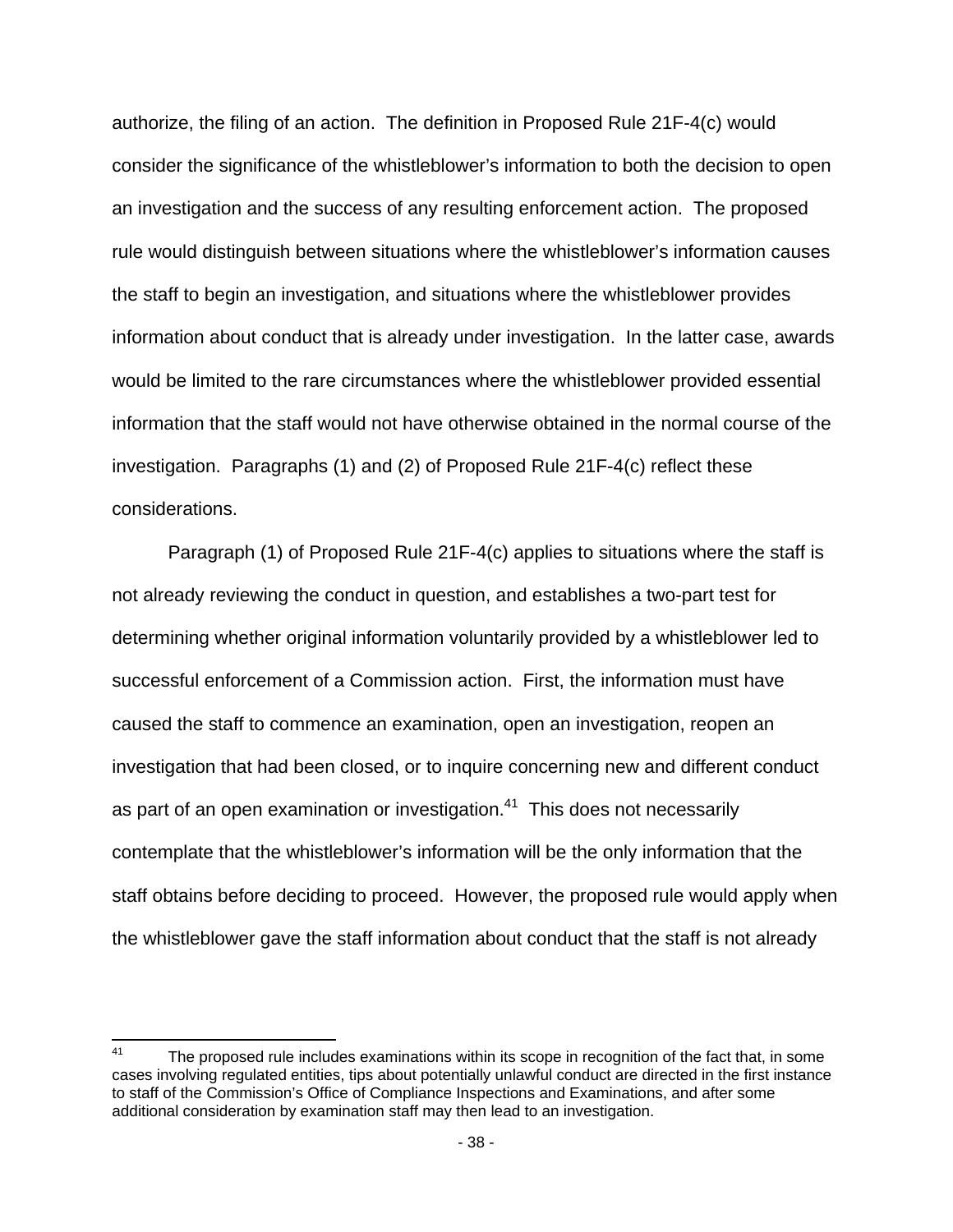investigating or examining, and that information was a principal motivating factor behind the staff's decision to begin looking into the whistleblower's allegations.

Second, if the whistleblower's information caused the Commission staff to start looking at the conduct for the first time, the proposed rule would require that the information "significantly contributed" to the success of an enforcement action filed by the Commission. The proposed rule includes this requirement because the Commission believes that it is not the intent of Section 21F to authorize whistleblower awards for any and all tips about conduct that led to the opening of an investigation if the resulting investigation concludes in a successful enforcement action. Rather, implicit in the requirement that a whistleblower's information "led to … successful enforcement" is the further expectation that the information, because of its high quality, reliability, and specificity, had a meaningful connection to the Commission's ability to successfully complete its investigation and to either obtain a settlement or prevail in a litigated proceeding.

Ultimately, successful enforcement of a judicial or administrative action depends on the staff's ability to establish unlawful conduct by a preponderance of evidence. Thus, in order to "lead to successful enforcement," the "original information" provided by a whistleblower should be connected to evidence that plays a significant role in successfully establishing the Commission's claim. For example, the "led to" standard of Proposed Rule 21F-4(c)(1) would be met if a whistleblower were to provide the Commission staff with strong, direct evidence of violations that supported one or more claims in a successful enforcement action. To give another example, a whistleblower whose information did not provide this degree of evidence in itself, but who played a

- 39 -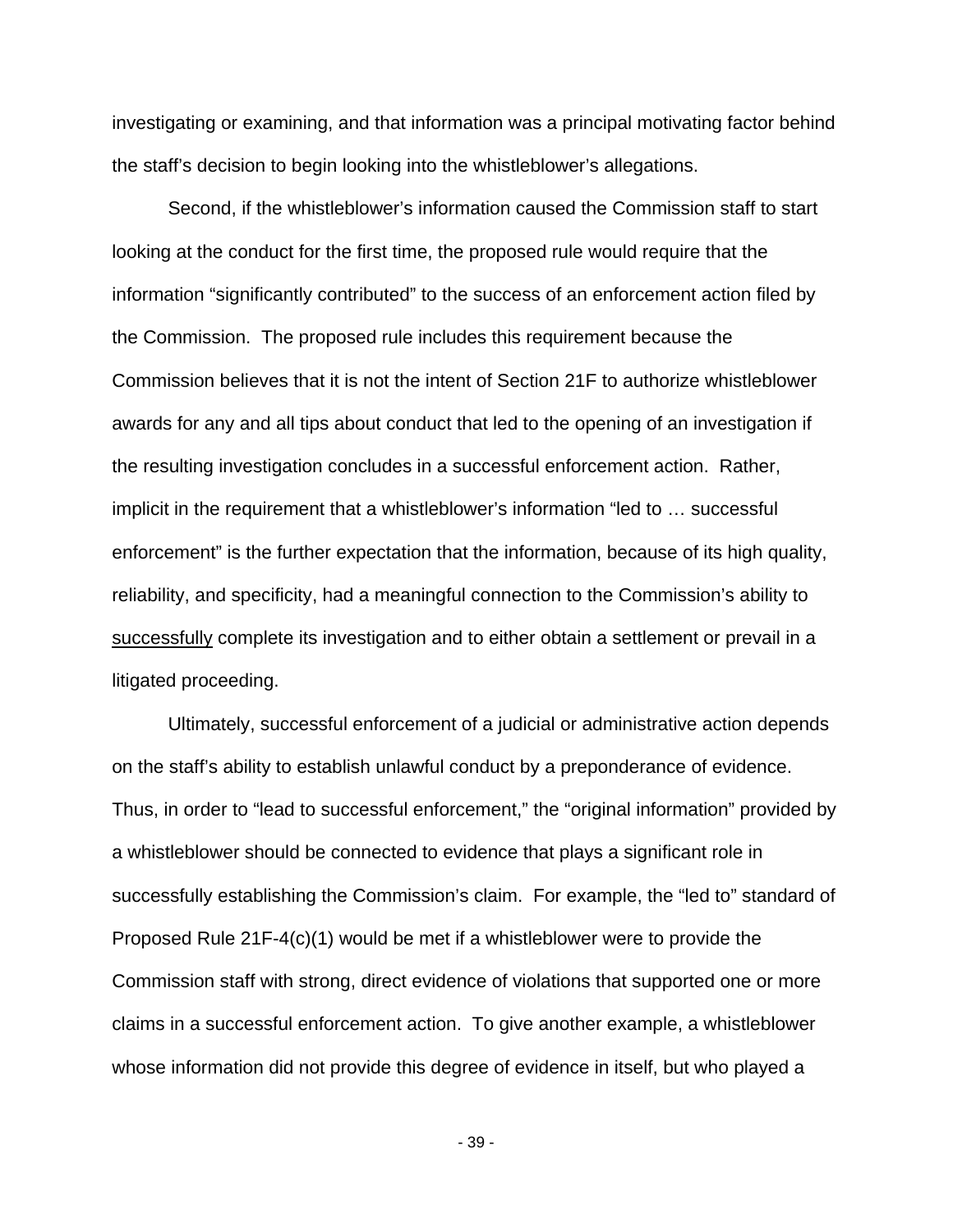critical role in advancing the investigation by leading the staff directly to evidence that provided important support for one or more of the Commission's claims could also receive an award, in particular if the evidence the whistleblower pointed to might have otherwise been difficult to obtain. A whistleblower who only provided vague information, or an unsupported tip, or evidence that was tangential and did not significantly help the Commission successfully establish its claims, would not meet the standard of this proposed rule.

If information that a whistleblower provides to the Commission consists of "independent analysis" rather than "independent knowledge," the evaluation of whether this analysis "led to successful enforcement" similarly would turn on whether it significantly contributed to the success of the action. This would involve, for example, considering the degree to which the analysis, by itself and without further investigation, indicated a high likelihood of unlawful conduct that was the basis, or was substantially the basis, for one or more claims in the Commission's enforcement action. The purpose of this provision is to ensure that the analysis provided to the Commission results in the efficiency and effectiveness benefits to the enforcement program that were intended by Congress.

Paragraph (2) of Proposed Rule 21F-4(c) sets forth a separate, higher standard for cases in which a whistleblower provides original information to the Commission about conduct that is already under examination or investigation by the Commission, Congress, any other federal, state, or local authority, any self-regulatory organization, or the Public Company Accounting Oversight Board. In this situation, the information will be considered to have led to the successful enforcement of a judicial or administrative

- 40 -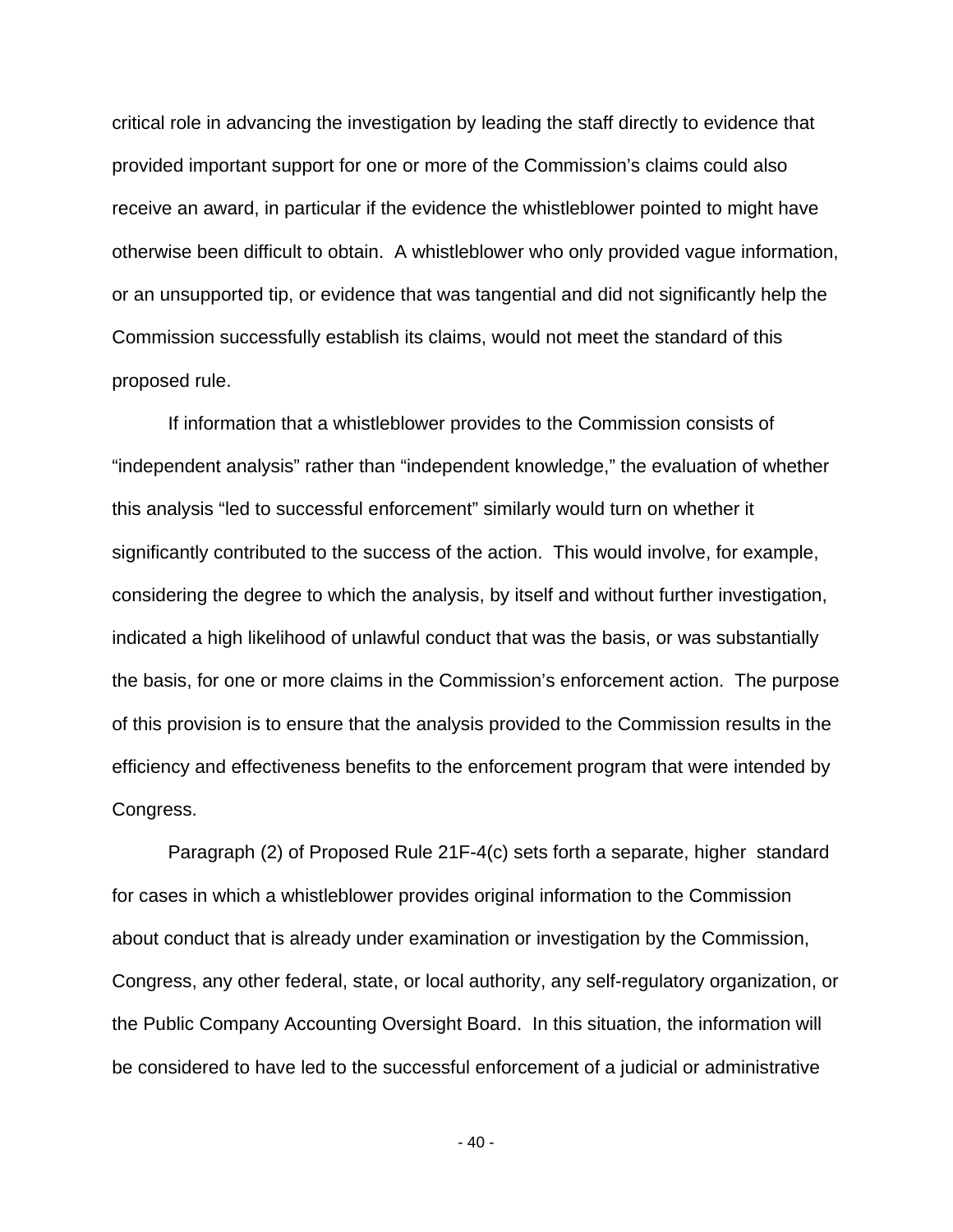action if the information would not have otherwise been obtained and was essential to the success of the action.<sup>42</sup> Although the Commission believes that awards under Section 21F generally should be limited to cases where whistleblowers provide original information about violations that are not already under investigation, $43$  there may be rare circumstances where information received from a whistleblower in relation to an ongoing investigation is so significant to the success of a Commission action that a whistleblower award should be considered. For example, a whistleblower who has not been questioned by the staff in an investigation, but who nonetheless has access to, and comes forward with a document that had been concealed from the staff, and that establishes proof of wrongdoing that is critical to the Commission's ability to sustain its burden of proof, provides the type of assistance that should be considered for an award without regard to whether the staff was already investigating the conduct at the time the document was provided. We anticipate applying Proposed Rule 21F-4(c)(2) in a strict fashion, however, such that awards under this standard would be rare.

In considering the relationship between information obtained from a whistleblower and the success of an enforcement action, the Commission will apply the same standards in both settled and litigated actions. Specifically, in a litigated action the whistleblower's information must significantly contribute, or, in the case of conduct that is already under investigation, be essential, to the success of a claim on which the

1

The proposed rule also makes clear that paragraph (2) of Proposed Rule 21F-4(c) does not apply when a whistleblower provides information to the Commission about a matter that is already under investigation by another authority if the whistleblower is the "original source" for that investigation under Proposed Rule 21F-4(b)(4). In those circumstances, paragraph (1) of Proposed Rule 21F-4(c) would govern the Commission's analysis.

<sup>43</sup> See Lacy v. United States, 221 Ct. Cl. 526 (1979); cf. United States ex rel. Merena v. Smith-Kline Beecham Corp., 205 F.3d 97 (3d Cir 2000).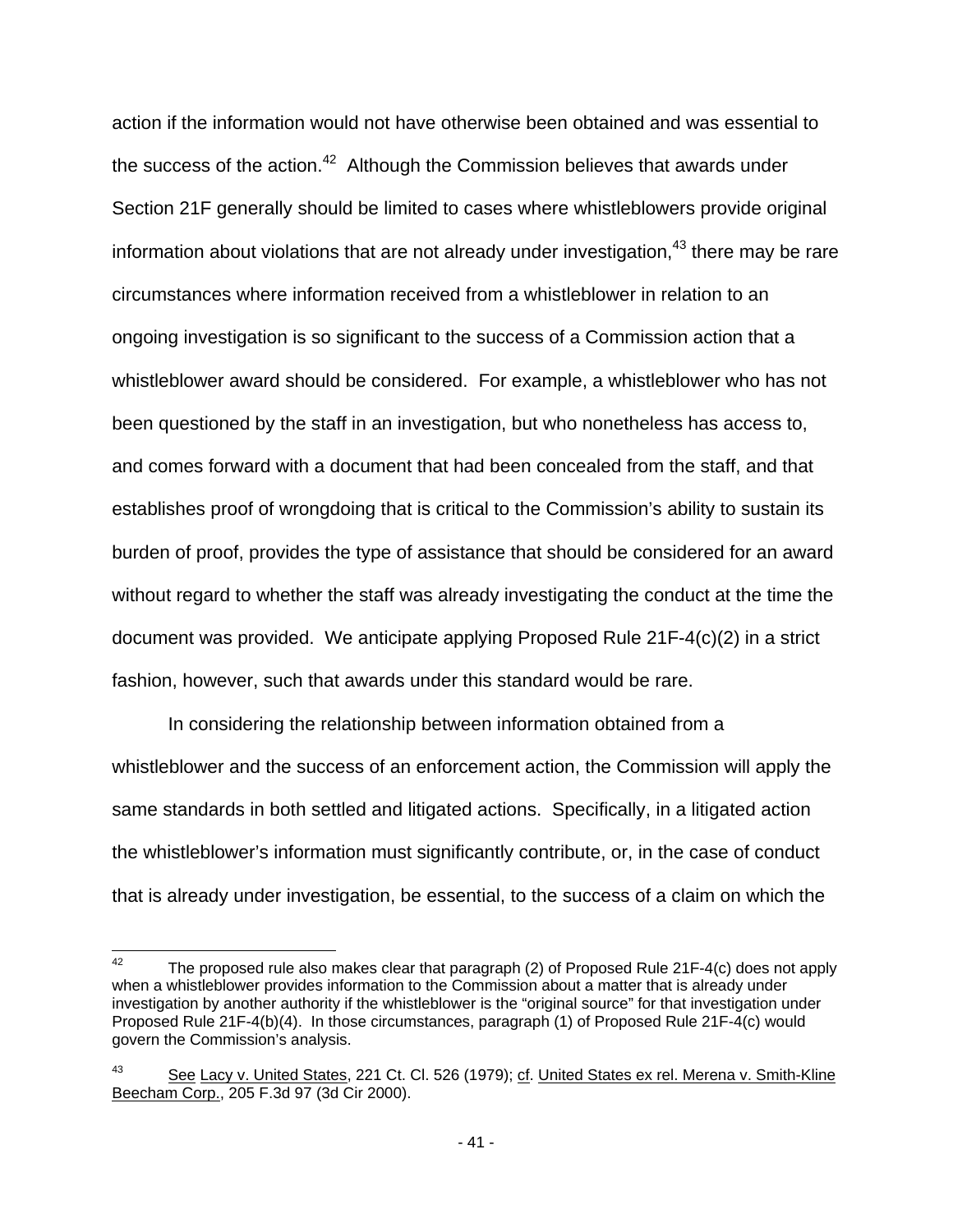Commission prevails in litigation. For example, if a court finds in favor of the Commission on a number of claims in an enforcement action, but rejects the claims that are based upon the information the whistleblower provided, the whistleblower would not be considered eligible to receive an award.<sup>44</sup> Similarly, in a settled action the Commission would consider whether the whistleblower's information significantly contributed, or was essential, to allegations included in the Commission's federal court complaint, or to factual findings in the Commission's administrative order.

# **Request for Comment:**

- 20. Is the proposed standard for when original information voluntarily provided by a whistleblower "led to" successful enforcement action appropriate?
- 21. In cases where the original information provided by the whistleblower caused the staff to begin looking at conduct for the first time, should the standard also require that the whistleblower's information "significantly contributed" to a successful enforcement action?
	- a. If not, what standards should be used in the evaluation?
	- b. If yes, should the proposed rule define with greater specificity when information "significantly contributed" to enforcement action? In what way should the phrase be defined?
- 22. Is the proposal in Paragraph (c)(2), which would consider that a whistleblower's information "led to" successful enforcement even in cases

 $\overline{a}$  44 As discussed below, however, if the Commission prevails on a claim that is based upon the information the whistleblower provided, and if all the conditions for an award are otherwise satisfied, the award to the whistleblower would be based upon all of the monetary sanctions obtained as a result of the action. See Proposed Rule 21F-4(d).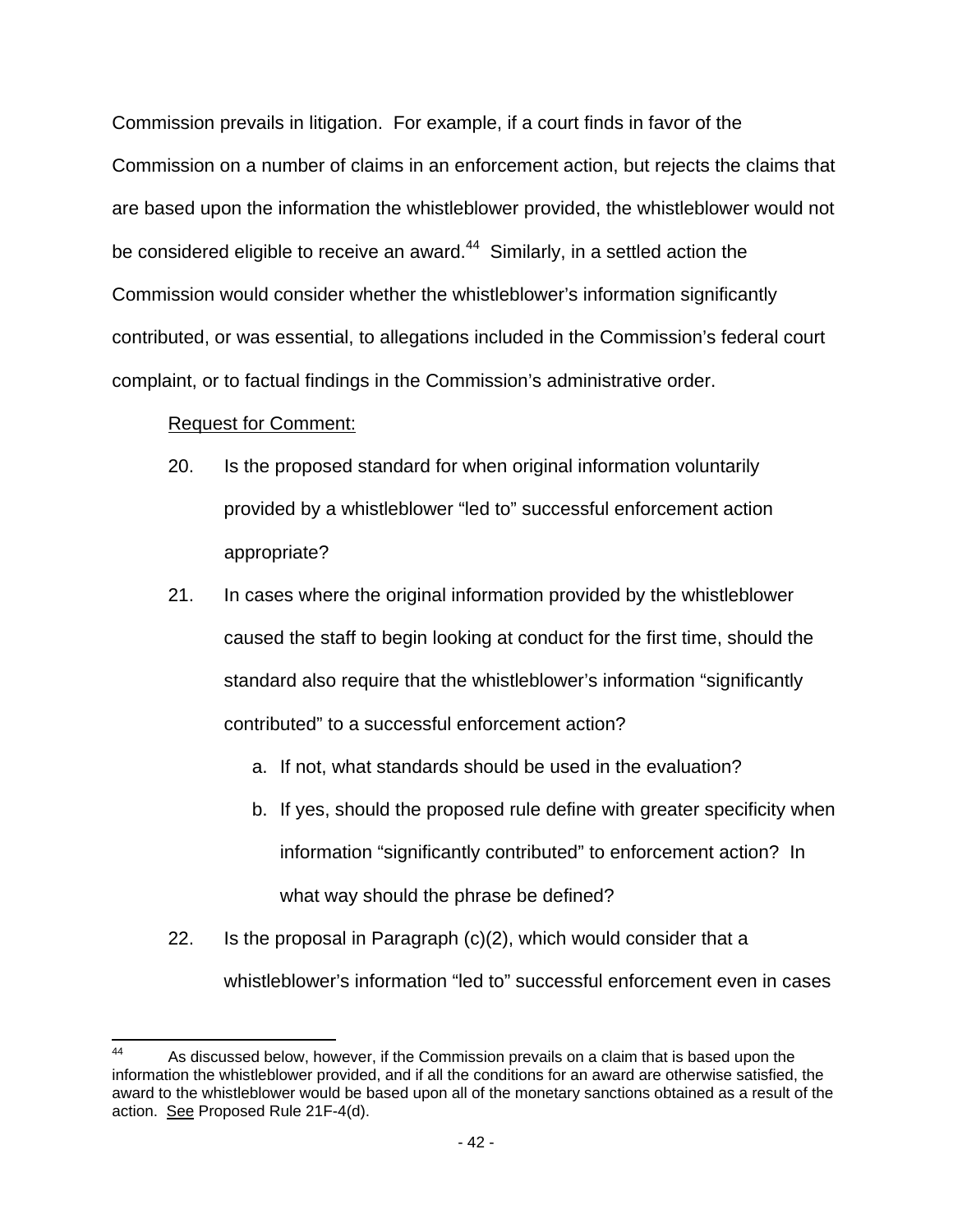where the whistleblower gave the Commission original information about conduct that was already under investigation, appropriate? Should the Commission's evaluation turn on whether the whistleblower's information would not otherwise have been obtained and was essential to the success of the action? If not, what other standard(s) should apply?

# *Proposed Rule 21F-4(d) – Action*

Proposed Rule 21F-4(d) defines the term "action." For purposes of calculating whether monetary sanctions in a Commission action exceed the \$1,000,000 threshold required for an award payment pursuant to Section 21F of the Exchange Act, as well as determining the monetary sanctions on which awards are based, $45$  the Commission proposes to interpret the term "action" to mean a single captioned civil or administrative proceeding. This approach to determining the scope of an "action" is consistent with the most common meaning of the term,<sup>46</sup> and is driven by the plain text of Section 21F. Section 21F(a)(1) defines a "covered judicial or administrative action" as "any judicial or administrative action brought by the Commission under the securities laws that results in monetary sanctions exceeding \$1,000,000."<sup>47</sup> When the conditions for an award are satisfied in connection with a "covered judicial or administrative action," the Commission must pay an award or awards in an aggregate amount equal to not less than 10 percent

1

See Proposed Rule 21F-5.

 $^{46}$  E.g., SEC v. McCarthy, 322 F.3d 650, 656 (9<sup>th</sup> Cir. 2003)( "An 'action' is defined as 'a civil or criminal judicial proceeding.'").

<sup>47</sup> 47 15 U.S.C. 78u-6(a)(1).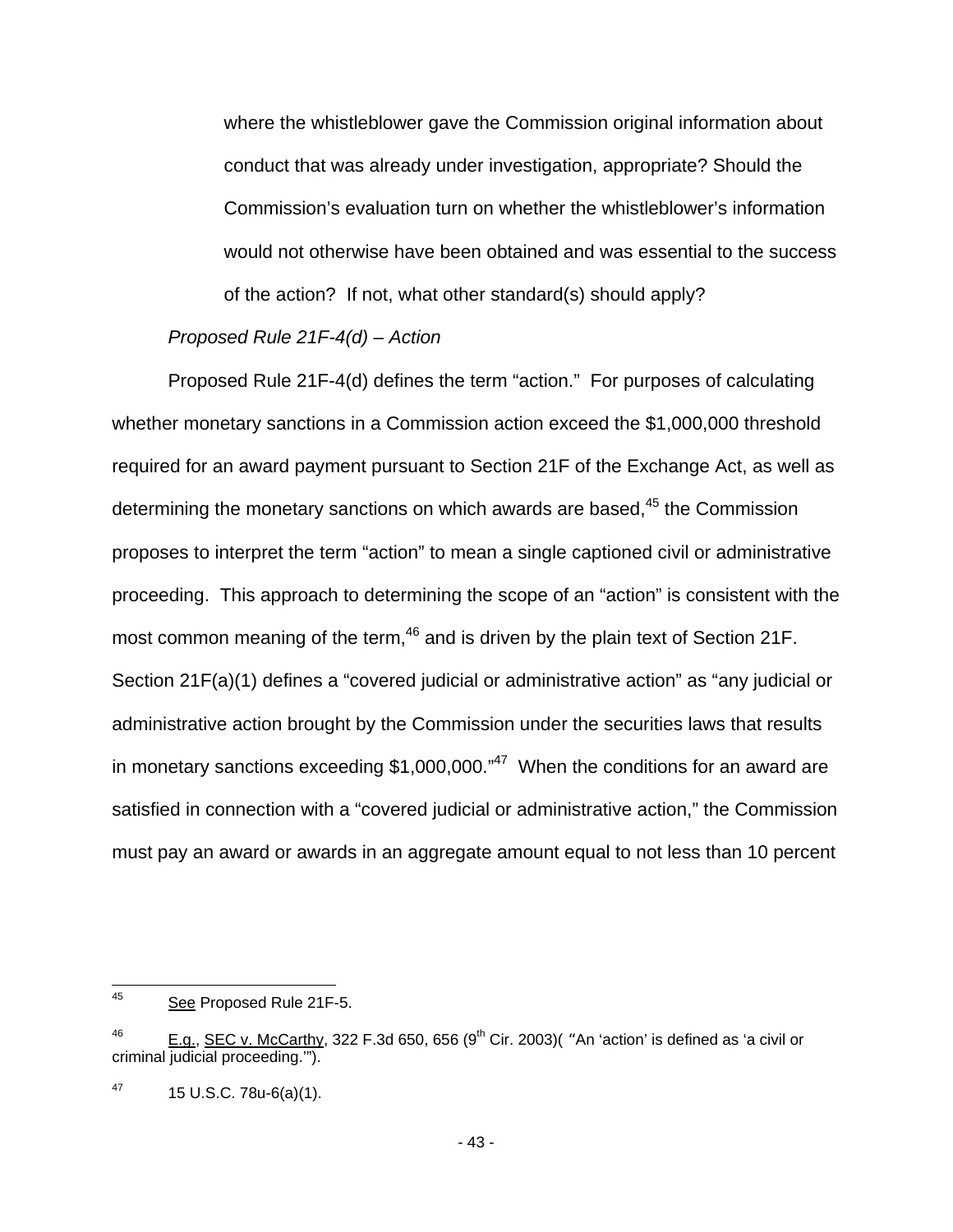and not more than 30 percent "in total, of what has been collected of the monetary sanctions imposed in the action ...."<sup>48</sup>

Two implications follow from this interpretation. First, the "action" would include all defendants or respondents, and all claims, that are brought within that proceeding without regard to which specific defendants or respondents, or which specific claims, were included in the action as a result of the information that the whistleblower provided. For example, if a whistleblower provided information concerning insider trading by a single individual, and, after an investigation, the Commission brought an action against that individual and others in a single captioned proceeding in federal court, then the sanctions collected from all the defendants in the action would be added up to determine whether the \$1,000,000 threshold has been met. Similarly, if a corporate accounting employee provided the Commission with information about a fraudulent accounting practice, and, after investigation, the Commission brought an action that also included unrelated claims discovered during the investigation, the \$1,000,000 threshold amount for an award would be determined based upon the total monetary sanctions obtained in the action. This approach would effectuate the purposes of Section 21F by enhancing the incentives for individuals to come forward and report potential securities law violations to the Commission, $49$  and would avoid the challenges associated with attempting to allocate monetary sanctions involving multiple

<sup>1</sup> 48 15 U.S.C. 78u-6(b).

<sup>49</sup> similar improper activity).<br>- 44 -This approach offers enhanced potential incentives for whistleblowers when compared to other similar programs because those programs have typically limited awards to successful claims that the whistleblower actually identified. See Rockwell International Corp. v. United States, 549 U.S. 457 (2007) (False Claims Act); John Doe v. United States, 65 Fed. Cl. 184 (2005) (Customs moiety statute, 19 U.S.C. 1619); Internal Revenue Manual 25.2.2.2.8.A (under IRS whistleblower program, collected proceeds only include proceeds from the single issue identified by the whistleblower, or substantially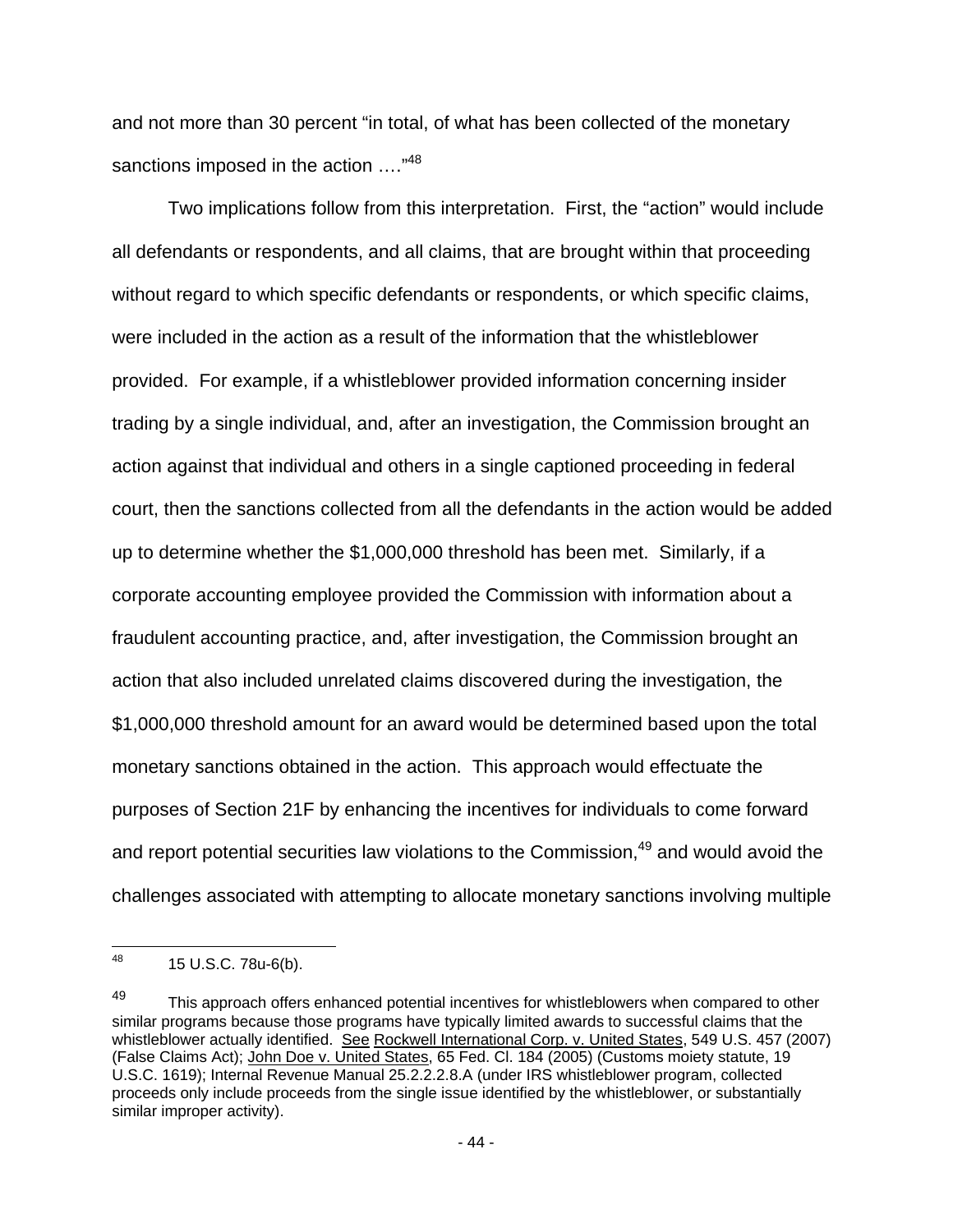individuals and claims based upon the select individuals and claims reported by whistleblowers.

Second, this proposed approach to interpreting the term "action" also would mean that the Commission would not aggregate sanctions that are imposed in separate judicial or administrative actions for purposes of determining whether the \$1,000,000 threshold is satisfied, even if the actions arise out of a single investigation. For example, if a whistleblower's submission leads to two separate enforcement actions, each with total sanctions of \$600,000, then no whistleblower award would be authorized because no single action will have obtained sanctions exceeding \$1,000,000.

# Request for comment:

23. The Commission requests comment on the proposed definition of the word "action." Are there other ways to define an "action" that are consistent with the text of Section 21F and that will better effectuate the purposes of the statute?

*Proposed Rules 21F-4(e) – Monetary Sanctions.* Proposed Rule 21F-4(e) defines "monetary sanctions" to mean any money, including penalties, disgorgement, and interest, ordered to be paid and any money deposited into a disgorgement fund or other fund pursuant to Section 308(b) of the Sarbanes-Oxley Act of 2002 as a result of a Commission action or a related action. This definition tracks the definition of the same term found in Section 21F of the Exchange Act. $50$  The Commission interprets the reference in the statute to "penalties, disgorgement, and interest" to be examples of monetary sanctions, and not exclusive. Thus, regardless of how designated, the

 50 15 U.S.C. 78u-6(a)(4).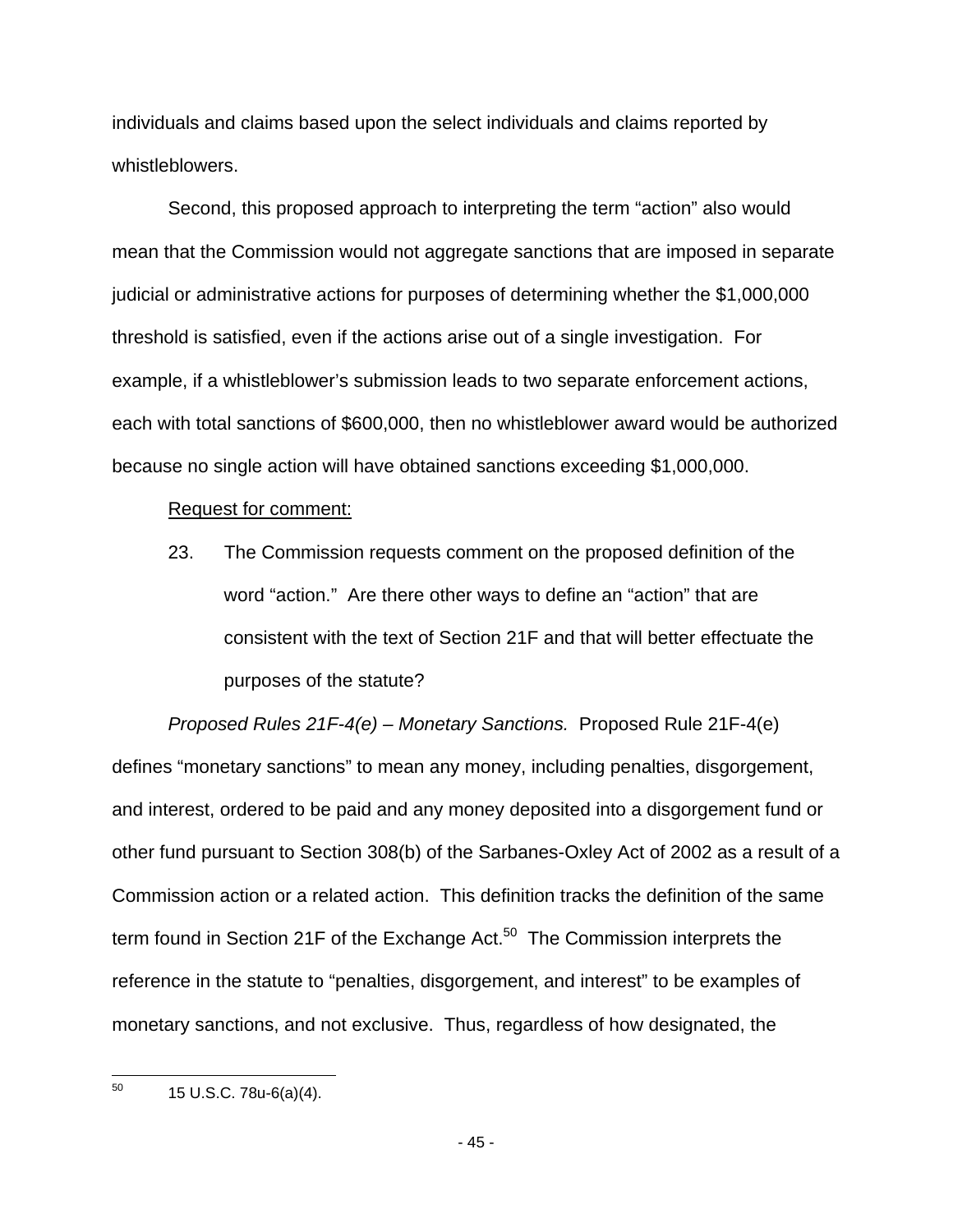Commission will consider all amounts that are "ordered to be paid" in an action as "monetary sanctions" for purposes of Section 21F.

*Proposed Rule 21F-4(f) – Appropriate Regulatory Agency.* 

Section  $3(a)(34)$  of the Exchange Act<sup>51</sup> designates the Commission, the Comptroller of the Currency, the Board of Governors of the Federal Reserve System, the Federal Deposit Insurance Corporation, and the Office of Thrift Supervision as "appropriate regulatory agencies" for specified entities and functions.<sup>52</sup> For example, when a national bank is a municipal securities dealer, the Comptroller of the Currency is designated as the appropriate regulatory agency; when a state member bank of the Federal Reserve System is a municipal securities dealer, the Federal Reserve Board is designated as the appropriate regulatory agency.

Proposed Rule 21F-4(f) would make clear that the Commission, the Comptroller of the Currency, the Board of Governors of the Federal Reserve System, the Federal Deposit Insurance Corporation, and the Office of Thrift Supervision (as well as any other agencies that may be added to Section 3(a)(34) of the Exchange Act by future amendment) are deemed to be "appropriate regulatory agencies" for all purposes under Section 21F of the Exchange Act. $53$  This means, in particular, that the Commission would consider a member, officer, or employee of one of the designated agencies to be

<sup>1</sup> 51 15 U.S.C. 78c(a)(34).

<sup>52</sup> Title III of Dodd-Frank abolishes the Office of Thrift Supervision and transfers its functions to other agencies one year after the date of enactment, unless the transfer date is extended.

<sup>53</sup> Section 21F alternately uses the terms "appropriate regulatory agency" and "appropriate regulatory authority." Compare Section 21F(c)(2)(A)(i) (15 U.S.C. 78u-6( c)(2)(A)(i)) with Section 21F(h)(2)(D)(i)((II) (15 U.S.C. 78u-6(h)(2)(D)(i)((II)). Because we do not believe that Congress intended this differing terminology to reflect substantive distinctions, the proposed rules use the term "appropriate regulatory agency" in all instances.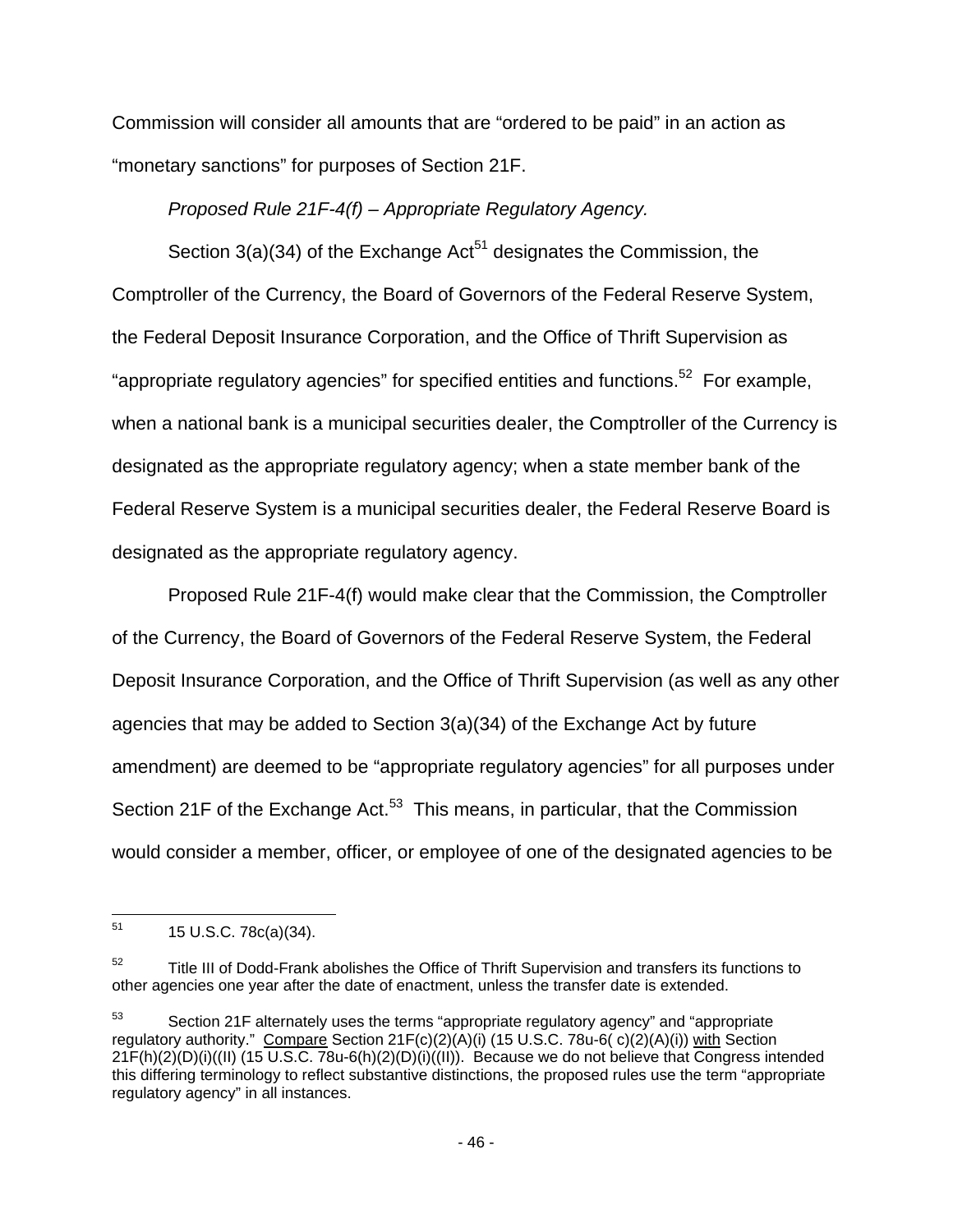ineligible to receive a whistleblower award under any circumstances, even if the information that the person possesses is unrelated to the agency's regulatory function. This interpretation would place members, officers, and employees of appropriate regulatory agencies on equal footing with those of other organizations, such as the Public Company Accounting Oversight Board and law enforcement organizations, who are also statutorily ineligible to receive whistleblower awards.<sup>54</sup>

#### Request for comment:

24. Is the proposed definition of "appropriate regulatory agency" appropriate? Are there other definitions that that should be adopted instead?

purposes of Sections 19(b) and (c) of the Exchange Act (relating to rulemaking).<sup>56</sup> *Proposed Rule 21F-4(g) – Self-Regulatory Organization.* Section 3(a)(26) of the Exchange Act<sup>55</sup> designates national securities exchanges, registered securities associations, and registered clearing agencies as self-regulatory organizations, and the Municipal Securities Rulemaking Board as a self-regulatory organization solely for Consistent with the approach taken with regard to the definition of "appropriate regulatory agency" (see discussion above), Proposed Rule 21F-4(g) would make clear that the Municipal Securities Rulemaking Board is considered to be a "self-regulatory organization" for all purposes under Section 21F.

### Request for comment:

25. Is the proposed definition of "self-regulatory organization" appropriate? Are there other definitions that that should be adopted instead?

 $\overline{a}$ 

See Section 21F(c)(2)(A), 15 U.S.C. 78u-6(c)(2)(A).

 $^{55}$  15 U.S.C. 78c(a)(26).

<sup>56</sup> 56 15 U.S.C. 78s(b) and (c).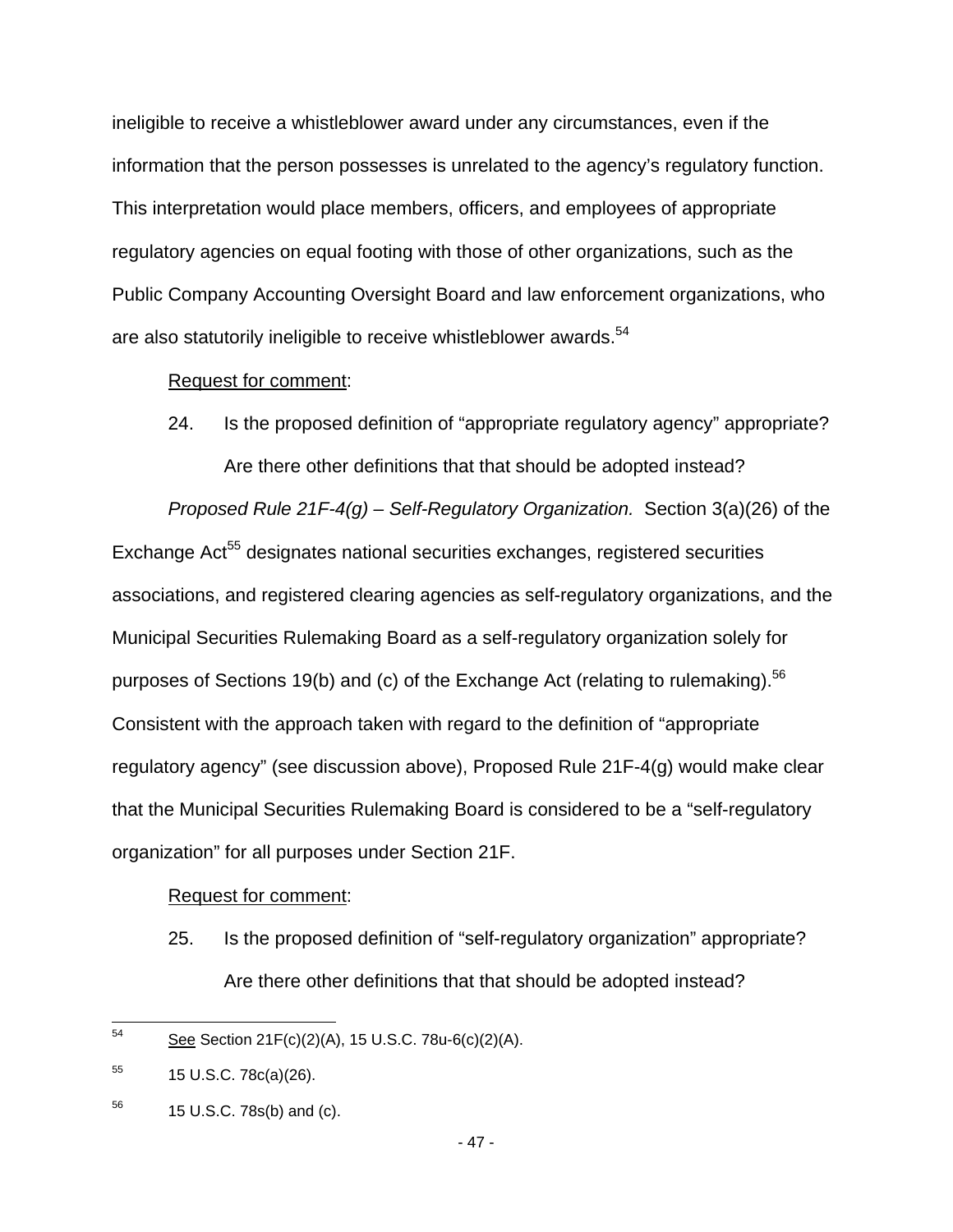### E. Proposed Rule 21F-5 - Amount of Award

Proposed Rule 21F-5 states that, if all conditions are met, the Commission will pay an award of at least 10 percent and no more than 30 percent of the total monetary sanctions collected in successful Commission and related actions. This range is specified in Section 21F(b)(1) of the Exchange Act. Where multiple whistleblowers are entitled to an award, paragraph (b) states that the Commission will independently determine the appropriate award percentage for each whistleblower, but total award payments, in the aggregate, will equal between 10 and 30 percent of the monetary sanctions collected in the Commission's action and the related action. Thus, for example, one whistleblower could receive an award of 25 percent of the collected sanctions, and another could receive an award of 5 percent, but they could not each receive an award of 30 percent. Since the Commission anticipates that the timing of award determinations and the value of a whistleblower's contribution could be different for the Commission's action and for related actions, the proposed rule would provide that the percentage awarded in connection with a Commission action may differ from the percentage awarded in related actions.

#### **Request for Comment:**

24. Is the provision stating that the percentage amount of an award in a Commission action may differ from the percentage awarded in a related action appropriate?

F. Proposed Rule 21F-6 – Criteria for Determining Amount of Award.

Assuming that all of the conditions for making an award to a whistleblower have been satisfied, Proposed Rule 21F-6 sets forth the criteria that the Commission would

- 48 -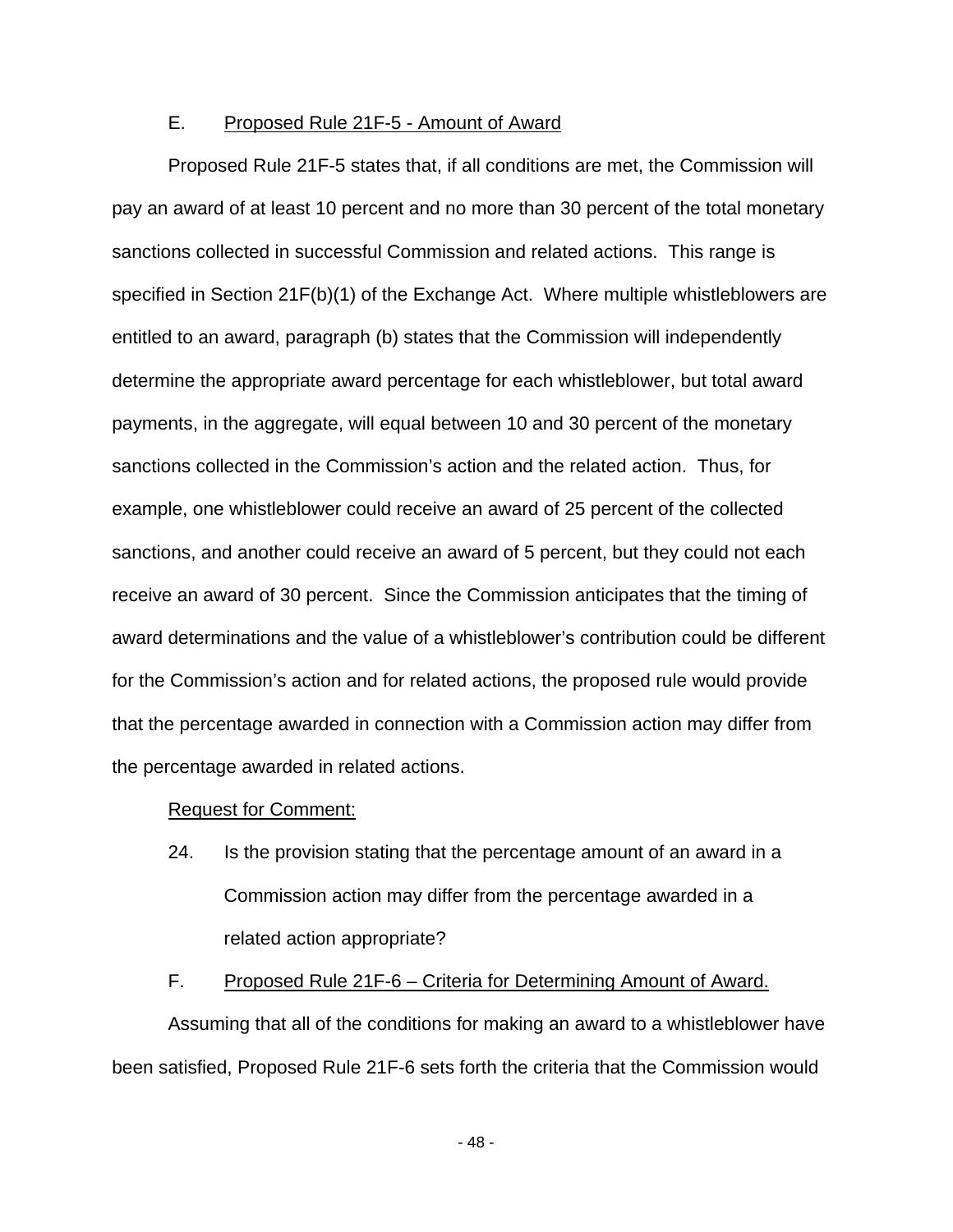take into consideration in determining the amount of the award. Paragraphs (a) through (c) of the proposed rule recite three criteria that Section 21F of the Exchange Act requires the Commission to consider, and paragraph (d) adds a fourth criterion.

Paragraph (a) requires the Commission to consider the significance of the information provided by a whistleblower to the success of the Commission action or related action. Paragraph (b) requires the Commission to consider the degree of assistance provided by the whistleblower and any legal representative of the whistleblower in the Commission action or related action. Paragraph (c) requires the Commission to consider its programmatic interest in deterring violations of the securities laws by making awards to whistleblowers that provide information that leads to successful enforcement actions. Paragraph (d) would permit the Commission to consider whether an award otherwise enhances its ability to enforce the federal securities laws, protect investors, and encourage the submission of high quality information from whistleblowers.

The Commission anticipates that the determination of awards amounts pursuant to paragraphs (a)-(d) will involve highly individualized review of the circumstances surrounding each award. To allow for this, the Commission preliminarily believes that the four criteria afford the Commission broad discretion to weigh a multitude of considerations in determining the amount of any particular award. Depending upon the facts and circumstances of each case, some of the considerations may not be applicable or may deserve greater weight than others.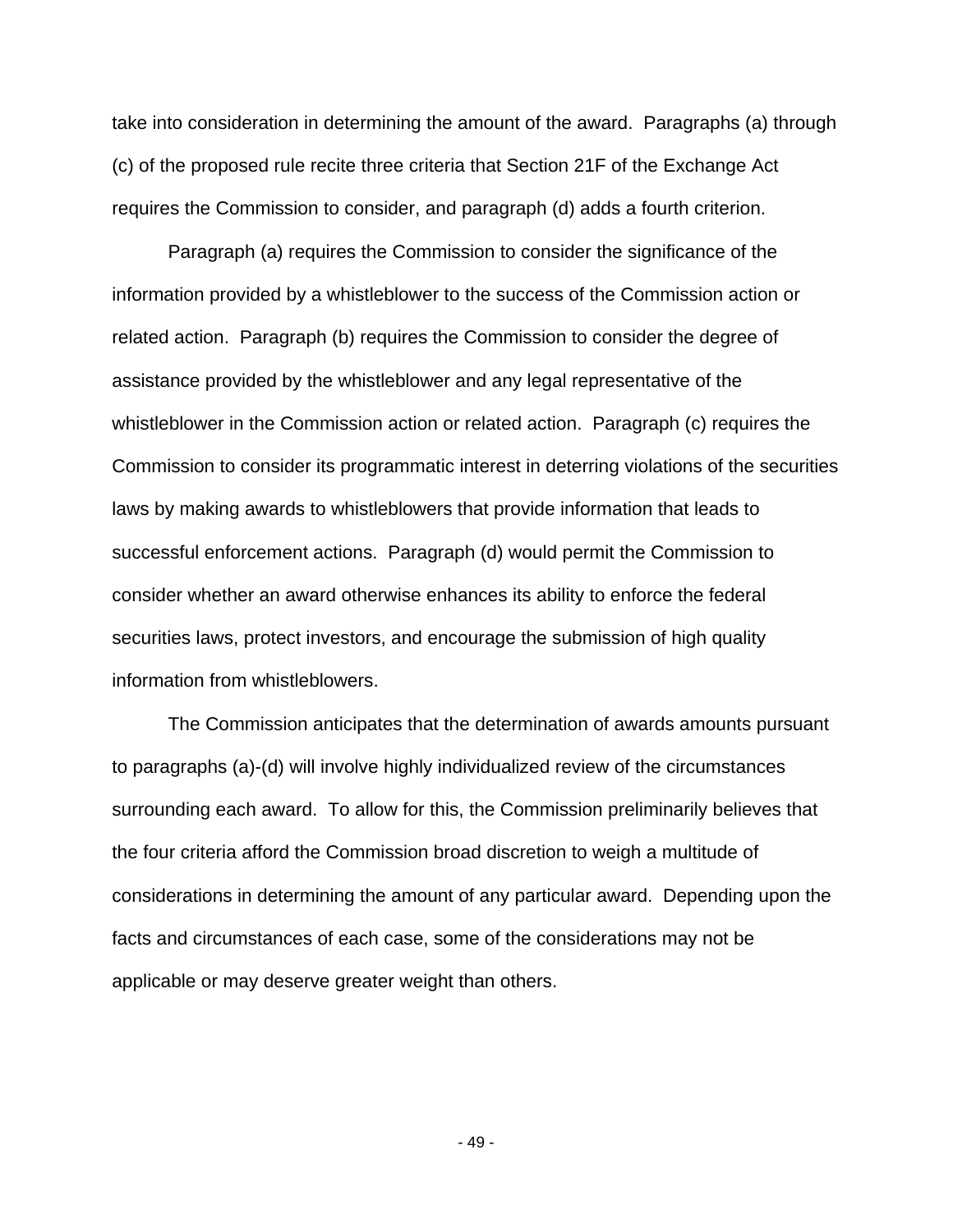The permissible considerations include, but are not limited to, those set forth below. These considerations are not listed in order of importance nor are they intended to be all-inclusive or to require a specific determination in any particular case:

- the character of the enforcement action, including whether its subject matter is a Commission priority, whether the reported misconduct involves regulated entities or fiduciaries, the type and severity of the securities violations, the age and duration of misconduct, the number of violations, and the isolated, repetitive, or ongoing nature of the violations;
- the dangers to investors or others presented by the underlying violations involved in the enforcement action, including the amount of harm or potential harm caused by the underlying violations, the type of harm resulting from or threatened by the underlying violations, and the number of individuals or entities harmed;
- the timeliness, degree, reliability, and effectiveness of the whistleblower's assistance;
- the time and resources conserved as a result of the whistleblower's assistance:
- whether the whistleblower encouraged or authorized others to assist the staff who might otherwise not have participated in the investigation or related action;
- any unique hardships experienced by the whistleblower as a result of his or her reporting and assisting in the enforcement action;
- the degree to which the whistleblower took steps to prevent the violations from occurring or continuing;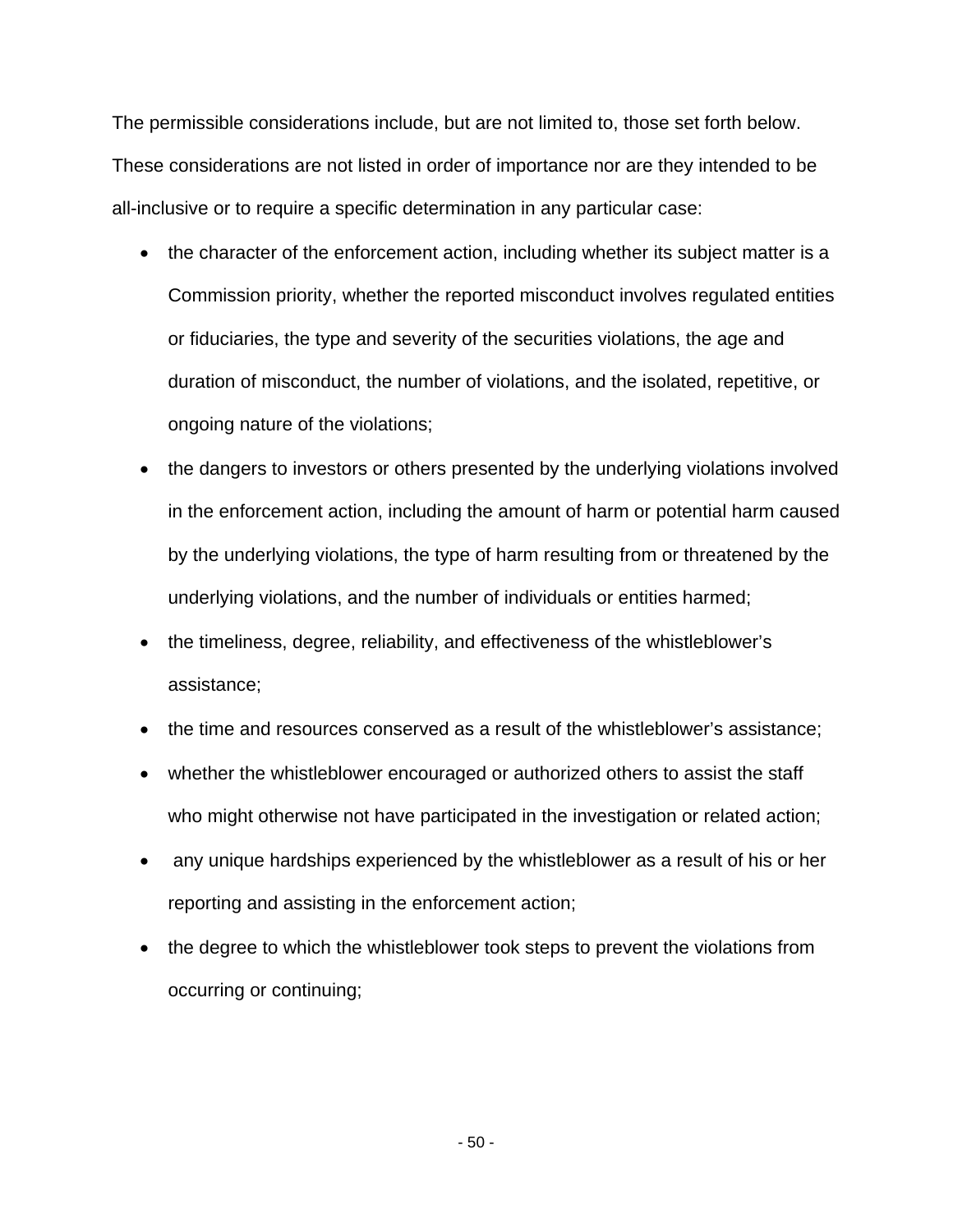- the efforts undertaken by the whistleblower to remediate the harm caused by the violations, including assisting the authorities in the recovery of the fruits and instrumentalities of the violations;
- the successful claims brought in the Commission or related action; $57$ • whether the information provided by the whistleblower related to only a portion of
- the culpability of the whistleblower including whether the whistleblower acted with scienter, both generally and in relation to others who participated in the misconduct; and
- whether, and the extent to which, a whistleblower reported the potential violation through effective internal whistleblower, legal or compliance procedures before reporting the violation to the Commission.

This last consideration is not a requirement for an award above the 10 percent statutory minimum and whistleblowers will not be penalized if they do not avail themselves of this opportunity for fear of retaliation or other legitimate reasons. The Commission will consider higher percentage awards for whistleblowers who first report violations through their compliance programs. Corporate compliance programs play a role in preventing and detecting securities violations that could harm investors. If these programs are not utilized or working, our system of

1

 57 As described elsewhere in these rules, if the information provided by a whistleblower relates to only a portion of a successful enforcement action, the Commission proposes to look to the entirety of the action (including all defendants or respondents, all claims, and all monetary sanctions obtained) in determining whether the action is eligible for an award (because it meets the \$1,000,000 threshold) and the total dollar amount of sanctions on which the whistleblower's award will be based. However, under paragraph (a) of Proposed Rule 21F-6, the fact that the whistleblower's information related to only a portion of the overall action would be a factor in determining the amount of the whistleblower's award. Thus, if the whistleblower's information supported only a small part of a larger case, that would be a reason for making an award based upon a smaller percentage amount than otherwise would have been awarded.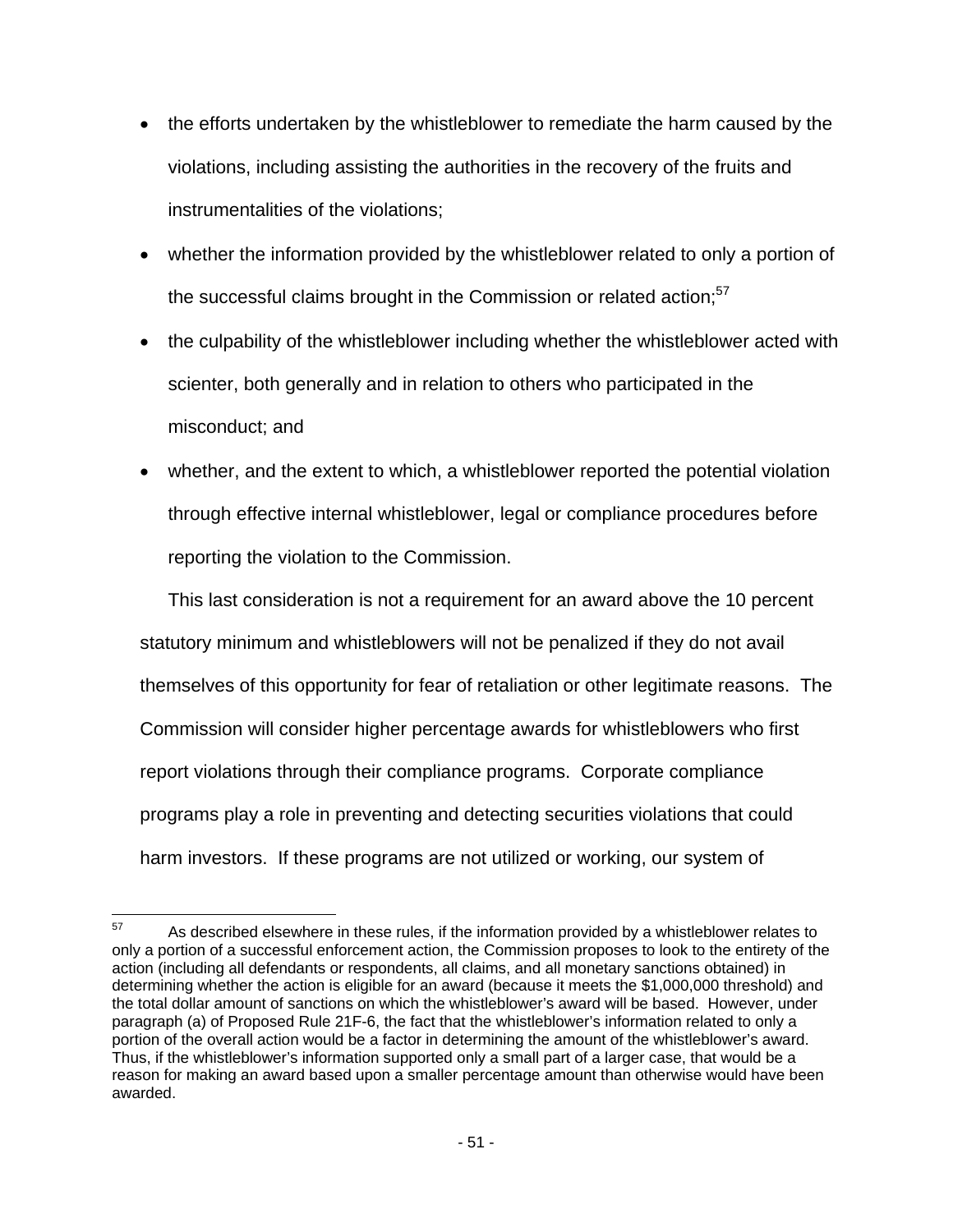securities regulation will be less effective. Accordingly, the Commission believes that encouraging whistleblowers to report securities violations to their corporate compliance programs is consistent with the Commission's investor protection mission.

# Request for comment:

- 27. Should the Commission identify, by rule, additional criteria that it will consider in determining the amount of an award? If so, what criteria should be included? Should we include as a criterion the consideration of whether, and the extent to which, a whistleblower reported the potential violation through effective internal whistleblower, legal or compliance procedures before reporting the violation to the Commission? Should we include any of the other considerations described above?
- 28. Should we include the role and culpability of the whistleblower in the unlawful conduct as an express criterion that would result in reducing the amount of an award within the statutorily-required range? Should culpable whistleblowers be excluded from eligibility for awards? Would such an exclusion be consistent with the purposes of Section 21F?
- G. Proposed Rule 21F-7 Confidentiality of Submissions

Proposed Rule 21F-7 reflects the confidentiality requirements set forth in Section  $21F(h)(2)$  of the Exchange Act<sup>58</sup> with respect to information that could reasonably be expected to reveal the identity of a whistleblower. As a general matter, it is the Commission's policy and practice to treat all information obtained during its

 58 15 U.S.C. 78u-6(h)(2).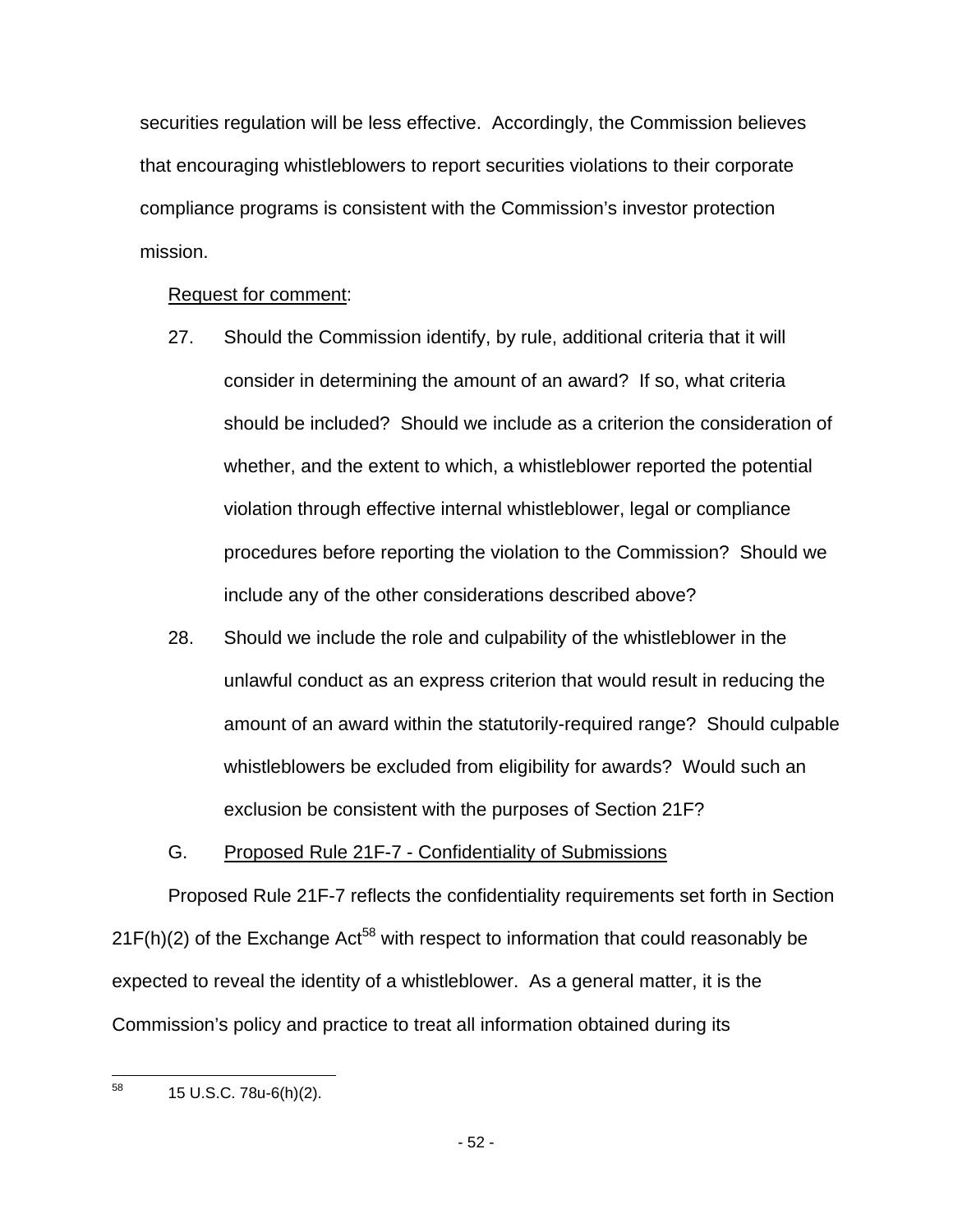investigations as confidential and nonpublic. Disclosures of enforcement-related information to any person outside the Commission may only be made as authorized by the Commission and in accordance with applicable laws and regulations. Consistent with Section 21F(h)(2), the proposed rule explains that the Commission will not reveal the identity of a whistleblower or disclose other information that could reasonably be expected to reveal the identity of a whistleblower, except under circumstances described in the statute and the rule.<sup>59</sup> As is further explained below, there may be circumstances in which disclosure of information that identifies a whistleblower will be legally required or will be necessary for the protection of investors.

 Paragraph (a)(1) of the proposed rule would authorize disclosure of information that could reasonably be expected to reveal the identity of a whistleblower when disclosure is required to a defendant or respondent in a federal court or administrative action that the Commission files or in another public action or proceeding filed by an authority to which the Commission may provide the information. For example, in a related action brought as a criminal prosecution by the Department of Justice, disclosure of a whistleblower's identity may be required, in light of the requirement of the Sixth Amendment of the Constitution that a criminal defendant have the right to be confronted with witnesses against him.<sup>60</sup> Paragraph (a)(2) would authorize disclosure to the Department of Justice, an appropriate regulatory agency, a self regulatory organization, a state attorney general in connection with a criminal investigation, any appropriate state regulatory authority, the Public Company Accounting Oversight Board,

1

<sup>59</sup> Under Section 21F(h)(2), whistleblower-identifying information is also expressly exempted from the provisions of the Freedom of Information Act, 5 U.S.C. 552.

<sup>60</sup> See U.S. Const. Amend. VI.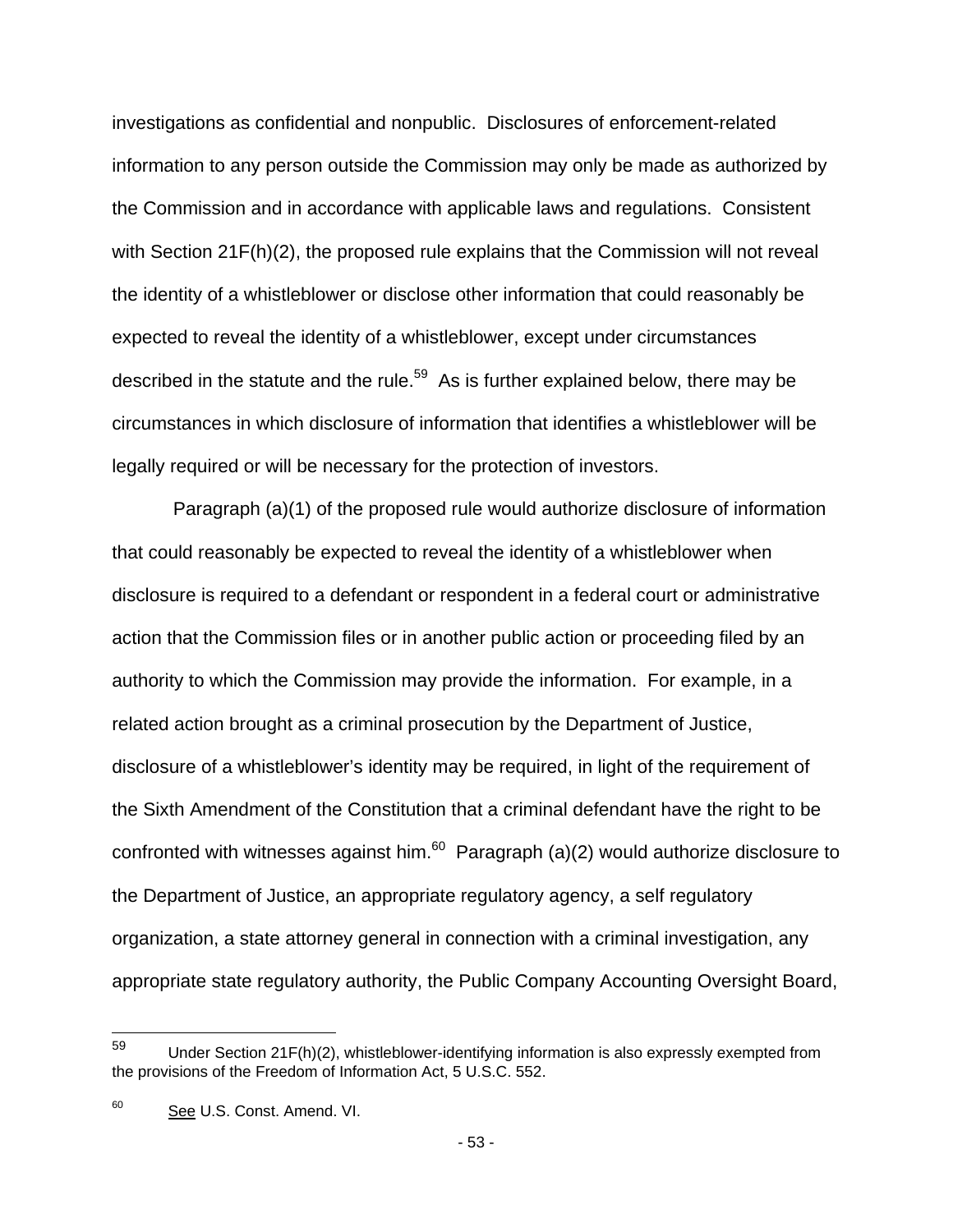or foreign securities and law enforcement authorities when it is necessary to achieve the purposes of the Exchange Act and to protect investors. With the exception of foreign securities and law enforcement authorities, each of these entities is subject to the confidentiality requirements set forth in Section 21F(h) of the Exchange Act. Since foreign securities and law enforcement authorities are not bound by these confidentiality requirements, the proposed rule states that the Commission may determine what assurances of confidentiality are appropriate prior to disclosing such information. Paragraph (a)(3) would authorize disclosure in accordance with the Privacy Act of 1974.

Because many whistleblowers may wish to provide information anonymously, paragraph (b) of the proposed rule states that anonymous submissions are permitted with certain specified conditions. Paragraph (b)(1) would require that anonymous whistleblowers be represented by an attorney and that the attorney's contact information be provided to the Commission at the time of the whistleblower's initial submission. The purpose of this requirement is to prevent fraudulent submissions and to facilitate communication and assistance between the whistleblower and the Commission's staff. Any whistleblower may be represented by counsel - - whether submitting information anonymously or not. $61$  Paragraph (b)(2) would require that anonymous whistleblowers and their counsel follow the required procedures outlined in Proposed Rule 21F-9. Paragraph (b)(3) would require that anonymous whistleblowers disclose their identity, pursuant to the procedures outlined in Proposed Rule 21F-10, before the Commission will pay any award. We emphasize that anonymous

 $\frac{1}{61}$ See Section 21F(d)(1), 15 U.S.C. 78u-6(d)(1). Under the statute, however, an anonymous whistleblower seeking an award is required to be represented by counsel. Section 21F(d)(2), 15 U.S.C. 78u-6(d)(2).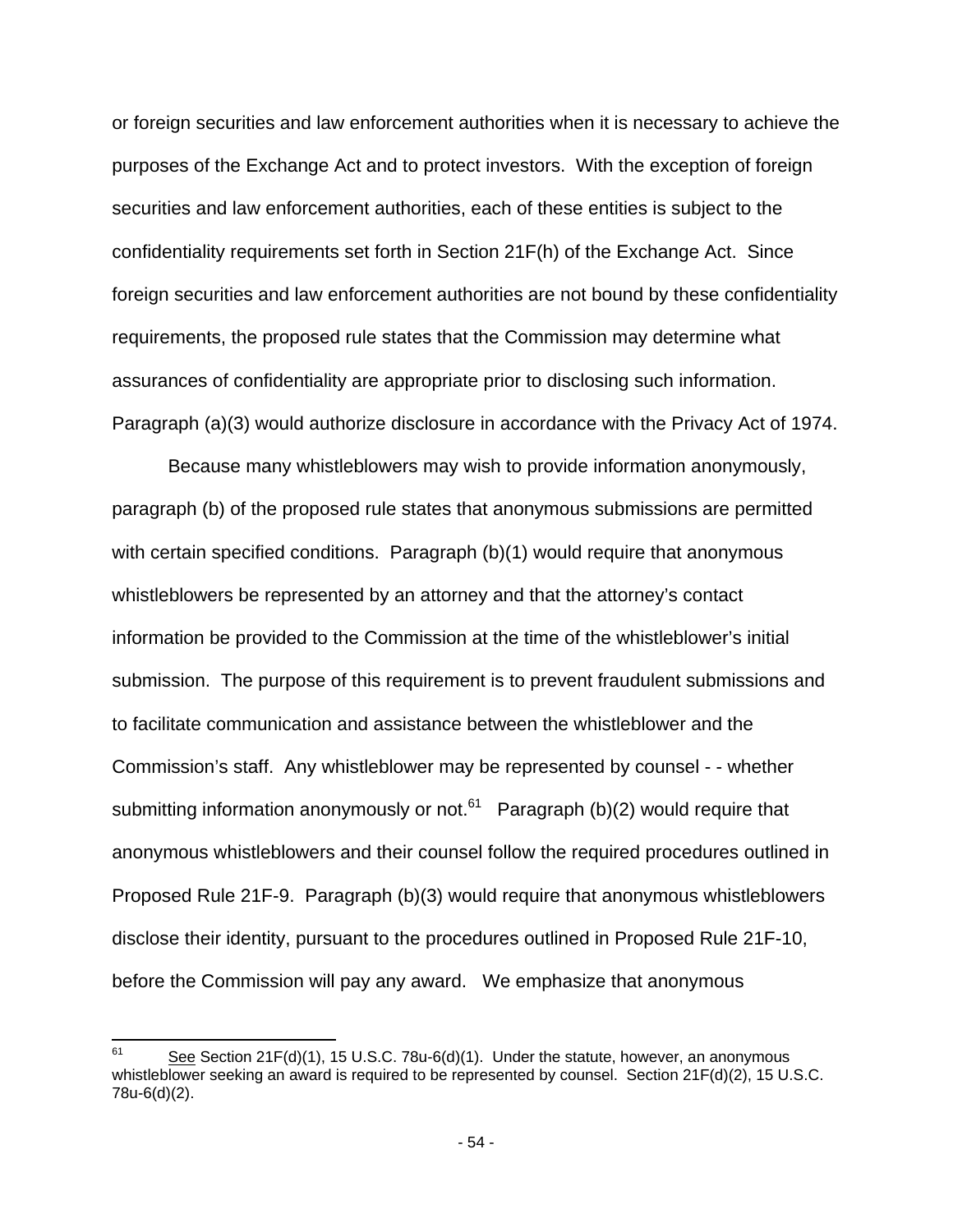whistleblowers have the same rights and responsibilities as other whistleblowers under Section 21F of the Exchange Act and these proposed rules, unless expressly exempted.

Pursuant to Rule 102(e) of the Commission's Rules of Practice,  $62$  the Commission may deny the privilege of practicing before the Commission to any person who, after notice and opportunity for hearing, is found not to possess the requisite qualifications to represent others, to be lacking in character or integrity, to have engaged in unethical or improper professional conduct, or to have willfully violated or willfully aided and abetted the violation of any provision of the federal securities laws or rules. Practice before the Commission is defined to include transacting any business with the Commission.<sup>63</sup> The Commission cautions attorneys that representation of whistleblowers will constitute practice before the Commission. Accordingly, misconduct by an attorney representing a whistleblower can result in the attorney being subject to disciplinary sanctions under any of the conditions set forth in Rule 102(e).

#### Request for Comment:

29. Because representation of whistleblowers constitutes practice before the Commission by an attorney, should the Commission consider adopting rules governing conduct by attorneys engaged in this type of practice? In some contexts, courts have disallowed excessive fee requests to attorneys for whistleblowers. $64$  Should we adopt a rule regarding fees in

 $\overline{a}$ 17 CFR § 201.102(e).

<sup>63</sup> 17 CFR § 102(f).

<sup>64</sup> United States v. Overseas Shipholding Group, Inc., 2010 WL 4104663 at \*7 (1<sup>st</sup> Cir. 2010) (limitations on fees "are particularly appropriate in situations such as this where awarding an excessive fee to the attorney would itself undermine the objectives of the federal statutory scheme. The whole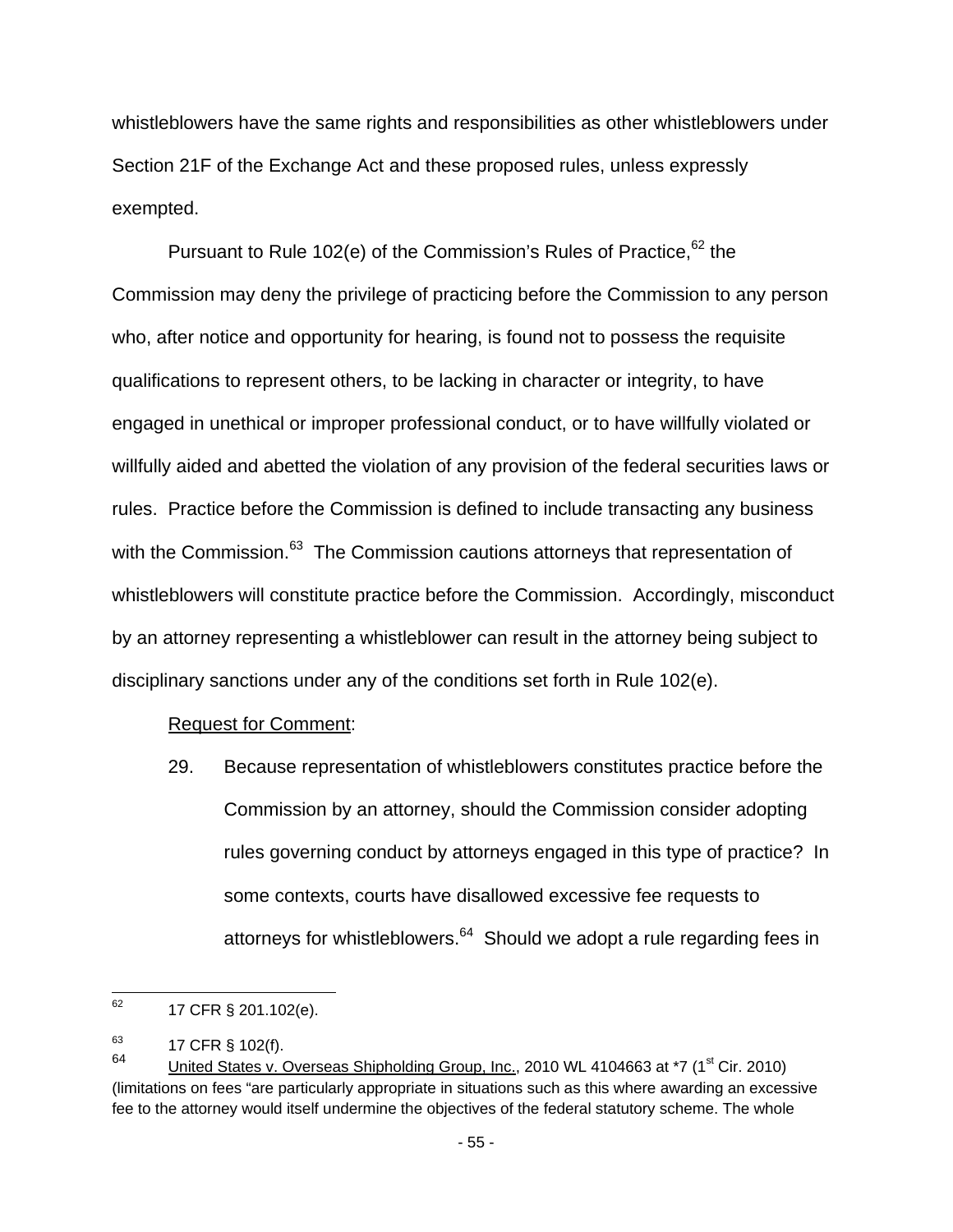the representation of whistleblower clients? Would such a rule encourage or discourage whistleblower submissions?

### H. Proposed Rule 21F-8 – Eligibility

 $\overline{a}$ 

Paragraph (a) of Proposed Rule 21F-8 makes clear that providing information in the form and manner required by these rules is a fundamental criterion of eligibility for a whistleblower award.<sup>65</sup> However, in order to prevent undue hardship, the Commission, in its sole discretion, may waive any of these procedural requirements based upon a showing of extraordinary circumstances.

The specific procedures required for submitting original information and making a claim for a whistleblower award are described in Proposed Rules 21F-9 through 21F-11. Proposed Rule 21F-8(b) contains several additional procedural requirements, which are designed to assist the Commission in evaluating and using the information provided. These include that the whistleblower, upon request, agree to provide explanations and other assistance including, but not limited to, providing all additional information in the whistleblower's possession that is related to the subject matter of his submission. In order to accommodate whistleblowers who elect to submit information anonymously, the staff will have discretion to make special arrangements to meet these procedural requirements.

purpose of the discretionary award to whistleblowers under this statute is to create incentives for the whistleblower to take risks that may disadvantage the whistleblower in his relationship to his employer. The amount of the fee that will be siphoned off by the lawyer significantly affects the size of that award and the power of the incentive. The court in administering this statute is obligated to ensure his excessive legal fees will not diminish the statutory incentive.").

See Section  $21F(c)(2)(D)$ , which prohibits the Commission from paying an award to any whistleblower "who fails to submit information to the Commission in such form as the Commission may, by rule, require. 15 U.S.C. 78u-6(c)(2)(D). 65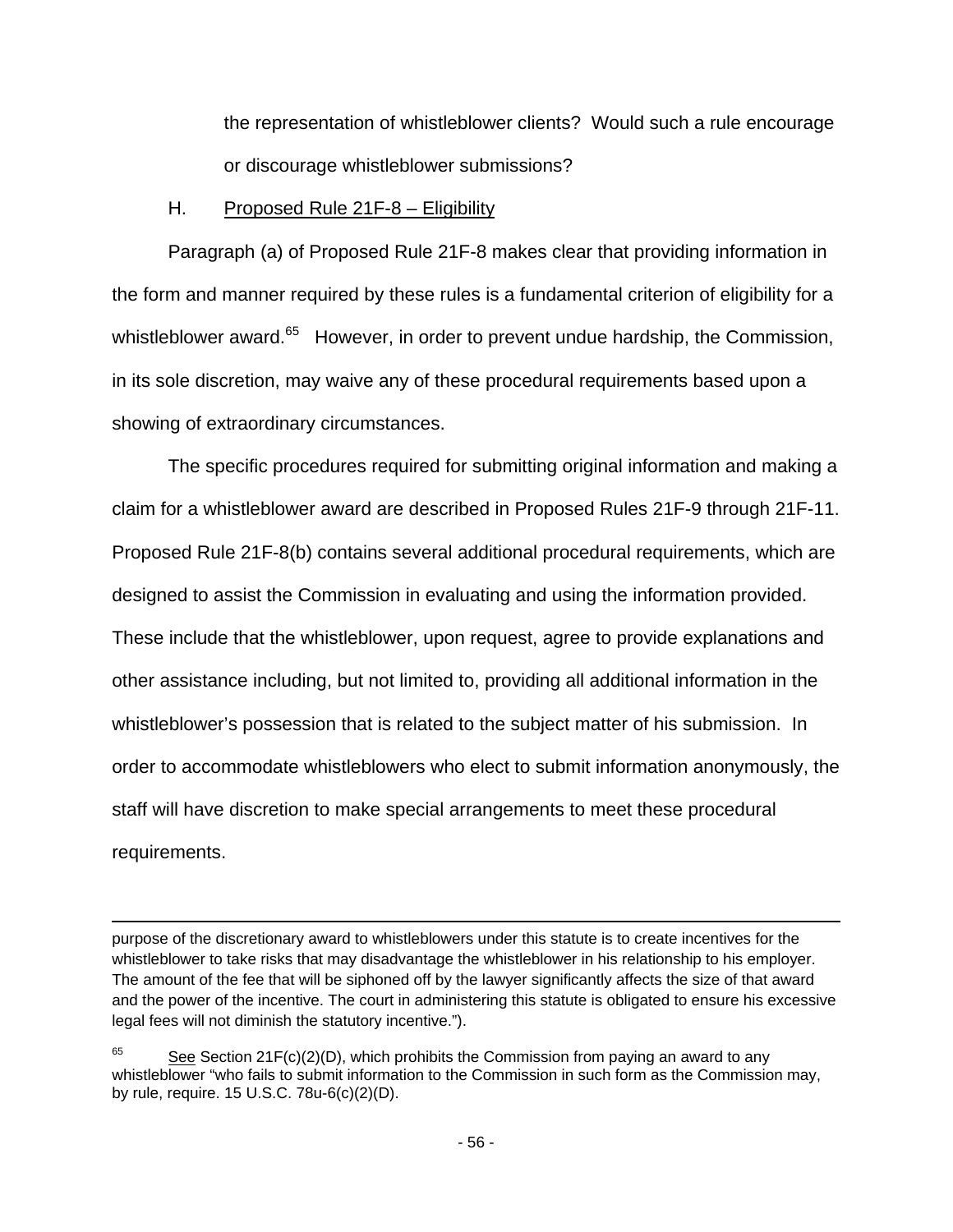Paragraph (b) of the proposed rule also would require whistleblowers, if requested by the staff, to provide testimony or other acceptable evidence relating to whether they are eligible for or otherwise satisfy any of the conditions for an award. Because Section 21F(c)(2) of the Exchange Act statutorily excludes certain persons from receiving whistleblower awards, $66$  and Section 21F further conditions the grant of an award on factors that are unique to each individual whistleblower (e.g., that the individual act "voluntarily" and provide information that meets all the criteria of "original information"), this provision is designed to ensure that the staff has authority to confirm that whistleblowers meet all of the necessary eligibility criteria and conditions. It is anticipated that the staff may seek such confirming evidence at any point after a whistleblower files Form WB-DEC (as set forth in Proposed Rule 21F-9), including, without limitation, in connection with the claims review process described in Proposed Rules 21F-10 and 21F-11.

Finally, paragraph (b) of proposed rule 21F-8 would authorize the staff to require that a whistleblower enter into a confidentiality agreement in a form acceptable to the Whistleblower Office, including a provision that a violation may result in the whistleblower being ineligible for an award. $67$  In some cases, a confidentiality agreement may be required if it becomes necessary or advisable for the staff to share non-public information with a whistleblower either during the course of the investigation (for example, to obtain the whistleblower's assistance in interpreting documents), or as part of the claims process set forth in Proposed Rules 21F-10 and 21F-11.

 $\overline{a}$ 66 15 U.S.C. 78u-6(c)(2).

<sup>67</sup> Section 21F(e) of the Exchange Act authorizes the Commission to require that a whistleblower enter into a contract. 15 U.S.C. 78u-6(e).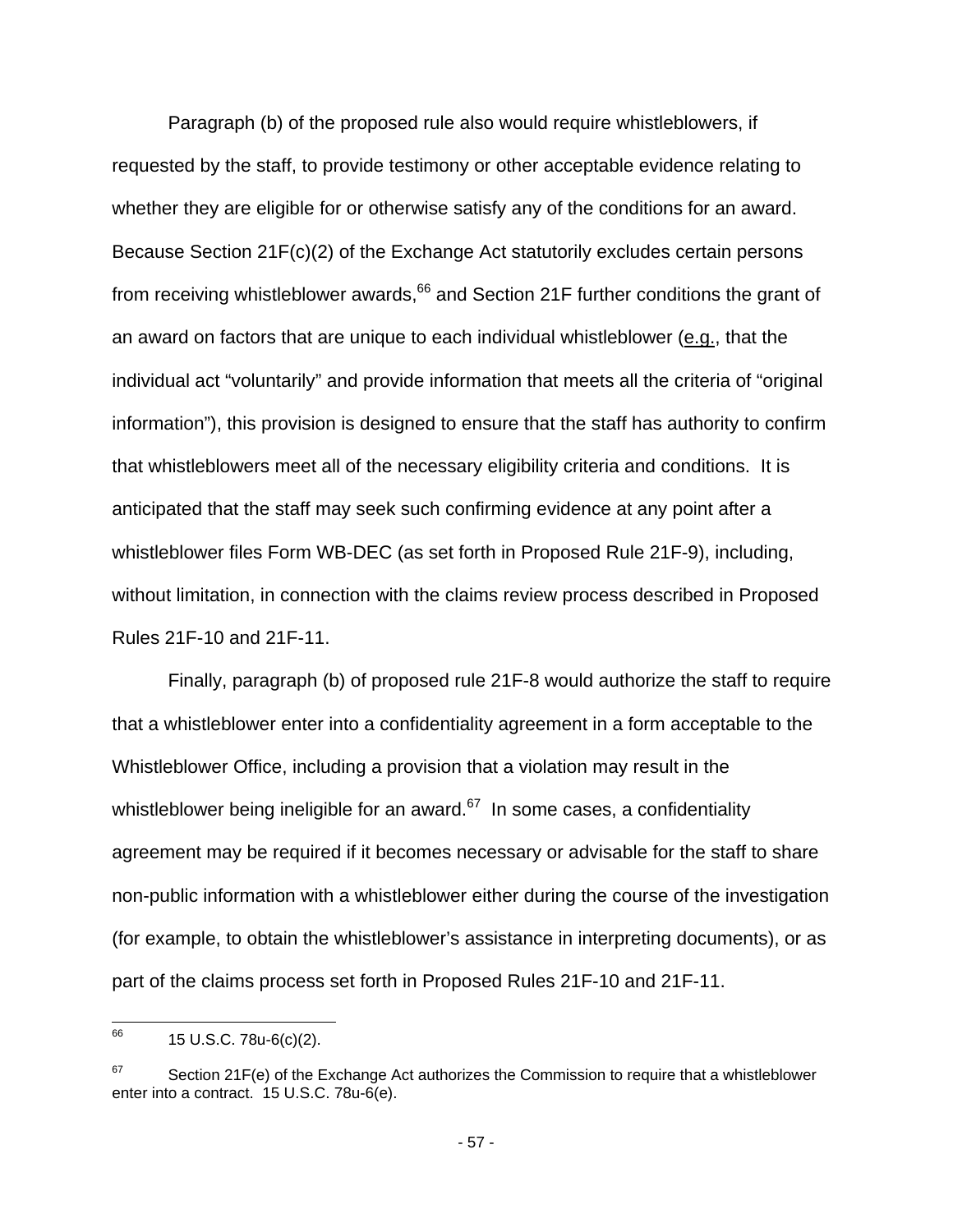Paragraph (c) of Proposed Rule 21F-8 recites the categories of individuals who are ineligible for an award, many of which are set forth in Section  $21F(c)(2)$ . These include persons who are, or were at the time they acquired the original information, a member, officer, or employee of the Department of Justice, an appropriate regulatory agency, a self-regulatory organization, the Public Company Accounting Oversight Board, or any law enforcement organization; anyone who is convicted of a criminal violation that is related to the Commission action or to a related action for which the person otherwise could receive an award; any person who obtained the information provided to the Commission through an audit of a company's financial statements, and making a whistleblower submission would be contrary to the requirements of Section 10A of the Exchange Act, 15 U.S.C. § 78 $i$ -1);<sup>68</sup> and any person who in his whistleblower submission, his other dealings with the Commission, or his dealings with another authority in connection with a related action, knowingly and willfully makes any false, fictitious, or fraudulent statement or representation, or uses any false writing or document, knowing that it contains any false, fictitious, or fraudulent statement or entry. Paragraph (c)(2) of Proposed Rule 21F-8 also would make foreign officials ineligible to receive a whistleblower award. The payment of awards to foreign officials could have negative repercussions for United States foreign relations, including creating a

1

 68 As noted above, Section 10A of the Exchange Act requires that a registered public accounting firm engaged in an audit of financial statements of an issuer required under the Exchange Act take certain steps if the auditor detects or otherwise becomes aware of information indicating an illegal act, which in certain circumstances can include reporting directly to the Commission. The Commission interprets the exclusion in Section 21F(c)(2)(C) to apply to persons who obtain information through the performance of an audit that is subject to the requirements of Section 10A, whether or not the audit results in the accounting firm making a report to the Commission. In addition to this statutory exclusion, the Commission is proposing, through the definition of "original information," a broader exclusion for persons who obtain information through the performance of an engagement required under the securities laws by an independent public accountant. See Proposed Rule 21F-4(b)(4)(iii).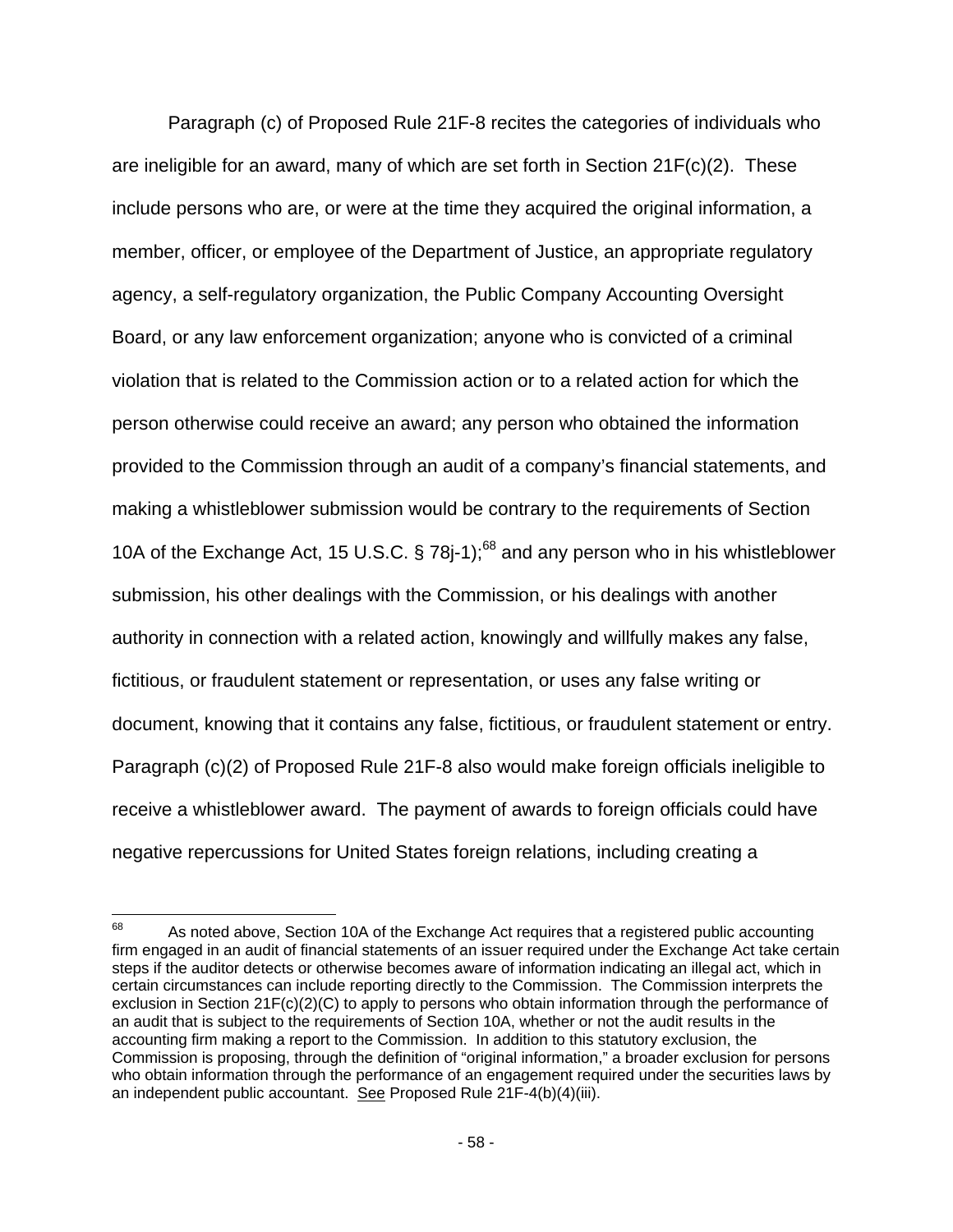perception that the United States is interfering with foreign sovereignty, potentially undermining foreign government cooperation under existing treaties (including multilateral and bilateral mutual legal assistance treaties), $69$  encouraging corruption, and raising concerns about protection of foreign officials who become whistleblowers. In order to prevent evasion of these exclusions, paragraph (c)(5) of the proposed rule also provides that persons who acquire information from ineligible individuals are ineligible for an award. In addition, paragraph (c)(6) would make any person ineligible who is the spouse, parent, child, or sibling of a member or employee of the Commission, or who resides in the same household as a member or employee of the Commission, in order to prevent the appearance of improper conduct by Commission employees.

Exchange Act.<sup>70</sup> Paragraph (d) of Proposed Rule 21F-8 reiterates that a determination that a whistleblower is ineligible to receive an award for any reason does not deprive the individual of the anti-retaliation protections set forth in Section 21F(h)(1) of the

# **Request for Comment.**

30. We request comment on the manner of submission requirements set forth in Proposed Rule 21F-8(b). Are these requirements appropriate? Should there be different or additional requirements to supplement the submission of information as set forth in Proposed Rule 21F-9?

 $\overline{a}$ For example, Article 8(4) of the United Nations Convention Against Corruption requires that party states consider establishing measures and systems to facilitate the reporting by public officials of acts of corruption to appropriate authorities, when such acts come to their notice in the performance of their functions.

<sup>&</sup>lt;sup>70</sup> See Proposed Rule 21F-2.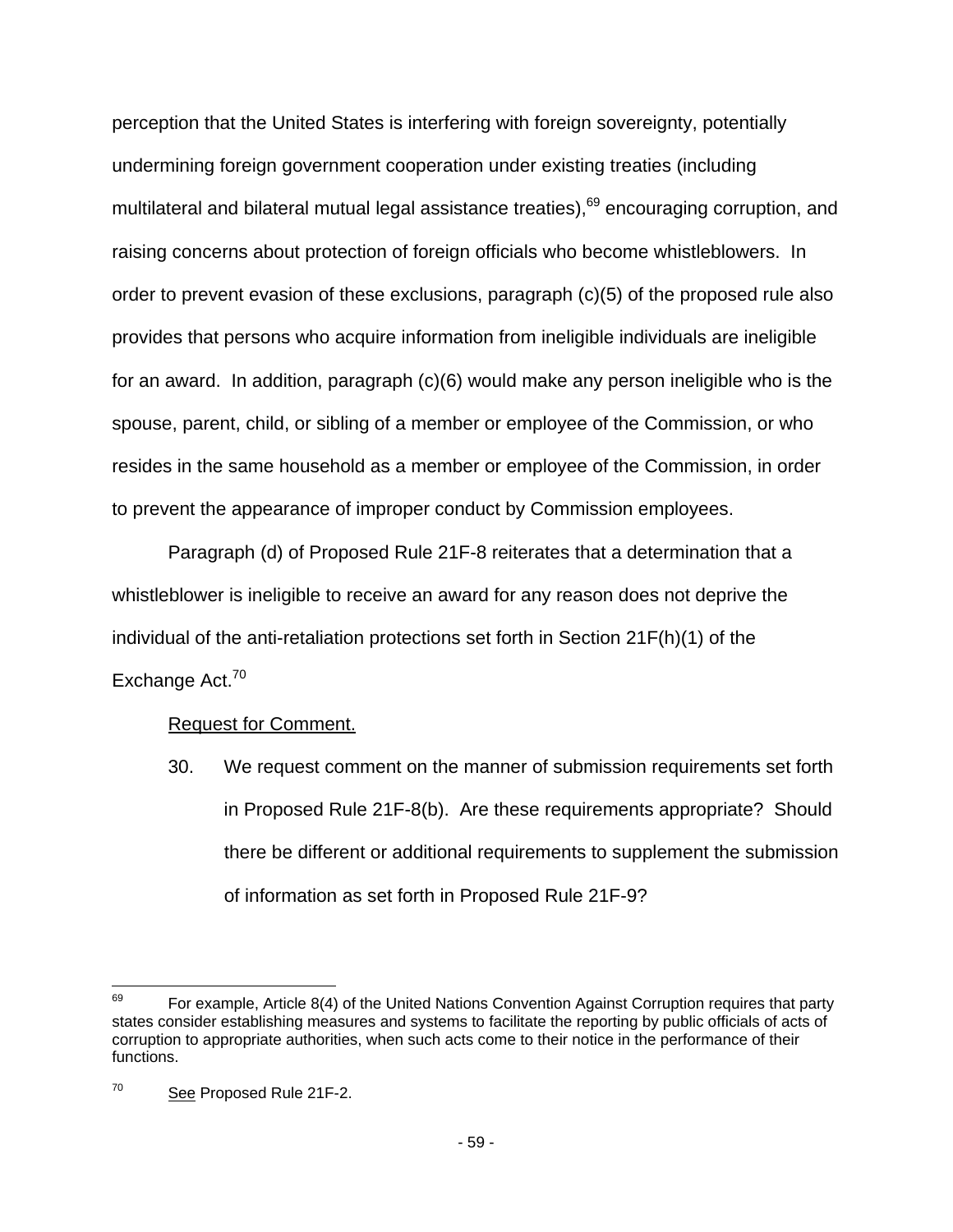31. We also request comment on the ineligibility criteria set forth in Proposed Rule 21F-8(c). Are there other statuses or activities that should render an individual ineligible for a whistleblower award?

#### I. Proposed Rule 21F-9 - Procedures for Submitting Original Information

 misleading tips and the resulting inefficient use of the Commission's resources. The The Commission proposes a two-step process for the submission of original information under the whistleblower award program. In general, the first step would require the submission of information either on a standard form or through the Commission's online database for receiving tips, complaints and referrals. The second step would require the whistleblower to complete a Whistleblower Office form, signed under penalties of perjury, in which the whistleblower would be required to make certain representations concerning the veracity of the information provided and the whistleblower's eligibility for a potential award. The use of standardized forms and the electronic database will greatly assist the Commission in managing and tracking the thousands of tips that it receives annually. This will also better enable the Commission to connect tips to each other so as to make better use of the information provided, and to connect tips to requests for payment under the whistleblower provisions. The purpose of requiring a sworn declaration is to help deter the submission of false and requirement should also mitigate the potential harm to companies and individuals that may be caused by false or spurious allegations of wrongdoing.

### *1. Form TCR and Instructions*

Paragraph (a) of Proposed Rule 21F-9 requires the submission of information in one of two ways. A whistleblower may submit the information electronically through the

- 60 -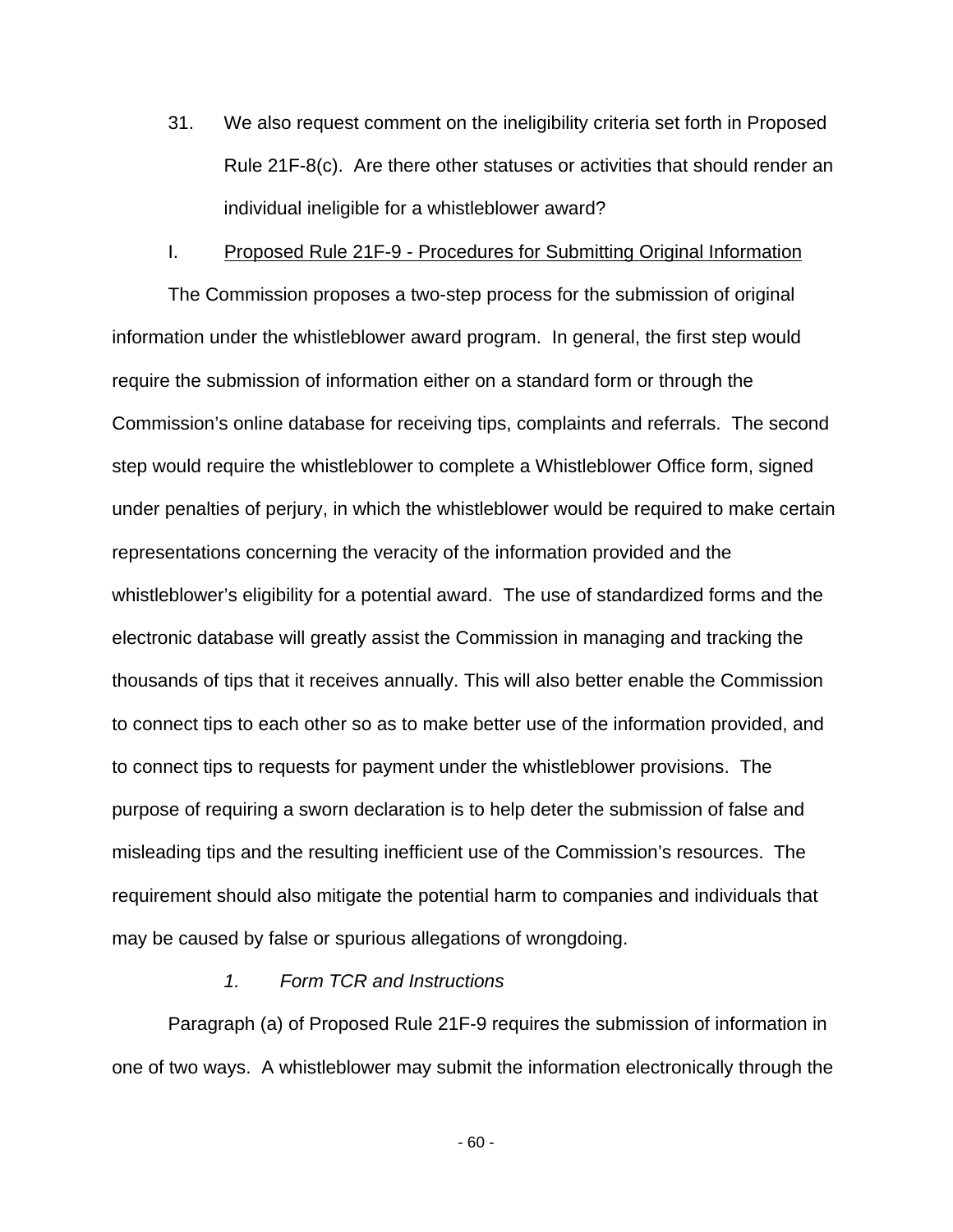Commission's Electronic Data Collection System available on the Commission's website or by completing and submitting proposed Form TCR - *Tip, Complaint or*  Referral.<sup>71</sup> Form TCR, and the instructions thereto, are designed to capture basic identifying information about a complainant and to elicit sufficient information to determine whether the conduct alleged suggests a violation of the federal securities laws. Proposed items A1 through A3 of Form TCR would request the whistleblower's name and contact information, including a physical address, email address and telephone number. Proposed item A4 would ask the whistleblower to indicate his occupation. In instances where a whistleblower submits information anonymously, the identifying information for the whistleblower would not be required, but proposed Items B1 through B4 of the form would require the name and contact information of the whistleblower's attorney. This information may also be included in the case of whistleblowers whose identities are known and who are represented by counsel in the matter. Proposed Items C1 through C4 would request basic identifying information for the individual(s) or entit(ies) to which the complaint relates. Proposed Items D1 through D9 are designed to elicit details concerning the alleged securities violation. Proposed Items D1 and D2 would ask the whistleblower to provide the date of the occurrence and describe the nature of the complaint. Proposed Items D3 and D4 would ask whether the complaint relates to an entity of which the whistleblower is or was an officer,

1

The Commission anticipates that, by the time final rules are adopted to implement Section 21F, potential whistleblowers will be able to submit information to the Commission online through the Electronic Data Collection System, an interactive, web-based database for submission of tips, complaints and referrals. Whistleblowers who wish to submit their information in paper format would be required to use proposed Form TCR. Both methods of submission are designed to elicit substantially similar information concerning the individual submitting the information and the violation alleged. For purposes of these rules, the Commission is only discussing proposed Form TCR. The Commission will be separately submitting a request to the Office of Management and Budget for Paperwork Reduction Act approval of the Electronic Data Collection System. 71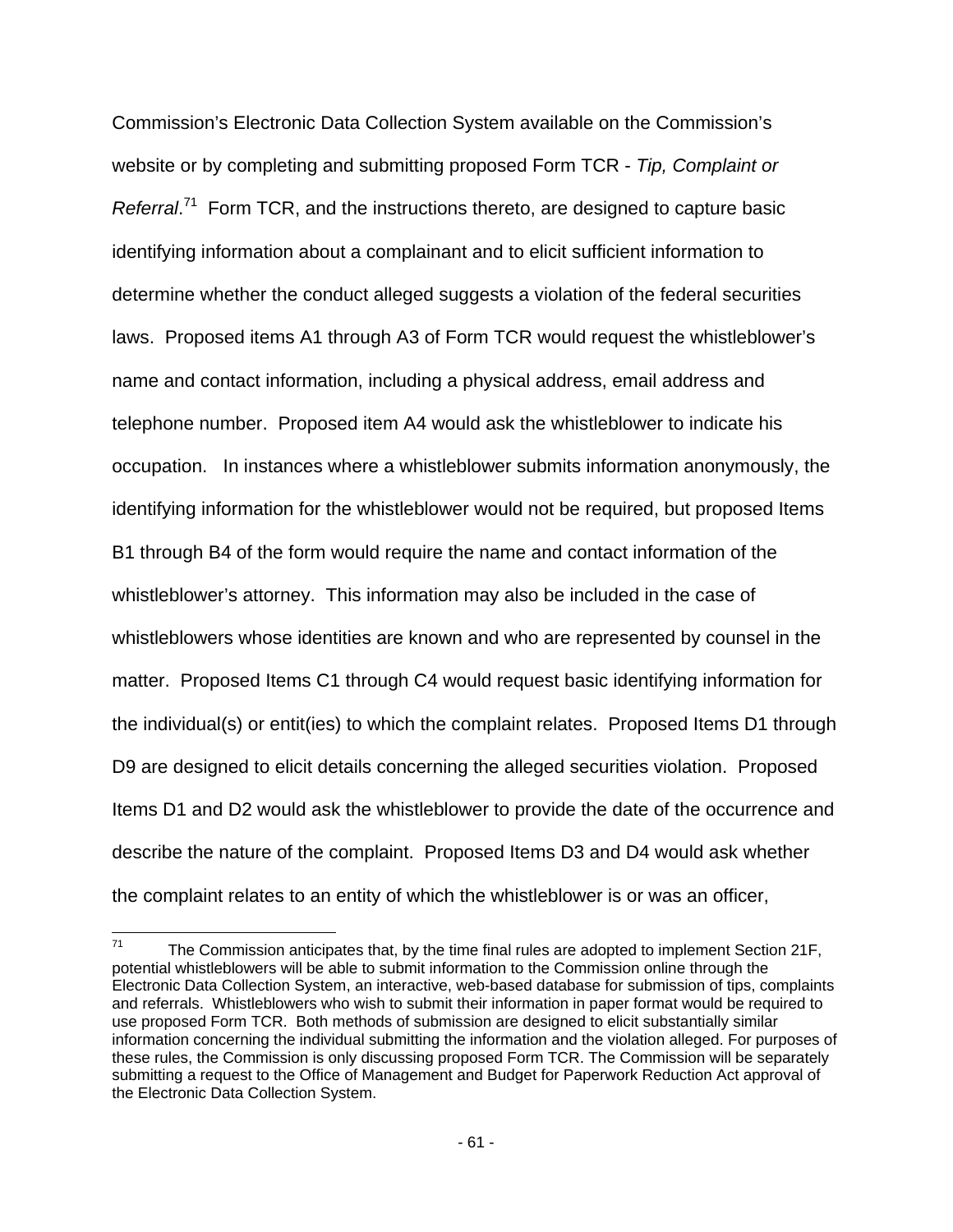director, employee, consultant or contractor and, if so, whether the whistleblower has taken any prior action regarding the complaint, what actions were taken and the date on which the action(s) were taken. Proposed Item D5 would ask about the type of security or investment involved, the name of the issuer and the ticker symbol or CUSIP number, if applicable. Proposed Item D6 would ask the whistleblower to state in detail all facts pertinent to the alleged violation. Proposed Item D7 would ask for a description of all supporting materials in the whistleblower's possession and the availability and location of any additional supporting materials not in the whistleblower's possession. Item D8 would ask for an explanation of how the whistleblower obtained the information that supports the claim. Proposed Item D9 would provide the whistleblower with an opportunity to provide any additional information the whistleblower thinks may be relevant to his submission. The questions posed on proposed Form TCR are designed to elicit the minimum information required for the Commission to make a preliminary assessment concerning the likelihood that the alleged conduct suggests a violation of the securities laws. Moreover, the proposed instructions to Form TCR are designed to assist the whistleblower and facilitate the completion of the form.

#### *2. Form WB-DEC and Instructions*

In addition to submitting information in the form and manner required by paragraph (a), the Commission proposes in paragraph (b) of Proposed Rule 21F-9 to require that whistleblowers who wish to be considered for an award in connection with the information they provide to the Commission also complete and provide the Commission with proposed Form WB-DEC, *Declaration Concerning Original Information Provided Pursuant to §21F of the Securities Exchange Act of 1934.* Proposed Form

- 62 -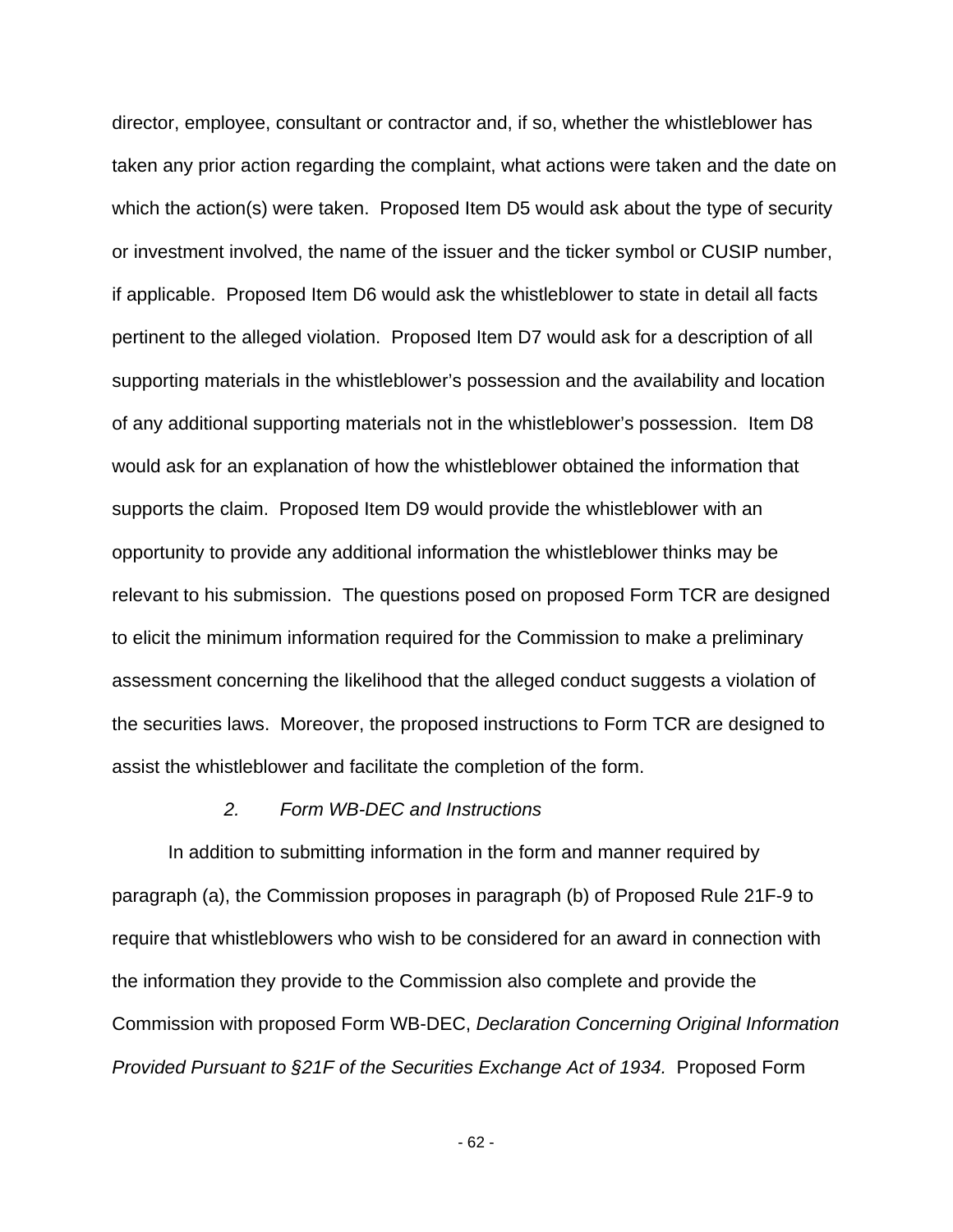WB-DEC would require a whistleblower to answer certain threshold questions concerning the whistleblower's eligibility to receive an award. The form also would contain a statement from the whistleblower acknowledging that the information contained in the Form WB-DEC, as well as all information contained in the whistleblower's submission, is true, correct and complete to the best of the whistleblower's knowledge, information and belief. Moreover, the statement would acknowledge the whistleblower's understanding that the whistleblower may be subject to prosecution and ineligible for an award if, in the whistleblower's submission of information, other dealings with the Commission, or dealings with another authority in connection with a related action, the whistleblower knowingly and willfully makes any false, fictitious, or fraudulent statements or representations, or uses any false writing or document knowing that the writing or document contains any false, fictitious, or fraudulent statement or entry.

In instances where information is provided by an anonymous whistleblower, proposed paragraph (c) of Proposed Rule 21F-9 would require the attorney representing the whistleblower to provide the Commission with a separate Form WB-DEC certifying that the attorney has verified the identity of the whistleblower, and will retain the whistleblower's original, signed Form WB-DEC in the attorney's files. The proposed certification from counsel is an important element of the whistleblower program to help ensure that the Commission is working with whistleblowers whose identities have been verified by their counsel. The proposed certification process also would provide a mechanism for anonymous whistleblowers to be advised by their counsel regarding their preliminary eligibility for an award.

- 63 -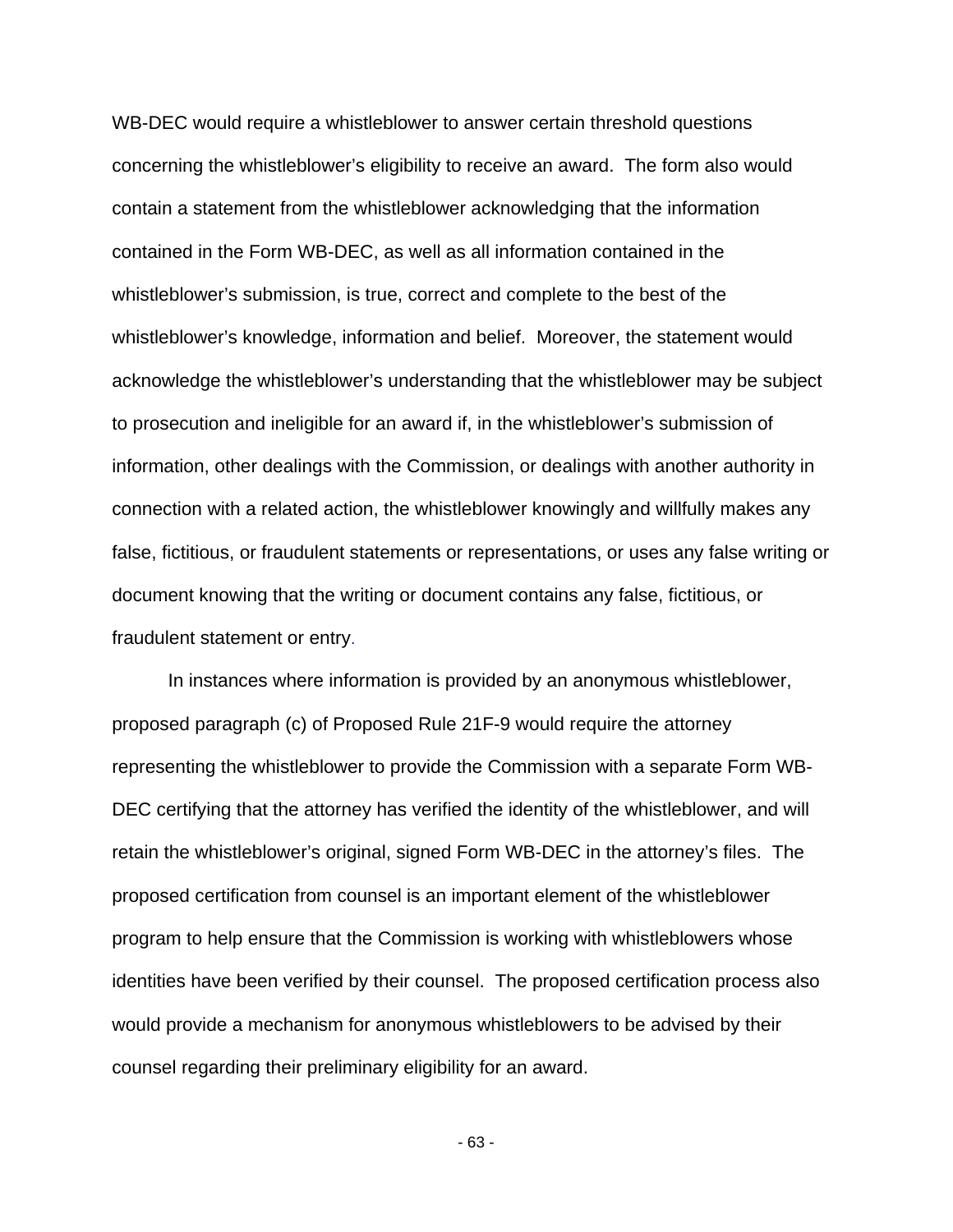Proposed Items A1 through A3 of Form WB-DEC would request the whistleblower's name and contact information. In the case of submissions by an anonymous whistleblower, the form would require the name and contact information of the whistleblower's attorney instead of the whistleblower's identifying information in proposed Items B1 though B4. This section could also be completed in cases where a whistleblower's identity is known but the whistleblower is represented by an attorney in the matter. Proposed Items C1 through C3 would request information concerning the information submitted by the whistleblower to the SEC. Item C1 would require the whistleblower to indicate the manner in which the information was submitted to the Commission. Proposed Item C2 would ask for the Tip, Complaint or Referral ("TCR") number assigned to the whistleblower's submission. The Commission expects that the TCR number would be generated automatically in cases where the whistleblower submits his information online through the Commission's Electronic Data Collection System or, in the case of hard copy submissions, would be provided to the whistleblower in a written confirmation sent by the Commission staff. In instances where a whistleblower submits both forms in hard copy and thus does not have access to the TCR number at the time of submission, the forms would be linked together by virtue of having been included in the same mailing. Proposed Items C3 would ask a whistleblower to identify any communications the whistleblower or his counsel may have had with the Commission concerning the matter since submitting the information. Proposed Item C4 asks whether the whistleblower has provided the same information being provided to the Commission to any other agency or organization and, if so, requests details concerning the submission, including the name and contact information

- 64 -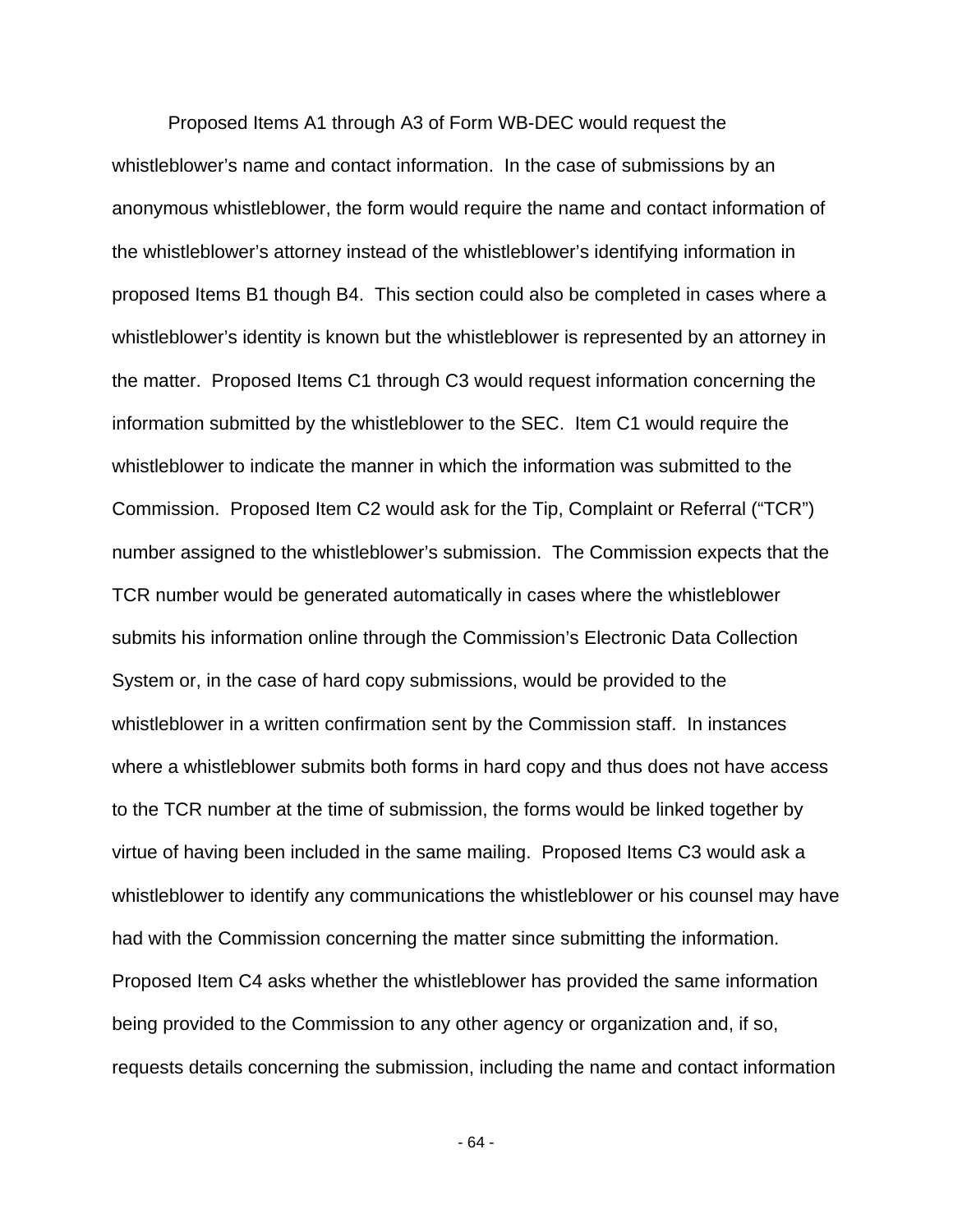for the point of contact at the agency or organization, if known. Proposed Items D1 through D9 would require the whistleblower to make certain representations concerning the whistleblower's eligibility for an award. Finally, the form would require the sworn declarations from the whistleblower and the whistleblower's counsel discussed above. In proposed Item E, the whistleblower would be required to declare under penalty of perjury that the information contained on Form WB-DEC, and all information submitted to the SEC is true, correct and complete to the best of the whistleblower's knowledge, information and belief. In addition, the whistleblower would acknowledge his understanding that he may be subject to prosecution and ineligible for a whistleblower award if, in the whistleblower's submission of information, other dealings with the SEC, or dealings with another authority in connection with a related action, the whistleblower knowingly and willfully makes any false, fictitious, or fraudulent statements or representations, or uses any false writing or document knowing that the writing or document contains any false, fictitious, or fraudulent statement or entry.

The counsel certification in proposed Item F would require an attorney for an anonymous whistleblower to certify that the attorney has verified the identity of the whistleblower who completed Form WB-DEC in connection with the information submitted to the SEC by viewing the whistleblower's valid, unexpired government issued identification, that the attorney has reviewed the whistleblower's Form WB-DEC for completeness and accuracy, and that the attorney will retain an original, signed copy of the Form WB-DEC completed by the whistleblower in his or her records.

As explained above, the Commission proposes to allow two alternative methods of submission of a whistleblower's information. A whistleblower would have the option

- 65 -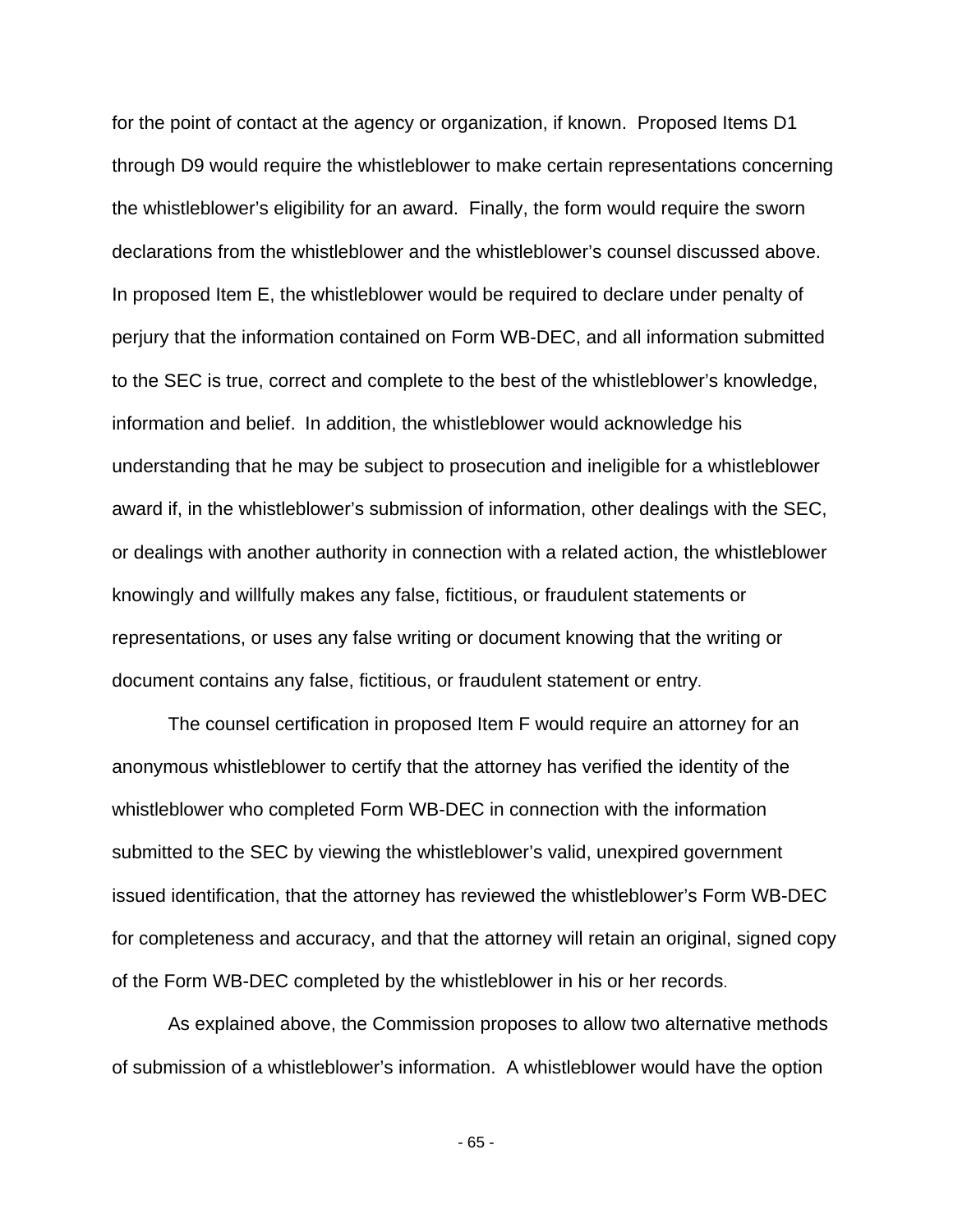of submitting the information electronically through the Commission's Electronic Data Collection System or by sending or faxing Form TCR to the Whistleblower Office.

Form WB-DEC could be submitted electronically, in accordance with instructions set forth on the Commission's website or, alternatively, by mailing or faxing the form to the Whistleblower Office.

# *3. Perfecting whistleblower status for submissions made before effectiveness of the rules*

As previously discussed, Section 924(b) of Dodd-Frank states that information provided to the Commission in writing by a whistleblower after the date of enactment but before the effective date of these proposed rules retains the status of original information. The Commission has already received numerous tips from potential whistleblowers after the date of enactment of Dodd-Frank. Proposed Rule 21F-9(d) would provide a mechanism by which whistleblowers who fall into this category could perfect their status as whistleblowers under the Commission's award program once final rules are adopted. Paragraph (d)(1) requires a whistleblower who provided original information to the Commission in a format or manner other than that required by paragraph (a) of Rule 21F-9 to either submit the information electronically through the Commission's Electronic Data Collection System or to submit a completed Form TCR within one hundred twenty (120) days of the effective date of the proposed rules and to otherwise follow the procedures set forth in paragraph (b) of Proposed Rule 21F-9. If the whistleblower provided the original information to the Commission in the format or manner required by paragraph (a) of Rule 21F-9, paragraph (d)(2) would require the whistleblower to submit Form WB-DEC within one hundred twenty (120) days of the

- 66 -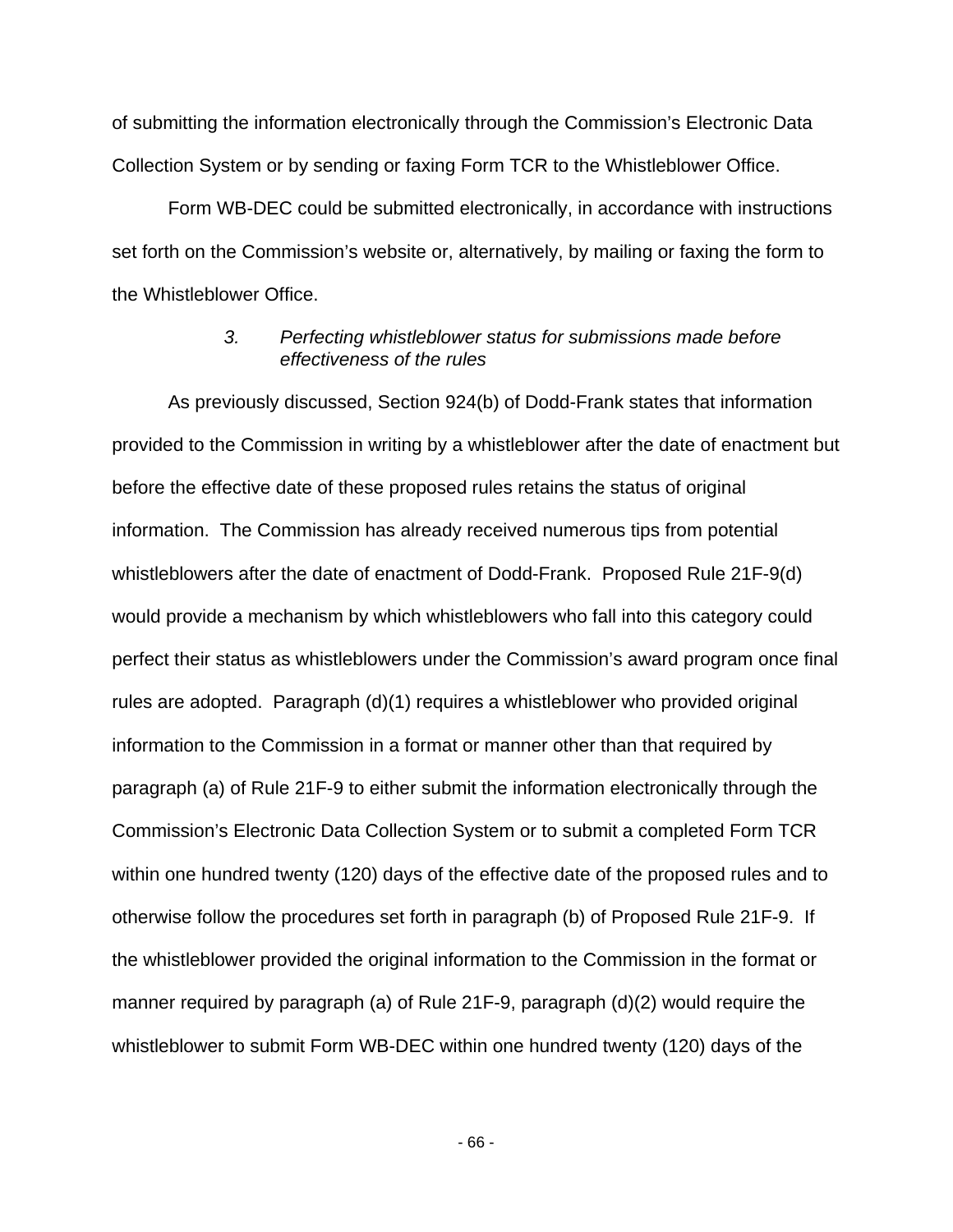effective date of the proposed rules in the manner set forth in paragraph (b) of Proposed Rule 21F-9.

### **Request for Comment:**

- 32. Although the Commission is proposing alternative methods of submission, we expect that electronic submissions would dramatically reduce our administrative costs, enhance our ability to evaluate tips (generally and using automated tools), and improve our efficiency in processing whistleblower submissions. Accordingly, we solicit comment on whether it would be appropriate to eliminate the fax and mail option and require that all submissions be made electronically. Would the elimination of submissions by fax and mail create an undue burden for some potential whistleblowers?
- 33. Is there other information that the Commission should elicit from whistleblowers on Proposed Forms TCR and WB-DEC? Are there categories of information included on these forms that are unnecessary, or should be modified?
- 34. Is the requirement that an attorney for an anonymous whistleblower certify that the attorney has verified the whistleblower's identity and eligibility for an award appropriate? Is there an alternative process the Commission should consider that would accomplish its goal of ensuring that it is communicating with a legitimate whistleblower?
- 35. Is the Commission's proposed process for allowing whistleblowers 120 days to perfect their status in cases where the whistleblower provided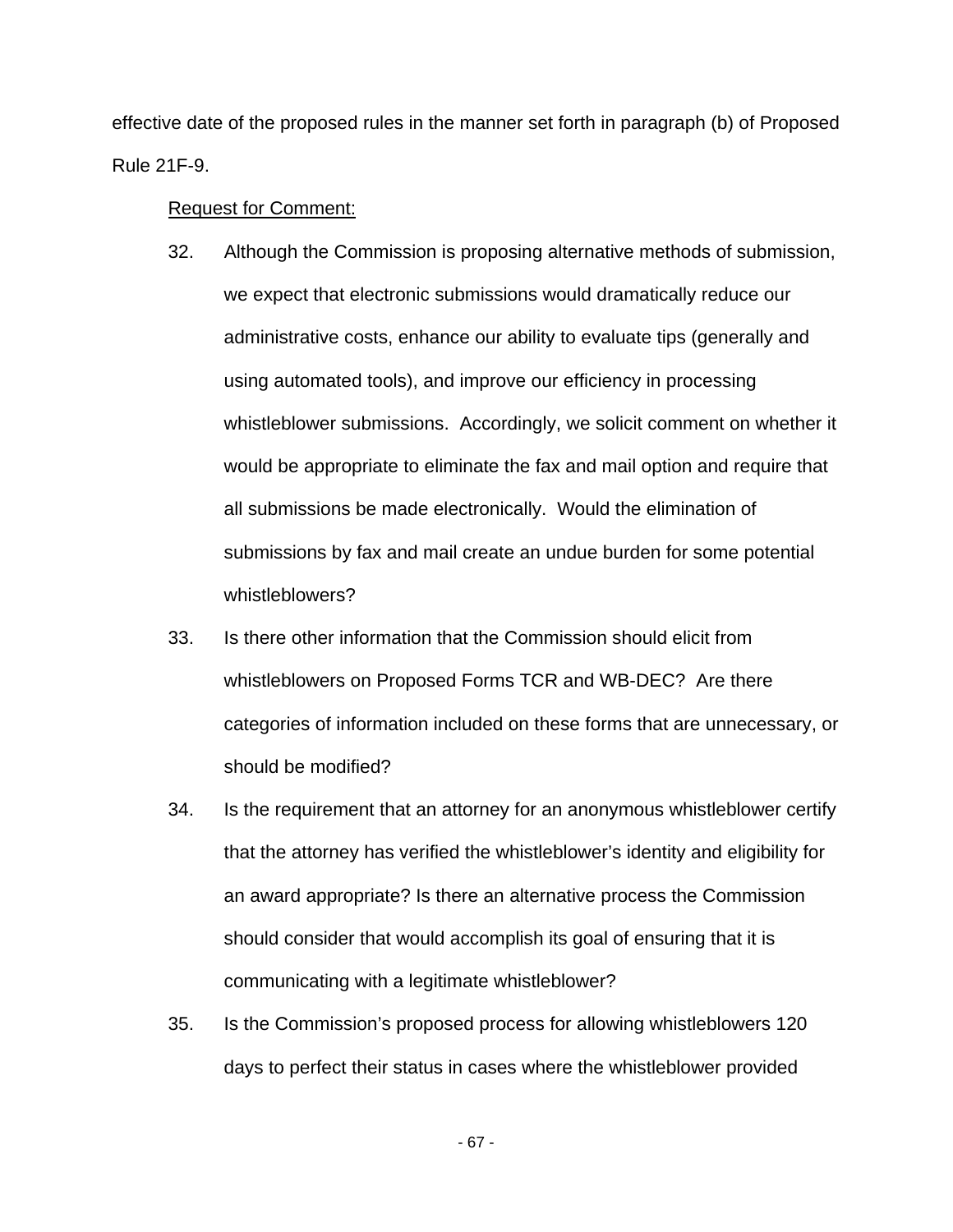original information to the Commission in writing after the date of enactment of Dodd-Frank but before adoption of the proposed rules reasonable? Should the period be made shorter (e.g., 30 or 60 days) or longer  $(e.g., 180 \text{ days})$ ?

- 36. Are there any ways we can streamline and make the required procedures more user-friendly?
- Proposed Rule 21F-10 Procedures for Making a Claim for a J. Proposed Rule 21F-10 - Procedures for Making a Claim for a Whistleblower Award in SEC Actions that Result in Monetary Sanctions In Excess of \$1,000,000

Proposed Rule 21F-10 describes the steps a whistleblower would be required to follow in order to make a claim for an award in relation to a Commission action. In addition, the rule describes the Commission's proposed claims review process, which includes the proposed administrative appeals process.

The following flow chart represents a general overview of the proposed process: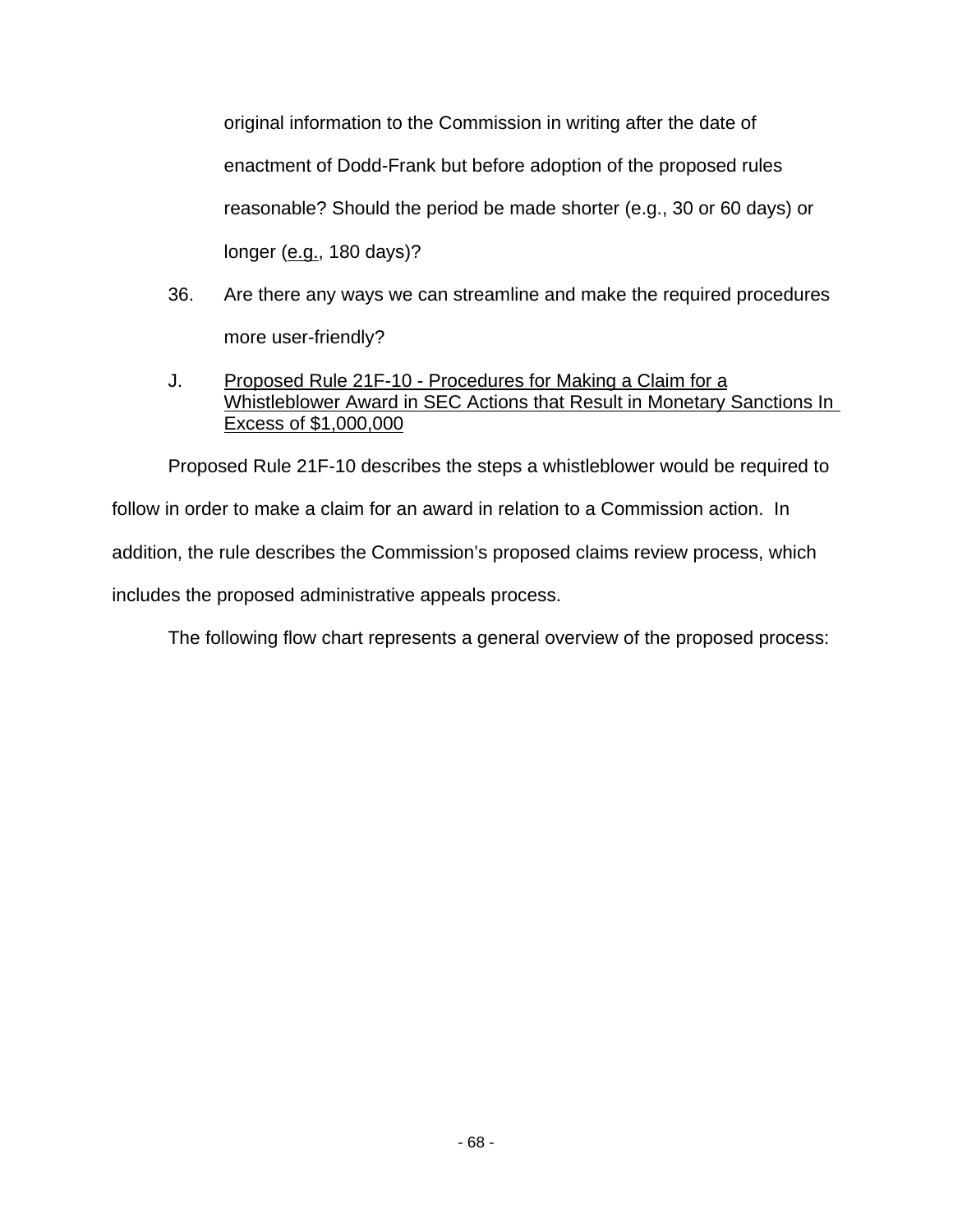

The proposed process would begin with the publication of a "Notice of a Covered Action" ("Notice") on the Commission's website. Whenever a judicial or administrative action brought by the Commission results in the imposition of monetary sanctions exceeding \$1,000,000, the Whistleblower Office will cause this Notice to be published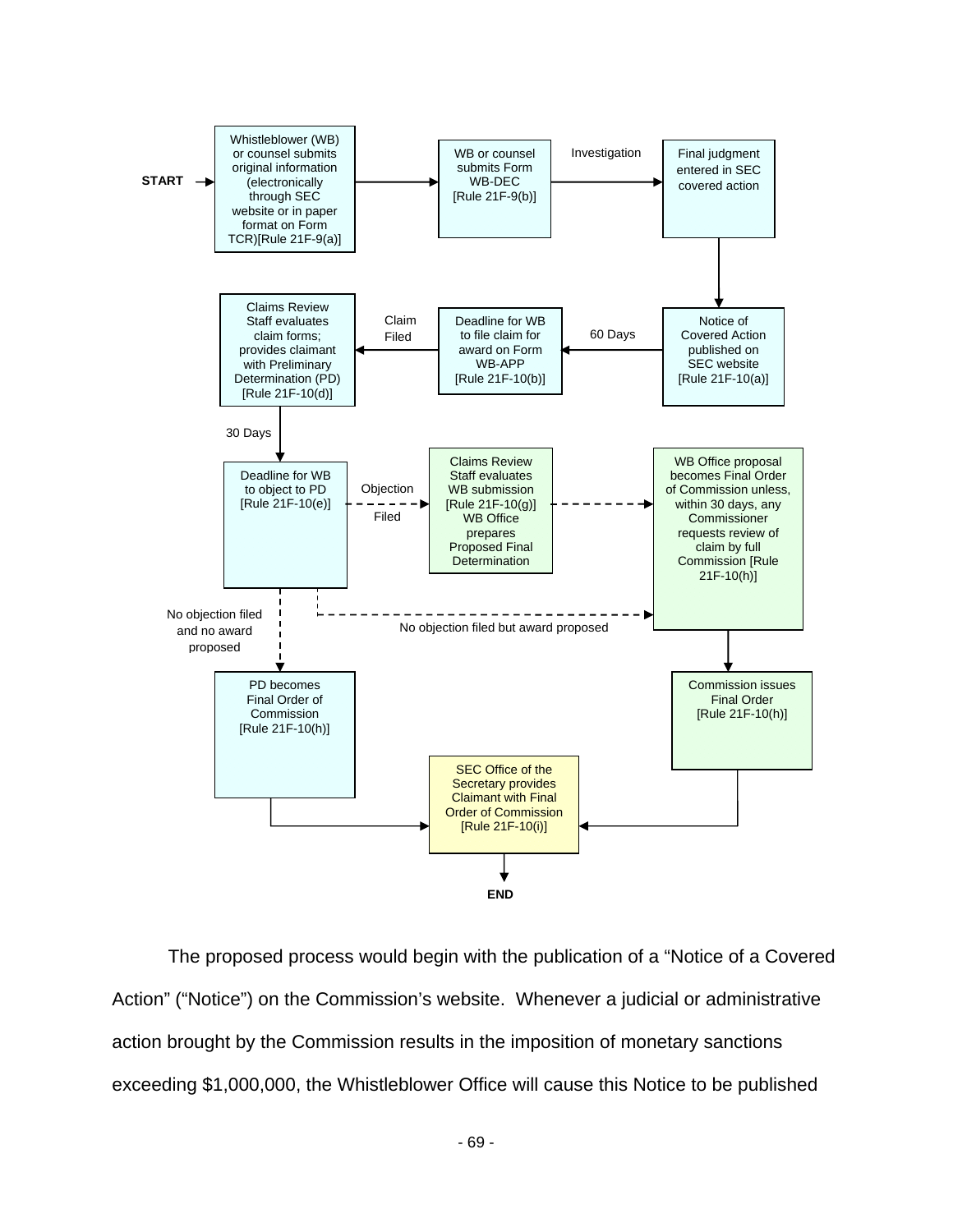on the Commission's website subsequent to the entry of a final judgment or order in the action that by itself, or collectively with other judgments or orders previously entered in the action, exceeds the \$1,000,000 threshold. If the monetary sanctions are obtained without a judgment or order -- as in the case of a contribution made pursuant to Section 308(b) of the Sarbanes-Oxley Act of 2002 -- the Notice would be published within thirty (30) days of the deposit of monetary sanctions into a disgorgement or other fund pursuant to Section 308(b) that causes total monetary sanctions in the action to exceed \$1,000,000. The Commission's proposed rule requires claimants to file their claim for an award within sixty (60) days of the date of the Notice.<sup>72</sup> A claimant's failure to timely file a request for a whistleblower award would bar that individual later seeking a recovery.<sup>73</sup> The Commission anticipates that, at the time a Notice of Covered Action is posted, the staff will also attempt to contact persons who have filed a Form WB DEC in relation to the case, in order to give them additional notice of the opportunity to submit a claim for award.

Paragraph (b) of Proposed Rule 21F-10 describes the procedure for making a claim for an award. Specifically, a claimant would be required to submit a claim for an award on proposed Form WB-APP, *Application for Award for Original Information Provided Pursuant to §21F of the Securities Exchange Act of 1934*. Proposed Form WB-APP, and the instructions thereto, will elicit information concerning a whistleblower's eligibility to receive an award at the time the whistleblower files his claim. The purpose of the form is, among other things, to provide an opportunity for the

1

All references to "days" refer to calendar days.

<sup>73</sup>  to timely file a written request for refund). See, e.g., Yuen v. U.S., 825 F.2d 244 (9<sup>th</sup> Cir. 1987) (taxpayer barred from recovery due to failure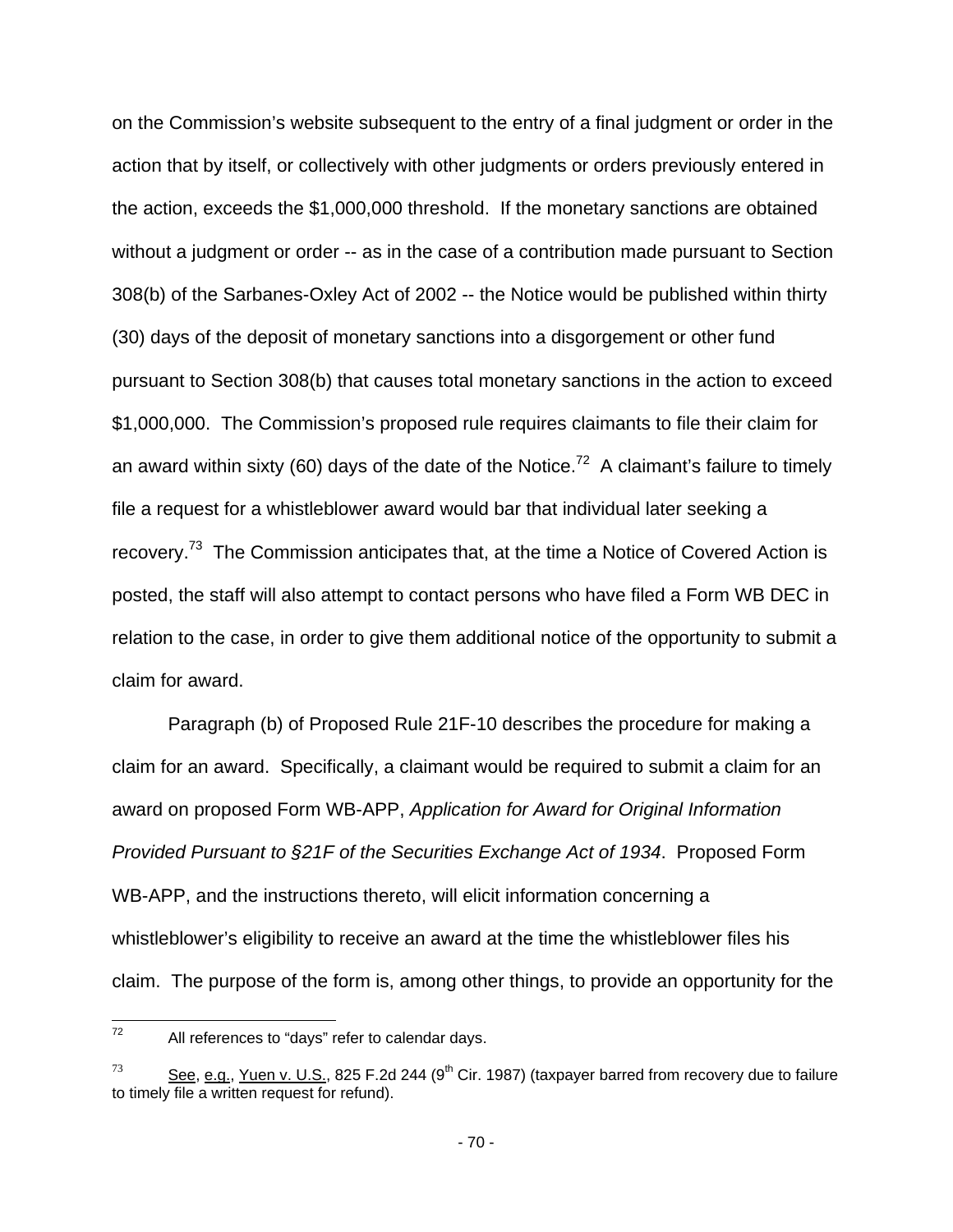whistleblower to "make his case" for why he is entitled to an award by describing the information and assistance he has provided and its significance to the Commission's successful action. Proposed Items A1 through A3 require the claimant to provide basic identifying information, including first and last name and contact information. Proposed Items B1 through B4 would request the name and contact information for the whistleblower's attorney, if applicable. Proposed Items C1 and C2 would request information concerning the original tip or complaint underlying the claim, including the TCR number, the date the information was submitted and the subject of the tip, complaint or referral. Proposed Items D1 through D3 would request information concerning the Notice of Covered Action to which the claim relates, including the date of the notice, notice number, and the name and case number of the matter to which the notice relates. Proposed Items E1 through E3 would request information concerning related actions. A whistleblower would be required to complete Section D in cases where the whistleblower's claim was submitted in connection with information submitted to another agency or organization in a related action (the questions pertaining to related actions are explained in the discussion of proposed Rule 21F-11, below). Proposed Items F1 through F9 would require the claimant to make certain representations concerning the claimant's eligibility to receive an award at the time the claim is made. In Item G, a claimant may set forth the grounds for the claimant's belief that he is entitled to an award in connection with the information submitted to the Commission, or to another agency or organization in a related action. Finally, item H would contain a declaration, to be signed by the claimant, certifying that the information contained on the form is true, correct and complete to the best of the claimant's knowledge, information

- 71 -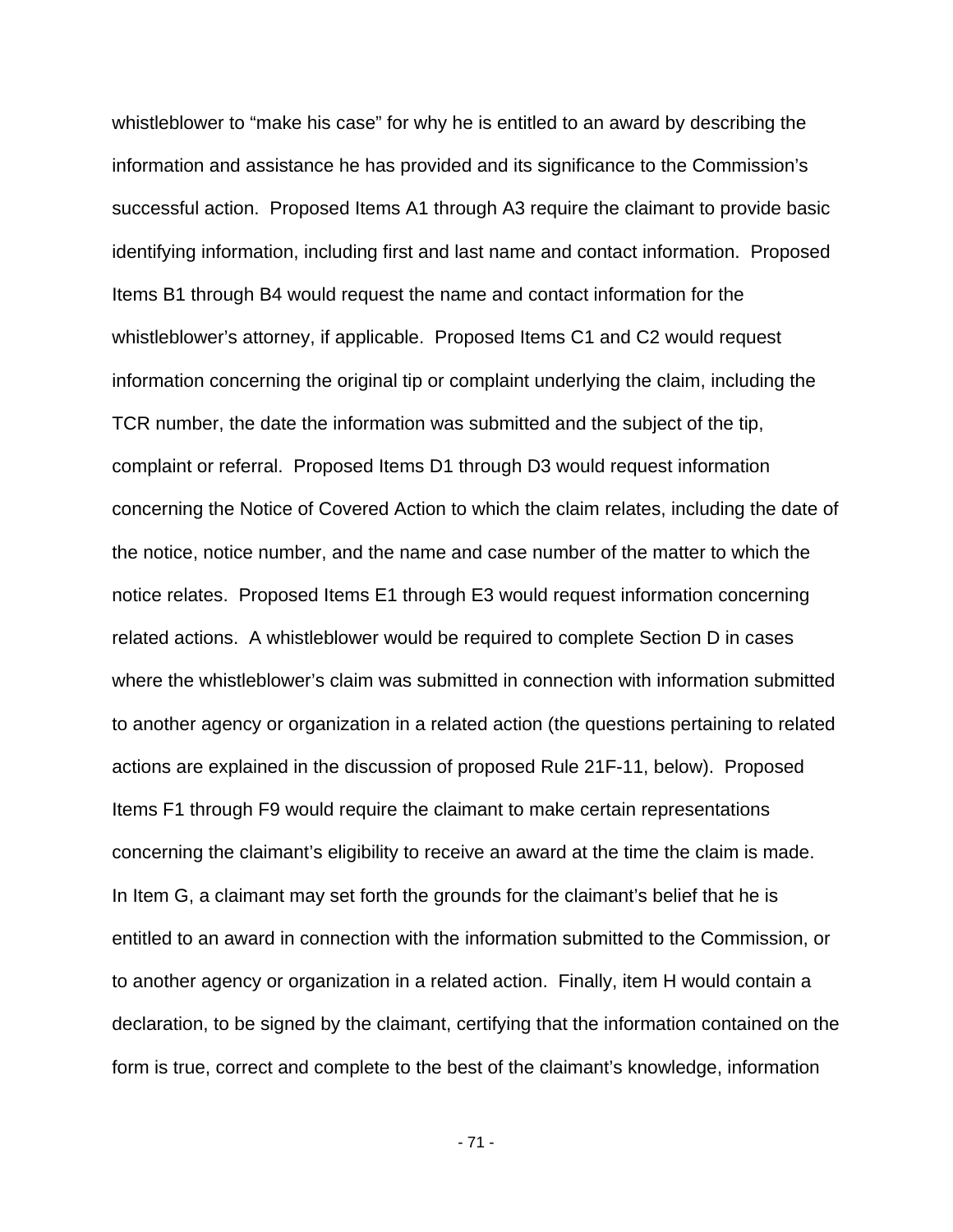and belief. The declaration would further acknowledge the claimant's understanding that he may be subject to prosecution and ineligible for a whistleblower award for knowingly and willfully making any false, fictitious, or fraudulent statements or representations in his or her submission or dealings with the SEC or other authority.

Paragraph (b) of Proposed Rule 21F-10 provides that a claim on Form WB-APP, including any attachments, must be received by the Whistleblower Office within sixty (60) days of the date of the Notice of Covered Action in order to be considered for an award.

Subsection 21F(d)(2)(B) of the Exchange Act.<sup>74</sup> Paragraph (c) requires a whistleblower who submitted information to the Commission anonymously to disclose his identity to the Commission on proposed Form WB-APP and to verify his identity in a form and manner that is acceptable to the Whistleblower Office prior to the payment of an award. This requirement is derived from

Paragraph (d) of Proposed Rule 21F-10 describes the Commission's claims review process. The claims review process would begin once the time for filing any appeals of the Commission's judicial or administrative action has expired, or where an appeal has been filed, after all appeals in the action have been concluded. Under the proposed process, the Whistleblower Office and designated Commission staff (defined in Proposed Rule 21F-10 as the "Claims Review Staff")<sup>75</sup> would evaluate all timely whistleblower award claims submitted on Form WB-APP. In connection with this process, the Whistleblower Office could require that claimants provide additional

<sup>1</sup> 74 15 U.S.C. 78u-6(d)(2)(B).

 ${\bf 75}$ Designated staff would likely include, but need not be limited to, Commission staff members who were responsible for investigating and prosecuting the covered action.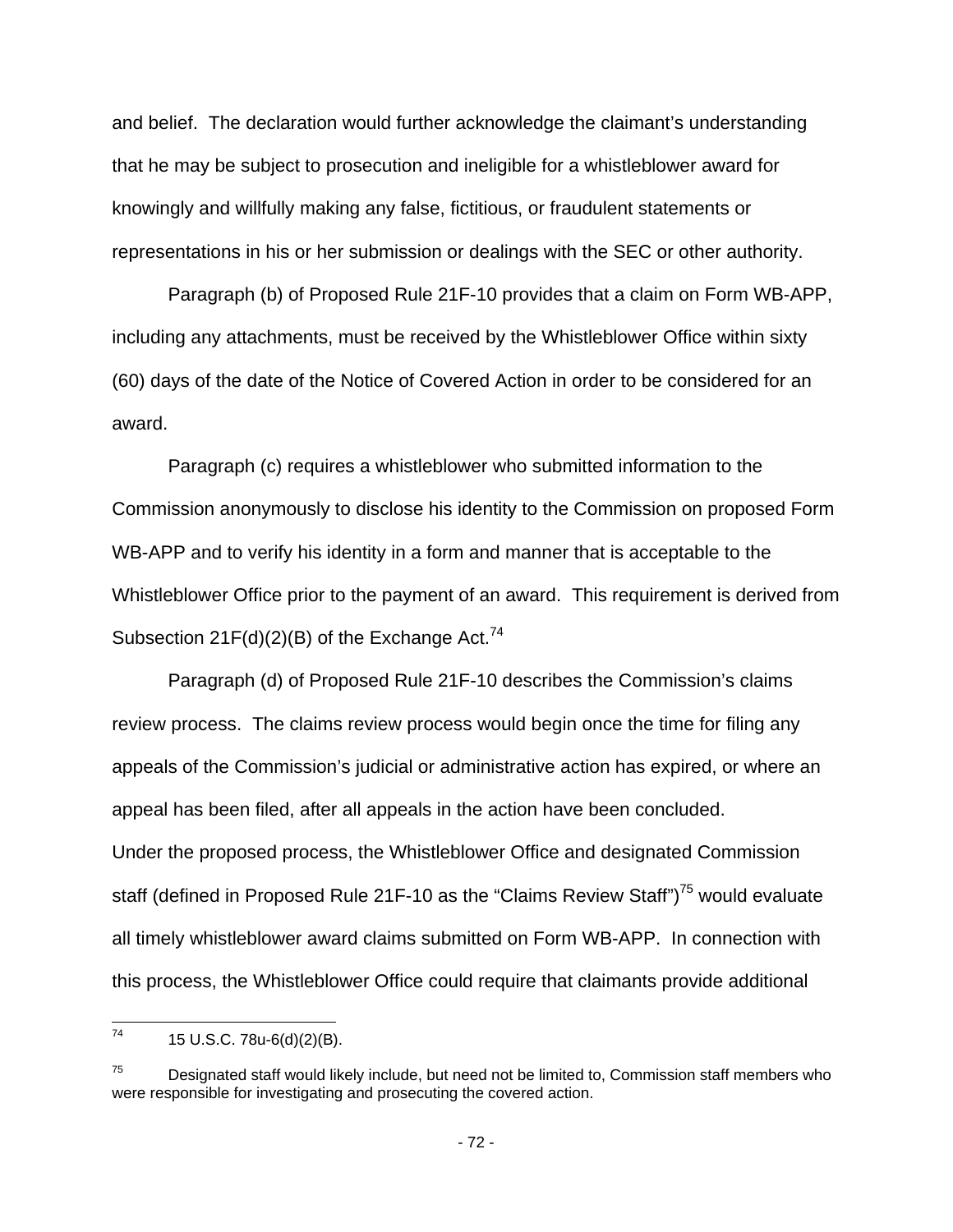information relating to their eligibility for an award or satisfaction of any of the conditions for an award, as set forth in Proposed Rule 21F-8(b).<sup>76</sup> Following that evaluation, the Whistleblower Office would send any claimant a Preliminary Determination setting forth a preliminary assessment as to whether the claim should be allowed or denied and, if allowed, setting forth the proposed award percentage amount.

The proposed rule would allow a claimant the opportunity to contest the Preliminary Determination made by the Claims Review Staff. Under paragraph (e) of Proposed Rule 21F-10, the claimant could take any of the following steps:

- Within thirty (30) days of the date of the Preliminary Determination, the claimant may request that the Whistleblower Office make available for the claimant's review the materials that formed the basis of the Claims Review Staff's Preliminary Determination. The Whistleblower Office would make these materials available to the claimant subject to any redactions necessary to comply with any statutory restrictions or protect the Commission's law enforcement and regulatory functions. The Whistleblower Office also could require the claimant to sign a confidentiality agreement (as described in Rule 21F-8) prior to providing these materials.
- Within thirty (30) days of the date of the Preliminary Determination, or if a request to review materials is made pursuant to paragraph (1) above, then within thirty (30) days of the Whistleblower Office making those materials available for the claimant's review, a claimant may submit a written response to the Whistleblower Office setting forth the grounds for the claimant's objection to either the denial of

 76 This is not intended to limit the authority of the staff to require confirmation of eligibility or the satisfaction of other conditions at any earlier time. See discussion of Proposed Rule 21F-8(d).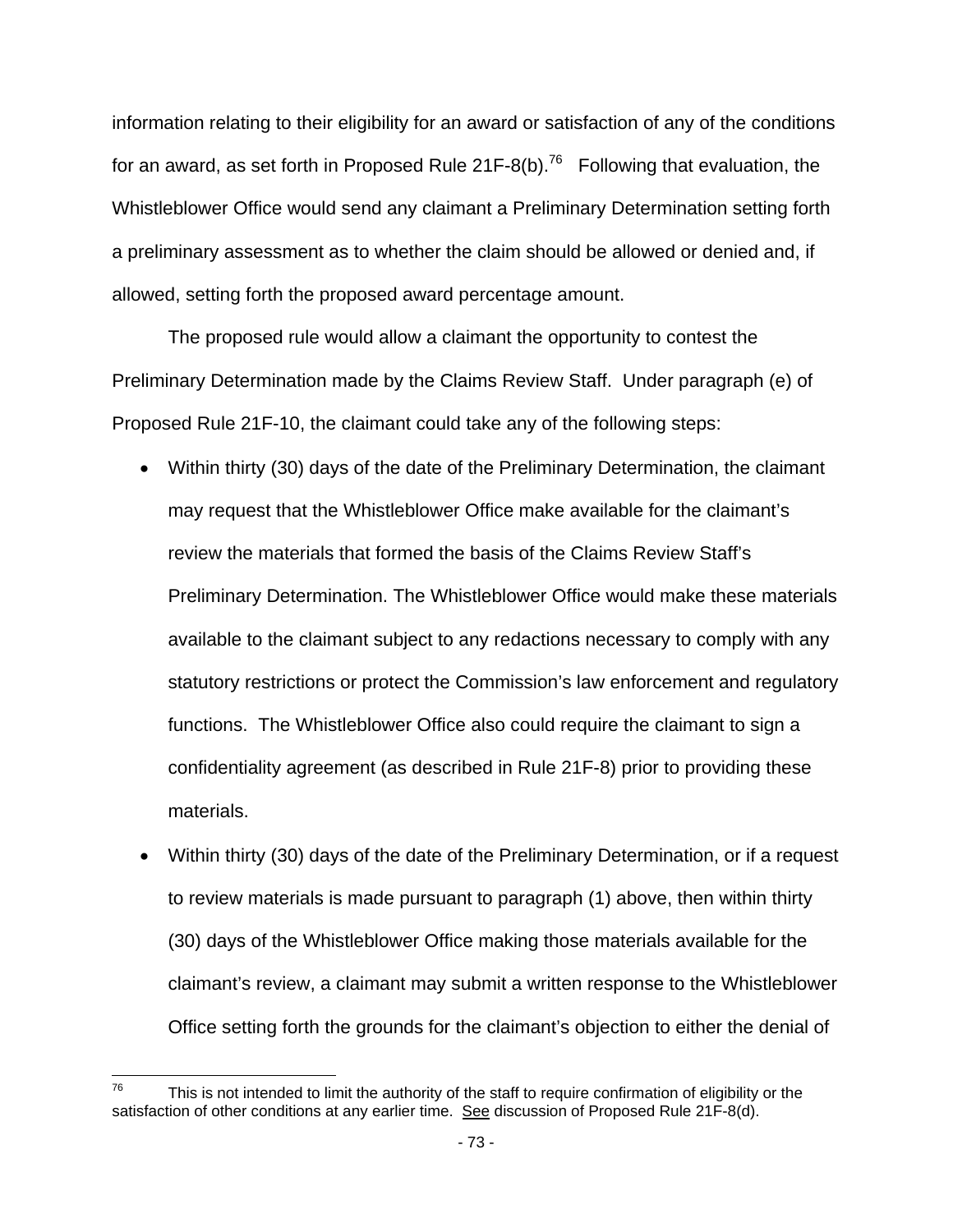an award or the proposed amount of an award. The claimant may also include documentation or other evidentiary support for the grounds advanced in his response.

• Within thirty (30) days of the date of the Preliminary Determination, the claimant may request a meeting with the Whistleblower Office. However, such meetings are not required and the Whistleblower Office may in its sole discretion decline the request.

appeal.<sup>77</sup> Paragraph (f) of Proposed Rule 21F-10 makes clear that if a claimant fails to submit a timely response pursuant to paragraph (e), then the Preliminary Determination of the Claims Review Staff would be deemed the Final Order of the Commission (except where the Preliminary Determination recommended an award, in which case the Preliminary Determination will be deemed a Proposed Final Determination, which would make it subject to review by the Commission under paragraph (h). In addition, a claimant's failure to submit a timely response to a Preliminary Determination where the determination was to deny an award would constitute a failure to exhaust the claimant's administrative remedies, and the claimant would be prohibited from pursuing a judicial

Paragraph (g) of Proposed Rule 21F-10 describes the procedure in cases where a claimant submits a timely response pursuant to Paragraph (f). In such cases, the Claims Review Staff would consider the issues and grounds advanced in the claimant's response, along with any supporting documentation provided by the claimant, and would prepare a Proposed Final Determination. Paragraph (h) provides that the

See, e.g., Benoit v. U.S. Dept. of Agriculture, 608 F.3d 17, 21-24 (DC Cir. 2010) (dismissing appeal because petitioners failed to exhaust administrative remedies with respect to their monetary claims against the government). 77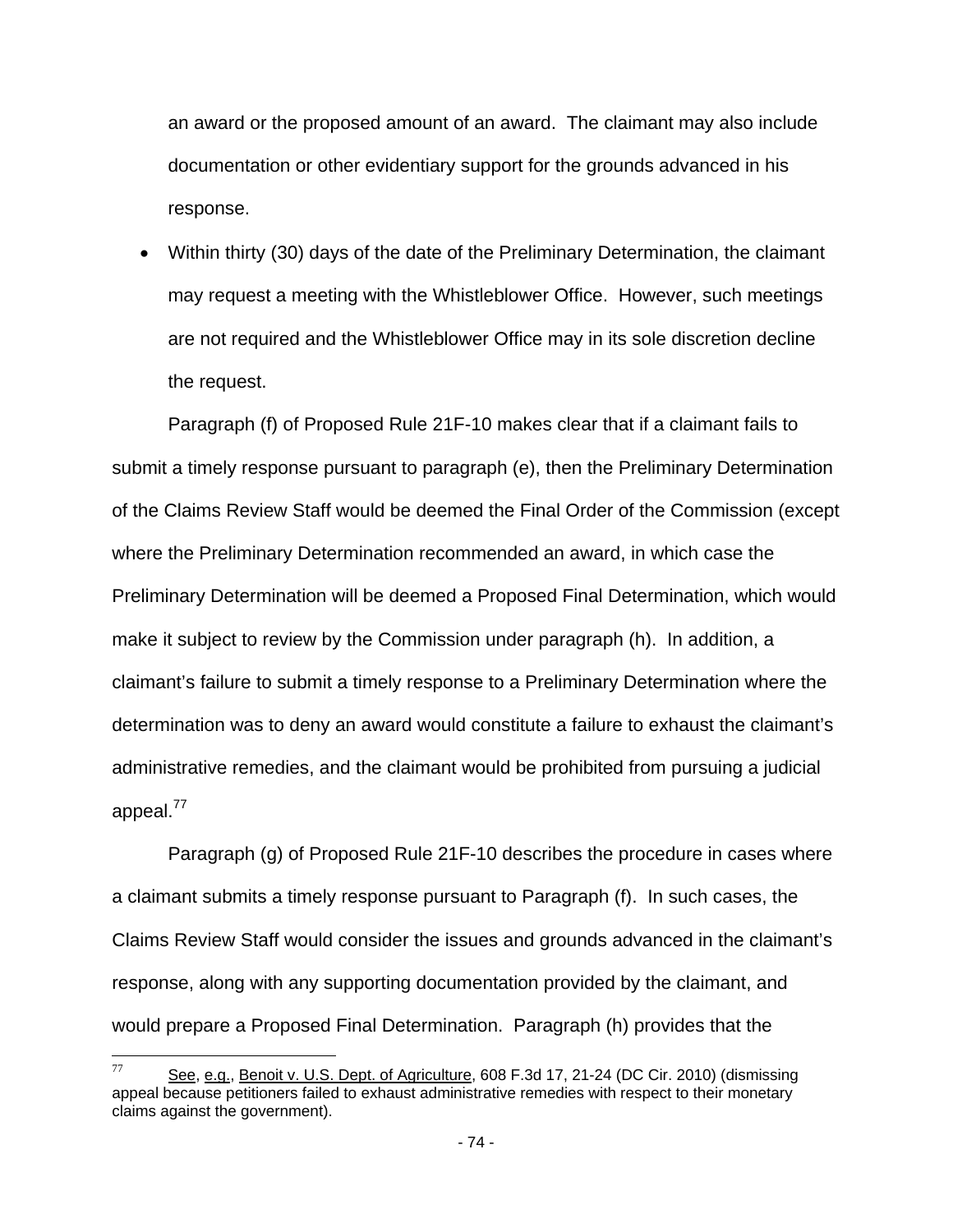Whistleblower Office would notify the Commission of the Proposed Final Determination, but would not make the Proposed Final Determination public. Within thirty (30) days thereafter, any Commissioner would be able to request that the Proposed Final Determination be reviewed by the Commission. If no Commissioner requests such a review within the 30-day period, then the Proposed Final Determination would become the Final Order of the Commission. In the event a Commissioner requests a review, the Commission would review the record that the staff relied upon in making its determination, including the claimant's previous submissions to the Whistleblower Office. On the basis of its review of the record, the Commission would issue its Final Order, which the Commission's Secretary will provide to the claimant.

The objective of this administrative appeals process is to provide a transparent award determination process and provide whistleblowers full opportunity to make a written statement to the Commission for its consideration when it makes eligibility and award determinations. The proposed administrative process would enable a whistleblower to appeal to the Commission a preliminary determination by the Whistleblower Office concerning the percentage amount of an award; however, this process would in no way limit the Commission's discretion to make a determination with respect to the amount of an award. Under Section 21F(f) of the Exchange Act, determinations of the amount of an award are not appealable to the courts when the Commission has followed the statutory requirement to award between 10 and 30 percent of the monetary sanctions collected.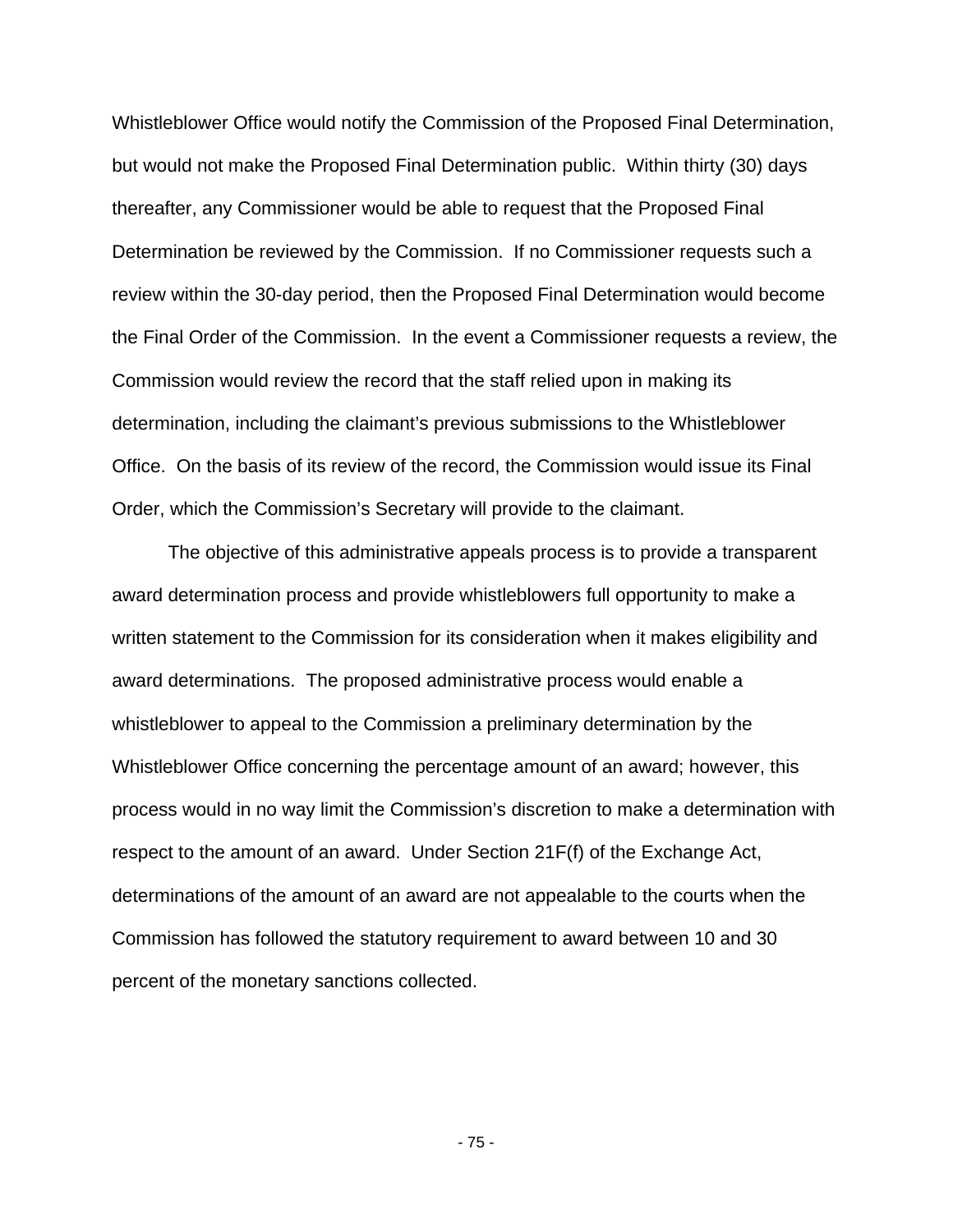## K. Proposed Rule 21F-11 – Procedures for Determining Awards Based Upon a Related Action

Proposed Rule 21F-3(b) discussed above explains that the Commission is required to pay an award on amounts collected in certain related actions. Proposed Rule 21F-11 sets forth the procedures for determining awards based upon related actions. Paragraph (a) informs a whistleblower who is eligible to receive an award following a Commission action that results in monetary sanctions totaling more than \$1,000,000 that the whistleblower may also be eligible to receive an award based on the monetary sanctions that are collected from a related action.

Paragraph (b) of Proposed Rule 21F-11 describes the procedures for making a claim for an award in a related action. The process essentially mirrors the procedure for making a claim in connection with a Commission action and requires the claimant to submit the claim on Form WB-APP. In addition to the questions previously described in our discussion of proposed Rule 21F-10, the claimant in a related action would be required to complete Section D of proposed form WB-APP. Proposed Items D1 through D4 request the name of the agency or organization to which the whistleblower provided the information and the date the information was provided, the name and telephone number for a contact at the agency or organization, if available, and the case name, action number and date the related action was filed.

Paragraph (b) of Proposed Rule 21F-11 sets forth the deadline by which a claimant must file his or her Form WB-APP in a related action. Specifically, under proposed paragraph (b)(1), if a final order imposing monetary sanctions has been entered in a related action at the time the claimant submits the claim for an award in connection with a Commission action, the claimant would be required to submit the

- 76 -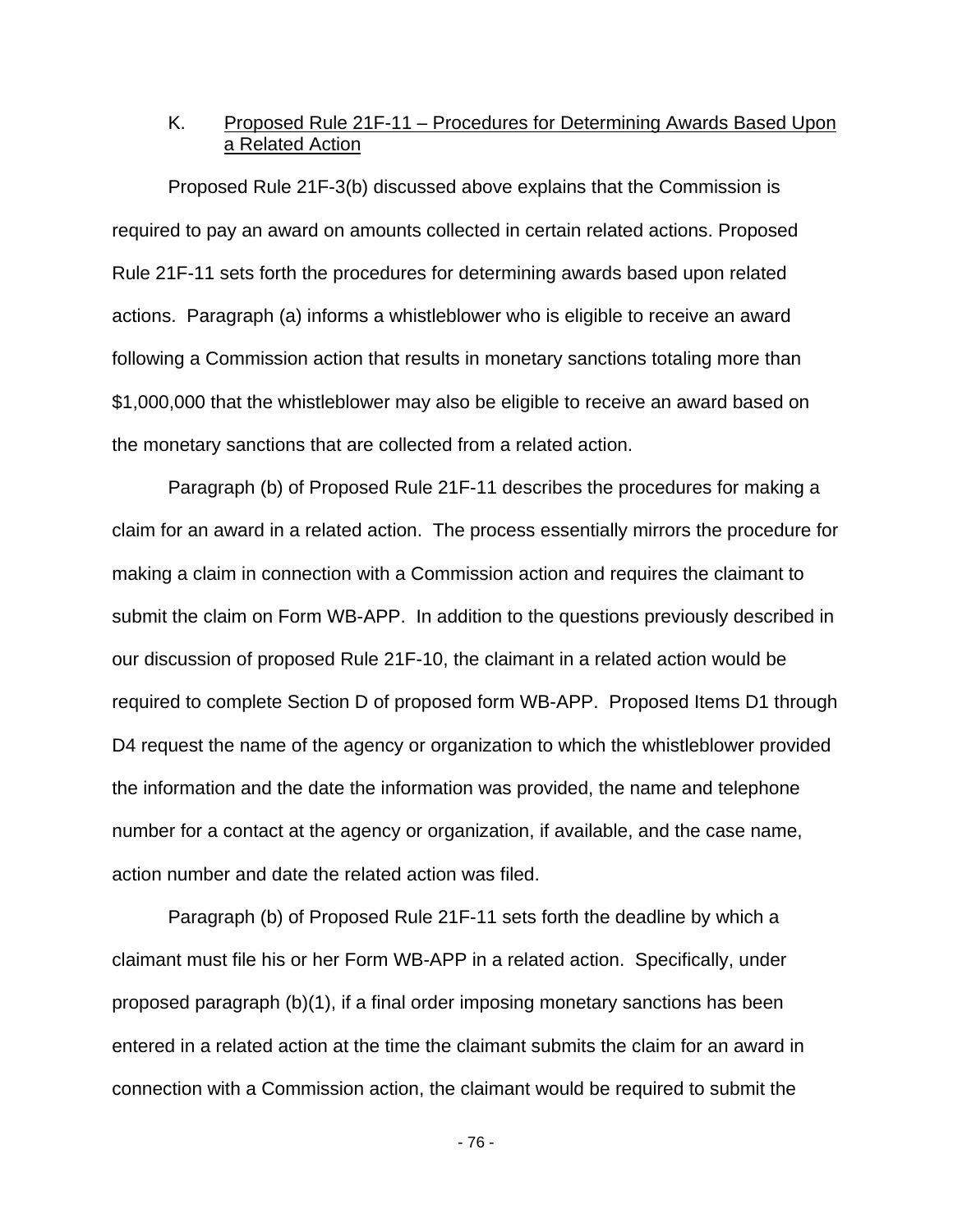claim for an award in that related action on the same Form WB-APP used for the Commission action. Under proposed paragraph (b)(2), if a final order imposing monetary sanctions in a related action has not been entered at the time the claimant submits a claim for an award in connection with a Commission action, then the claimant would be required to submit the claim on Form WB-APP within sixty (60) days of the issuance of a final order imposing sanctions in the related action.

The Whistleblower Office may request additional information from the claimant in connection with the claim for an award in a related action to demonstrate that the claimant directly (or through the Commission) voluntarily provided the governmental agency, regulatory authority or self-regulatory organization the same original information that led to the Commission's successful covered action, and that this information led to the successful enforcement of the related action. In addition, the Whistleblower Office may, in its discretion, seek assistance and confirmation from the other agency in making this determination.

Paragraphs (d) through (i) of Proposed Rule 21F-11 describe the Commission's claims review process in related actions. The Commission proposes to utilize the same claims review process in related actions that it will utilize in connection with claims submitted in connection with a covered Commission action.

The following represents an overview of the proposed process:

- 77 -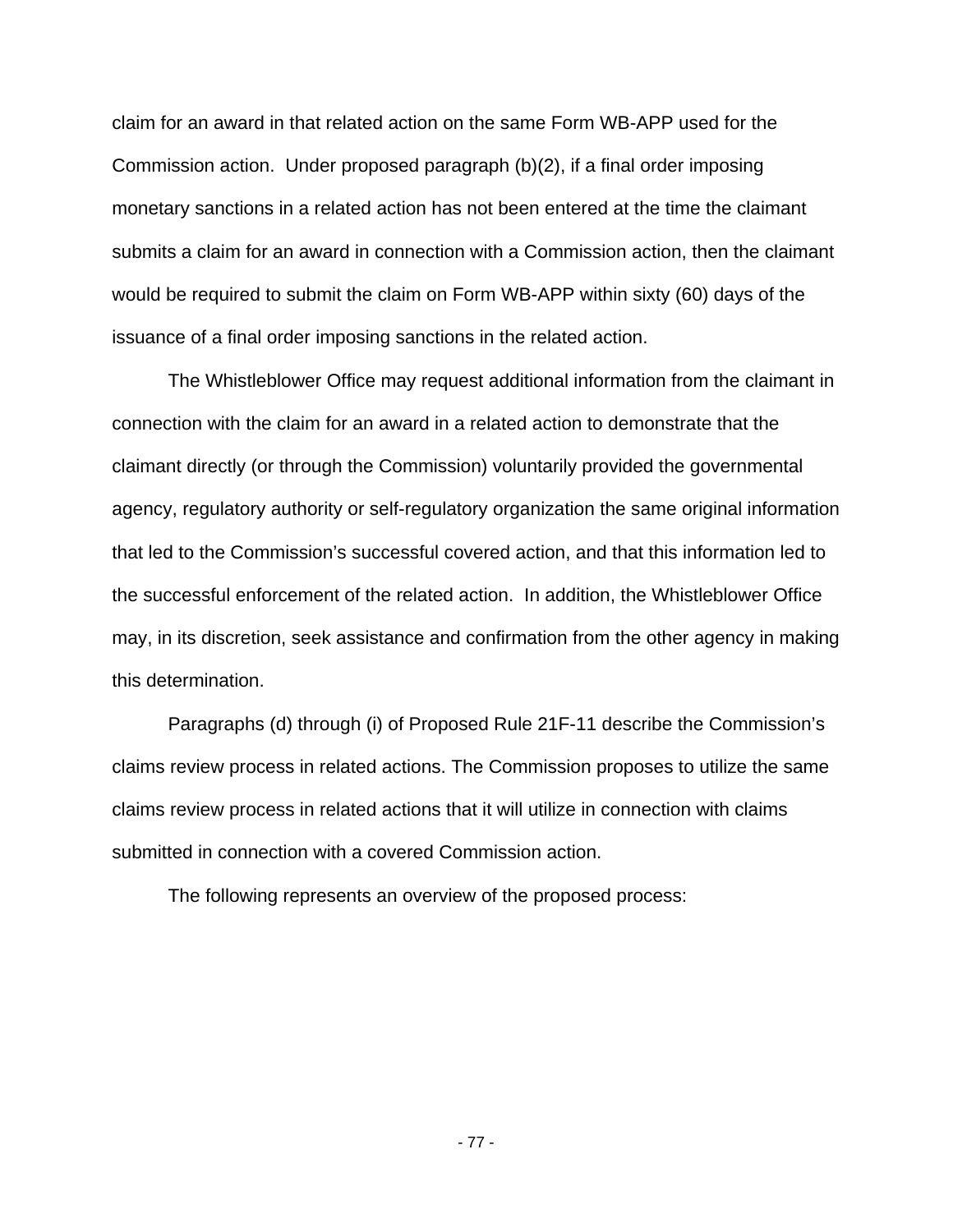

# L. Proposed Rule 21F-12 - Appeals

Section 21F of the Exchange Act provides for certain rights of appeal of orders of the Commission with respect to whistleblower awards.<sup>78</sup> Paragraph (a) of Proposed Rule 21F-12 tracks this provision and describes claimants' appeal rights. A decision of the Commission regarding the amount of an award is not appealable when the Commission has followed the statutory mandate to award between 10 and 30 percent of

 $\overline{a}$  78 15 U.S.C. 78u-6(f).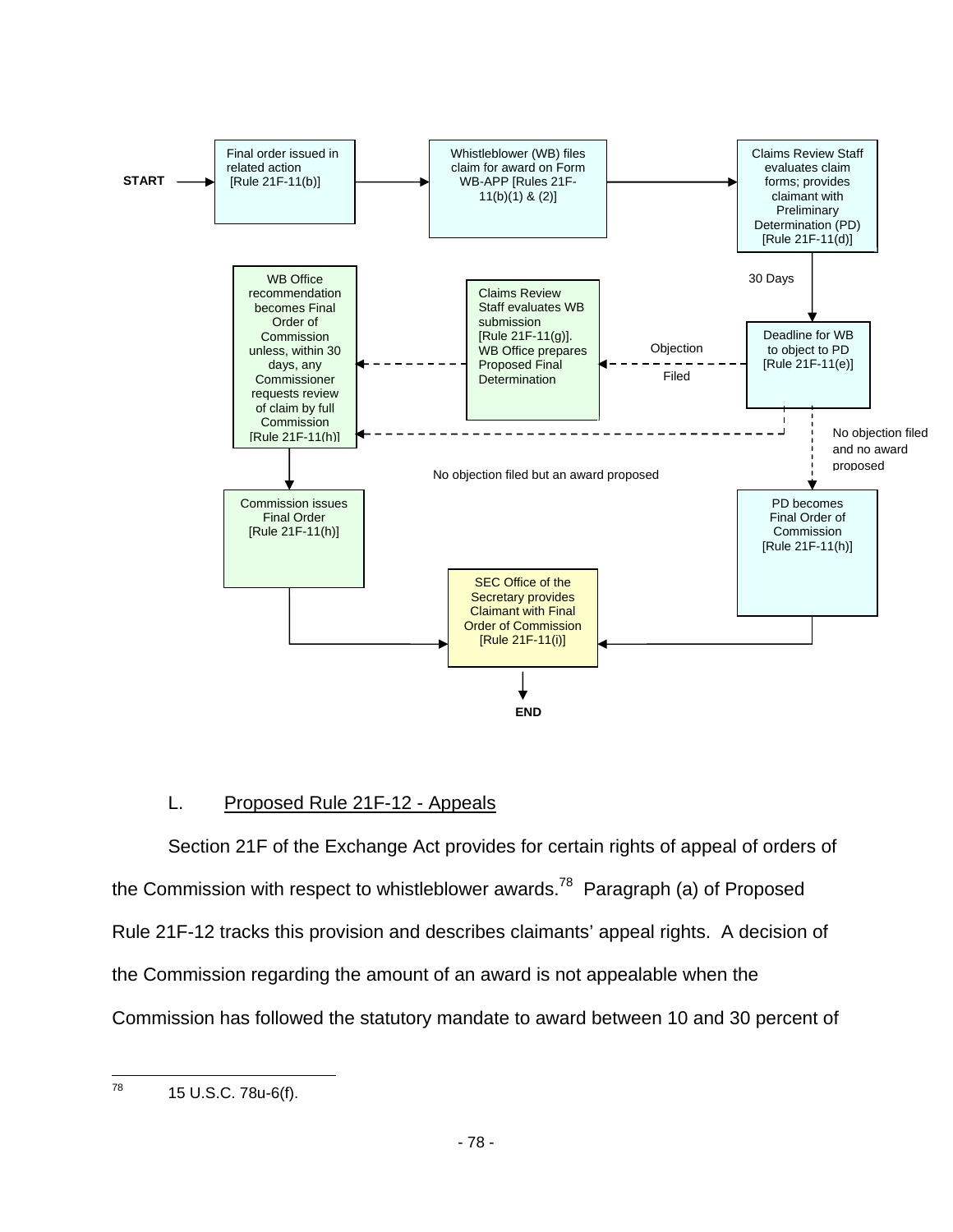the monetary sanctions collected. A decision regarding whether or to whom to make an award may be appealed to an appropriate court of appeals within 30 days after the Commission issues its final decision. Under Section 25(a)(1) of the Exchange Act,  $79$ appeals of final orders of the Commission entered pursuant to the Exchange Act may be made to the United States Court of Appeals for the District of Columbia Circuit, or to the circuit where the aggrieved person resides or has his principal place of business.

Paragraph (b) of Proposed Rule 21F-12 designates the materials that shall be included in the record on any appeal. They include the Whistleblower Office's Preliminary Determination, any materials submitted by the claimant or claimants (including the claimant's Forms TCR, WB-DEC, WB-APP, and materials filed in response to the Preliminary Determination), and any other materials that supported the Final Order of the Commission, with the exception of any internal deliberative process materials that are prepared exclusively to assist the Commission in deciding the claim, such as the staff's Proposed Final Determination in the event it does not become the Final Order.

#### M. Proposed Rule 21F-13 – Procedures Applicable to Payment of Awards

Proposed Rule 21F-13 (a) addresses the timing for payment of an award to a whistleblower. Any award made pursuant to the rules would be paid from the Securities and Exchange Commission Investor Protection Fund (the "Fund") established by Section 21F(g) of the Exchange Act.<sup>80</sup> Paragraph (b) provides that a recipient of a whistleblower award would be entitled to payment on the award only to the extent that a

<sup>79 15</sup> U.S.C. 78y(a)(1).

<sup>80</sup> 80 15 U.S.C. 78u-6(g).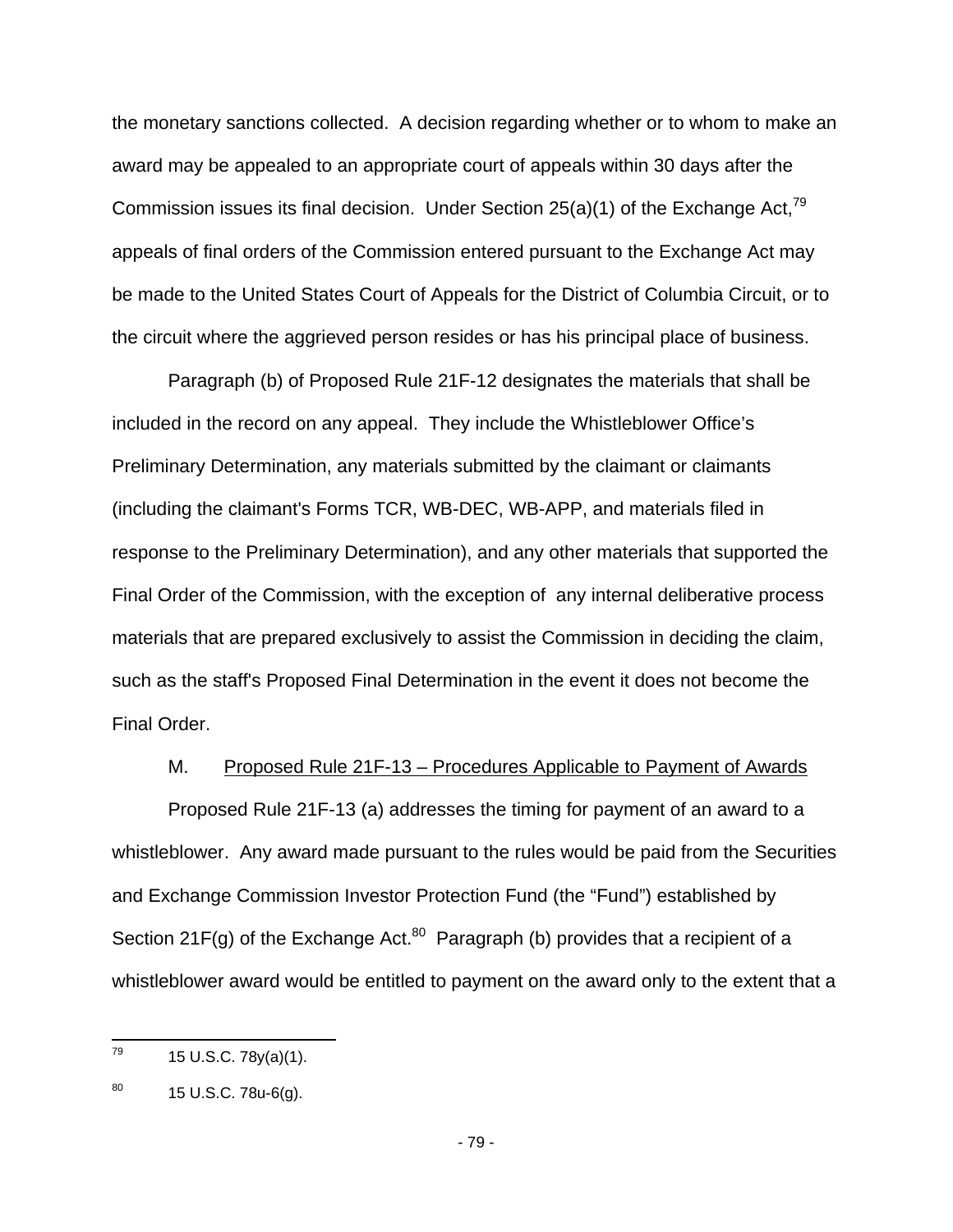monetary sanction is collected in the Commission action or in a related action upon which the award is based. This requirement is derived from Section 21F(b)(1) of the Exchange Act, $81$  which provides that an award is based upon the monetary sanctions collected in the Commission action or related action.

 Paragraph (c) states that any payment of an award for a monetary sanction collected in a Commission action would be made following the later of either the completion of the appeals process for all whistleblower award claims arising from the Notice of Covered Action for that action, or the date on which the monetary sanction is collected. Likewise, the payment of an award for a monetary sanction collected in a related action would be made following the later of either the completion of the appeals process for all whistleblower award claims arising from the related action, or the date on which the monetary sanction is collected. This provision is intended to cover situations where a single action results in multiple whistleblowers claims. Under this scenario, if one whistleblower appeals a Final Determination of the Commission denying the whistleblower's claim for an award, the Commission would not pay any awards in the action until that whistleblower's appeal has been concluded, because the disposition of that appeal could require the Commission to reconsider its determination and thereby could affect all payments for that action.

Paragraph (d) of Proposed Rule 21F-13 describes how the Commission would address situations where there are insufficient amounts available in the Fund to pay an award to a whistleblower or whistleblowers within a reasonable period of time of when payment should otherwise be made. In this situation, the whistleblower or whistleblowers would be paid when amounts become available in the Fund, subject to

 81 15 U.S.C. 78u-6(b)(1).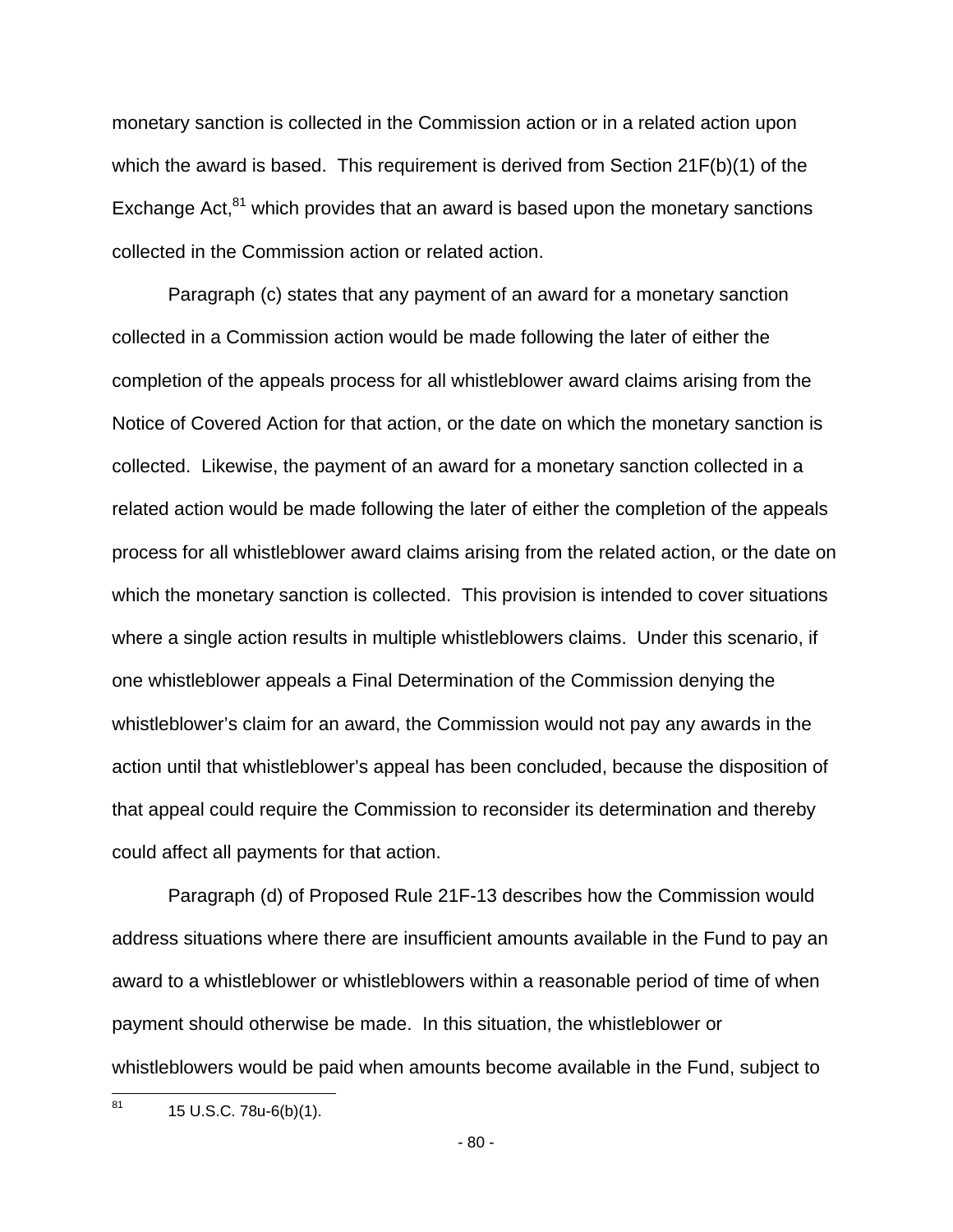the terms set forth in proposed paragraphs  $(d)(1)$  and  $(d)(2)$ . Under proposed paragraph (d)(1), where multiple whistleblowers are owed payments from the Fund based on awards that do not arise from the same Notice of Covered Action or related action, priority in making payment on these awards would be determined based upon the date that the collections for which the whistleblowers are owed payments occurred. If two or more of these collections occur on the same date, those whistleblowers owed payments based on these collections would be paid on a pro rata basis until sufficient amounts become available in the Fund to pay their entire payments. Under proposed paragraph (d)(2), where multiple whistleblowers are owed payments from the Fund based on awards that arise from the same Notice of Covered Action or related action, they would share the same payment priority and would be paid on a pro rata basis until sufficient amounts become available in the Fund to pay their entire payments.

As noted above, whistleblower awards will be paid solely from the Fund. Section 21F(g)(3) of the Exchange Act establishes the mechanism for funding the Fund. In most circumstances, the Fund will be funded with monetary sanctions that are collected by the Commission in its judicial and administrative actions and that are not distributed to victims of a violation of the securities laws underlying such actions. However, if the balance of the Fund is not sufficient to satisfy a whistleblower award, the law requires that there be deposited into or credited to the Fund an amount equal to the unsatisfied portion of the award from any monetary sanction collected by the Commission in the Commission action on which the award is based. Therefore, it is possible for there to be circumstances in which monies that otherwise might have been distributed to victims pursuant to a Commission action could be required to be deposited into or credited to

- 81 -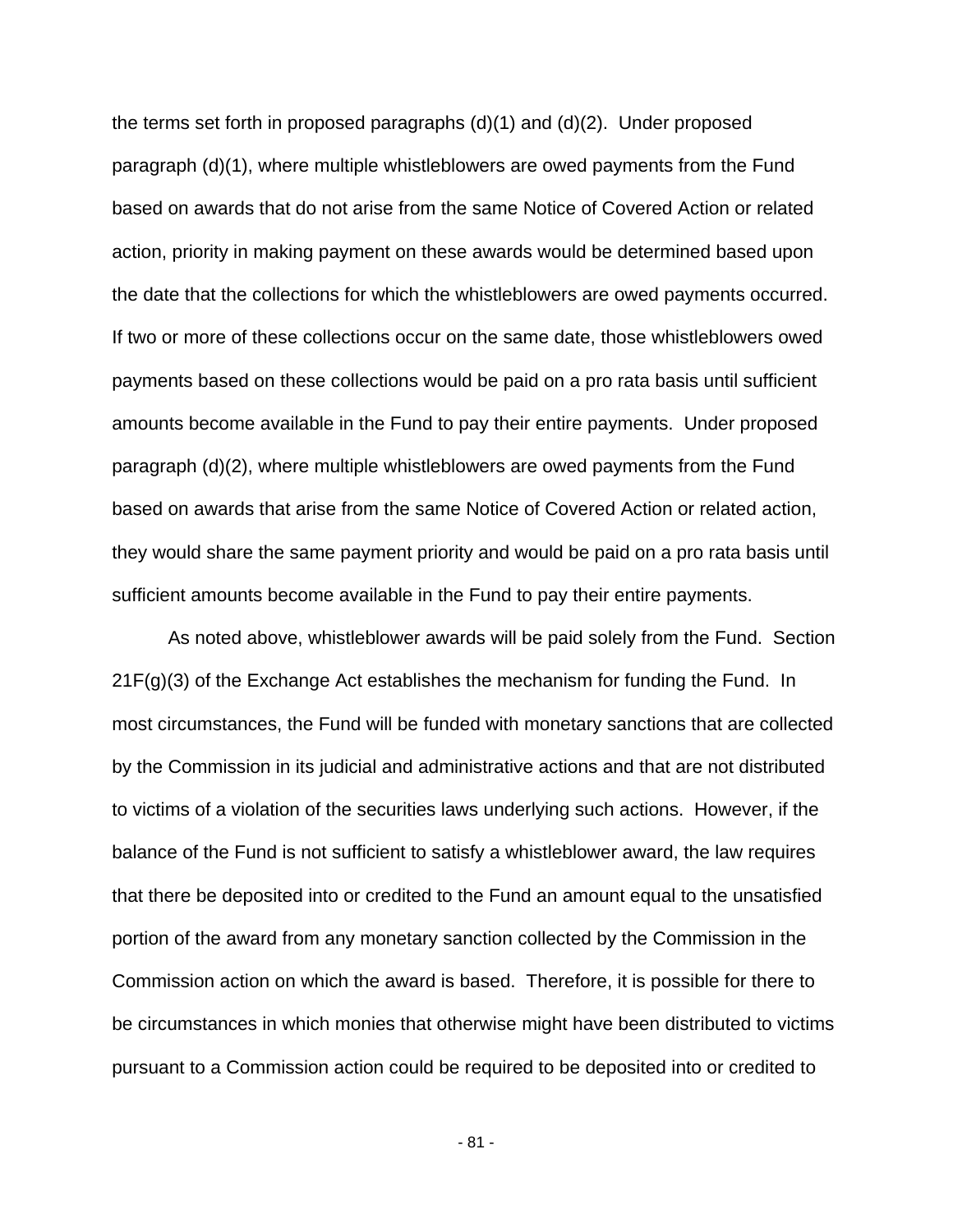the Fund to pay a whistleblower award. In this situation, there would be a tension between the competing interests of paying an award to a whistleblower (as provided for in Section 21F) and compensating victims with monies collected from wrongdoers (as recognized in Section 308 of the Sarbanes-Oxley Act).

#### Request for Comment:

37. We request comment on the significance of the tension between the interests of whistleblowers and victims in this circumstance, the likelihood that this situation would arise, and whether there is anything that the Commission can or should do to mitigate this tension.

#### N. Proposed Rule 21F-14 - No Amnesty

Proposed Rule 21F-14 provides notice that the provisions of Section 21F of the Exchange Act do not provide amnesty to individuals who provide information to the Commission relating to a violation of the securities laws. Whistleblowers who have not participated in misconduct will of course not need amnesty. However, some whistleblowers who provide original information that significantly aids in detecting and prosecuting sophisticated securities fraud schemes may themselves be participants in the scheme who could be subject to Commission enforcement actions. These individuals will not be immune from prosecution. Rather, the Commission will analyze the unique facts and circumstances of each case in accordance with its Policy Statement Concerning Cooperation by Individuals in its Investigations and Related Enforcement Actions, 17 C.F.R. § 202.12, to determine whether, how much, and in what manner to credit cooperation by whistleblowers who have participated in misconduct.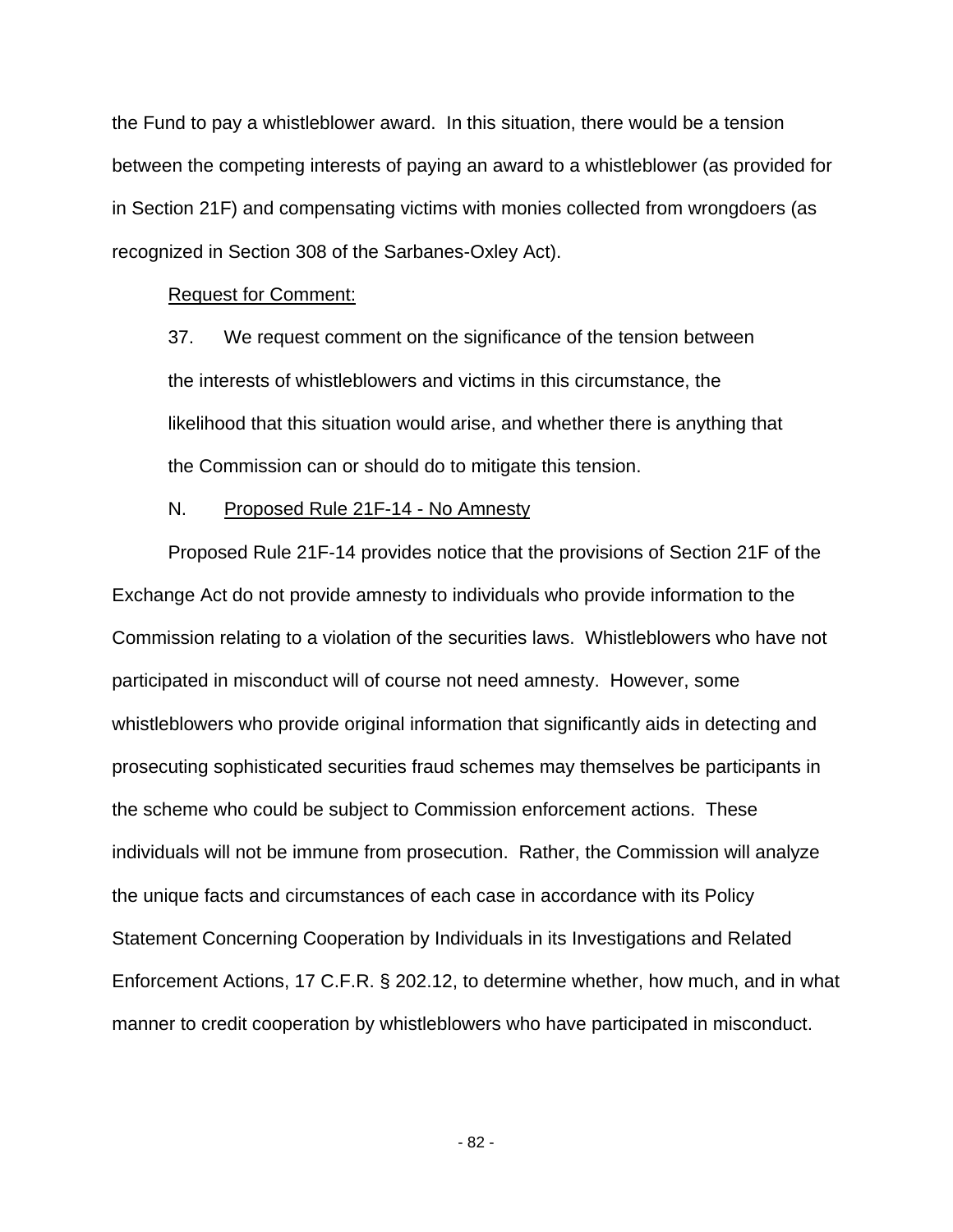This Policy Statement provides an incentive to report information to the Commission notwithstanding that the whistleblower program does not provide amnesty.

### O. Proposed Rule 21F-15 – Awards to Whistleblowers who Engage in Culpable Conduct

Proposed Rule 21F-15 states that in determining whether the required \$1,000,000 threshold has been satisfied for purposes of making an award to a whistleblower, the Commission will not count any monetary sanctions that the whistleblower is ordered to pay, or that are ordered against any entity whose liability is based substantially on conduct that the whistleblower directed, planned, or initiated. The Commission also will not add those amounts to the total monetary sanctions collected in the action for purposes of calculating any payment to the culpable individual. The rationale for this limitation is to prevent wrongdoers from financially benefiting by, in essence, blowing the whistle on their own misconduct. Because the common understanding of a whistleblower is one who reports misconduct by another person, we are preliminarily of the view that it would not be consistent with the purposes of the statute to pay awards to persons based on monetary sanctions arising from their own misconduct. A logical corollary to this principle is that a whistleblower also should not be paid an award based on monetary sanctions paid by an entity whose liability resulted from the whistleblower's conduct.

Request for Comment: We request comment on whether the limitations provided in Proposed Rule 21F-15 are appropriate.

38. For example, in determining whether the \$1,000,000 threshold for a covered action has been met, should we exclude monetary sanctions ordered against an entity whose liability is based substantially on conduct

- 83 -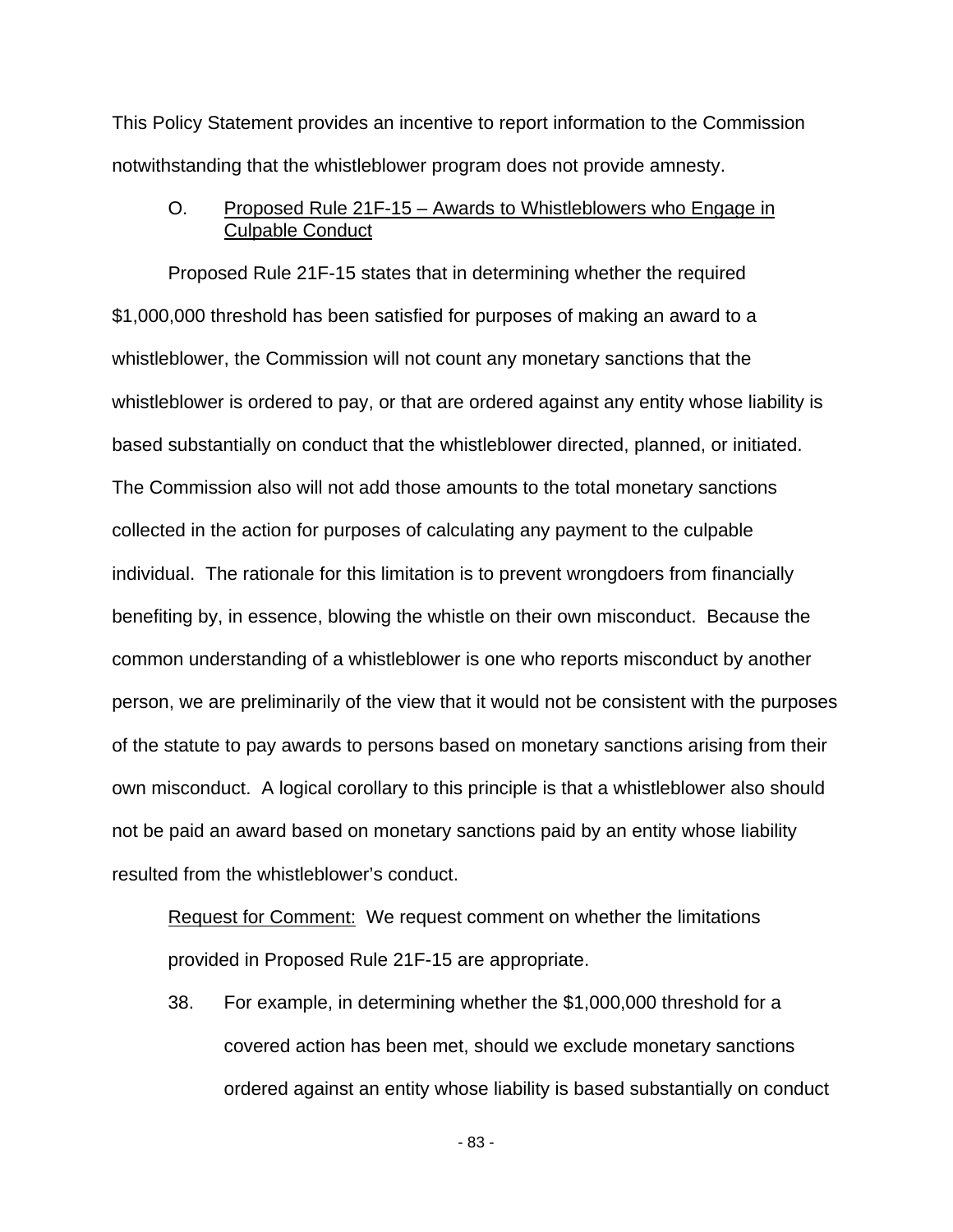that the whistleblower directed, planned, or initiated? Should we exclude those amounts from monetary sanctions collected for purposes of making payments to whistleblowers?

39. Is the proposed exclusion of monetary sanctions ordered against an entity whose liability is based substantially on conduct that the whistleblower directed, planned, or initiated appropriate? Is the proposed exclusion sufficient to permit the Commission to deny awards in cases where the payment of an award would be against public policy? Should we instead exclude any wrongdoer from being eligible to receive an award categorically, or in particular circumstances? Should an individual's level of culpability be considered as a factor in determining whether the person is eligible for an award? Are there other ways in which we should limit the payment of awards to culpable individuals?

#### P. Proposed Rule 21F-16 - Staff Communications with Whistleblowers

Proposed Rule 21F-16(a) provides that no person may take any action to impede a whistleblower from communicating directly with the Commission staff about a potential securities law violation, including enforcing, or threatening to enforce, a confidentiality agreement (other than agreements dealing with information covered by § 240.21F-4(b)(4)(i) & (ii) of this chapter related to the legal representation of a client) with respect to such communications. As noted, the Congressional purpose underlying Section 21F of the Exchange Act is to encourage whistleblowers to report potential violations of the securities laws by providing financial incentives, prohibiting employment-related retaliation, and providing various confidentiality guarantees. Efforts to impede a

- 84 -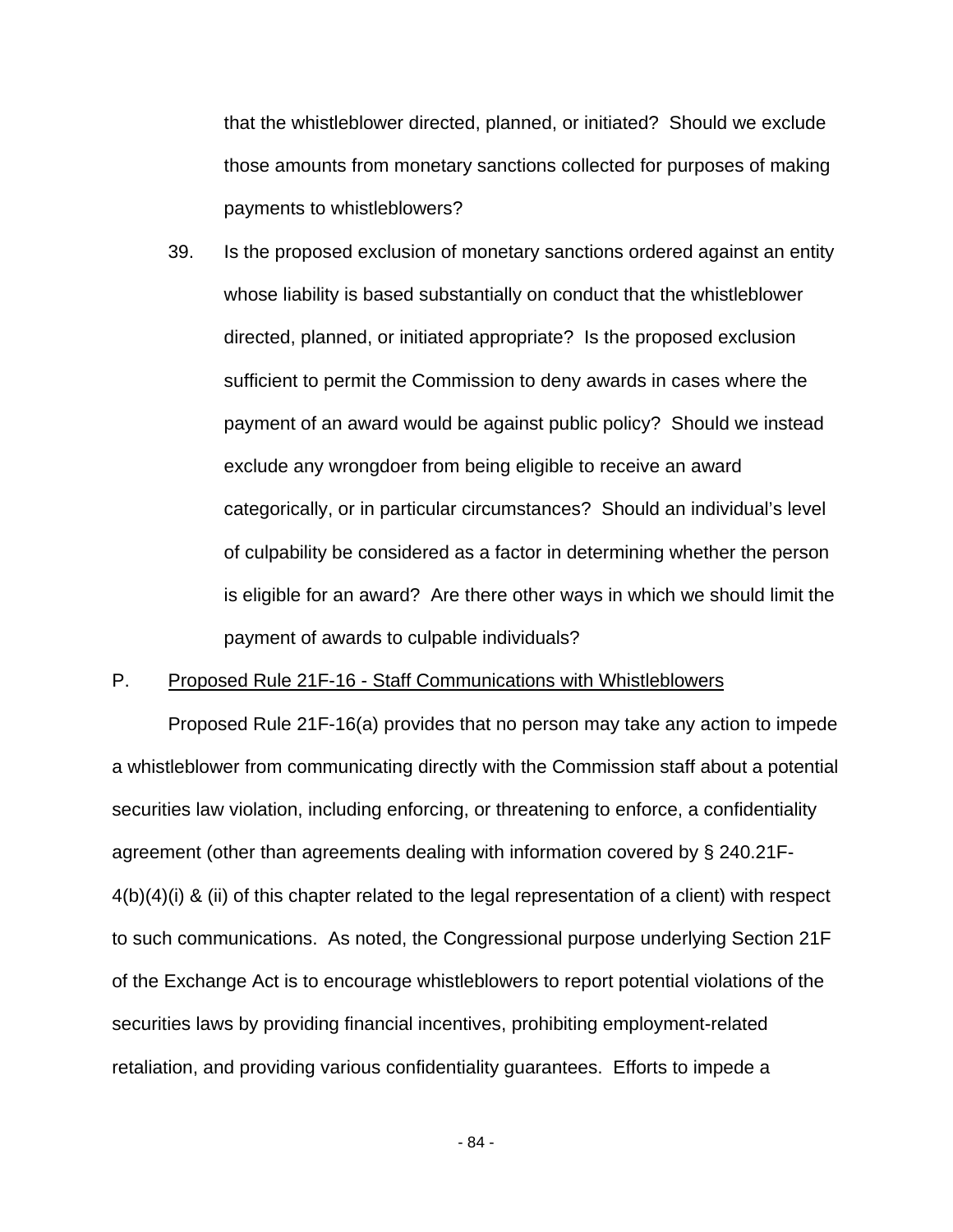whistleblower's direct communications with Commission staff about a potential securities law violation, however, would appear to conflict with this purpose. For example, an attempt to enforce a confidentiality agreement against a whistleblower to prevent his or her communications with Commission staff about a potential securities law violation could inhibit those communications even when such an agreement would be legally unenforceable, <sup>82</sup> and would undermine the effectiveness of the countervailing incentives that Congress established to encourage whistleblowers to disclose potential violations to the Commission. Proposed Rule 21F-16(a) is designed to prevent this result. The proposed rule would not, however, address the effectiveness or enforceability of confidentiality agreements in situations other than communications with the Commission about potential securities law violations. Proposed Rule 21F-16(a) is not intended to prevent a professional or religious organization from responding to a breach of a recognized common-law or statutory privilege (e.g., psychiatrist-patient, priest-penitent) by one of its members.

Proposed Rule 21F-16(b) would clarify the staff's authority to communicate directly with whistleblowers who are directors, officers, members, agents, or employees of an entity that has counsel, and who have initiated communication with the Commission related to a potential securities law violation. The proposed rule would make clear that the staff is authorized to communicate directly with these individuals without first seeking the consent of the entity's counsel. The objective of proposed Rule

 82 See, e.g., In re JDS Uniphase Corp. Sec. Litig., 238 F.Supp.2d 1127, 1137 (N.D.Cal.2002) ("To the extent that [the confidentiality] agreements preclude former employees from assisting in investigations of wrongdoing that have nothing to do with trade secrets or other confidential business information, they conflict with public policy in favor of allowing even current employees to assist in securities fraud investigations."); Chambers v. Capital Cities/ABC, 159 F.R.D. 441, 444 (S.D.N.Y.1995) (holding that "it is against public policy for parties to agree not to reveal ... facts relating to alleged or potential violations of [federal] law").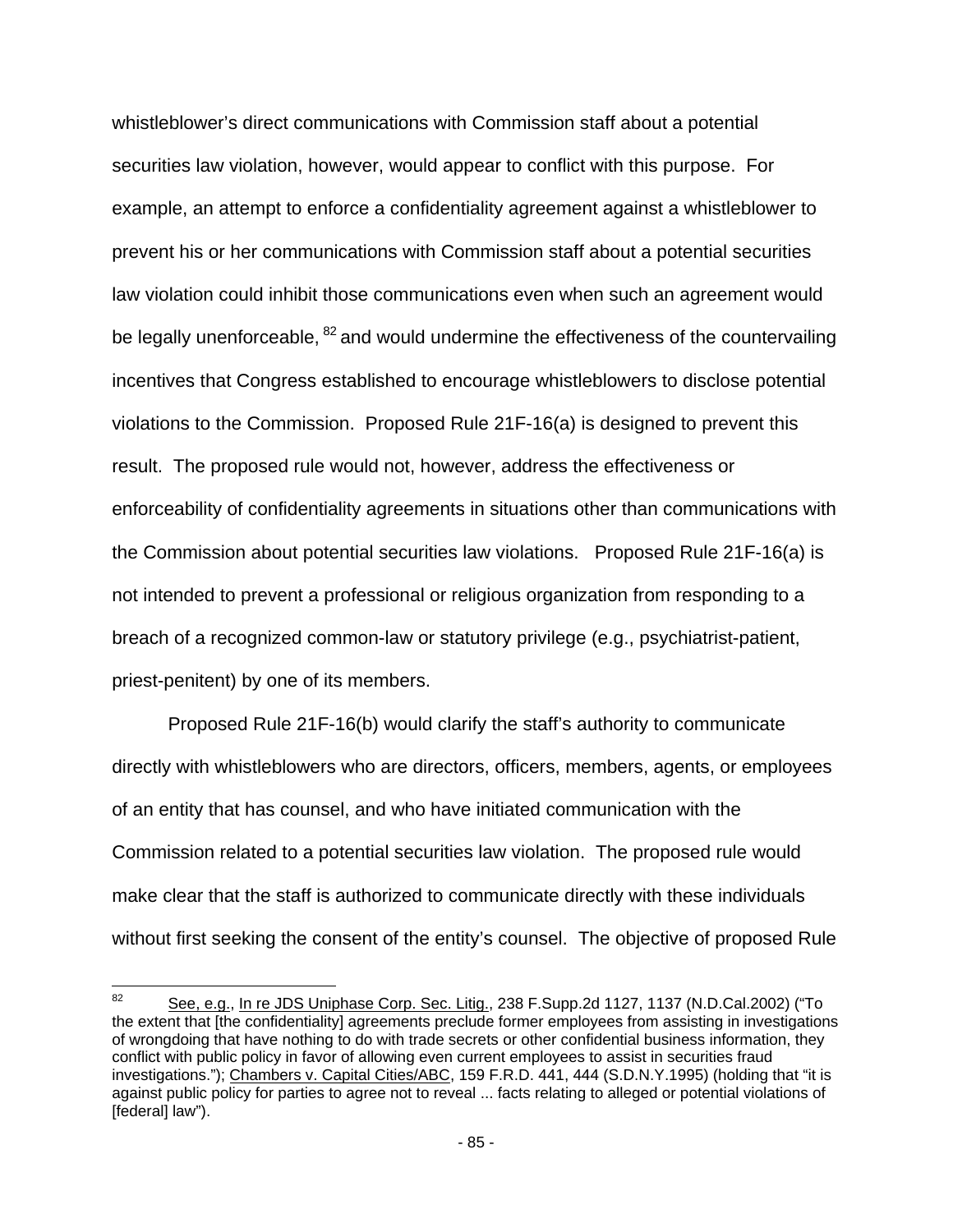21F-16 is to implement several important policies inherent in Section 21F in a manner consistent with the state bar ethics rules governing the professional responsibilities of lawyers.

order." <sup>83</sup> Every jurisdiction that regulates the professional responsibility of lawyers has adopted some variation of ABA Model Rule 4.2, which provides: "In representing a client, a lawyer shall not communicate about the subject of the representation with a person the lawyer knows to be represented by another lawyer in the matter, unless the lawyer has the consent of the other lawyer or is authorized to do so by law or a court

In the context of organizational entities represented by lawyers, $84$  a difficulty in applying the various state versions of ABA Model Rule 4.2 is identifying those actors within the entity – such as directors or officers – that are the embodiment of the represented entity such that the proscription against contact applies.<sup>85</sup> This is so in part

<sup>1</sup> 83 MODEL RULES OF PROF'L CONDUCT R. 4.2. The primary purpose of ABA Model Rule 4.2 is to protect the attorney-client relationship and to protect represented persons, in the absence of their lawyers, from being taken advantage of by lawyers who are not representing their interests.

<sup>84</sup> See generally Upjohn Co. v. United States, 449 U.S. 383 (1981).

<sup>&</sup>lt;sup>85</sup> Comment 7 to ABA Model Rule 4.2 addresses this issue:

In the case of a represented organization, this Rule prohibits communications with a constituent of the organization who supervises, directs or regularly consults with the organization's lawyer concerning the matter or has authority to obligate the organization with respect to the matter or whose act or omission in connection with the matter may be imputed to the organization for purposes of civil or criminal liability. Consent of the organization's lawyer is not required for communication with a former constituent. If a constituent of the organization is represented in the matter by his or her own counsel, the consent by that counsel to a communication will be sufficient for purposes of this Rule. Compare Rule 3.4(f). In communicating with a current or former constituent of an organization, a lawyer must not use methods of obtaining evidence that violate the legal rights of the organization.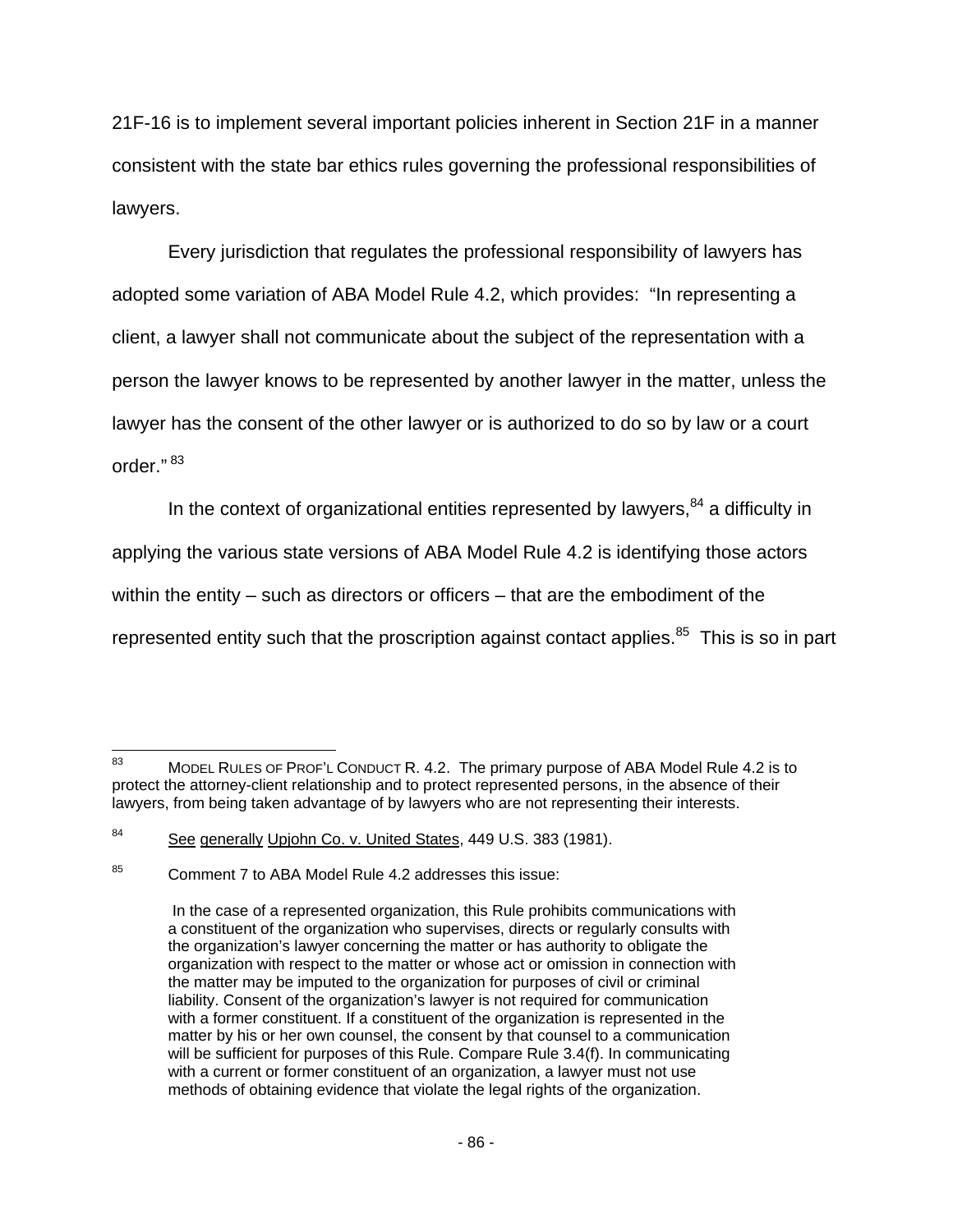organizational constituents are covered by Rule 4.2. $86$ because the various state bar ethics rules have differing definitions of which

As explained above, however, Section 21F of the Exchange Act evinces a Congressional purpose to facilitate the disclosure of information to the Commission relating to potential securities law violations and to preserve the confidentiality of those who do so. $87$  This Congressional policy would be significantly impaired were the Commission required to seek the consent of an entity's counsel before speaking with a whistleblower who contacts us and who is a director, officer, member, agent, or employee of the entity. Similarly, whistleblowers falling within these categories could be less inclined to report possible securities law violations if they believed there was a risk that the Commission staff might be required to request consent of the entity's counsel – thus disclosing the whistleblower's identity – before speaking to him or her.

might otherwise be required by rules of professional conduct.<sup>89</sup> For this reason, Section 21F necessarily authorizes the Commission to communicate directly with these individuals without first obtaining the consent of the entity's counsel. Proposed Rule 21F-16(b) would clarify this authority by providing that, in the context of whistleblower-initiated contacts with the Commission, all discussions with a director, officer, member, agent, or employee of an entity that has counsel are "authorized by law"<sup>88</sup> and, will therefore not require consent of the entity's counsel as

Comment 5 to the ABA Model Rule 4.2 specifically carves out a potential exception for "investigative activities of lawyers representing governmental entities, directly or through investigative agents, prior to the commencement of criminal or civil enforcement proceedings." The commentary, and most state professional responsibility rules, do not specify which governmental investigative activities are exempt.

 $\frac{87}{88}$  See, e.g., Exchange Act Section 21F (b)-(d) and (h), 15 U.S.C 78u-6 (b)-(d) and (h).<br>As noted, ABA Model Rule 4.2 allows for contacts with represented persons without the consent

of the person's lawyer if such contacts are "*authorized by law*." Every state bar ethics rules, in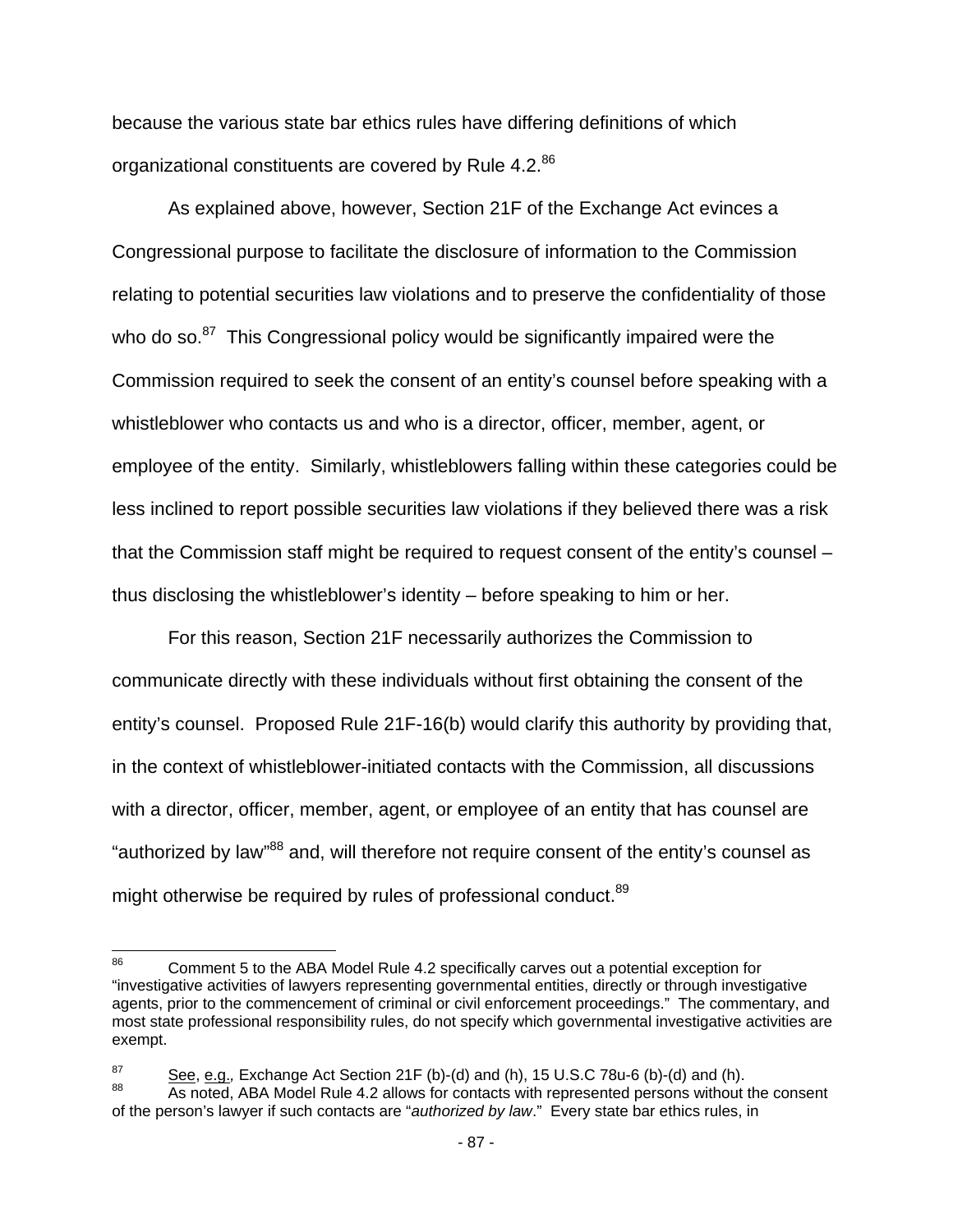Request for Comment: We request comment on whether the provisions dealing with whistleblowers' communications with the Commission staff provided in Proposed Rule 21F-16 are appropriate.

- 40. Should these provisions be narrowed and, if so, why and in what manner? Would these provisions encourage whistleblowers to provide information to the Commission regarding potential securities law violations? Are there additional measures that the Commission could consider to encourage and facilitate whistleblowers' communications with Commission staff?
- 41. Should the Commission consider rules to address other potential issues that may arise from state bar professional responsibility rules when the Commission staff receives information about potential securities law violations from whistleblowers? For example, are there circumstances where the staff's receipt of information from whistleblowers potentially conflicts with the state bar professional responsibility rules that are modeled on ABA Model Rules of Professional Responsibility 4.4(a) and 8.4(a)? If so, should the Commission consider promulgating rules to address these potential conflicts?

 $\overline{a}$ 

accordance with ABA Model Rule 4.2, has some variation of an authorized by law exception. Thus, in the context of communications initiated by a whistleblower who is also the director, officer, member, agent, or employee of an entity that has counsel, the proposed rule would make clear that contacts and communications between these individuals and the staff are "authorized by law."

 89 The proposed rule is not intended, and will not be used, to obtain otherwise privileged information about the entity. See SEC Division of Enforcement Manual § 3.3.1.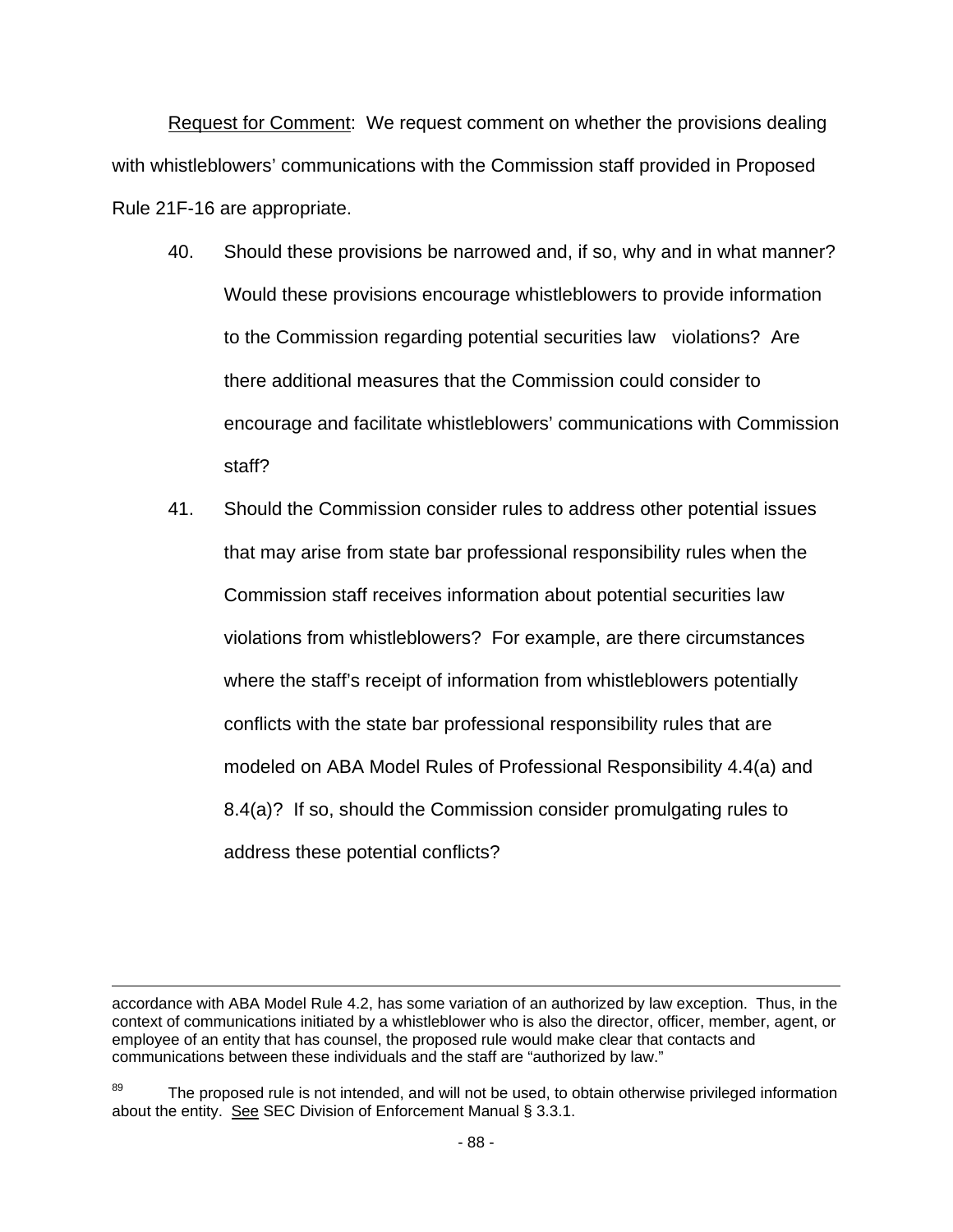#### **III. GENERAL REQUEST FOR COMMENT**

We request and encourage any interested person to submit comments on any aspect of our Proposed Rules. With respect to any comments, we note that they are of greatest assistance to our rulemaking initiative if accompanied by supporting data and analysis of the issues addressed in those comments and by alternatives to our proposals where appropriate.

In addition, the Commission is seeking comment on whether it should promulgate rules regarding the interpretation or implementation of the anti-retaliation provisions of Section 21(h) of the Exchange Act. If so, what specific rules should the Commission consider promulgating?

- 42. Should the anti-retaliation protections set forth in Section 21F(h)(1) of the Exchange Act be applied broadly to any person who provides information to the Commission concerning a potential violation of the securities laws, or should they be limited by the various procedural or substantive prerequisites to consideration for a whistleblower award? Should the application of the anti-retaliation provisions be limited or broadened in any other ways? For example, should the Commission consider promulgating a rule to exclude frivolous or bad faith whistleblower claims from the protections afforded by the anti-retaliation provisions? If so, what rules should be adopted to address these problems?
- 43. Are there rule proposals that the Commission should consider promulgating to ensure that the anti-retaliation provisions are not used to protect employees from otherwise appropriate employment actions (i.e.,

- 89 -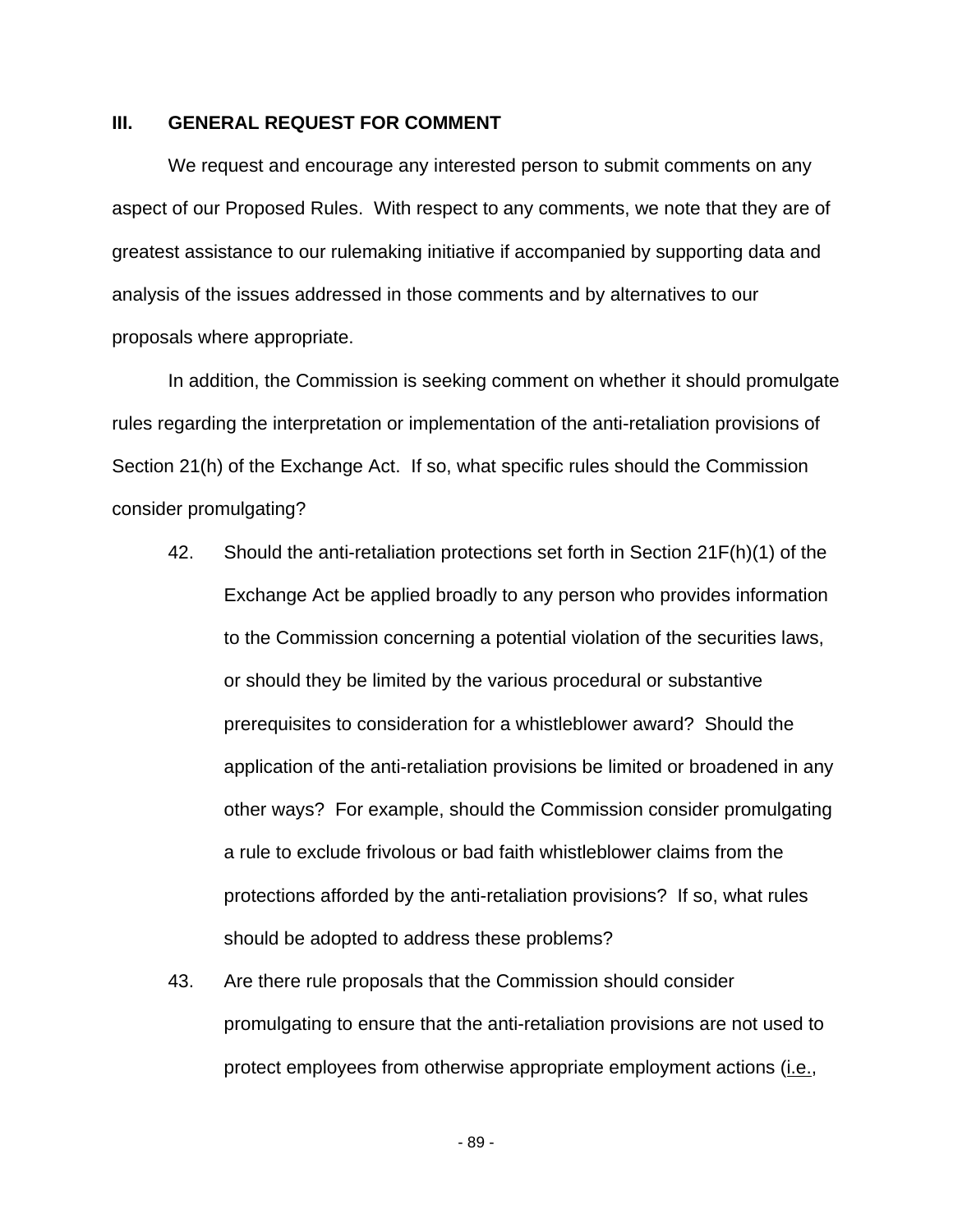employment actions that are not based on reporting potential securities law violations)?

### **IV. PAPERWORK REDUCTION ACT**

Certain provisions of the proposed rule contain "collection of information" requirements within the meaning of the Paperwork Reduction Act ("PRA") of 1995.<sup>90</sup> An agency may not sponsor, conduct, or require a response to an information collection unless a currently valid Office of Management and Budget ("OMB") control number is displayed. The Commission is submitting the proposed collections of information to OMB for review in accordance with the PRA.<sup>91</sup> The titles for the collections of information are: (1) Form TCR (Tip, Complaint or Referral), (2) Form WB-DEC (Declaration Concerning Original Information Provided Pursuant to § 21F of the Securities Exchange Act of 1934), and (3) Form WB-APP (Application for Award for Original Information Provided Pursuant to § 21F of the Securities Exchange Act of 1934). Under Proposed Rules 21F-9, 10, and 11, all three proposed forms would be necessary to implement Section 21F of the Exchange Act; the forms allow a whistleblower to provide information to the Commission and its staff regarding (i) potential violations of the securities laws and (ii) the whistleblower's eligibility for and entitlement to an award.

#### A. Summary of Collection of Information

Proposed Form TCR, submitted pursuant to Proposed Rule 21F-9, would request the following information:

 $\overline{a}$ 

<sup>44</sup> U.S.C. 3501 et seq.

<sup>91</sup> 91 44 U.S.C. 3507(d) and 5 CFR 1320.11.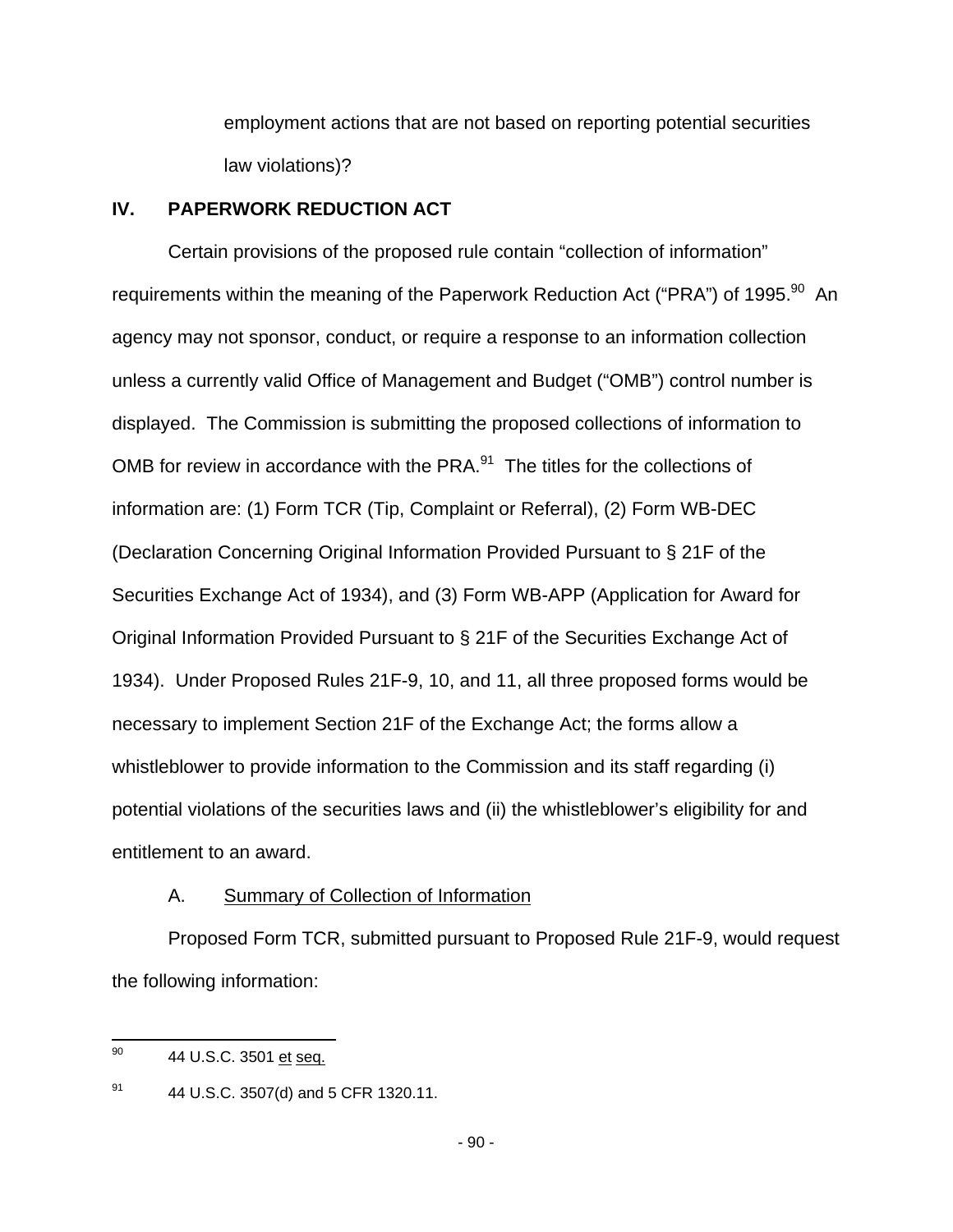- (1) Background information regarding the person submitting the TCR, including the person's name contact information, and occupation;
- (2) If the person is represented by an attorney, the name and contact information for the person's attorney (in cases of anonymous submissions the person must be represented by an attorney);
- (3) Information regarding the person or entity that is the subject of the tip, complaint or referral, including contact information;
- (4) Information regarding the tip, complaint or referral, including the date of occurrence of the event being described, whether the person is complaining about an entity with which he is or was associated as an officer, director, employee, consultant or contractor, whether the person has taken any prior actions regarding his complaint, facts in support of the allegations, any additional relevant information, a description of all supporting materials, an explanation of why the allegations described constitute a violation of the federal securities laws, and, if relevant, the name of the issuer, and the name and type of security or investment involved;
- (5) A description of how the person submitting the original information learned about and/or obtained the information submitted and, if any information was obtained from a public source, a description of such source.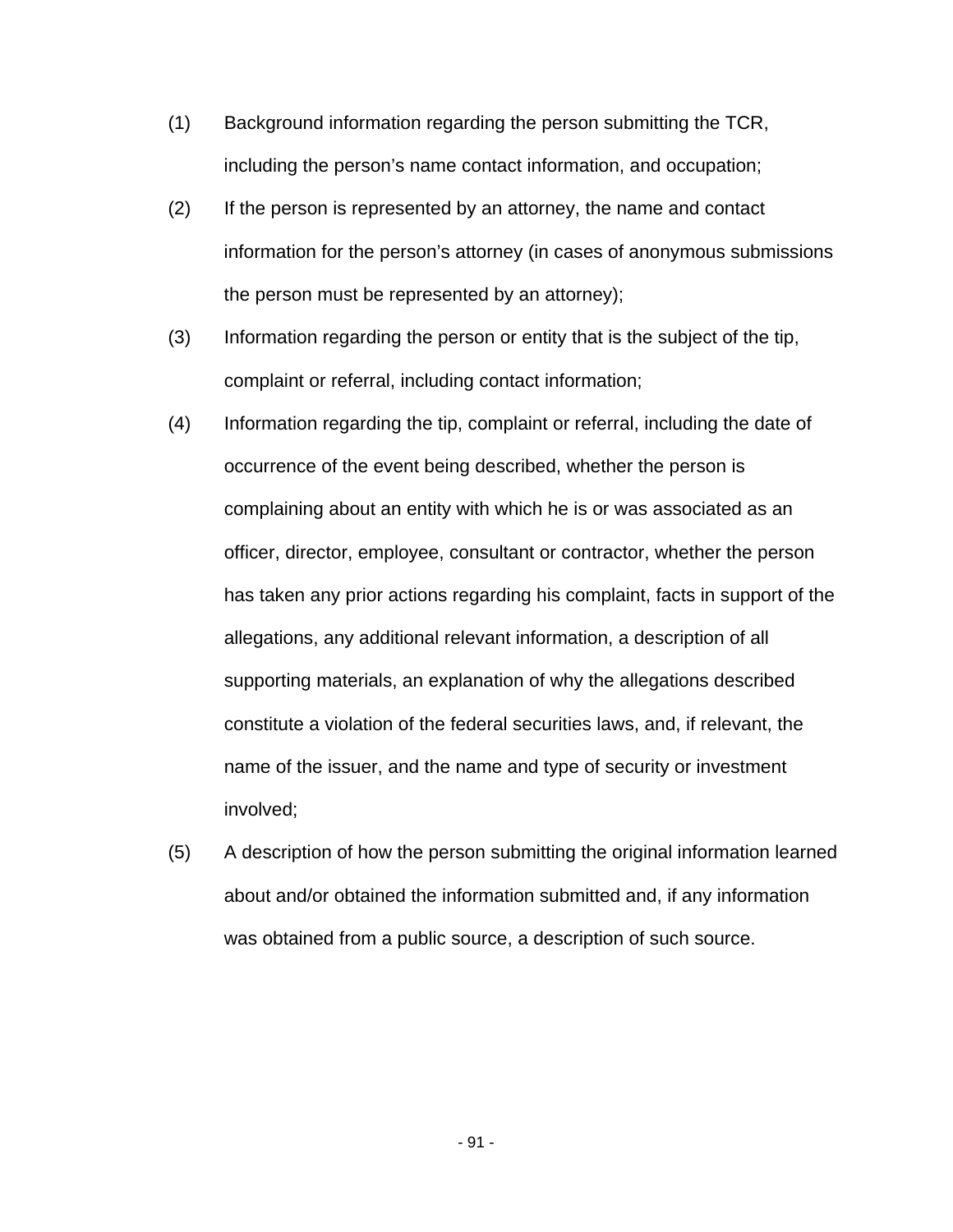Proposed Form WB-DEC, submitted pursuant to Proposed Rule 21F-9, would require the following information:

- (1) Background information regarding the person submitting the TCR, including the person's name and contact information;
- (2) If the person is represented by an attorney, the name and contact information for the attorney (in cases of anonymous submissions the person must be represented by an attorney);
- (3) Details concerning the tip or complaint, including (A) the manner in which the information was submitted to the SEC, (B) the TCR number (required if the person submitted his information through the SEC website) and date submitted to the SEC, (C) the individual or entity to which the tip, complaint or referral relates, (D) whether the person or his counsel has had communications with the SEC concerning his matter, (E) the relevant SEC staff member with whom they communicated, and (F) if the person or his counsel provided the information to another agency or organization, the details of that communication, and the name and contact information for the point of contact at the agency or organization, if known;
- (4) A certification that the person submitting the original information: (A) is not, or was not at the time the person acquired the original information submitted to the Commission, a member, officer or employee of (i) the Securities and Exchange Commission, the Comptroller of the Currency, the Board of Governors of the Federal Reserve System, the Federal Deposit Insurance Corporation, the Office of Thrift Supervision; (ii) the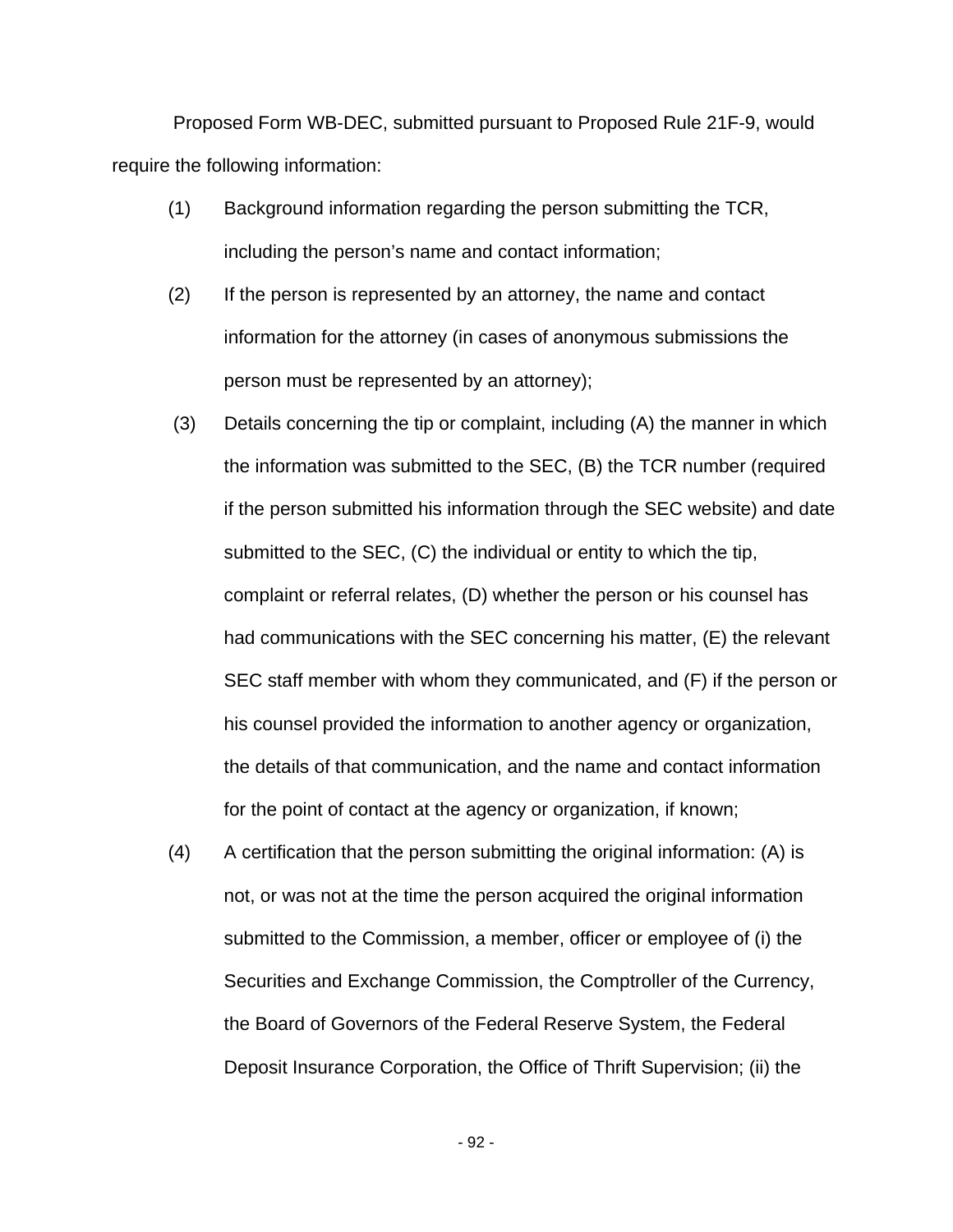Department of Justice; (iii) the Public Company Accounting Oversight Board; (iv) any law enforcement organization; (v) any national securities exchange, registered securities association, registered clearing agency, the Municipal Securities Rulemaking Board; or (vi) a member, officer, or employee of a foreign government, any political subdivision, department, agency, or instrumentality of a foreign government, or any other foreign financial regulatory authority as that term is defined in Section 3(a)(52) of the Exchange Act of 1934, 15 U.S.C. 78c(a)(52); (B) did not gain the information through the performance of an engagement required under the securities by an independent public accountant; (C) did not provided the information pursuant to a cooperation agreement with the SEC or another agency or organization; (D) is not a spouse, parent, child, or sibling of a member or employee of the Commission, and does not reside in the same household as a member or employee of the Commission; (E) did not acquire the information from any person described in Subsection (4)(A) through (D) above; (F) is not currently a subject or target of a criminal investigation, or has not been convicted of a criminal violation in connection with the information upon which the application for the award is based; and (G) provided the information before he (or anyone representing him) received any request, inquiry or demand from the SEC, Congress, or any other federal, state or local authority, or any self regulatory organization, or the Public Company Accounting Oversight Board;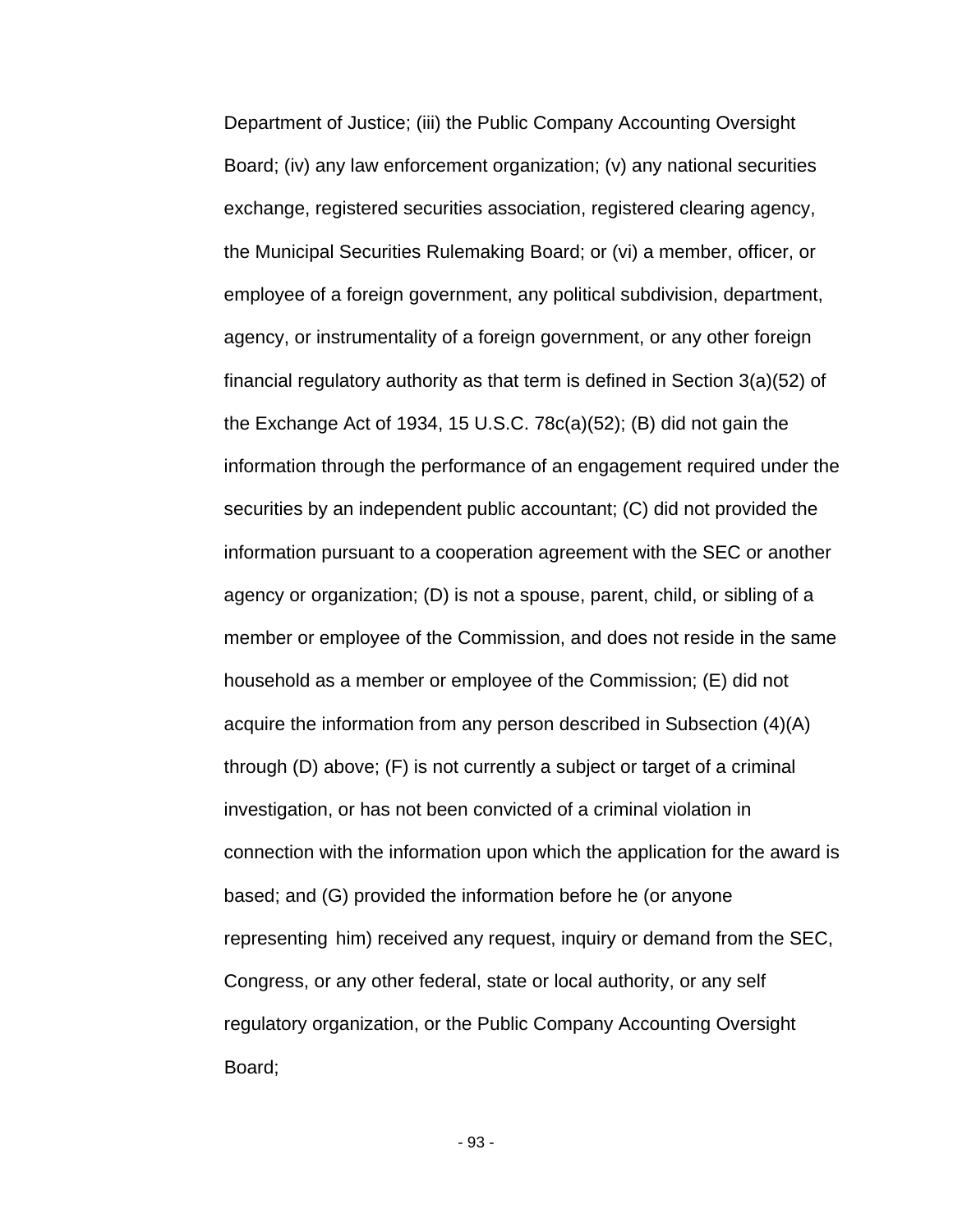- (5) A declaration, signed under penalty of perjury under the laws of the United States, that the information provided to the Commission pursuant to Proposed Rule 21F-9 of this Subpart is true, correct and complete to the best of the person's knowledge, information and belief; and
- (6) A counsel certification, certifying that the attorney has verified the identity of the whistleblower who completed Form WB-DEC by viewing the whistleblower's valid, unexpired government issued identification, reviewed the whistleblower's Form WB-DEC for completeness and accuracy, and will retain for his records an original, signed copy of the Form WB-DEC completed by the whistleblower.

Proposed Form WB-APP, submitted pursuant to Proposed Rule 21F-10, would require the following information:

- (1) The applicant's name, address and contact information;
- (2) The applicant's social security number, if any;
- (3) If the person is represented by an attorney, the name and contact information for the attorney (in cases of anonymous submissions the person must be represented by an attorney);
- (4) Details concerning the tip or complaint, including (A) the manner in which the information was submitted to the SEC, (B) the subject of the tip, complaint or referral, (C) the TCR number, and (D) the date the TCR was submitted to the SEC;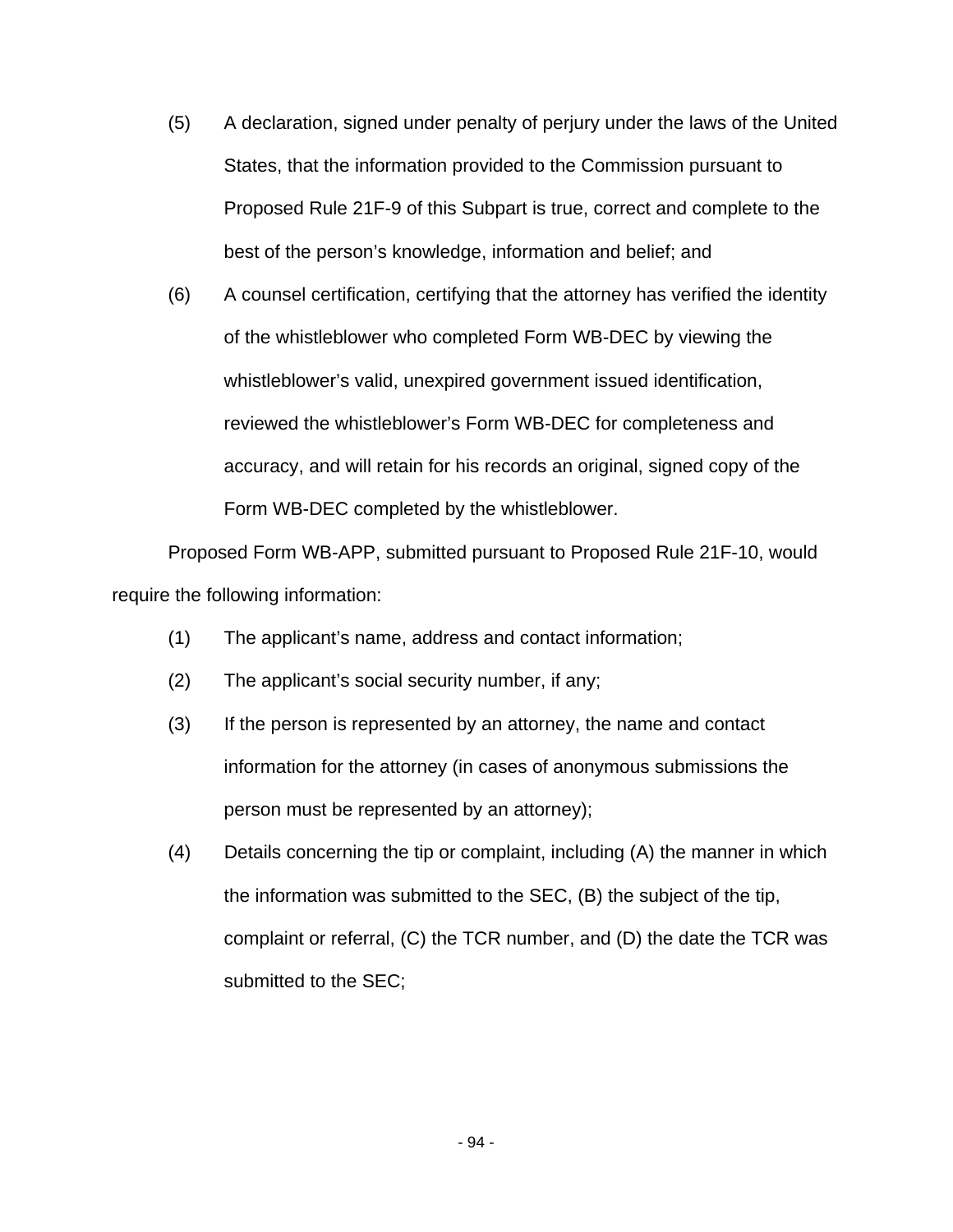- (5) Information concerning the Notice of Covered Action to which the claim relates, including (A) the date of the Notice, (B) the Notice number, and (C) the Case name and number;
- (6) For related actions, (A) the name and contact information for the agency or organization to which the person provided the original information; (B) the date the person provided his information, (C) the date the agency or organization filed the related action, (D) the case name and number of the related action, and (E) the name and contact information for the point of contact at the agency or organization, if known;
- (7) A certification of the person's eligibility to receive an award as described in Subsection (4) concerning Form WB-DEC above;
- (8) An explanation of the reasons that the person believes he is entitled to an award in connection with his submission of information to the Commission, or to another agency in a related action including any additional information and supporting documents that may be relevant in light of the criteria for determining the amount of an award set forth in Proposed Rule 21F-6 of this subpart, and any supporting documents; and
- (9) A declaration under penalty of perjury under the laws of the United States that the information provided in Form WB-APP is true, correct and complete to the best of the person's knowledge, information and belief.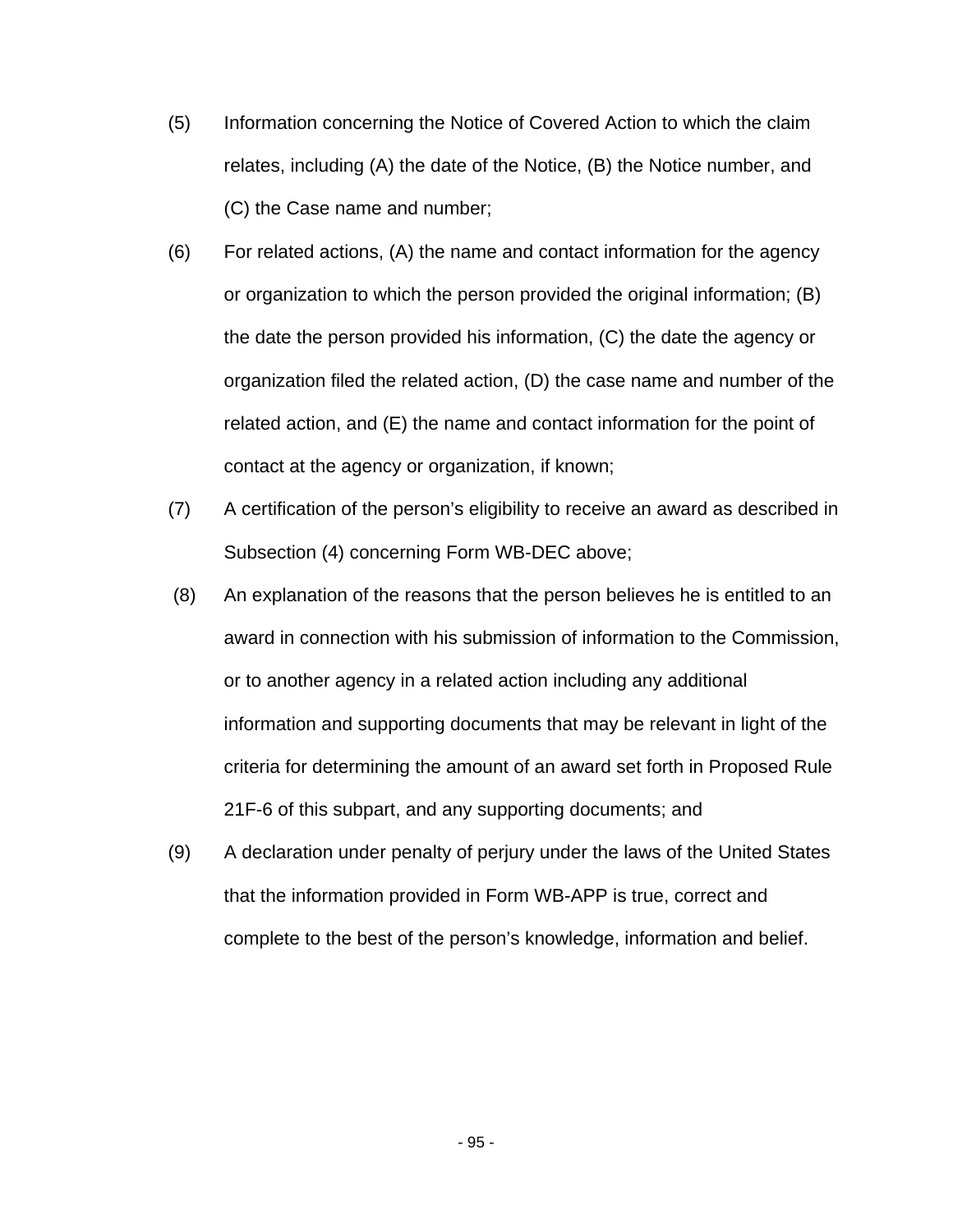## B. Proposed Use of Information

The collection of information on proposed Forms TCR, WB-DEC and WB-APP would be used to permit the Commission and its staff to collect information from whistleblowers regarding alleged violations of the federal securities laws and to determine claims for whistleblower awards.

# C. Respondents

The likely respondents to proposed Forms TCR and WB-DEC would be those individuals who alone, or jointly with others, have provided the Commission staff with information relating to a potential violation of the securities laws, and those who wish to be eligible for whistleblower awards under this Subpart, respectively.

The likely respondents to proposed Form WB-APP would be those individuals who have provided the Commission staff with information relating to a potential violation of the securities laws by filing Forms TCR and WB-DEC signed under penalty of perjury, and who believe they are entitled to an award under this Subpart.

# D. Total Annual Reporting and Recordkeeping Burden

*i. Proposed Form TCR* 

The Commission estimates that it would receive approximately 30,000 completed Forms TCR and electronic submissions through the Electronic Data Collection System each year. $92$  Of those 30,000 submissions, the Commission estimates that it would receive approximately 3,000 Forms TCR each year. $93$  Each respondent would submit

 $\overline{a}$ This number is a staff estimate based upon the volume of tips, complaints or referrals received by the Commission on a monthly basis during the past year. The staff believes that the volume of tips, complaints and referrals the Commission has received more recently, and particularly in the months since the passage of Dodd-Frank, provides a more accurate basis for estimating future volumes.

<sup>93</sup> This number is a staff estimate based upon the expectation that roughly 10 percent of all tips received by the Commission would be submitted in hard copy on proposed Form TCR. The staff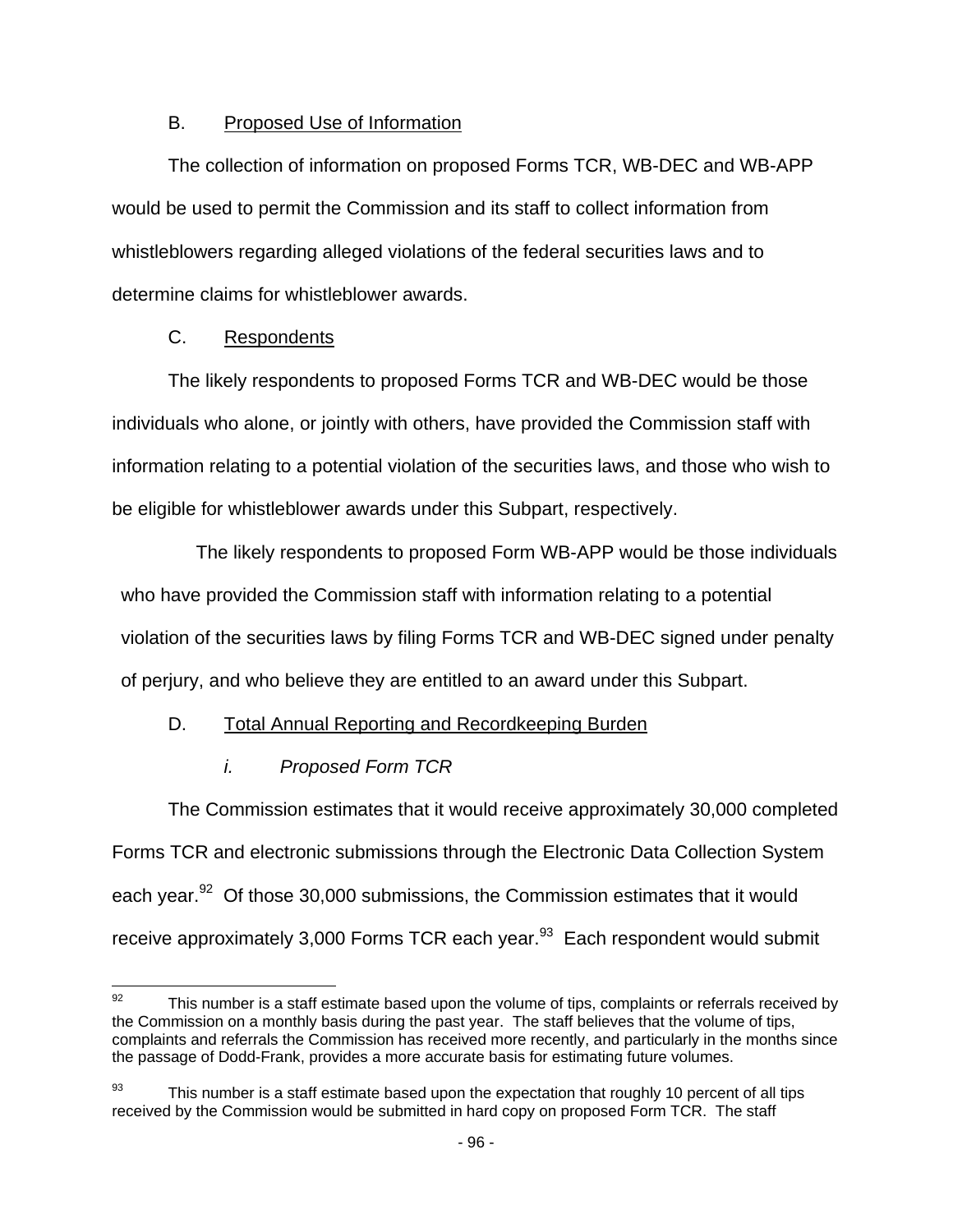only one Form TCR and would not have a recurring obligation. The Commission also estimates that it will take a whistleblower, on average, one hour to complete Form TCR. The completion time will depend largely on the complexity of the alleged violation and the amount of information the whistleblower possesses in support of the allegations. As a result, the Commission estimates that the estimated annual PRA burden of Form TCR is 3,000 hours.

### *ii. Proposed Form WB-DEC*

1

Each whistleblower who has completed a Form TCR or made an electronic submission of information through the Electronic Data Collection System and wishes to be eligible for an award under the Program would be required to provide a Form WB-DEC to the Commission. The Commission estimates that it would receive a Form WB-DEC in roughly 50 percent of the cases in which the Commission receives a Form TCR or an electronic submission of information.<sup>94</sup> As noted above, the Commission estimates that it would receive approximately 30,000 combined electronic submissions and submission on Form TCR each year. Thus, the Commission estimates that it would receive approximately 15,000 Forms WB-DEC each year. Each respondent would submit only one Form WB-DEC and would not have a recurring obligation. The Commission also estimates that it would take a whistleblower, on average, 0.5 hours to

anticipates that most whistleblowers would elect to submit their information electronically. The electronic submission of information would provide whistleblowers with increased ease of use and will allow whistleblowers to submit more detailed information in roughly the same amount of time it would take them to complete a hard copy Form TCR. Moreover, the Commission should be able to use the information submitted electronically more effectively and efficiently. For example, the Commission will be able to conduct electronic searches of information without first having to convert the data into an electronic format.

This number is a staff estimate. Because this is a new program, the staff does not have prior relevant data on which it can base its estimate. 94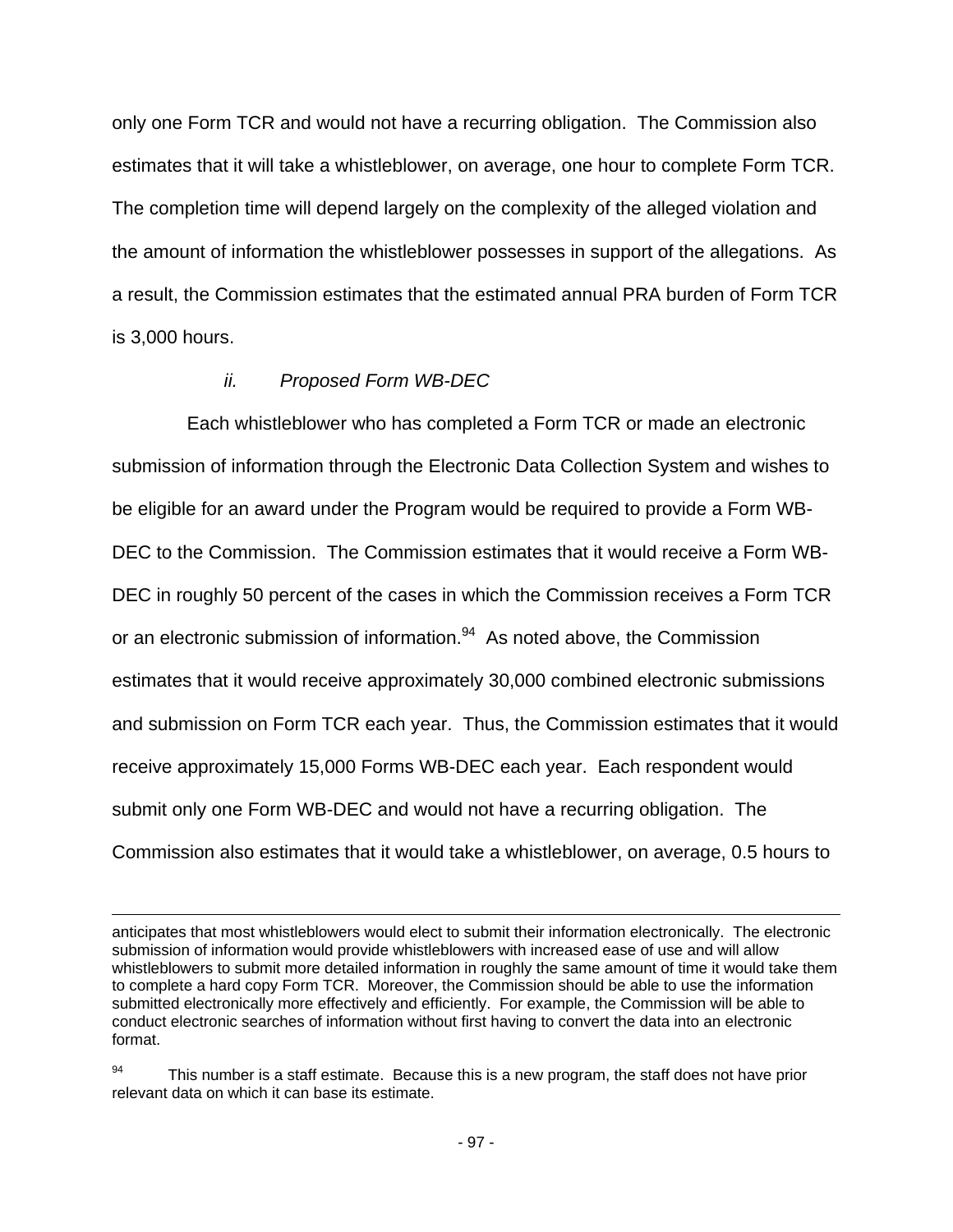complete Form WB-DEC. As a result, the Commission estimates that the annual PRA burden of Form WB-DEC is 7,500 hours.

## *iii. Proposed Form WB-APP*

Each whistleblower who believes that he is entitled to an award because he provided original information to the Commission that led to successful enforcement of a covered judicial or administrative action, or a related action, would be required to submit a Form WB-APP to be considered for an award. A whistleblower could only submit a Form WB-APP after there has been a "Notice of Covered Action" published on the Commission's website pursuant to Proposed Rule 21F-10. The Commission estimates that it would post approximately 130 such Notices each year. <sup>95</sup> The Commission then estimates that it would receive approximately 117 Forms WB-APP each year.<sup>96</sup> The Commission also estimates that it would take a whistleblower, on average, two hours to complete Form WB-APP. The completion time would depend largely on the complexity of the alleged violation and the amount of information the whistleblower possesses in support of his application for an award. As a result, the Commission estimates that the annual PRA burden of Form WB-APP is 234 hours.

This number is a staff estimate based upon the average number of actions during the past five years in which the Commission recovered monetary amounts, including penalties, disgorgement or prejudgment interest, in excess of \$1,000,000 and the assumption that there should be an increase (roughly 30 percent) in the number of such actions as a result of the whistleblower program.

<sup>96</sup> This number is a staff estimate based upon several expectations: first, that the Commission would receive Forms WB-APP in approximately 30 percent of cases in which it posts a Notice of Covered Action because we expect that we will continue to bring a substantial number of enforcement cases that are not based on whistleblower information; and second, that we will receive approximately 3 Forms WB-APP in each of those cases. Because this is a new program, the staff does not have prior relevant data on which it can base these estimates.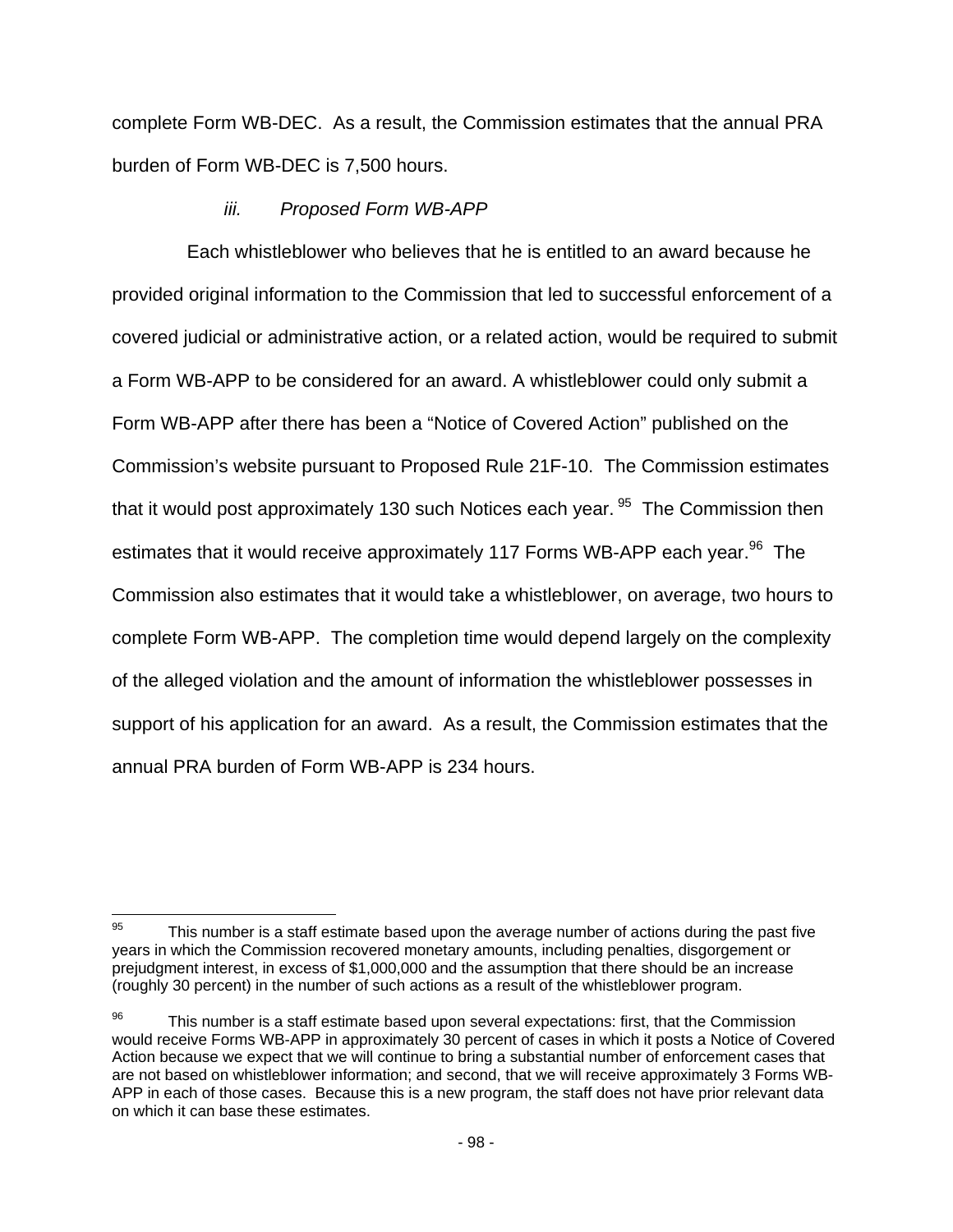### *iv. Involvement and Cost of Attorneys*

Under the Proposed Rules, a whistleblower who discloses his identity may elect, and an anonymous whistleblower is required, to retain counsel to represent the whistleblower in the Whistleblower Program. The Commission expects that in most of those instances the whistleblower's counsel will complete, or assist in the completion, of some or all of the required forms on behalf of the whistleblower. The Commission also expects that in the vast majority of cases in which a whistleblower is represented by counsel, the whistleblower will enter into a contingency fee arrangement with counsel, providing that counsel will be paid for the representation through a fixed percentage of any recovery by the whistleblower under the Program. Thus, most whistleblowers will not incur any direct, quantifiable expenses for attorneys' fees for the completion of the required forms.

The Commission anticipates that a small number of whistleblowers (no more than five percent of all whistleblowers) will enter into hourly fee arrangements with counsel.<sup>97</sup> In those cases, a whistleblower will incur direct expenses for attorneys' fees for the completion of the required forms. To estimate those expenses, the Commission makes the following assumptions:

- (i) The Commission will receive approximately 3,000 Forms TCR, 15,000 Forms WB-DEC, and 117 Forms WB-APP annually<sup>98</sup>;
- (ii) Whistleblowers will pay hourly fees to counsel for the submission of approximately 150 Forms TCR, 750 Forms WB-DEC, and 6 Forms WB- $APP$  annually:  $99$

<sup>97</sup> This estimate is based, in part, on the Commission's belief that most whistleblowers likely will not retain counsel to assist them in preparing the forms.

<sup>98</sup> The bases for these assumed amounts are explained in Sections V.D.i., V.D.ii. and V.D.iii. above.

<sup>99</sup> These amounts are based on the assumption, as noted above, that no more than 5 percent of all whistleblowers will be represented by counsel pursuant to an hourly fee arrangement. The estimate of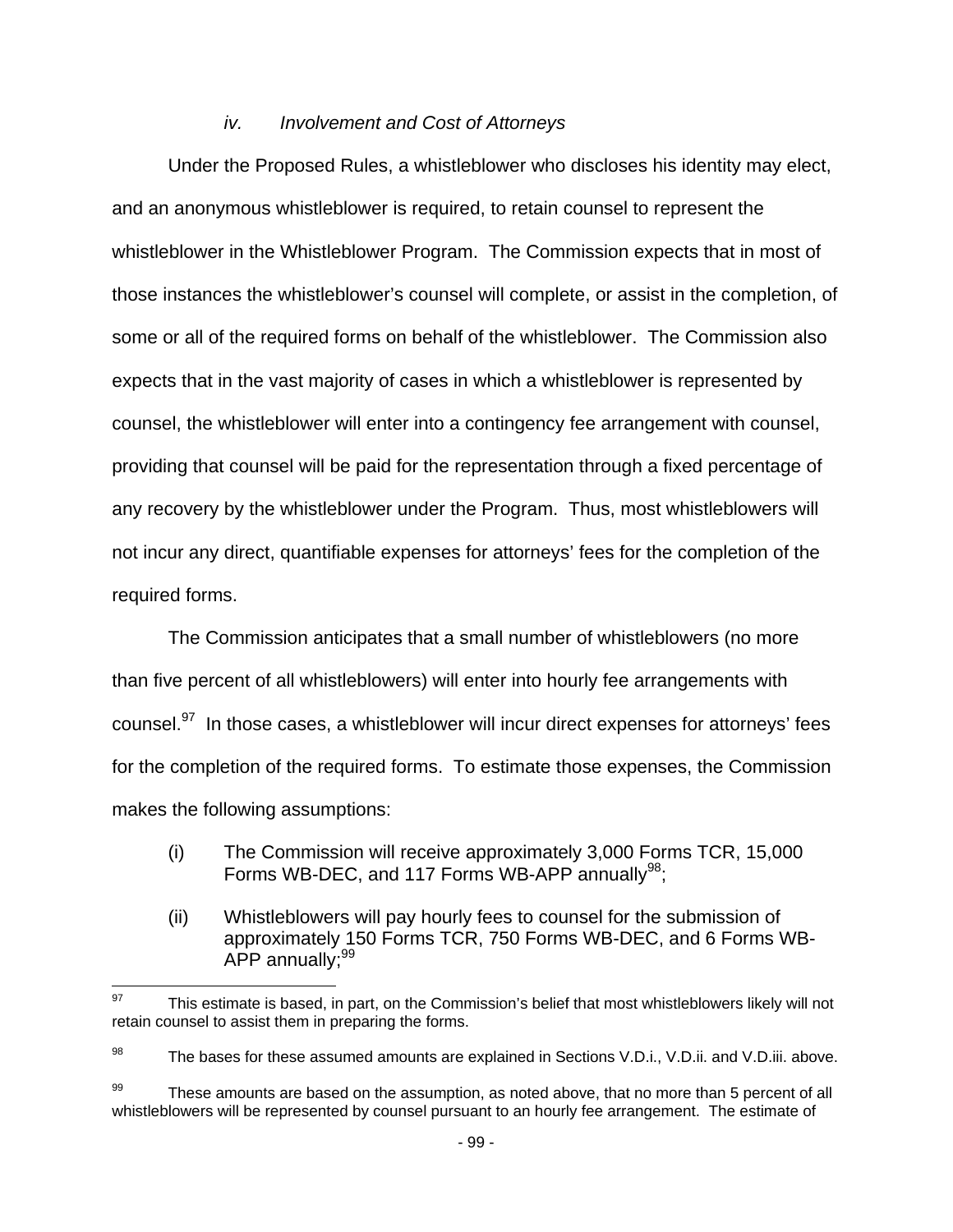- (iii) Counsel retained by whistleblowers pursuant to an hourly fee arrangement will charge on average \$400 per hour<sup>100</sup>; and
- (iv) Counsel will bill on average: (i) 2 hours to complete a Form TCR, (ii) .5 hours to complete a Form WB-DEC, and (iii) 10 hours to complete a Form  $WB-APP<sup>.101</sup>$

Based on those assumptions, the Commission estimates that each year

whistleblowers will incur the following total amounts of attorneys' fees for completion of

the Whistleblower Program forms: (i) \$120,000 for the completion of Form TCR; (ii)

\$150,000 for the completion of Form WB-DEC; and (iii) \$24,000 for the completion of

Form WB-APP.

## E. Mandatory Collection of Information

A whistleblower would be required to complete either a Form TCR or submit his

information electronically and to complete both Forms WB-DEC and WB-APP to qualify

for a whistleblower award.

<sup>1</sup> the number of Forms TCR submitted by attorneys on behalf of whistleblowers may turn out to be high because it is likely that most attorneys will submit tips electronically, rather than use the hard-copy Form TCR. However, in the absence of any historical data to rely upon, the Commission assumes that attorneys will submit hard-copy Forms TCR in the same percentages as all whistleblowers.

<sup>100</sup> The Commission uses this hourly rate for estimating the billing rates of securities lawyers for purposes of other rules. Absent historical data for the Commission to rely upon in connection with the whistleblower program, the Commission believes that this billing rate estimate is appropriate, recognizing that some attorneys representing whistleblowers may not be securities lawyers and may charge different average hourly rates.

<sup>101</sup> The Commission expects that counsel will likely charge a whistleblower for additional time required to gather from the whistleblower or other sources relevant information needed to complete Forms TCR and WB-APP. Accordingly, the Commission estimates that on average counsel will bill a whistleblower two hours for the completion of Form TCR and ten hours for completion of Form WB-APP (even though the Commission estimates that a whistleblower will be able to complete Form TCR in one hour and Form WB-APP it two hours).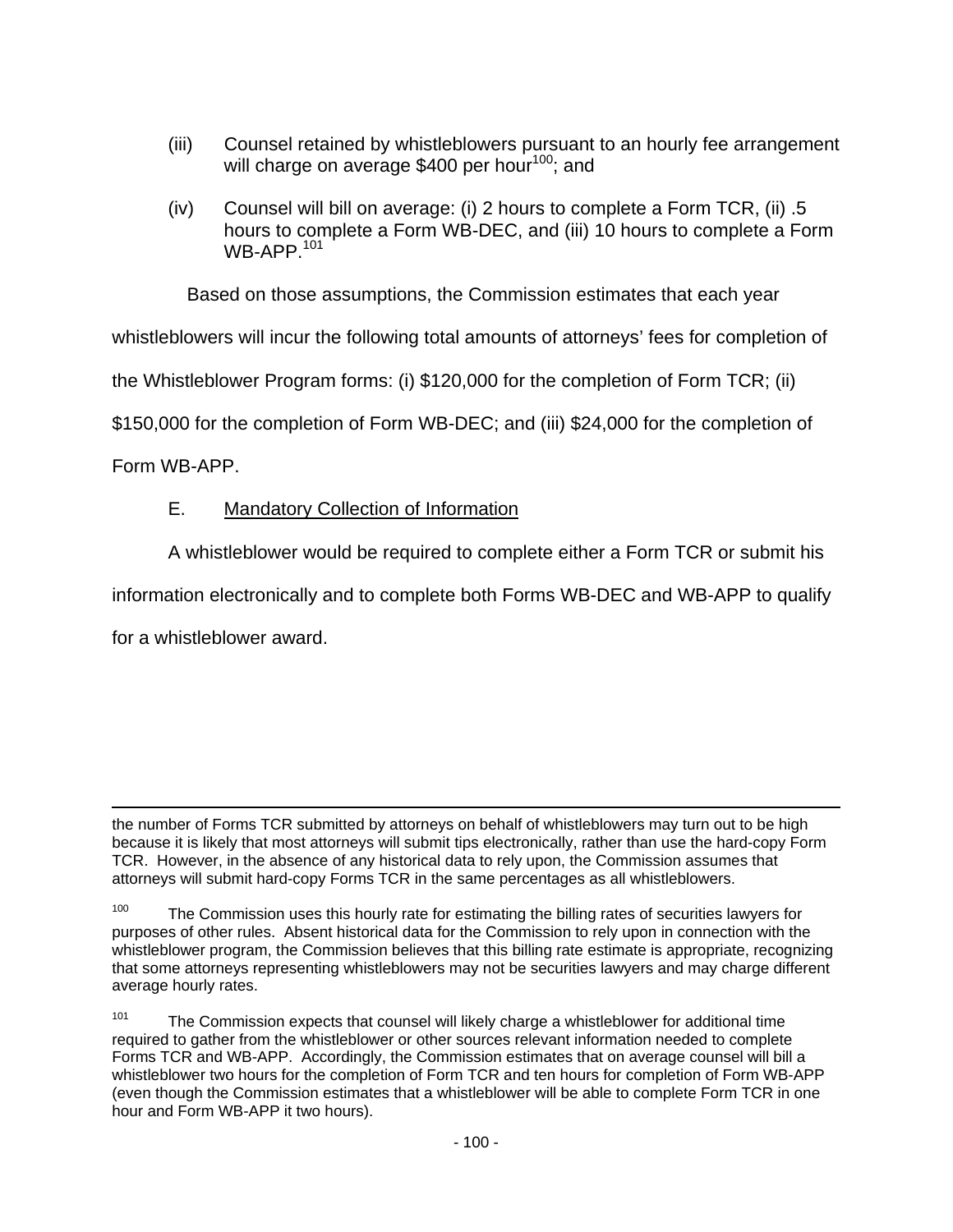# F. Confidentiality

As explained above, the statute provides that the Commission must maintain the confidentiality of the identity of each whistleblower, subject to certain exceptions.

Section 21F(h)(2) states that, except as expressly provided:

• [T]he Commission and any officer or employee of the Commission shall not disclose any information, including information provided by a whistleblower to the Commission, which could reasonably be expected to reveal the identity of a whistleblower, except in accordance with the provisions of section 552a of title 5, United States Code, unless and until required to be disclosed to a defendant or respondent in connection with a public proceeding instituted by the Commission [or certain specific entities listed in paragraph (C) of Section 21F(h)(2)].

Section 21F(h)(2) also allows the Commission to share information received from

whistleblowers with certain domestic and foreign regulatory and law enforcement

agencies. However, the statute requires the domestic entities to maintain such

information as confidential, and requires foreign entities to maintain such information in

accordance with such assurances of confidentiality as the Commission deems

appropriate.

In addition, Section 21F(d)(2) provides that a whistleblower may submit

information to the Commission anonymously, so long as the whistleblower is

represented by counsel. However, the statute also provides that a whistleblower must

disclose his or her identity prior to receiving payment of an award.

Request for Comment: Pursuant to 44 U.S.C. 3506(c)(2)(B), we request comments to: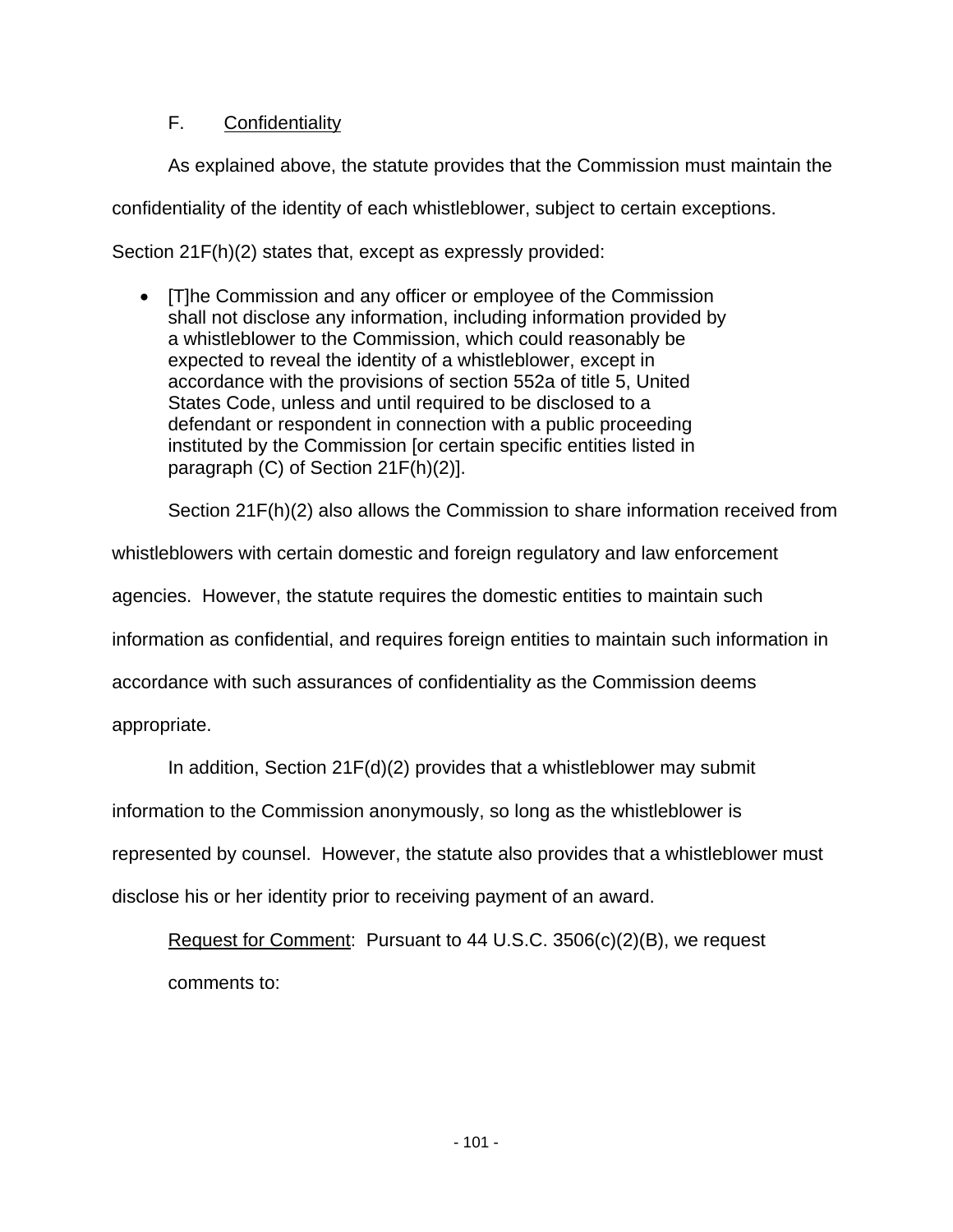- Evaluate whether the proposed collection of information is necessary for the proper performance of the functions of the agency, including whether the information will have practical utility;
- Evaluate the accuracy of the Commission's estimate of burden of the proposed collections of information;
- Determine whether there are ways to enhance the quality, utility, and clarity of the information to be collected; and
- Evaluate whether there are ways to minimize the burden of the collection of information on those who are to respond, including through the use of automated collection techniques or other forms of information technology.

The Commission requests comment and supporting empirical data on the burden and cost estimates for the proposed rule, including the costs that potential whistleblowers may incur.

Persons wishing to submit comments on the collection of information requirements of the proposed rule should direct them to the Office of Management and Budget, Attention Desk Officer for the Securities and Exchange Commission, Office of Information and Regulatory Affairs, Washington, DC 20503 and should send a copy to Elizabeth M. Murphy, Secretary, Securities and Exchange Commission, 100 F Street, NE, Washington, DC 20549-1090, with reference to File No. S7-33-10. Requests for materials submitted to OMB by the Commission with regard to these collections of information should be in writing, refer to File No. S7-33-10, and be submitted to the Securities and Exchange Commission, Office of Investor Education and Advocacy , 100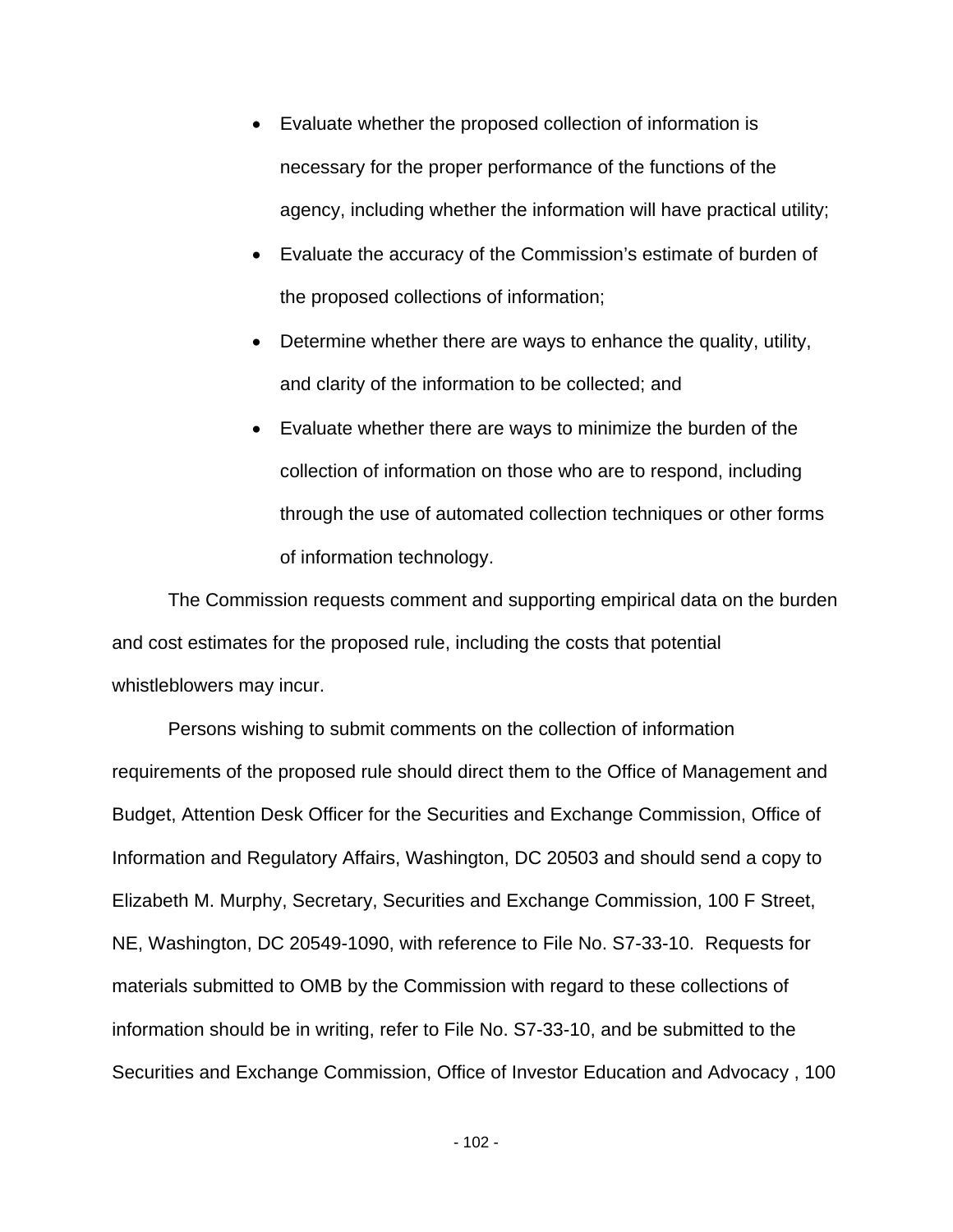F Street, NE, Washington, DC 20549-0213. OMB is required to make a decision concerning the collections of information between 30 and 60 days after publication of this release. Consequently, a comment to OMB is best assured of having its full effect if OMB receives it within 30 days after publication.

## **V. COST- BENEFIT ANALYSIS**

# A. Introduction

1

The Commission is proposing rulemaking to implement the provisions of new Section 21F of the Exchange Act, added by Section 922 of Dodd-Frank to provide additional incentives and protections to whistleblowers who provide information relating to violations of the securities laws. Before Dodd-Frank, the Commission regularly received tips, complaints and referrals concerning securities law violations. Tips have provided, and continue to provide, the Commission with valuable information regarding potential violations of the federal securities laws, as well as information about new market trends, products or practices that may help the agency in support of its mission.

In establishing the new whistleblower program in Section 21F, Congress sought to create and enhance incentives and protections for whistleblowers providing information leading to successful Commission enforcement actions.<sup>102</sup> Although whistleblowers can be motivated by other factors,  $103$  the statute creates new and substantial financial incentives for individuals to provide the Commission with information regarding potential violations of the federal securities laws. The statutory

See S. Rep. No. 111-176 at 110 (2010) ("The Whistleblower Program aims to motivate those with inside knowledge to come forward and assist the Government to identify and prosecute persons who have violated the securities laws…").

<sup>103</sup> Economic Model of Whistleblower Policy, 25 J.L. ECON. & ORG. 157 at 159, 164, 171.<br>- 103 -The incentives to whistleblowers include not only the monetary award, but also a desire to cleanse the conscience or prevent harm to others. See Anthony Heyes and Sandeep Kapur, An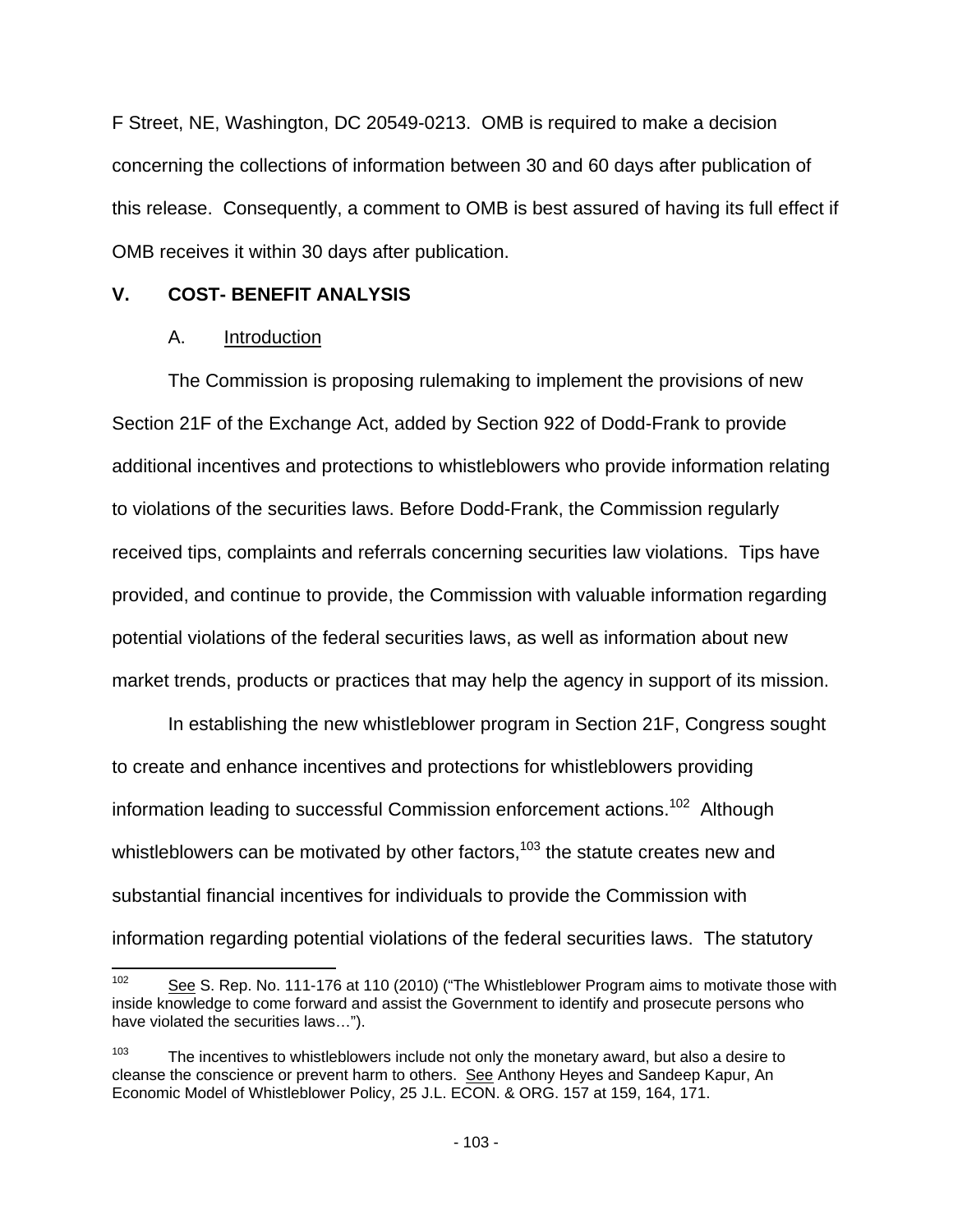requirements for an award -- that whistleblowers are entitled to an award only if they voluntarily provide original information, and then only if that information leads to a successful enforcement action -- are designed to encourage whistleblowers to provide high-quality tips and continuing cooperation. Moreover, the statutory provisions permitting anonymous submissions and prohibiting retaliation against whistleblowers should encourage submissions from employees of companies possibly engaged in misconduct.<sup>104</sup> Overall, enhanced whistleblower incentives should likely result in more frequent reporting of misconduct, which will result in greater deterrence of securities law violations and more effective and efficient enforcement on the part of the Commission.<sup>105</sup>

The incentives created by the statute also present some significant challenges. First, the statute could provide financial incentives for attorneys and others to breach the attorney-client privilege in order to seek an award. This would interfere with the ability of companies and individuals to share information with an attorney while seeking legal advice. Second, the statute could provide financial incentives for employees to report violations to the Commission rather than follow their employers' internal compliance procedures. This could undermine the effectiveness of internal compliance programs. Third, the statute could result in an increase in spurious allegations, forcing

Specifically, Dodd-Frank makes it unlawful for any employer to "discharge, demote, suspend, threaten, harass, directly or indirectly, or in any other manner discriminate against, a whistleblower in the terms and conditions of employment." The statute also provides that any individual who alleges retaliation under the Act may bring an action in the appropriate federal district court. Moreover, the statute allows any individual to submit information anonymously through a lawyer. As a result, in many cases, employers will be unaware when their employees submit tips to the Commission.

See Alexander Dyck et al., "Who Blows the Whistle on Corporate Fraud?" working paper (2009) (reporting that "having access to . . . monetary rewards has a significant impact on the probability a stakeholder becomes a whistleblower."), available at http://faculty.chicagobooth.edu/luigi.zingales/research/papers/whistle.pdf.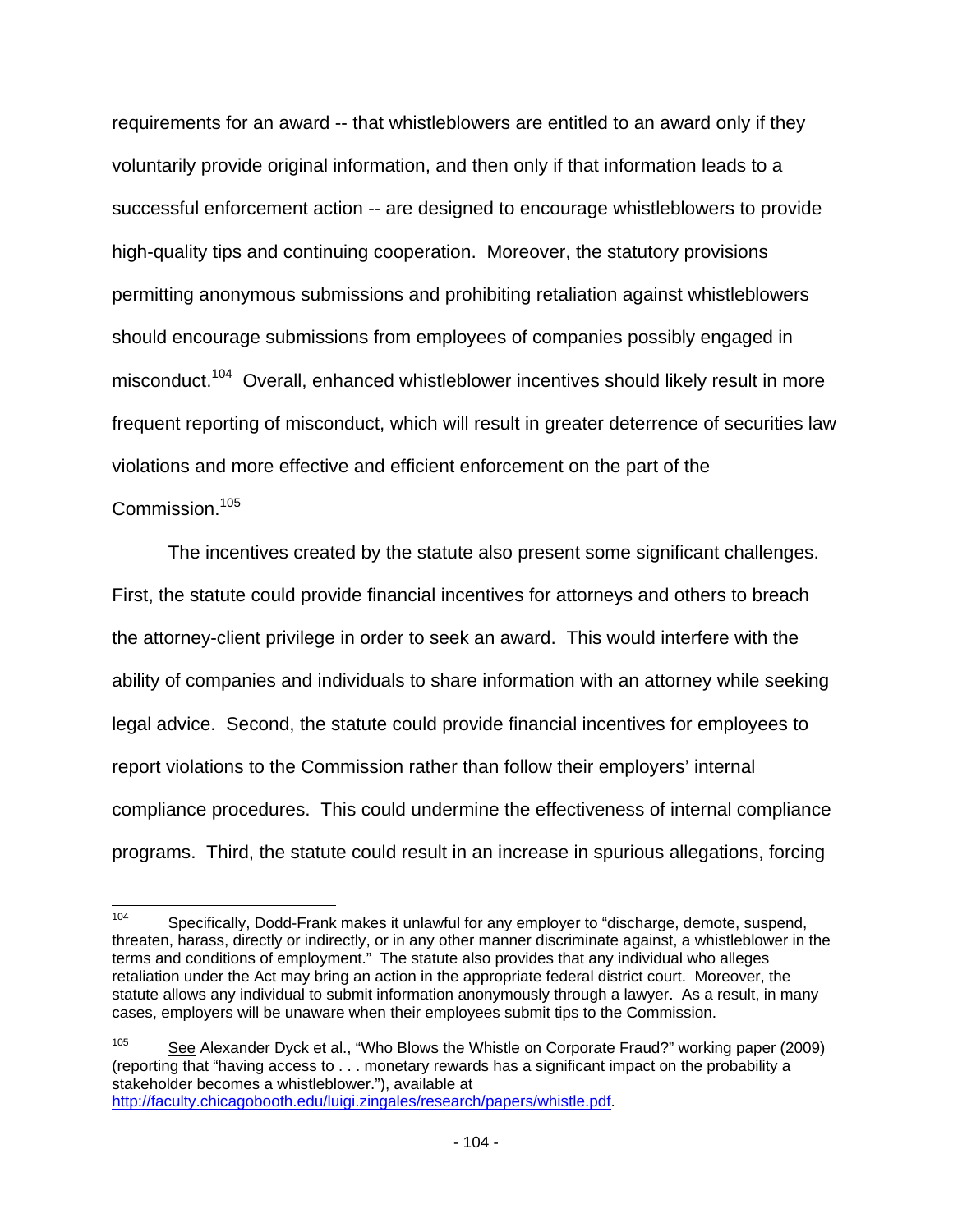innocent companies and individuals to incur substantial cost to investigate into and defend against the false allegations. Finally, the statute could result in award payments to individuals who have violated the federal securities laws. This could result in perverse incentives by potentially encouraging violations of the law.

Although many of the requirements of the whistleblower award program are established by the statute, Congress required the Commission to issue rules and regulations necessary or appropriate to implement the Program. In that regard, the Commission has exercised its discretion in this rulemaking to propose rules that contain several key definitional or interpretive provisions that help define the scope of the program, and procedures that whistleblowers will be required to follow to submit information to the Commission and to apply for awards under the Program, as described below.

Proposed Rule 21F-4 defines three terms -- (i) "Voluntary Submission of Information," (ii) "Independent Knowledge," and (iii) "Information that Leads to Successful Enforcement" – that together play a significant role in determining whether a whistleblower is eligible for an award. Proposed Rule 21F-4(a) defines "Voluntary Submission of Information" to state that a whistleblower must provide information to the Commission prior to receiving a request from the Commission or other relevant authority. The proposed definition also provides that a whistleblower "will be considered to have received a request, inquiry or demand if documents or information from [the whistleblower] are within the scope of a request, inquiry, or demand that [the whistleblower's] employer receives unless, after receiving the documents or information from [the whistleblower, the] employer fails to provide [the whistleblower's] documents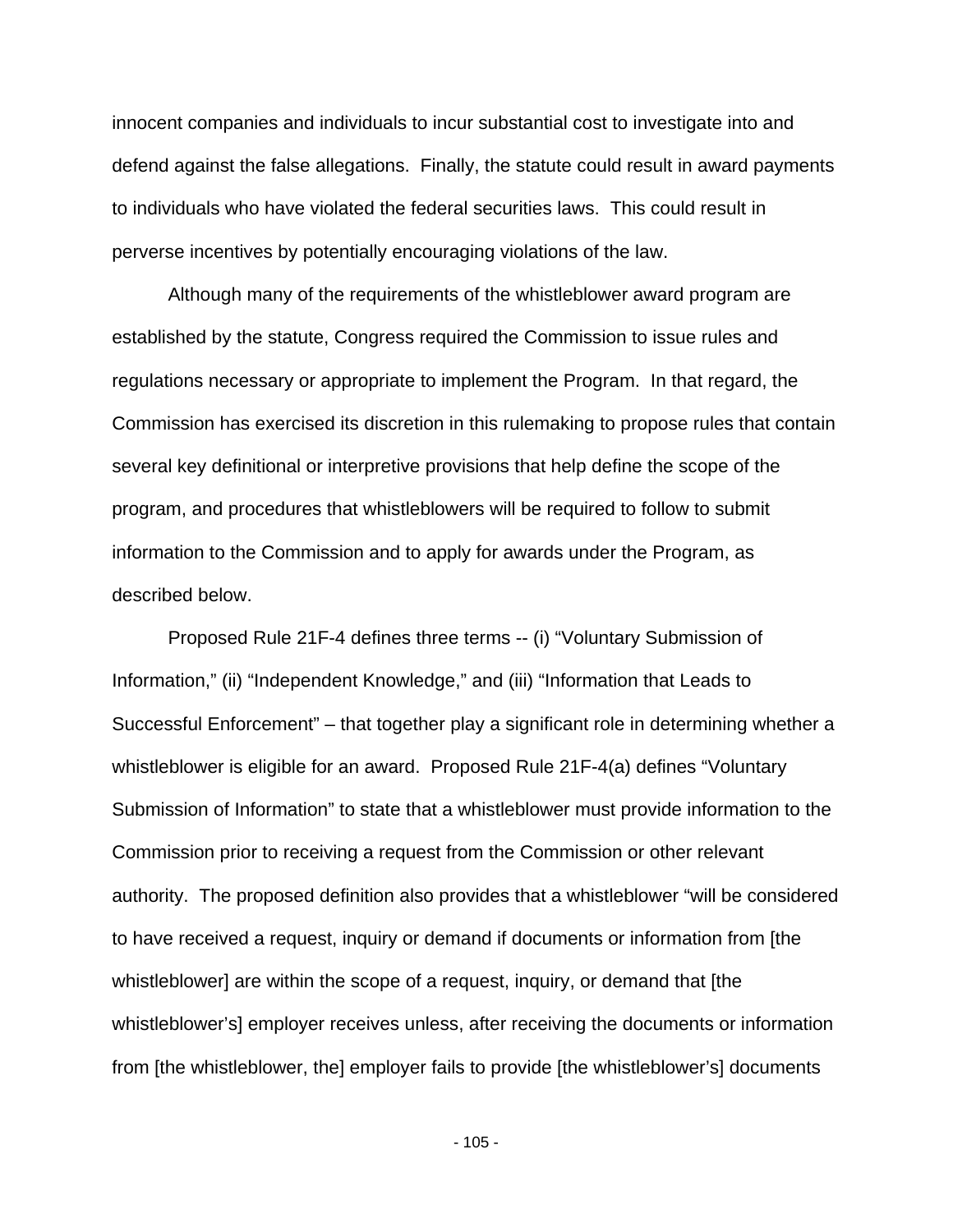or information to the requesting authority in a timely manner." This proposed definition requires that, to be eligible for an award, a whistleblower or his representative provide his information regarding a potential violation before he or his company receives a request, inquiry or demand from the Commission or other investigatory authority.

Proposed Rule 21F-4(b)(4) states that a whistleblower will not be considered to have provided "independent knowledge" if "[the whistleblower] obtained the knowledge or the information upon which [his] analysis is based: (i) through a communication that was subject to the attorney-client privilege, unless the disclosure of that information is otherwise permitted by §205.3(d)(2) of this chapter, the applicable state attorney conduct rules, or otherwise; (ii) as a result of the legal representation of a client on whose behalf [the whistleblower's] services, or the services of [the whistleblower's] employer or firm, have been retained, and [the whistleblower] seek[s] to use the information to make a whistleblower submission for [his] own benefit unless disclosure is authorized by §205.3(d)(2) of this chapter, the applicable state attorney conduct rules, or otherwise; (iii) through the performance of an engagement required under the securities laws by an independent public accountant, if that information relates to a violation by the engagement client or the client's directors, officers or other employees; (iv) because [the whistleblower was] a person with legal, compliance, audit, supervisory, or governance responsibilities for an entity, and the information was communicated to [the whistleblower] with the reasonable expectation that [he] would take steps to cause the entity to respond appropriately to the violation, unless the entity did not disclose the information to the Commission within a reasonable time or proceeded in bad faith; or (v) otherwise from or through an entity's legal, compliance, audit or other similar functions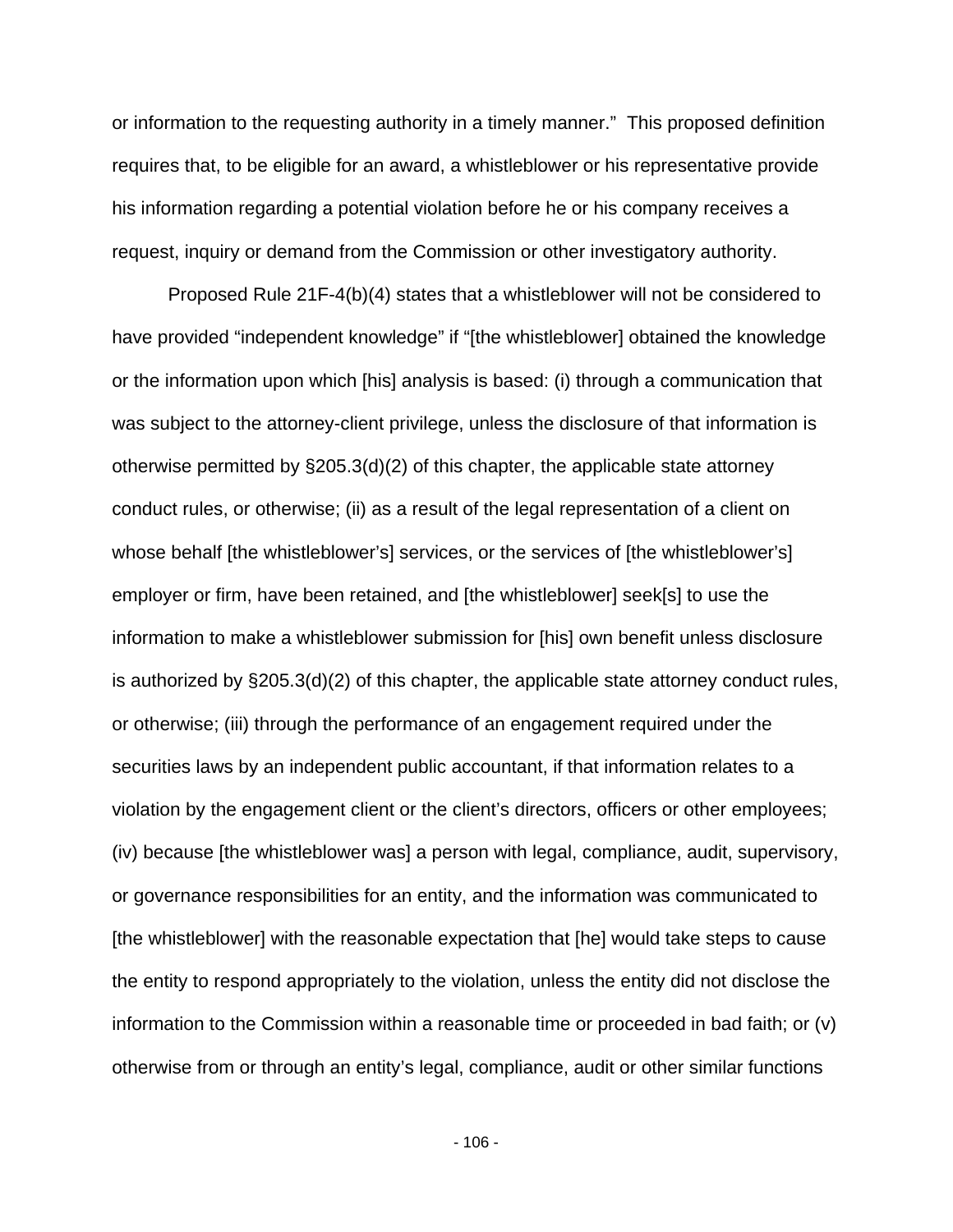or processes for identifying, reporting and addressing potential non-compliance with law, unless the entity did not disclose the information to the Commission within a reasonable time or proceeded in bad faith; (vi) [b]y a means or in a manner that violates applicable federal or state criminal law."

Proposed Rule 21F-4(c) defines "Information that Leads to Successful Enforcement" such that a whistleblower is only entitled to an award if (i) the whistleblower provides information that causes the staff "to commence an examination, open an investigation, reopen an investigation that the Commission had closed, or to inquire concerning new or different conduct as part of a current examination or investigation" and the information "significantly contributed to the success of the action" or (ii) the whistleblower provides information regarding "conduct that was already under examination or investigation" and the information "would not otherwise have been obtained and was essential to the success of the action."

Proposed Rule 21F-6 sets forth the criteria for determining the amount of the award to be made to a whistleblower. Three of the stated criteria are derived from the statute, but the proposed rule also includes a fourth factor: whether the award otherwise enhances the Commission's ability to enforce the federal securities laws, protect investors, and encourage the submission of high quality information from whistleblowers.

Proposed Rule 21F-8 states additional criteria for eligibility for an award. A number of these are derived from the statute, but the proposed rule also provides that a whistleblower may be required to provide various types of cooperation to the staff or enter a confidentiality agreement. In addition to certain statutory exclusions from

- 107 -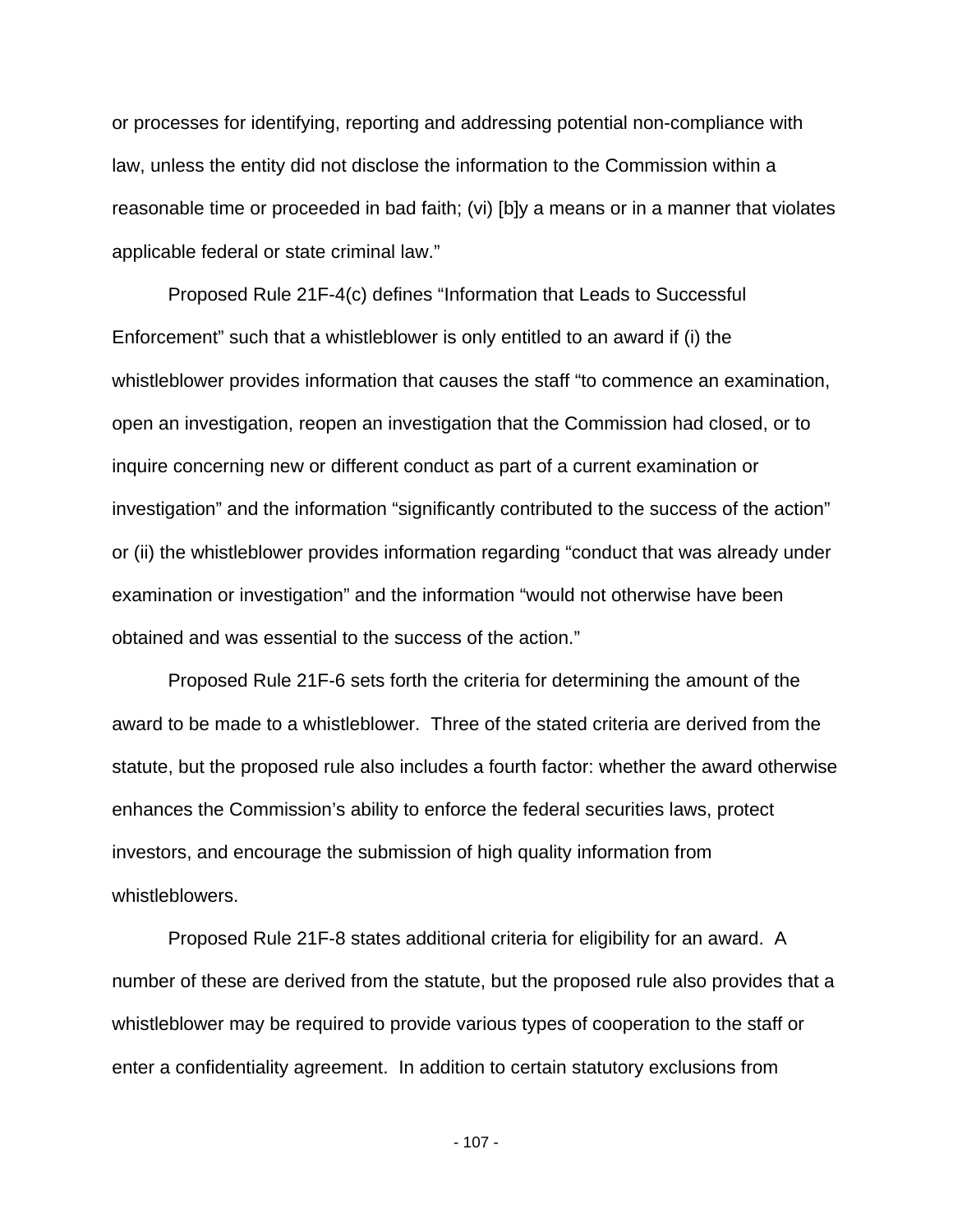eligibility, the proposed rule also excludes any person who is, or was at the time of acquiring information, a member, officer, or employee of a foreign government or certain other foreign entities.

Proposed rules 21F-9, 10, and 11 set forth the procedures for submitting original information and making a claim for an award. First, pursuant to Proposed Rule 21F-9(a), a whistleblower must complete either Form TCR or submit information electronically through the Electronic Data Collection System. Second, pursuant to Proposed Rule 21F-9(b), a whistleblower must complete and submit Form WB-DEC, sworn under penalty of perjury. A whistleblower wishing to submit a hard-copy Form TCR would be required to submit Form WB-DEC at the same time as he or she submits a Form TCR. A whistleblower wishing to submit information electronically could submit Form WB-DEC electronically or in hard copy within 30 days of the Commission's receipt of the whistleblower's electronic submission of information.

The proposed rules also require potential whistleblowers to complete a third form in the claims phase to establish potential eligibility for an award under the Program. Pursuant to Proposed Rules 21F-10 and 21F-11, a whistleblower must complete Form WB-APP to apply for an award for a covered judicial or administrative action by the Commission or a related action.

Proposed Rule 21F-15 would provide, that "[i]n determining whether the required \$1,000,000 threshold has been satisfied … for purposes of making any award [to a whistleblower], the Commission will not take into account any monetary sanctions that the whistleblower is ordered to pay." Likewise, Proposed Rule 21F-15 would provide that the Commission will not take into account any monetary sanctions "that are ordered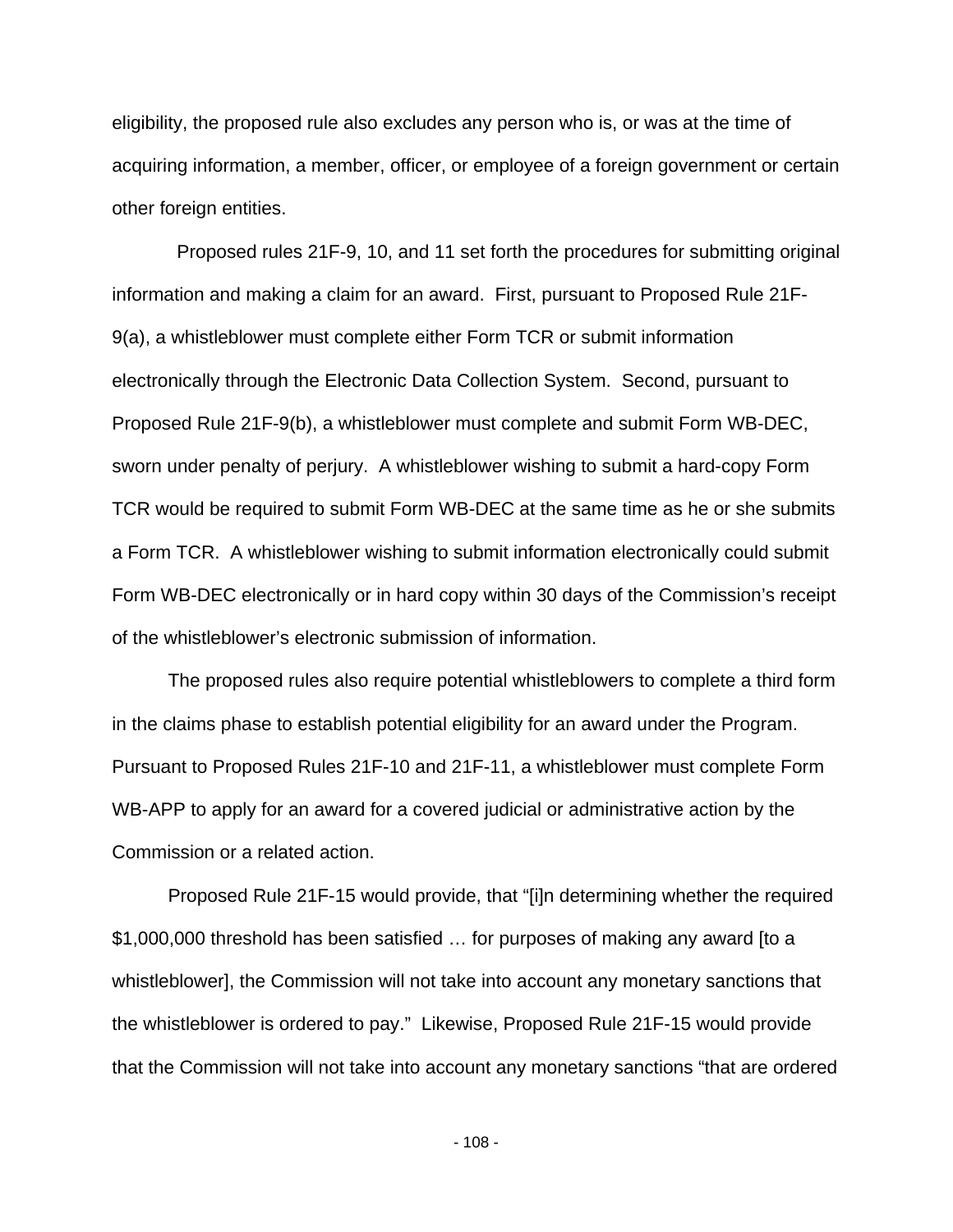against any entity whose liability is based substantially on conduct that the whistleblower directed, planned, or initiated." Proposed Rule 21F-15 further would provide that "if the Commission determines that a whistleblower is eligible for an award, any amounts that the whistleblower or such an entity pay in sanctions as a result of the action or related actions will not be included within the calculation of the amounts collected for purposes of making payments [to the whistleblower]."

Proposed Rule 21F-16(b) states that if a whistleblower who is a director, officer, member, agent, or employee of an entity that has counsel has initiated communications with the Commission relating to a potential securities law violation, the staff is authorized to communicate directly with the whistleblower regarding the subject of the communication without seeking the consent of the entity's counsel.

We are sensitive to the costs and benefits of our rules. As discussed above, many of the key elements of the whistleblower program have been established by the statute, and our proposed rules implementing the statute in some respects largely track statutory provisions. The cost-benefit analysis that follows focuses on the benefits and costs related to those rules on which we exercised discretion, and not on the overall benefits and costs of the statutory regime for whistleblower incentives and protections.

### B. Benefits

We have sought to structure the definitions in Proposed Rule 21F-4 so as to encourage whistleblowers to provide the Commission with high-quality information – tips indicating a high likelihood of a substantial securities violation – that we might not otherwise have received in a timely manner.

- 109 -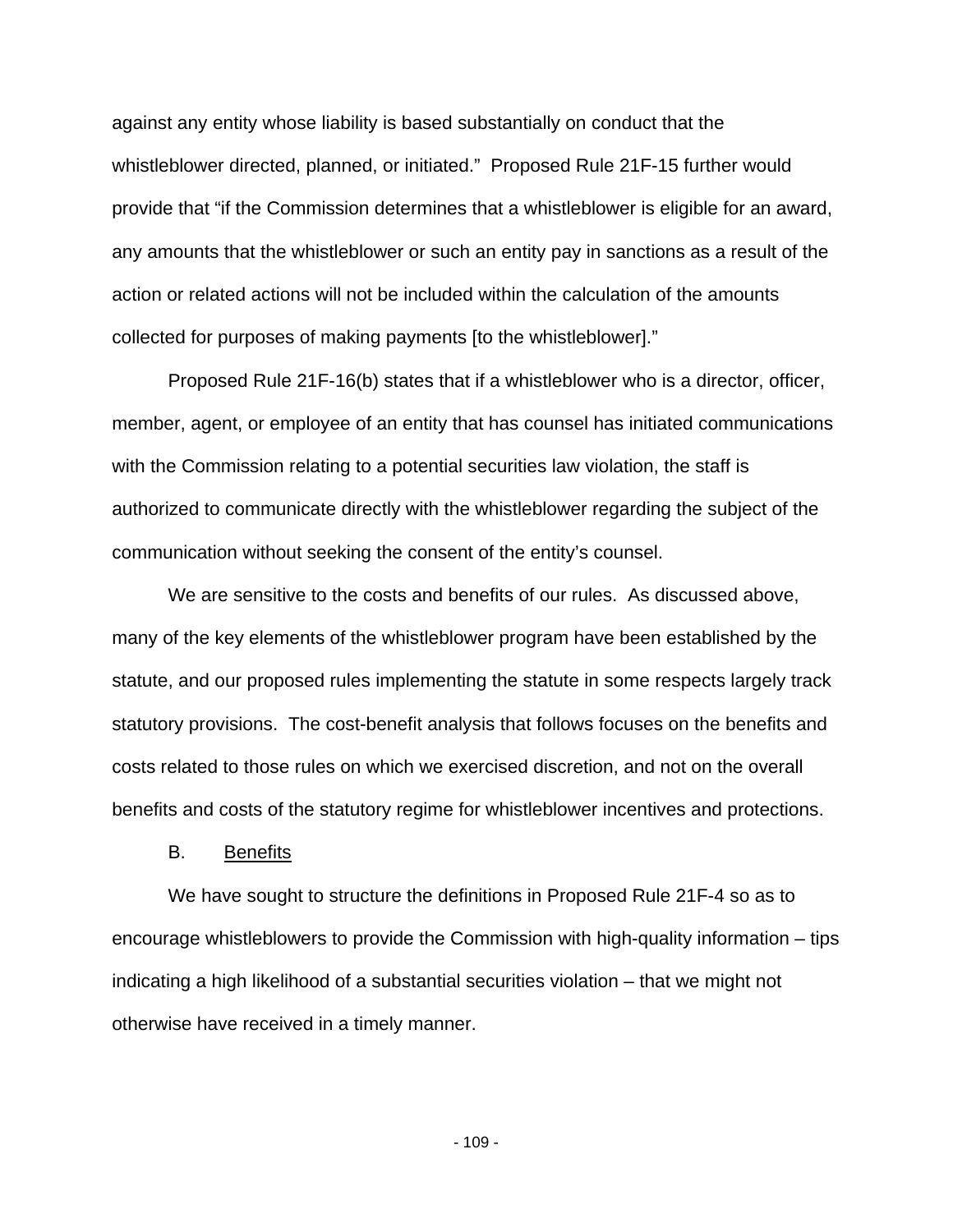We have also sought to strike the right balance in defining terms so as not to be overly restrictive or overly broad. Overly restrictive definitions could render the program ineffective as only a small fraction of potential tippers and complainants would qualify for monetary rewards. By contrast, overly broad definitions could result in inefficient use of the Investor Protection Fund—especially in cases in which the Commission already possesses information sufficient to bring a successful enforcement action. From an economic perspective of enforcement, the primary value of the Whistleblower Program is reduced economic cost of collecting necessary information early on and before the Commission can obtain the information on its own. The primary economic cost of the Program includes the out-of-pocket costs as well as opportunity costs, which include losses due to fraud and costs of enforcement. Consequently, the proposed definitions together should provide benefits in that they create strong incentives, in the form of eligibility for a monetary award, for whistleblowers to provide information to the Commission or other authorities and to provide the information early, rather than waiting to receive a request or inquiry from a relevant authority.<sup>106</sup> This may be a particular result of the definition of "voluntary submission of information" in Proposed Rule 21F-4; that rule would deny eligibility for an award to a whistleblower who has valuable information regarding potential violations of the federal securities laws if he has received a subpoena or other request relating to the alleged violations in question – even if the subpoena or request does not call for the production of the valuable information.

1

 106 As also noted above, the proposed definitions are consistent with the legislative intent behind the Act. See S. Rep. No. 111-176 at 110 (2010) ("The Whistleblower Program aims to motivate those with inside knowledge to come forward and assist the Government to identify and prosecute persons who have violated the securities laws…").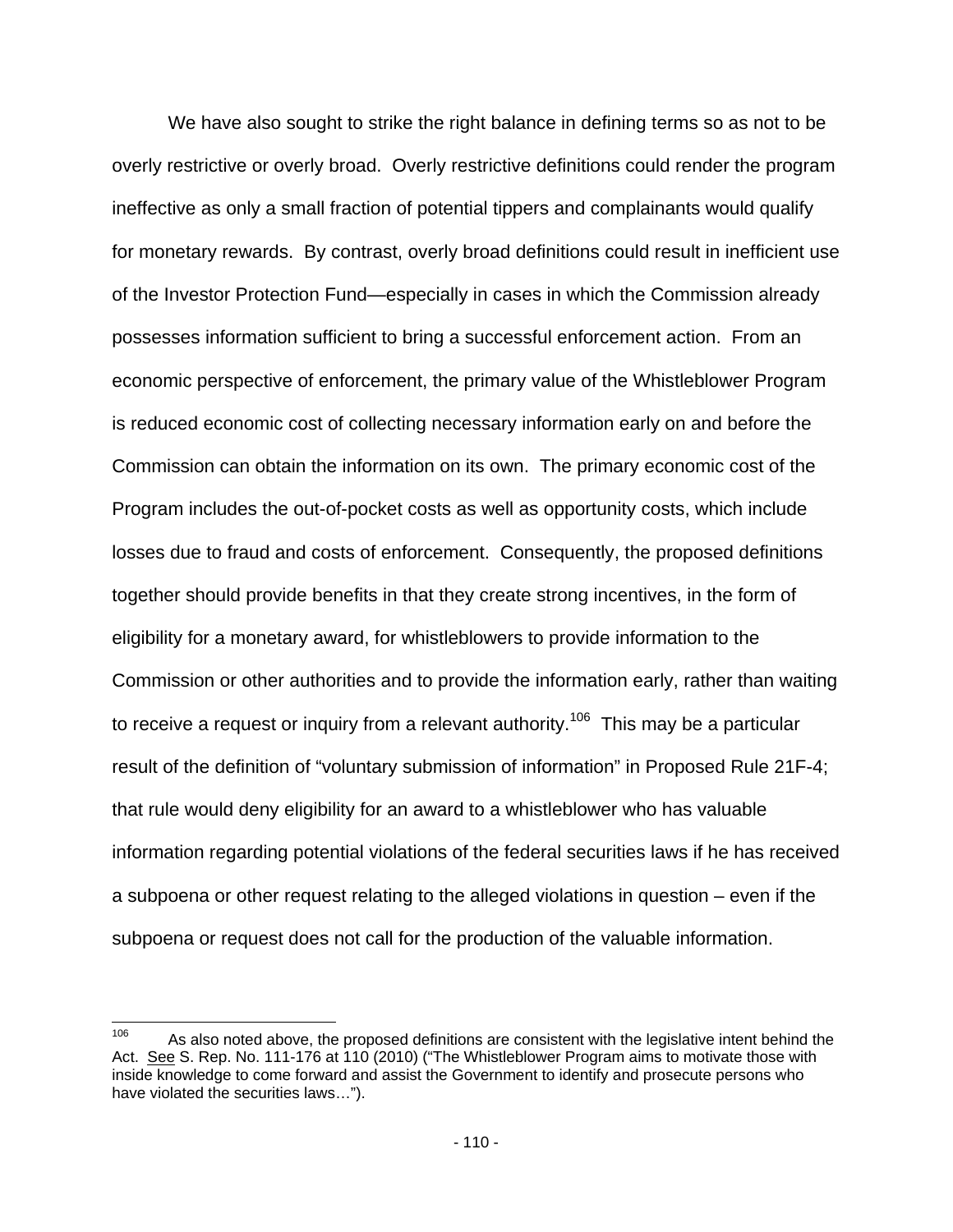The definition of "information that leads to successful enforcement" in Proposed Rule 21F-4(c) may also have the benefit of encouraging submission of high-quality information that is particularly useful to successful enforcement actions. By requiring that the whistleblower provide information that either "significantly contributed" to the success of an action (if the whistleblower has provided information that has led the Commission to begin investigating that matter), or that "would not otherwise have been obtained and was essential to the success of the action" (if the information related to a matter already under examination or investigation), this proposed definition should help to screen out less significant tips from eligibility for awards, and as a result, lead to a more efficient use of Commission resources and the Investor Protection Fund. Further, by requiring this level of connection to the success of an action, the proposed rule may have the benefit of encouraging whistleblowers to provide more and better information. Similarly, the criterion contained in Proposed Rule 21F-6(d), which allows the Commission to consider its ability to enforce the securities laws, protect investors and encourage high quality information as a criterion in determining the amount of an award to be paid, may have the benefit of encouraging better quality information, thus furthering effective enforcement and investor protection.

As noted, the Commission recognizes that whistleblower awards, as provided for by the statute, could potentially create incentives for employees of companies to submit information regarding potential violations to the Commission rather than to compliance personnel or through compliance procedures.<sup>107</sup> This in turn could undermine the

<sup>1</sup>  107 See Rewarding Whistleblowers: The Costs and Benefits of an Incentive-Based Compliance Strategy, Robert Howse and Ronald J. Daniels, University of Pennsylvania Departmental Papers (School of Law), 1995, page 527.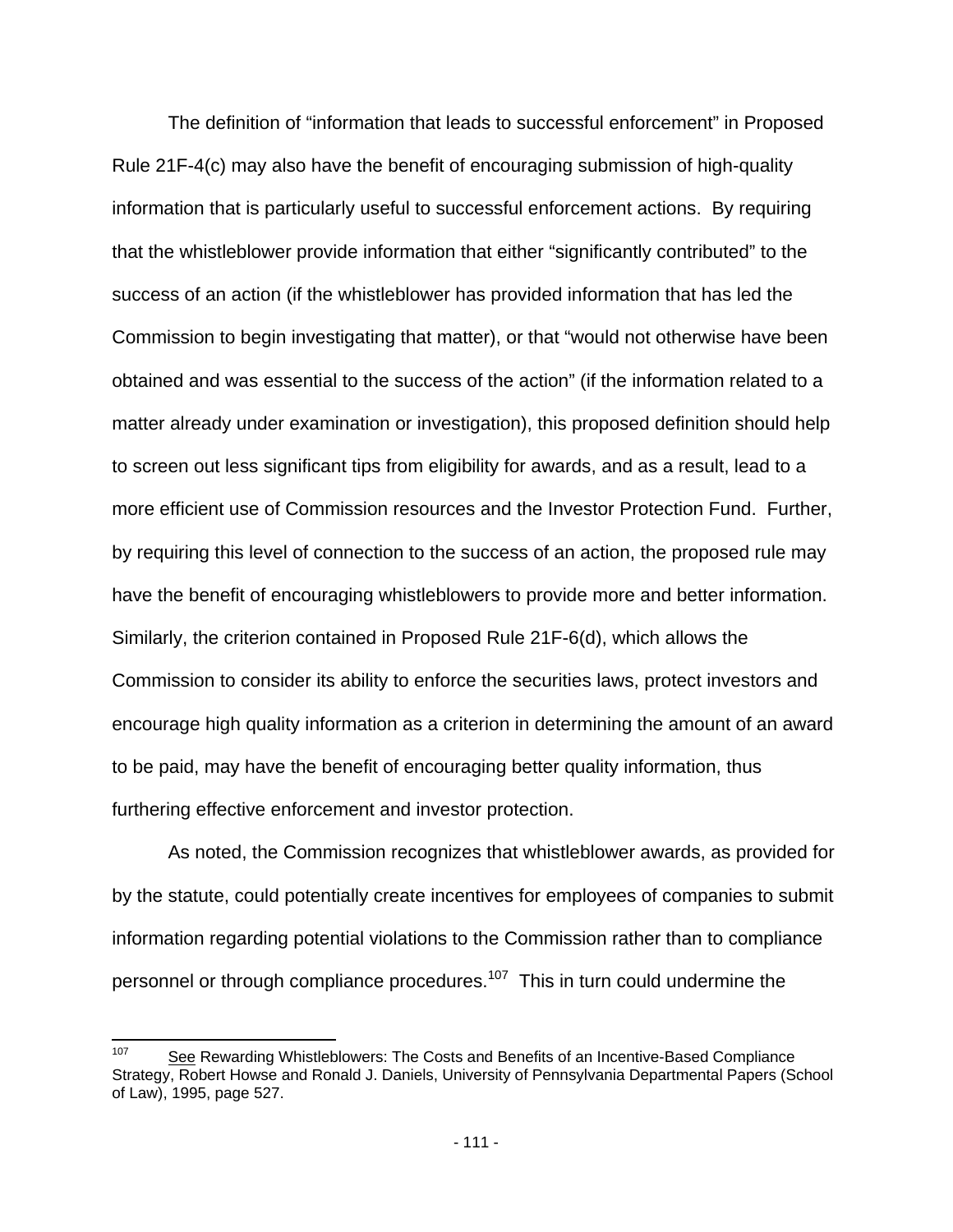effectiveness of internal company compliance processes. We have sought to address and mitigate that concern, in part, through the proposed definition of "Independent Knowledge" in Proposed Rule 21F-4(b)(2). While the restrictions in this definition would limit the pool of eligible whistleblowers and thereby reduce the number of potentially useful informants, the definition could have the benefit of limiting potential interference with the integrity of corporate compliance programs of companies, which could reduce the overall efficiency of day-to-day compliance operations.

As with the proposed definition of "Independent Knowledge" addressed above, the Commission believes that the procedures relating to the timing of the submission of "original information" could mitigate costs that the Whistleblower Program might impose on companies and their compliance programs and procedures. Importantly, the proposed procedures will allow a potential whistleblower to provide information to legal or compliance personnel within his or her company, and wait for up to 90 days, without compromising his or her eligibility for an award under the Program. This would also allow a company a reasonable period of time to investigate and respond to potential securities laws violations (or at least begin an investigation) prior to reporting them to the Commission or an appropriate regulator. Therefore, this approach is consistent with the Commission's efforts to encourage companies to create and implement strong corporate compliance programs.

One economic benefit of providing this grace period is that the individual could be mistaken about securities laws, and the compliance personnel would likely be better informed about whether certain conduct constitutes a violation of securities laws. Without this grace period, individuals, regardless of whether their judgments regarding

- 112 -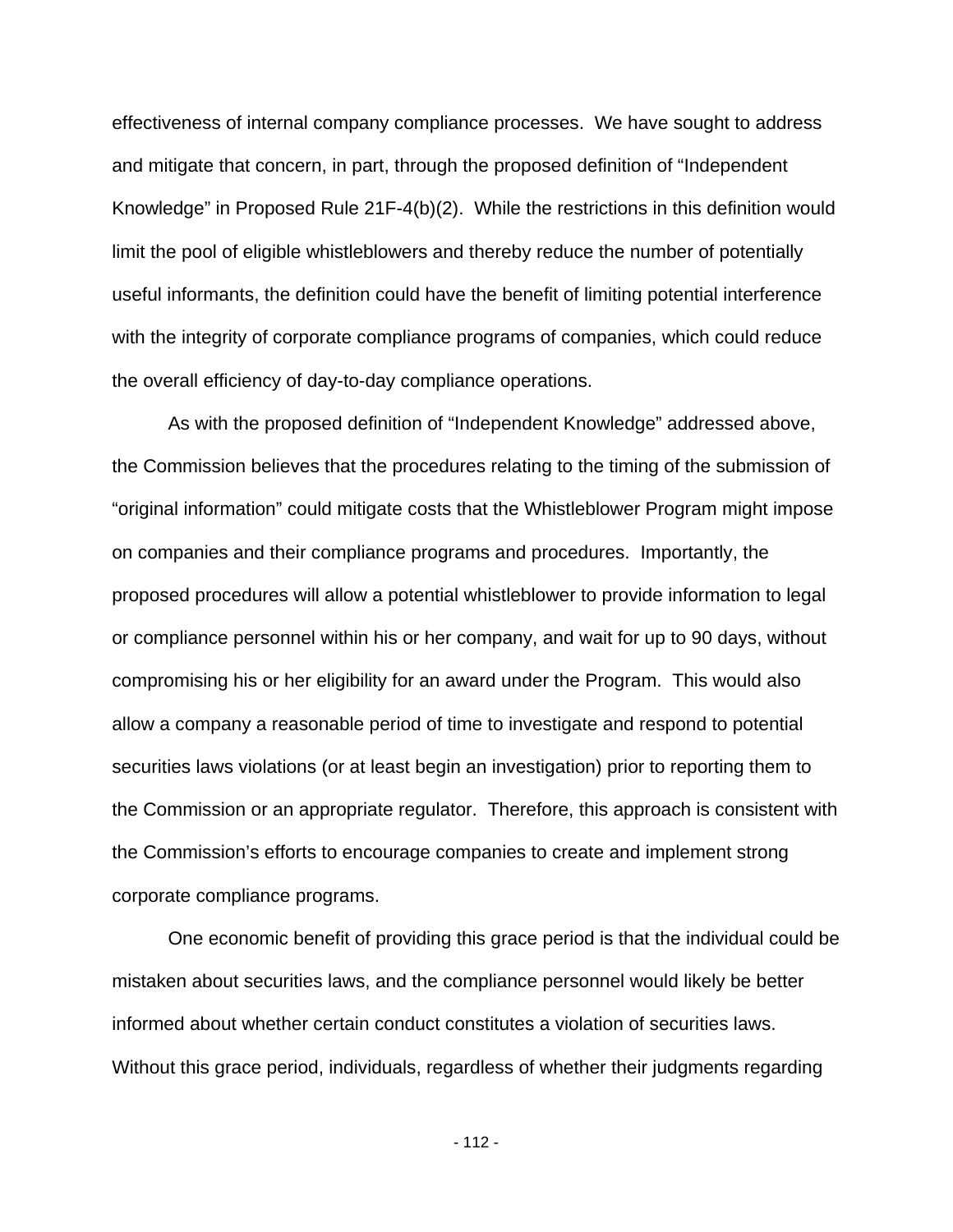certain violations were correct, could be motivated to report a suspicious finding as soon as possible. The overall effect could be an overflow of noisy signals -- that is, a large number of tips of varying quality -- causing the Commission to incur costs to process and validate the information. Allowing for this proposed grace period, we believe, provides a mechanism by which some of those erroneous cases may be eliminated before reaching the Commission, without otherwise adversely affecting the incentives on the part of potential whistleblowers.

The Commission also recognizes that whistleblower awards could create incentives for attorneys or others to breach the attorney-client privilege by submitting tips disclosing privileged communications. The Commission has attempted to address this concern through the proposed definition of "Independent Knowledge," which excludes information obtained through communications protected by the attorney-client privilege. Thus, a whistleblower who submits such information would not have provided the Commission with "Original Information" and thus would not be eligible for an award. The benefit of this proposed definition is that it helps preserve and protect the integrity of the attorney-client privilege and removes financial incentive encouraging individuals to breach the privilege.

Proposed Rule 21F-8 may have the benefit of encouraging cooperation by whistleblowers, which should help the effectiveness and efficiency of Commission enforcement. Similarly, we believe that Proposed Rule 21F-15, on balance, will have the same result. We recognize that there is a cost associated with providing monetary awards to individuals who have engaged in securities violations. Yet, these individuals frequently have the most significant and relevant information that will aid in detecting

- 113 -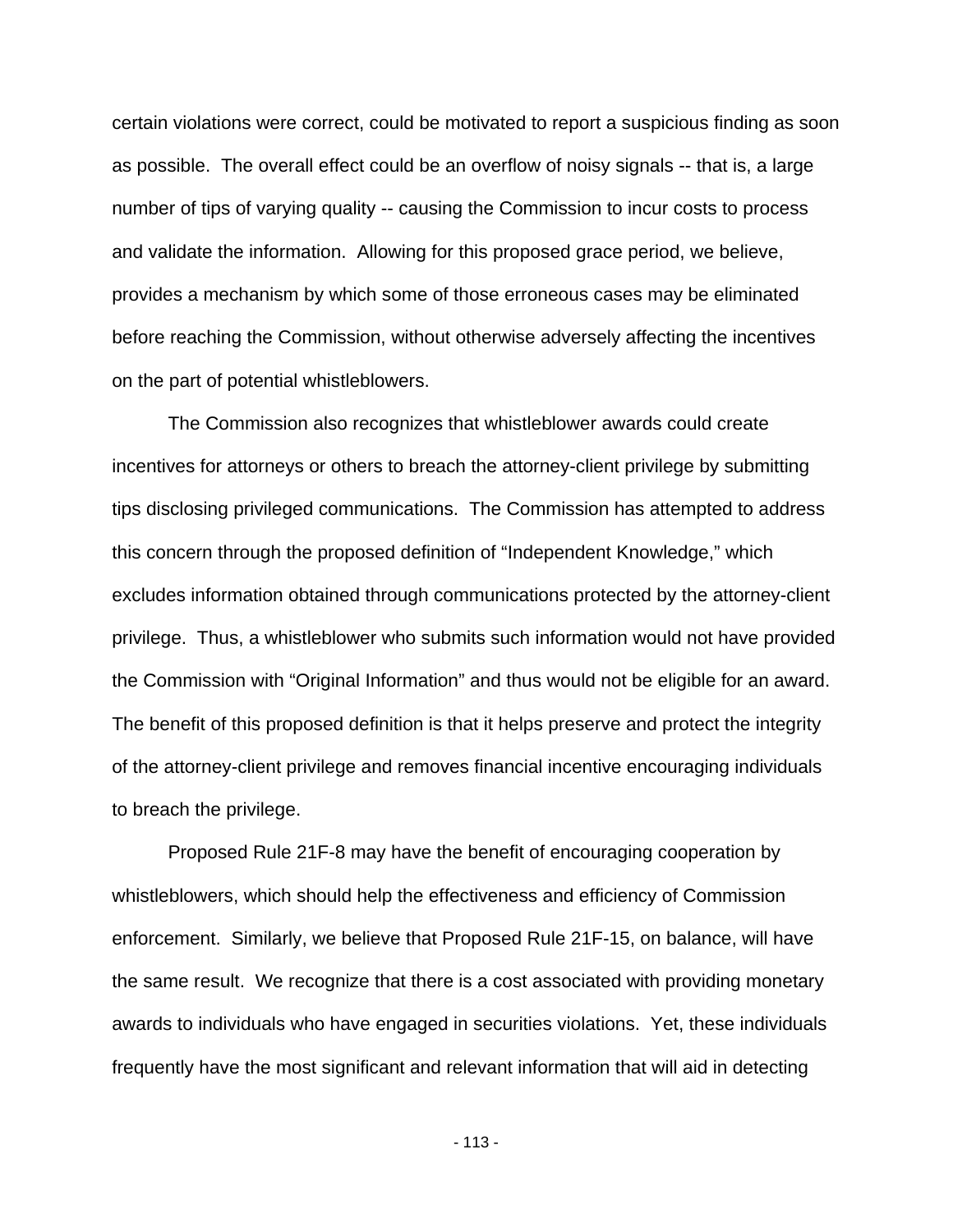and prosecuting sophisticated securities fraud schemes. By excluding from the award calculation any monetary sanctions that the whistleblower is ordered to pay or that are ordered against the entity whose liability is substantially derived from the whistleblower's conduct, the proposed rules limit the awards to highly culpable whistleblowers more than the awards to less culpable whistleblowers.

Likewise, Proposed Rule 21F-16(b), by authorizing communications between the Commission staff and a whistleblower without seeking consent of the counsel of an entity with whom the whistleblower is employed, is intended to have the benefit of encouraging whistleblowers to communicate with the Commission without the fear that their communications will lead to disclosure of their identity to their employer.

The procedures contained in the Proposed Rules should result in certain benefits. The Commission's objective in proposing these rules is to devise an efficient mechanism to implement the statutory whistleblower program that will allow the Commission to receive high-quality information regarding securities law violation in a timely, organized, useful manner. As an initial matter, the proposed procedures regarding the submission of information and the required Forms are designed to elicit from whistleblowers critical information regarding the potential violations at issue. The proposed Forms that would be required to provide clear and uniform guidance to whistleblowers regarding the information that the Commission deems necessary to investigate the potential violations and to determine eligibility for awards under the program.

In addition, the proposed requirement that whistleblowers must complete Form WB-DEC, under penalty of perjury, will encourage whistleblowers who wish to

- 114 -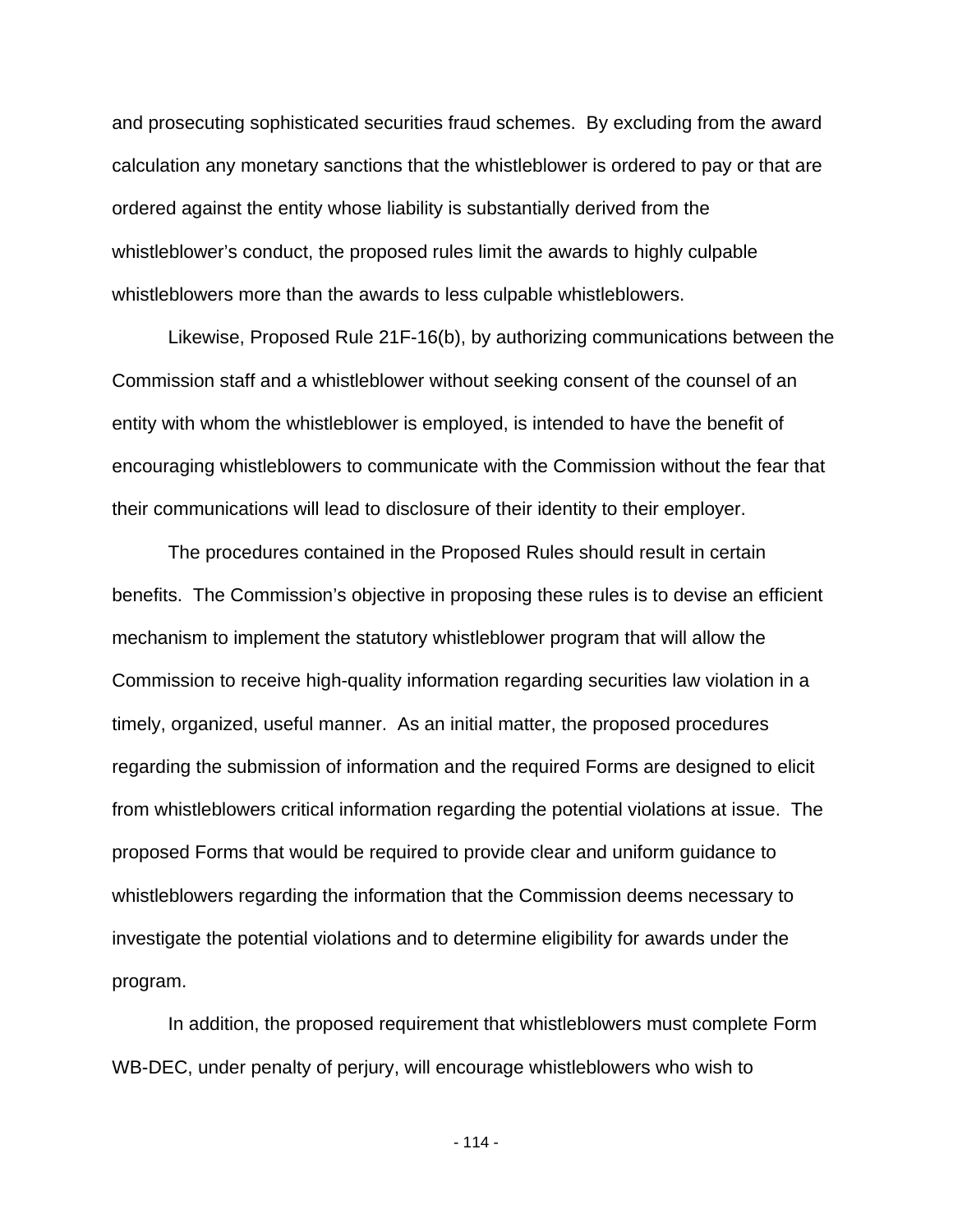participate in the Whistleblower Program to submit truthful information and discourage them from submitting false information. As such, this procedure will allow the Commission to place greater reliance on the accuracy of information it receives from whistleblowers, which should allow the Commission to prioritize the review and investigation of that information more effectively and efficiently. The requirement should also mitigate the potential harm to companies and individuals that may be caused by false or spurious allegations of wrongdoing. In addition, the requirement that Form WB-DEC be submitted within 30 days of submission of the Form TCR is designed to provide staff with the opportunity to better evaluate the TCR in light of the fact that it is joined by a sworn statement regarding its accuracy. Accordingly, the Proposed Rules should result in a decrease in the amount of Commission resources devoted to false or unsubstantiated leads.<sup>108</sup>

Moreover, proposed Form WB-APP requires the submission of information that is necessary for the Commission to determine award eligibility. While requiring an additional form imposes a cost on potential whistleblowers, determining the appropriate level of award for each instance of qualified whistleblower is critical to successful implementation of the whistleblower rule. The Commission needs to collect pertinent information from the whistleblower to determine the strength of his case. This information will need to be evaluated in conjunction with the Commission's enforcement action to determine the significance of the whistleblower's contribution.

1

 108 Dyck et al. (2009). The staff reviews and evaluates all TCRs, regardless of whether they are accompanied by a whistleblower declaration. However, because the declaration would aid in assessing reliability, the staff may consider whether a whistleblower has submitted a declaration in prioritizing the investigation of TCRs and the allocation of the Division of Enforcement's limited resources.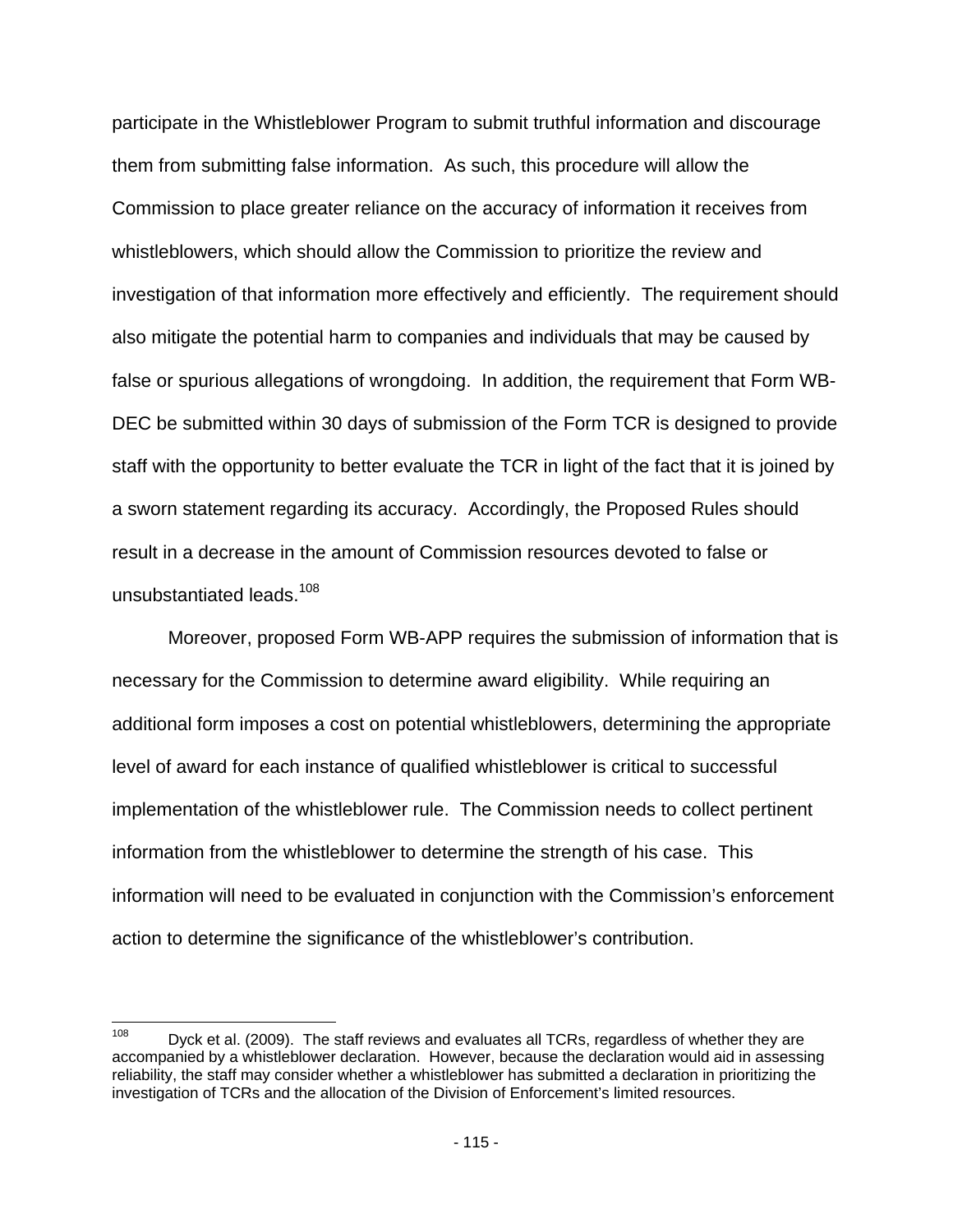In addition, the Commission has included procedural elements in the proposed rules to provide a fair process for consideration of whistleblower award claims, and, given the possibility of judicial review, to provide a clearly defined record on appeal. These procedures should also encourage greater participation in the program. While a monetary reward is typically not the sole motivation for potential whistleblowers, having a robust clearly described process for determining grants of monetary rewards should help incentivize those individuals who seek to benefit economically from providing information to the Commission.

### C. Costs

The Proposed Rules may impose certain costs on prospective whistleblowers. As an initial matter, the procedures would require potential whistleblowers to complete certain forms to establish eligibility for an award under the Program. As noted above, the Commission recognizes that it will take time and effort on the part of whistleblowers to complete and submit the proposed forms. In addition, any whistleblower wishing to submit one of the required forms in hard copy would need to arrange for delivery and pay the postage or other delivery costs.

It is also possible that the proposed procedures could discourage some whistleblowers with valuable information from submitting their information to the Commission. Some prospective whistleblowers could find the procedures burdensome or confusing, and as a result, they might elect not to provide information to the Commission. In these Proposed Rules, the Commission has attempted to mitigate the potential for burden or confusion in the procedures, but such costs cannot be eliminated.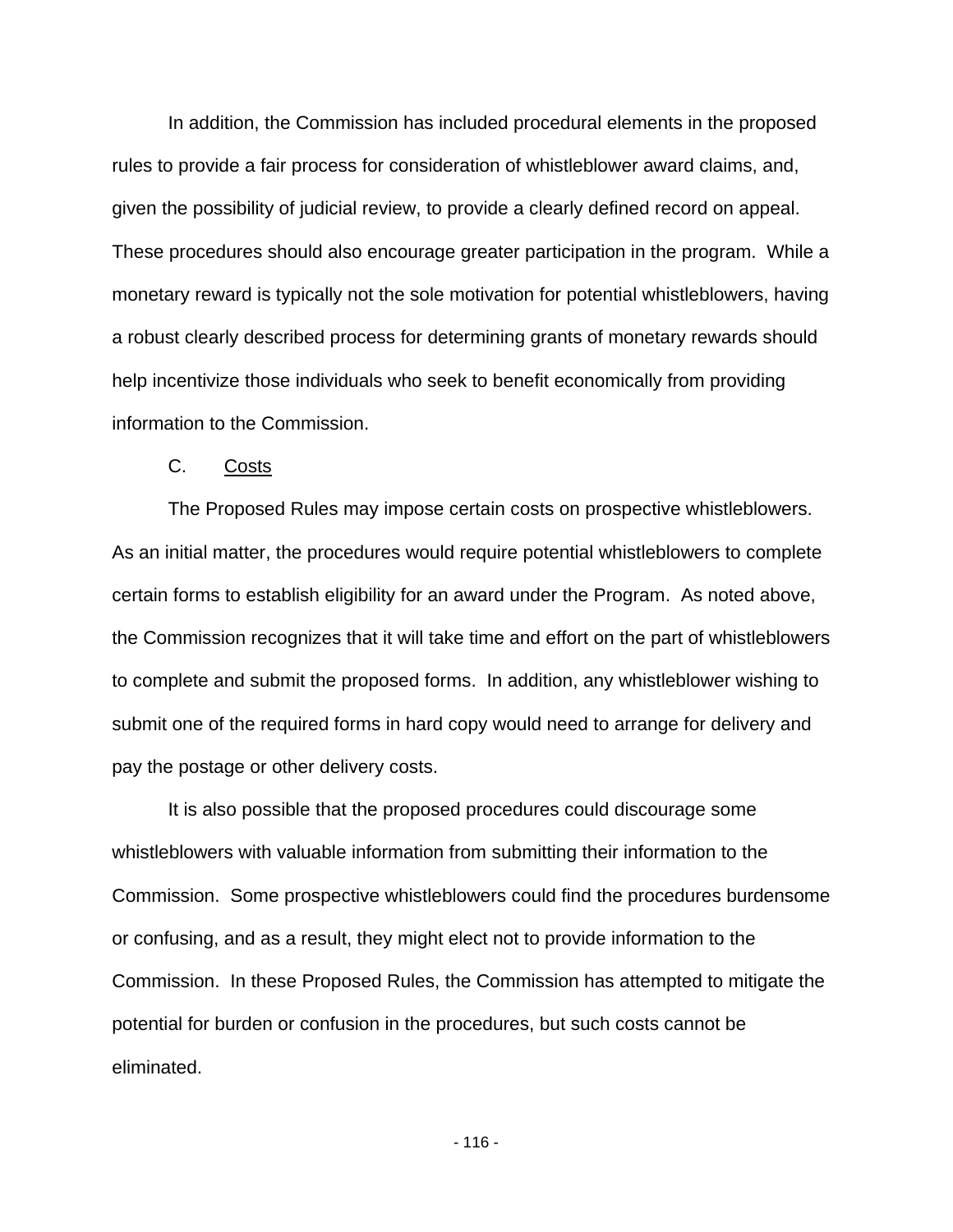The 30-day time limit proposed for submitting a Form WB-DEC also imposes costs on whistleblowers in that it would require them to act within a certain period of time if they wish to be eligible for an award under the Program. The Commission has proposed the 30-day time limit based on a balance of those costs against the need to have the WB-DEC submitted close enough in time with the submission through the Electronic Data Collection System so that: (i) the Commission can track and tie together each submission through the electronic system with the related Form WB-DEC and (ii) the Commission will receive notice that a submission through the electronic system is a submission under the whistleblower program.

The proposed 90-day limit on submission of Form WB-DEC also would impose costs on whistleblowers in that it requires them to act within a certain period of time if they wish certain benefits under the Program. The Commission has proposed the 90 day time limit based on a balance of those costs against the concern that companies investigating allegations of potential securities law violations will view the time limit as the time they may wait before reporting violations to the Commission. To be clear, the Commission does not intend any time period in these Proposed Rules to inform companies on time limits for reporting violations to the Commission.

In addition, the definitional and scope provisions described above may also result in costs if they discourage potential whistleblowers from coming forward. As discussed above, the proposed definitions of "voluntary submission of information", "independent knowledge," and "information that leads to successful enforcement" together would result in heightening the standards for eligibility for an award. It is possible that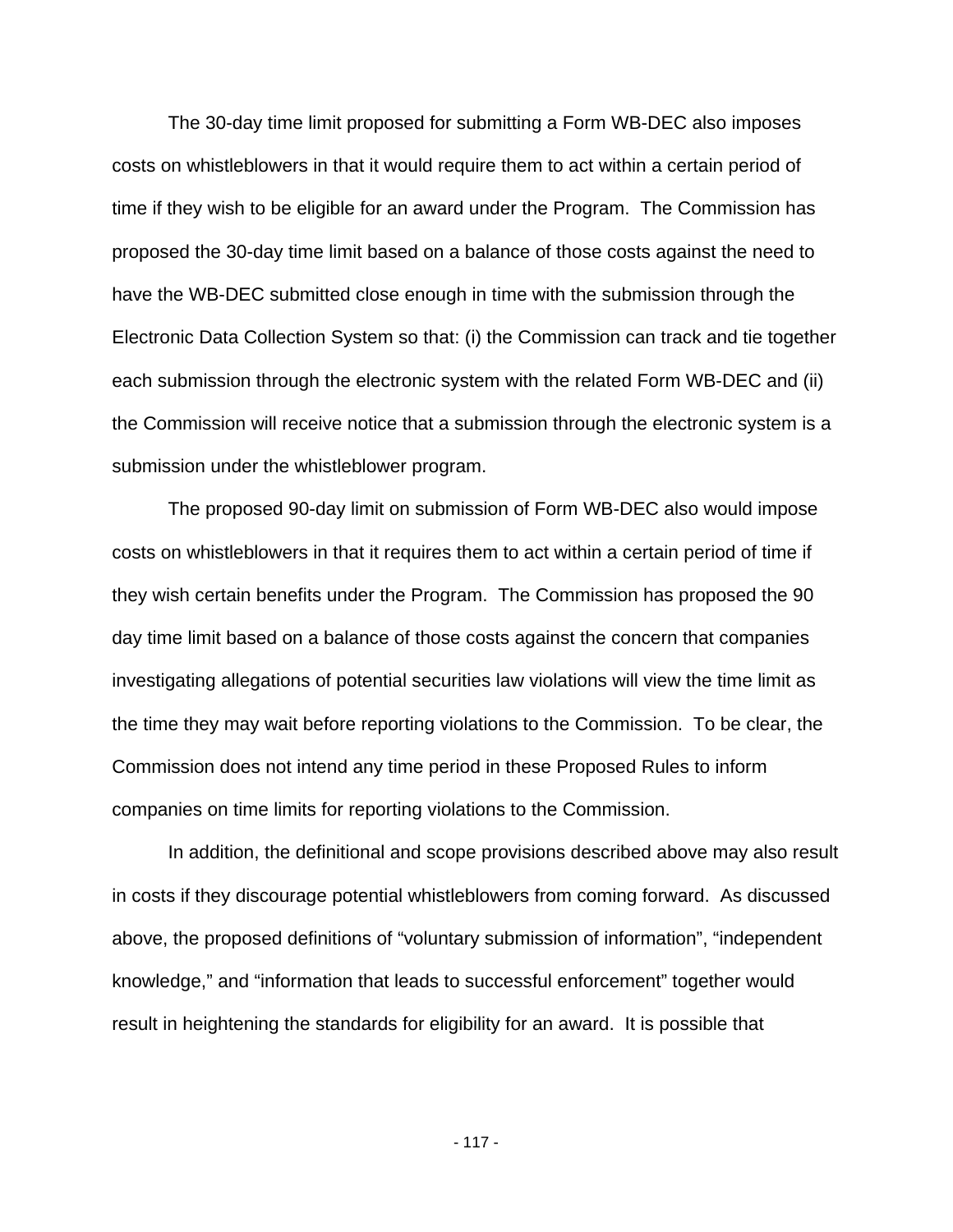restrictions from eligibility could in some cases discourage some whistleblowers from submitting potentially useful information.

In particular, the proposed definition of "voluntary submission of information" excludes from eligibility any whistleblower who has a legal obligation to provide the information regarding potential violations to the Commission. This element of the definition could result in instances in which the Commission does not receive important information regarding potential violations from a potential whistleblower – that is, situations where a potential whistleblower has a legal obligation to provide the information and does not, but he would have if eligible for an award.

Similarly, other types of ineligibility created by our proposed rules – for example, the provisions in Proposed Rule 21F-8 that exclude from eligibility certain foreign officials or individuals who obtain information from other categories of ineligible persons – may also cause those persons not to come forward with information in their possession about securities law violations. Although we have attempted to craft these rules to strike a balance that is consistent with the purposes of the statute, these provisions may result in some foregone opportunities for effective enforcement action.

 additional costs or benefits of, or suggested alternatives to, the proposed rule. Request for Comments: We request comments and empirical data on all aspects of this cost-benefit analysis, including identification and quantification of any

# **VI. CONSIDERATION OF BURDEN ON COMPETITION AND PROMOTION OF COMPETITION AND CAPITAL FORMATION**

Section  $23(a)(2)^{109}$  of the Securities Exchange Act of 1934 requires the Commission, in promulgating rules under the Exchange Act, to consider the impact that

<sup>1</sup>  109 15 U.S.C. 78w(a)(2).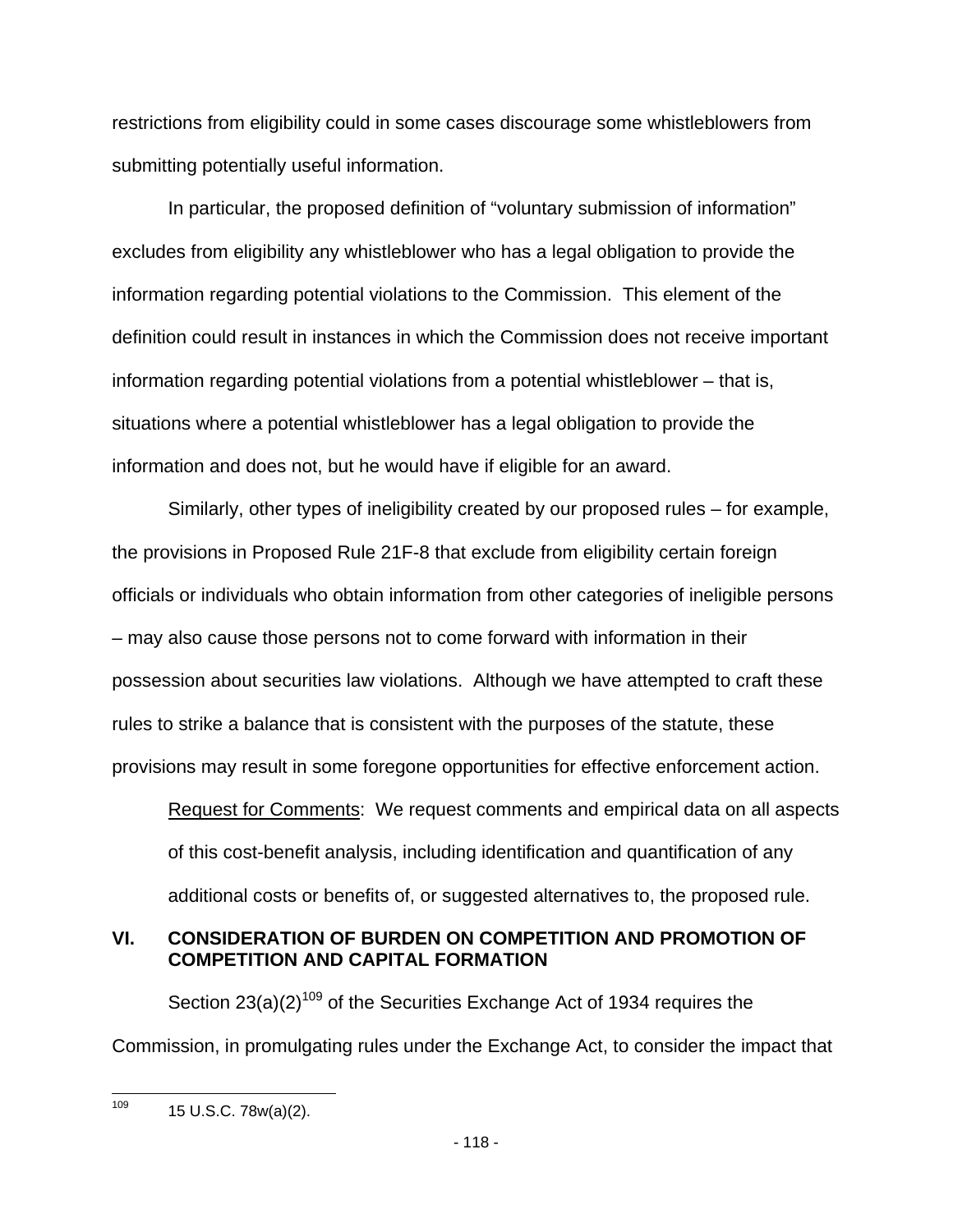any rule may have on competition and prohibits the Commission from adopting any rule that would impose a burden on competition not necessary or appropriate in furtherance of the purposes of the Exchange Act. Further, Section  $3(f)$  of the Exchange Act<sup>110</sup> requires the Commission, when engaging in rulemaking where it is required to consider or determine whether an action is necessary or appropriate in the public interest, to consider, in addition to the protection of investors, whether the action will promote efficiency, competition, and capital formation.

As with the cost-benefit analysis, we focus our consideration of burden on competition and promotion of competition and capital formation to the areas of these Proposed Rules over which the Commission has exercised discretion and do not consider the elements of the Whistleblower Program established by Congress.

In considering the impact on capital formation of our proposed rules, we consider the extent to which they affect allocation of capital and secondarily how they affect investors' choices of investments and portfolio allocations. For issuers, this includes considering the extent to which the rules foster an information environment and market structures that lead to securities prices based upon efficient allocation of capital. From this perspective, one of the issues that may affect capital formation in the economy is investor confidence in the sense of investors trusting in the fairness of financial markets, of which their perception of the effectiveness and comprehensiveness of the regulatory regime is an important part. If investors fear theft, fraud, manipulation, insider trading, or conflicted investment advice, their trust in the markets will be low, both in the primary market for issuance or in the secondary market for trading. This would increase the

1

 110 15 U.S.C. 78c(f).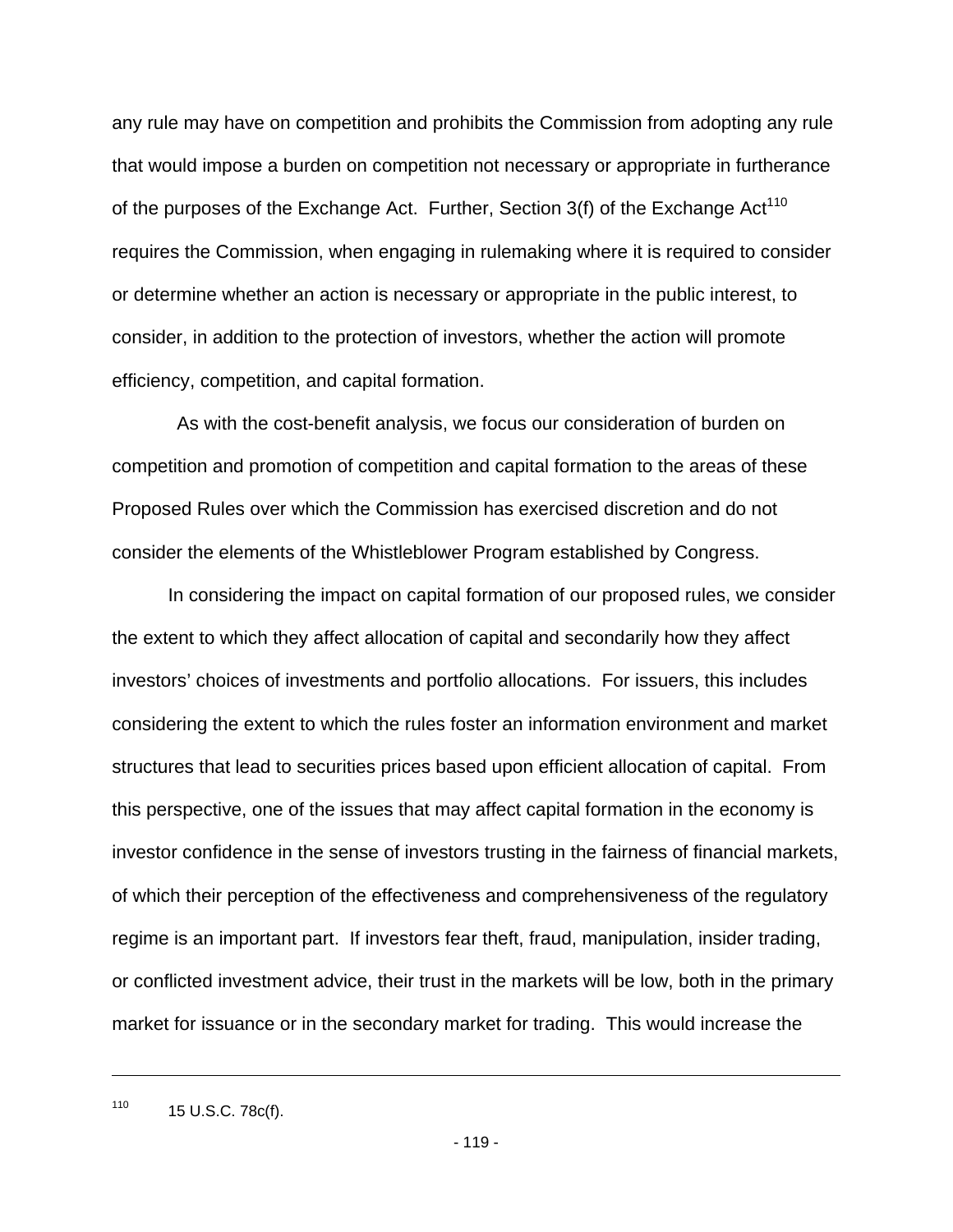enforced and obeyed. cost of raising capital, which would impair capital formation – in the sense that it will be less than it would or should be if rules against such abuses were in effect and properly

For reasons stated in the cost-benefit analysis, we believe the Proposed Rules would result in an efficient and effective implementation of the statutory whistleblower program. As such, we believe the Proposed Rules would serve to reduce potential securities law violations. As a result, investor reliance on the veracity of issuer filings with the Commission may increase incrementally, which would contribute to lowering the cost of raising capital generally. Those provisions in the Proposed Rules that are designed to promote and protect the use of corporate compliance programs would further the requirements of the Sarbanes-Oxley Act of 2002 and other statutory provisions that encourage or mandate such programs. Thus, we believe that we have structured the Proposed Rules so as to improve investor confidence in the market and therefore expect that the impact of the Proposed Rules on the efficiency of capital formation will be positive.

The Commission does not believe the elements of the proposed rules over which the Commission exercised discretion would impose any undue burdens on competition. The relevant market for competition analysis here is the market for securities issuers competing to raise capital from investors. Because the proposed rules are expected to further deterrence of financial fraud, there may be a general improvement in the fairness of competition for capital from investors – and consequently improvement in the ability of companies that abide by the law to compete with companies that do not. To the extent that the Proposed Rules impose costs on

- 120 -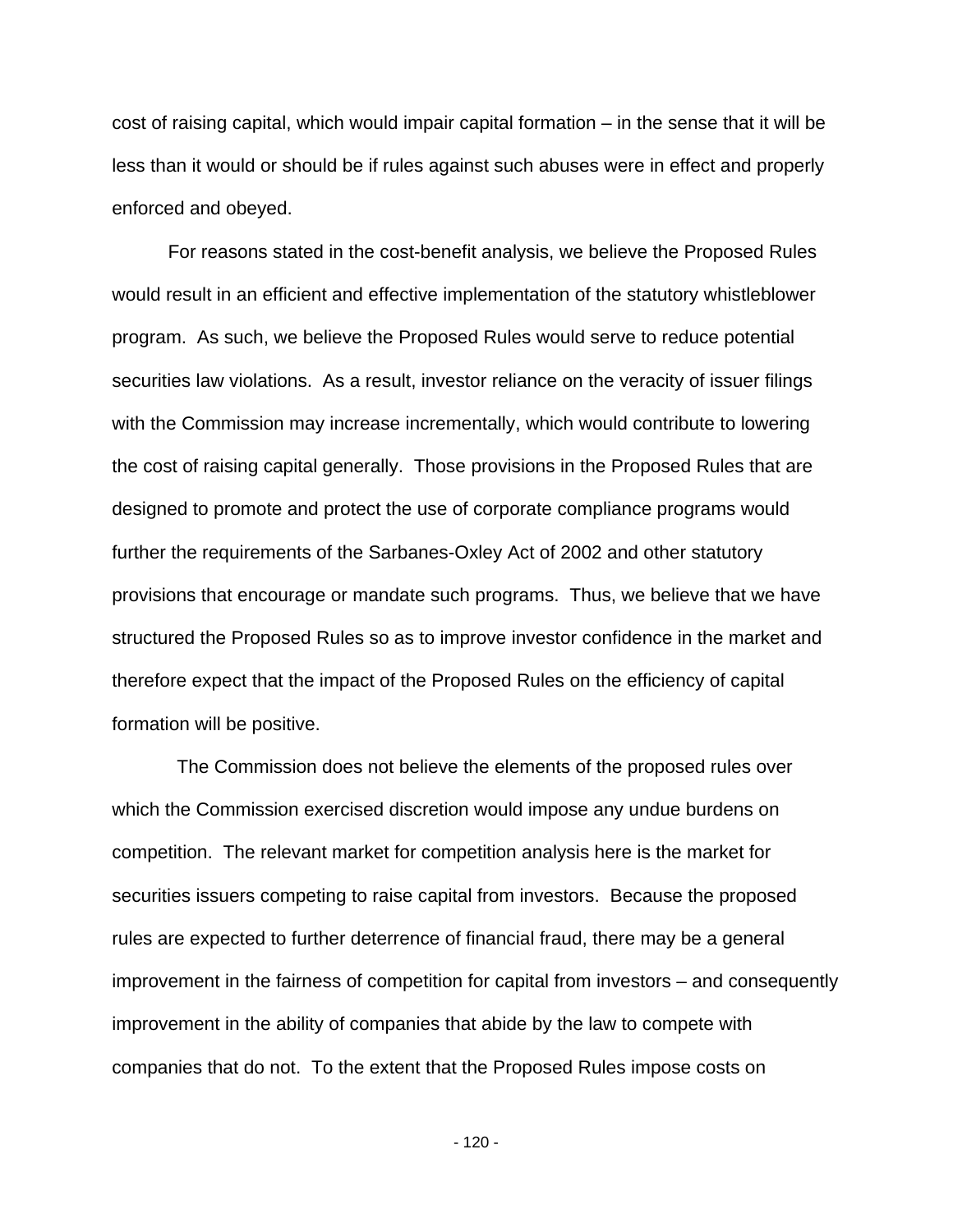companies, many of these follow from the statutory mandate to implement the Whistleblower Program generally and are imposed on all companies. The Commission believes any costs associated with compliance with the proposed rules, as structured, would be limited and, therefore, would not impose undue burden on competition.

Furthermore, the Proposed Rules are structured to encourage the submission of high quality information regarding securities law violations in a manner that is effective and efficient. As a result of expected improvement in competition and expected increase in capital formation, we believe the Proposed Rules should generally increase the efficiency of the economy. In addition, the proposed rules should increase the efficiency by which the Commission's Enforcement program obtains information about potential securities law violations.

We request comment (including empirical data and other factual support) on whether the Proposed Rules, if adopted, would affect efficiency, competition, and capital formation.

## **VII. SMALL BUSINESS REGULATORY ENFORCEMENT FAIRNESS ACT**

For purposes of the Small Business Regulatory Enforcement Fairness Act of 1996 (SBREFA),<sup>111</sup> the Commission solicits data to determine whether the proposed rule constitutes a "major" rule. Under SBREFA, a rule is considered "major" where, if adopted, it results or is likely to result in:

- An annual effect on the economy of \$100 million or more (either in the form of an increase or a decrease);
- A major increase in costs or prices for consumers or individual industries; or

 $\overline{a}$  111 Pub. L. No. 104-121, tit.II, 110 Stat. 857 (1996).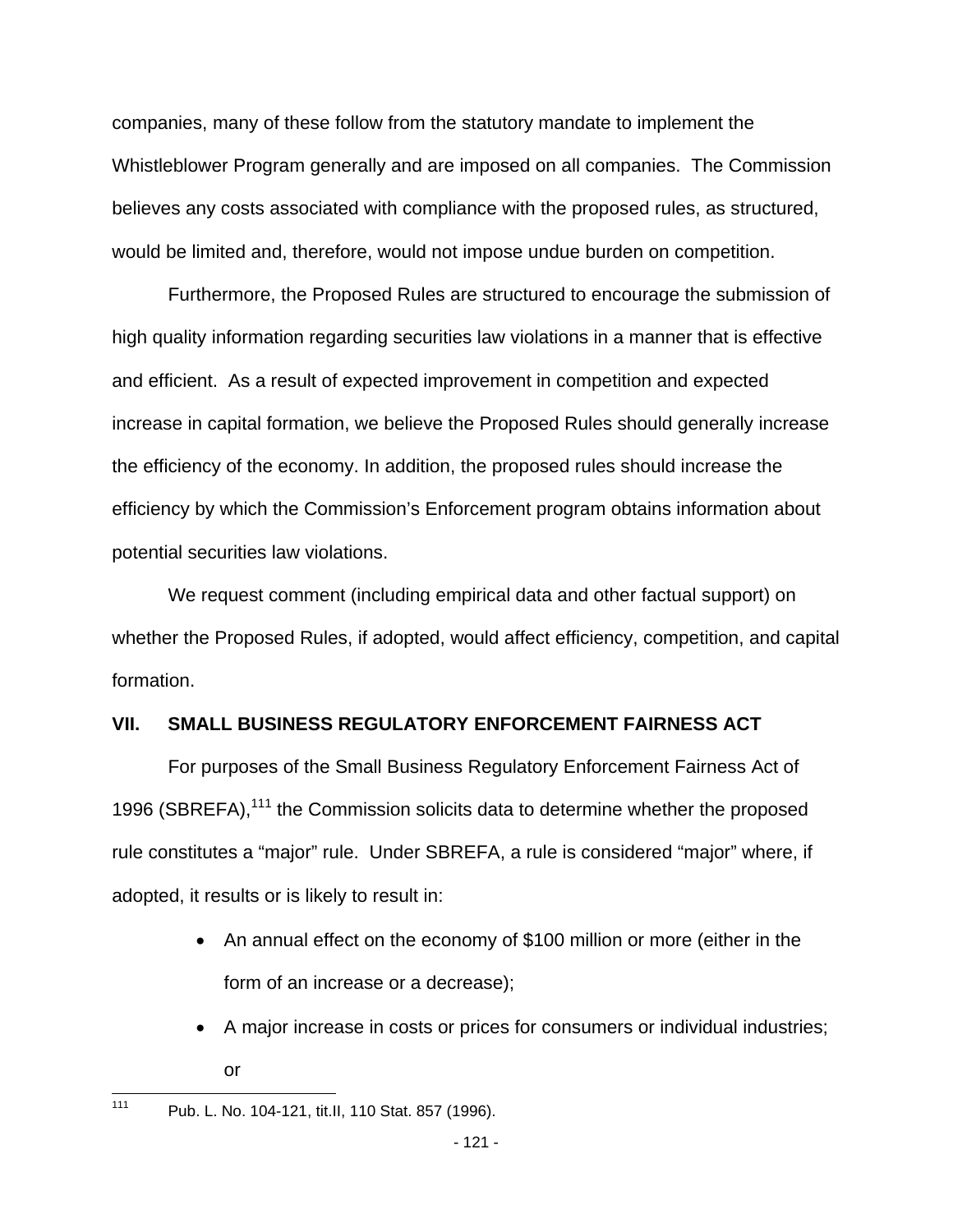• Significant adverse effects on competition, investment or innovation. Commentators should provide empirical data on (a) the potential annual effect on the economy; (b) any increase in costs or prices for consumers or individual industries; and (c) any potential effect on competition, investment or innovation.

## **VIII. REGULATORY FLEXIBILITY ACT CERTIFICATION**

economic impact on a substantial number of small entities. $113$ Section 603(a) of the Regulatory Flexibility Act<sup>112</sup> requires the Commission to undertake an initial regulatory flexibility analysis of the proposed rule on small entities unless the Commission certifies that the rule, if adopted, would not have a significant

Small entity is defined in 5 U.S.C. 601(6) to mean "small business," "small organization," and "small governmental jurisdiction" as defined in 5 U.S.C. 601(3) – (5). The definition of "small entity" does not include individuals. The Proposed Rules apply only to an individual, or individuals acting jointly, who provide information to the Commission relating to the violation of the securities laws. Companies and other entities are not eligible to participate in the Program as whistleblowers. Consequently, the persons that would be subject to the proposed rule are not "small entities" for purposes of the Regulatory Flexibility Act.

For the reasons stated above, the Commission certifies, pursuant to 5 U.S.C. 605(b), that the proposed rules and forms to implement the whistleblower provisions of Section 21F of the Exchange Act would not have a significant economic impact on a substantial number of small entities.

<sup>1</sup>  $5 U.S.C. 603(a)$ .

 $5 U.S.C. 605(b).$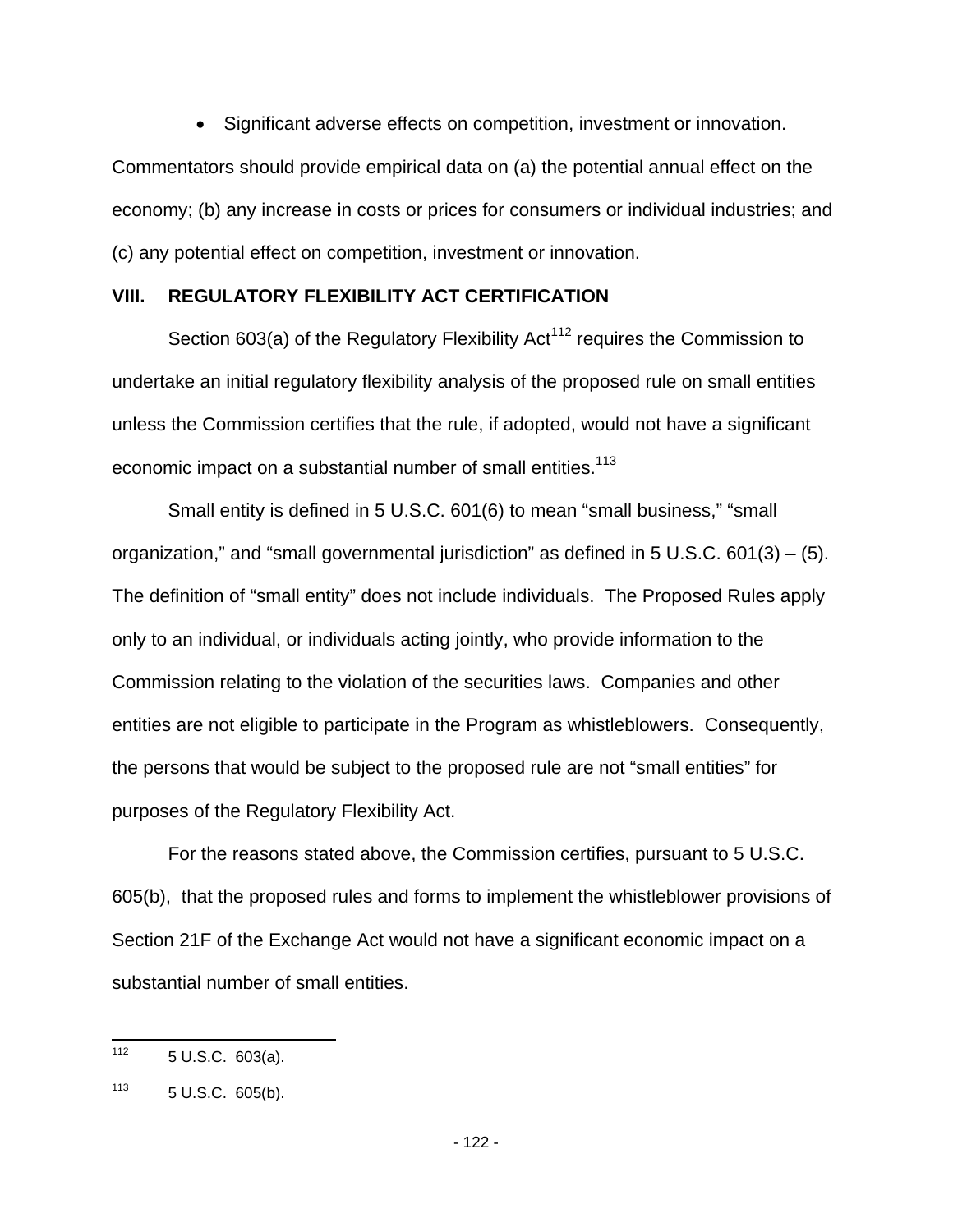## **IX. STATUTORY AUTHORITY**

The Commission proposes the new rules and forms contained in this document under the authority set forth in Sections 3(b), 21F and 23(a) of the Exchange Act.

## **List of Subjects**

# **17 CFR Parts 240 and 249**

**Securities** 

# **TEXT OF THE PROPOSED RULES**

In accordance with the foregoing, Title 17, Chapter II of the Code of Federal

Regulations is proposed to be amended as follows.

# **Part 240 – General Rules and Regulations, Securities Exchange Act of 1934**

1. The authority citation for part 240 is amended by adding the following citation in numerical order to read as follows:

**Authority:** 15 U.S.C. 77c, 77d, 77g, 77j, 77s, 77z-2, 77z-3, 77eee, 77ggg, 77nnn, 77sss, 77ttt, 78c, 78d, 78e, 78f, 78g, 78-i, 78j, 78j,-1, 78k, 78k-1, 78 *l*, 78m, 78n, 78 *o*, 78 *o*-4, 78p, 78q, 78s, 78u-5, 78w, 78x, 78 *ll*, 78mm, 80a-20, 80a-23, 80a-29, 80a-37, 80b-3, 80b-4, 80b-11, and 7201 *et seq*.; 18 U.S.C. 1350; and 12 U.S.C. 5221(e)(3) , unless otherwise noted.

\*\*\*\*\*

Section 240.21F is also issued under Pub. L. No. 111-203, §922(a), 124 Stat. 1841 (2010).

\*\*\*\*\*

2. By adding § 240.21F-1 through § 240.21F-16 to read as follows: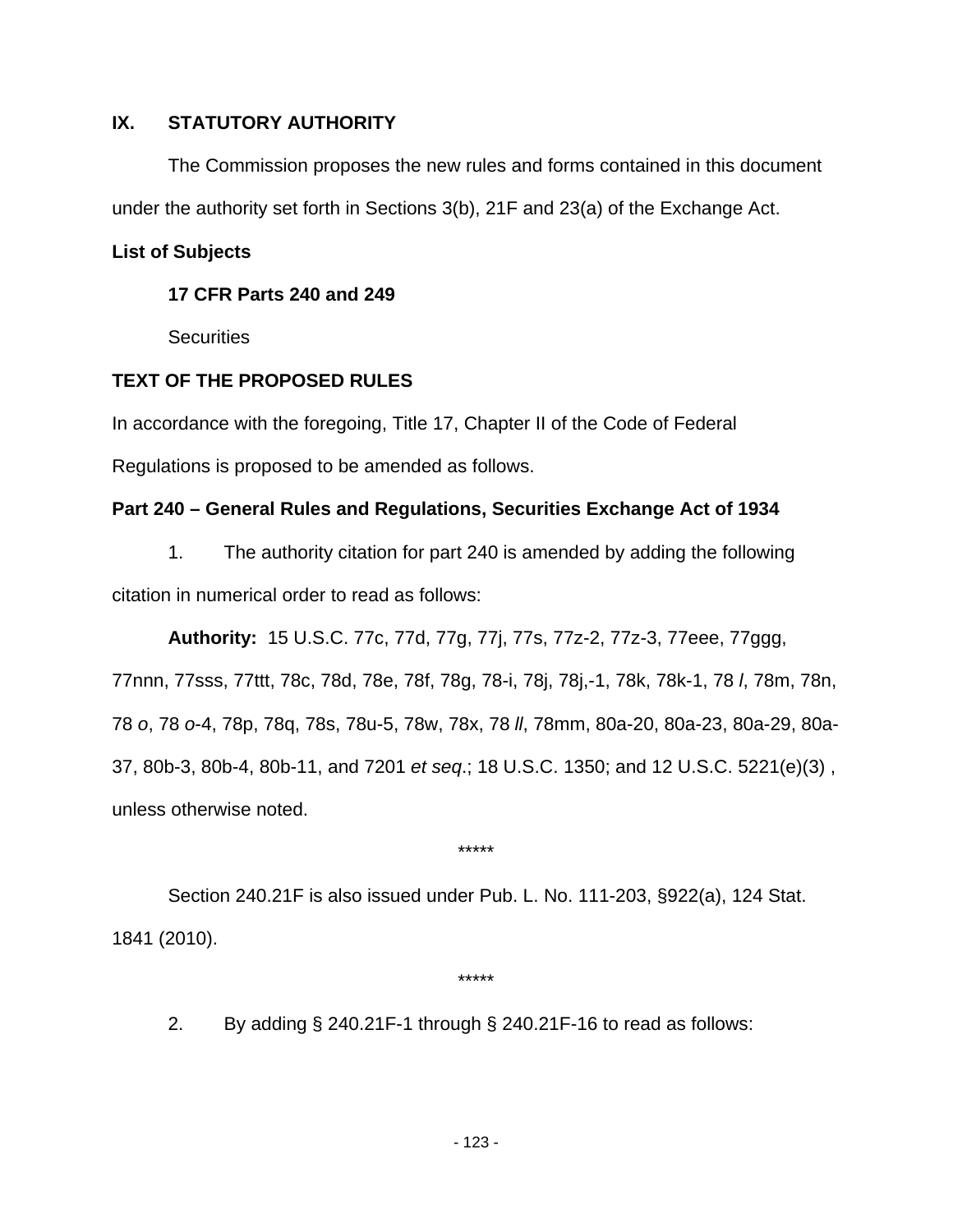### **§ 240.21F-1 General.**

Section 21F of the Securities Exchange Act of 1934 ("Exchange Act") (15 U.S.C. 78u-6), entitled "Securities Whistleblower Incentives and Protection," requires the Securities and Exchange Commission ("Commission") to pay awards, subject to certain limitations and conditions, to whistleblowers who provide the Commission with original information about violations of the federal securities laws. These rules describe the whistleblower program that the Commission has established to implement the provisions of Section 21F, and explain the procedures you will need to follow in order to be eligible for an award. You should read these procedures carefully because the failure to take certain required steps within the time frames described in these rules may disqualify you from receiving an award for which you otherwise may be eligible. Unless expressly provided for in these rules, no person is authorized to make any offer or promise, or otherwise to bind the Commission with respect to the payment of any award or the amount thereof. The Securities and Exchange Commission's Whistleblower Office administers our whistleblower program. Questions about the program or these rules should be directed to the SEC Whistleblower Office, 100 F Street, N.E., Washington, DC, 20549.

### **§ 240.21F-2 Definition of a Whistleblower.**

(a) You are a whistleblower if, alone or jointly with others, you provide the Commission with information relating to a potential violation of the securities laws. A whistleblower must be an individual. A company or another entity is not eligible to be a whistleblower.

(b) The retaliation protections afforded to whistleblowers by the provisions of paragraph (h)(1) of Section 21F of the Exchange Act (15 U.S.C. 78u-6(h)(1)) apply

- 124 -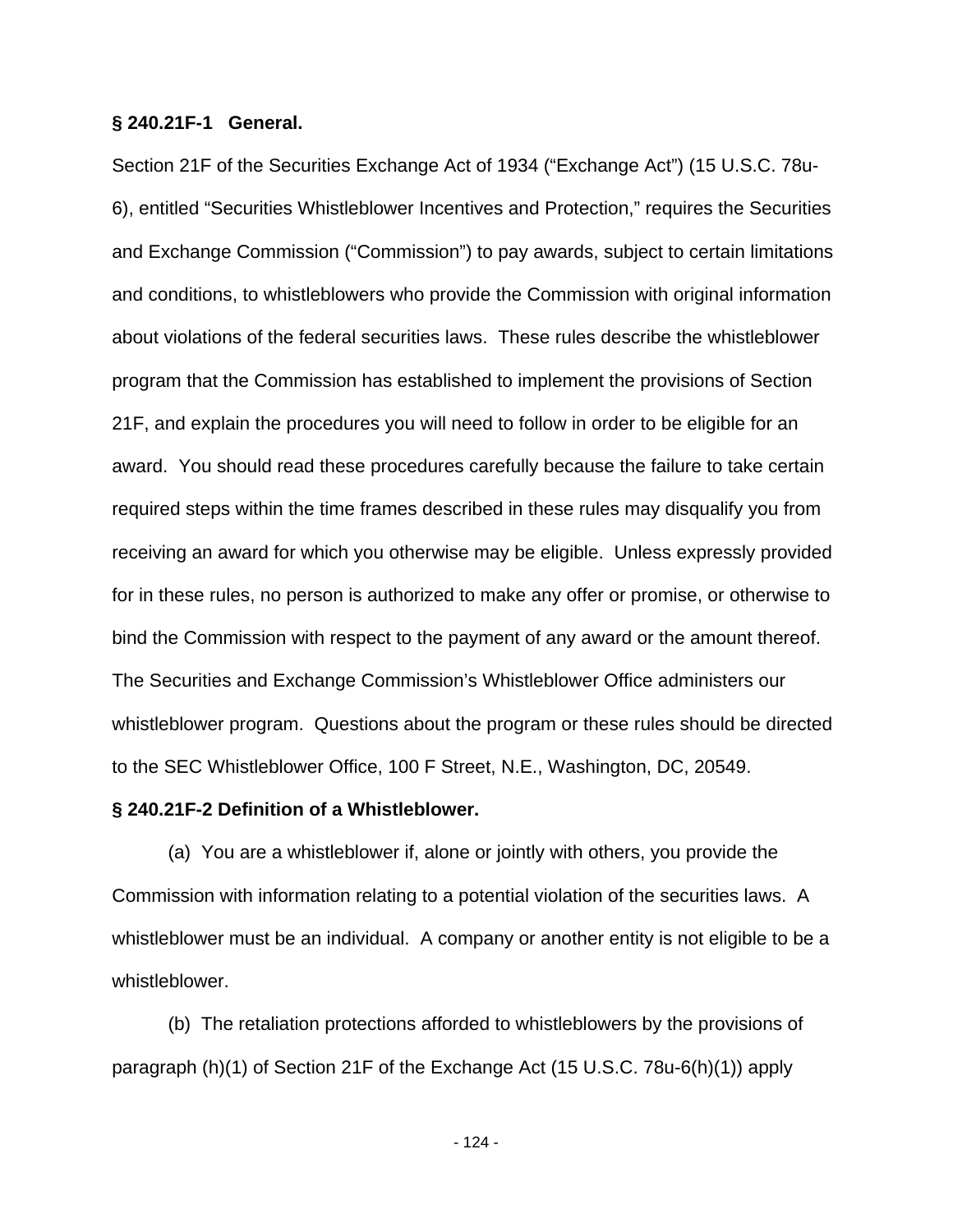irrespective of whether a whistleblower satisfies the procedures and conditions to qualify for an award. Moreover, for purposes of the anti-retaliation provision of paragraph (h)(1)(A)(i) of Section 21F, 15 U.S.C. 78u-6(h)(1)(A)(i), the requirement that a whistleblower provide "information to the Commission in accordance" with Section 21F (15 U.S.C. 78u-6) is satisfied if an individual provides information to the Commission that relates to a potential violation of the securities laws.

(c) To be eligible for an award, however, a whistleblower must submit original information to the Commission in accordance with the procedures and conditions described in § 240.21F-4, -8, and -9 of this chapter.

## **§ 240.21F-3 Payment of awards.**

(a) Subject to the eligibility requirements described in § 240.21F-2 and

§ 240.21F-8 of this chapter, and to § 240.21F-14 of this chapter, the Commission will pay an award or awards to one or more whistleblowers who:

- (1) Voluntarily provide the Commission
- (2) With original information
- (3) That leads to the successful enforcement by the Commission of a federal court or administrative action
- (4) In which the Commission obtains monetary sanctions totaling more than \$1,000,000.

The terms voluntarily, original information, leads to successful enforcement, action, and monetary sanctions are defined in § 240.21F-4 of this chapter.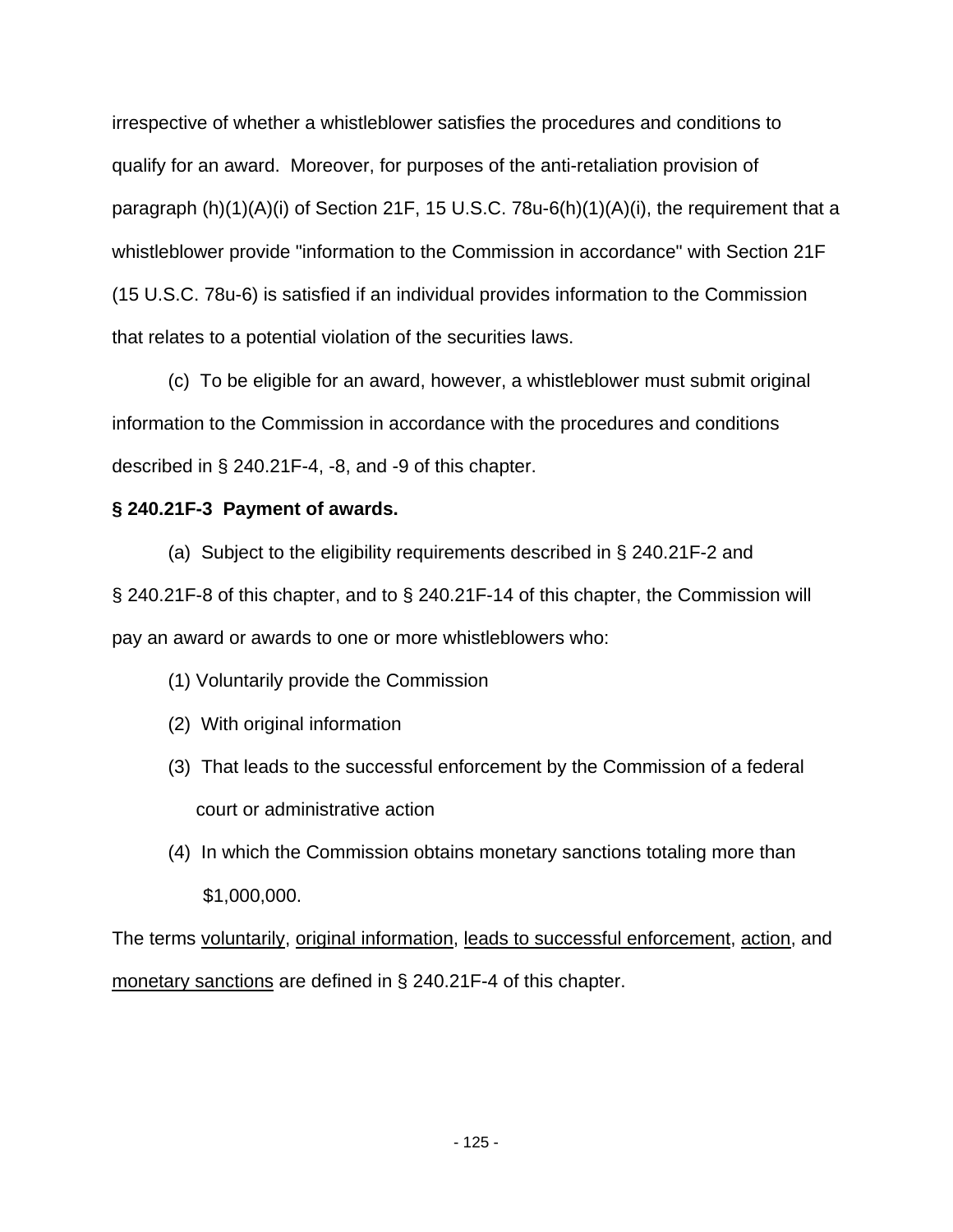(b) The Commission will also pay an award based on amounts collected in certain "related actions." A related action is a judicial or administrative action that is brought by:

(1) The Attorney General of the United States;

(2) An appropriate regulatory agency;

(3) A self-regulatory organization; or

(4) A state attorney general in a criminal case

and is based on the same original information that the whistleblower voluntarily provided to the Commission, and that led the Commission to obtain monetary sanctions totaling more than \$1,000,000. The terms appropriate regulatory agency and self-regulatory organization are defined in § 240.21F-4 of this Chapter.

(c) In order for the Commission to make an award in connection with a related action, the Commission must determine that the same original information that the whistleblower gave to the Commission also led to the successful enforcement of the related action under the same criteria described in these rules for awards made in connection with Commission actions. The Commission may seek assistance and confirmation from the authority bringing the related action in making this determination. If the Commission determines that the criteria for an award are not satisfied, or if the Commission is unable to obtain sufficient and reliable information about the related action to make a conclusive determination, the Commission will deny an award in connection with the related action. Additional procedures apply to the payment of awards in related actions. These are described in § 240.21F-11 and § 240.21F-13.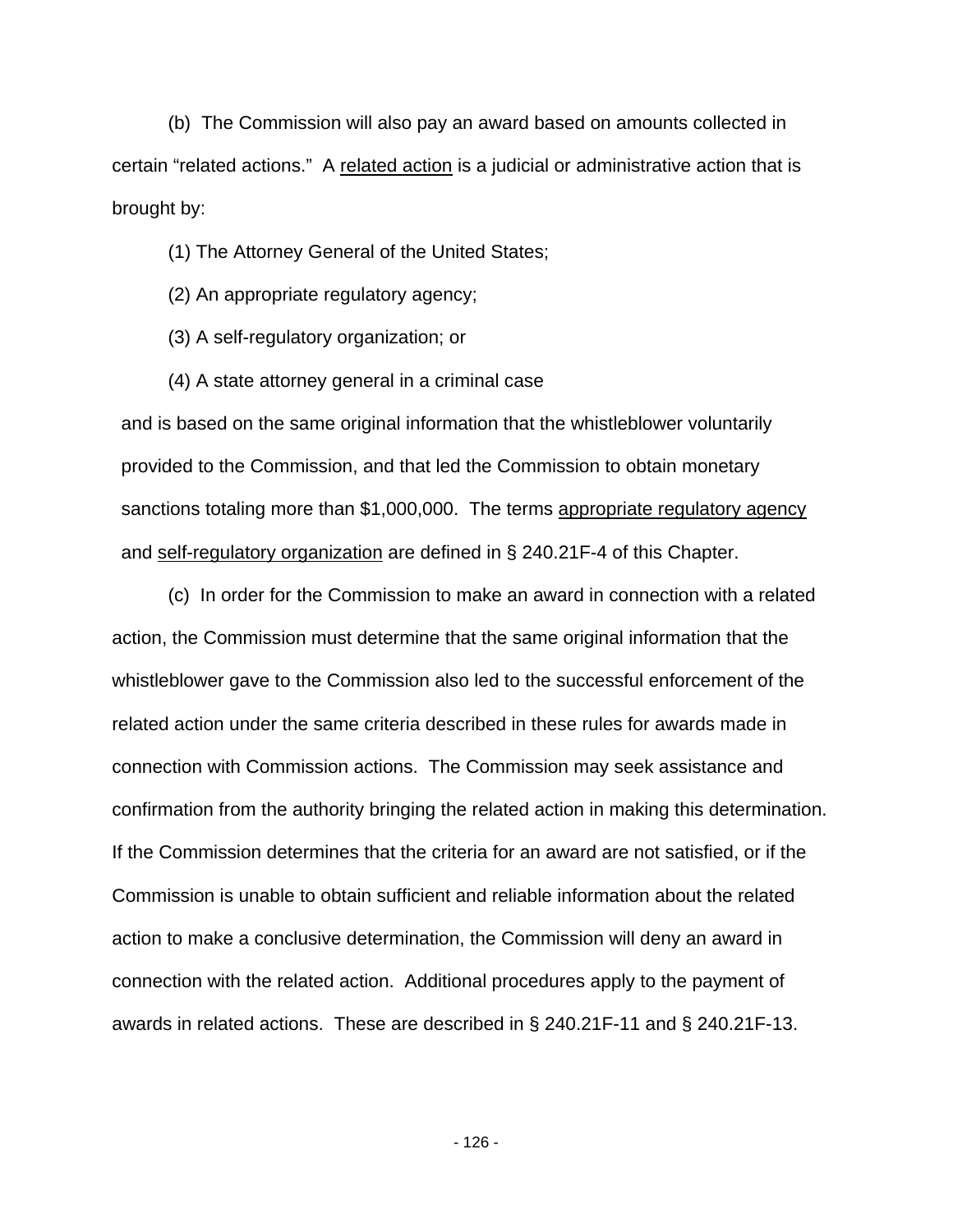(d) The Commission will not make an award to you for a related action if you have already been granted an award by the Commodity Futures Trading Commission ("CFTC") for that same action pursuant to its whistleblower award program under section 23 of the Commodity Exchange Act, 7 U.S.C. 26. Similarly, if the CFTC has previously denied an award to you in a related action, you will be collaterally estopped from relitigating any issues before the Commission that were necessary to the CFTC's denial.

#### **§ 240.21F-4 Other Definitions.**

#### (a) *Voluntary submission of information.*

(1) Your submission of information is made voluntarily within the meaning of  $\S$ 240.21F of this chapter if you provide the Commission with the information before you or anyone representing you (such as an attorney) receives any request, inquiry, or demand from the Commission, the Congress, any other federal, state, or local authority, any self-regulatory organization, or the Public Company Accounting Oversight Board about a matter to which the information in your submission is relevant. If the Commission or any of these other authorities make a request, inquiry, or demand to you or your representative first, your submission will not be considered voluntary, and you will not be eligible for an award, even if your response is not compelled by subpoena or other applicable law.

(2) For purposes of this paragraph, you will be considered to have received a request, inquiry or demand if documents or information from you are within the scope of a request, inquiry, or demand that your employer receives unless, after receiving the

- 127 -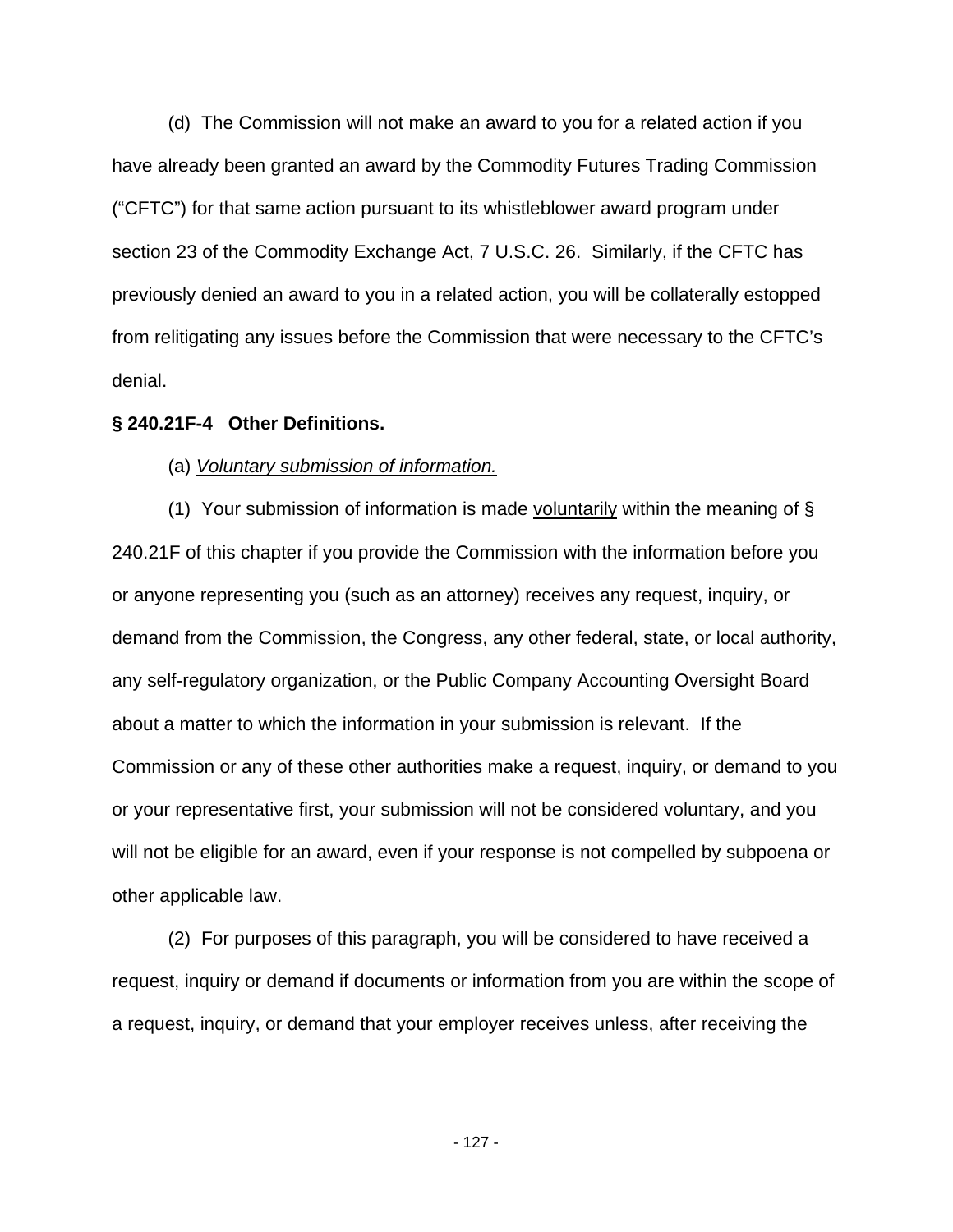documents or information from you, your employer fails to provide your documents or information to the requesting authority in a timely manner.

(3) In addition, your submission will not be considered voluntary if you are under a pre-existing legal or contractual duty to report the securities violations that are the subject of your original information to the Commission or to any of the other authorities described in paragraph (1) of this section.

(b) *Original information* 

(1) In order for your whistleblower submission to be considered original information, it must be:

(i) Derived from your independent knowledge or independent analysis;

(ii) Not already known to the Commission from any other source, unless you are the original source of the information;

(iii) Not exclusively derived from an allegation made in a judicial or administrative hearing, in a governmental report, hearing, audit, or investigation, or from the news media, unless you are a source of the information; and

(iv) Provided to the Commission for the first time after July 21, 2010 (the date of enactment of the *Dodd-Frank Wall Street Reform and Consumer Protection Act*).

(2) Independent knowledge means factual information in your possession that is not derived from publicly available sources. You may gain independent knowledge from your experiences, communications and observations in your business or social interactions.

(3) Independent analysis means your own analysis, whether done alone or in combination with others. Analysis means your examination and evaluation of

- 128 -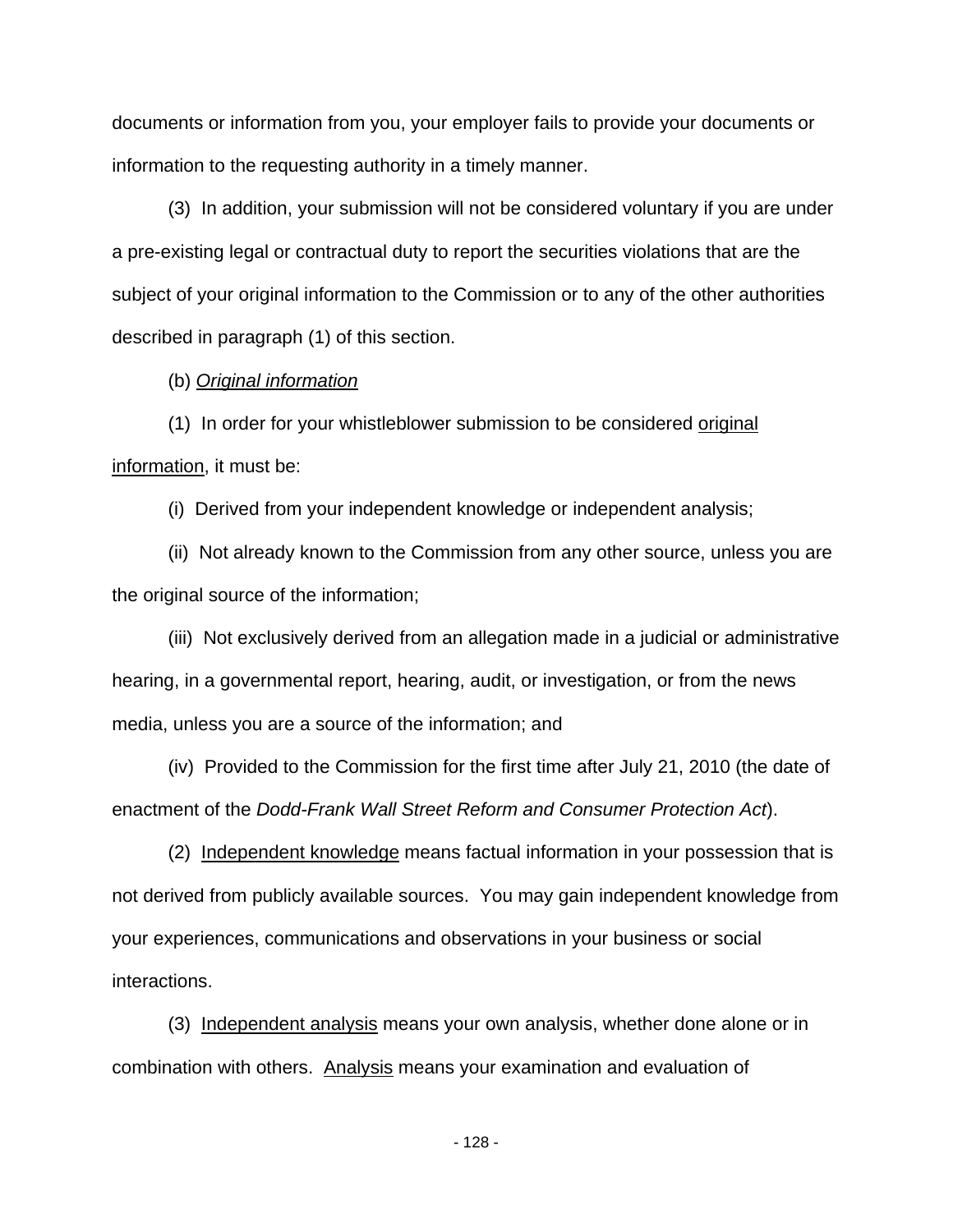information that may be generally available, but which reveals information that is not generally known or available to the public.

(4) The Commission will not consider information to be derived from your independent knowledge or independent analysis if you obtained the knowledge or the information upon which your analysis is based:

(i) Through a communication that was subject to the attorney-client privilege, unless disclosure of that information is otherwise permitted by § 205.3(d)(2) of this chapter, the applicable state attorney conduct rules, or otherwise;

conduct rules, or otherwise; (ii) As a result of the legal representation of a client on whose behalf your services, or the services of your employer or firm, have been retained, and you seek to use the information to make a whistleblower submission for your own benefit, unless disclosure is authorized by § 205.3(d)(2) of this chapter, the applicable state attorney

(iii) Through the performance of an engagement required under the securities laws by an independent public accountant, if that information relates to a violation by the engagement client or the client's directors, officers or other employees;

(iv) Because you were a person with legal, compliance, audit, supervisory, or governance responsibilities for an entity, and the information was communicated to you with the reasonable expectation that you would take steps to cause the entity to respond appropriately to the violation, unless the entity did not disclose the information to the Commission within a reasonable time or proceeded in bad faith; or

(v) Otherwise from or through an entity's legal, compliance, audit or other similar functions or processes for identifying, reporting and addressing potential non-

- 129 -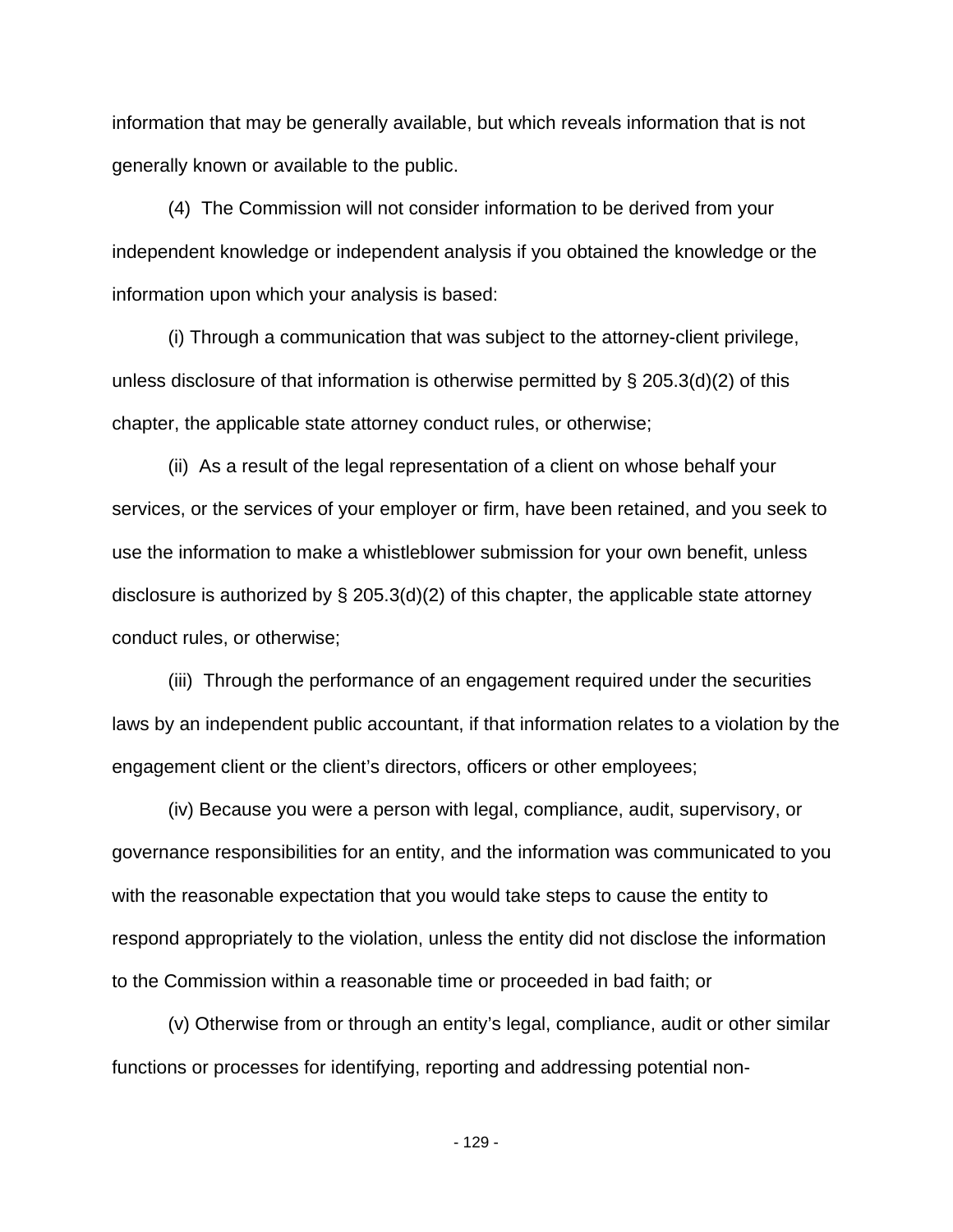compliance with law, unless the entity did not disclose the information to the Commission within a reasonable time or proceeded in bad faith;

(vi) By a means or in a manner that violates applicable federal or state criminal law; or

(vii) From any of the individuals described in paragraphs  $(b)(4)(i)$  - (vi) of this section.

(5) The Commission will consider you to be an original source of the same information that we obtain from another source if the information satisfies the definition of original information and the other source obtained the information from you or your representative. In order to be considered an original source of information that the Commission receives from Congress, any other federal, state, or local authority, any self-regulatory organization, or the Public Company Accounting Oversight Board, you must have voluntarily given such authorities the information within the meaning of these rules. You must establish your status as the original source of information to the Commission's satisfaction. In determining whether you are the original source of information, the Commission may seek assistance and confirmation, from one of the other authorities described above, or from another entity (including your employer), in the event that you claim to be the original source of information that an authority or another entity provided to the Commission.

(6) If the Commission already knows some information about a matter from other sources at the time you make your submission, and you are not an original source of that information under paragraph (b)(5) of this section, the Commission will consider you an original source of any information you provide that is derived from your

- 130 -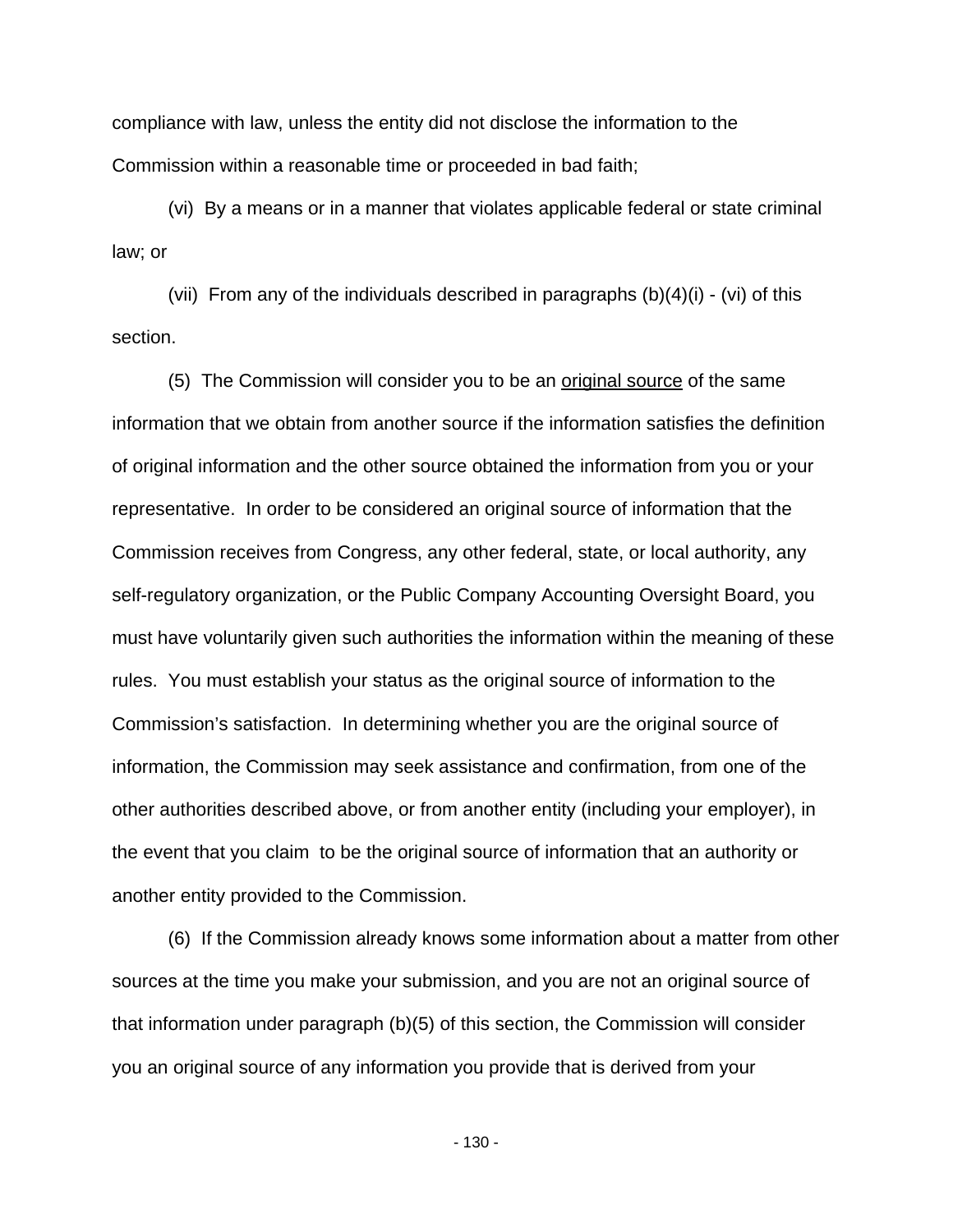independent knowledge or analysis and that materially adds to the information that the Commission already possesses.

(7) If you provide information to Congress, any other federal, state, or local authority, any self-regulatory organization, the Public Company Accounting Oversight Board, or to any of the persons described in paragraphs (b)(4)(iv) and (v) of this section, and you, within 90 days, submit the same information to the Commission pursuant to § 240.21F-9 of this chapter, as you must do in order for you to be eligible to be considered for an award, then, for purposes of evaluating your claim to an award under §§ 240.21F-10 and 240.21F-11 of this chapter, the Commission will consider that you provided information as of the date of your original disclosure, report or submission to one of these other authorities or persons. You must establish the effective date of any prior disclosure, report, or submission, to the Commission's satisfaction. The Commission may seek assistance and confirmation from the other authority or person in making this determination.

#### (c) *Information that leads to successful enforcement*

The Commission will consider that you provided original information that led to the successful enforcement of a judicial or administrative action in the following circumstances:

(1) If you gave the Commission original information that caused the staff to commence an examination, open an investigation, reopen an investigation that the Commission had closed, or to inquire concerning new or different conduct as part of a current examination or investigation, and your information significantly contributed to the success of the action; or

- 131 -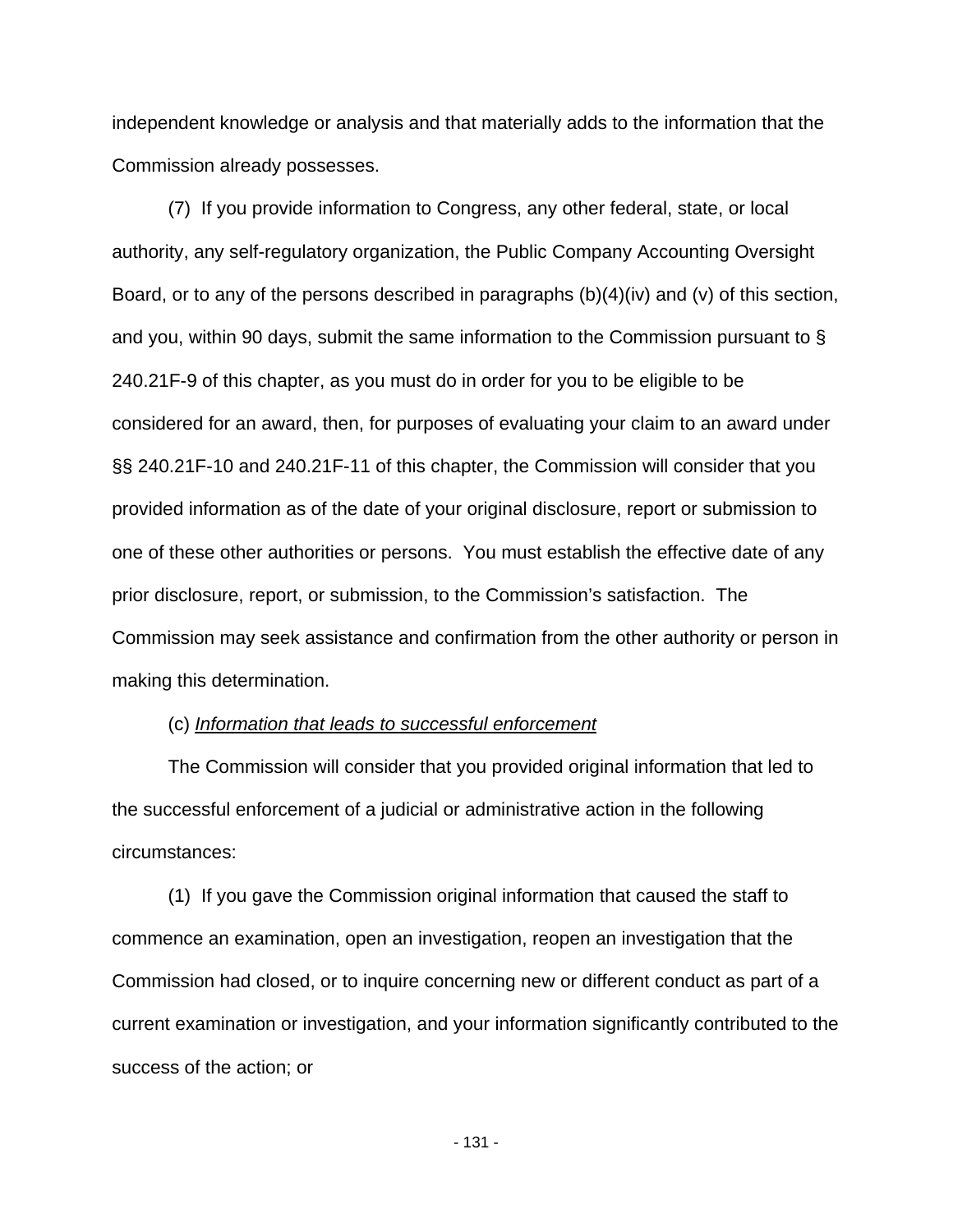(2) If you gave the Commission original information about conduct that was already under examination or investigation by the Commission, Congress, any other federal, state, or local authority, any self-regulatory organization, or the Public Company Accounting Oversight Board (except in cases where you were an original source of this information as defined in paragraph (b)(4) of this section), and your information would not otherwise have been obtained and was essential to the success of the action.

(d) Action means a single captioned judicial or administrative proceeding.

(e) Monetary sanctions means any money, including penalties, disgorgement, and interest, ordered to be paid and any money deposited into a disgorgement fund or other fund pursuant to Section 308(b) of the Sarbanes-Oxley Act of 2002, 15 U.S.C. 7246(b), as a result of a Commission action or a related action.

(f) Appropriate regulatory agency means the Commission, the Comptroller of the Currency, the Board of Governors of the Federal Reserve System, the Federal Deposit Insurance Corporation, the Office of Thrift Supervision, and any other agencies that may be defined as appropriate regulatory agencies under Section 3(a)(34) of the Exchange Act (15 U.S.C. § 78c(a)(34)).

(g) Self-regulatory organization means any national securities exchange, registered securities association, registered clearing agency, the Municipal Securities Rulemaking Board, and any other organizations that may be defined as self-regulatory organizations under Section 3(a)(26) of the Exchange Act (15 U.S.C. § 78c(a)(26)).

- 132 -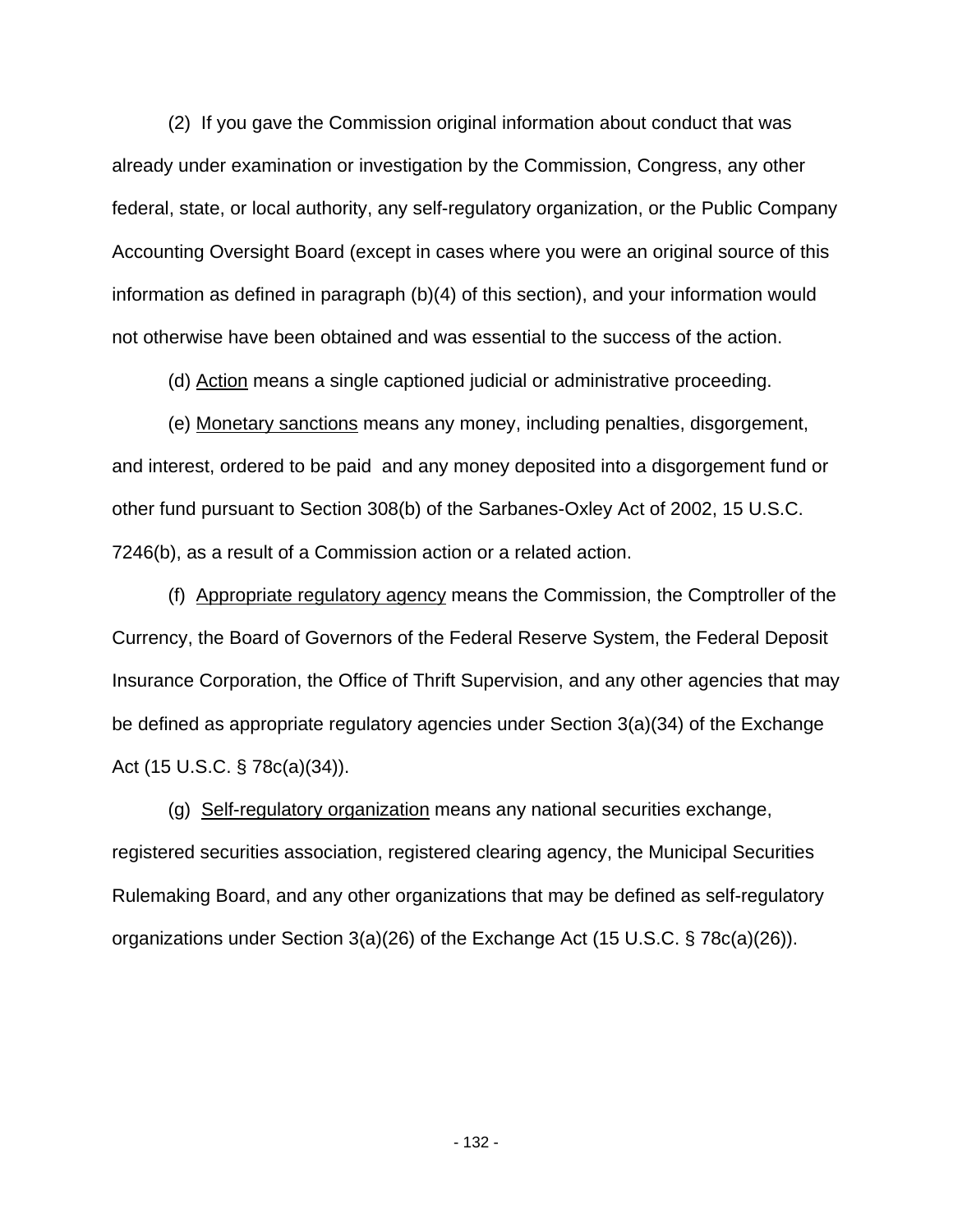#### **§ 240.21F-5 Amount of award.**

(a) If all of the conditions are met for a whistleblower award in connection with a Commission action or a related action, the Commission will then decide the amount of the award pursuant to the procedures set forth in §§ 240.21F-10 and 240.21F-11 of this chapter. The amount will be at least 10 percent and no more than 30 percent of the monetary sanctions that the Commission and the other authorities are able to collect. The percentage awarded in connection with a Commission action may differ from the percentage awarded in connection with a related action.

(b) If the Commission makes awards to more than one whistleblower in connection with the same action or related action, the Commission will determine an individual percentage award for each whistleblower, but in no event will the total amount awarded to all whistleblowers as a group be less than 10 percent or greater than 30 percent of the amount the Commission or the other authorities collect.

### **§ 240.21F-6 Criteria for determining amount of award.**

In determining the amount of an award, the Commission will take into consideration:

(a) The significance of the information provided by a whistleblower to the success of the Commission action or related action;

(b) The degree of assistance provided by the whistleblower and any legal representative of the whistleblower in the Commission action or related action;

(c) The programmatic interest of the Commission in deterring violations of the securities laws by making awards to whistleblowers who provide information that leads to the successful enforcement of such laws; and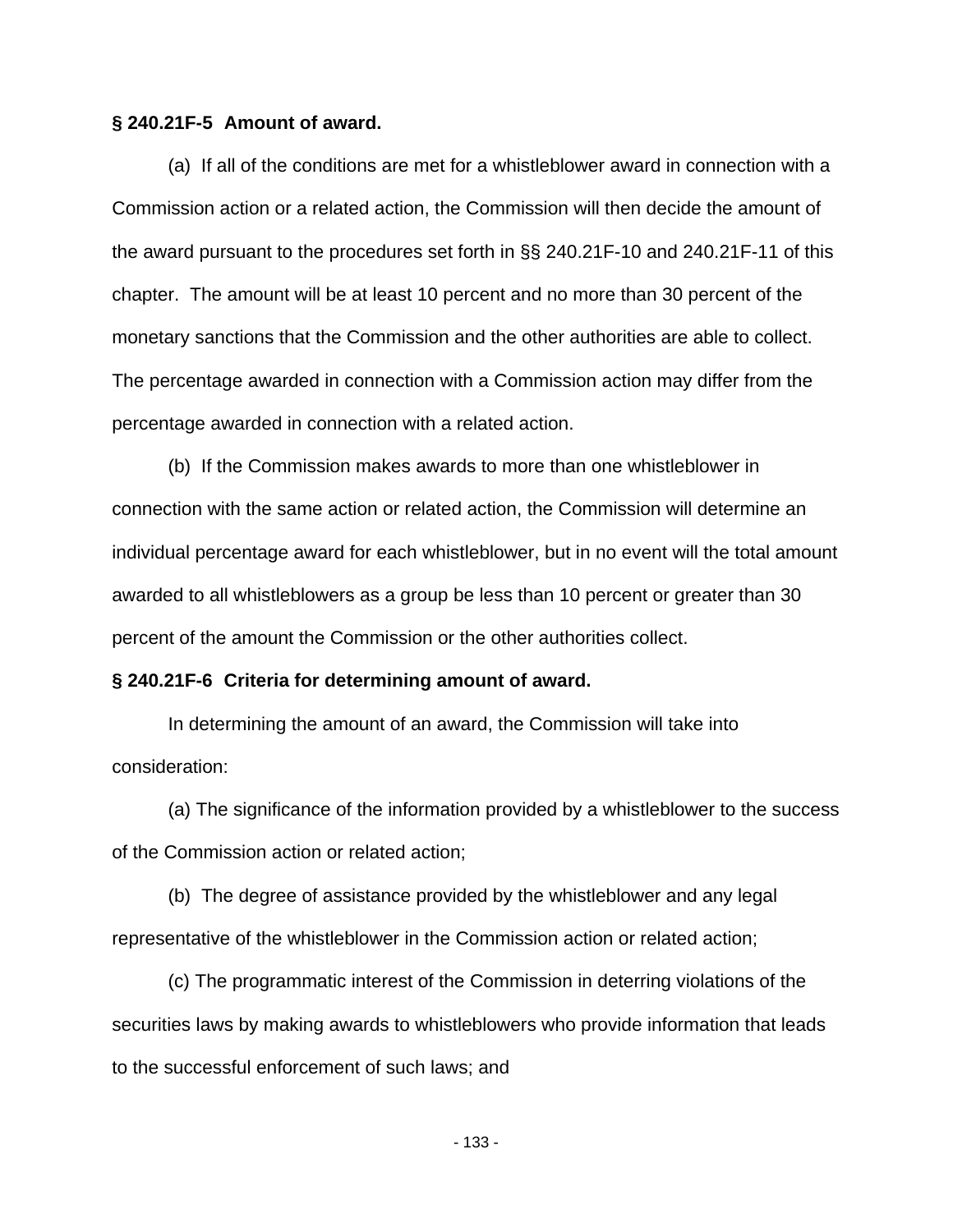(d) Whether the award otherwise enhances the Commission's ability to enforce the federal securities laws, protect investors, and encourage the submission of high quality information from whistleblowers.

### **§ 240.21F-7 Confidentiality of submissions.**

(a) The law requires that the Commission not disclose information that could reasonably be expected to reveal the identity of a whistleblower, except that the Commission may disclose such information in the following circumstances:

(1) When disclosure is required to a defendant or respondent in connection with a federal court or administrative action that the Commission files or in another public action or proceeding that is filed by an authority to which we provide the information, as described below;

(2) When the Commission determines that it is necessary to accomplish the purposes of the Exchange Act and to protect investors, it may provide your information to the Department of Justice, an appropriate regulatory agency, a self regulatory organization, a state attorney general in connection with a criminal investigation, any appropriate state regulatory authority, the Public Company Accounting Oversight Board, or foreign securities and law enforcement authorities. Each of these entities other than foreign securities and law enforcement authorities is subject to the confidentiality requirements set forth in Section 21F(h) of the Exchange Act, 15 U.S.C. 78u-6(h). The Commission may determine what assurances of confidentiality it deems appropriate in providing such information to foreign securities and law enforcement authorities.

(3) The Commission may make disclosures in accordance with the Privacy Act of 1974 (5 U.S.C. § 552a).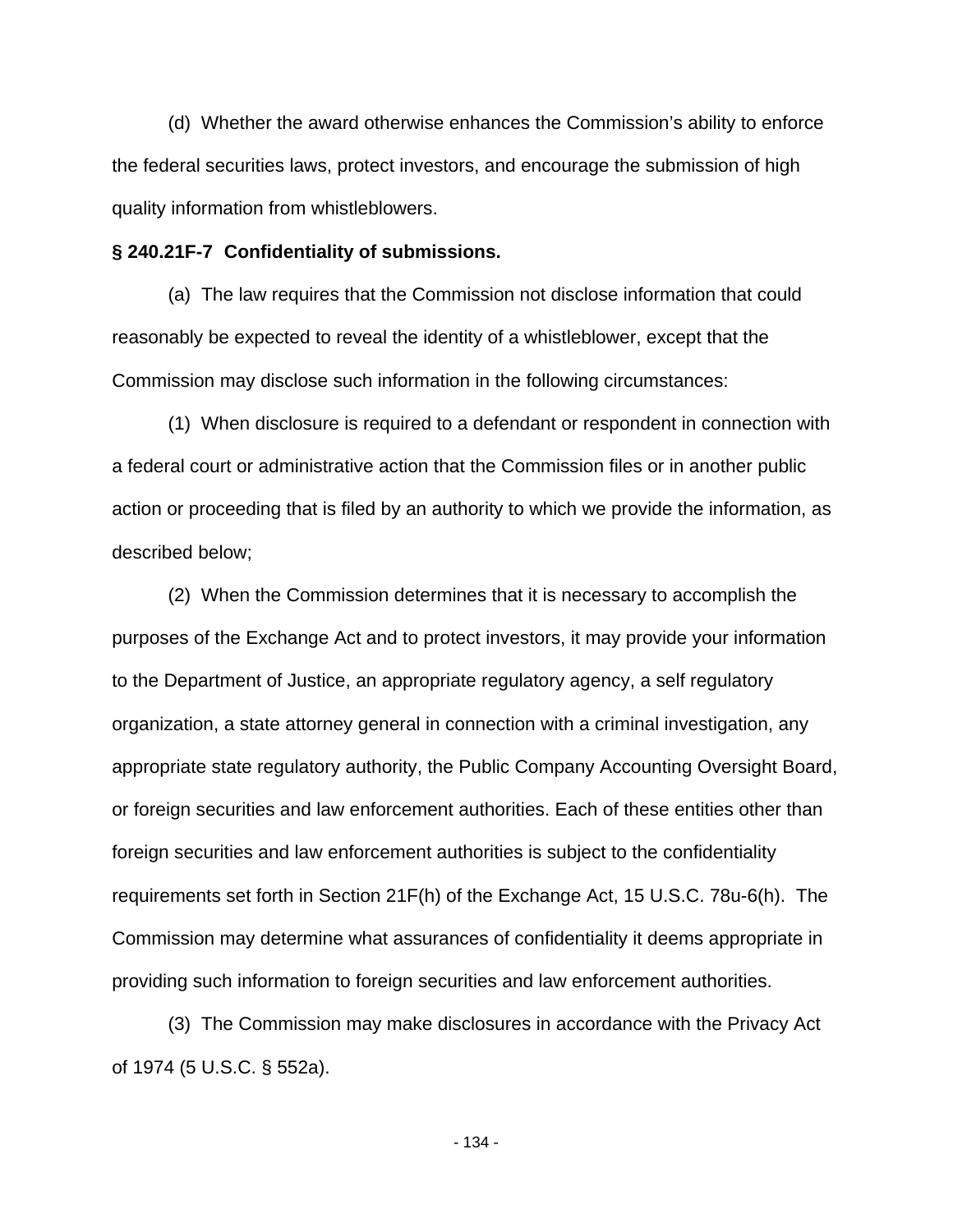(b) You may submit information to the Commission anonymously. If you do so, however, you must also do the following:

(1) You must have an attorney represent you in connection with both your submission of information and your claim for an award, and your attorney's name and contact information must be provided to the Commission at the time you submit your information;

(2) You and your attorney must follow the procedures set forth in § 240.21F-9 of this chapter for submitting original information anonymously; and

(3) Before the Commission will pay any award to you, you must disclose your identity and your identity must be verified as set forth in § 240.21F-10 of this chapter.

#### **§ 240.21F-8 Eligibility.**

(a) To be eligible for a whistleblower award, you must give the Commission information in the form and manner that the Commission requires. The procedures for submitting information and making a claim for an award are described in § 240.21F-9 to § 240.21F-11 of this chapter. You should read these procedures carefully because you need to follow them in order to be eligible for an award, except that the Commission may, in its sole discretion, waive any of these procedures based upon a showing of extraordinary circumstances.

(b) In addition to any forms required by these rules, the Commission may also require that you provide certain additional information. If requested by Commission staff, you may be required to:

(1) Provide explanations and other assistance in order that the staff may evaluate and use the information that you submitted;

- 135 -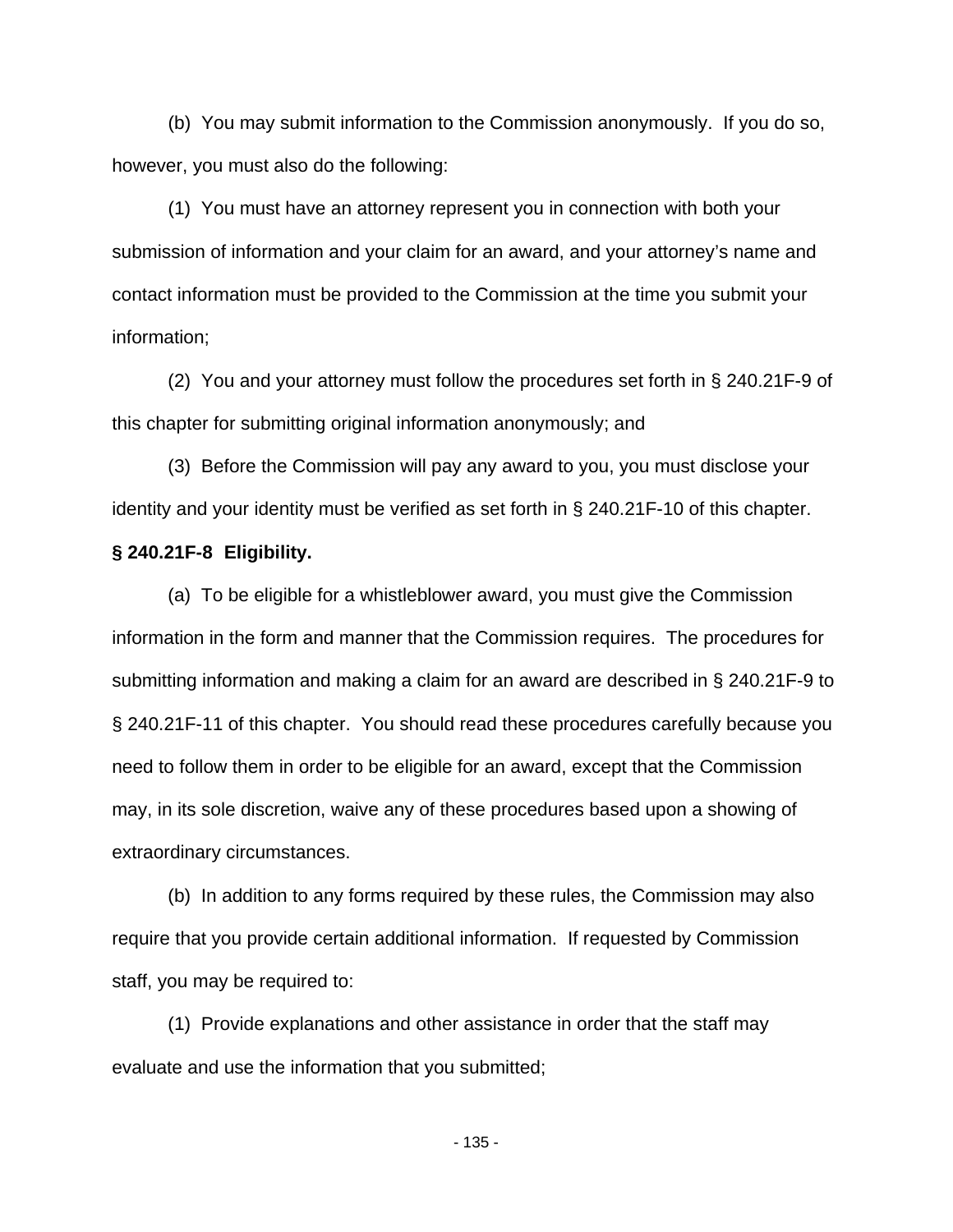(2) Provide all additional information in your possession that is related to the subject matter of your submission in a complete and truthful manner, through follow-up meetings, or in other forms that our staff may agree to;

(3) Provide testimony or other evidence acceptable to the staff relating to whether you are eligible, or otherwise satisfy any of the conditions, for an award; and

(4) Enter into a confidentiality agreement in a form acceptable to the Whistleblower Office, including a provision that a violation may lead to your ineligibility to receive an award.

(c) You are not eligible to be considered for an award if you do not satisfy the requirements of paragraphs (a) and (b) of this section. In addition, you are not eligible if:

law enforcement organization; (1) You are, or were at the time you acquired original information, a member, officer, or employee of the Department of Justice, an appropriate regulatory agency, a self-regulatory organization, the Public Company Accounting Oversight Board, or any

 $\langle 2 \rangle$  You are, or were at the time you acquired original information, a member, officer, or employee of a foreign government, any political subdivision, department, agency, or instrumentality of a foreign government, or any other foreign financial regulatory authority as that term is defined in Section 3(a)(52) of the Exchange Act (15 U.S.C. 78c(a)(52));

(3) You are convicted of a criminal violation that is related to the Commission action or to a related action (as defined in § 240.21F-4 of this chapter) for which you otherwise could receive an award;

- 136 -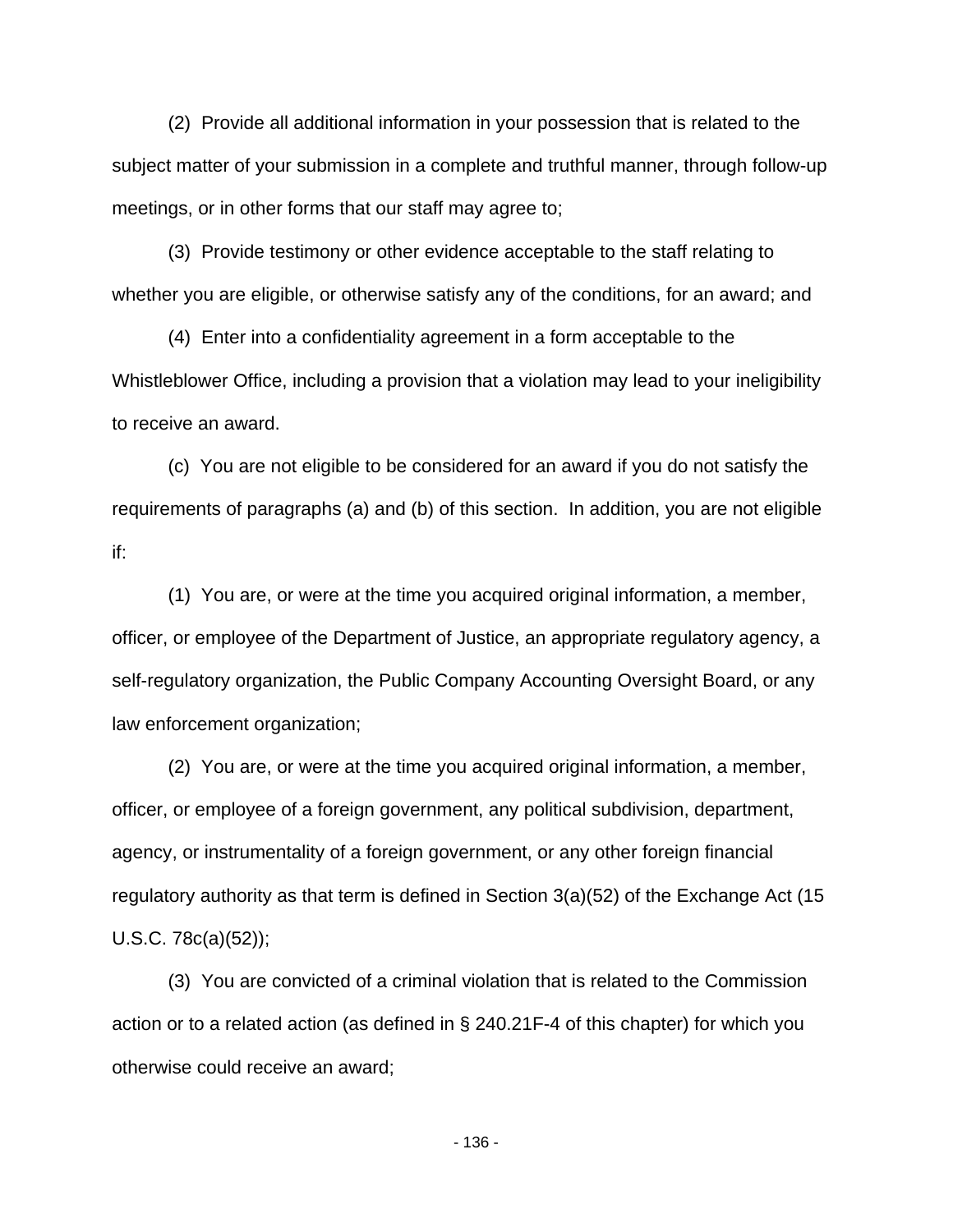(4) You obtained the information that you gave the Commission through an audit of a company's financial statements, and making a whistleblower submission would be contrary to the requirements of Section 10A of the Exchange Act (15 U.S,C. § 78j-1)); or

(5) You acquired the information you gave the Commission from any of the individuals described in paragraphs  $(c)(1)$ ,  $(2)$ ,  $(3)$  or  $(4)$  of this section;

(6) You are the spouse, parent, child, or sibling of a member or employee of the Commission, or you reside in the same household as a member or employee of the Commission; or

(7) In your whistleblower submission, your other dealings with the Commission, or your dealings with another authority in connection with a related action, you knowingly and willfully make any false, fictitious, or fraudulent statement or representation, or use any false writing or document, knowing that it contains any false, fictitious, or fraudulent statement or entry.

### **§ 240.21F-9 Procedures for submitting original information.**

The submission of original information to the Commission is a two-step process:

(a) First, you will need to submit your information to us. You may submit your information:

(1) online, through the Commission's Electronic Data Collection System, or;

(2) By completing Form TCR (*Tip, Complaint or Referral)* (referenced in § 249.1800 of this chapter) and mailing or faxing the form to the SEC Whistleblower Office, 100 F Street NE, Washington, DC 20549-XXXX, Fax (202) XXX-XXXX.

(b) Second, in addition to submitting your information pursuant to paragraph (a) of this section, you will also need to complete and provide to the Commission a *Form*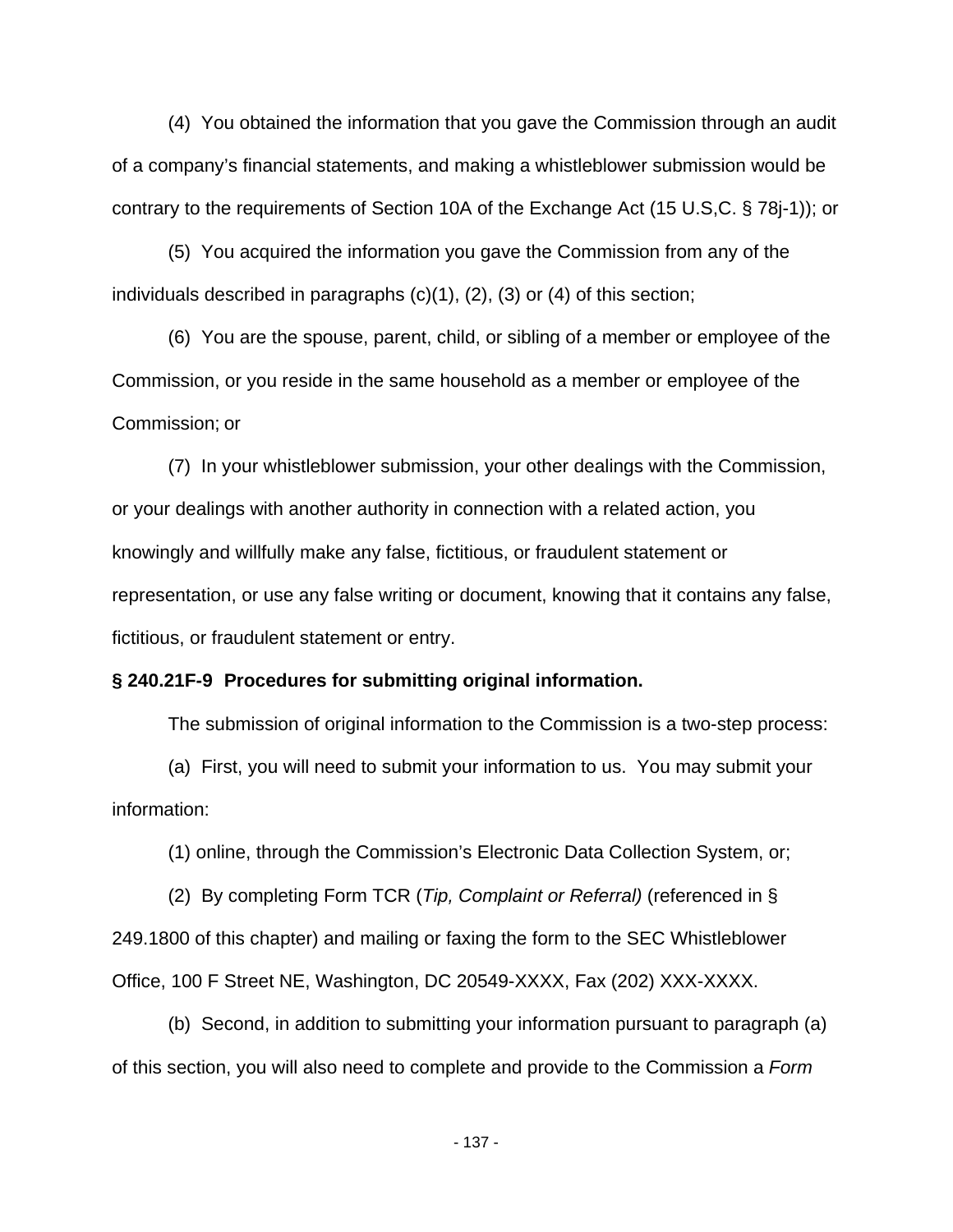*WB-DEC, Declaration Concerning Original Information Provided Pursuant to §21F of the Securities Exchange Act of 1934,* signed under penalty of perjury. Your Form WB-DEC must be submitted as follows:

(1) If you submit your information online, your FORM WB-DEC (referenced in § 249.1801 of this chapter) must be submitted either:

(a) Electronically (in accordance with the instructions set forth on the Commission's website); or

(b) By mailing or faxing the signed form to the SEC Whistleblower Office. Your Form WB-DEC (referenced in § 249.1801 of this chapter) must be received within thirty (30) days of the Commission's receipt of your information in the Electronic Data Collection System.

(2) If you submit a Form TCR (referenced in § 249.1800 of this chapter), your Form WB-DEC (referenced in § 249.1801 of this chapter) must be submitted by mail or fax at the same time as the Form TCR.

(c) Notwithstanding paragraph (b) of this section, if you submitted your original information to the Commission anonymously, then you must provide your attorney with the completed and signed Form WB-DEC (referenced in § 249.1801 of this chapter). In addition, your attorney must also provide the Commission with a separate Form WB-DEC certifying that he or she has verified your identity, has reviewed the form for completeness and accuracy, and will retain the signed original of your Form WB-DEC in his or her records. Such certification must be submitted in the manner described in paragraph (b) of this section.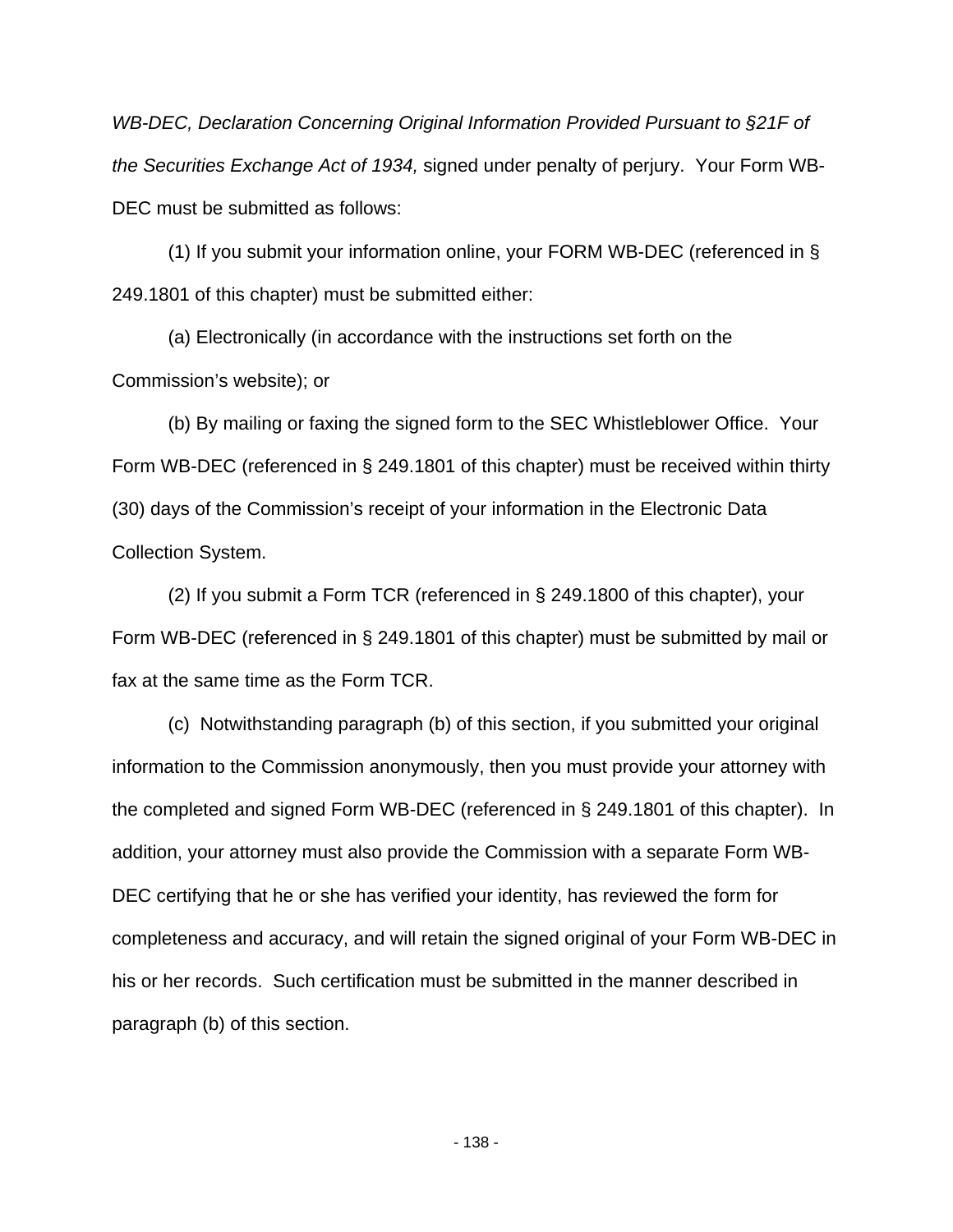(d) If you submitted original information in writing to the Commission after July 21, 2010 (the date of enactment of the Dodd-Frank Wall Street Reform and Consumer Protection Act) but before the effective date of these rules, you will be eligible for an award only if:

(1) In the event that you provided the original information to the Commission in a format or manner other than that described in paragraph (a) of this section, you either submit your information online through the Commission's Electronic Data Collection System or complete Form TCR (referenced in § 249.1800 of this chapter) within one hundred twenty (120) days of the effective date of these rules and otherwise follow the procedures set forth in paragraph (b) of this section; or

(2) In the event that you provided the original information to the Commission in the format or manner described in paragraph (a) of this section you submit a Form WB-DEC (referenced in § 249.1801 of this chapter) within one hundred twenty (120) days of the effective date of this section in the manner set forth in paragraph (b) of this section.

### **§ 240.21F-10 Procedures for making a claim for a whistleblower award in SEC actions that result in monetary sanctions in excess of \$1,000,000.**

(a) Whenever a Commission action results in monetary sanctions totaling more than \$1,000,000, the Whistleblower Office will cause to be published on the Commission's website a "Notice of Covered Action." Such Notice will be published subsequent to the entry of a final judgment or order that alone, or collectively with other judgments or orders previously entered in the Commission action, exceeds \$1,000,000; or, in the absence of such judgment or order, within thirty (30) days of the deposit of monetary sanctions exceeding \$1,000,000 into a disgorgement or other fund pursuant to Section 308(b) of the Sarbanes-Oxley Act of 2002. A claimant will have sixty (60)

- 139 -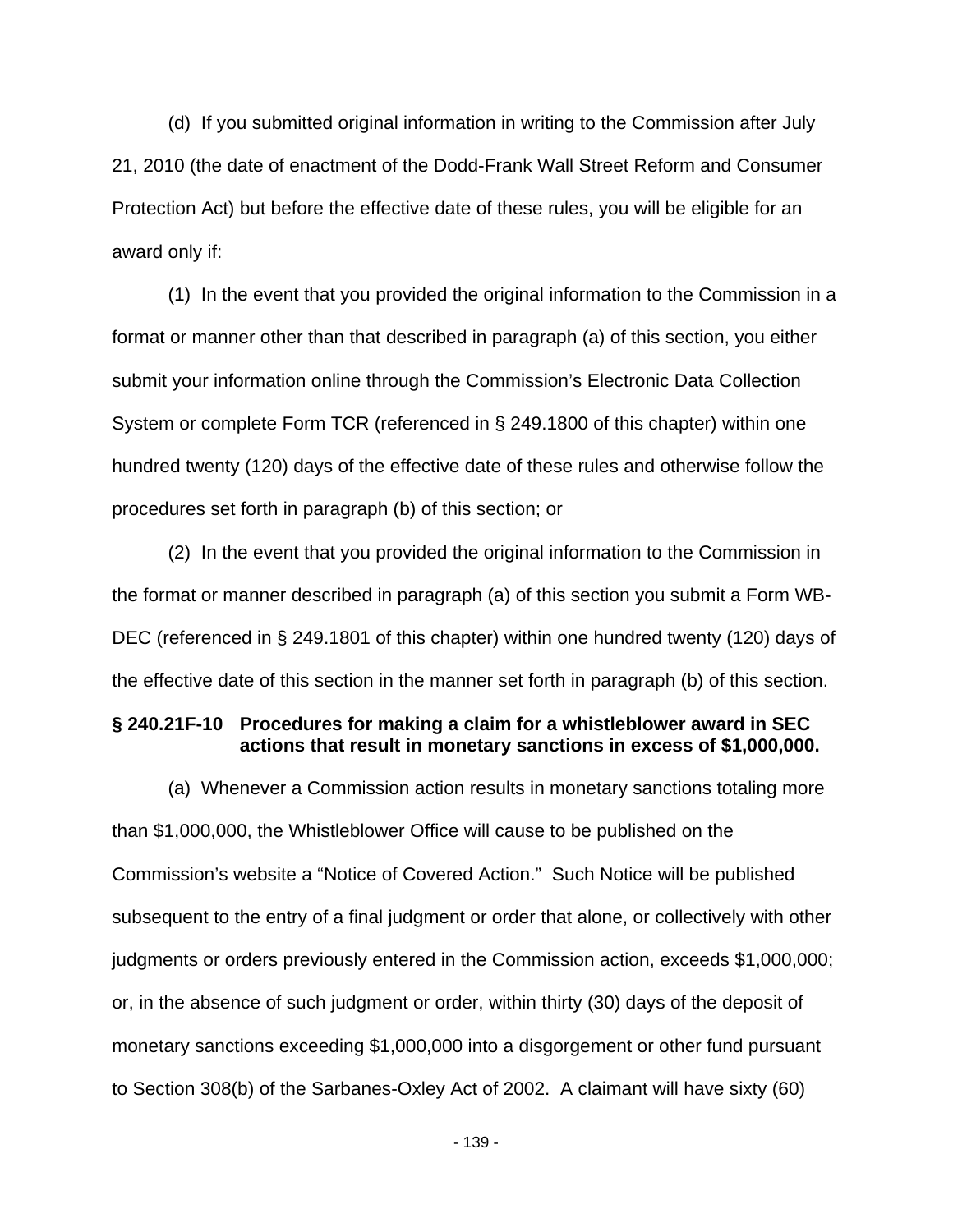days from the date of the Notice of Covered Action to file a claim for an award based on that action, or the claim will be barred.

sign this form as the claimant and submit it to the Whistleblower Office by mail or fax. (b) To file a claim for a whistleblower award, you must file Form WB-APP, *Application for Award for Original Information Provided Pursuant to §21F of the Securities Exchange Act of 1934* (referenced in § 249.1802 of this chapter). You must All claim forms, including any attachments, must be received by the Whistleblower Office within sixty (60) calendar days of the date of the Notice of Covered Action in order to be considered for an award.

(c) If you provided your original information to the Commission anonymously, you must disclose your identity on the Form WB-APP (referenced in § 249.1802 of this chapter), and your identity must be verified in a form and manner that is acceptable to the Whistleblower Office prior to the payment of any award.

(d) Once the time for filing any appeals of the Commission's judicial or administrative action has expired, or where an appeal has been filed, after all appeals in the action have been concluded, the Whistleblower Office and designated staff ("Claims Review Staff") will evaluate all timely whistleblower award claims submitted on Form WB-APP (referenced in § 249.1802 of this chapter) in accordance with the criteria set forth in these rules. In connection with this process, the Whistleblower Office may require that you provide additional information relating to your eligibility for an award or satisfaction of any of the conditions for an award, as set forth in § 240.21F-(8)(b) of this chapter. Following that evaluation, the Whistleblower Office will send you a Preliminary

- 140 -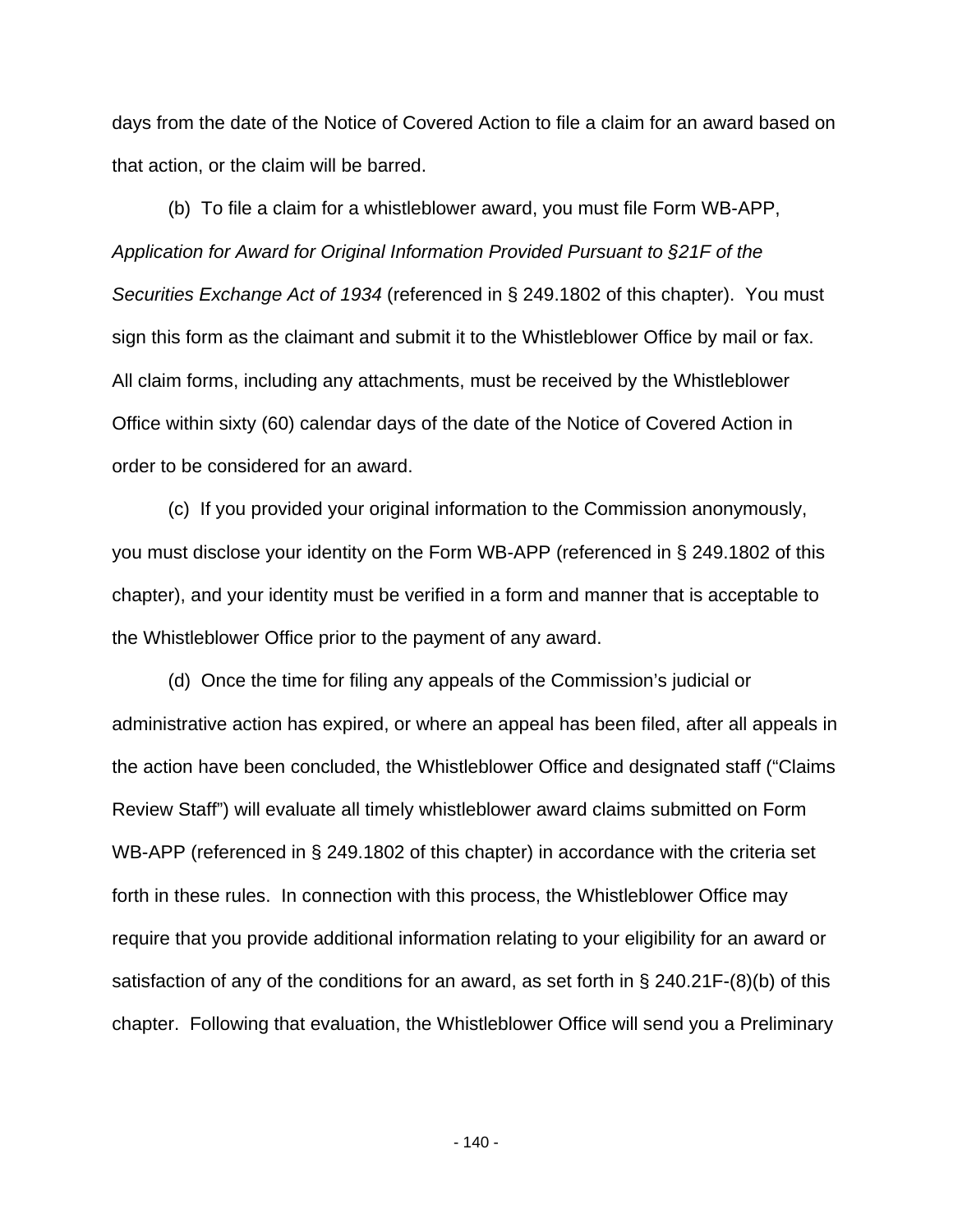Determination setting forth a preliminary assessment as to whether the claim should be allowed or denied and, if allowed, setting forth the proposed award percentage amount.

(e) You may contest the Preliminary Determination made by the Claims Review Staff by submitting a written response to the Whistleblower Office setting forth the grounds for your objection to either the denial of an award or the proposed amount of an award. You may also include documentation or other evidentiary support for the grounds advanced in your response.

(1) Before determining whether to contest a Preliminary Determination, you may:

. (i) Within thirty (30) days of the date of the Preliminary Determination, request that the Whistleblower Office make available for your review the materials that formed the basis of the Claims Review Staff's Preliminary Determination. The Whistleblower Office will make these materials available to you subject to any redactions necessary to comply with any statutory restrictions or protect the Commission's law enforcement and regulatory functions. The Whistleblower Office may also require you to sign a confidentiality agreement, as set forth in § 240.21F-(8)(b) of this chapter, prior to providing these materials.

(ii) Within thirty (30) calendar days of the date of the Preliminary Determination, request a meeting with the Whistleblower Office; however, such meetings are not required and the office may in its sole discretion decline the request.

(2) If you decide to contest the Preliminary Determination, you must submit your written response and supporting materials within thirty (30) calendar days of the date of the Preliminary Determination, or if a request to review materials is made pursuant to

- 141 -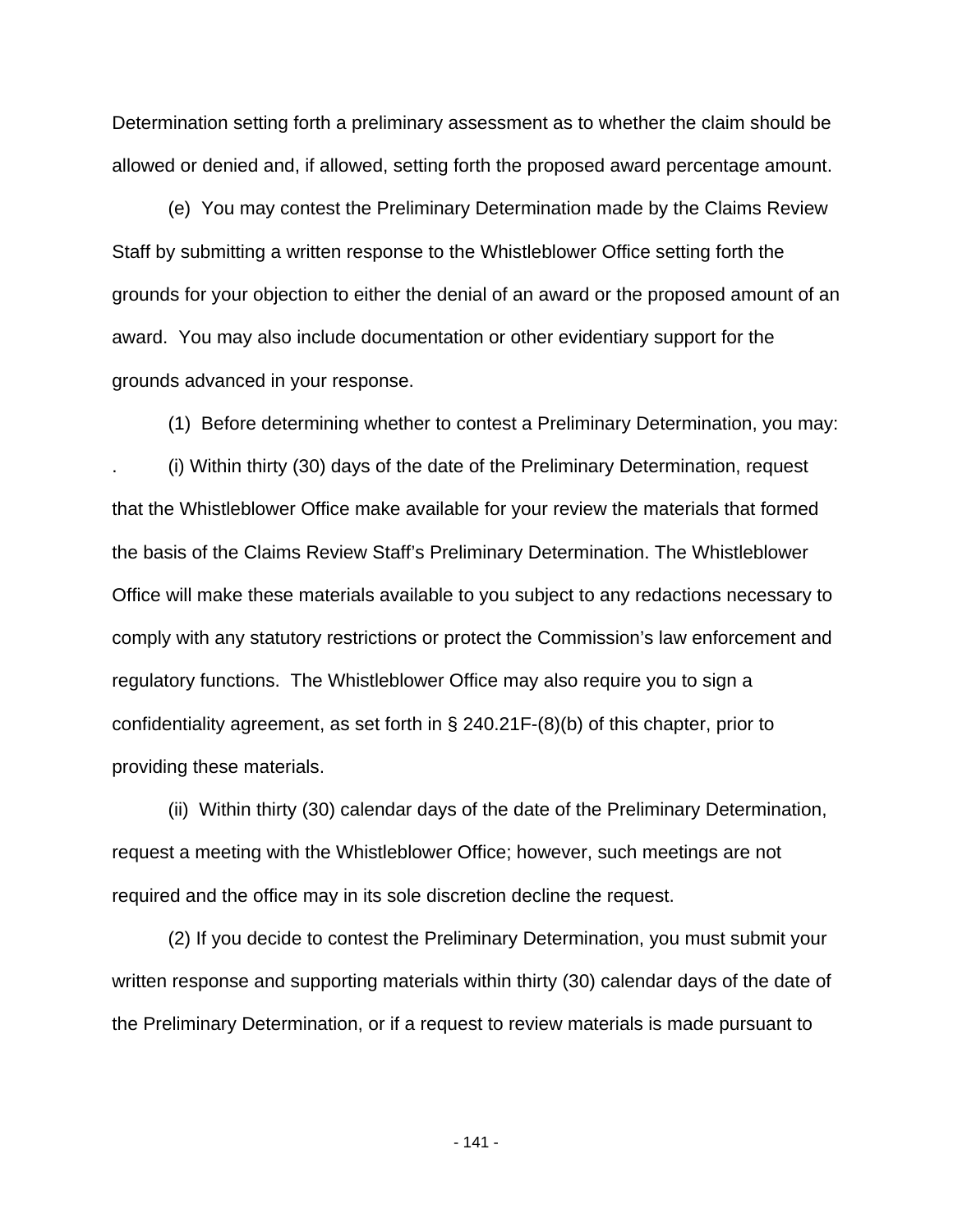paragraph (e)(1) of this section, then within thirty (30) calendar days of the Whistleblower Office making those materials available for your review.

(f) If you fail to submit a timely response pursuant to paragraph (e) of this section, then the Preliminary Determination will become the Final Order of the Commission (except where the Preliminary Determination recommended an award, in which case the Preliminary Determination will be deemed a Proposed Final Determination for purposes of paragraph (h) of this section). Your failure to submit a timely response contesting a Preliminary Determination will constitute a failure to exhaust administrative remedies, and you will be prohibited from pursuing an appeal pursuant to § 240.21F-12 of this chapter.

(g) If you submit a timely response pursuant to paragraph (e) of this section, then the Claims Review Staff will consider the issues and grounds advanced in your response, along with any supporting documentation you provided, and will make its Proposed Final Determination.

(h) The Whistleblower Office will then notify the Commission of each Proposed Final Determination. Within thirty 30 days thereafter, any Commissioner may request that the Proposed Final Determination be reviewed by the Commission. If no Commissioner requests such a review within the 30-day period, then the Proposed Final Determination will become the Final Order of the Commission. In the event a Commissioner requests a review, the Commission will review the record that the staff relied upon in making its determinations, including your previous submissions to the Whistleblower Office, and issue its Final Order.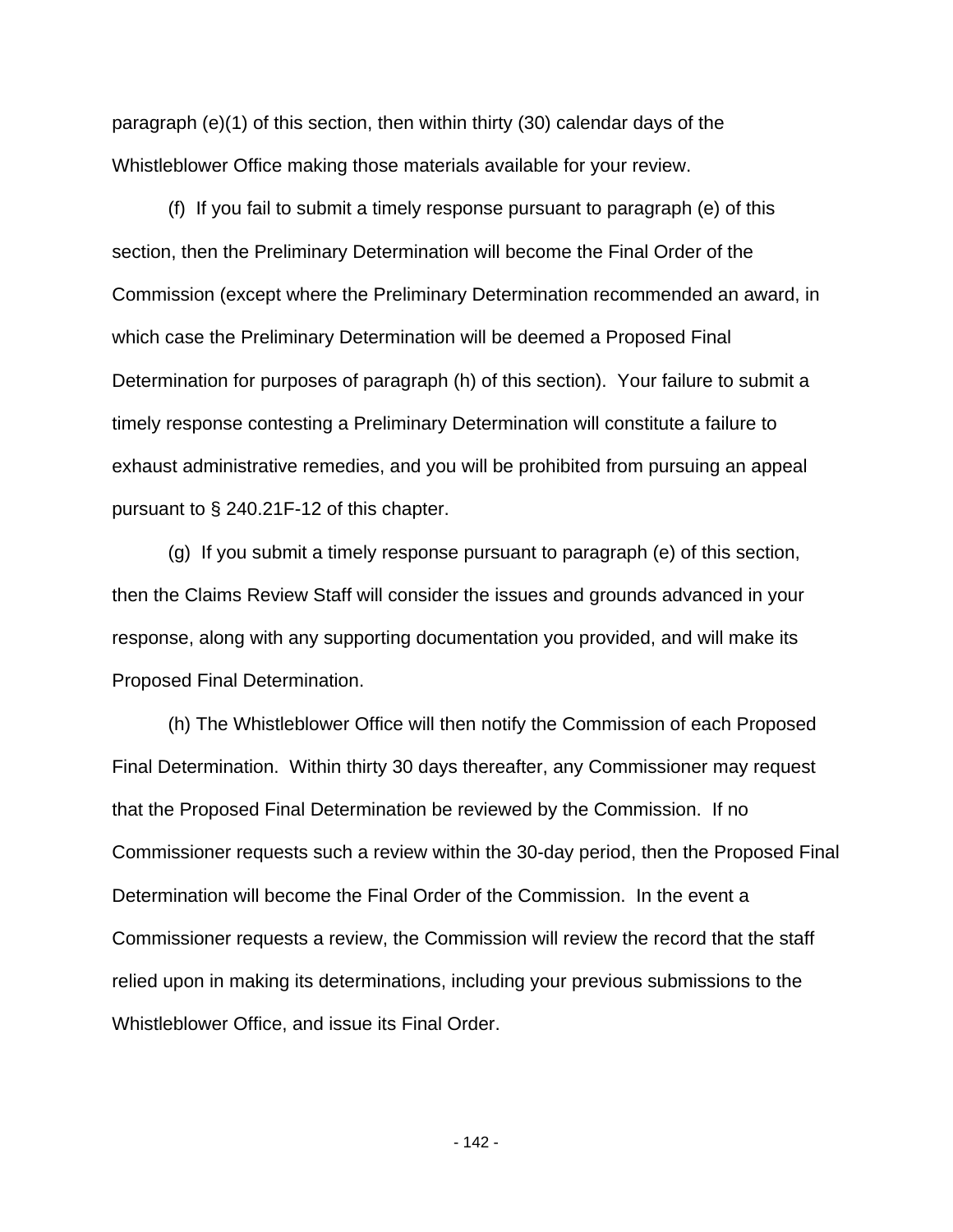(i) The Office of the Secretary of the SEC will provide you with the Final Order of the Commission.

### **§ 240.21F-11 Procedures for determining awards based upon a related action.**

(a) If you are eligible to receive an award following a Commission action that results in monetary sanctions totaling more than \$1,000,000, you also may be eligible to receive an award based on the monetary sanctions that are collected from a related action (as defined in § 240.21F-3 of this chapter).

(b) You must also use Form WB-APP (referenced in § 249.1802 of this chapter) to submit a claim for an award in a related action. You must sign this form as the claimant and submit it to the Whistleblower Office by mail or fax as follows:

(1) If a final order imposing monetary sanctions has been entered in a related action at the time you submit your claim for an award in connection with a Commission action, you must submit your claim for an award in that related action on the same Form WB-APP (referenced in § 249.1802 of this chapter) that you use for the Commission action.

(2) If a final order imposing monetary sanctions in a related action has not been entered at the time you submit your claim for an award in connection with a Commission action, you must submit your claim on Form WB-APP (referenced in § 249.1802 of this chapter) within sixty (60) days of the issuance of a final order imposing sanctions in the related action.

(c) The Whistleblower Office may request additional information from you in connection with your claim for an award in a related action to demonstrate that you directly (or through the Commission) voluntarily provided the governmental agency,

- 143 -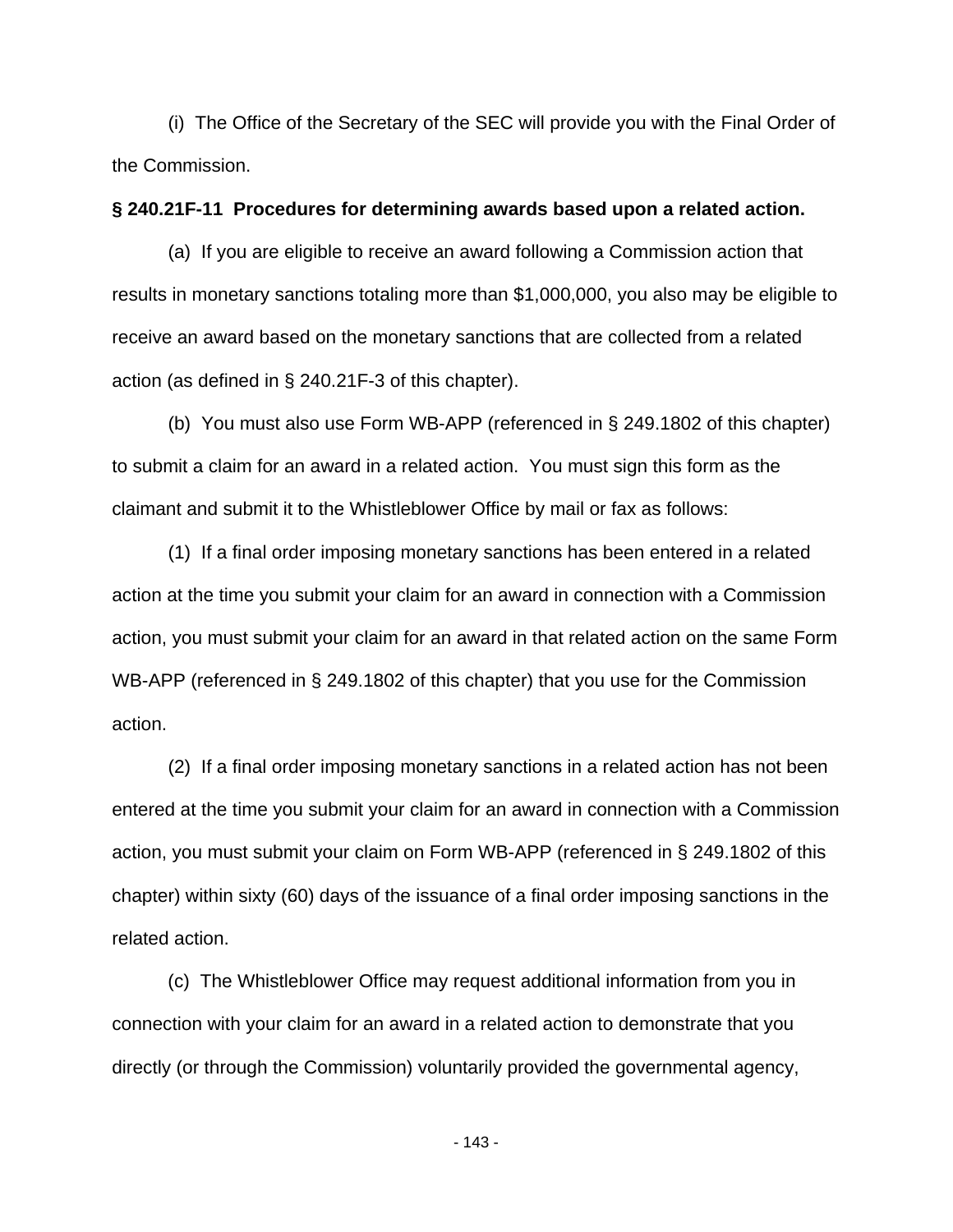regulatory authority or self-regulatory organization the same original information that led to the Commission's successful covered action, and that this information led to the successful enforcement of the related action. The Whistleblower Office may, in its discretion, seek assistance and confirmation from the other agency in making this determination.

criteria set forth in these rules. In connection with this process, the Whistleblower Office<br>may require that you provide additional information relating to your eligibility for an (d) Once the time for filing any appeals of the final judgment or order in a related action has expired, or if an appeal has been filed, after all appeals in the action have been concluded, the Claims Review Staff will evaluate all timely whistleblower award claims submitted on Form WB-APP (referenced in § 249.1802 of this chapter) in connection with the related action. The evaluation will be undertaken pursuant to the award or satisfaction of any of the conditions for an award, as set forth in § 240.21F- (8)(b) of this chapter. Following this evaluation, the Whistleblower Office will send you a Preliminary Determination setting forth a preliminary assessment as to whether the claim should be allowed or denied and, if allowed, setting forth the proposed award percentage amount.

(e) You may contest the Preliminary Determination made by the Claims Review Staff by submitting a written response to the Whistleblower Office setting forth the grounds for your objection to either the denial of an award or the proposed amount of an award. You may also include documentation or other evidentiary support for the grounds advanced in your response.

(1) Before determining whether to contest a Preliminary Determination, you may:

- 144 -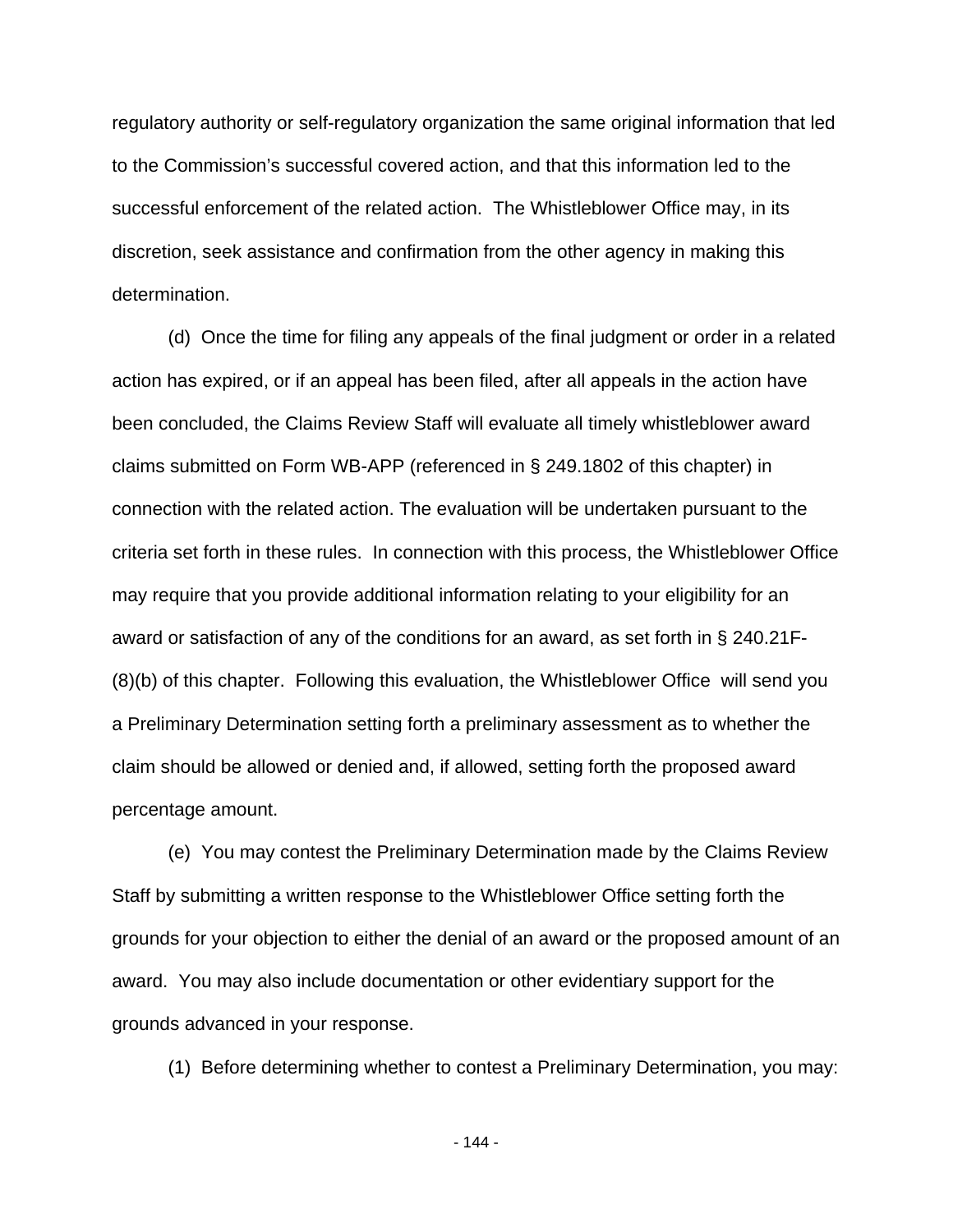(i) Within thirty (30) days of the date of the Preliminary Determination, request that the Whistleblower Office make available for your review the materials that formed the basis of the Claims Review Staff's Preliminary Determination. The Whistleblower Office will make these materials available to you subject to any redactions necessary to comply with any statutory restrictions or protect the Commission's law enforcement and regulatory functions. The Whistleblower Office may also require you to sign a confidentiality agreement, as set forth in § 240.21F-(8)(b) of this chapter, prior to providing these materials.

(ii) Within thirty (30) days of the date of the Preliminary Determination, request a meeting with the Whistleblower Office; however, such meetings are not required and the office may in its sole discretion decline the request.

(2) If you decide to contest the Preliminary Determination, you must submit your written response and supporting materials within thirty (30) calendar days of the date of the Preliminary Determination, or if a request to review materials is made pursuant to paragraph (e)(1)(i) of this section, then within thirty (30) calendar days of the Whistleblower Office making those materials available for your review.

(f) If you fail to submit a timely response pursuant to paragraph (e) of this section, then the Preliminary Determination will become the Final Order of the Commission (except where the Preliminary Determination recommended an award, in which case the Preliminary Determination will be deemed a Proposed Final Determination for purposes of paragraph (h) of this section). Your failure to submit a timely response contesting a Preliminary Determination will constitute a failure to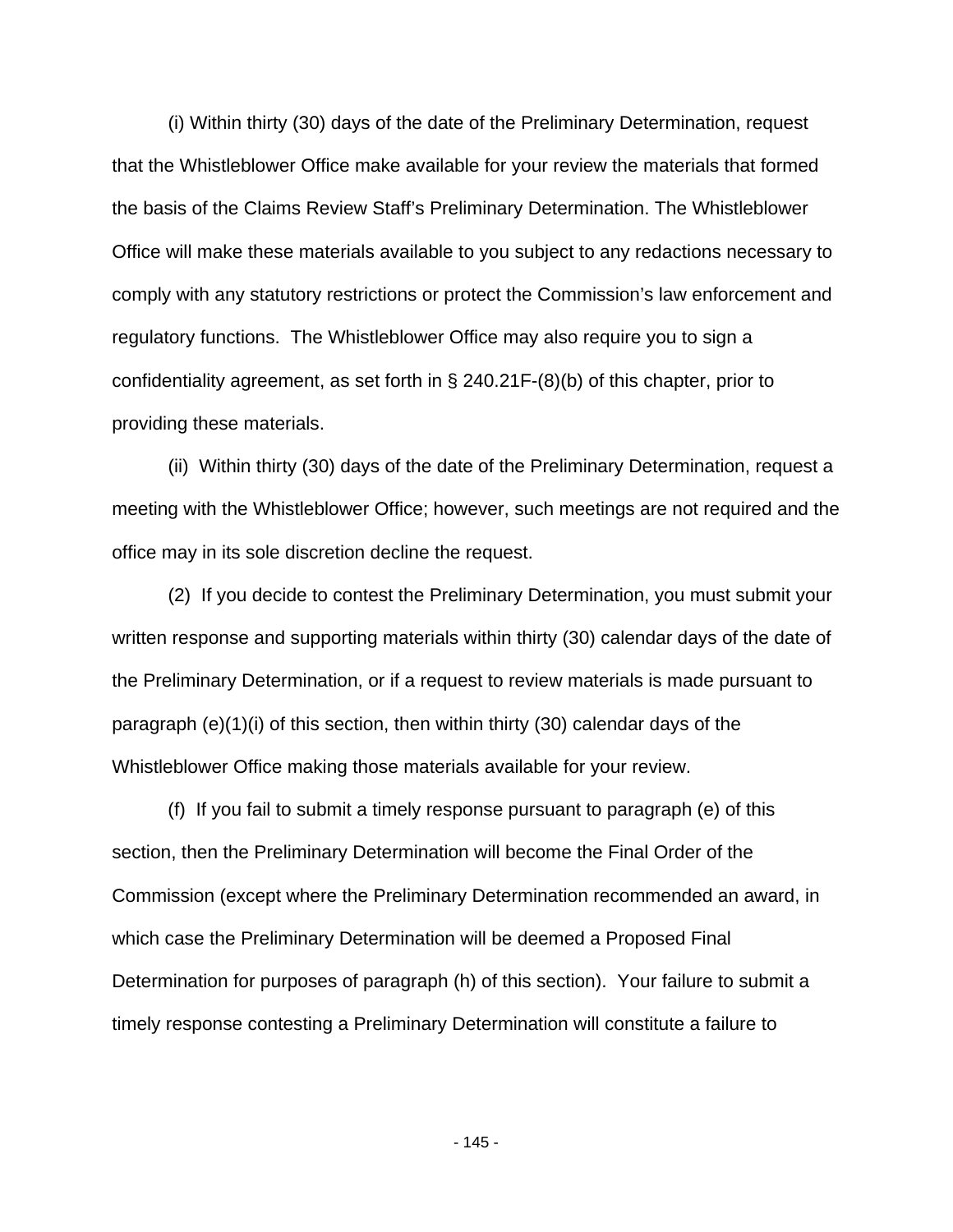exhaust administrative remedies, and you will be prohibited from pursuing an appeal pursuant to § 240.21F-12 of this chapter.

(g) If you submit a timely response pursuant to paragraph (e) of this section, then the Claims Review Staff will consider the issues and grounds that you advanced in your response, along with any supporting documentation you provided, and will make its Proposed Final Determination.

(h) The Whistleblower Office will notify the Commission of each Proposed Final Determination. Within thirty 30 days thereafter, any Commissioner may request that the Proposed Final Determination be reviewed by the Commission. If no Commissioner requests such a review within the 30-day period, then the Proposed Final Determination will become the Final Order of the Commission. In the event a Commissioner requests a review, the Commission will review the record that the staff relied upon in making its determinations, including your previous submissions to the Whistleblower Office, and issue its Final Order.

(i) The Office of the Secretary of the SEC will provide you with the Final Order of the Commission.

# **§ 240.21F-12 Appeals.**

(a) Section 21F of the Exchange Act, 15 U.S.C. 78u-6, commits determinations of whether, to whom, and in what amount to make awards to the Commission's discretion. A determination of whether or to whom to make an award may be appealed within 30 days after the Commission issues its final decision to the United States Court of Appeals for the District of Columbia Circuit, or to the circuit where the aggrieved person resides or has his principal place of business. Where the Commission followed

- 146 -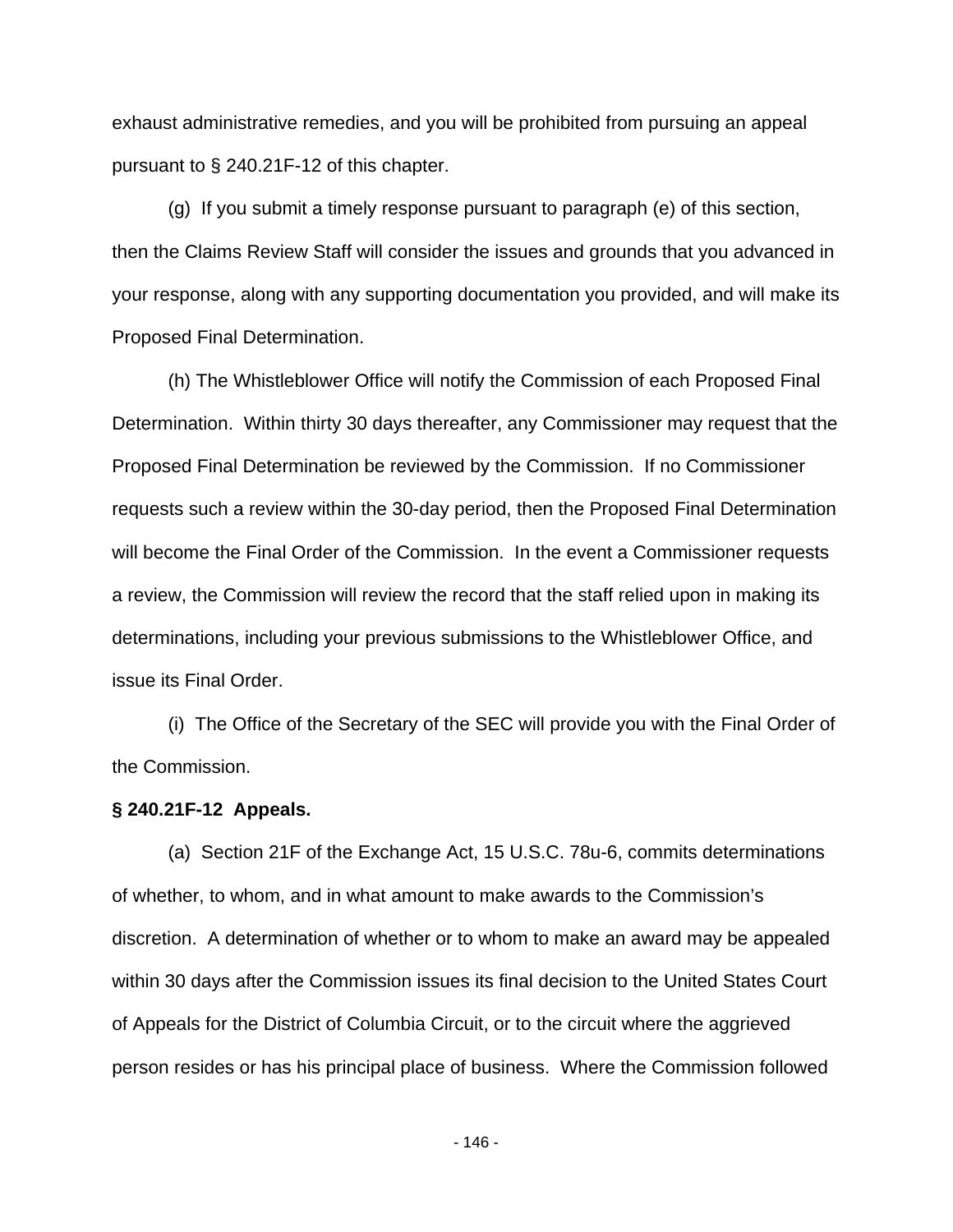the statutory mandate that it award not less than 10 percent and not more than 30 percent of the monetary sanctions collected in the Commission or related action, the Commission's determination regarding the amount of an award (including the allocation of an award as between multiple whistleblowers) is not appealable.

(b) The record on appeal shall consist of the Whistleblower Office's Preliminary Determination, any materials submitted by the claimant or claimants (including the claimant's Form TCR (referenced in § 249.1800 of this chapter) or any electronic submission made by the whistleblower, the Forms WB-DEC (referenced in § 249.1801 of this chapter) and WB-APP (referenced in § 249.1802 of this chapter), and materials filed in response to the Preliminary Determination), and any other materials that supported the Final Order of the Commission, with the exception of internal deliberative process materials that are prepared exclusively to assist the Commission in deciding the claim (including the staff's Draft Final Determination in the event that the Commissioners reviewed the claim and issued the Final Order).

## **§ 240.21F-13 Procedures applicable to the payment of awards.**

(a) Any award made pursuant to these rules will be paid from the Securities and Exchange Commission Investor Protection Fund (the "Fund").

(b) A recipient of a whistleblower award is entitled to payment on the award only to the extent that a monetary sanction is collected in the Commission action or in a related action upon which the award is based.

(c) Payment of a whistleblower award for a monetary sanction collected in a Commission action or related action shall be made following the later of:

(1) The date on which the monetary sanction is collected; or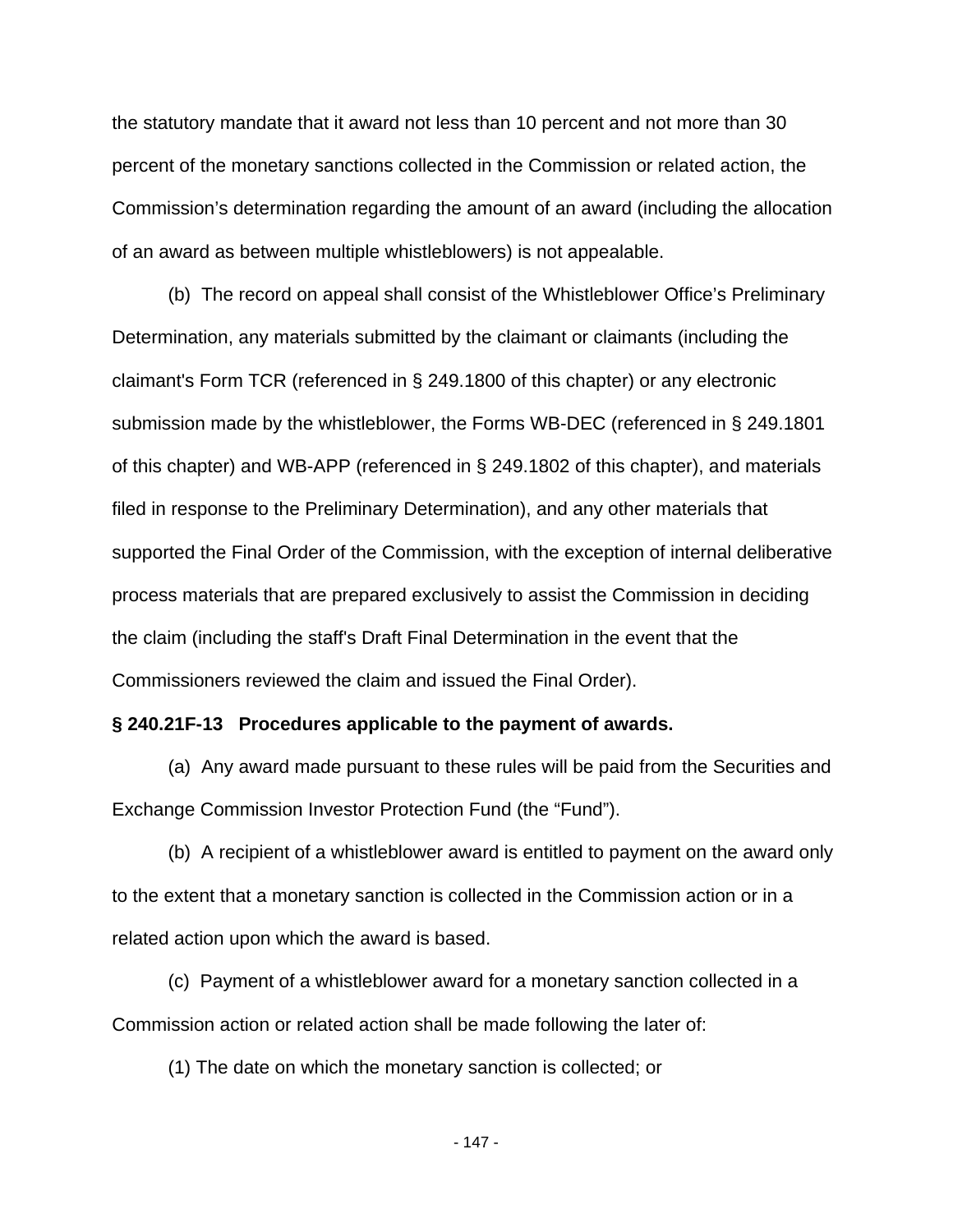(2) The completion of the appeals process for all whistleblower award claims arising from:

(i) The Notice of Covered Action, in the case of any payment of an award for a monetary sanction collected in a Commission action; or

(ii) The related action, in the case of any payment of an award for a monetary sanction collected in a related action.

(d) If there are insufficient amounts available in the Fund to pay the entire amount of an award payment within a reasonable period of time from the time for payment specified by paragraph (c) of this section, then subject to the following terms, the balance of the payment shall be paid when amounts become available in the Fund, as follows:

(1) Where multiple whistleblowers are owed payments from the Fund based on awards that do not arise from the same Notice of Covered Action (or related action), priority in making these payments will be determined based upon the date that the collections for which the whistleblowers are owed payments occurred. If two or more of these collections occur on the same date, those whistleblowers owed payments based on these collections will be paid on a pro rata basis until sufficient amounts become available in the Fund to pay their entire payments.

(2) Where multiple whistleblowers are owed payments from the Fund based on awards that arise from the same Notice of Covered Action (or related action), they will share the same payment priority and will be paid on a pro rata basis until sufficient amounts become available in the Fund to pay their entire payments.

- 148 -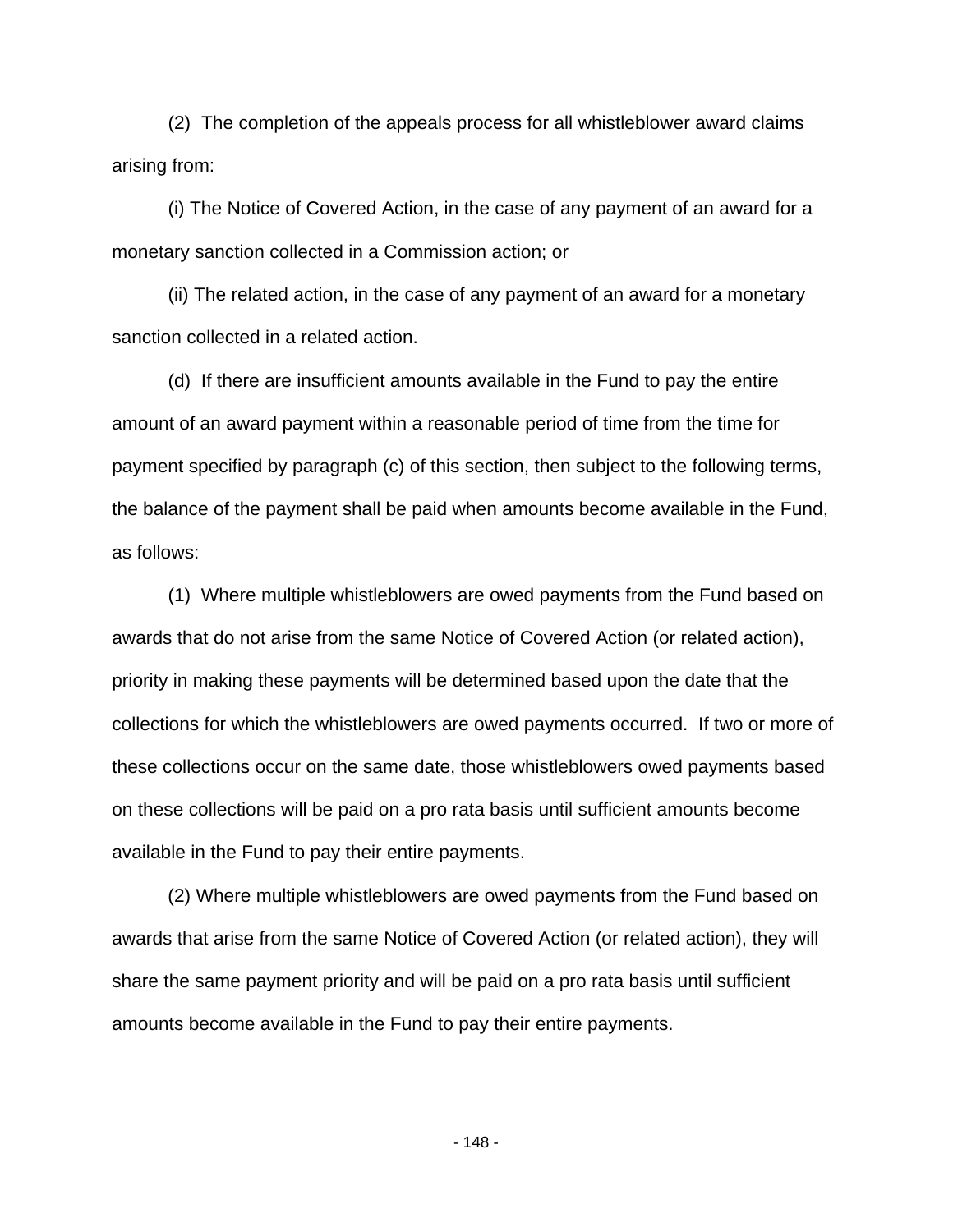## **§ 240.21F-14 No Amnesty.**

The Securities Whistleblower Incentives and Protection provisions do not provide amnesty to individuals who provide information to the Commission. The fact that you may become a whistleblower and assist in Commission investigations and enforcement actions does not preclude the Commission from bringing an action against you based upon your own conduct in connection with violations of the federal securities laws. If such an action is determined to be appropriate, however, the Commission will take your cooperation into consideration in accordance with its Policy Statement Concerning Cooperation by Individuals in [SEC] Investigations and Related Enforcement Actions (17 CFR § 202.12).

## **§ 240.21F-15 Awards to Whistleblowers Who Engage in Culpable Conduct.**

In determining whether the required \$1,000,000 threshold has been satisfied (this threshold is further explained in § 240.21F-10 of this chapter) for purposes of making any award, the Commission will not take into account any monetary sanctions that the whistleblower is ordered to pay, or that are ordered against any entity whose liability is based substantially on conduct that the whistleblower directed, planned, or initiated. Similarly, if the Commission determines that a whistleblower is eligible for an award, any amounts that the whistleblower or such an entity pay in sanctions as a result of the action or related actions will not be included within the calculation of the amounts collected for purposes of making payments.

## **§ 240.21F-16 Staff Communications with Whistleblowers.**

(a) No person may take any action to impede a whistleblower from communicating directly with the Commission staff about a potential securities law violation, including enforcing, or threatening to enforce, a confidentiality agreement

- 149 -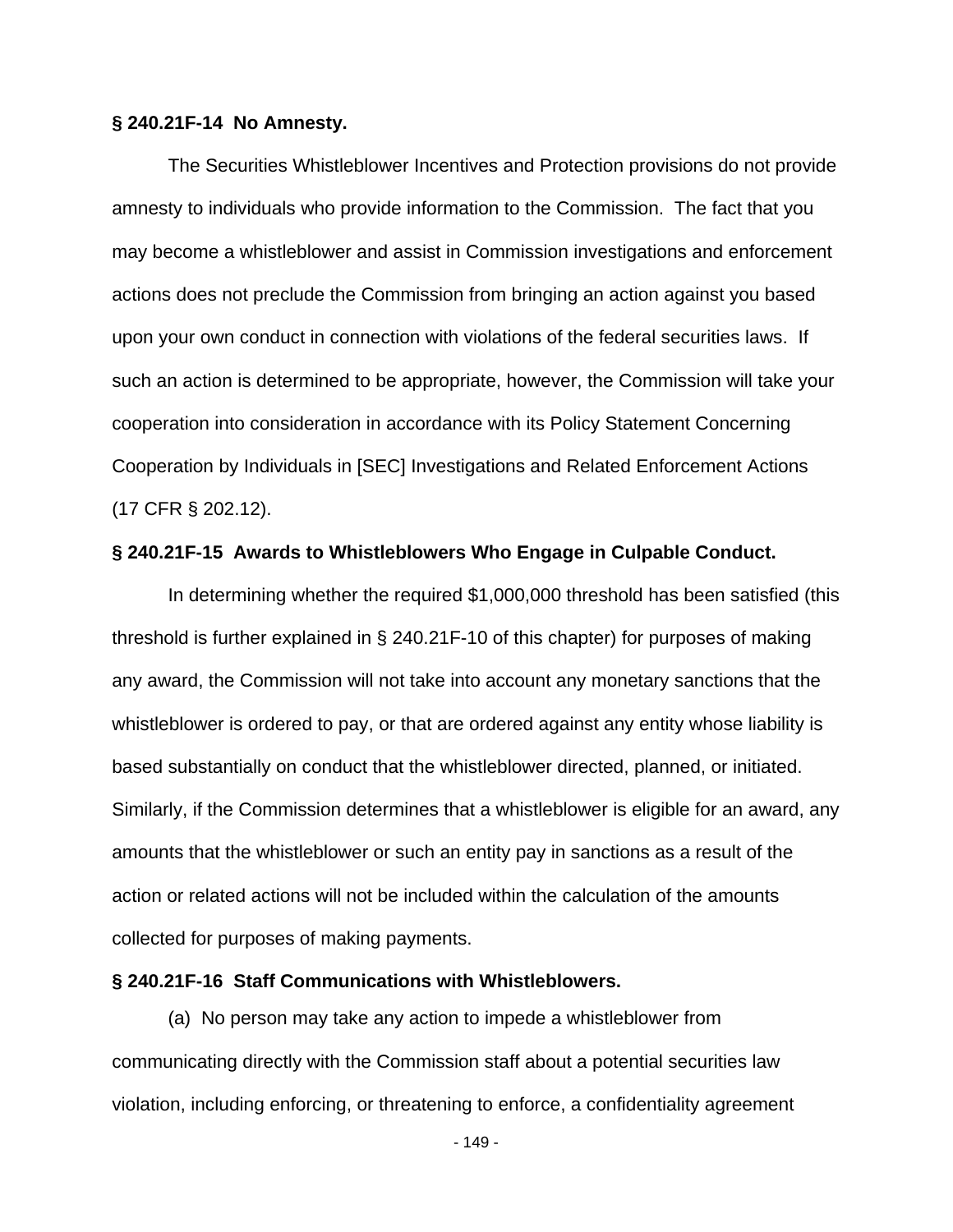(other than agreements dealing with information covered by  $\S$  240.21F-4(b)(4)(i) & (ii) of this chapter related to the legal representation of a client) with respect to such communications.

(b) If you are a whistleblower who is a director, officer, member, agent, or employee of an entity that has counsel, and you have initiated communication with the Commission relating to a potential securities law violation, the staff is authorized to communicate directly with you regarding the subject of your communication without seeking the consent of the entity's counsel.

# PART 249 – FORMS, SECURITIES EXCHANGE ACT OF 1934

3. The authority citation for Part 249 is amended by adding the following citations in numerical order to read as follows:

**Authority:** 15 U.S.C. 78a, *et seq*. and 7201 *et seq.*; and 18 U.S.C. 1350, unless otherwise noted.

\*\*\*\*\*

Section 249.1800 is also issued under Pub. L. No. 111.203, §922(a), 124 Stat 1841 (2010).

Section 249.1801 is also issued under Pub. L. No. 111.203, §922(a), 124 Stat 1841 (2010).

Section 249.1802 is also issued under Pub. L. No. 111.203, §922(a), 124 Stat 1841 (2010).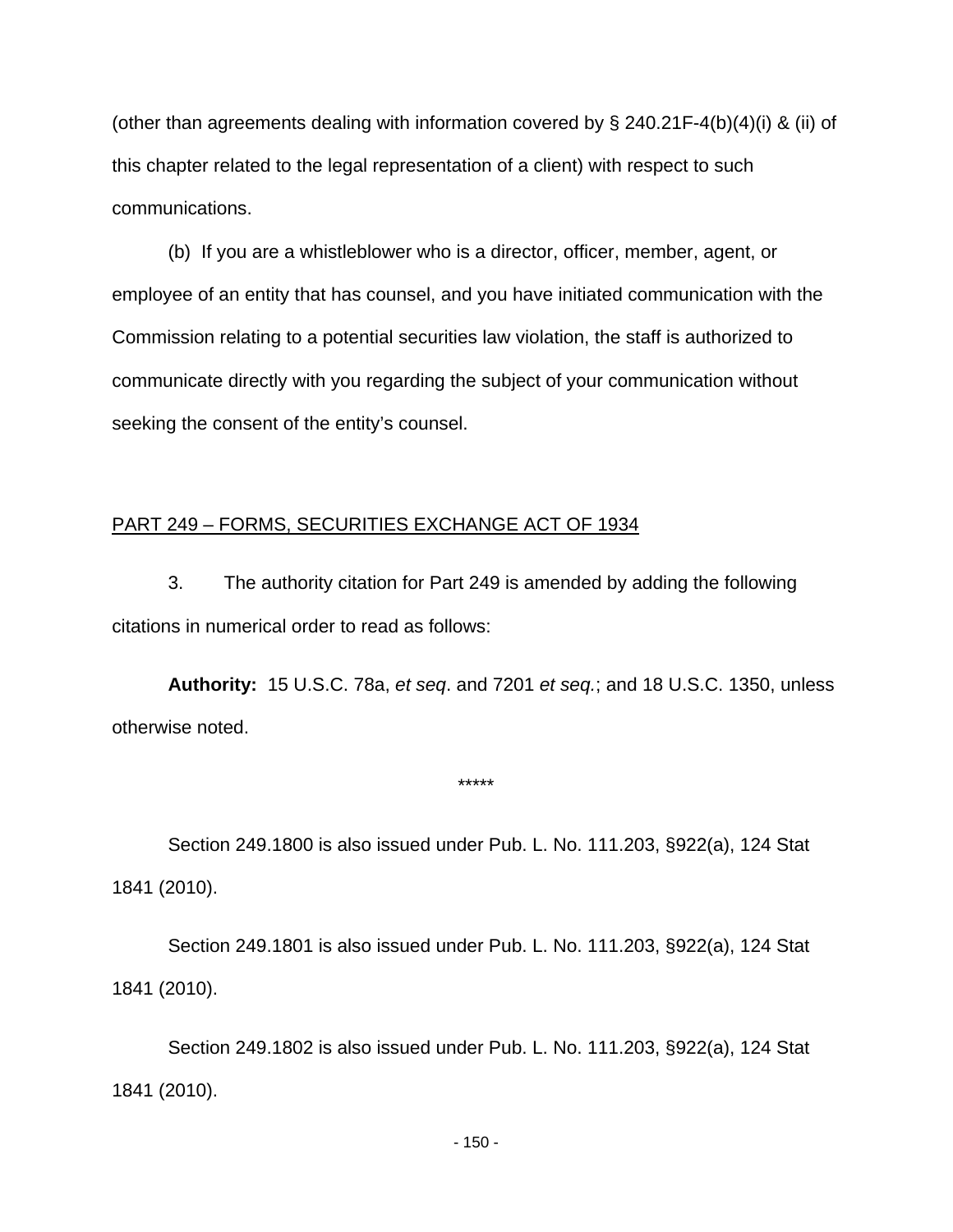4. Add Subpart S to read as follows:

**Subpart S -- Whistleblower Forms** 

**Sec. 249.1800 Form TCR, Tip, Complaint or Referral** 

**Sec. 249.1801 Form WB-DEC, Declaration of Original Information Submitted Pursuant to Section 21F of the Securities Exchange Act of 1934** 

\*\*\*\*\*

**Sec. 249.1802 Form WB-APP, Application for Award for Original Information Submitted Pursuant to Section 21F of the Securities Exchange Act of 1934.** 

# **§ 249.1800 Form TCR, Tip, Complaint or Referral.**

This form may be used by anyone wishing to provide the SEC with information concerning a violation of the federal securities laws. The information provided may be disclosed to federal, state, local, or foreign agencies responsible for investigating, prosecuting, enforcing, or implementing the federal securities laws, rules, or regulations consistent with the confidentiality requirements set forth in Section 21F(h)(2) of the Exchange Act, 15 U.S.C. 78u-6(h)(2), and § 240.21F-7 of this chapter.

# **§ 249.1801 Form WB-DEC, Declaration of Original Information Submitted Pursuant to Section 21F of the Securities Exchange Act of 1934.**

This form must be used by persons who provide the SEC with information concerning a violation of the federal securities laws and who wish to be considered for a whistleblower award pursuant to the SEC's whistleblower program. The information provided will enable the Commission to determine your eligibility for payment of an award pursuant to Section 21F of the Securities Exchange Act of 1934, 15 U.S.C. 78u-6. This information may be disclosed to Federal, state, local, or foreign agencies responsible for investigating, prosecuting, enforcing, or implementing the federal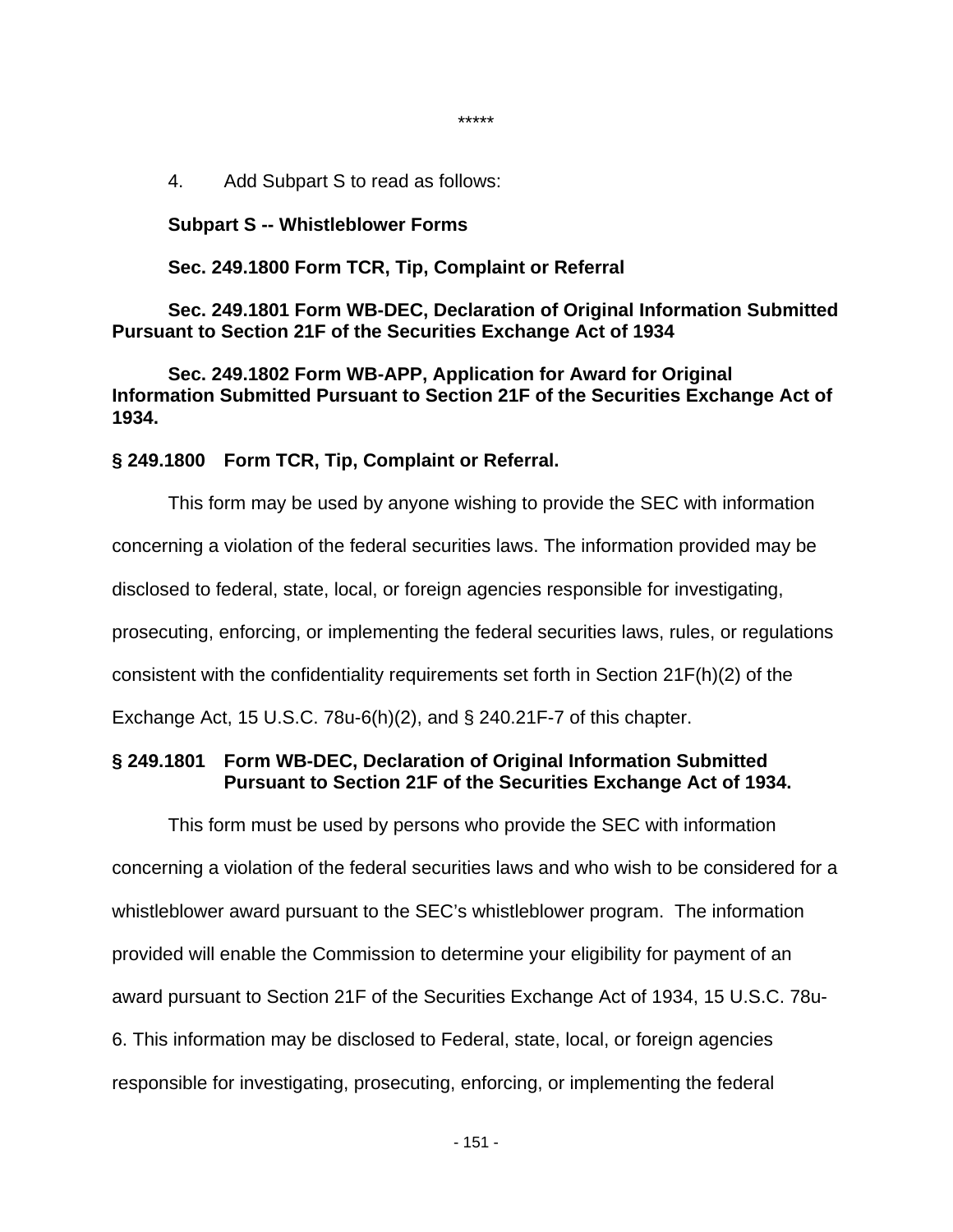securities laws, rules, or regulations consistent with the confidentiality requirements set forth in Section 21F(h)(2) of the Exchange Act, 15 U.S.C. 78u-6(h)(2), and § 240. 21F-7 of this chapter. Furnishing the information is voluntary, but a decision not to do so may result in you not being eligible for award consideration.

# **§249.1802 Form WB-APP, Application for Award for Original Information Submitted Pursuant to Section 21F of the Securities Exchange Act of 1934.**

This form must be used by persons making a claim for a whistleblower award in connection with information provided to the SEC or to another agency in a related action. The information provided will enable the Commission to determine your eligibility for payment of an award pursuant to Section 21F of the Securities Exchange Act of 1934, 15 U.S.C. 78u-6. This information may be disclosed to Federal, state, local, or foreign agencies responsible for investigating, prosecuting, enforcing, or implementing the federal securities laws, rules, or regulations consistent with the confidentiality requirements set forth in Section 21F(h)(2) of the Exchange Act, 15 U.S.C. 78u-6(h)(2) and § 240.21F-7 of this chapter. Furnishing the information is voluntary, but a decision not to do so may result in you not being eligible for award consideration.

**Note**: The text of these Forms does not, and this amendment will not, appear in the Code of Federal Regulations.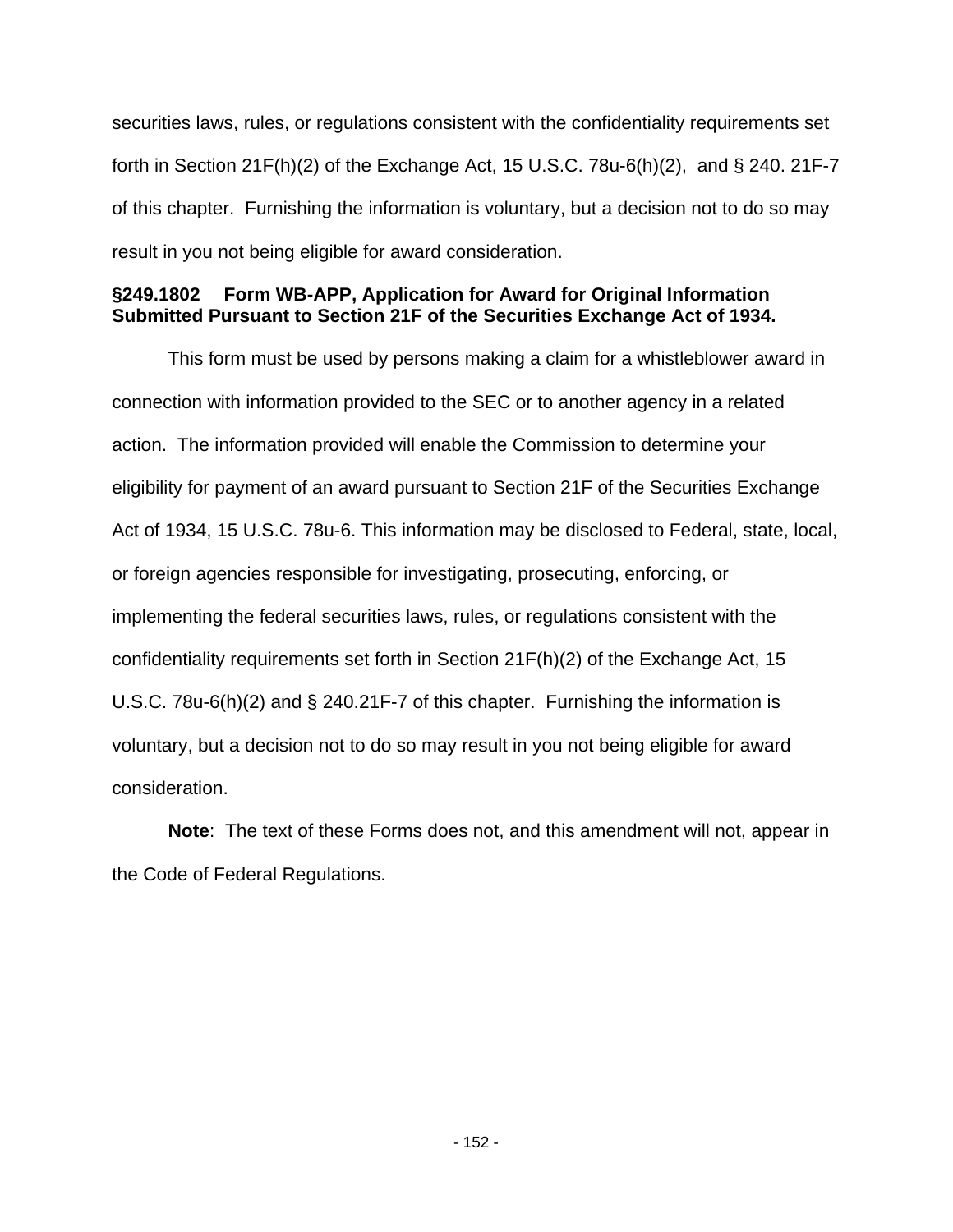## **UNITED STATES SECURITIES AND EXCHANGE COMMISSION Washington, D.C. 20549**

## **FORM TCR TIP, COMPLAINT OR REFERRAL**

| <b>INFORMATION ABOUT YOU</b><br>А.                                     |                                                                      |                     |                                       |  |  |  |  |
|------------------------------------------------------------------------|----------------------------------------------------------------------|---------------------|---------------------------------------|--|--|--|--|
|                                                                        |                                                                      |                     |                                       |  |  |  |  |
| 1. Last Name                                                           |                                                                      | First               | M.I.                                  |  |  |  |  |
| 2. Street Address                                                      |                                                                      |                     | Apartment/<br>Unit #                  |  |  |  |  |
| City                                                                   | State/<br>Province                                                   | ZIP/<br>Postal Code | Country                               |  |  |  |  |
| 3. Telephone                                                           | Alt. Phone                                                           | E-mail Address      | Preferred method of<br>communication: |  |  |  |  |
| 4. Your Occupation                                                     |                                                                      |                     |                                       |  |  |  |  |
| B. ATTORNEY'S INFORMATION (If Applicable - See Instructions)           |                                                                      |                     |                                       |  |  |  |  |
| 1. Attorney's Name                                                     |                                                                      |                     |                                       |  |  |  |  |
| 2. Firm Name                                                           |                                                                      |                     |                                       |  |  |  |  |
| 3. Street Address                                                      |                                                                      |                     |                                       |  |  |  |  |
| City                                                                   | State/<br>Province                                                   | ZIP/<br>Postal Code | Country                               |  |  |  |  |
| 4. Telephone                                                           | Fax                                                                  | E-mail Address      |                                       |  |  |  |  |
| C. TELL US ABOUT THE INDIVIDUAL OR ENTITY YOU HAVE A COMPLAINT AGAINST |                                                                      |                     |                                       |  |  |  |  |
| Individual/Entity 1:<br>1. Type: $\Box$ Individual $\Box$ Entity       | If an individual, specify profession:<br>If an entity, specify type: |                     |                                       |  |  |  |  |
| 2. Name                                                                |                                                                      |                     |                                       |  |  |  |  |
| Apartment/<br>Unit #<br>3. Street Address                              |                                                                      |                     |                                       |  |  |  |  |
| City                                                                   | State/<br>Province                                                   | ZIP/<br>Postal Code | Country                               |  |  |  |  |
| 4. Phone                                                               | E-mail Address                                                       | Internet address    |                                       |  |  |  |  |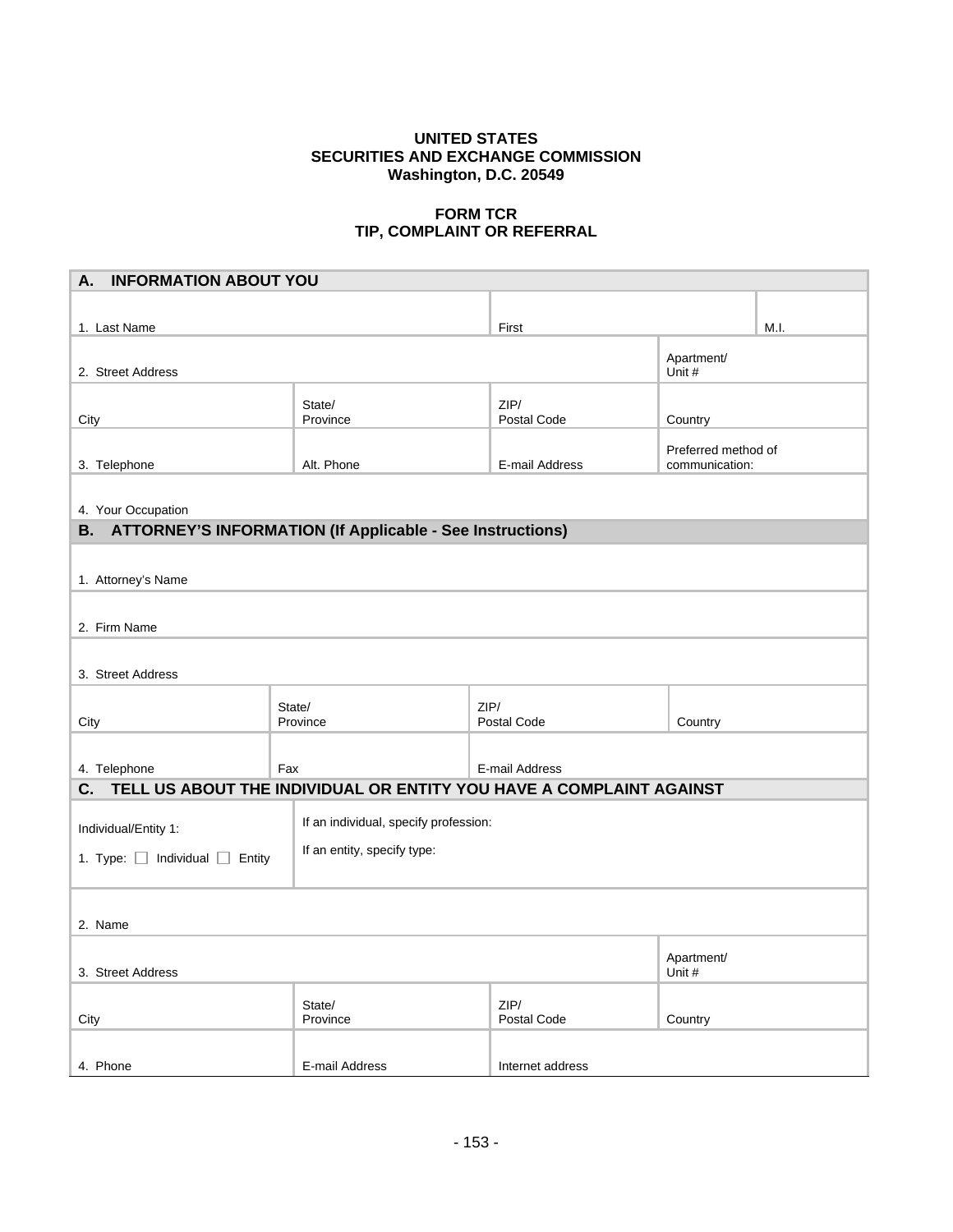| Individual/Entity 2:                                                                                                                              | If an individual, specify profession:     |  |                         |                            |            |             |
|---------------------------------------------------------------------------------------------------------------------------------------------------|-------------------------------------------|--|-------------------------|----------------------------|------------|-------------|
| 1. Type:   Individual   Entity                                                                                                                    | If an entity, specify type:               |  |                         |                            |            |             |
| 2. Name                                                                                                                                           |                                           |  |                         |                            |            |             |
| 3. Street Address                                                                                                                                 |                                           |  |                         | Apartment/<br>Unit #       |            |             |
| City                                                                                                                                              | State/<br>Province                        |  | ZIP/<br>Postal Code     |                            | Country    |             |
| 4. Phone                                                                                                                                          | E-mail Address<br><b>Internet Address</b> |  |                         |                            |            |             |
| D. TELL US ABOUT YOUR COMPLAINT                                                                                                                   |                                           |  |                         |                            |            |             |
| 1. Occurrence Date (mm/dd/yyyy):                                                                                                                  | $\sqrt{2}$                                |  | 2. Nature of complaint: |                            |            |             |
| 3. Are you complaining about an entity of which you are<br>or were an officer, director, employee, consultant or contractor?                      |                                           |  |                         |                            | YES $\Box$ | $NO$ $\Box$ |
| 4a. Have you taken any prior action regarding your complaint?                                                                                     |                                           |  |                         |                            | YES $\Box$ | $NO$ $\Box$ |
| 4b. If you answered "yes" to question 4a, please provide details. Use additional sheets if necessary.                                             |                                           |  |                         |                            |            |             |
|                                                                                                                                                   |                                           |  |                         |                            |            |             |
|                                                                                                                                                   |                                           |  |                         |                            |            |             |
|                                                                                                                                                   |                                           |  |                         |                            |            |             |
|                                                                                                                                                   |                                           |  |                         |                            |            |             |
|                                                                                                                                                   |                                           |  |                         |                            |            |             |
|                                                                                                                                                   |                                           |  |                         |                            |            |             |
| 4c. Date on which you took the action(s) described in question 4b (mm/dd/yyyy):<br>$\sqrt{2}$<br>$\sqrt{2}$                                       |                                           |  |                         |                            |            |             |
|                                                                                                                                                   |                                           |  |                         |                            |            |             |
| 5a. Type of security or investment, if relevant                                                                                                   |                                           |  |                         |                            |            |             |
| 5c. Security/<br>5b. Name of issuer or security, if relevant                                                                                      |                                           |  |                         | Ticker Symbol or CUSIP no. |            |             |
| 6. State in detail all facts pertinent to the alleged violation. Explain why you believe the acts described constitute a violation of the federal |                                           |  |                         |                            |            |             |
| securities laws. Use additional sheets if necessary.                                                                                              |                                           |  |                         |                            |            |             |
|                                                                                                                                                   |                                           |  |                         |                            |            |             |
|                                                                                                                                                   |                                           |  |                         |                            |            |             |
|                                                                                                                                                   |                                           |  |                         |                            |            |             |
|                                                                                                                                                   |                                           |  |                         |                            |            |             |
|                                                                                                                                                   |                                           |  |                         |                            |            |             |
|                                                                                                                                                   |                                           |  |                         |                            |            |             |
|                                                                                                                                                   |                                           |  |                         |                            |            |             |
|                                                                                                                                                   |                                           |  |                         |                            |            |             |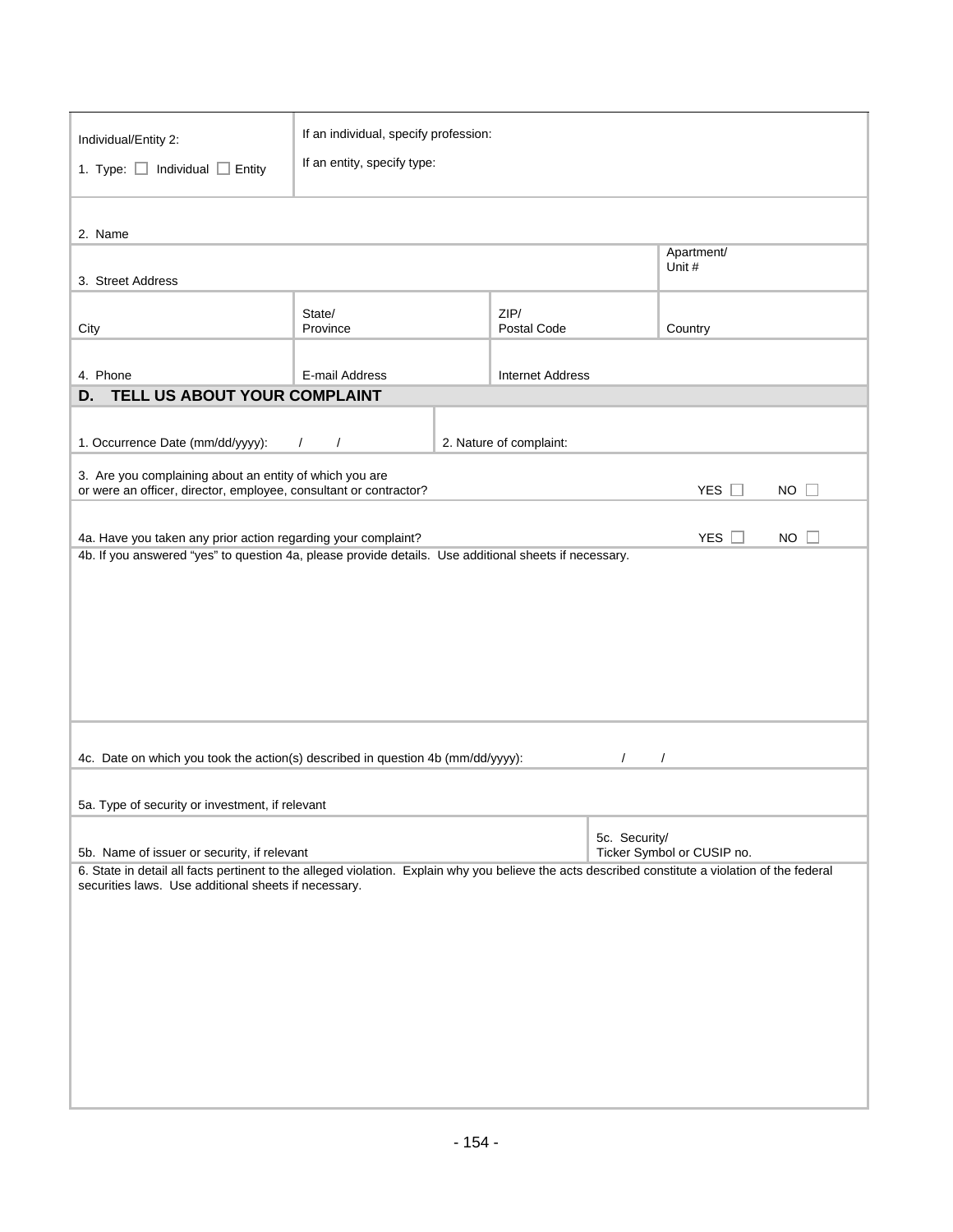| 7. Describe all supporting materials in your possession and the availability and location of any additional supporting materials not in your                                                                                       |
|------------------------------------------------------------------------------------------------------------------------------------------------------------------------------------------------------------------------------------|
| possession. Use additional sheets, if necessary.                                                                                                                                                                                   |
|                                                                                                                                                                                                                                    |
|                                                                                                                                                                                                                                    |
|                                                                                                                                                                                                                                    |
|                                                                                                                                                                                                                                    |
|                                                                                                                                                                                                                                    |
|                                                                                                                                                                                                                                    |
|                                                                                                                                                                                                                                    |
|                                                                                                                                                                                                                                    |
|                                                                                                                                                                                                                                    |
| 8. Describe how you obtained the information that supports this claim. If any information was obtained from a public source, identify the<br>source with as much particularity as possible. Attach additional sheets if necessary. |
|                                                                                                                                                                                                                                    |
|                                                                                                                                                                                                                                    |
|                                                                                                                                                                                                                                    |
|                                                                                                                                                                                                                                    |
|                                                                                                                                                                                                                                    |
|                                                                                                                                                                                                                                    |
|                                                                                                                                                                                                                                    |
|                                                                                                                                                                                                                                    |
|                                                                                                                                                                                                                                    |
|                                                                                                                                                                                                                                    |
|                                                                                                                                                                                                                                    |
| 9. Provide any additional information you think may be relevant.                                                                                                                                                                   |
|                                                                                                                                                                                                                                    |
|                                                                                                                                                                                                                                    |
|                                                                                                                                                                                                                                    |
|                                                                                                                                                                                                                                    |
|                                                                                                                                                                                                                                    |
|                                                                                                                                                                                                                                    |
|                                                                                                                                                                                                                                    |
|                                                                                                                                                                                                                                    |
|                                                                                                                                                                                                                                    |
|                                                                                                                                                                                                                                    |
|                                                                                                                                                                                                                                    |
|                                                                                                                                                                                                                                    |
|                                                                                                                                                                                                                                    |
|                                                                                                                                                                                                                                    |
|                                                                                                                                                                                                                                    |
|                                                                                                                                                                                                                                    |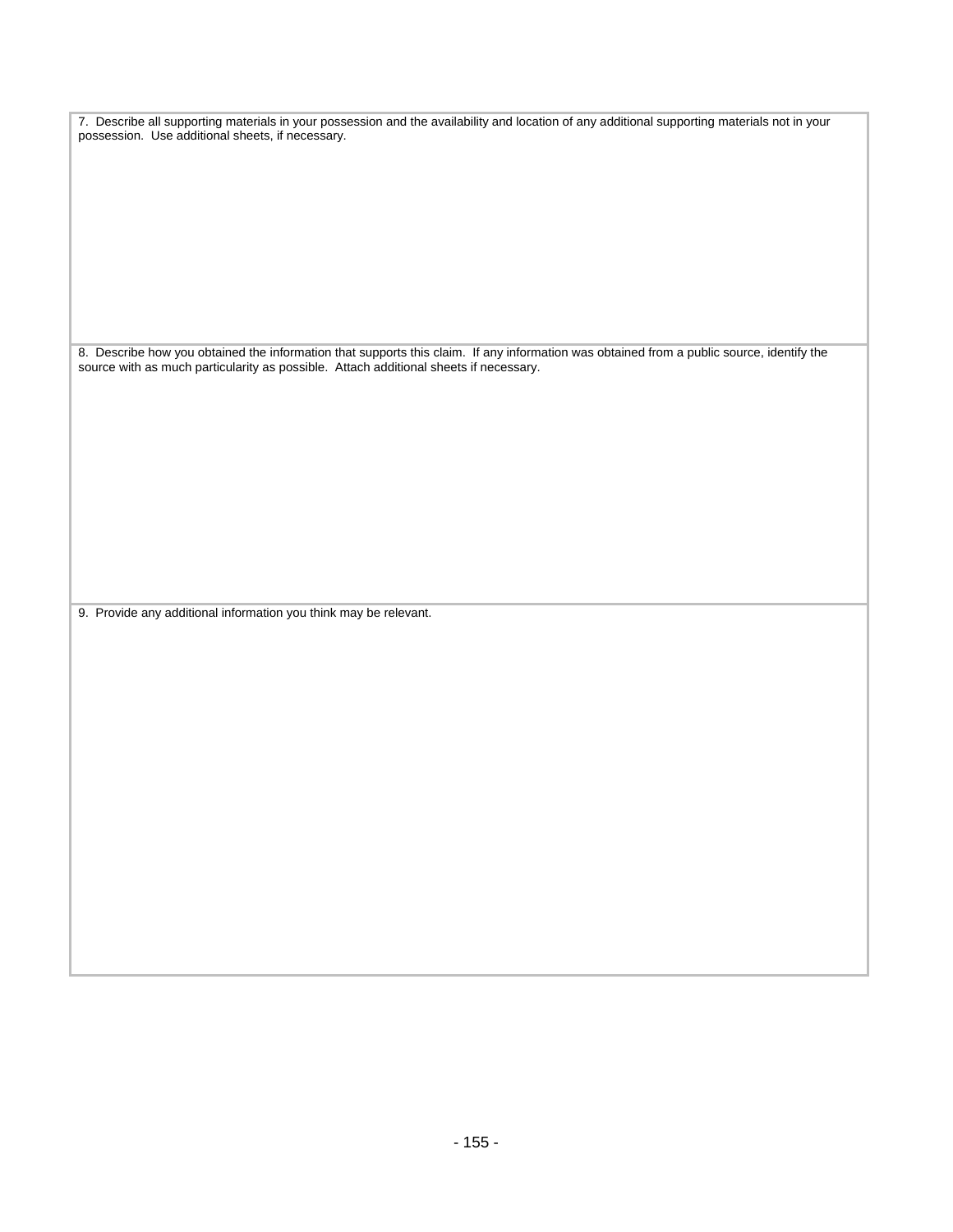## **Privacy Act Statement**

This notice is given under the Privacy Act of 1974. The Privacy Act requires that the Securities and Exchange Commission (SEC) inform individuals of the following when asking for information. This form may be used by anyone wishing to provide the SEC with information concerning a violation of the federal securities laws. If you are submitting information for the SEC's whistleblower award program pursuant to Section 21F of the Securities Exchange Act of 1934 (Exchange Act), the information provided will enable the Commission to determine your eligibility for payment of an award. The information provided may be disclosed to federal, state, local, or foreign agencies responsible for investigating, prosecuting, enforcing, or implementing the federal securities laws, rules, or regulations consistent with the confidentiality requirements set forth in Section 21F(h)(2) of the Exchange Act and Rule 21F-7 thereunder. If you are submitting information for the SEC's whistleblower award program anonymously, you must be represented by an attorney and you must provide the information requested about your attorney on this form. Otherwise, furnishing the information requested herein is voluntary.

Questions concerning this form may be directed to the SEC Whistleblower Office, 100 F Street, NE, Washington, D.C. 20549-XXXX, Tel. (800) XXX-XXXX, Fax (202) XXX-XXXX

### **Submission Procedures**

- After manually completing this Form TCR, please send it by mail or delivery to the SEC Whistleblower Office, 100 F. Street, NE, Washington, D.C. 20549-XXXX, or by facsimile to (202) XXX-XXXX.
- You have the right to submit information anonymously. If you are submitting anonymously and you want to be considered for a whistleblower award, however, you *must* be represented by an attorney in this matter and Section B of this form must be completed. Otherwise, you may, but are not required, to have an attorney. If you are not represented by an attorney in this matter, you may leave Section B blank.
- If you are submitting information for the SEC's whistleblower award program, you *must* **submit your information either using this Form TCR or electronically through the SEC's**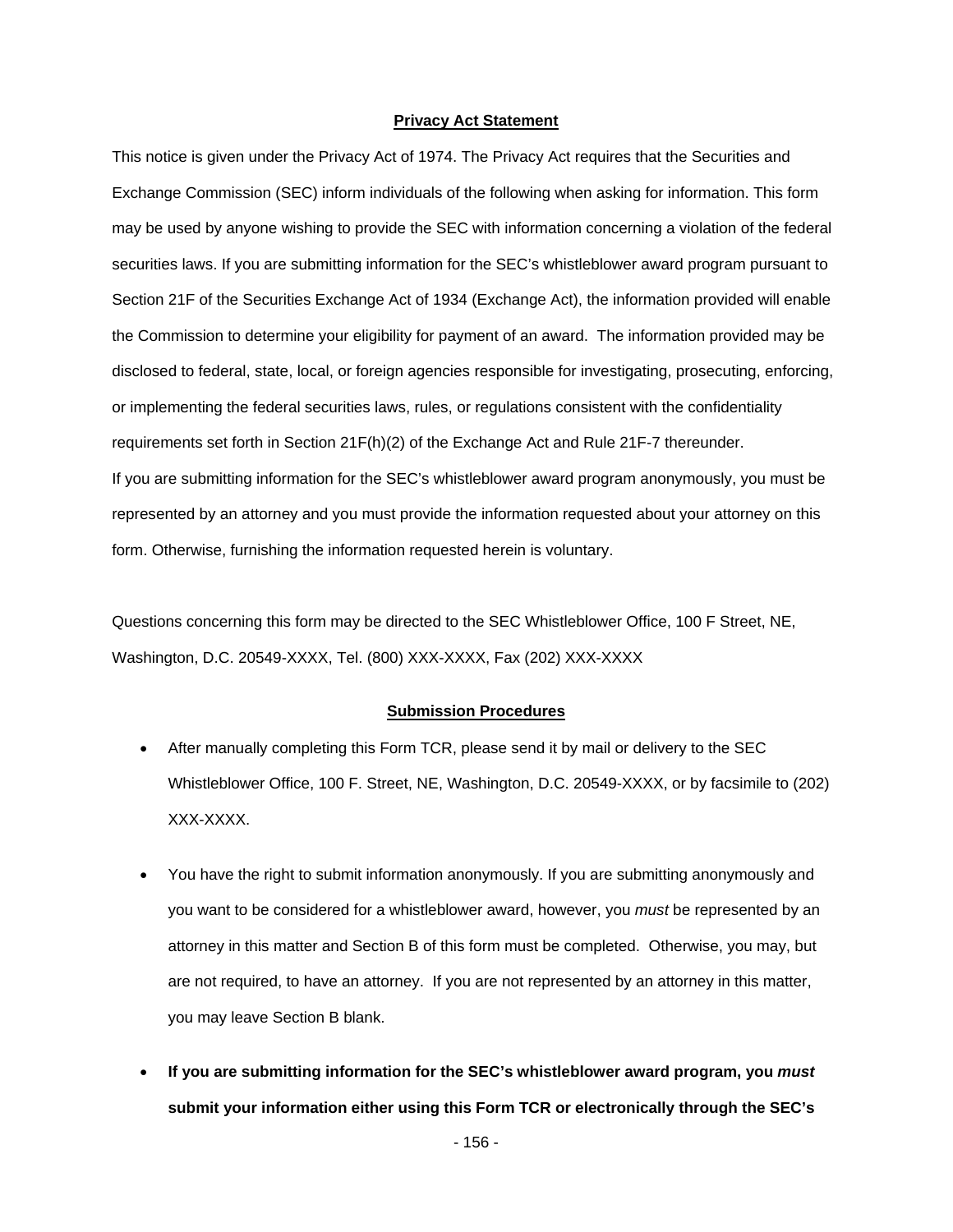**Electronic Data Collection System, available on the SEC web site at [insert link]. In addition to submitting your information by either of these methods, you must also submit a declaration on Form WB-DEC.** The Form WB-DEC can be printed out from our web site or obtained from the SEC Whistleblower Office, and it must be manually signed by you under penalty of perjury. To learn more about this program and its special requirements, please visit the Whistleblower Office's website at [INSERT LINK].

# **Instructions for Completing Form TCR:**

## **Section A: Information about You**

Questions 1-3: Please provide the following information about yourself:

- Last name, first name, and middle initial
- Complete address, including city, state and zip code
- Telephone number and, if available, an alternate number where you can be reached
- Your e-mail address (to facilitate communications, we strongly encourage you to provide your email address), and
- • Your preferred method of communication.

Question 4: State which of the following best describes your occupation:

accountant, attorney, auditor, broker-dealer, compliance officer, financial representative, foreign officer, fund manager, investment advisor, investor, other company officer or senior manager, registered representative, trader, transfer agent, underwriter, government official (federal, state, or local), law enforcement personnel (federal, state, or local), or other (specify).

**Section B: Information about Your Attorney. Complete this section only if you are represented by an attorney in this matter. You must be represented by an attorney, and this section must be**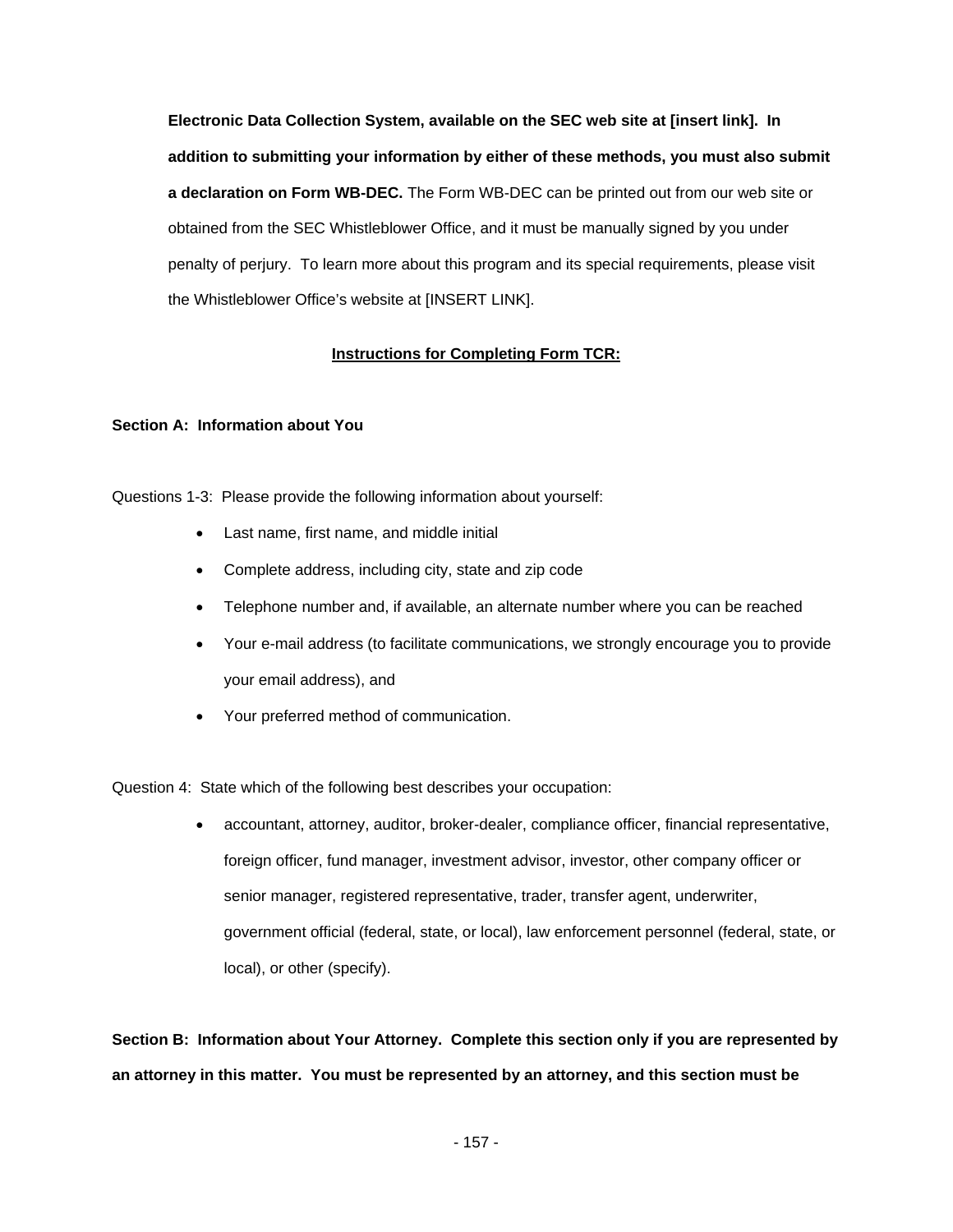**completed, if you are submitting your information anonymously and you want to be considered for the SEC's whistleblower award program.** 

Questions 1-4: Provide the following information about the attorney representing you in this matter:

- Attorney's name
- Firm name
- • Complete address, including city, state and zip code
- • Telephone number and fax number, and
- E-mail address

**Section C: Tell Us about the Individual and/or Entity You Have a Complaint Against.** If your complaint relates to more than two individuals and/or entities, you may attach additional sheets.

- Question 1: Choose one of the following that best describes the individual or entity to which your complaint relates:
	- • **For Individuals**: accountant, analyst, attorney, auditor, broker, compliance officer, employee, executive officer or director, financial planner, fund manager, investment advisor, stock promoter, trustee, unknown, or other (specify).
	- **For Entity:** bank, broker-dealer, clearing agency, day trading firm, exchange, Financial Industry Regulatory Authority, insurance company, investment company, Individual Retirement Account or 401(k) custodian/administrator, market maker, municipal securities dealers, mutual fund, newsletter company/investment publication companies, on-line trading firm, private fund company (including hedge fund, private equity fund, venture capital fund, or real estate fund), private/closely held company, SEC or other federal agency, transfer agent/paying agent/registrar, underwriter, unknown, or other (specify).

Questions 2-4: For each subject, provide the following information, if known:

• Full name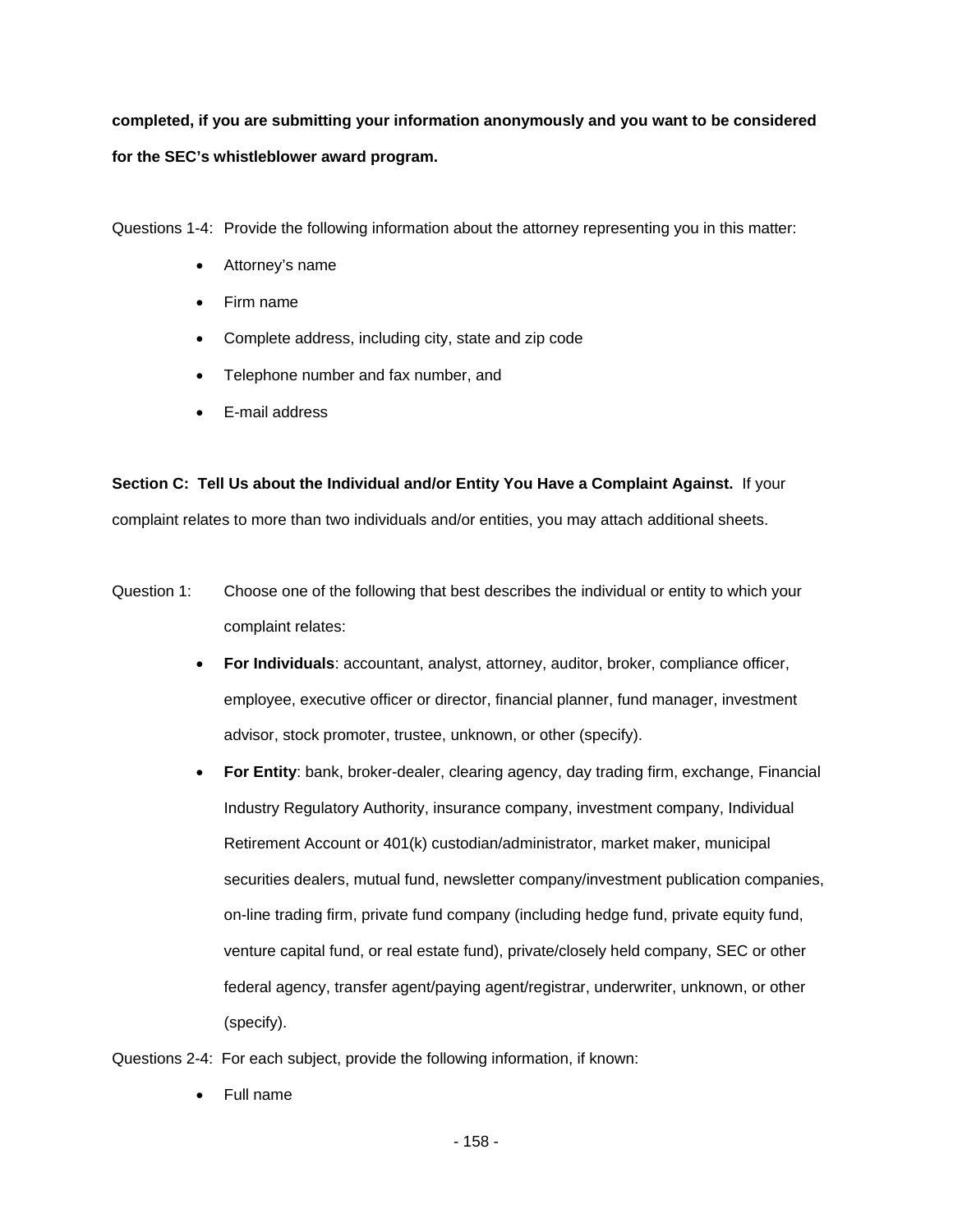- Complete address, including city, state and zip code
- Telephone number,
- E-mail address, and
- Internet address, if applicable

## **Section D: Tell Us about Your Complaint**

- Question 1: State the date (mm/dd/yyyy) that the alleged conduct began.
- Question 2: Choose the option that you believe best describes the nature of your complaint. If you are alleging more than one violation, please list all that you believe may apply. Use additional sheets if necessary.
	- Theft/misappropriation (advance fee fraud; lost or stolen securities; hacking of account)
	- Misrepresentation/omission (false/misleading marketing/sales literature; inaccurate, misleading or non-disclosure by Broker-Dealer, Investment Adviser and Associated Person; false/material misstatements in firm research that were basis of transaction)
	- Offering fraud (Ponzi/pyramid scheme; other offering fraud)
	- Registration violations (unregistered securities offering)
	- Trading (after hours trading; algorithmic trading; front-running; insider trading, manipulation of securities/prices; market timing; inaccurate quotes/pricing information; program trading; short selling; trading suspensions; volatility)
	- • Fees/mark-ups/commissions (excessive or unnecessary administrative fees; excessive commissions or sales fees; failure to disclose fees; insufficient notice of change in fees; negotiated fee problems; excessive mark-ups/markdowns; excessive or otherwise improper spreads)
	- Corporate disclosure/reporting/other issuer matter (audit; corporate governance; conflicts of interest by management; executive compensation; failure to notify shareholders of corporate events; false/misleading financial statements, offering documents, press releases, proxy materials; failure to file reports; financial fraud; Foreign Corrupt Practices Act violations; going private transactions; mergers and acquisitions; restrictive legends,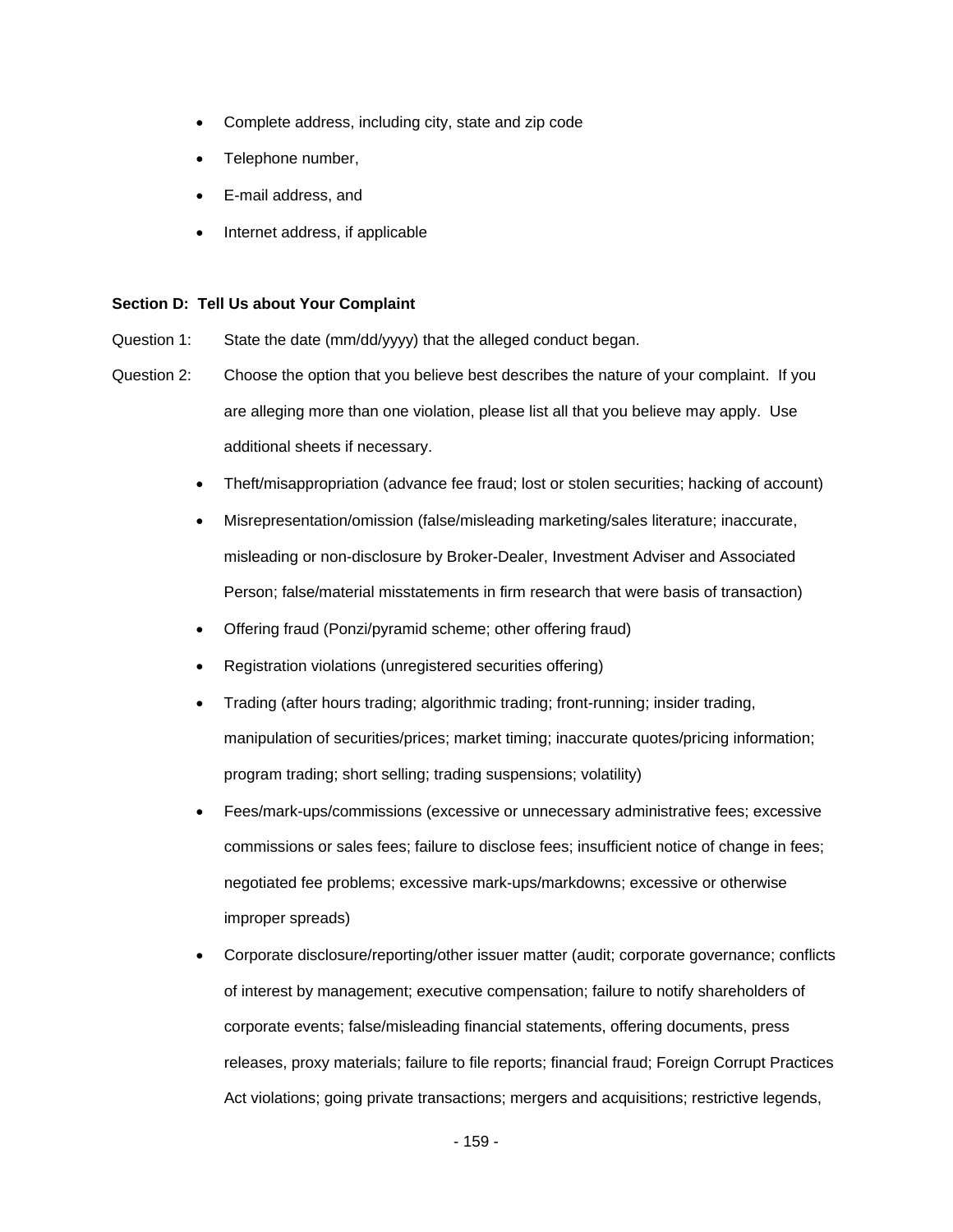including 144 issues; reverse stock splits; selective disclosure – Regulation FD, 17 CFR 243; shareholder proposals; stock options for employees; stock splits; tender offers)

- Sales and advisory practices (background information on past violations/integrity; breach of fiduciary duty/responsibility (IA); failure to disclose breakpoints; churning/excessive trading; cold calling; conflict of interest; abuse of authority in discretionary trading; failure to respond to investor; guarantee against loss/promise to buy back shares; high pressure sales techniques; instructions by client not followed; investment objectives not followed; margin; poor investment advice; Regulation E (Electronic Transfer Act); Regulation S-P, 17 CFR 248, (privacy issues); solicitation methods (non-cold calling; seminars); suitability; unauthorized transactions)
- Operational (bond call; bond default; difficulty buying/selling securities; confirmations/statements; proxy materials/prospectus; delivery of funds/proceeds; dividend and interest problems; exchanges/switches of mutual funds with fund family; margin (illegal extension of margin credit, Regulation T restrictions, unauthorized margin transactions); online issues (trading system operation); settlement (including T+1 or T=3 concerns); stock certificates; spam; tax reporting problems; titling securities (difficulty titling ownership); trade execution.
- Customer accounts (abandoned or inactive accounts; account administration and processing; identity theft affecting account; IPOs: problems with IPO allocation or eligibility; inaccurate valuation of Net Asset Value; transfer of account)
- Comments/complaints about SEC, Self-Regulatory Organization, and Securities Investor Protection Corporation processes & programs (arbitration: bias by arbitrators/forum, failure to pay/comply with award, mandatory arbitration requirements, procedural problems or delays; SEC: complaints about enforcement actions, complaints about rulemaking, failure to act; Self-Regulatory Organization: failure to act; Investor Protection: inadequacy of laws or rules; SIPC: customer protection, proceedings and Broker-Dealer liquidations;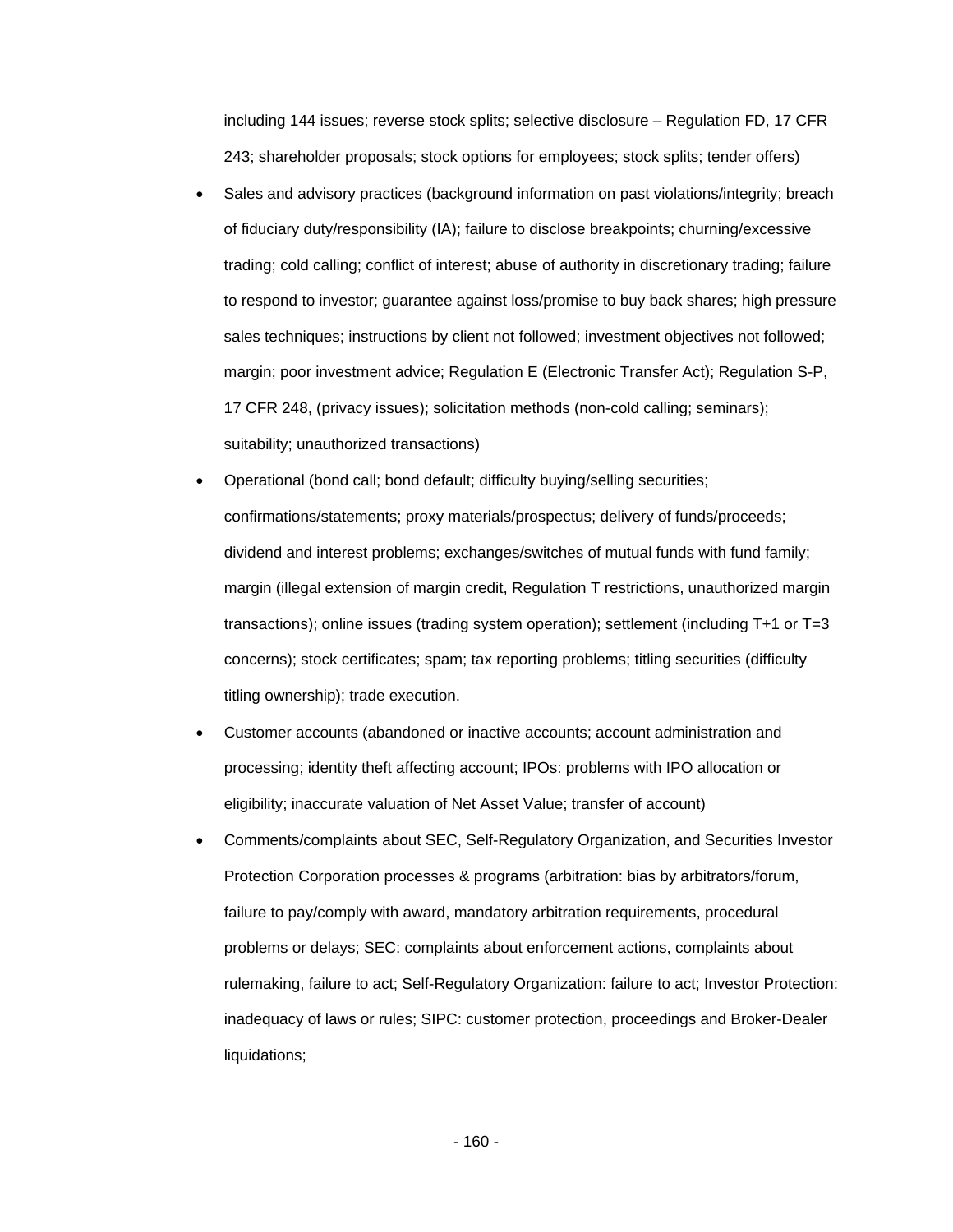- Other (analyst complaints; market maker activities; employer/employee disputes; specify other).
- Question 3: Indicate whether you were in the past, or are currently, an officer, director, employee, consultant, or contractor of the entity to which your complaint relates.
- Question 4a: Indicate whether you have taken any prior action regarding your complaint, including whether you reported the violation to the entity, including the compliance office, whistleblower hotline or ombudsman; complained to the SEC, another regulator, a law enforcement agency, or any other agency or organization; initiated legal action, mediation or arbitration, or initiated any other action.
- Question 4b: If you answered "yes" to question 4a, provide details, including the date on which you took the action(s) described, the name of the person or entity to whom you directed any report or complaint and contact information for the person or entity, if known, and the complete case name, case number, and forum of any legal action you have taken. Use additional sheets if necessary.
- Question 5a: Choose from the following the option that you believe best describes the type of security or investment at issue, if applicable:
	- 1031 exchanges
	- $\cdot$  529 plans
	- American Depositary Receipts
	- Annuities (equity-indexed annuities, fixed annuities, variable annuities)
	- Asset-backed securities
	- Auction rate securities
	- Banking products (including credit cards)
	- Certificates of deposit (CDs)
	- Closed-end funds
	- Coins and precious metals (gold, silver, etc.)
	- Collateralized mortgage obligations (CMOs)
	- Commercial paper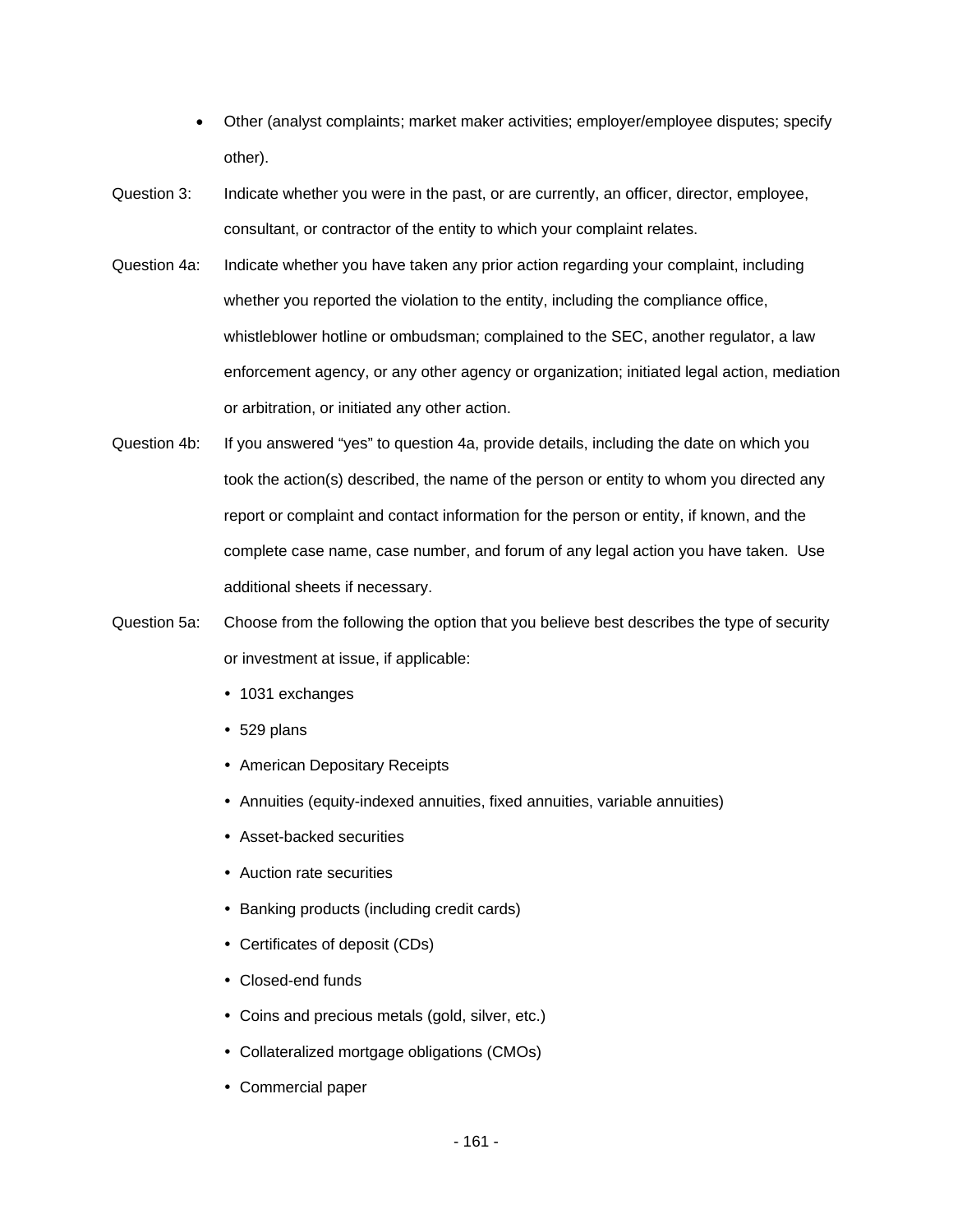- Commodities (currency transactions, futures, stock index options)
- Convertible securities
- Debt (corporate, lower-rated or "junk", municipal)
- Equities (exchange-traded, foreign, Over-the-Counter, unregistered, linked notes)
- Exchange Traded Funds
- Franchises or business ventures
- Hedge funds
- Insurance contracts (not annuities)
- Money-market funds
- Mortgage-backed securities (mortgages, reverse mortgages)
- Mutual funds
- Options (commodity options, index options)
- Partnerships
- Preferred shares
- Prime bank securities/high yield programs
- Promissory notes
- Real estate (real estate investment trusts (REITs))
- Retirement plans ( $401(k)$ , IRAs)
- Rights and warrants
- Structured note products
- Subprime issues
- Treasury securities
- U.S. government agency securities
- Unit investment trusts (UIT)
- Viaticals and life settlements
- Wrap accounts
- Separately Managed Accounts (SMAs)
- Unknown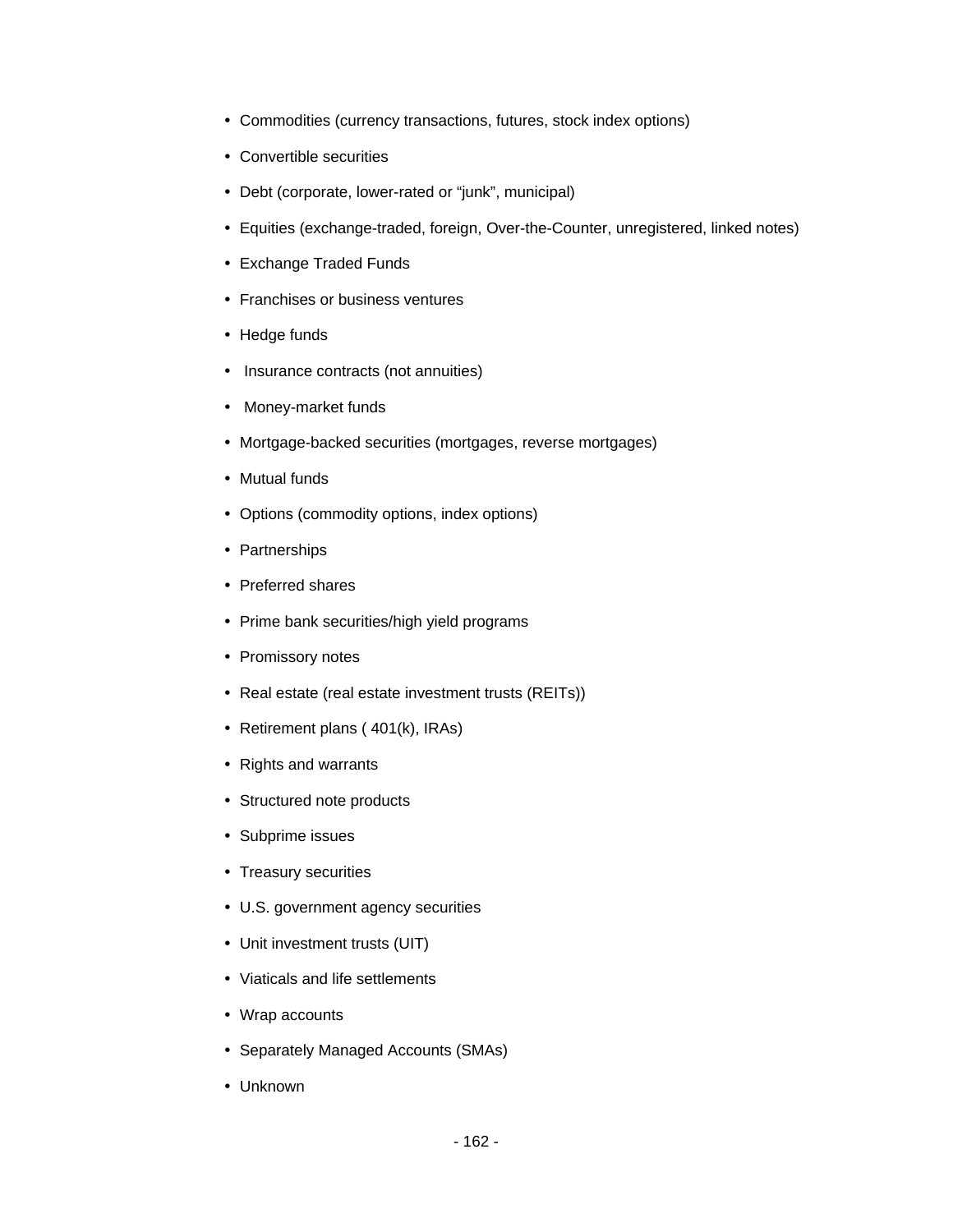- Other (specify)
- Question 5b: Provide the name of the issuer or security, if applicable.
- Question 5c: Provide the ticker symbol or CUSIP number of the security, if applicable.
- Question 6: State in detail all the facts pertinent to the alleged violation. Explain why you believe the facts described constitute a violation of the federal securities laws. Attach additional sheets if necessary.
- Question 7: Describe all supporting materials in your possession and the availability and location of additional supporting materials not in your possession. Attach additional sheets if necessary.
- Question 8: Describe how you obtained the information that supports your allegation. If any information was obtained from a public source, identify the source with as much particularity as possible. Attach additional sheets if necessary.
- Question 9: Please provide any additional information you think may be relevant.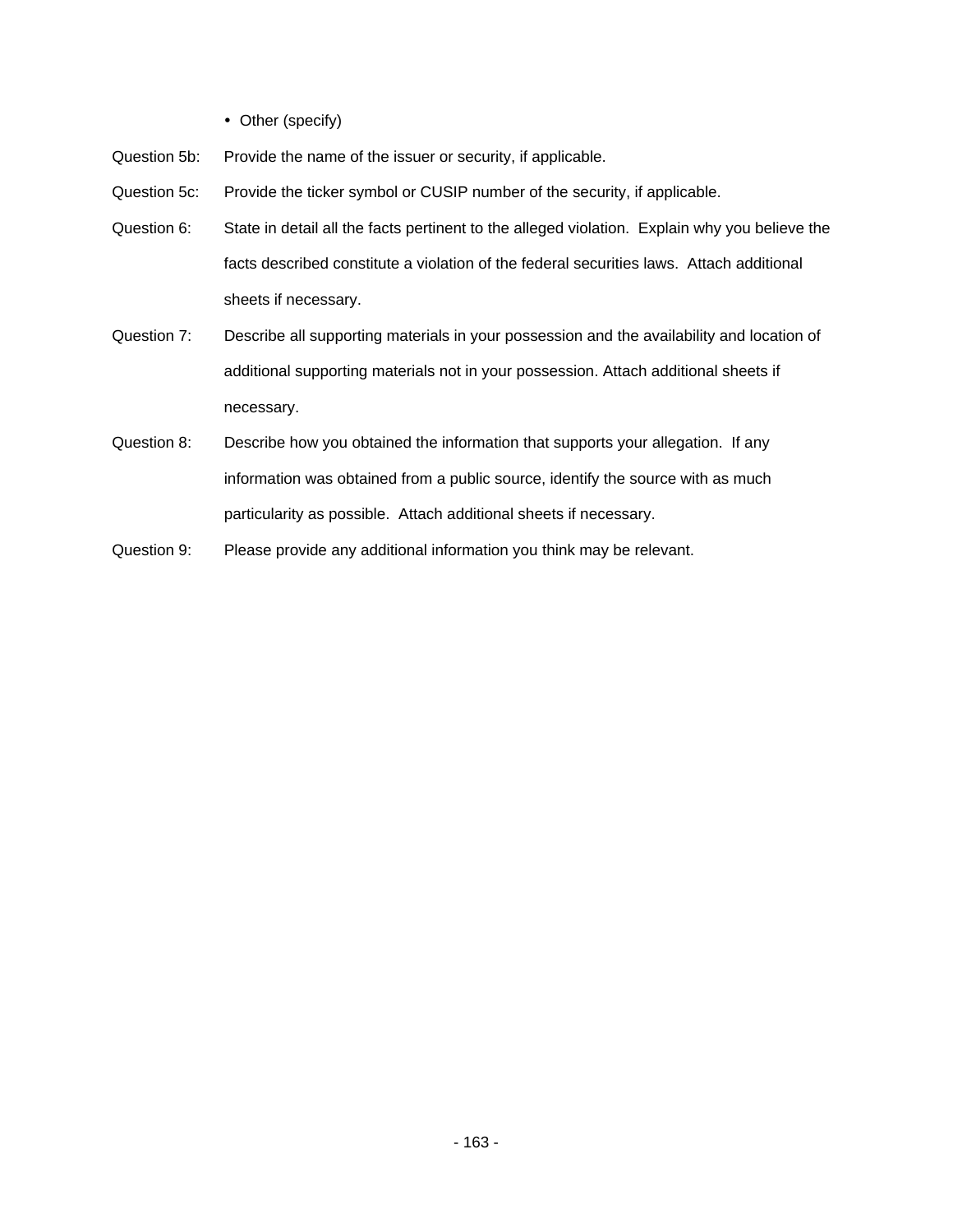## **UNITED STATES SECURITIES AND EXCHANGE COMMISSION Washington, D.C. 20549**

## **FORM WB-DEC**

## **DECLARATION OF ORIGINAL INFORMATION SUBMITTED PURSUANT TO SECTION 21F OF THE SECURITIES EXCHANGE ACT OF 1934**

| <b>SUBMITTER'S INFORMATION</b><br>А.                                                                                                                                                                                                                                                                                                                                                                                                                                                                                                                                                                                                    |                    |       |                 |                      |  |  |  |
|-----------------------------------------------------------------------------------------------------------------------------------------------------------------------------------------------------------------------------------------------------------------------------------------------------------------------------------------------------------------------------------------------------------------------------------------------------------------------------------------------------------------------------------------------------------------------------------------------------------------------------------------|--------------------|-------|-----------------|----------------------|--|--|--|
| 1. Last Name                                                                                                                                                                                                                                                                                                                                                                                                                                                                                                                                                                                                                            |                    | First |                 | M.I.                 |  |  |  |
| 2. Street Address                                                                                                                                                                                                                                                                                                                                                                                                                                                                                                                                                                                                                       |                    |       |                 | Apartment/<br>Unit # |  |  |  |
| City                                                                                                                                                                                                                                                                                                                                                                                                                                                                                                                                                                                                                                    | State/<br>Province |       | ZIP Code        | Country              |  |  |  |
| Alt. Phone<br>3. Telephone                                                                                                                                                                                                                                                                                                                                                                                                                                                                                                                                                                                                              |                    |       | E-mail Address  |                      |  |  |  |
| <b>ATTORNEY INFORMATION (If Applicable - See Instructions)</b><br>В.                                                                                                                                                                                                                                                                                                                                                                                                                                                                                                                                                                    |                    |       |                 |                      |  |  |  |
| 1. Attorney's name                                                                                                                                                                                                                                                                                                                                                                                                                                                                                                                                                                                                                      |                    |       |                 |                      |  |  |  |
| 2. Firm Name                                                                                                                                                                                                                                                                                                                                                                                                                                                                                                                                                                                                                            |                    |       |                 |                      |  |  |  |
| 3. Street Address                                                                                                                                                                                                                                                                                                                                                                                                                                                                                                                                                                                                                       |                    |       |                 |                      |  |  |  |
| City                                                                                                                                                                                                                                                                                                                                                                                                                                                                                                                                                                                                                                    | State/<br>Province |       | <b>ZIP Code</b> | Country              |  |  |  |
| 4. Telephone                                                                                                                                                                                                                                                                                                                                                                                                                                                                                                                                                                                                                            | Fax                |       | E-mail Address  |                      |  |  |  |
| <b>TIP/COMPLAINT DETAILS</b><br>С.                                                                                                                                                                                                                                                                                                                                                                                                                                                                                                                                                                                                      |                    |       |                 |                      |  |  |  |
| 1. Manner in which information was submitted to SEC:<br>SEC website $\square$<br>Mail $\Box$<br>Fax $\Box$<br>Other $\Box$                                                                                                                                                                                                                                                                                                                                                                                                                                                                                                              |                    |       |                 |                      |  |  |  |
| 2a. Tip, Complaint or Referral (TCR) number:<br>(Required if you submitted your information through SEC website)<br>2b. Date TCR referenced in 2a submitted to SEC                                                                                                                                                                                                                                                                                                                                                                                                                                                                      |                    |       |                 |                      |  |  |  |
| 2c. Individual or entity to which Tip, Complaint or Referral relates:                                                                                                                                                                                                                                                                                                                                                                                                                                                                                                                                                                   |                    |       |                 |                      |  |  |  |
| 3a. Has the submitter or counsel had any communication(s) with the SEC concerning this matter?<br>YES $\Box$<br>$NO$ $\Box$                                                                                                                                                                                                                                                                                                                                                                                                                                                                                                             |                    |       |                 |                      |  |  |  |
| 3b. If the answer to 3a is "Yes," name of SEC staff member with whom the submitter or counsel communicated                                                                                                                                                                                                                                                                                                                                                                                                                                                                                                                              |                    |       |                 |                      |  |  |  |
| YES $\Box$<br>4a. Has the submitter or counsel provided the information to any other agency or organization?<br>NO.                                                                                                                                                                                                                                                                                                                                                                                                                                                                                                                     |                    |       |                 |                      |  |  |  |
| 4b. If the answer to 4a is "Yes," please provide details. Use additional sheets if necessary                                                                                                                                                                                                                                                                                                                                                                                                                                                                                                                                            |                    |       |                 |                      |  |  |  |
|                                                                                                                                                                                                                                                                                                                                                                                                                                                                                                                                                                                                                                         |                    |       |                 |                      |  |  |  |
| 4c. Name and contact information for point of contact at agency or organization, if known                                                                                                                                                                                                                                                                                                                                                                                                                                                                                                                                               |                    |       |                 |                      |  |  |  |
| <b>ELIGIBILITY REQUIREMENTS</b><br>D.                                                                                                                                                                                                                                                                                                                                                                                                                                                                                                                                                                                                   |                    |       |                 |                      |  |  |  |
| 1. Are you, or were you at the time you acquired the original information you submitted to us, a member, officer or employee of the<br>Department of Justice, the Securities and Exchange Commission, the Comptroller of the Currency, the Board of Governors of the Federal<br>Reserve System, the Federal Deposit Insurance Corporation, the Office of Thrift Supervision; the Public Company Accounting Oversight<br>Board; any law enforcement organization; or any national securities exchange, registered securities association, registered clearing agency,<br>the Municipal Securities Rulemaking Board?<br>YES $\Box$<br>NO. |                    |       |                 |                      |  |  |  |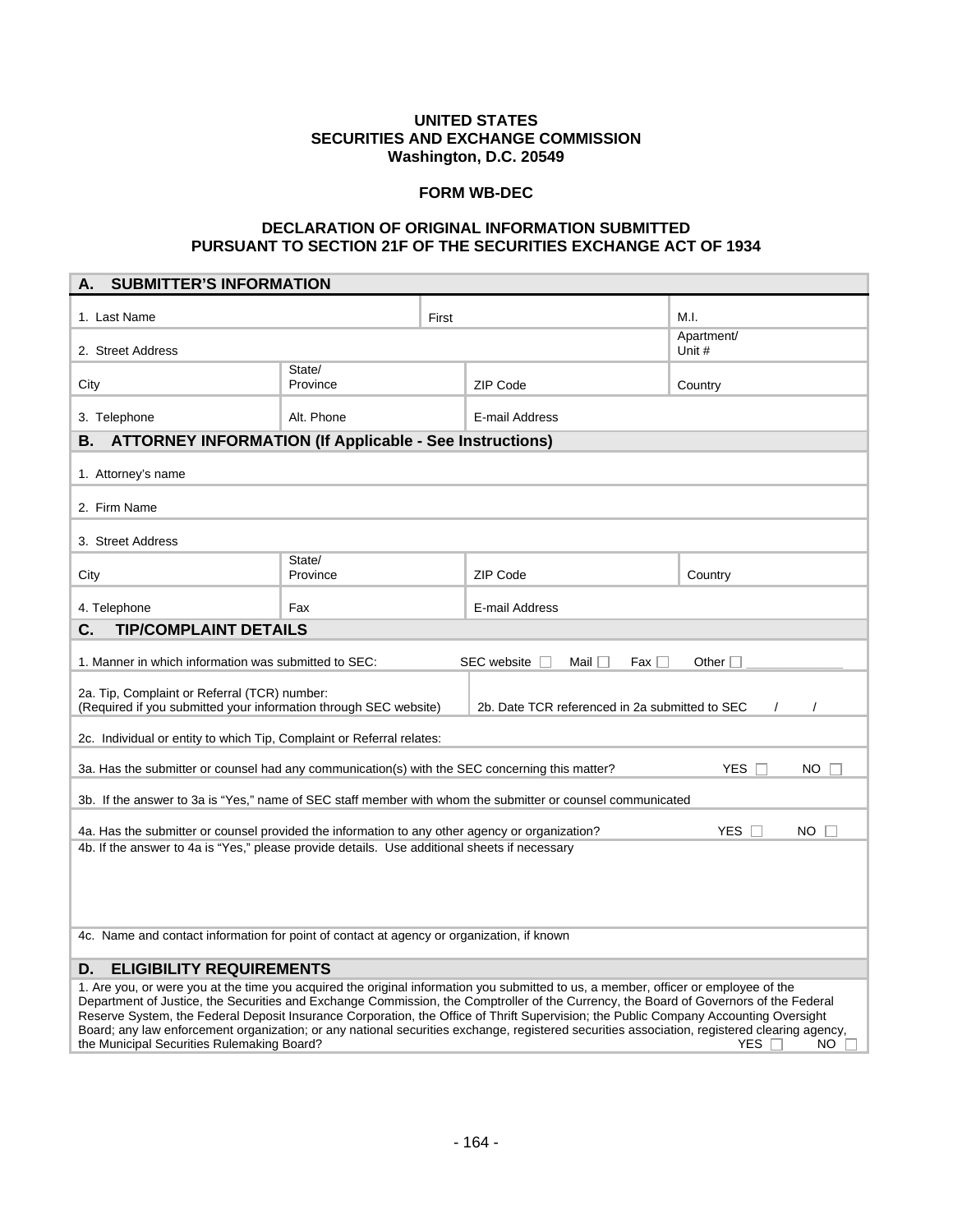| 2. Are you, or were you at the time you acquired the original information you submitted to us, a member, officer or employee of a foreign<br>government, any political subdivision, department, agency, or instrumentality of a foreign government, or any other foreign financial regulatory<br>authority as that term is defined in Section 3(a)(52) of the Securities Exchange Act of 1934 (15 U.S.C. §78c(a)(52))?                                                                                                                                                                                                                                                                                                                                                                                                                                               |                   |  |  |  |  |  |  |
|----------------------------------------------------------------------------------------------------------------------------------------------------------------------------------------------------------------------------------------------------------------------------------------------------------------------------------------------------------------------------------------------------------------------------------------------------------------------------------------------------------------------------------------------------------------------------------------------------------------------------------------------------------------------------------------------------------------------------------------------------------------------------------------------------------------------------------------------------------------------|-------------------|--|--|--|--|--|--|
|                                                                                                                                                                                                                                                                                                                                                                                                                                                                                                                                                                                                                                                                                                                                                                                                                                                                      | YES $\Box$<br>NO  |  |  |  |  |  |  |
| 3. Did you obtain the information you are providing to us through the performance of an engagement required under the federal securities<br>laws by an independent public accountant?                                                                                                                                                                                                                                                                                                                                                                                                                                                                                                                                                                                                                                                                                | YES.<br>NO.       |  |  |  |  |  |  |
| 4. Did you provide the information identified in Section C above pursuant to a cooperation agreement with the SEC or another agency or<br>organization?<br>YES $\Box$<br>NO.                                                                                                                                                                                                                                                                                                                                                                                                                                                                                                                                                                                                                                                                                         |                   |  |  |  |  |  |  |
| 5. Are you a spouse, parent, child, or sibling of a member or employee of the Commission, or do you reside in the same household as a                                                                                                                                                                                                                                                                                                                                                                                                                                                                                                                                                                                                                                                                                                                                |                   |  |  |  |  |  |  |
| member or employee of the Commission?                                                                                                                                                                                                                                                                                                                                                                                                                                                                                                                                                                                                                                                                                                                                                                                                                                | YES $\Box$<br>NO. |  |  |  |  |  |  |
| 6. Did you acquire the information you are providing to us from any person described in questions D1 through D5?                                                                                                                                                                                                                                                                                                                                                                                                                                                                                                                                                                                                                                                                                                                                                     | YES $\Box$<br>NO. |  |  |  |  |  |  |
| 7. If you answered "yes" to any of questions 1 through 6 above, please provide details. Use additional sheets if necessary.                                                                                                                                                                                                                                                                                                                                                                                                                                                                                                                                                                                                                                                                                                                                          |                   |  |  |  |  |  |  |
| 8a. Did you provide the information identified in Section C above before you (or anyone representing you) received any request, inquiry or<br>demand from the SEC, Congress, or any other federal, state or local authority, or any self regulatory organization, or the Public Company<br>Accounting Oversight Board about a matter to which the information your submission was relevant?<br>YES IT<br>NO.                                                                                                                                                                                                                                                                                                                                                                                                                                                         |                   |  |  |  |  |  |  |
| 8b. If you answered "no" to question 8a, please provide details. Use additional sheets if necessary.                                                                                                                                                                                                                                                                                                                                                                                                                                                                                                                                                                                                                                                                                                                                                                 |                   |  |  |  |  |  |  |
| 9a. Are you currently a subject or target of a criminal investigation, or have you been convicted of a criminal violation, in connection with the<br>YES $\Box$<br>$NO \Box$<br>information upon which your application for an award is based?                                                                                                                                                                                                                                                                                                                                                                                                                                                                                                                                                                                                                       |                   |  |  |  |  |  |  |
| 9b. If you answered "Yes" to question 9a, please provide details. Use additional sheets if necessary.                                                                                                                                                                                                                                                                                                                                                                                                                                                                                                                                                                                                                                                                                                                                                                |                   |  |  |  |  |  |  |
| <b>E. DECLARATION</b>                                                                                                                                                                                                                                                                                                                                                                                                                                                                                                                                                                                                                                                                                                                                                                                                                                                |                   |  |  |  |  |  |  |
| I declare under penalty of perjury under the laws of the United States that the information contained herein, and all information submitted to<br>the SEC – either in the TCR referenced in Section C of this form or in the Form TCR accompanying this Form WB-DEC - is true, correct and<br>complete to the best of my knowledge, information and belief. I fully understand that I may be subject to prosecution and ineligible for a<br>whistleblower award if, in my submission of information, my other dealings with the SEC, or my dealings with another authority in connection<br>with a related action, I knowingly and willfully make any false, fictitious, or fraudulent statements or representations, or use any false writing or<br>document knowing that the writing or document contains any false, fictitious, or fraudulent statement or entry. |                   |  |  |  |  |  |  |
| Signature                                                                                                                                                                                                                                                                                                                                                                                                                                                                                                                                                                                                                                                                                                                                                                                                                                                            | Date              |  |  |  |  |  |  |
| <b>F. COUNSEL CERTIFICATION</b>                                                                                                                                                                                                                                                                                                                                                                                                                                                                                                                                                                                                                                                                                                                                                                                                                                      |                   |  |  |  |  |  |  |
| I certify that I have verified the identity of the whistleblower who completed Form WB-DEC in connection with the information referenced in<br>Section C of this form by viewing the whistleblower's valid, unexpired government issued identification (e.g., driver's license, passport), that I<br>have reviewed the whistleblower's Form WB-DEC for completeness and accuracy, and that I will retain an original, signed copy of the Form<br>WB-DEC completed by the whistleblower in my records.                                                                                                                                                                                                                                                                                                                                                                |                   |  |  |  |  |  |  |
|                                                                                                                                                                                                                                                                                                                                                                                                                                                                                                                                                                                                                                                                                                                                                                                                                                                                      |                   |  |  |  |  |  |  |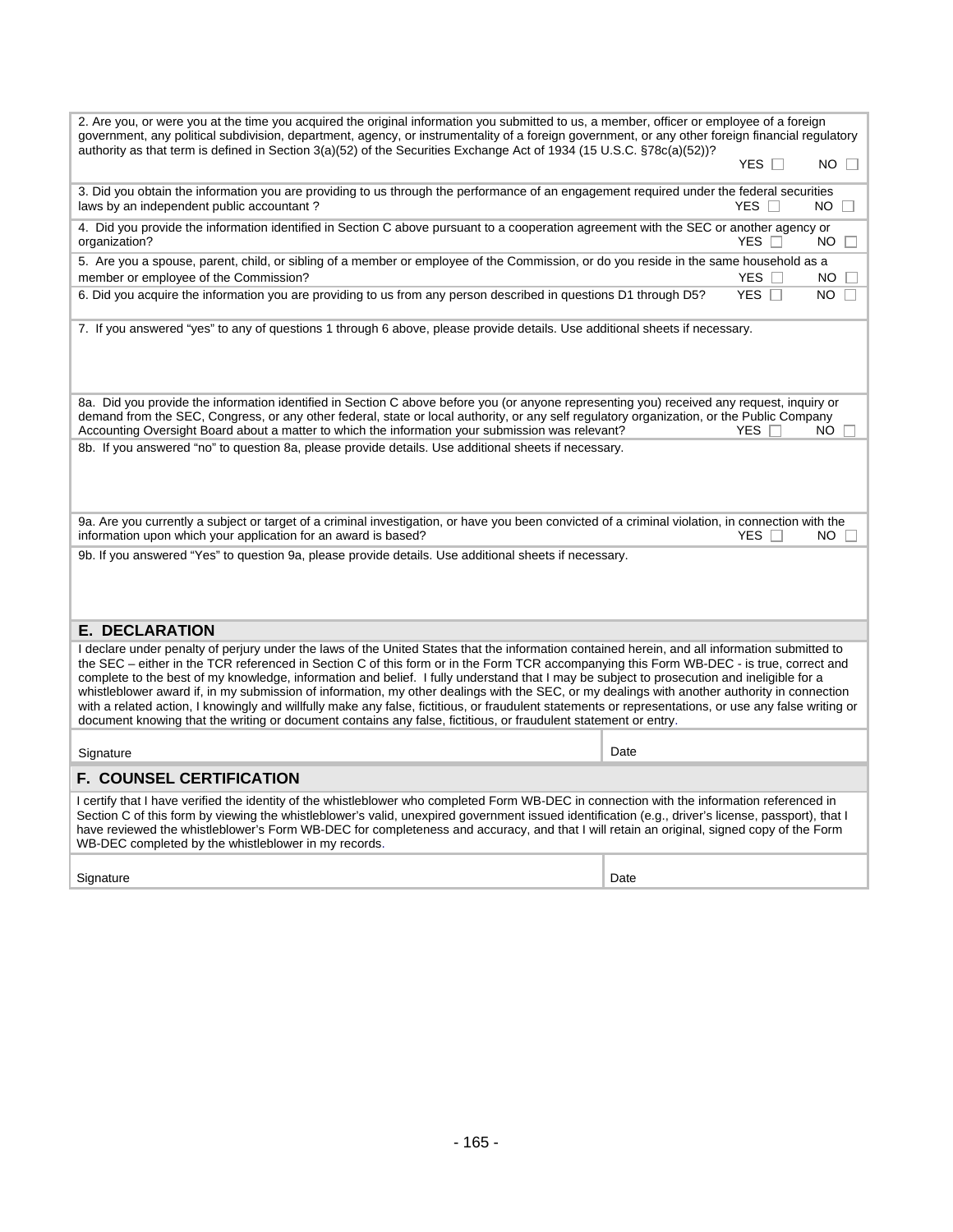## **Privacy Act Statement**

This notice is given under the Privacy Act of 1974. The Privacy Act requires that the Securities and Exchange Commission (SEC) inform individuals of the following when asking for information. The information provided will enable the Commission to determine your eligibility for payment of an award pursuant to Section 21F of the Securities Exchange Act of 1934. This information may be disclosed to Federal, state, local, or foreign agencies responsible for investigating, prosecuting, enforcing, or implementing the federal securities laws, rules, or regulations consistent with the confidentiality requirements set forth in Section 21F(h)(2) of the Exchange Act and 21F-7 of this chapter. Furnishing the information is voluntary, but a decision not to do so may result in you not being eligible for award consideration.

Questions concerning this form may be directed to the SEC Whistleblower Office, 100 F Street, NE, Washington, D.C. 20549-XXXX, Tel. (800) XXX-XXXX, Fax (202) XXX-XXXX.

#### **General Information**

- Submitting information for the SEC's whistleblower award program is a two-step process. First, you must provide us with your information, which you may do in either of two ways. You may submit information electronically through the SEC's Electronic Data Collection System available on the SEC web site at [insert link]. Utilizing the SEC's online database is quick and easy and will enable you to print and retain a date and time-stamped confirmation of the information you provided to us. If you prefer, you may compete Form TCR ("Tip, Complaint, or Referral") manually, and mail or deliver it to us in hard copy following the instructions set forth on the form.
- Submitting your information to us is the first step. If you want to be considered for a **whistleblower award, you must also submit this Form WB-DEC and it must be manually signed under penalty of perjury.**
- If you submitted your information electronically through our web site, we must receive *your completed Form WB-DEC within 30 days of your submission. If you did not submit your information electronically but instead are submitting your information on Form TCR,*

- 166 -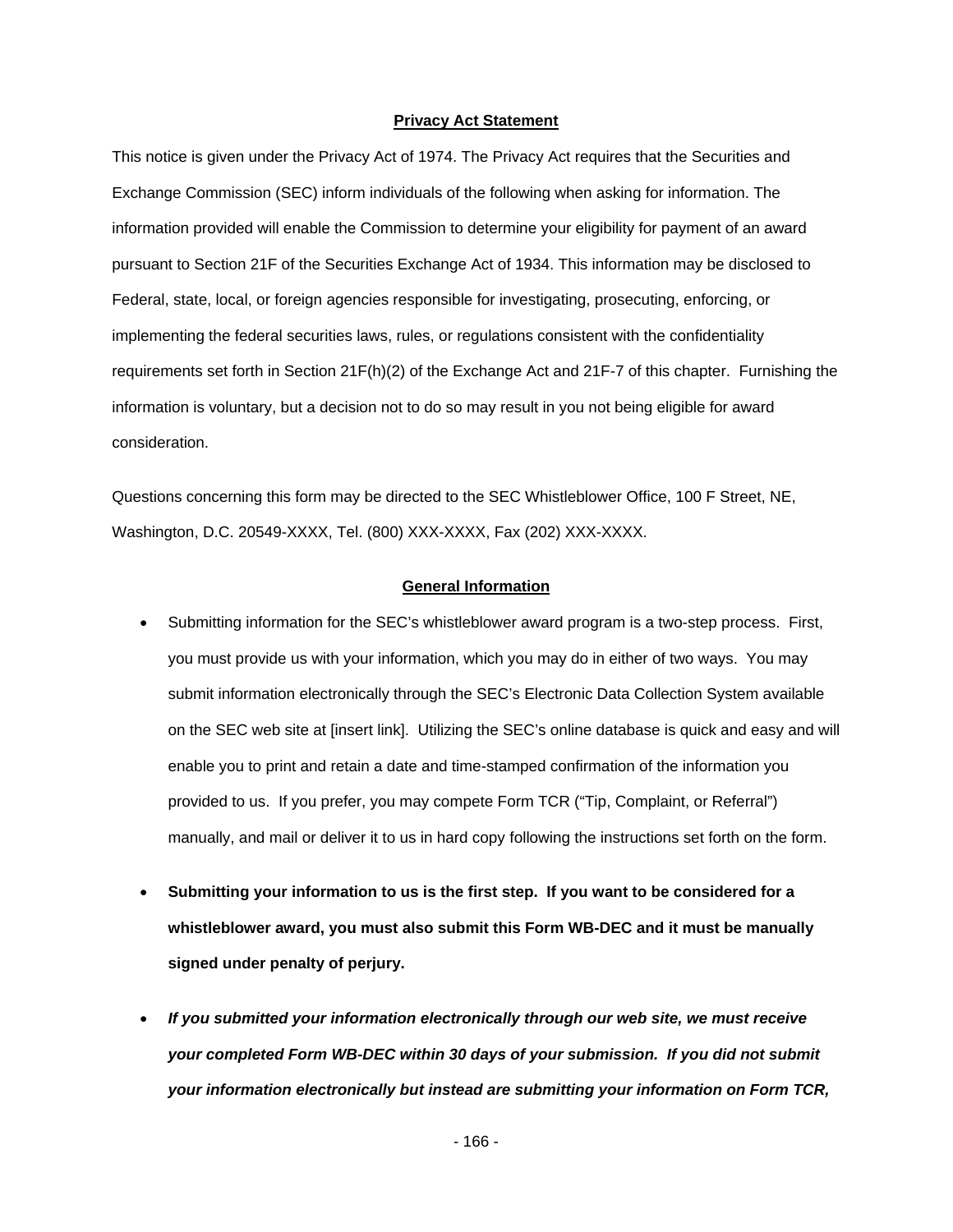# *you must submit your declaration on Form WB-DEC at the same time that you submit your Form TCR.* Follow the instructions set forth below for submitting this Form WB-DEC.

- If you follow these steps, and the information you submit leads to the successful enforcement of an SEC judicial or administrative action, or a related action, you will have an opportunity at a later date to submit a claim for an award. That is a separate process and is described in our whistleblower rules, which are available at [insert link for WBO website].
- You have the right to submit information anonymously. If you are doing so, please skip Part I of these instructions and proceed directly to Part II. Otherwise, please begin by following the instructions in Part I.

## **Part I: Instructions for filers who are disclosing their identity**

- You are required to complete Sections A, C, D, and E of this form. If you are represented by an attorney in this matter, you must also complete Section B. Specific instructions for answering these questions can be found in Part IV below.
- If you previously submitted your complaint electronically through the SEC's web site, you may submit this Form WB-DEC to us in any of the following ways:
	- o By mailing or delivering the signed form to the SEC Whistleblower Office, 100 F Street NE, Washington, D.C. 20549-XXXX; or
	- o By faxing the signed form to (202) XXX-XXXX; or
	- o By scanning and emailing the form in PDF format to linsert email address].

*Please note that we must receive your Form WB-DEC within thirty (30) days of when you submitted your information to us through our web site.* 

If you did *not* previously submit your complaint electronically through the SEC's web site, but instead intend to send us a Form TCR, then you must submit your completed Form TCR and your declaration on this Form WB-DEC together. You may do so in one of two ways: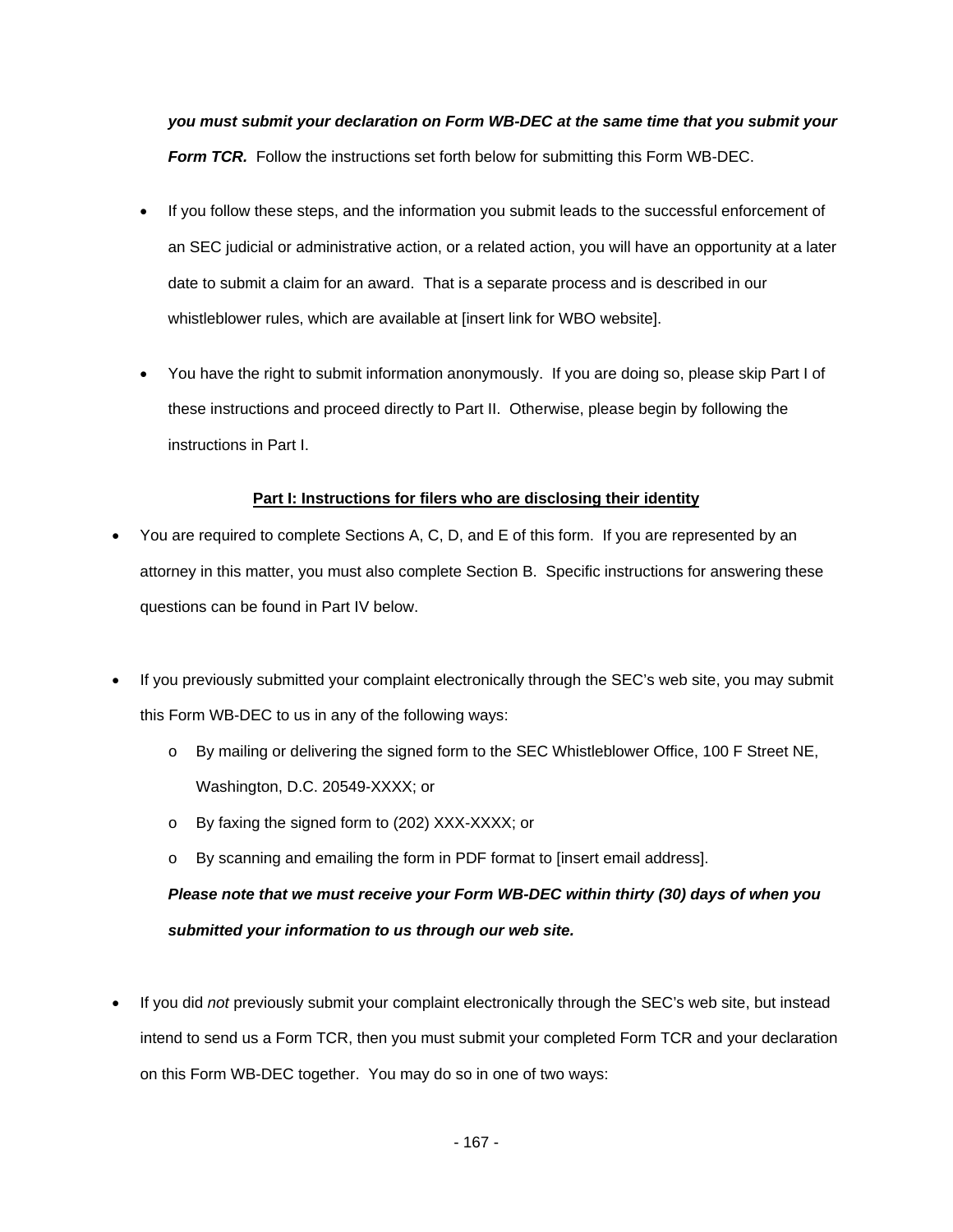- o By mailing or delivering the form TCR and the signed form WB-DEC to the SEC Whistleblower Office, 100 F Street NE, Washington, D.C. 20549-XXXX; or
- $\circ$  By faxing the form TCR and the signed form WB-DEC form to (202) XXX-XXXX.

# **Part II: Instructions for anonymous filers**

- If you are submitting information anonymously, you *must* be represented by an attorney in this matter.
- If you previously submitted your complaint anonymously through the SEC's web site, make sure your attorney knows this.
- If you or your attorney did *not* previously submit your complaint electronically through the SEC's web site, but instead sent a Form TCR to us, then complete your Form TCR and give it to your attorney.
- You are also required to complete Sections B, C, D, and E of this form, and give the signed original to your attorney. Specific instructions for answering these questions can be found in Part IV below.
- In order for you to be eligible for a whistleblower award, your attorney must retain your signed original of Form WB-DEC in his or her records, and submit both your Form TCR (if you filled one out instead of submitting your complaint to us electronically) and an attorney declaration to us. You are encouraged to confirm that your attorney followed these steps.

# **Part III: Instructions for attorneys representing anonymous whistleblowers**

- Obtain a completed and signed original of Form WB-DEC from your client. You must retain this signed original in your records because it may be required at a later date if your client files a claim for a whistleblower award.
- You must prepare your own Form WB-DEC, completing only Sections B, C and F. Specific instructions for answering these questions can be found in Part IV below.
- If your client previously submitted his or her complaint electronically through the SEC's web site, you may submit your attorney Form WB-DEC to us in any of the following ways:
	- o By mailing or delivering the signed form to the SEC Whistleblower Office, 100 F Street NE, Washington, D.C. 20549-XXXX; or
	- o By faxing the signed form to (202) XXX-XXXX; or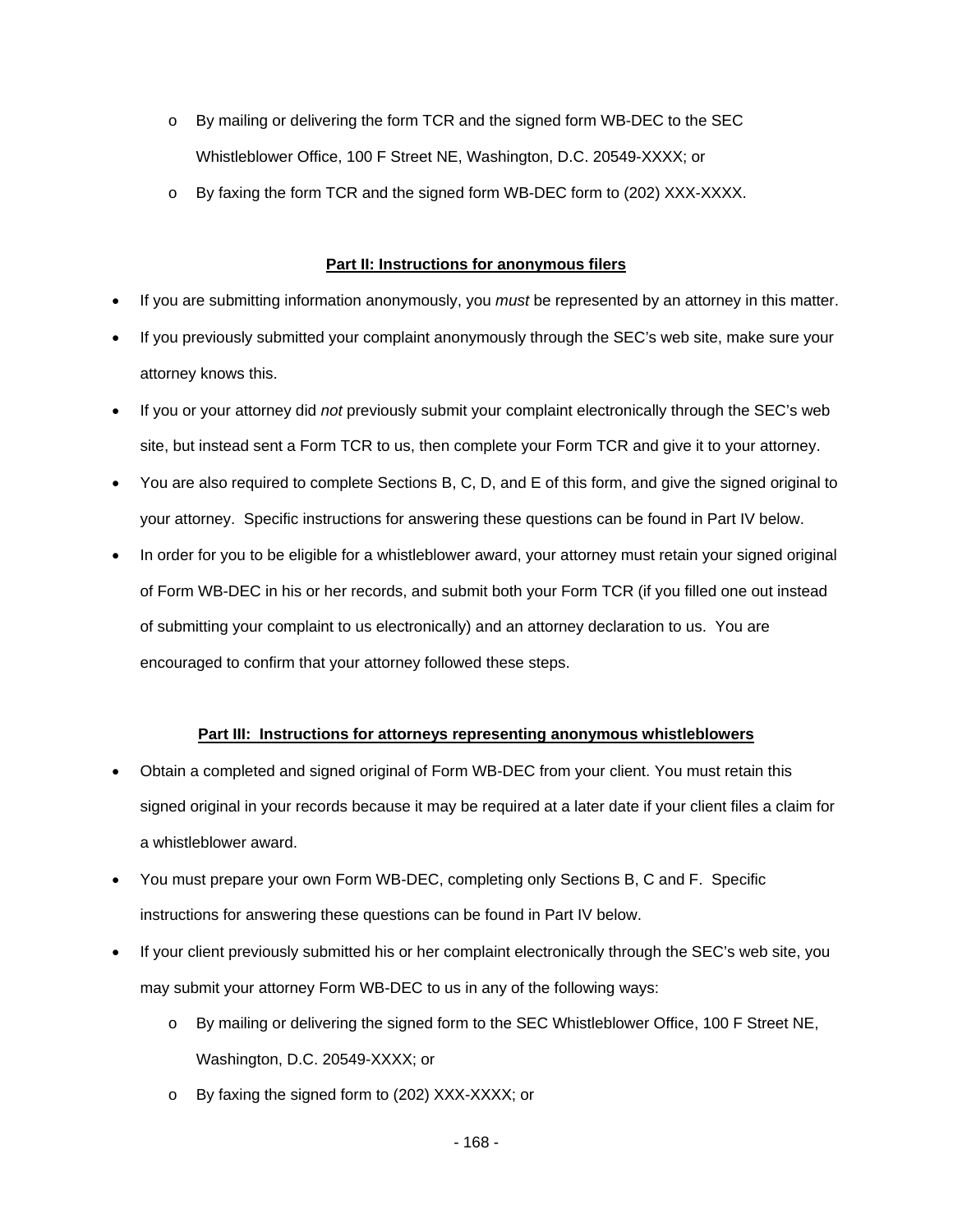o By scanning and emailing the form in PDF format to [insert email address].

# *Please note that we must receive your Form WB-DEC within thirty (30) days of when your client submitted the information to us through our web site.*

- If your client did *not* previously submit his or her complaint electronically through the SEC's web site, but instead intends to submit a Form TCR to us, then you must submit your client's complaint on Form TCR and your attorney declaration on this Form WB-DEC together. You may do so in one of two ways*:* 
	- $\circ$  By mailing or delivering the Form TCR and the signed Form WB-DEC to the SEC Whistleblower Office, 100 F Street NE, Washington, D.C. 20549-XXXX; or
	- o By faxing the Form TCR and the signed Form WB-DEC to (202) XXX-XXXX.

# **Part IV: Instructions for Completing Form WB-DEC:**

## **Section A: Submitter's Information**

Questions 1-3: Provide the following information about yourself:

- • First and last name, and middle initial
- Complete address, including city, state and zip code
- Telephone number and, if available, an alternate number where you can be reached
- E-mail address

**Section B: Information about Your Attorney. Complete this section only if you are represented by an attorney in this matter. You must be represented by an attorney, and this section must be completed, if you submitted your information anonymously.** 

Questions 1-4: Provide the following information about the attorney representing you in this matter:

- Attorney's name
- Firm name
- Complete address, including city, state and zip code
- • Telephone number and fax number, and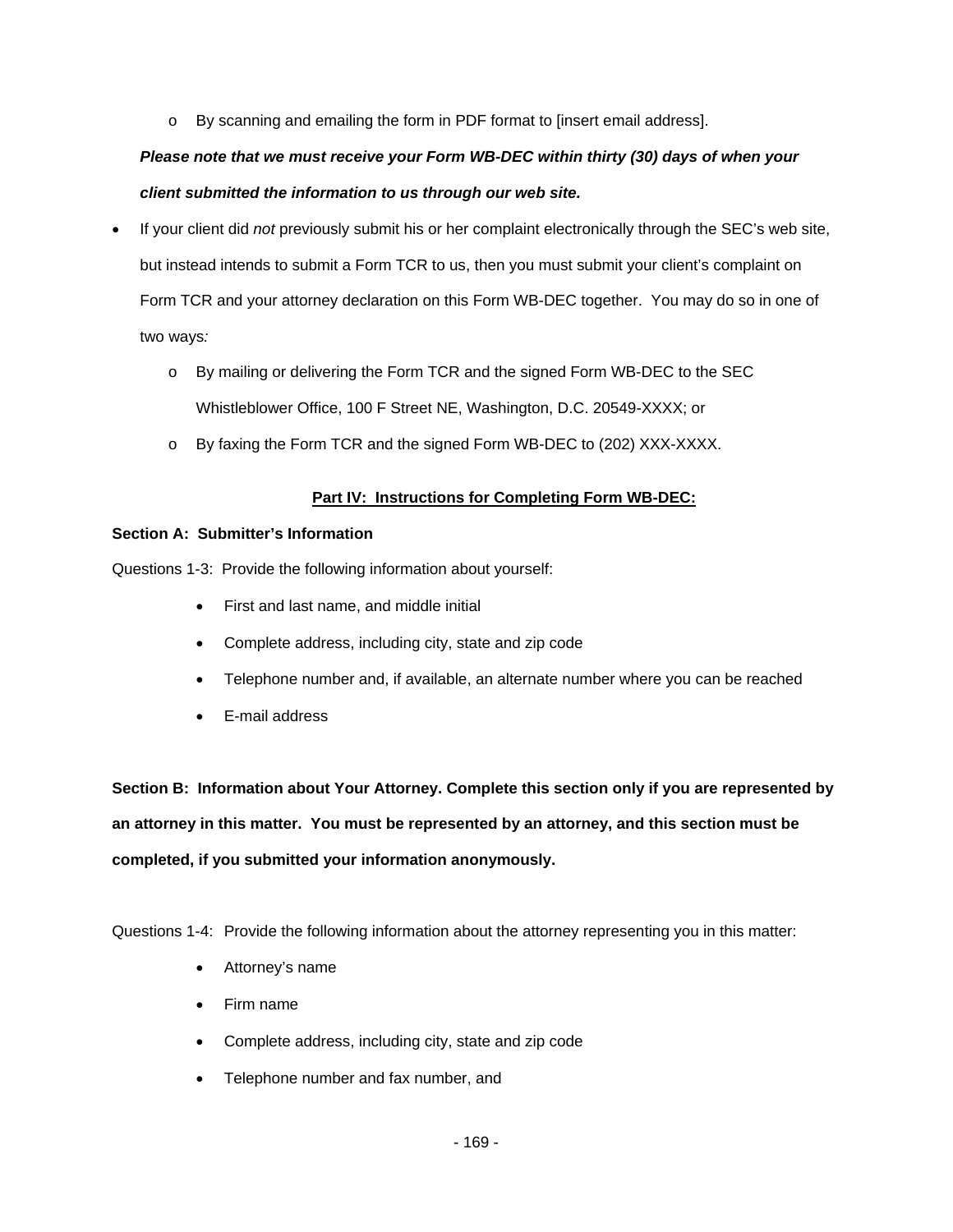• E-mail address

### **Section C: Tip/Complaint Details**

- Question 1: Indicate the manner in which the information was submitted to the SEC.
- Question 2a: Include the TCR (Tip, Complaint or Referral) number, if available. **THE TCR NUMBER MUST BE INCLUDED ON FORM WB-DEC IN CASES WHERE THE ORIGINAL INFORMATION WAS SUBMITTED THROUGH THE SEC WEBSITE**
- Question 2b: Provide the date on which the TCR referenced in 2a was submitted to the SEC.
- Question 2c: Provide the name of the individual or entity to which your complaint relates.
- concerning this manner. Question 3a: Indicate whether the submitter or counsel have had any communication(s) with the SEC
- Question 3b: If you answered "yes" to question 3a, provide the name of the SEC staff member with whom the submitter or counsel communicated.
- Question 4a: Indicate whether the submitted or counsel have provided the information being submitted to the SEC to any other agency or organization.
- Question 4b: If you answered "yes" to question 4a, provide details, including the name of the agency or organization, the date on which you provided your information to the agency or organization and any other relevant details.
- Question 4c: Provide a name and contact information for your point of contact at the other agency or organization, if known.

## **Section D: Eligibility Requirements**

Question 1: State whether you are currently, or were at the time you acquired the original information that you submitted to the SEC a member, officer, or employee of the Department of Justice; the Securities and Exchange Commission; the Comptroller of the Currency, the Board of Governors of the Federal Reserve System, the Federal Deposit Insurance Corporation, or the Office of Thrift Supervision; the Public Company Accounting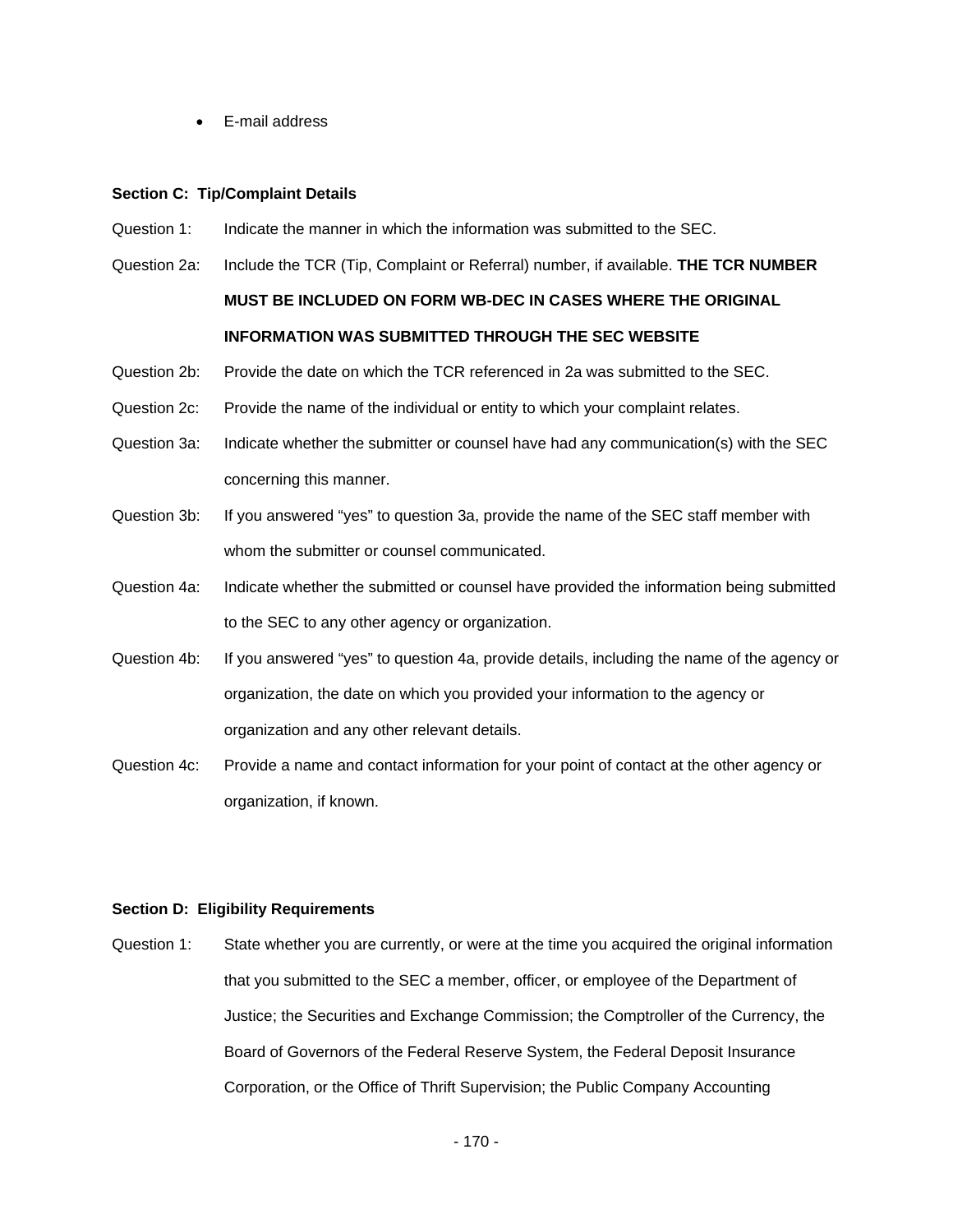Oversight Board; any law enforcement organization; or any national securities exchange, registered securities association, registered clearing agency, the Municipal Securities Rulemaking Board

- Question 2: State whether you are, or were you at the time you acquired the original information you submitted to the SEC, a member, officer or employee of a foreign government, any political subdivision, department, agency, or instrumentality of a foreign government, or any other foreign financial regulatory authority as that term is defined in Section 3(a)(52) of the Securities Exchange Act of 1934.
	- Section 3(a)(52) of the Exchange Act (15 U.S.C. §78c(a)(52)) currently defines "foreign financial regulatory authority" as "any (A) foreign securities authority,  $(B)$ other governmental body or foreign equivalent of a self-regulatory organization empowered by a foreign government to administer or enforce its laws relating to the regulation of fiduciaries, trusts, commercial lending, insurance, trading in contracts of sale of a commodity for future delivery, or other instruments traded on or subject to the rules of a contract market, board of trade, or foreign equivalent, or other financial activities, or (C) membership organization a function of which is to regulate participation of its members in activities listed above."
- Question 3: Indicate whether you acquired the information you provided to the SEC through the performance of an engagement required under the securities laws by an independent public accountant.
- Question 4: State whether you provided the information submitted to the SEC pursuant to a cooperation agreement with the SEC or with any other agency or organization.
- Question 5: State whether you are a spouse, parent, child or sibling of a member or employee of the Commission, or whether you reside in the same household as a member or employee of the Commission.
- Question 6: State whether you acquired the information you are providing to the SEC from any individual described in Question 1 through 5 of this Section.

- 171 -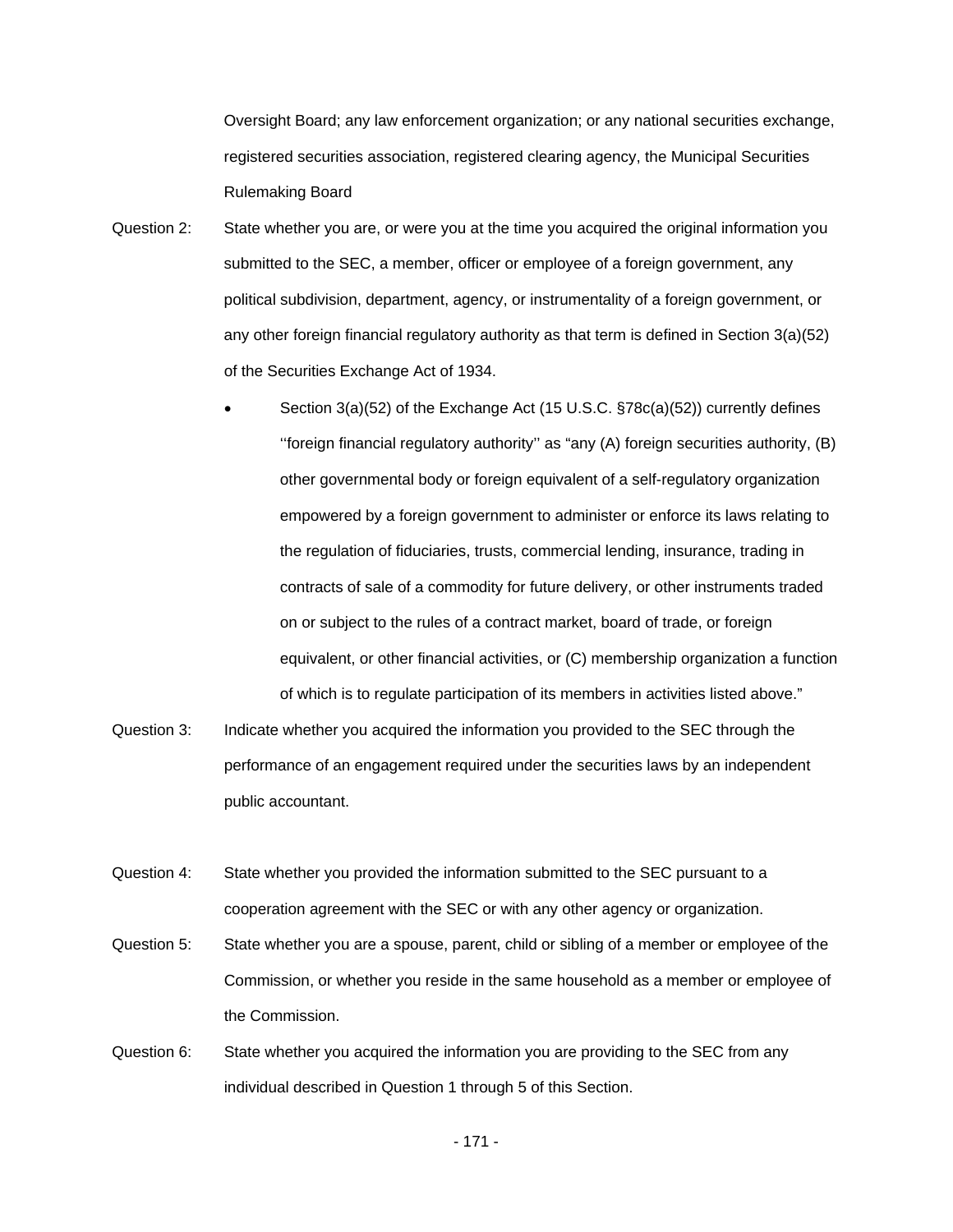- Question 7: If you answered "yes" to questions 1 though 6, please provide details.
- Question 8a: State whether you provided the information identified submitted to the SEC before you (or anyone representing you) received any request, inquiry or demand from the SEC, Congress, or any other federal, state or local authority, or any self regulatory organization, or the Public Company Accounting Oversight Board about a matter to which the information your submission was relevant.
- Question 8b: If you answered "no" to questions 8a, please provide details. Use additional sheets if necessary.
- Question 9a: State whether you are the subject or target of a criminal investigation or have been convicted of a criminal violation in connection with the information upon which your application for award is based.
- Question 9b: If you answered "yes" to question 7a, please provide details, including the name of the agency or organization that conducted the investigation or initiated the action against you, the name and telephone number of your point of contact at the agency or organization, if available and the investigation/case name and number, if applicable. Use additional sheets, if necessary.

## **Section E: Declaration**

To be completed and signed by person submitting the information

#### **Section F: Counsel Certification**

To be completed and signed by attorney for an anonymous person submitting information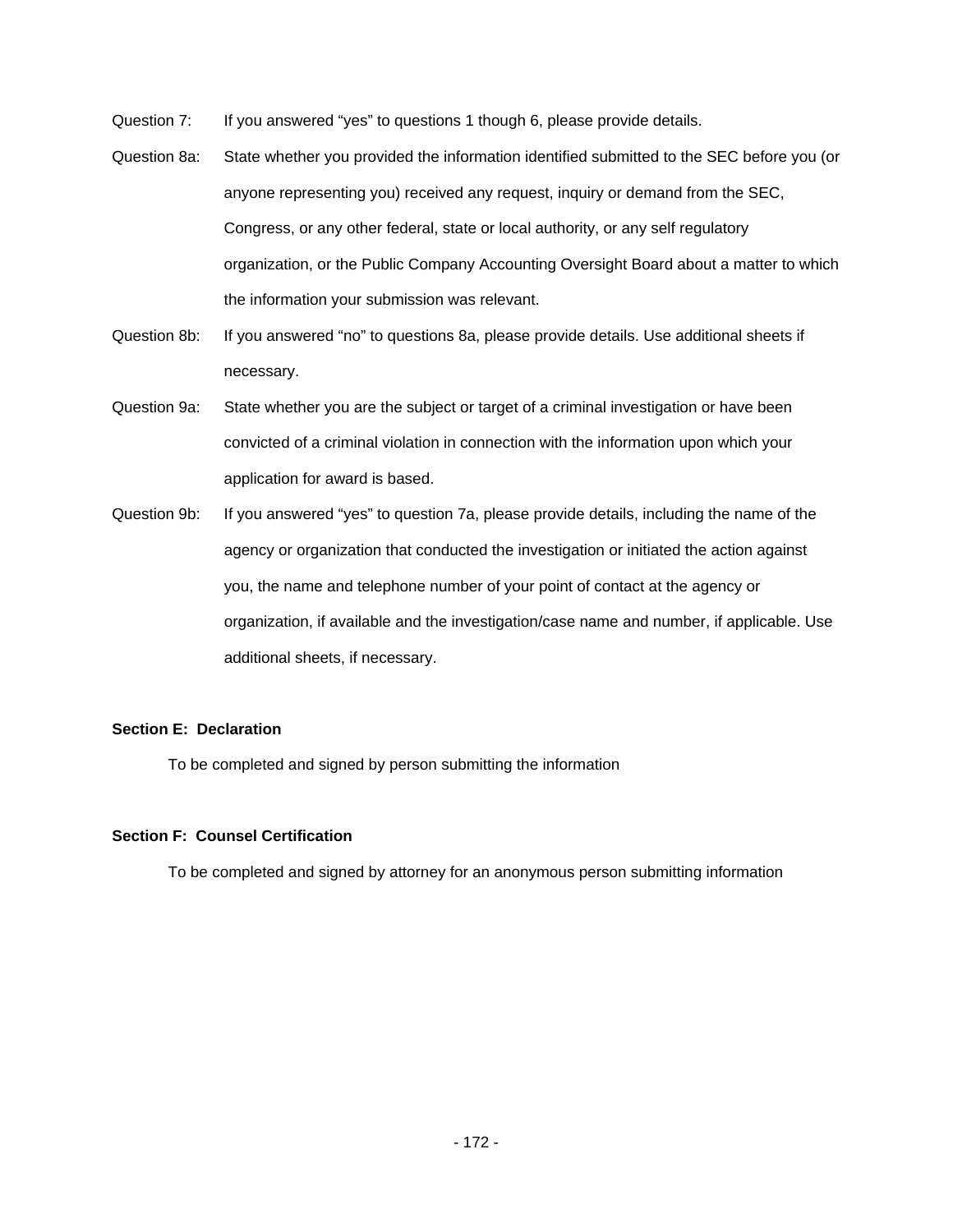## **UNITED STATES SECURITIES AND EXCHANGE COMMISSION Washington, D.C. 20549**

## **FORM WB-APP**

## **APPLICATION FOR AWARD FOR ORIGINAL INFORMATION SUBMITTED PURSUANT TO SECTION 21F OF THE SECURITIES EXCHANGE ACT OF 1934**

| APPLICANT'S INFORMATION (REQUIRED FOR ALL SUBMISSIONS)<br>Α.                                                                                                                                                                                                                                                                                                                                                                                                                                                                                                                                                                            |                    |                                                 |                                              |                 |            |                        |                      |
|-----------------------------------------------------------------------------------------------------------------------------------------------------------------------------------------------------------------------------------------------------------------------------------------------------------------------------------------------------------------------------------------------------------------------------------------------------------------------------------------------------------------------------------------------------------------------------------------------------------------------------------------|--------------------|-------------------------------------------------|----------------------------------------------|-----------------|------------|------------------------|----------------------|
| 1. Last Name                                                                                                                                                                                                                                                                                                                                                                                                                                                                                                                                                                                                                            |                    | First                                           |                                              |                 | M.I.       | Social<br>Security No. |                      |
| 2. Street Address                                                                                                                                                                                                                                                                                                                                                                                                                                                                                                                                                                                                                       |                    |                                                 |                                              |                 |            |                        | Apartment/<br>Unit # |
| City                                                                                                                                                                                                                                                                                                                                                                                                                                                                                                                                                                                                                                    | State/<br>Province |                                                 |                                              | <b>ZIP Code</b> |            |                        | Country              |
| 3. Telephone<br>Alt. Phone                                                                                                                                                                                                                                                                                                                                                                                                                                                                                                                                                                                                              |                    |                                                 | E-mail Address                               |                 |            |                        |                      |
| ATTORNEY'S INFORMATION (IF APPLICABLE - SEE INSTRUCTIONS)<br>В.                                                                                                                                                                                                                                                                                                                                                                                                                                                                                                                                                                         |                    |                                                 |                                              |                 |            |                        |                      |
| 1. Attorney's name                                                                                                                                                                                                                                                                                                                                                                                                                                                                                                                                                                                                                      |                    |                                                 |                                              |                 |            |                        |                      |
| 2. Firm Name                                                                                                                                                                                                                                                                                                                                                                                                                                                                                                                                                                                                                            |                    |                                                 |                                              |                 |            |                        |                      |
| 3. Street Address                                                                                                                                                                                                                                                                                                                                                                                                                                                                                                                                                                                                                       |                    |                                                 |                                              |                 |            |                        |                      |
| City                                                                                                                                                                                                                                                                                                                                                                                                                                                                                                                                                                                                                                    | State/<br>Province |                                                 | ZIP Code                                     |                 |            | Country                |                      |
| 4. Telephone                                                                                                                                                                                                                                                                                                                                                                                                                                                                                                                                                                                                                            | Fax                |                                                 | E-mail Address                               |                 |            |                        |                      |
| <b>TIP/COMPLAINT DETAILS</b><br>С.                                                                                                                                                                                                                                                                                                                                                                                                                                                                                                                                                                                                      |                    |                                                 |                                              |                 |            |                        |                      |
| 1. Manner in which original information was submitted to SEC:                                                                                                                                                                                                                                                                                                                                                                                                                                                                                                                                                                           |                    |                                                 | SEC website $\Box$                           | Mail $\Box$     | $Fax \Box$ |                        | Other $\Box$         |
| 2a. Tip, Complaint or Referral number                                                                                                                                                                                                                                                                                                                                                                                                                                                                                                                                                                                                   |                    | 2b. Date TCR referred to in 2a submitted to SEC |                                              |                 |            |                        |                      |
| 2c. Subject(s) of the Tip, Complaint or Referral:                                                                                                                                                                                                                                                                                                                                                                                                                                                                                                                                                                                       |                    |                                                 |                                              |                 |            |                        |                      |
| <b>D. NOTICE OF COVERED ACTION</b>                                                                                                                                                                                                                                                                                                                                                                                                                                                                                                                                                                                                      |                    |                                                 |                                              |                 |            |                        |                      |
| $\prime$<br>1. Date of Notice of Covered Action to which claim relates:<br>2. Notice Number:<br>$\prime$                                                                                                                                                                                                                                                                                                                                                                                                                                                                                                                                |                    |                                                 |                                              |                 |            |                        |                      |
| 3a. Case Name                                                                                                                                                                                                                                                                                                                                                                                                                                                                                                                                                                                                                           |                    |                                                 | 3b. Case Number                              |                 |            |                        |                      |
| E. CLAIMS PERTAINING TO RELATED ACTIONS                                                                                                                                                                                                                                                                                                                                                                                                                                                                                                                                                                                                 |                    |                                                 |                                              |                 |            |                        |                      |
| 1. Name of agency or organization to which you provided your information                                                                                                                                                                                                                                                                                                                                                                                                                                                                                                                                                                |                    |                                                 |                                              |                 |            |                        |                      |
| 2. Name and contact information for point of contact at agency or organization, if known.                                                                                                                                                                                                                                                                                                                                                                                                                                                                                                                                               |                    |                                                 |                                              |                 |            |                        |                      |
| 3a. Date you provided your information                                                                                                                                                                                                                                                                                                                                                                                                                                                                                                                                                                                                  |                    |                                                 | 3b. Date action filed by agency/organization |                 |            |                        |                      |
| 4a. Case Name                                                                                                                                                                                                                                                                                                                                                                                                                                                                                                                                                                                                                           |                    |                                                 | 4b. Case number                              |                 |            |                        |                      |
| <b>ELIGIBILITY REQUIREMENTS</b><br>F.                                                                                                                                                                                                                                                                                                                                                                                                                                                                                                                                                                                                   |                    |                                                 |                                              |                 |            |                        |                      |
| 1. Are you, or were you at the time you acquired the original information you submitted to us, a member, officer or employee of the<br>Department of Justice, the Securities and Exchange Commission, the Comptroller of the Currency, the Board of Governors of the Federal<br>Reserve System, the Federal Deposit Insurance Corporation, the Office of Thrift Supervision; the Public Company Accounting Oversight<br>Board; any law enforcement organization; or any national securities exchange, registered securities association, registered clearing agency,<br>the Municipal Securities Rulemaking Board?<br>YES $\Box$<br>NO. |                    |                                                 |                                              |                 |            |                        |                      |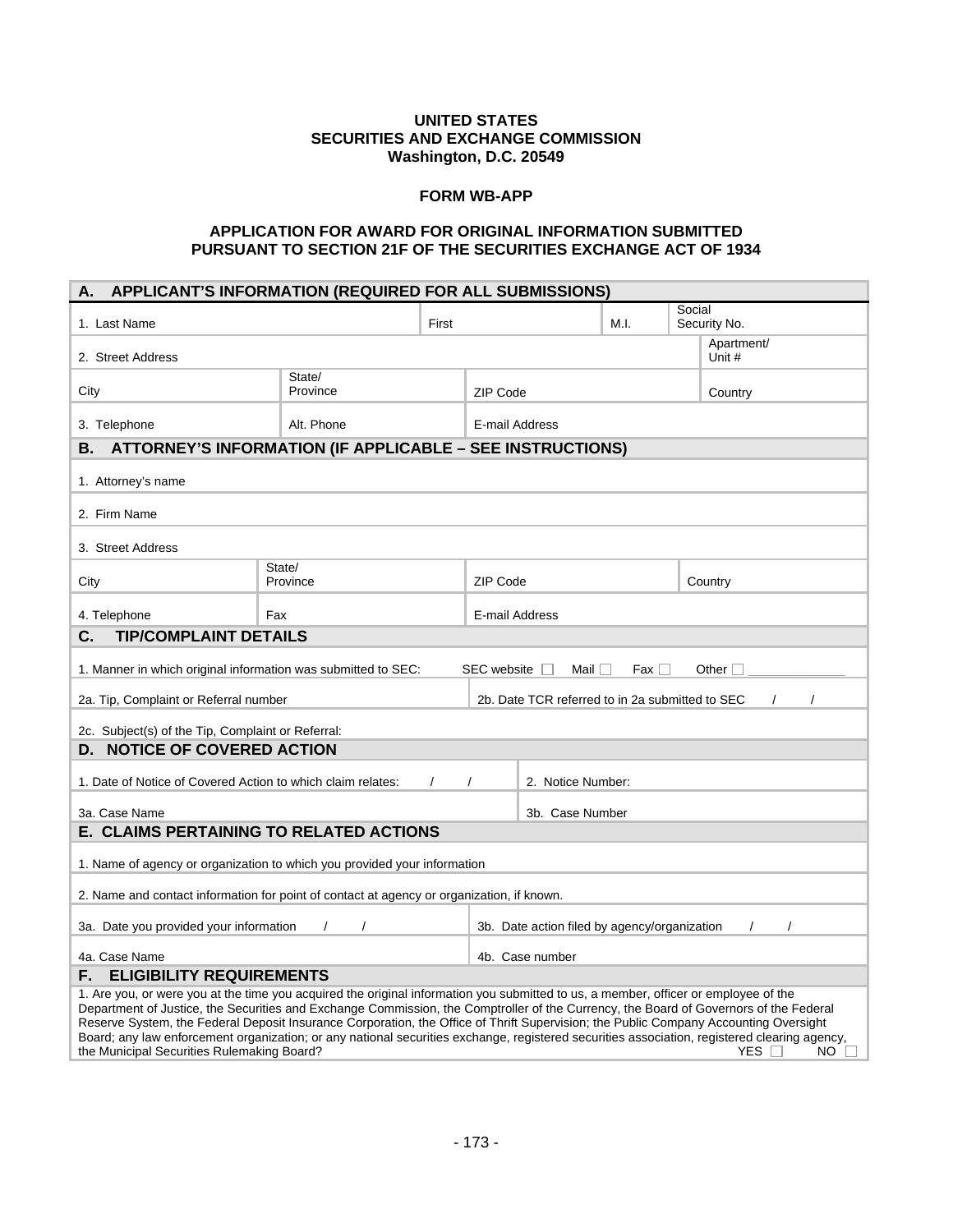| 2. Are you, or were you at the time you acquired the original information you submitted to us, a member, officer or employee of a foreign<br>government, any political subdivision, department, agency, or instrumentality of a foreign government, or any other foreign financial regulatory<br>authority as that term is defined in Section 3(a)(52) of the Securities Exchange Act of 1934 (15 U.S.C. §78c(a)(52))?                                                                                                                                                                                                                                                                                      |                            |  |  |  |  |  |
|-------------------------------------------------------------------------------------------------------------------------------------------------------------------------------------------------------------------------------------------------------------------------------------------------------------------------------------------------------------------------------------------------------------------------------------------------------------------------------------------------------------------------------------------------------------------------------------------------------------------------------------------------------------------------------------------------------------|----------------------------|--|--|--|--|--|
|                                                                                                                                                                                                                                                                                                                                                                                                                                                                                                                                                                                                                                                                                                             | NO.<br>YES.                |  |  |  |  |  |
| 3. Did you obtain the information you are providing to us through the performance of an engagement required under the federal securities<br>laws by an independent public accountant?                                                                                                                                                                                                                                                                                                                                                                                                                                                                                                                       | YES $\Box$<br>NO.          |  |  |  |  |  |
| 4. Did you provide the information identified in Section C above pursuant to a cooperation agreement with the SEC or another agency or<br>organization?                                                                                                                                                                                                                                                                                                                                                                                                                                                                                                                                                     | YES I<br>NO [              |  |  |  |  |  |
| 5. Are you a spouse, parent, child, or sibling of a member or employee of the Commission, or do you reside in the same household as a                                                                                                                                                                                                                                                                                                                                                                                                                                                                                                                                                                       |                            |  |  |  |  |  |
| member or employee of the Commission?                                                                                                                                                                                                                                                                                                                                                                                                                                                                                                                                                                                                                                                                       | YES $\Box$<br>NO.          |  |  |  |  |  |
| 6. Did you acquire the information you are providing to us from any person described in questions F1 through F5?                                                                                                                                                                                                                                                                                                                                                                                                                                                                                                                                                                                            | YES $\square$<br><b>NO</b> |  |  |  |  |  |
| 7. If you answered "yes" to any of questions 1 through 6 above, please provide details. Use additional sheets if necessary.                                                                                                                                                                                                                                                                                                                                                                                                                                                                                                                                                                                 |                            |  |  |  |  |  |
| 8a. Did you provide the information identified in Section C above before you (or anyone representing you) received any request, inquiry or<br>demand from the SEC, Congress, or any other federal, state or local authority, or any self regulatory organization, or the Public Company<br>Accounting Oversight Board about a matter to which the information your submission was relevant?                                                                                                                                                                                                                                                                                                                 | YES I<br>NO.               |  |  |  |  |  |
| 8b. If you answered "yes" to question 8a, please provide details. Use additional sheets if necessary.                                                                                                                                                                                                                                                                                                                                                                                                                                                                                                                                                                                                       |                            |  |  |  |  |  |
|                                                                                                                                                                                                                                                                                                                                                                                                                                                                                                                                                                                                                                                                                                             |                            |  |  |  |  |  |
| 9a. Are you currently a subject or target of a criminal investigation, or have you been convicted of a criminal violation, in connection with the<br>information upon which your application for an award is based?                                                                                                                                                                                                                                                                                                                                                                                                                                                                                         | YES $\Box$<br>$NO$ $\Box$  |  |  |  |  |  |
| 9b. If you answered "Yes" to question 9a, please provide details. Use additional sheets if necessary.                                                                                                                                                                                                                                                                                                                                                                                                                                                                                                                                                                                                       |                            |  |  |  |  |  |
| <b>G. ENTITLEMENT TO AWARD</b>                                                                                                                                                                                                                                                                                                                                                                                                                                                                                                                                                                                                                                                                              |                            |  |  |  |  |  |
| Explain the basis for your belief that you are entitled to an award in connection with your submission of information to us, or to another agency<br>in a related action. Provide any additional information you think may be relevant in light of the criteria for determining the amount of an award<br>set forth in Rule 21F-6 under the Securities Exchange Act of 1934. Include any supporting documents in your possession or control, and<br>attach additional sheets, if necessary.                                                                                                                                                                                                                 |                            |  |  |  |  |  |
| <b>H. DECLARATION</b>                                                                                                                                                                                                                                                                                                                                                                                                                                                                                                                                                                                                                                                                                       |                            |  |  |  |  |  |
| I declare under penalty of perjury under the laws of the United States that the information contained herein is true, correct and complete to the<br>best of my knowledge, information and belief. I fully understand that I may be subject to prosecution and ineligible for a whistleblower award<br>if, in my submission of information, my other dealings with the SEC, or my dealings with another authority in connection with a related action, I<br>knowingly and willfully make any false, fictitious, or fraudulent statements or representations, or use any false writing or document knowing<br>that the writing or document contains any false, fictitious, or fraudulent statement or entry. |                            |  |  |  |  |  |
| Signature                                                                                                                                                                                                                                                                                                                                                                                                                                                                                                                                                                                                                                                                                                   | Date                       |  |  |  |  |  |
|                                                                                                                                                                                                                                                                                                                                                                                                                                                                                                                                                                                                                                                                                                             |                            |  |  |  |  |  |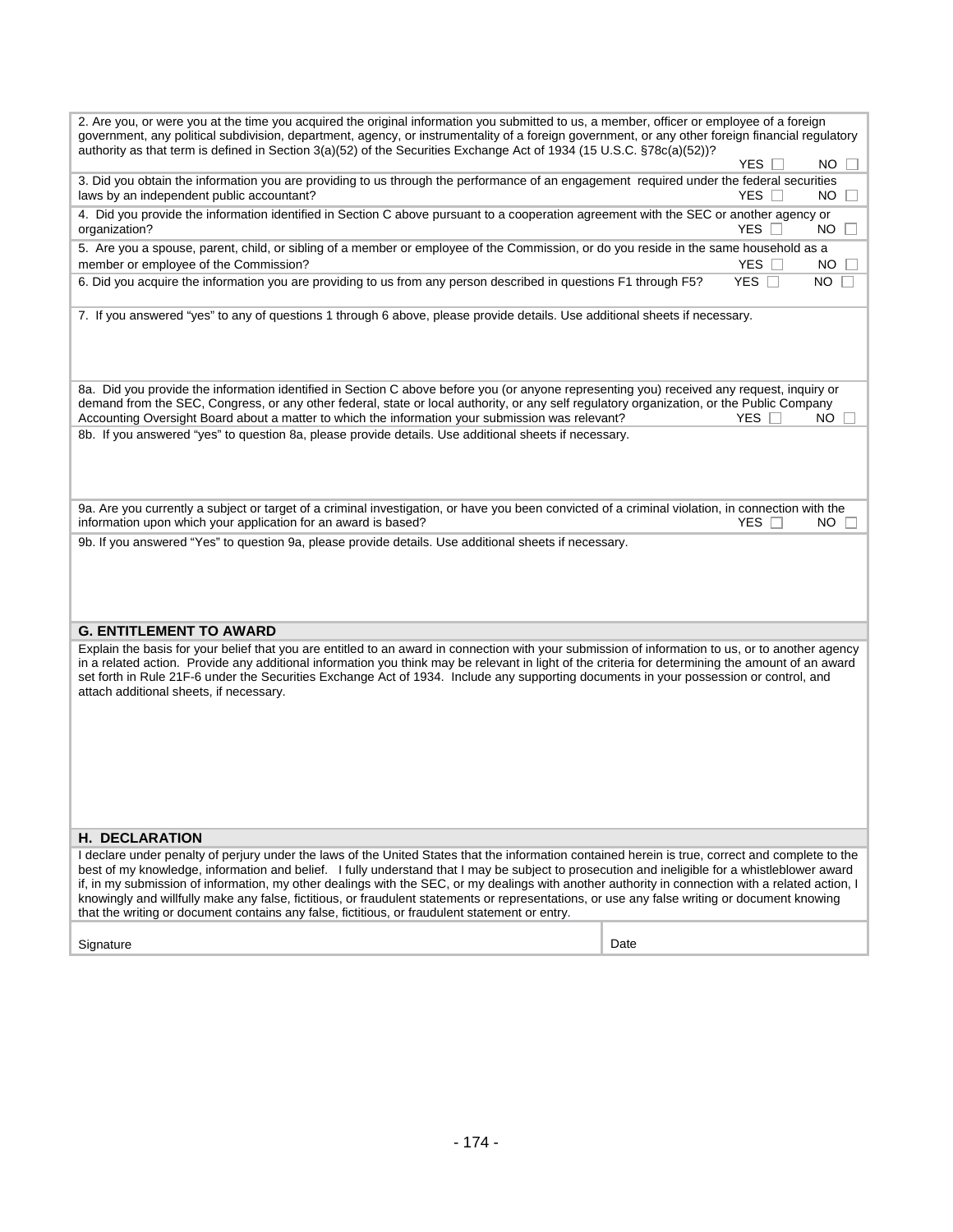## **Privacy Act Statement**

This notice is given under the Privacy Act of 1974. The Privacy Act requires that the Securities and Exchange Commission (SEC) inform individuals of the following when asking for information. The information provided will enable the Commission to determine your eligibility for payment of an award pursuant to Section 21F of the Securities Exchange Act of 1934. This information may be disclosed to Federal, state, local, or foreign agencies responsible for investigating, prosecuting, enforcing, or implementing the federal securities laws, rules, or regulations consistent with the confidentiality requirements set forth in Section 21F(h)(2) of the Exchange Act and Rule 21F-7 thereunder. Furnishing the information is voluntary, but a decision not to do so may result in you not being eligible for award consideration.

Questions concerning this form may be directed to the SEC Whistleblower Office, 100 F Street, NE, Washington, D.C. 20549-XXXX, Tel. (800) XXX-XXXX, Fax (202) XXX-XXXX.

## **General**

- This form should be used by persons making a claim for a whistleblower award in connection with information provided to the SEC or to another agency in a related action. In order to be deemed eligible for an award, you must meet all the requirements set forth in Section 21F of the Securities Exchange Act of 1934 and the rules thereunder.
- You must sign the Form WB-APP as the claimant. If you provided your information to the SEC anonymously, you must now disclose your identity on this form and your identity must be verified in a form and manner that is acceptable to the Whistleblower Office prior to the payment of any award.
	- $\circ$  If you are filing your claim in connection with information that you provided to the SEC, then your Form WB-APP, and any attachments thereto, **must be received by the SEC Whistleblower Office within sixty (60) days of the date of the Notice of Covered Action to which the claim relates.**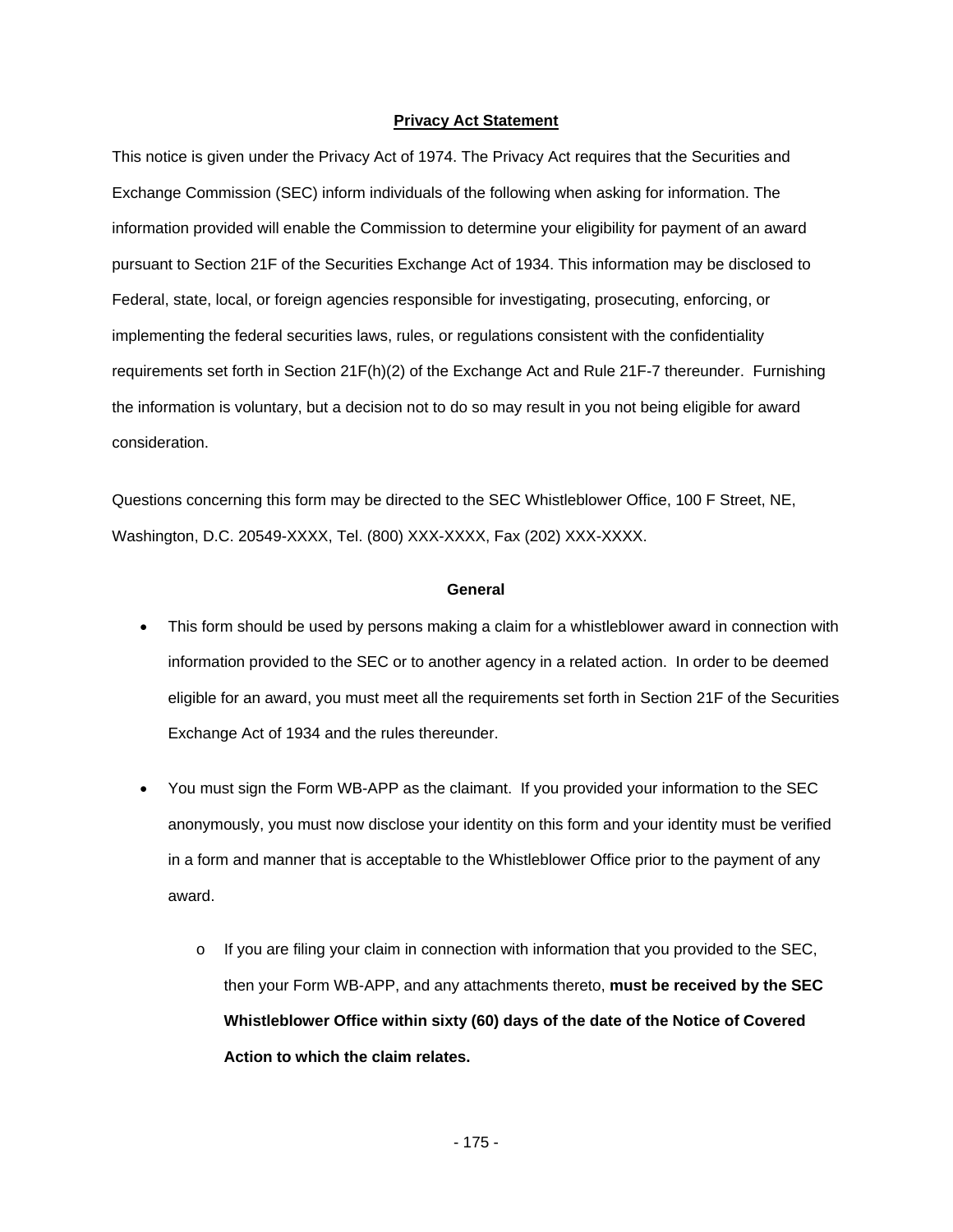- $\circ$  If you are filing your claim in connection with information you provided to another agency in a related action, then your Form WB-APP, and any attachments there to, must be received by the SEC Whistleblower Office as follows:
	- **the same Form WB-APP that you use for the Commission action.** • If a final order imposing monetary sanctions has been entered in a related action at the time you submit your claim for an award in connection with a Commission action, **you must submit your claim for an award in that related action on**
	- **related action.** If a final order imposing monetary sanctions in a related action has not been entered at the time you submit your claim for an award in connection with a Commission action, **you must submit your claim on Form WB-APP within sixty (60) days of the issuance of a final order imposing sanctions in the**
- You must submit your Form WB-APP to us in one of the following two ways:
	- o By mailing or delivering the signed form to the SEC Whistleblower Office, 100 F Street NE, Washington, D.C. 20549-XXXX; or
	- o By faxing the signed form to (202) XXX-XXXX.

## **Instructions for Completing Form WB-APP**

## **Section A: Applicant's Information**

Questions 1-3: Provide the following information about yourself:

- • First and last name, and middle initial
- • Complete address, including city, state and zip code
- Telephone number and, if available, an alternate number where you can be reached
- E-mail address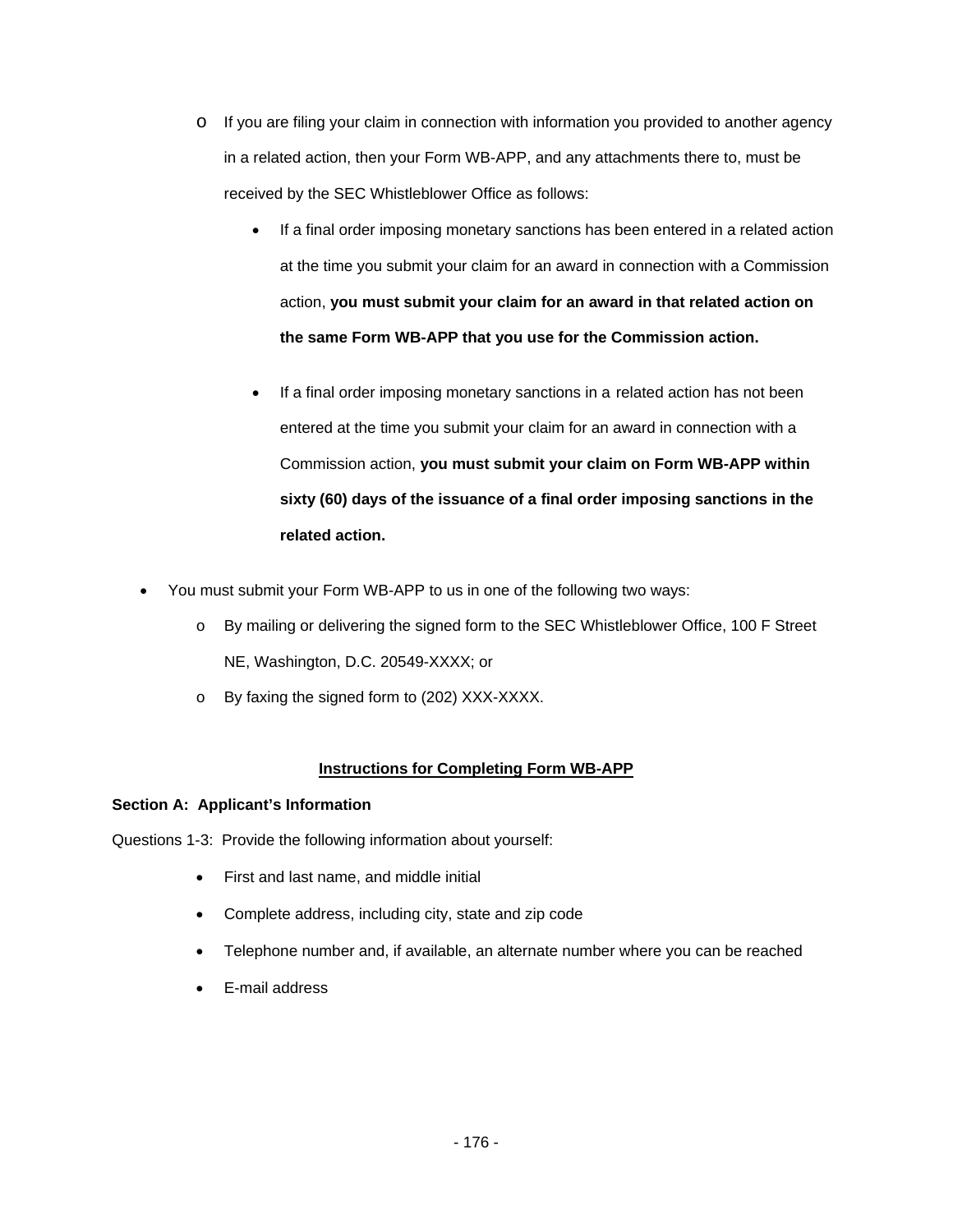# **Section B: Attorney's Information. If you are represented by an attorney in this matter, provide the information requested. If you are not representing an attorney in this matter, leave this Section blank.**

Questions 1-4: Provide the following information about the attorney representing you in this matter:

- Attorney's name
- Firm name
- Complete address, including city, state and zip code
- Telephone number and fax number, and
- E-mail address.

### **Section C: Tip/Complaint Details**

- Question 1: Indicate the manner in which your original information was submitted to the SEC.
- Question 2a: Include the TCR (Tip, Complaint or Referral) number to which this claim relates.
- Question 2b: Provide the date on which you submitted your information to the SEC.
- Question 2c: Provide the name of the individual(s) or entity(s) to which your complaint related.

#### **Section D: Notice of Covered Action**

 other judgments or orders previously entered in the action, exceeds the \$1,000,000 threshold. The process for making a claim for a whistleblower award begins with the publication of a "Notice of a Covered Action" on the Commission's website. This notice is published whenever a judicial or administrative action brought by the Commission results in the imposition of monetary sanctions exceeding \$1,000,000. The Notice is published on the Commission's website subsequent to the entry of a final judgment or order in the action that by itself, or collectively with

- Question 1: Provide the date of the Notice of Covered Action to which this claim relates.
- Question 2: Provide the notice number of the Notice of Covered Action.
- Question 3a: Provide the case name referenced in Notice of Covered Action.
- Question 3b: Provide the case number referenced in Notice of Covered Action.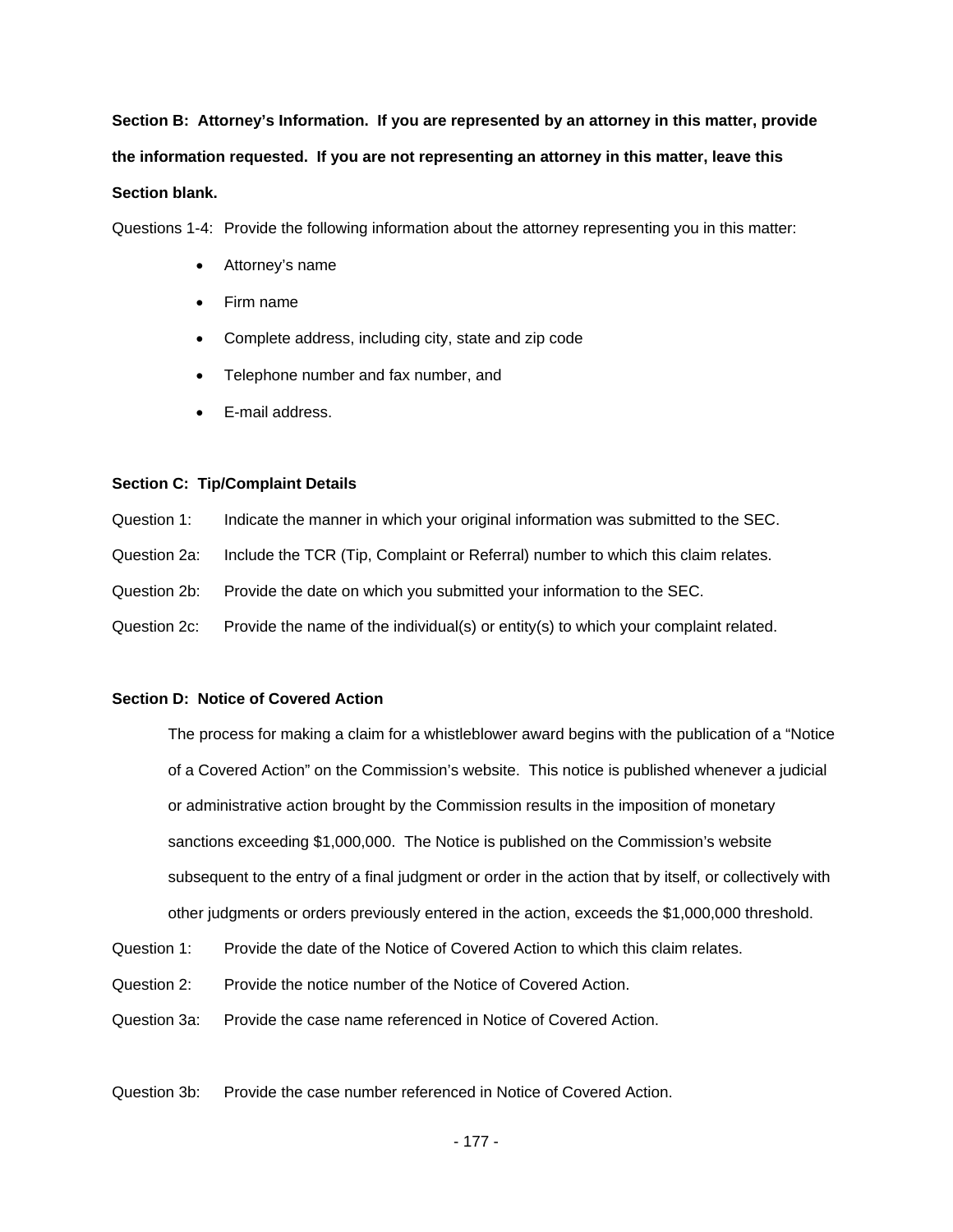#### **Section E: Claims Pertaining to Related Actions**

- Question 1: Provide the name of the agency or organization to which you provided your information.
- Question 2: Provide the name and contact information for your point of contact at the agency or organization, if known.
- Question 3a: Provide the date on which that you provided your information to the agency or organization referenced in question E1.
- Question 3b: Provide the date on which the agency or organization referenced in question E1 filed the related action that was based upon the information you provided.
- Question 4a: Provide the case name of the related action.
- Question 4b: Provide the case number of the related action.

#### **Section F: Eligibility Requirements**

- Question 1: State whether you are currently, or were at the time you acquired the original information that you submitted to the SEC a member, officer, or employee of the Department of Justice; the Securities and Exchange Commission; the Comptroller of the Currency, the Board of Governors of the Federal Reserve System, the Federal Deposit Insurance Corporation, the Office of Thrift Supervision; the Public Company Accounting Oversight Board; any law enforcement organization; or any national securities exchange, registered securities association, registered clearing agency, the Municipal Securities Rulemaking Board
- Question 2: State whether you are, or were you at the time you acquired the original information you submitted to the SEC, a member, officer or employee of a foreign government, any political subdivision, department, agency, or instrumentality of a foreign government, or any other foreign financial regulatory authority as that term is defined in Section 3(a)(52) of the Securities Exchange Act of 1934.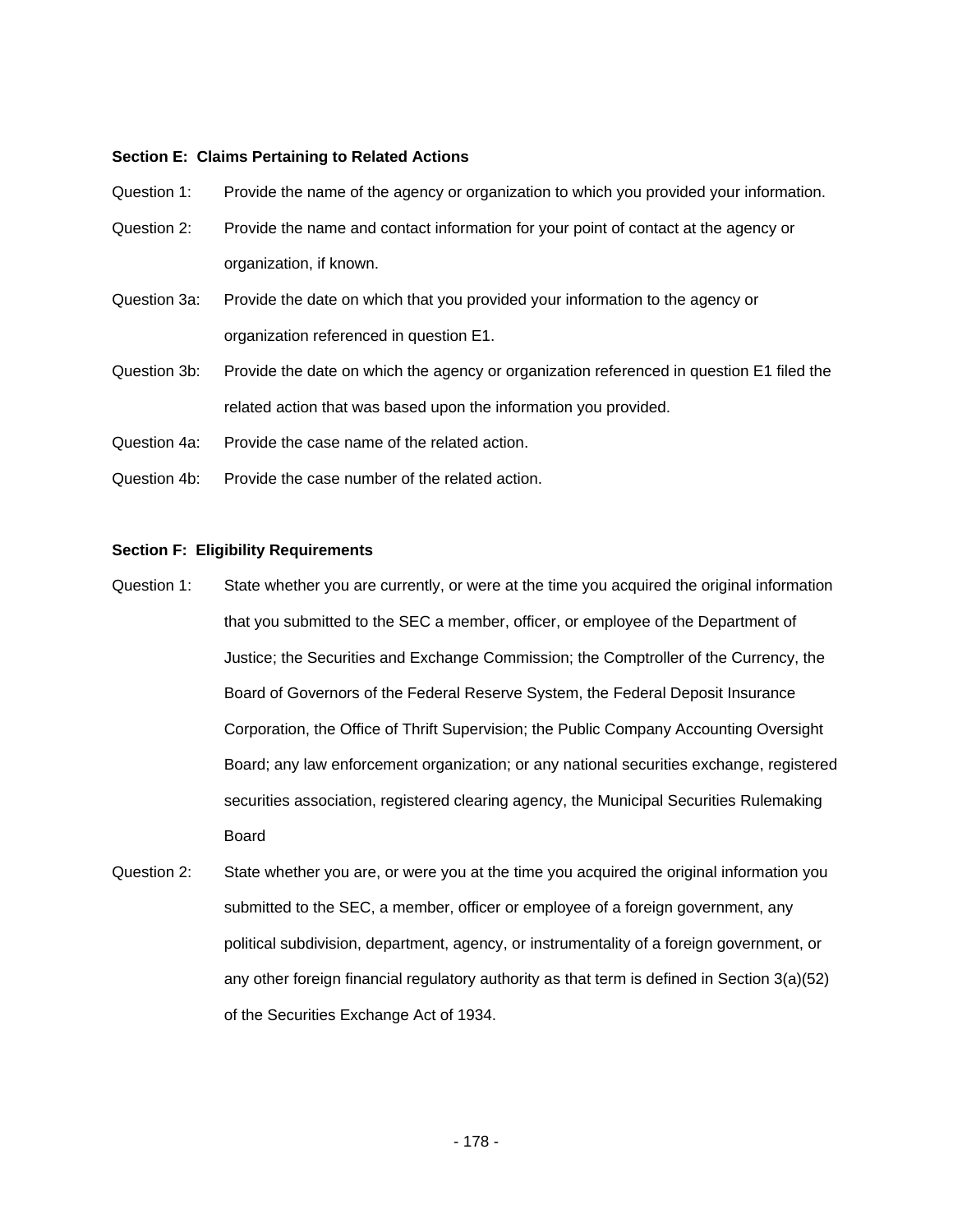- Section 3(a)(52) of the Exchange Act (15 U.S.C. §78c(a)(52)) currently defines "foreign financial regulatory authority" as "any (A) foreign securities authority,  $(B)$ other governmental body or foreign equivalent of a self-regulatory organization empowered by a foreign government to administer or enforce its laws relating to the regulation of fiduciaries, trusts, commercial lending, insurance, trading in contracts of sale of a commodity for future delivery, or other instruments traded on or subject to the rules of a contract market, board of trade, or foreign equivalent, or other financial activities, or (C) membership organization a function of which is to regulate participation of its members in activities listed above."
- Question 3: Indicate whether you acquired the information you provided to the SEC through the performance of an engagement required under the securities laws by an independent public accountant.
- Question 4: State whether you provided the information submitted to the SEC pursuant to a cooperation agreement with the SEC or with any other agency or organization.
- Question 5: State whether you are a spouse, parent, child or sibling of a member or employee of the Commission, or whether you reside in the same household as a member or employee of the Commission.
- Question 6: State whether you acquired the information you are providing to the SEC from any individual described in Question 1 through 5 of this Section.
- Question 7: If you answered "yes" to questions 1 though 6, please provide details.
- Question 8a: State whether you provided the information identified submitted to the SEC before you (or anyone representing you) received any request, inquiry or demand from the SEC, Congress, or any other federal, state or local authority, or any self regulatory organization, or the Public Company Accounting Oversight Board about a matter to which the information your submission was relevant.
- Question 8b: If you answered "no" to questions 8a, please provide details. Use additional sheets if necessary.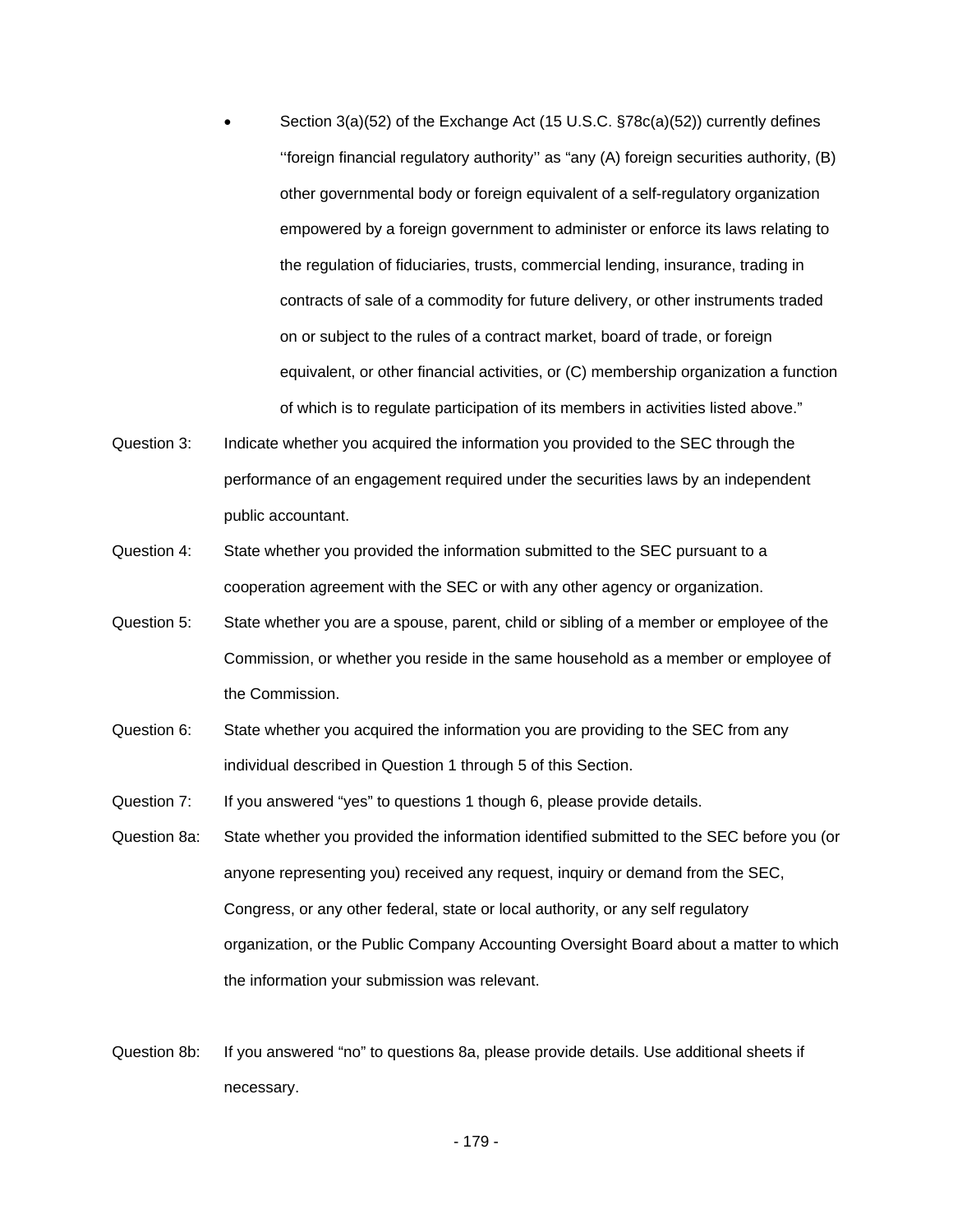- Question 9a: State whether you are the subject or target of a criminal investigation or have been convicted of a criminal violation in connection with the information upon which your application for award is based.
- Question 9b: If you answered "yes" to question 9a, please provide details, including the name of the agency or organization that conducted the investigation or initiated the action against you, the name and telephone number of your point of contact at the agency or organization, if available and the investigation/case name and number, if applicable. Use additional sheets, if necessary. If you previously provided this information on Form WB-DEC, you may leave this question blank, unless your response has changed since the time you submitted your Form WB-DEC.

## **Section G: Entitlement to Award**

Use this section to explain the basis for your belief that you are entitled to an award in connection with your submission of information to us or to another agency in connection with a related action. Specifically address how you believe you voluntarily provided the Commission with original information that led to the successful enforcement of a judicial or administrative action filed by the Commission, or a related action. Refer to Rules 21F-3 and 21F-4 under the Exchange Act for further information concerning the relevant award criteria. You may attach additional sheets, if necessary.

Rule 21F-6 under the Exchange Act provides that in determining the amount of an award, the Commission will evaluate the following factors: (a) the significance of the information provided by a whistleblower to the success of the Commission action or related action; (b) the degree of assistance provided by the whistleblower and any legal representative of the whistleblower in the Commission action or related action; (c) the programmatic interest of the Commission in deterring violations of the securities laws by making awards to whistleblowers who provide information that leads to the successful enforcement of such laws; and (d) whether the award otherwise enhances the Commission's ability to enforce the federal securities laws, protect investors, and encourage